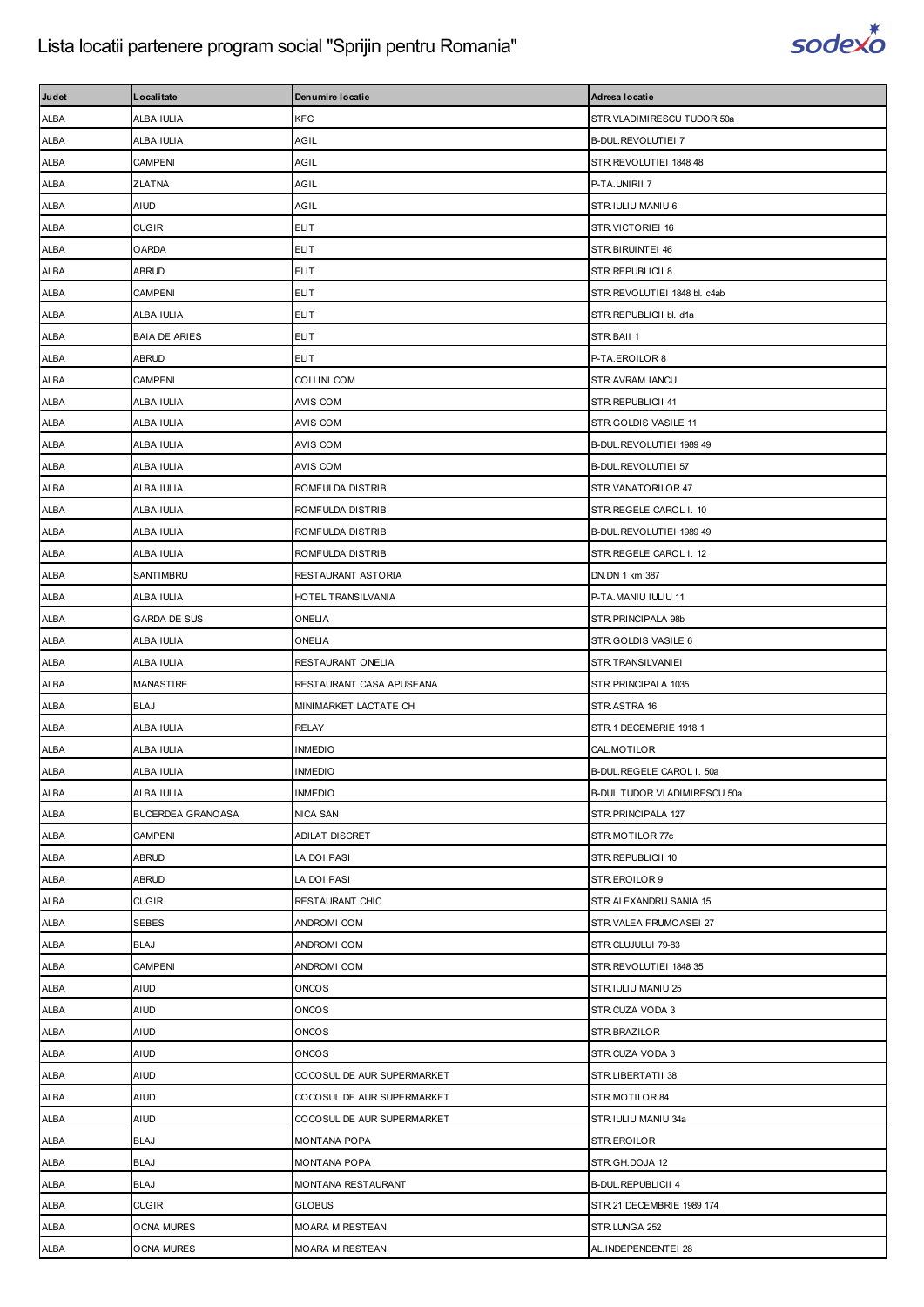

| <b>ALBA</b> | <b>OCNA MURES</b>   | <b>MOARA MIRESTEAN</b>    | STR.MIHAI VITEAZU 51    |
|-------------|---------------------|---------------------------|-------------------------|
| ALBA        | <b>OCNA MURES</b>   | <b>MOARA MIRESTEAN</b>    | STR.LUNGA 132           |
| ALBA        | <b>OCNA MURES</b>   | <b>MOARA MIRESTEAN</b>    | AL.NICOLAE IORGA 34     |
| ALBA        | <b>NOSLAC</b>       | <b>MOARA MIRESTEAN</b>    | STR.PRINCIPALA 278      |
| ALBA        | RAZBOIENI-CETATE    | <b>MOARA MIRESTEAN</b>    | STR.GARII 232           |
| ALBA        | LUNCA MURESULUI     | <b>MOARA MIRESTEAN</b>    | STR. PRINCIPALA 233     |
| ALBA        | <b>UNIREA</b>       | LA DOI PASI               | STR.AVRAM IANCU 83      |
| ALBA        | <b>UNIREA</b>       | LA DOI PASI               | STR.AVRAM IANCU 86      |
| ALBA        | <b>UNIREA</b>       | LA DOI PASI               | STR.AVRAM IANCU 81      |
| <b>ALBA</b> | ARIESENI            | <b>MAGAZIN MIXT</b>       | STR.CENTRU 16           |
| ALBA        | <b>SCARISOARA</b>   | <b>MAGAZIN MIXT</b>       | STR. PRINCIPALA 28      |
| ALBA        | <b>ARIESENI</b>     | RESTAURANT LA VASILE      | STR.CENTRU 16           |
| <b>ALBA</b> | <b>BISTRA</b>       | <b>MARGUSTI</b>           | STR.GANEA 6             |
| ALBA        | <b>BISTRA</b>       | <b>MARGUSTI</b>           | STR.GANEA 6             |
| ALBA        | <b>CAMPENI</b>      | <b>COMPIL MOTUL</b>       | STR.MOTILOR 75          |
| <b>ALBA</b> | <b>CAMPENI</b>      | COMPIL MOTUL              | STR.REVOLUTIEI 1848 24  |
| ALBA        | <b>NECSESTI</b>     | <b>COTUL ARIESULUI</b>    | COM. VADUL MOTILOR 248  |
| ALBA        | SIBOT               | ROMANA COSTIN             | STR. PRINCIPALA 36      |
| <b>ALBA</b> | <b>SIBOT</b>        | ROMANA COSTIN             | STR.PRINCIPALA 211a     |
| ALBA        | <b>AIUD</b>         | LECH LACTO                | STR.IULIU MANIU 25      |
| ALBA        | <b>CUGIR</b>        | <b>LECH LACTO</b>         | STR.ALEXANDRU SAHIA 15  |
| <b>ALBA</b> | PETRESTI            | CONSUMCOOP                | STR.PROGRESULUI 1       |
| ALBA        | <b>SEBES</b>        | CONSUMCOOP MAGAZIN 27     | STR.DORIN PAVEL 53      |
| ALBA        | <b>RECIU</b>        | CONSUMCOOP                | STR.PRINCIPALA          |
| <b>ALBA</b> | <b>RECIU</b>        | CONSUMCOOP RECIU          | STR.BISERICII 152       |
| ALBA        | PETRESTI            | CONSUMCOOP PETRESTI       | STR.1 MAI 831           |
| ALBA        | <b>MARTINIE</b>     | COOPERATIVA DE CONSUM     | STR. PRINCIPALA 17      |
| <b>ALBA</b> | <b>SUGAG</b>        | COOPERATIVA DE CONSUM     | STR. PRINCIPALA 234     |
| ALBA        | <b>MARTINIE</b>     | COOPERATIVA DE CONSUM     | STR. PRINCIPALA 17      |
| ALBA        | <b>SUGAG</b>        | COOPERATIVA DE CONSUM     | STR.PRINCIPALA 230      |
| <b>ALBA</b> | <b>SUGAG</b>        | COOPERATIVA DE CONSUM     | STR.VALEA FRUMOASEI 182 |
| ALBA        | <b>BLAJ</b>         | <b>KIME MARKET</b>        | STR.EROILOR 16          |
| ALBA        | <b>BLAJ</b>         | KIME SRL NR.1             | STR.GARII               |
| <b>ALBA</b> | <b>BLAJ</b>         | <b>KIME MARKET</b>        | STR.SIMION BARNUTIU 1   |
| ALBA        | <b>BLAJ</b>         | <b>KIME MARKET</b>        | STR.SIMION BARNUTIU 16  |
| ALBA        | GARBOVA             | MIC COMIMPEX              | STR.SCOLII 149          |
| <b>ALBA</b> | <b>GARBOVA</b>      | MIC COMIMPEX              | STR. PRINCIPALA 239     |
| ALBA        | <b>GARDA DE SUS</b> | <b>BIHARIA</b>            | STR. PRINCIPALA 51      |
| ALBA        | <b>GARDA DE SUS</b> | <b>BIHARIA</b>            | STR. PRINCIPALA 51      |
| ALBA        | TEIUS               | ALIMENTARA CAMELIA        | STR.CLUJULUI 89         |
| ALBA        | <b>TEIUS</b>        | <b>ALIMENTARA PERLA</b>   | STR.DECEBAL 15          |
| ALBA        | TEIUS               | RESTAURANT PERLA          | STR.CLUJULUI 89         |
| <b>ALBA</b> | <b>TEIUS</b>        | <b>DELIA</b>              | STR.DECEBAL 15          |
| ALBA        | <b>TEIUS</b>        | ALIMENTARA DELIA          | STR.DECEBAL 33          |
| ALBA        | AIUD                | <b>MALIV</b>              | STR.CUZA VODA 13        |
| ALBA        | COSLARIU            | <b>FANTASTIC</b>          | STR.PRINCIPALA          |
| ALBA        | AIUD                | RESTAURANT MAGNOLIA       | STR.CUZA VODA 13        |
| ALBA        | TEIUS               | RESTAURANT FLOARE DE COLT | STR.DECEBAL 33          |
| <b>ALBA</b> | CERGAU MARE         | <b>ALUTUS</b>             | STR. PRINCIPALA 123     |
| ALBA        | <b>CERGAU MARE</b>  | <b>ALUTUS</b>             | STR. PRINCIPALA 123     |
| ALBA        | <b>OCNA MURES</b>   | FREM                      | AL.INDEPENDENTEI 1a     |
| ALBA        | <b>CUGIR</b>        | <b>MINI-MAL STAR</b>      | STR.ALEXANDRU SAHIA 15  |
| ALBA        | <b>CUGIR</b>        | <b>MINI-MAL STAR</b>      | STR. ALEXANDRU SAHIA 25 |
| ALBA        | CALNIC              | DANY NICOL                | STR. PRINCIPALA 47      |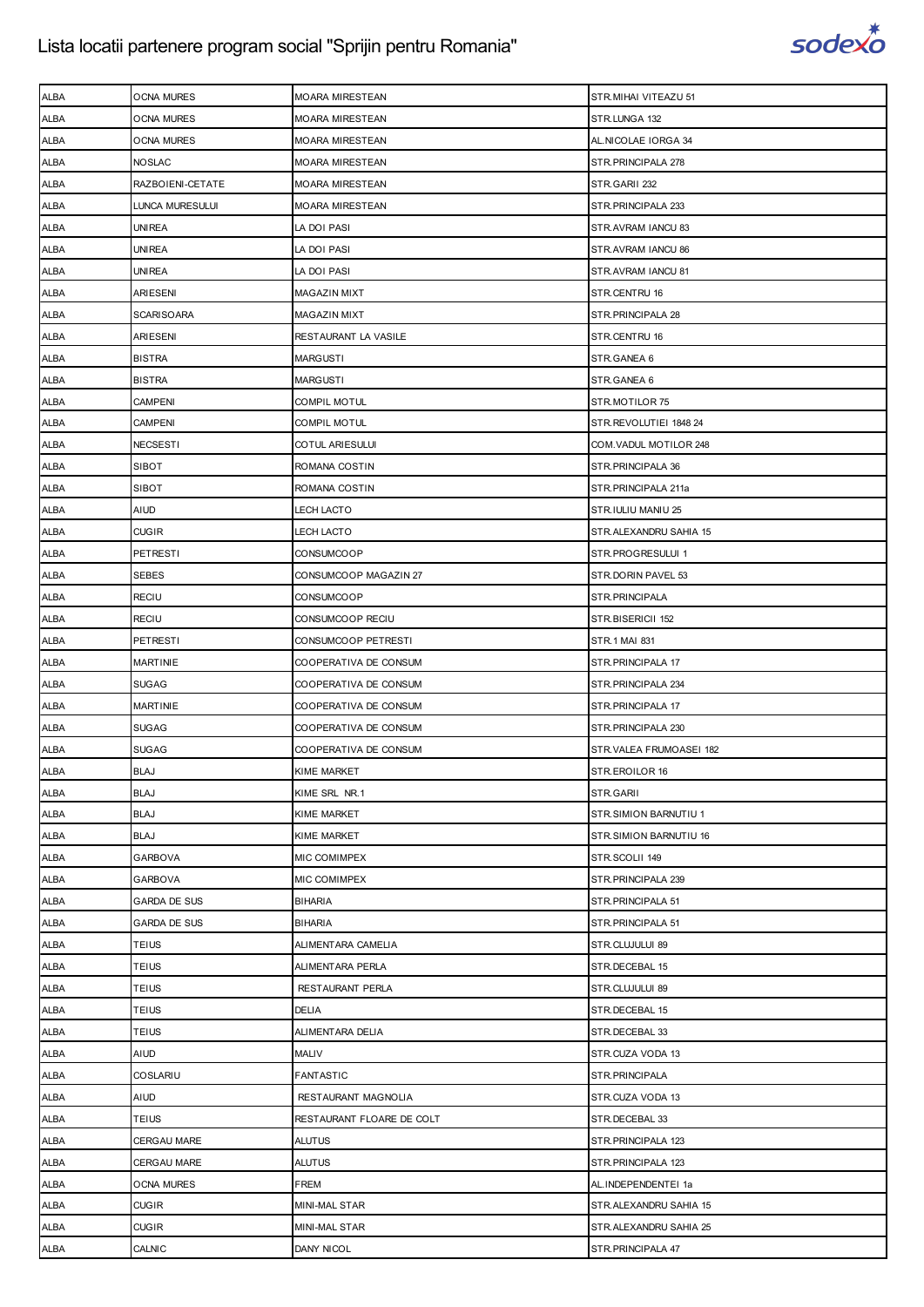

| <b>ALBA</b>         | <b>PETRESTI</b>      | <b>LAZAR COMPANY</b>                   | STR.DECEBAL 92            |
|---------------------|----------------------|----------------------------------------|---------------------------|
| <b>ALBA</b>         | AIUD                 | <b>NASIROM 2</b>                       | STR.IULIU MANIU 43        |
| ALBA                | <b>CIUMBRUD</b>      | <b>NASIROM 3</b>                       | STR.VASILE LUCACI 3       |
| ALBA                | <b>CIUMBRUD</b>      | <b>TERASA NASIROM</b>                  | STR.VASILE LUCACI 3a      |
| <b>ALBA</b>         | <b>CIUMBRUD</b>      | <b>NASIROM</b>                         | STR.VASILIE LUCACIU 3     |
| ALBA                | ARIESENI             | AMADEUS COMPANY                        | STR.PRINCIPALA            |
|                     | <b>ZLATNA</b>        |                                        | STR.TUDOR VLADIMIRESCU 29 |
| ALBA<br><b>ALBA</b> | <b>AIUD</b>          | <b>MARKET ACHIM</b><br>BENCE & DALMA 2 | STR.CUZA VODA 3           |
| ALBA                | LOPADEA NOUA         | BENCE & DALMA 3                        | STR.ALSZEG 217            |
|                     |                      |                                        |                           |
| ALBA                | <b>AIUD</b>          | <b>BENCE &amp; DALMA</b>               | STR.TRANSILVANIEI 14a     |
| <b>ALBA</b>         | <b>CUGIR</b>         | <b>DORIDO</b>                          | STR.ALEXANDRU SAHIA 21-23 |
| ALBA                | <b>CUGIR</b>         | <b>DORIDO</b>                          | STR.AL. SAHIA 15          |
| ALBA                | SEBES                | TECNOSTAR CONSULTING                   | STR.VANATORI 24           |
| <b>ALBA</b>         | ALBA IULIA           | TECNOSTAR CONSULTING                   | B-DUL.REVOLUTIEI 65       |
| ALBA                | <b>SEBES</b>         | RESTAURANT LEUL DE AUR                 | STR.LUCIAN BLAGA 8        |
| ALBA                | SEBES                | <b>BISTRO LEUL DE AUR</b>              | STR.LUCIAN BLAGA 8        |
| <b>ALBA</b>         | <b>SEBES</b>         | <b>COFETARIA KREM</b>                  | STR.LUCIAN BLAGA 8        |
| ALBA                | SEBES                | <b>CHIOSC BELVEDERE</b>                | STR.LUCIAN BLAGA 81-83    |
| ALBA                | SEBES                | PATISIERIE BELVEDERE                   | STR.LUCIAN BLAGA 81-83    |
| <b>ALBA</b>         | CRACIUNELU DE JOS    | <b>ARINA</b>                           | STR.BUCERZII 16b          |
| <b>ALBA</b>         | CRACIUNELU DE JOS    | ARINA                                  | STR.TUDOR VLADIMIRESCU 4  |
| ALBA                | SALCIUA DE JOS       | CRISTI CRIS                            | STR.PRINCIPALA 74         |
| <b>ALBA</b>         | <b>UNIREA</b>        | <b>DANELUTA</b>                        | STR.TRAIAN 280/a          |
| ALBA                | CETATEA DE BALTA     | <b>EUROSPIN</b>                        | STR.CETATII 30            |
| ALBA                | CETATEA DE BALTA     | <b>EUROSPIN</b>                        | STR.HOREA 8               |
| <b>ALBA</b>         | CETATEA DE BALTA     | <b>EUROSPIN</b>                        | STR.CETATII 102           |
| ALBA                | <b>CIURULEASA</b>    | <b>OLTEANCA</b>                        | STR.PRINCIPALA 6          |
| ALBA                | ALBA IULIA           | ORIGINAL COM                           | STR.LIVEZII 45            |
| <b>ALBA</b>         | LUNCA TARNAVEI       | <b>SPIC MIJA</b>                       | STR.PRINCIPALA 58         |
| ALBA                | <b>IZLAZ</b>         | RESTAURANT PENSIUNEA GIULIA            | STR.PRINCIPALA 472/a      |
| ALBA                | <b>ARIESENI</b>      | PENSIUNEA TURISTICA VANESA             | DN.75 57                  |
| <b>ALBA</b>         | <b>CUGIR</b>         | <b>FAMILIA LUCAN</b>                   | STR.CONSTRUCTORULUI 8     |
| ALBA                | <b>BAIA DE ARIES</b> | LA DOI PASI                            | STR.PIATA BAII            |
| ALBA                | LUPSA                | KAGER CONSTRUCT                        | COM.LUPSA 120             |
| ALBA                | <b>VALEA LUPSII</b>  | KAGER CONSTRUCT                        | STR.PRINCIPALA 252a       |
| ALBA                | CRACIUNELU DE JOS    | MAGAZIN MIXT NIC ANDRE                 | STR.6 MARTIE 72           |
| ALBA                | CRACIUNELU DE JOS    | MAGAZIN MIXT NIC ANDRE                 | STR.HOREA 26              |
| ALBA                | LUPSA                | RESTAURANT GALAXY                      | STR.LUNCA 58              |
| ALBA                | JIDVEI               | ROXANA MARKET                          | STR.PERILOR 58            |
| ALBA                | BIIA                 | ANDREEA MIANA                          | STR.PRINCIPALA 136        |
| ALBA                | <b>BISTRA</b>        |                                        | 23,0916738 CAL.TURZII 79  |
|                     |                      |                                        |                           |
| ALBA                | UNIREA               | CASA DE COMENZI DUMI                   | STR.BALTARET 1068         |
| ALBA                | ALBA IULIA           | RESTAURANT AUTOSERVIRE ONLY NIKY       | STR.MOTILOR 93            |
| ALBA                | <b>CUGIR</b>         | IRIS ACTIV CENTER                      | STR.RIUL MIC 50a          |
| ALBA                | DECEA                | MINI-MARKET                            | STR. PRINCIPALA 65        |
| ALBA                | <b>DECEA</b>         | KALMAN ZELINDA ABC                     | COM.MIRASLAU 156          |
| ALBA                | <b>DOSTAT</b>        | <b>DIMA FLOMAR SHOP</b>                | STR. PRINCIPALA 48        |
| ALBA                | AIUD                 | <b>LUCA PRODCARN</b>                   | STR.IULIU MANIU 193       |
|                     |                      |                                        |                           |
| ALBA                | <b>OCNA MURES</b>    | LUCA PRODCARN                          | STR.9 MAI 2               |
| ALBA                | ALBA IULIA           | LUCA PRODCARN                          | STR.BALCESCU NICOLAE 5d   |
| ALBA                | CETATEA DE BALTA     | <b>HOBORI</b>                          | STR.CETATII 21            |
| ALBA                | <b>CUGIR</b>         | PERLA NEAGRA EVENT                     | STR.VICTORIEI 64a         |
| ALBA                | <b>VALEA LUNGA</b>   | MARCEL SI MIHAELA                      | STR. MIHAI EMINESCU 535   |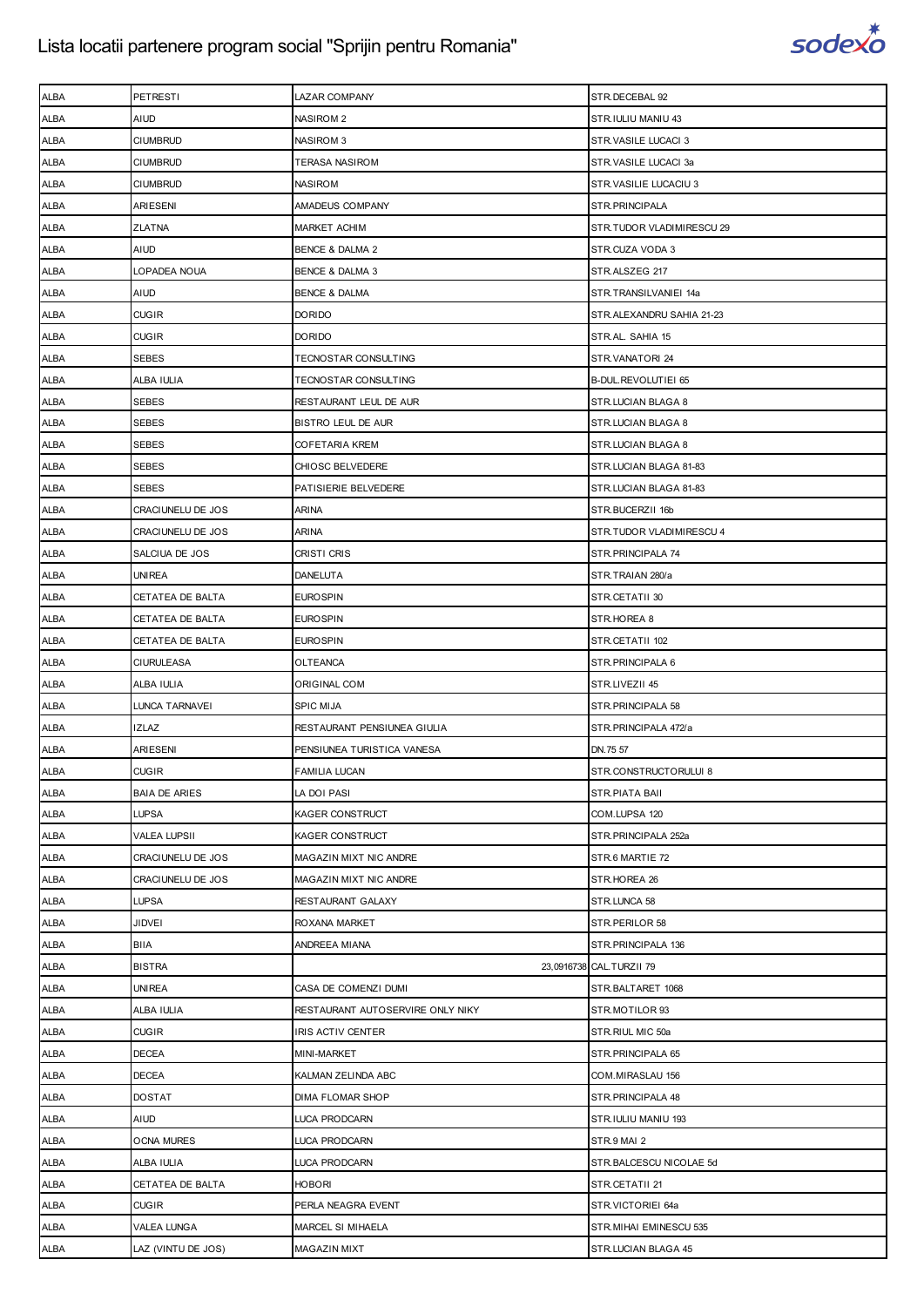

| <b>ALBA</b> | <b>BAIA DE ARIES</b> | LIVIANA SELECT           | P-TA.BAII 1                      |
|-------------|----------------------|--------------------------|----------------------------------|
| ALBA        | <b>BAIA DE ARIES</b> | LIVIANA SELECT           | P-TA.BAII 1                      |
| <b>ALBA</b> | <b>DRASOV</b>        | AUTOSPEED MUNTEAN        | SAT.DRASOV 78                    |
| <b>ALBA</b> | <b>BISTRA</b>        | <b>BOGDAN</b>            | SAT.BISTRA 142                   |
| ALBA        | VINTU DE JOS         | YAN ALEX MAGIC           | STR.VASILE ALECSANDRI 14a        |
| ALBA        | <b>TARSA</b>         | TALPAS ETA ADELA         | SAT.TARSA 290a                   |
| ALBA        | GALDA DE JOS         | Roby&bianka&julia        | SAT.principala 92                |
| ARAD        | ARAD                 | KFC                      | CAL. AUREL VLAICU 10-12          |
| <b>ARAD</b> | ARAD                 | <b>KFC</b>               | STR.BANU MARACINE 6              |
| <b>ARAD</b> | <b>ARAD</b>          | AGIL                     | P-TA.M.VITEAZUL H.AGROALIMENTARA |
| ARAD        | ARAD                 | AGIL                     | P-TA.CATEDRALEI 19               |
| <b>ARAD</b> | ARAD                 | Supermarket MAGIC        | P-TA.UTA -                       |
| <b>ARAD</b> | ARAD                 | <b>AGROINDIMPEX</b>      | P-TA.MIHAI VITEAZU ghereta 1 a   |
| <b>ARAD</b> | ARAD                 | <b>AGROINDIMPEX</b>      | CAL.AUREL VLAICU                 |
| <b>ARAD</b> | <b>CURTICI</b>       | <b>AGROINDIMPEX</b>      | STR.REVOLUTIEI 33                |
| <b>ARAD</b> | MACEA                | <b>AGROINDIMPEX</b>      | STR.PRINCIPALA 1                 |
| ARAD        | SANTANA              | <b>AGROINDIMPEX</b>      | STR.MIHAI VITEAZU                |
| <b>ARAD</b> | CHISINEU-CRIS        | <b>AGROINDIMPEX</b>      | STR.INFRATIRII 62                |
| <b>ARAD</b> | ARAD                 | <b>AGROINDIMPEX</b>      | CAL. RADNEI                      |
| <b>ARAD</b> | ARAD                 | <b>AGROINDIMPEX</b>      | STR. BARITIU GHEORGHE 43         |
| <b>ARAD</b> | LIPOVA               | <b>AGROINDIMPEX</b>      | P-TA.LIBERTATII 7                |
| <b>ARAD</b> | <b>OLARI</b>         | AGROINDIMPEX Mini-market | STR. PRINCIPALA 564              |
| <b>ARAD</b> | <b>PECICA</b>        | <b>AGROINDIMPEX</b>      | STR.2 91                         |
| <b>ARAD</b> | ARAD                 | <b>AGROINDIMPEX</b>      | STR.FALEZA SUD                   |
| <b>ARAD</b> | <b>SEBIS</b>         | <b>AGROINDIMPEX</b>      | STR.TEILOR 1                     |
| <b>ARAD</b> | <b>INEU</b>          | <b>AGROINDIMPEX</b>      | STR.REPUBLICII 23                |
| <b>ARAD</b> | PANCOTA              | <b>AGROINDIMPEX</b>      | STR.T.VLADIMIRESCU 24            |
| <b>ARAD</b> | ARAD                 | <b>AGROINDIMPEX</b>      | STR.BORSEC 4                     |
| <b>ARAD</b> | ARAD                 | <b>AGROINDIMPEX</b>      | STR.RAZBOIENI 1a                 |
| <b>ARAD</b> | ARAD                 | AGROINDIMPEX             | CAL. VLAICU AUREL                |
| <b>ARAD</b> | <b>SIRIA</b>         | <b>AGROINDIMPEX</b>      | STR.INFANTERIEI 1831             |
| <b>ARAD</b> | <b>ARAD</b>          | <b>AGROINDIMPEX</b>      | <b>B-DUL.DRAGALINA 38</b>        |
| <b>ARAD</b> | ARAD                 | AGROINDIMPEX             | B-DUL.REVOLUTIEI 4               |
| ARAD        | <b>NADLAC</b>        | <b>AGROINDIMPEX</b>      | STR.VICTORIEI 53-55              |
| ARAD        | <b>CURTICI</b>       | <b>ELIT</b>              | STR.VASILE GOLDIS 1              |
| <b>ARAD</b> | <b>GURAHONT</b>      | <b>ELIT</b>              | STR.IULIU MANIU 30               |
| ARAD        | <b>SEBIS</b>         | <b>ELIT</b>              | STR.PARCUL LIBERTATII 19         |
| ARAD        | <b>INEU</b>          | <b>ELIT</b>              | STR.REPUBLICII 15                |
| ARAD        | <b>NADLAC</b>        | <b>ELIT</b>              | STR.VICTORIEI 51-53              |
| ARAD        | <b>PECICA</b>        | <b>ELIT</b>              | STR.2 160                        |
| <b>ARAD</b> | VLADIMIRESCU         | <b>ELIT</b>              | STR.GARII 6                      |
| ARAD        | SINTEA MARE          | <b>ELIT</b>              | STR. PRINCIPALA 320              |
| ARAD        | <b>CERMEI</b>        | <b>ELIT</b>              | STR. PRINCIPALA 294              |
| ARAD        | <b>GHIOROC</b>       | <b>ELIT</b>              | STR.CUZA VODA 4                  |
| ARAD        | <b>SEBIS</b>         | <b>ELIT</b>              | STR.PACII 9                      |
| ARAD        | ARAD                 | COLLINI COM              | STR.BORSEC 1                     |
| ARAD        | ARAD                 | COLLINI COM              | STR.METIANU 14a                  |
| ARAD        | ARAD                 | COLLINI COM              | STR.STEFAN CEL MARE              |
| ARAD        | <b>CURTICI</b>       | COLLINI COM              | STR.VASILE GOLDIS 1              |
| ARAD        | ARAD                 | COLLINI COM              | CAL.AUREL VLAICU 115-117         |
| ARAD        | ARAD                 | COLLINI COM              | STR.BARBU LAUTARU 38             |
| ARAD        | <b>SEBIS</b>         | COLLINI COM              | STR.TEILOR 1                     |
| ARAD        | <b>INEU</b>          | COLLINI COM              | STR.DECEBAL 2a                   |
| ARAD        | <b>GURAHONT</b>      | COLLINI COM              | STR.IULIU MANIU 40               |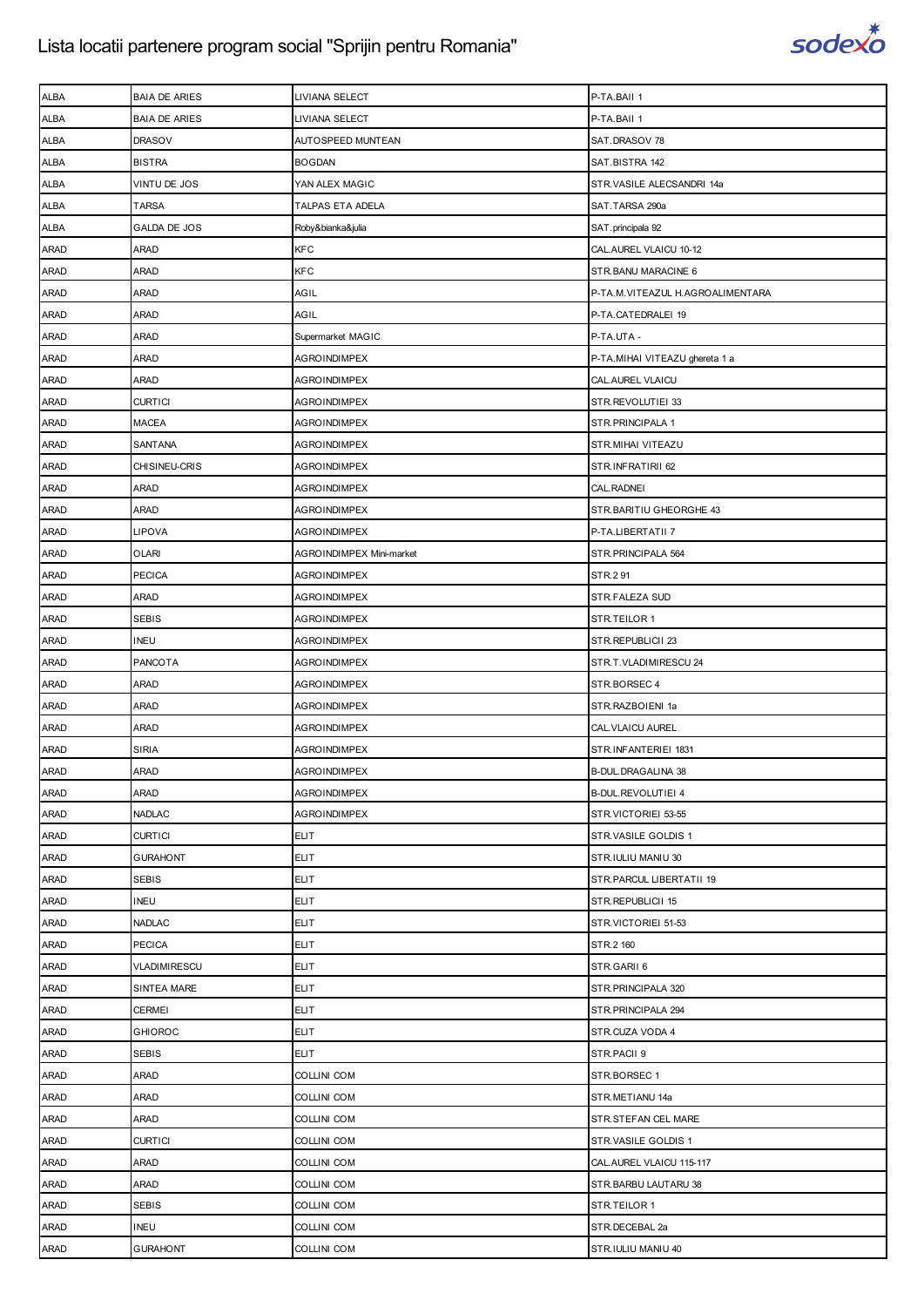

| <b>ARAD</b> | <b>ARAD</b>          | <b>COLLINI COM</b>                 | STR.METEANU 14                     |
|-------------|----------------------|------------------------------------|------------------------------------|
| <b>ARAD</b> | <b>ARAD</b>          | AVIS COM 1                         | STR.VOINICILOR                     |
| <b>ARAD</b> | ARAD                 | <b>ARIS 3000</b>                   | STR.MICALACA                       |
| <b>ARAD</b> | ARAD                 | <b>APIS</b>                        | STR.MILAN TABACOVICI 5             |
| <b>ARAD</b> | <b>SEMLAC</b>        | VOSERSEM COMPANY MAGAZIN ALIMENTAR | STR. PRINCIPALA 999                |
| ARAD        | SEMLAC               | LA DOI PASI                        | STR.PRINCIPALA 824 a               |
| <b>ARAD</b> | SEITIN               | VOSERSEM COMPANY MAGAZIN ALIMENTAR | STR.REVOLUTIEI 43a                 |
| <b>ARAD</b> | <b>SEMLAC</b>        | VOSERSEM COMPANY MAGAZIN ALIMENTAR | STR. PRINCIPALA 731                |
| <b>ARAD</b> | ARAD                 | <b>BAVROM</b>                      | STR. PENES CURCANUL 2-4            |
| <b>ARAD</b> | ARAD                 | <b>BAVROM</b>                      | CAL.6VANATORI 31-33                |
| <b>ARAD</b> | ARAD                 | <b>BAVROM</b>                      | STR.SCOALEI 1                      |
| ARAD        | CHISINEU-CRIS        | <b>BRUTARIE -PATISERIE</b>         | STR.INFRATIRII 70                  |
|             | <b>NADAB</b>         | <b>BRUTARIE -PATISERIE</b>         | DN.79 KM 37                        |
| <b>ARAD</b> |                      |                                    |                                    |
| <b>ARAD</b> | <b>CHISINEU-CRIS</b> | UNIVERSAL FOOD                     | STR.PRIMAVERII 3-5                 |
| <b>ARAD</b> | <b>NADAB</b>         | UNIVERSAL FOOD                     | CAL.ARADULUI 7n                    |
| <b>ARAD</b> | CHISINEU-CRIS        | UNIVERSAL SALON CRIS               | STR.GARII 9                        |
| <b>ARAD</b> | <b>ARAD</b>          | PIZZA 5 COLTURI                    | STR.PIATA GARII 2                  |
| ARAD        | ARAD                 | PIZZA 5 COLTURI                    | STR.OBEDENARU 22                   |
| <b>ARAD</b> | ARAD                 | PIZZA 5 COLTURI                    | STR.TITULESCU NICOLAE 3            |
| <b>ARAD</b> | <b>ARAD</b>          | PIZZA 5 COLTURI                    | STR.STRAND NEPTUN                  |
| <b>ARAD</b> | ARAD                 | PIZZA 5 COLTURI                    | STR.OBEDENARU 22                   |
| <b>ARAD</b> | <b>CERMEI</b>        | RIOSTAR MARKET UNO                 | STR.PRINCIPALA 294                 |
| <b>ARAD</b> | <b>CRAIVA</b>        | RAYM SMART BUSINESS                | SAT.CRAIVA 190                     |
| ARAD        | ARAD                 | <b>INMEDIO</b>                     | CAL.AUREL VLAICU ATRIUM MALL 10-12 |
| <b>ARAD</b> | ARAD                 | <b>INMEDIO</b>                     | CAL. RADNEI CC REAL 298            |
| <b>ARAD</b> | <b>ARAD</b>          | <b>INMEDIO</b>                     | CAL.AUREL VLAICU 139-151           |
| <b>ARAD</b> | ARAD                 | <b>INMEDIO</b>                     | STR. VLAICU AUREL 225-235          |
|             |                      |                                    |                                    |
| <b>ARAD</b> | ARAD                 | <b>INMEDIO</b>                     | STR. BANU MARACINE                 |
| <b>ARAD</b> | <b>ARAD</b>          | <b>GLO SHOP</b>                    | CAL.AUREL VLAICU ATRIUM MALL 10-12 |
| ARAD        | ARAD                 | OPEN MARKET                        | STR.SAGUNA ANDREI 15               |
| ARAD        | ARAD                 | <b>STAS MARKET</b>                 | CAL. VLAICU AUREL 153-163          |
| <b>ARAD</b> | <b>CICIR</b>         | ACA MAGAZIN ALIMENTAR ROMANESC     | STR.PRINCIPALA 284                 |
| <b>ARAD</b> | MANDRULOC            | ACA MAGAZIN ALIMENTAR ROMANESC     | STR.PRINCIPALA 103                 |
| ARAD        | VLADIMIRESCU         | ACA MAGAZIN ALIMENTAR ROMANESC     | STR.GARII 1                        |
| <b>ARAD</b> | ARAD                 | ACA MAGAZIN ALIMENTAR ROMANESC     | STR.TRIBUNUL DOBRA 24              |
| ARAD        | VLADIMIRESCU         | ACA MAGAZIN ALIMENTAR ROMANESC     | STR.REVOLUTIEI 31                  |
| ARAD        | <b>HORIA</b>         | ACA MAGAZIN ALIMENTAR ROMANESC     | STR. PRINCIPALA 524                |
| <b>ARAD</b> | <b>VINGA</b>         | <b>CRENGUTA MARKET</b>             | STR. PRINCIPALA 468                |
| ARAD        | SAGU                 | <b>CRENGUTA MARKET</b>             | STR. PRINCIPALA 183                |
| ARAD        | <b>VINGA</b>         | <b>CRENGUTA MARKET</b>             | STR.AGRONOMULUI 36                 |
| <b>ARAD</b> | ARAD                 | NACO GROUP 2018                    | STR.STEFAN CEL MARE 17             |
| ARAD        | CHISINEU-CRIS        | CONSUM COOP CHISINEU CRIS          | STR.VASILE GOLDIS 7                |
| ARAD        | CHISINEU-CRIS        | CONSUM COOP CHISINEU CRIS          | STR.INFRATIRII 81-83               |
| <b>ARAD</b> | CHISINEU-CRIS        | CONSUM COOP CHISINEU CRIS          | STR.INFRATIRII 71                  |
| ARAD        | SEMLAC               | CONSUMCOOP Mini-market             | STR. PRINCIPALA 307                |
| ARAD        | <b>SEMLAC</b>        | CONSUMCOOP Mini-market             | STR.PRINCIPALA 1223a               |
| ARAD        | <b>SEMLAC</b>        | CONSUMCOOP Mini-market             | STR. PRINCIPALA 652                |
| ARAD        | <b>NADAB</b>         | Mini-market IZAURA                 | STR.ZARANDULUI 2                   |
| ARAD        | ARAD                 | FLORANCE                           | STR.6 VINATORI 77                  |
| <b>ARAD</b> | <b>OLARI</b>         | <b>DELTA OLARI</b>                 | STR.PRINCIPALA 17 b                |
| ARAD        | PANCOTA              | LA MARIN                           | P-TA.LIBERTATII 45                 |
| ARAD        | <b>PANCOTA</b>       | LA MARIN                           | STR.T.VLADIMIRESCU 52-54           |
| <b>ARAD</b> | <b>INEU</b>          | LA MARIN                           | CAL. REPUBLICII 2bis               |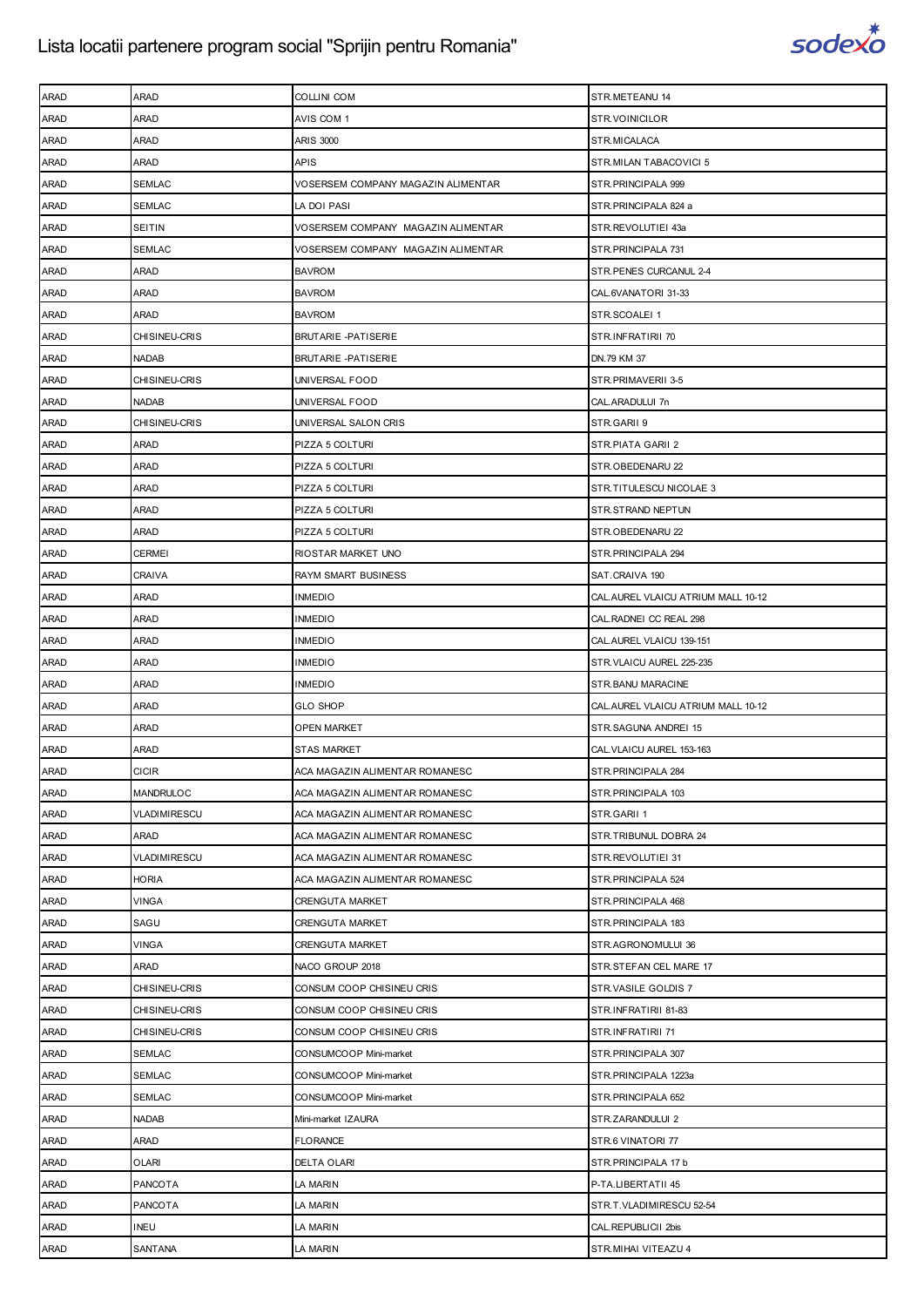

| <b>ARAD</b> | <b>CURTICI</b>        | LA MARIN                          | STR.1 DECEMBRIE 1918 45      |
|-------------|-----------------------|-----------------------------------|------------------------------|
| <b>ARAD</b> | SEBIS                 | LA MARIN                          | STR.CRISULUI 6b              |
| ARAD        | <b>PANCOTA</b>        | LA MARIN                          | STR.TUDOR VLADIMIRESCU 75    |
| <b>ARAD</b> | INEU                  | LA MARIN                          | CAL. REPUBLICII 2bis         |
| <b>ARAD</b> | PANCOTA               | LA MARIN                          | STR.TUDOR VLADIMIRESCU 75    |
| ARAD        | TAUT                  | LA TAICA LAZAR - MAG.NR.1         | COM.TAUT 518                 |
| ARAD        | <b>TAUT</b>           | LA TAICA LAZAR - MAG.NR.2         | COM.TAUT 613                 |
| <b>ARAD</b> | ARAD                  | <b>VESTTHEO</b>                   | STR.6 VANATORI 22            |
| ARAD        | ZIMANDU NOU           | VESTTHEO                          | SAT.ANDREI SAGUNA 57         |
| <b>ARAD</b> | ARAD                  | VESTTHEO                          | CAL.6 VANATORI 15-17         |
| <b>ARAD</b> | <b>TAUT</b>           | <b>VESTTHEO</b>                   | STR.PRINCIPALA 150           |
| ARAD        | SANMARTIN             | AF CIOCIRLIA                      | STR.PRINCIPALA 536           |
| <b>ARAD</b> | SANMARTIN             | APOLLO MM                         | STR.PRINCIPALA 363           |
| <b>ARAD</b> | ARAD                  | <b>MIFLOR</b>                     | STR.SEZATORII 26             |
| ARAD        | ARAD                  | DORIN SI DORINA                   | STR.PREDEAL 18               |
| <b>ARAD</b> | ARAD                  | LA MARIN                          | P-TA.CATEDRALEI 6-7          |
| <b>ARAD</b> | ARAD                  | LA MARIN                          | P-TA.MIHAI VITEAZU 4         |
| ARAD        | MINIS                 | INTERNATIONAL UNIVERASAL BUSINESS | STR.PRINCIPALA 183           |
| <b>ARAD</b> | <b>GHIOROC</b>        | INTL. UNIVERSAL BUSINESS          | STR.PRINCIPALA 183           |
| <b>ARAD</b> | SEBIS                 | LAVINEX TRADE                     | STR.PACII 21                 |
| <b>ARAD</b> | ARAD                  | LELIA COMPRIMEX                   | STR.OBEDENARU 26-28          |
| <b>ARAD</b> | ARAD                  | <b>SIROLENA</b>                   | AL.ROMANTA 2                 |
| <b>ARAD</b> | ARAD                  | SIROLENA                          | AL.ROMANTA                   |
| ARAD        | <b>BUTENI</b>         | TIRTEA A.P.                       | STR.PRINCIPALA 24            |
| <b>ARAD</b> | LIPOVA                | SIMI TRANS                        | STR.GEORGE COSBUC 31         |
| <b>ARAD</b> | ARAD                  | MIHALI DAIANA                     | STR.6 VANATORI 16-17         |
| <b>ARAD</b> | CAPORAL ALEXA         | GOMAN DANA DANI-COM               | STR.PRINCIPALA 190           |
| <b>ARAD</b> | ARAD                  | <b>EDIBEN</b>                     | STR.URSULUI 7a               |
| <b>ARAD</b> | SANLEANI              | EDIBEN 2                          | COM.LIVADA.                  |
| ARAD        | MAILAT                | SOMOGYI PROD                      | STR. PRINCIPALA 295          |
| <b>ARAD</b> | <b>FELNAC</b>         | LILIAN AB                         | STR.PRINCIPALA 320           |
| <b>ARAD</b> | CAPORAL ALEXA         | STARSKY AD                        | STR.PRINCIPALA 195           |
| ARAD        | <b>CUVIN</b>          | ANAMARA MARKET                    | STR.PRINCIPALA 391           |
| ARAD        | COVASINT              | ANNDO IMPORT EXPORT               | STR.ACADEMICIAN C MICLOSI 14 |
| <b>ARAD</b> | <b>BELIU</b>          | <b>BERMARFLOR</b>                 | STR.PRINCIPALA 58a           |
| ARAD        | SANMARTIN             | BRAMIRA STAR IMPEX                | STR.FS                       |
| <b>ARAD</b> | <b>IERMATA NEAGRA</b> | JEAN ABC                          | COM.ZERIND                   |
| <b>ARAD</b> | PEREGU MIC            | <b>CZOBOR</b>                     | STR.PRINCIPALA 422           |
| ARAD        | <b>CURTICI</b>        | PIZZA GRIL                        | STR.1DECEMBRIE 1918 50       |
| <b>ARAD</b> | <b>CURTICI</b>        | ZONA LIBERA                       | STR.A.IOAN CUZA 1            |
| ARAD        | <b>CURTICI</b>        | PIZZA & GRILL                     | STR.REVOLUTIEI 47            |
| ARAD        | <b>CHERELUS</b>       | LINACOM IMPEX                     | STR. Uniri 212               |
| <b>ARAD</b> | <b>SIRIA</b>          | LOREDINA                          | CAL.ARADULUI 1394            |
| <b>ARAD</b> | COVASINT              | <b>MIOPALTIC</b>                  | STR.PRINCIPALA 468           |
| ARAD        | GHIOROC               | DIVERS NOVA                       | STR.PRIMARIEI 474            |
| <b>ARAD</b> | ARAD                  | <b>MONDO SERA</b>                 | STR. BUDAI DELEANU ION 60    |
| <b>ARAD</b> |                       |                                   |                              |
|             | ZADARENI              | PAMORA TRADE                      | STR.PRINCIPALA 7             |
| ARAD        | ZADARENI              | PAMORA TRADE CLUB                 | STR.PRINCIPALA 7             |
| <b>ARAD</b> | <b>MISCA</b>          | MAGAZIN ALIMENTAR                 | STR.PRINCIPALA 169           |
| <b>ARAD</b> | MACEA                 | MINI-MARKET                       | STR.PRINCIPALA               |
| ARAD        | SICULA                | SERY DAN                          | STR.PRINCIPALA 259           |
| <b>ARAD</b> | PANCOTA               | <b>STERA</b>                      | STR.TUDOR VLADIMIRESCU 87    |
| ARAD        | ARAD                  | ALIMENTARA KIRI                   | STR.PETRU RARES 5            |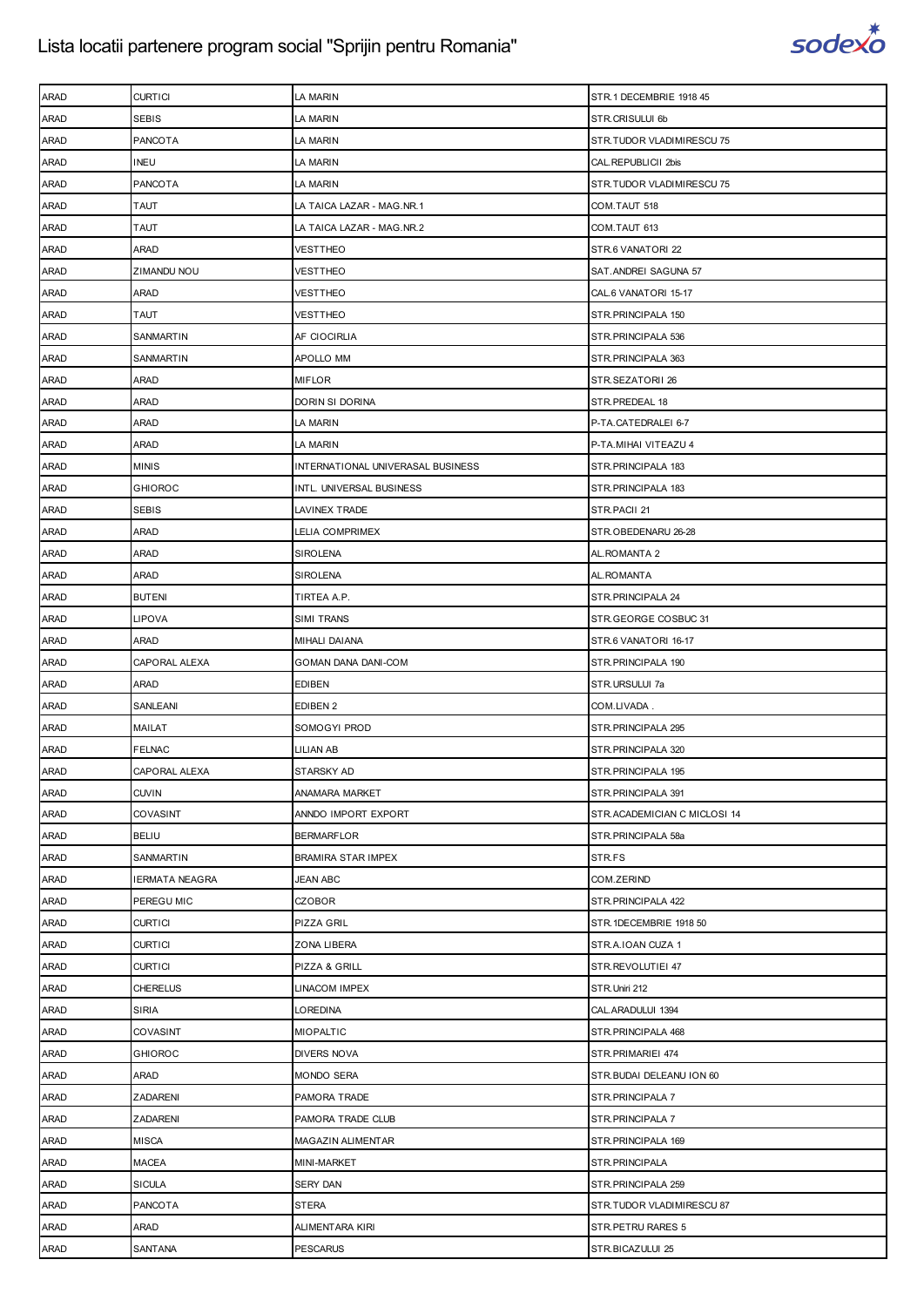

| <b>ARAD</b> | LIVADA           | MAGAZIN ALIMENTAR KADAR STORE | SAT.LIVADA 76         |
|-------------|------------------|-------------------------------|-----------------------|
| ARAD        | FANTANELE        | <b>GREX SZABAND</b>           | STR. PRINCIPALA 200   |
| <b>ARAD</b> | VLADIMIRESCU     | PICA GRUP                     | STR.PROGRESULUI 69    |
| <b>ARAD</b> | VLADIMIRESCU     | PICA GRUP                     | STR.PROGRESULUI 42    |
| ARAD        | VANATORI         | <b>GLOBAL ART COM</b>         | STR. PRINCIPALA 533   |
| ARAD        | SECUSIGIU        | STANCIU ANCA FLORINA          | STR. PRINCIPALA 274   |
| <b>ARAD</b> | ZIMANDU NOU      | FAMILY MARKET                 | STR. PRINCIPALA 29    |
| <b>ARAD</b> | ARAD             | MINI ABC-AUTO ARAD PARTS      | STR.FRUNZEI 1         |
| <b>ARAD</b> | <b>CURTICI</b>   | ALEX DUOCOM UNIVERSAL         | STR.AUREL VLAICU 8    |
| <b>ARAD</b> | ARAD             | <b>BAVROM QUALITY</b>         | CAL.6 VANATORI 31-33  |
| ARAD        | <b>FRUMUSENI</b> | MAGAZIN ALIMENTAR ABC         | STR. PRINCIPALA 394   |
| ARAD        | SANPETRU GERMAN  | LUK & MAYA                    | STR. PRINCIPALA 31    |
| <b>ARAD</b> | SAGU             | SAVU DAN-IOAN DJ-DSOUND       | STR. PRINCIPALA 51    |
| <b>ARAD</b> | VLADIMIRESCU     | CASA PITOREASCA               | STR.PROGRESULUI 73/a  |
| <b>ARAD</b> | LIPOVA           | <b>CIUTAR TRADING</b>         | STR.BUGARIU 12a       |
| <b>ARAD</b> | <b>SIRIA</b>     | DAYZO SHOP CENTER             | STR.INFANTERIEI 7     |
| ARAD        | <b>PECICA</b>    | CARM RUSTIC 2016              | STR.205 6-mar         |
| ARAD        | <b>PECICA</b>    | CARM RUSTIC 2016              | STR.1 2187            |
| <b>ARAD</b> | <b>PECICA</b>    | CARM RUSTIC 2016              | STR.314 39            |
| <b>ARAD</b> | PECICA           | CARM RUSTIC 2016              | STR.2 128             |
| <b>ARAD</b> | APATEU           | TULCAN VIOREL RAYMMIOAN       | STR.PRINCIPALA 324 b  |
| <b>ARAD</b> | GURAHONT         | MINIMARKET                    | STR.IULIU MANIU 43/c  |
| ARAD        | LIPOVA           | DORGO LMD                     | CART.SOIMOS 67        |
| ARAD        | LIPOVA           | DORGO LMD                     | STR.SOIMOS 172        |
| <b>ARAD</b> | <b>DRAUT</b>     | MAGAZIN MIXT                  | SAT.DRAUT 187b        |
| <b>ARAD</b> | <b>NADAS</b>     | PEIA MARIANA-BRANDUSA         | STR.NADAS 497         |
| <b>ARAD</b> | <b>MANASTUR</b>  | CALIN PUTIN MARKET            | COM.VINGA 184         |
| <b>ARAD</b> | ARAD             | ROLBRI MINIMARKET             | STR.COPOSU CORNELIU 5 |
| ARAD        | <b>BARZAVA</b>   | STEPAN I. CECILIA             | STR.BÎRZAVA 338       |
| <b>ARAD</b> | MACEA            | <b>ADALEX FRESH STORE</b>     | STR. PRINCIPALA 990   |
| ARAD        | CAPORAL ALEXA    | <b>MONICA</b>                 | STR. PRINCIPALA 381   |
| <b>ARAD</b> | <b>MADERAT</b>   | NADY & SEBY                   | STR. PRINCIPALA 331   |
| <b>ARAD</b> | <b>NADAB</b>     | LA JUCANU STEFI               | STR.ZARANDULUI 83     |
| ARAD        | ARAD             | <b>ENGEL &amp; DAVID</b>      | STR.LIVIU REBREANU    |
| ARAD        | <b>CINTEI</b>    | SARB ADRIAN MIRCEA SAPEX      | STR.PRINCIPALA 17     |
| <b>ARAD</b> | ARAD             | SI                            | STR.OBEDENARU 23      |
| ARAD        | ARAD             | DIF FAMILY ESTATE             | STR.STEAGULUI 1       |
| ARAD        | VARIASU MARE     | KISS R. ILDIKO                | STR. PRINCIPALA 107   |
| ARAD        | <b>NADLAC</b>    | DANILA G. MARIAN              | STR.GHEORGHE DOJA 27  |
| ARAD        | <b>HALMAGIU</b>  | DANCI ELENA-FLORINA DANCI     | STR.PRIMARIEI 14      |
| ARAD        | <b>HALMAGIU</b>  | LA TUDOREL                    | STR.PRIMARIEI 15      |
| ARAD        | <b>NERMIS</b>    | CRIJMAR DEN - CRISTIAN        | STR. PRINCIPALA 66    |
| ARAD        | ZIMANDU NOU      | <b>HEDVIG MARKET</b>          | STR.PRINCIPALA 394a   |
| ARAD        | <b>PECICA</b>    | ECONOMIC FARAGO               | STR.314 54            |
| ARAD        | <b>TAUT</b>      | ZAHARIA BEATRICE SIMONA       | SAT.TAUT 939          |
| ARAD        | <b>INEU</b>      | MAGAZIN MIXT                  | STR.HORIA 12a         |
| ARAD        | ARAD             | MELENEX                       | STR.OBEDENARU 32      |
| ARAD        | MACEA            | <b>MAGAZIN MIXT</b>           | COM.MACEA 68          |
| ARAD        | <b>DUD</b>       | OPREAN I. GEORGETA LAVINIA    | STR. PRINCIPALA 81    |
| ARAD        | ARAD             | LILA MARKET UNU               | STR.GORUNULUI 31      |
| ARAD        | <b>NADLAC</b>    | <b>MAGAZIN MIXT</b>           | CART.CARTIERUL NOU 2  |
| ARAD        | <b>GURAHONT</b>  | LA HERBEI                     | STR.IULIU MANIU 31    |
| ARAD        | <b>BELIU</b>     | ALEXANDRETTE DESIGN           | STR.2 409             |
| ARAD        | ZIMANDU NOU      | MAGAZIN MIXT                  | DJ.DRUM JUDETEAN 181  |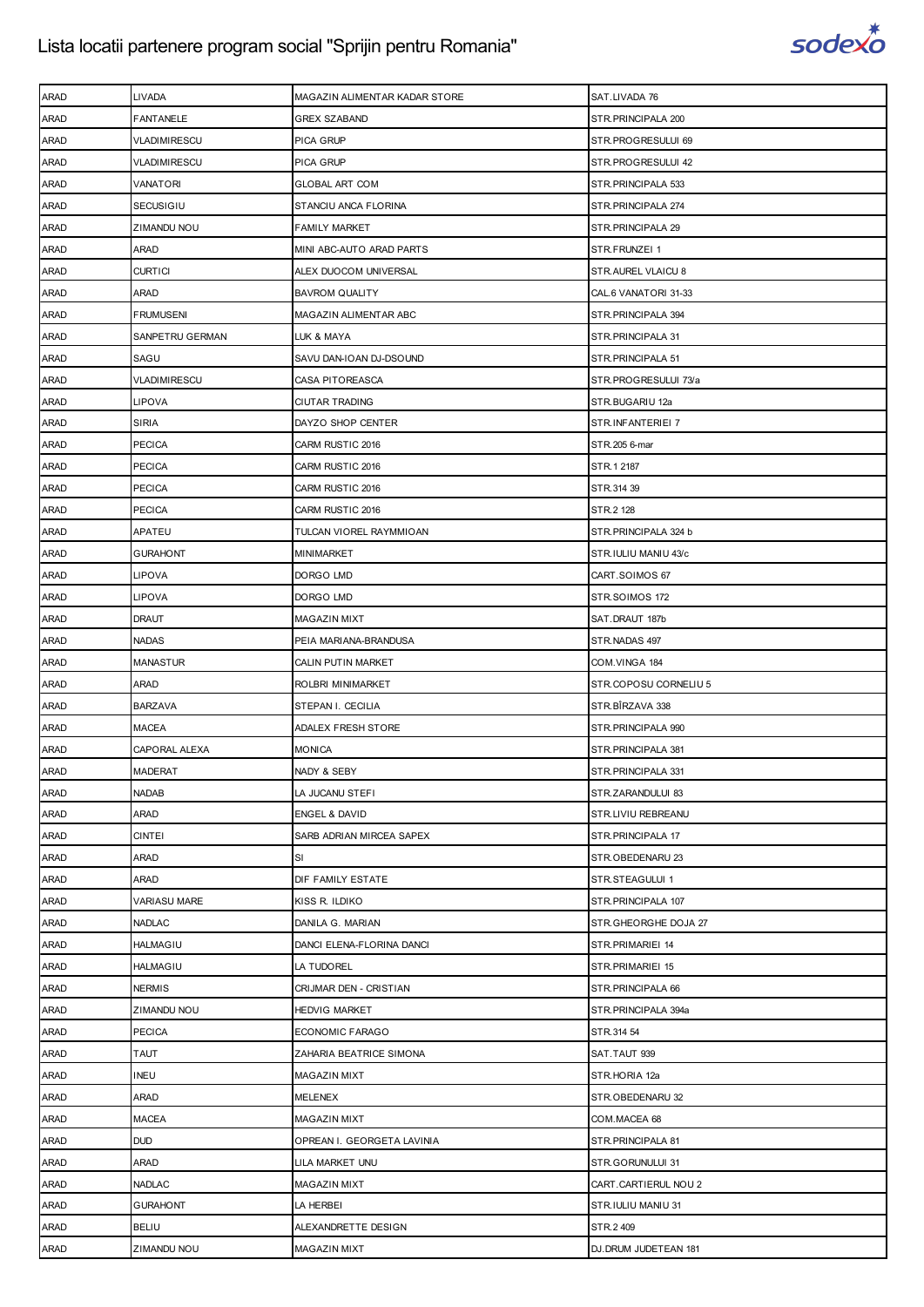

| <b>ARAD</b>  | <b>DIECI</b>           | SOPHIE GO ON                 | SAT.DIECI 168                      |
|--------------|------------------------|------------------------------|------------------------------------|
| <b>ARAD</b>  | <b>BELIU</b>           | MAGAZIN                      | STR.PRINCIPALA 390                 |
| <b>ARAD</b>  | ARAD                   | CORI BV FOOD                 | STR.STEAGULUI 82a                  |
| <b>ARAD</b>  | LUGUZAU                | <b>MAGAZIN MIXT</b>          | STR.PRINCIPALA 72                  |
| <b>ARAD</b>  | <b>LIVADA</b>          | LA BOLCAS                    | STR.PRINCIPALA 525                 |
| <b>ARAD</b>  | <b>LIPOVA</b>          | TOP MARKET LA BLOC           | STR.BUGARIU                        |
| ARGES        | PITESTI                | <b>KFC</b>                   | CAL.BUCURESTI 36                   |
| <b>ARGES</b> | <b>PITESTI</b>         | <b>KFC</b>                   | CAL.BUCURESTI 36                   |
| <b>ARGES</b> | <b>PITESTI</b>         | <b>KFC</b>                   | P-TA.MUNTENIA 3                    |
| <b>ARGES</b> | <b>CURTEA DE ARGES</b> | ANNABELLA-CURTEA DE AG 1     | STR.BASARABILOR                    |
| <b>ARGES</b> | <b>CURTEA DE ARGES</b> | ANNABELLA-CURTEA DE AG 2     | STR.ELENA CUZA                     |
| <b>ARGES</b> | <b>CURTEA DE ARGES</b> | ANNABELLA                    | STR.POSADA 5                       |
| ARGES        | <b>CURTEA DE ARGES</b> | ANNABELLA                    | STR.VALEA IASULUI 64               |
| <b>ARGES</b> | <b>PITESTI</b>         | ANNABELLA                    | STR.CRETULESCU NICOLAE 1           |
| <b>ARGES</b> | <b>PITESTI</b>         | ANNABELLA                    | STR.BALCESCU NICOLAE               |
| <b>ARGES</b> | ROBAIA                 | ANNABELLA                    | STR.FABRICII 41a                   |
| <b>ARGES</b> | <b>CAMPULUNG</b>       | ANNABELLA                    | STR.I.C.BRATIANU 39                |
| <b>ARGES</b> | <b>PITESTI</b>         | ANNABELLA                    | STR.DESPOT VODA 3                  |
| <b>ARGES</b> | <b>CURTEA DE ARGES</b> | ANNABELLA                    | STR.VALEA IASULUI 13               |
| <b>ARGES</b> | <b>OESTII UNGURENI</b> | ANNABELLA                    | STR.PRINCIPALA 1bis                |
| <b>ARGES</b> | <b>CURTEA DE ARGES</b> | ANNABELLA                    | STR.VICTORIEI                      |
| <b>ARGES</b> | <b>DOMNESTI</b>        | ANNABELLA                    | B-DUL.ALEXANDRU CEL BUN 20         |
| <b>ARGES</b> | <b>ALBESTI</b>         | ANNABELLA                    | SAT.ALBESTII PAMANTENI 641         |
| <b>ARGES</b> | <b>VLADESTI</b>        | ANNABELLA VLADESTI           | STR.PRINCIPALA 667                 |
| <b>ARGES</b> | <b>CURTEA DE ARGES</b> | ANNABELLA                    | STR.CUZA VODA 2                    |
| <b>ARGES</b> | <b>RUCAR</b>           | <b>UNIC RUCAR</b>            | STR.BRASOVULUI 153                 |
| <b>ARGES</b> | <b>RUCAR</b>           | <b>UNIC RUCAR</b>            | CART.SUSENI                        |
| <b>ARGES</b> | <b>RUCAR</b>           | <b>UNIC RUCAR</b>            | STR.BRASOVULUI 54                  |
| <b>ARGES</b> | <b>RUCAR</b>           | <b>UNIC RUCAR</b>            | CART.RAUSOR                        |
| <b>ARGES</b> | PODU DAMBOVITEI        | PENSIUNEA TURISTICA NEDEEA   | STR.PRINCIPALA 321                 |
| <b>ARGES</b> | <b>PITESTI</b>         | CAROLI FOODS GROUP           | INTR.ABATORULUI 30                 |
| <b>ARGES</b> | <b>MIOVENI</b>         | <b>MARISAN</b>               | P-TA.DACIA                         |
| <b>ARGES</b> | <b>MIOVENI</b>         | <b>MARISAN</b>               | SOS.PRINCIPALA 15                  |
| ARGES        | PITESTI                | <b>MARISAN</b>               | P-TA.GAVANA piata                  |
| <b>ARGES</b> | <b>CURTEA DE ARGES</b> | <b>MARISAN</b>               | STR.NEGRU VODA 10                  |
| <b>ARGES</b> | <b>PITESTI</b>         | <b>MARISAN</b>               | STR.EXERCITIU                      |
| ARGES        | <b>PITESTI</b>         | <b>MARISAN</b>               | STR.LOTRULUI                       |
| ARGES        | <b>CURTEA DE ARGES</b> | <b>MARISAN</b>               | P-TA.IVANCEA                       |
| <b>ARGES</b> | <b>PITESTI</b>         | <b>MARISAN</b>               | P-TA.SMARDAN                       |
| ARGES        | <b>PITESTI</b>         | <b>MARISAN</b>               | P-TA.TRIVALE                       |
| <b>ARGES</b> | <b>COSTESTI</b>        | <b>MARISAN</b>               | STR.VICTORIEI                      |
| <b>ARGES</b> | <b>TOPOLOVENI</b>      | <b>MARISAN</b>               | CAL.BUCURESTI                      |
| ARGES        | <b>CORBENI</b>         | <b>MERIDIAN</b>              | SAT.OIESTI                         |
| ARGES        | <b>CORBENI</b>         | <b>MERIDIAN</b>              | SAT.OIESTI                         |
| <b>ARGES</b> | <b>CORBENI</b>         | Restaurant pensiune Meridian | SAT.OIESTI                         |
| ARGES        | <b>MORARESTI</b>       | <b>EURO</b>                  | STR.PRINCIPALA 11                  |
| <b>ARGES</b> | <b>CAMPULUNG</b>       | <b>INMEDIO</b>               | STR.FRATII GOLESTI                 |
| <b>ARGES</b> | <b>CURTEA DE ARGES</b> | <b>INMEDIO</b>               | STR.ALBESTI 30                     |
| ARGES        | <b>MIOVENI</b>         | <b>INMEDIO</b>               | STR.TARLA 18                       |
| <b>ARGES</b> | <b>PITESTI</b>         | <b>INMEDIO</b>               | B-DUL.BALCESCU NICOLAE 91-95       |
| <b>ARGES</b> | <b>BRADU</b>           | <b>INMEDIO</b>               | COM.BRADU                          |
| ARGES        | PITESTI                | <b>INMEDIO</b>               | STR.PODUL VIILOR                   |
| ARGES        | <b>PITESTI</b>         | <b>INMEDIO</b>               | SAT.GEAMANA                        |
| ARGES        | <b>PITESTI</b>         | <b>INMEDIO</b>               | STR.DOBROGEANU GHEREA CONSTANTIN 1 |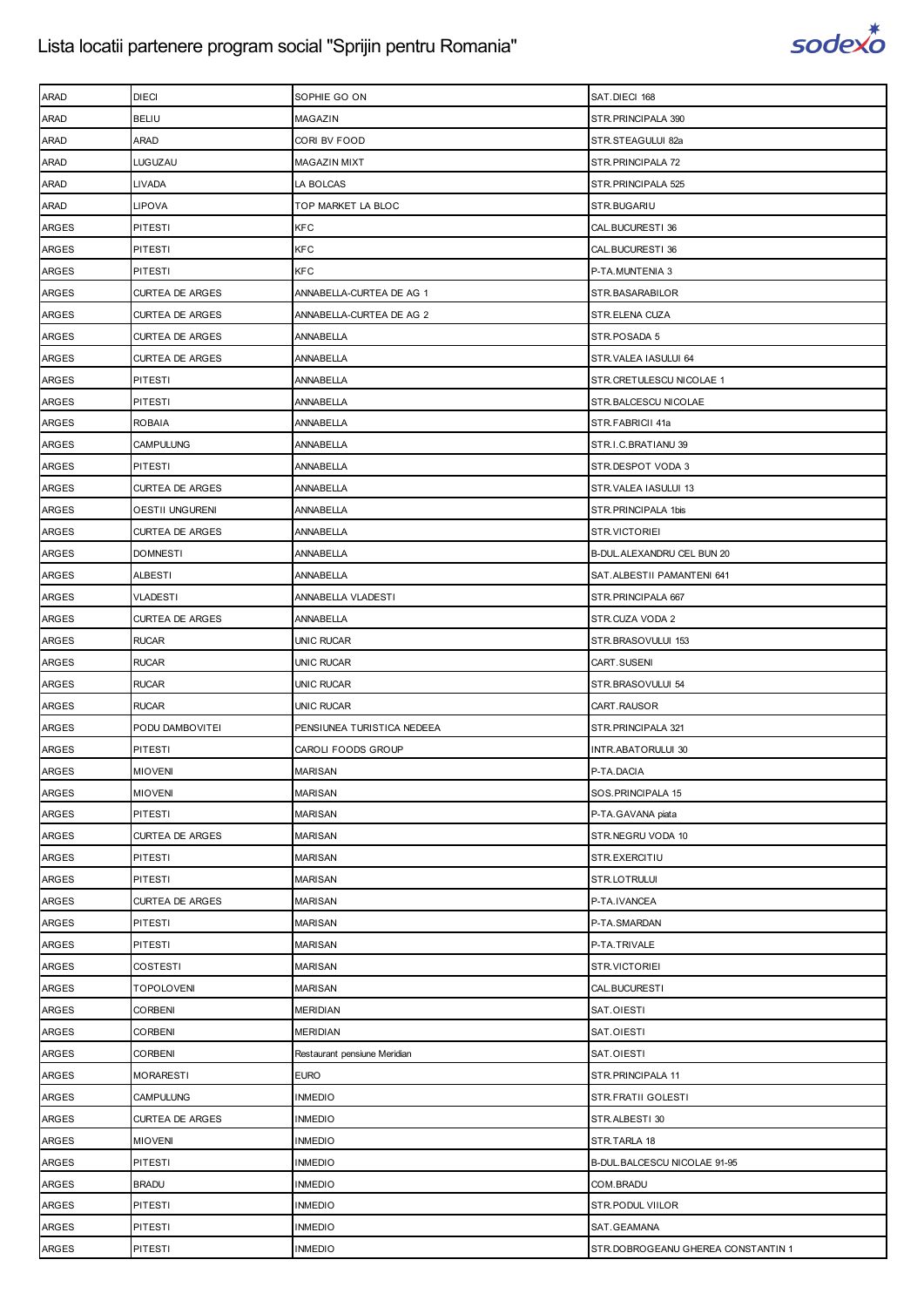

| <b>ARGES</b> | <b>PITESTI</b>         | <b>INMEDIO</b>             | STR.EXERCITIU 216                |
|--------------|------------------------|----------------------------|----------------------------------|
| <b>ARGES</b> | <b>PITESTI</b>         | <b>SINKOMAR</b>            | STR.GRIGORESCU EREMIA            |
| <b>ARGES</b> | <b>PITESTI</b>         | SINKOMAR ALIMENT           | STR.GRIGORESCU EREMIA            |
| <b>ARGES</b> | <b>BASCOV</b>          | RESTAURANT NET CONECT      | STR.PUNCT CENTRU                 |
| <b>ARGES</b> | <b>TOPOLOVENI</b>      | COFETARIE ALPINA           | CAL.BUCURESTI 80                 |
| <b>ARGES</b> | <b>PITESTI</b>         | COFETARIA RIBANA EVE       | STR.VICTORIEI 27                 |
| <b>ARGES</b> | <b>PITESTI</b>         | COFETARIA RIBANA EVE       | STR.CRETULESCU NICOLAE           |
| <b>ARGES</b> | CAPU PISCULUI (GODENI) | SOARE MUSCEL               | STR.PRINCIPALA 87 a              |
| <b>ARGES</b> | <b>PITESTI</b>         | <b>RADOR</b>               | P-TA.TRIVALE                     |
| <b>ARGES</b> | <b>PITESTI</b>         | <b>RADOR</b>               | P-TA.CALEA BUCURESTI             |
| <b>ARGES</b> | <b>PITESTI</b>         | <b>RADOR</b>               | P-TA.GAVANA II                   |
| <b>ARGES</b> | <b>PITESTI</b>         | <b>RADOR</b>               | P-TA.PRUNDU                      |
| <b>ARGES</b> | <b>BASCOV</b>          | <b>RADOR</b>               | STR.SERELOR 48                   |
| <b>ARGES</b> | PITESTI                | <b>LUCA</b>                | STR.CRAIOVEI 12                  |
| <b>ARGES</b> | <b>PITESTI</b>         | <b>LUCA</b>                | STR.CALINESCU ARMAND 7           |
| <b>ARGES</b> | <b>PITESTI</b>         | <b>LUCA</b>                | STR.REPUBLICII                   |
| <b>ARGES</b> | <b>PITESTI</b>         | <b>LUCA</b>                | <b>STR.VICTORIEI 1</b>           |
| <b>ARGES</b> | <b>DAMBOVICIOARA</b>   | RESTAURANT DEALUL SASULUI  | SAT.PODU DIMBOVITEI              |
| <b>ARGES</b> | <b>CURTEA DE ARGES</b> | DEPOZIT EN GROS            | STR.1 DECEMBRIE 1918 6e          |
| <b>ARGES</b> | <b>CURTEA DE ARGES</b> | Mini-market                | STR.1 DECEMBRIE 1918 6e          |
| <b>ARGES</b> | <b>CURTEA DE ARGES</b> | Mini-market                | P-TA.CENTRALA                    |
| <b>ARGES</b> | CAMPULUNG              | CARMANGERIE                | P-TA.JURAMANTULUI 1              |
| <b>ARGES</b> | <b>CETATENI</b>        | <b>MINIMARKET KLAUS</b>    | STR. PRINCIPALA 56               |
| <b>ARGES</b> | CETATENI               | <b>MINIMARKET KLAUS</b>    | DN.NEGRU VODA 121                |
| <b>ARGES</b> | CETATENI               | RESTAURANT KLAUS           | DN.NEGRU VODA 121                |
| <b>ARGES</b> | CAMPULUNG              | <b>ABRAXIS BV</b>          | P-TA.GRUIULUI piata              |
| <b>ARGES</b> | <b>CAMPULUNG</b>       | <b>ABRAXIS BV</b>          | STR.NEGRU VODA 53                |
| <b>ARGES</b> | <b>CAMPULUNG</b>       | <b>ABRAXIS BV</b>          | STR.NEGRU VODA 55                |
| <b>ARGES</b> | <b>CURTEA DE ARGES</b> | <b>MERISOR</b>             | STR.POSADA 166                   |
| <b>ARGES</b> | <b>CURTEA DE ARGES</b> | <b>MERISOR</b>             | STR.POSADA 16                    |
| <b>ARGES</b> | <b>CAMPULUNG</b>       | <b>HANGITA</b>             | STR.NEGRU VODA 180               |
| <b>ARGES</b> | <b>CAMPULUNG</b>       | <b>HANGITA</b>             | STR.NEGRU VODA 180               |
| <b>ARGES</b> | <b>STEFANESTI</b>      | OSSIAN                     | AL.VOINTEI 28                    |
| <b>ARGES</b> | <b>STEFANESTI</b>      | LA DOI PASI                | STR.DRUMULUI                     |
| <b>ARGES</b> | <b>MIOVENI</b>         | <b>DINIASI CRISTOFAN</b>   | <b>B-DUL.DACIA 3</b>             |
| <b>ARGES</b> | TITESTI                | <b>DINIASI CRISTOFAN</b>   | <b>COM.VALEA STANII</b>          |
| <b>ARGES</b> | <b>CURTEA DE ARGES</b> | <b>DIMA COMPANY</b>        | STR.VICTORIEI 20                 |
| ARGES        | <b>CURTEA DE ARGES</b> | DIMA COMPANY NR.2          | STR.1 DECEMBRIE 1918 9           |
| ARGES        | <b>BAICULESTI</b>      | <b>DIMA COMPANY</b>        | STR.VALEA LUI ENACHE             |
| <b>ARGES</b> | <b>CURTEA DE ARGES</b> | STANISS NR.2               | STR.DECEBAL 5                    |
| <b>ARGES</b> | <b>CURTEA DE ARGES</b> | STANISS NR.1               | STR.DECEBAL 5                    |
| <b>ARGES</b> | <b>CURTEA DE ARGES</b> | <b>STANISS</b>             | P-TA.CENTRALA                    |
| <b>ARGES</b> | <b>VULTURESTI</b>      | PESCARUSUL ALB             | SAT.BARZESTI                     |
| <b>ARGES</b> | <b>PITESTI</b>         | ROMARIA COMALIMENT         | B-DUL.PETROCHIMISTILOR           |
| ARGES        | PITESTI                | ROMARIA COMALIMENT         | STR.BOTEANU DIMITRIE, GENERAL 16 |
| <b>ARGES</b> | <b>PITESTI</b>         | ALEXIM 92                  | STR.GRIGORESCU EREMIA 2          |
| <b>ARGES</b> | <b>MARACINENI</b>      | ALEXIM 92                  | STR. PRINCIPALA 252              |
| <b>ARGES</b> | <b>PITESTI</b>         | ALEXIM 92                  | CAL.CAMPULUNG 249                |
| <b>ARGES</b> | <b>PITESTI</b>         | <b>PETROCHIMISTILOR</b>    | STR.PETROCHIMISTILOR 243         |
| ARGES        | <b>CORBENI</b>         | <b>ADONIS LAVIMAR</b>      | STR.ROTUNDA 179                  |
| <b>ARGES</b> | CAPATANENII PAMANTENI  | <b>RESTAURANT ADONIS</b>   | COM.AREFU                        |
| <b>ARGES</b> | <b>AREFU</b>           | PENSIUNEA TURISTICA ADONIS | COM.CAPATANENII PAMANTENI        |
| ARGES        | <b>CURTEA DE ARGES</b> | <b>AMD</b>                 | B-DUL.BASARABILOR 79             |
| ARGES        | <b>TOPOLOVENI</b>      | <b>AUTO IMPEX PRIMA</b>    | CAL.BUCURESTI 107                |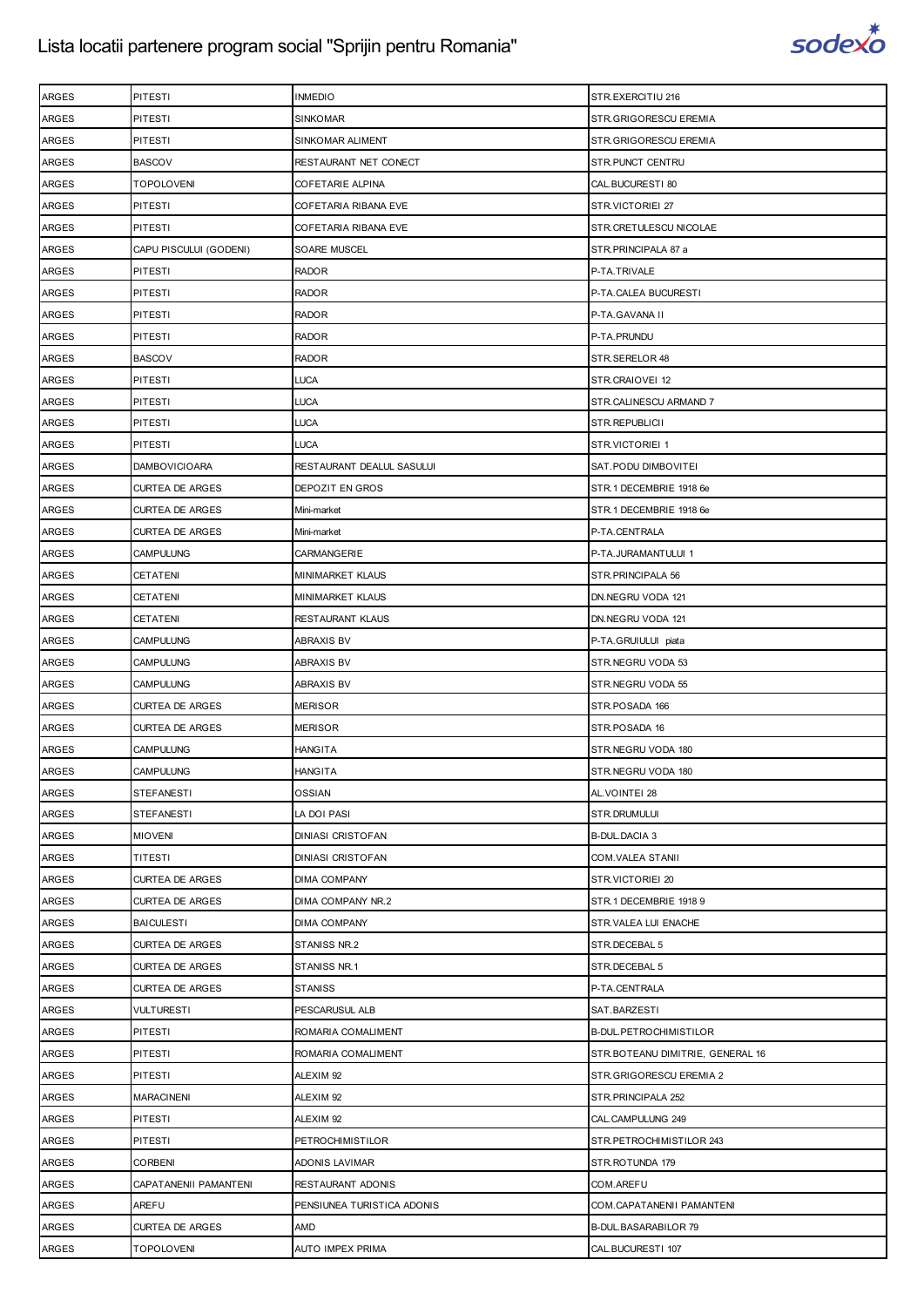

| <b>ARGES</b> | <b>TOPOLOVENI</b>      | AUTO IMPEX PRIMA             | CAL.BUCURESTI 207           |
|--------------|------------------------|------------------------------|-----------------------------|
| ARGES        | <b>TOPOLOVENI</b>      | PRIMA DISCOUNT               | CAL.BUCURESTI 123           |
| <b>ARGES</b> | <b>PRIBOIENI</b>       | AUTO IMPEX PRIMA             | STR.CENTRU 38               |
| ARGES        | <b>TOPOLOVENI</b>      | AUTO IMPEX PRIMA             | CAL.BUCURESTI               |
| ARGES        | <b>TOPOLOVENI</b>      | LA DOI PASI                  | CAL.BUCURESTI               |
| ARGES        | <b>PITESTI</b>         | AUTO IMPEX PRIMA             | STR.VICTORIEI 1a            |
| ARGES        | PITESTI                | AUTO IMPEX PRIMA             | STR.SFANTA VINERI           |
| ARGES        | PITESTI                | AUTO IMPEX PRIMA             | STR.BRATIANU C. I.          |
| ARGES        | <b>BOGATI</b>          | AUTO IMPEX PRIMA             | STR.CENTRU                  |
| <b>ARGES</b> | <b>CAMPULUNG</b>       | <b>RADION FISH 1</b>         | P-TA.JURAMANTULUI 4         |
| ARGES        | <b>CAMPULUNG</b>       | RADION FISH 2                | P-TA.GRUI piata             |
| ARGES        | <b>CAMPULUNG</b>       | RADION FISH 3                | STR.VISOI                   |
| ARGES        | CAMPULUNG              | RADION FISH 2                | STR.FRATII GOLESTI 22       |
| ARGES        | <b>CAMPULUNG</b>       | RADION FISH 2                | P-TA.PIATA CENTRALA piata   |
|              | CAMPULUNG              | RADION FISH                  | P-TA.JURAMANTULUI 4         |
| ARGES        |                        |                              |                             |
| ARGES        | <b>CURTEA DE ARGES</b> | SYLVROM 1                    | STR.ALBESTI2                |
| ARGES        | <b>CURTEA DE ARGES</b> | RESTAURANT CASA ANCUTEI      | STR.ALBESTI 2               |
| ARGES        | PITESTI                | <b>MARION LAUR 2001</b>      | STR.NEGRU VODA              |
| ARGES        | <b>TOPOLOVENI</b>      | RESTAURANT VALMAR            | CAL. Calea BUCURESTI 88     |
| ARGES        | VLADESTI               | EUROSMIN-ANINOASA            | STR.LUNCA 181a              |
| ARGES        | ANINOASA               | EUROSMIN-FAST FOOD           | AL.CENTRU                   |
| ARGES        | ANINOASA               | <b>EUROSMIN</b>              | AL.CENTRU                   |
| ARGES        | ANINOASA               | EUROSMIN-ANINOASA            | STR.BISERICII 66            |
| ARGES        | <b>BASCOV</b>          | MAGAZIN CASA                 | STR.zona centru 1b          |
| ARGES        | <b>PRIBOIENI</b>       | CASA OLTEANU 2005            | STR.PRINCIPALA              |
| ARGES        | <b>PRIBOIENI</b>       | CASA OLTEANU 2005            | STR.CENTRU 124              |
| ARGES        | BELETI-NEGRESTI        | CASA OLTEANU 2005            | STR.PRINCIPALA              |
| ARGES        | <b>TIGVENI</b>         | TOP COMI PRODUCT             | STR. PRINCIPALA 40          |
| ARGES        | <b>TIGVENI</b>         | TOP COMI PRODUCT             | STR. PRINCIPALA 40          |
| ARGES        | <b>TIGVENI</b>         | TOP COMI PRODUCT             | STR.PRINCIPALA 104          |
| ARGES        | <b>TIGVENI</b>         | TOP COMI PRODUCT             | STR. PRINCIPALA 104         |
| <b>ARGES</b> | <b>TIGVENI</b>         | TOP COMI PRODUCT             | STR.CENTRU 347              |
| ARGES        | <b>TIGVENI</b>         | TOP COMI PRODUCT             | STR.CENTRY 347              |
| ARGES        | <b>TIGVENI</b>         | TOP COMI PRODUCT             | STR.CENTRU 347              |
| <b>ARGES</b> | <b>VLADESTI</b>        | PERSI MARKET 2007            | STR. Dealul Ristei 536      |
| ARGES        | VLADESTI               | PERSI MARKET 2007            | STR. Dealul Ristei 536      |
| ARGES        | VLADESTI               | PERSI MARKET 2007            | STR. Dealul Ristei 536      |
| ARGES        | <b>VLADESTI</b>        | PERSI MARKET 2007            | STR. Dealul Ristei 536      |
| <b>ARGES</b> | VLADESTI               | PERSI MARKET 2007            | STR.PRINCIPALA 206b         |
| ARGES        | <b>VLADESTI</b>        | PERSI MARKET                 | STR.PRINCIPALA 206 bis      |
| <b>ARGES</b> | <b>VLADESTI</b>        | PERSI MARKET                 | STR. PRINCIPALA 481         |
| ARGES        | <b>STEFANESTI</b>      | MINI-MARKET                  | COM.VALEA MARE-PODGORIA 139 |
| ARGES        | <b>ALBOTA</b>          | <b>B.B.S. TRADING ROYAL</b>  | SAT.MARES                   |
| <b>ARGES</b> | CAPU PISCULUI (GODENI) | MAGAZIN MIXT CEG MERY LU     | STR. Principala 237         |
| ARGES        | <b>CURTEA DE ARGES</b> | RESTAURANT PARC              | STR.BARAJULUI 1             |
| ARGES        | SALATRUCU              | Magazin Salatrucu            | STR.RADU SERBAN 282         |
| <b>ARGES</b> | CAPATANENII UNGURENI   | PENSIUNE TURISTICA DRACULA 1 | STR. PRINCIPALA 190         |
| ARGES        | <b>CAMPULUNG</b>       | <b>GEDALEXMIN MAG</b>        | STR.MATEI BASARAB 35        |
| ARGES        | <b>RECEA</b>           | INTERMARS STIL TRADING       | STR. PRINCIPALA 610         |
| <b>ARGES</b> | <b>RECEA</b>           | INTERMARS STIL TRADING       | STR.CENTRU cpx              |
| ARGES        | <b>RECEA</b>           | INTERMARS STIL TRADING       | STR.CENTRU cpx              |
| ARGES        | <b>RECEA</b>           | INTERMARS STIL TRADING       | STR. PRINCIPALA 610         |
| <b>ARGES</b> | <b>IZVORU</b>          | INTERMARS STIL TRADING       | STR.PRINCIPALA 755          |
| ARGES        | <b>RECEA</b>           | POPAS                        | STR.CENTRU cpx              |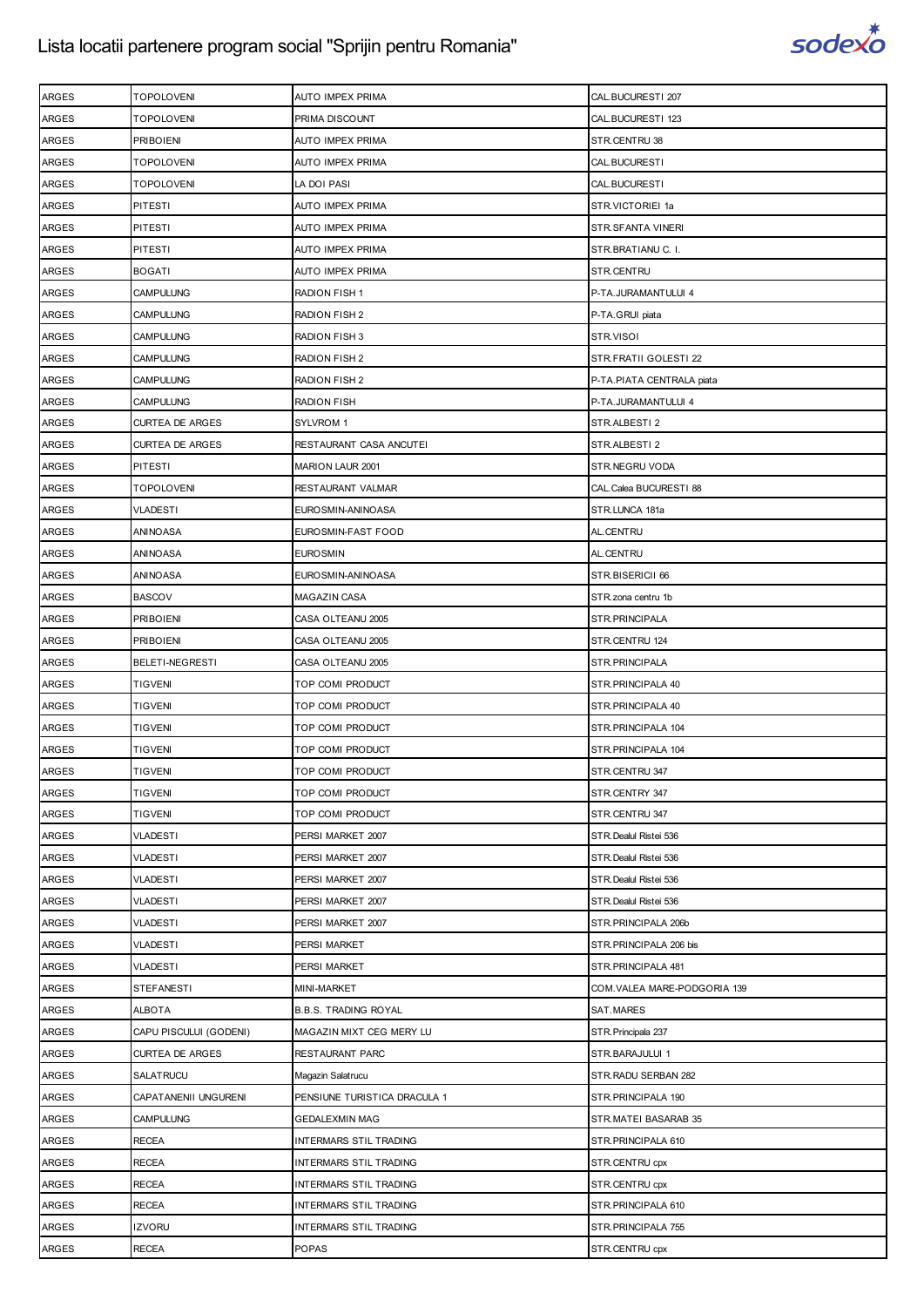

| <b>ARGES</b> | <b>RECEA</b>       | <b>INTERMARS STIL TRADING</b> | STR.CENTRU cpx                          |
|--------------|--------------------|-------------------------------|-----------------------------------------|
| <b>ARGES</b> | <b>SLOBOZIA</b>    | <b>MAGAZIN MIXT</b>           | STR.EROILOR 37                          |
| <b>ARGES</b> | <b>VLADESTI</b>    | LEILA                         | STR.SCOLII 277                          |
| <b>ARGES</b> | VLADESTI           | LEILA                         | STR.SCOLII 277                          |
| <b>ARGES</b> | STEFAN CEL MARE    | LA DOI PASI                   | STR.A.I CUZA                            |
| <b>ARGES</b> | POIANA LACULUI     | MINI MARKET D & C 2003        | STR.CENTRU                              |
| ARGES        | VEDEA              | MINI MARKET D & C 2003        | STR.IZVORU DE JOS                       |
| ARGES        | POIANA LACULUI     | MINI MARKET D & C 2003        | STR.CENTRU                              |
| <b>ARGES</b> | POIANA LACULUI     | MARKET D&C                    | STR.LINIA MARE 170                      |
| ARGES        | TITESTI            | NASTY KISS                    | STR.CENTRU 12                           |
| <b>ARGES</b> | <b>MOZACU</b>      | RABBIT EXCEPT                 | STR.NEGRASI 115                         |
| <b>ARGES</b> | TEIU               | MAGAZIN ALIMENTAR             | STR. PRINCIPALA 544                     |
| ARGES        | VALEA DANULUI      | PASTRAVARIA ZAVOI             | SAT.Valea Danului 106 g                 |
| <b>ARGES</b> | ALBOTA             | LA MARIA                      | STR. Principala 240                     |
| <b>ARGES</b> | <b>PITESTI</b>     | COMPLEX JOHN                  | STR.BALCESCU NICOLAE                    |
| ARGES        | VIISOARA           | MICKY ALEX CAM MARKET         | COM.STEFANESTI 106                      |
| <b>ARGES</b> | <b>VALEA MARE</b>  | MICKY ALEX CAM                | COM.STEFANESTI                          |
| <b>ARGES</b> | <b>STEFANESTI</b>  | MICKY ALEX CAM                | STR.STEFANESTII MICI 71                 |
| ARGES        | <b>STEFANESTI</b>  | MICKY ALEX CAM                | STR.CENTRU                              |
| <b>ARGES</b> | VALEA MARE         | RESTAURANT MICKY ALEX CAM     | COM.STEFANESTI                          |
| <b>ARGES</b> | <b>VIISOARA</b>    | BUFET MICKY ALEX CAM          | COM.STEFANESTI 106                      |
| <b>ARGES</b> | <b>STEFANESTI</b>  | FAST FOOD MICKY ALEX CAM      | STR.CENTRU                              |
| <b>ARGES</b> | <b>STEFANESTI</b>  | FAST FOOD MICKY ALEX CAM      | STR.STEFANESTII MICI 71                 |
| <b>ARGES</b> | <b>VALEA MARE</b>  | MAGAZIN MICKY ALEX CAM        | COM.STEFANESTI                          |
| ARGES        | <b>STEFANESTI</b>  | MAGAZIN MICKY ALEX CAM        | STR.STEFANESTII MICI 71                 |
| ARGES        | STEFANESTII NOI    | MICKY ALEX CAM                | STR.OTELESTI 50a                        |
| <b>ARGES</b> | PITESTI            | ZAO RO DISTRIBUTION           | STR.DEPOZITELOR 17                      |
| ARGES        | <b>PITESTI</b>     | ZAO RO DISTRIBUTION           | STR.TRAIAN                              |
| <b>ARGES</b> | <b>MIOVENI</b>     | ZAO RO DISTRIBUTION           | B-DUL.DACIA 263                         |
| ARGES        | PITESTI            | ZAO RO DISTRIBUTION           | P-TA.RAZBOIENI (in interiorul pietelor) |
| ARGES        | PITESTI            | ZAO RO DISTRIBUTION           | P-TA.CEAIR                              |
| <b>ARGES</b> | <b>HARSESTI</b>    | VICTORIA NEW MARKET           | STR. PRINCIPALA 415                     |
| <b>ARGES</b> | <b>STOLNICI</b>    | VICTORIA NEW MARKET           | STR. PRINCIPALA 86                      |
| ARGES        | DOBROTU            | MINIMARKET                    | COM.ALBESTII DE ARGES                   |
| <b>ARGES</b> | <b>DOBROTU</b>     | FAST-FOOD                     | COM.ALBESTII DE ARGES                   |
| <b>ARGES</b> | ALBESTII PAMANTENI | MINIMARKET                    | COM.ALBESTII DE ARGES                   |
| ARGES        | ALBESTII PAMANTENI | FAST-FOOD                     | COM.ALBESTII DE ARGES                   |
| <b>ARGES</b> | <b>CERBURENI</b>   | MINIMARKET                    | COM.VALEA IASULUI                       |
| <b>ARGES</b> | <b>CERBURENI</b>   | FAST-FOOD                     | COM.VALEA IASULUI                       |
| ARGES        | <b>CORBENI</b>     | MINIMARKET                    | COM.OESTII PAMANTENI                    |
| ARGES        | <b>CORBENI</b>     | FAST-FOOD                     | COM.OESTII PAMANTENI                    |
| <b>ARGES</b> | <b>CORBENI</b>     | MINIMARKET                    | STR. PRINCIPALA                         |
| ARGES        | CORBENI            | FAST-FOOD                     | STR.PRINCIPALA                          |
| ARGES        | <b>MUSTATESTI</b>  | FAST-FOOD                     | COM.VALEA IASULUI                       |
| <b>ARGES</b> | <b>RUGINOASA</b>   | FAST-FOOD                     | COM.VALEA IASULUI                       |
| ARGES        | ALBESTII DE ARGES  | MINIMARKET                    | COM.ALBESTII DE ARGES 750               |
| <b>ARGES</b> | ALBESTII DE ARGES  | FAST-FOOD                     | COM.ALBESTII DE ARGES 750               |
| <b>ARGES</b> | <b>PITESTI</b>     | SIMPLEX PRO JUNIOR            | STR.RAZBOIENI 6g                        |
| ARGES        | <b>CAMPULUNG</b>   | PENES CURCANUL                | P-TA.JURAMANTULUI 1                     |
| <b>ARGES</b> | <b>PITESTI</b>     | FIBO CONST ALIMENT            | STR.OITUZ 9                             |
| <b>ARGES</b> | VRANESTI           | ALINUTZA MARKET               | COM.CALINESTI 71c                       |
| ARGES        | <b>MIOVENI</b>     | MINIMARKET                    | STR.COLIBASI 2a                         |
| <b>ARGES</b> | <b>NIGRISOARA</b>  | <b>MAGAZIN MIXT</b>           | STR.CIOBANASULUI 5                      |
| ARGES        | <b>SLOBOZIA</b>    | MAGAZIN MIXT                  | STR.PLOPULUI 1                          |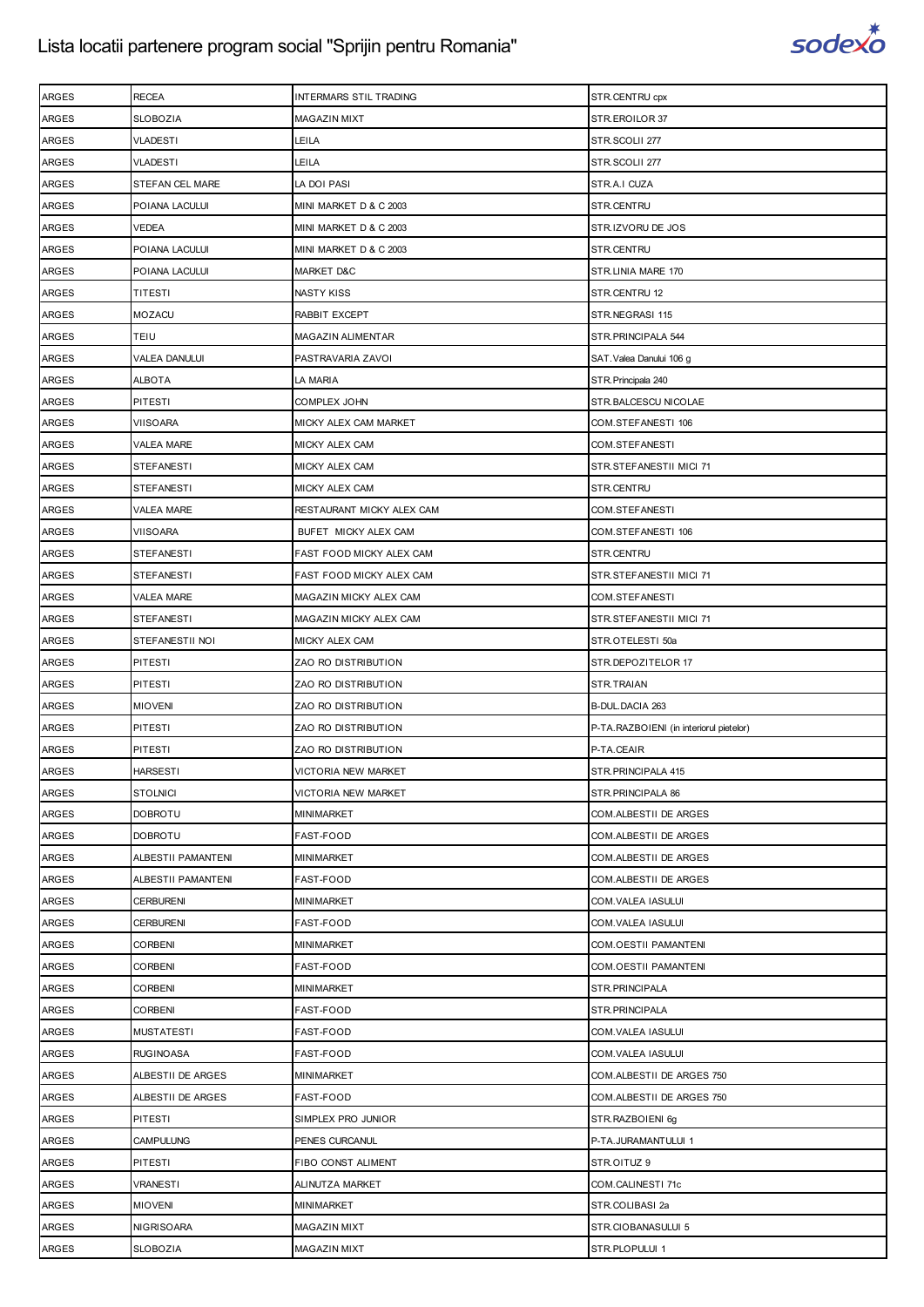

| <b>ARGES</b> | <b>PITESTI</b>           | MAGAZIN MIXT            | STR. Tineretului 11          |
|--------------|--------------------------|-------------------------|------------------------------|
| <b>ARGES</b> | <b>BASCOV</b>            | <b>STILL MARKET</b>     | STR.PAIESESTI, DN 8          |
| <b>ARGES</b> | <b>MIOVENI</b>           | CIRO TOTAL DISTRIBUTION | <b>B-DUL.DACIA s1</b>        |
| <b>ARGES</b> | <b>CURTEA DE ARGES</b>   | CIRO TOTAL DISTRIBUTION | STR.1 MAI 13                 |
| <b>ARGES</b> | <b>MOZACENI</b>          | ORHIDEEA NEW CONCEPT    | STR. PRINCIPALA 350          |
| <b>ARGES</b> | UNGURENI (VALEA IASULUI) | DANYGET ODDYSEY         | STR.PRINCIPALA 15a           |
| <b>ARGES</b> | <b>PITESTI</b>           | ECO FOOD CONCEPT        | STR. VASILE MILEA 5          |
| <b>ARGES</b> | <b>PITESTI</b>           | PIZZA BONITA HOUSE      | STR.EXERCITIU 73b            |
| <b>ARGES</b> | PITESTI                  | PIZZA BONITA            | STR.ZIMBRULUI                |
| ARGES        | <b>PITESTI</b>           | PIZZA BONITA            | STR.VICTORIEI 26             |
| <b>ARGES</b> | <b>PITESTI</b>           | PIZZA BONITA            | CAL.BUCURESTI 151            |
| <b>ARGES</b> | <b>PITESTI</b>           | PIZZA BONITA HOUSE      | STR.FRATII GOLESCU 66        |
| ARGES        | <b>MUSTATESTI</b>        | ADRILAR ARGESIS START   | SAT.MUSATESTI                |
| <b>ARGES</b> | <b>COSESTI</b>           | <b>MAGAZIN MIXT</b>     | STR. PRINCIPALA 145          |
| <b>ARGES</b> | <b>PRISEACA</b>          | <b>OVICOS TAVA</b>      | STR. PRINCIPALA 85           |
| <b>ARGES</b> | <b>BASCOV</b>            | DUTA I. PETRE           | STR.LABUSESTI 24             |
| <b>ARGES</b> | <b>PITESTI</b>           | APROZAR                 | CAL.BUCURESTI 17             |
| <b>ARGES</b> | <b>PITESTI</b>           | APROZAR                 | STR.PALTINULUI               |
| ARGES        | PITESTI                  | APROZAR                 | STR.BANAT                    |
| <b>ARGES</b> | <b>PITESTI</b>           | <b>ABATORUL PERIS</b>   | STR. VUIA TRAIAN             |
| <b>ARGES</b> | <b>MIOVENI</b>           | IONICRIS ALIMENT 2019   | STR.SOLDAT CONSTANTIN MOGA 4 |
| <b>ARGES</b> | <b>BRADULET</b>          | MAGAZIN BRADULET        | STR. Principala 53a          |
| <b>ARGES</b> | <b>BRADULET</b>          | RESTAURANT BRADETU      | STR. PRINCIPALA 42b          |
| <b>ARGES</b> | LUCIENI                  | <b>RADMAR MON</b>       | STR.PRINCIPALA 19a           |
| <b>ARGES</b> | <b>VULTURESTI</b>        | RADMAR MON              | STR.VULTURESTI 518           |
| <b>ARGES</b> | <b>PITESTI</b>           | DANEXIA TOP MARKET      | STR.1 DECEMBRIE 1918         |
| <b>ARGES</b> | <b>CURTEA DE ARGES</b>   | DANEXIA TOP MARKET      | AL.CASTANILOR 1              |
| <b>ARGES</b> | <b>CURTEA DE ARGES</b>   | DANEXIA TOP MARKET      | STR.ALBESTI                  |
| <b>ARGES</b> | <b>MIOVENI</b>           | DANEXIA TOP MARKET      | <b>B-DUL.DACIA</b>           |
| ARGES        | PITESTI                  | DANEXIA TOP MARKET      | STR.EXERCITIU a7             |
| <b>ARGES</b> | <b>CURTEA DE ARGES</b>   | DANEXIA TOP MARKET      | STR.TRAIAN 14                |
| <b>ARGES</b> | <b>SURDULESTI</b>        | CIOBANU S.I. AUREL      | STR.PRINCIPALA 410a          |
| <b>ARGES</b> | <b>CERBURENI</b>         | TDM FOOD STORE          | STR.Cearsor 11               |
| <b>ARGES</b> | GALASESTI (SUSENI)       | AGRO MARKET MUNTENIA    | STR. PRINCIPALA 37           |
| ARGES        | <b>BOGATI</b>            | LA FETE                 | SAT.BOGATI                   |
| ARGES        | <b>STOENESTI</b>         | CASA TANTI MARIA        | SAT.Lunca Gartii 25a         |
| ARGES        | COSESTI                  | NITU D ELENA            | STR. Principala 57           |
| <b>ARGES</b> | COSESTI                  | Restaurant NITU ELENA   | STR. Principala 57           |
| <b>ARGES</b> | <b>MANDRA</b>            | SUPERION ANA MARKET     | STR. PRINCIPALA 11           |
| <b>ARGES</b> | PIETROSANI               | AUREL ANA-MARIA         | STR. PRINCIPALA 457          |
| <b>ARGES</b> | <b>MIOVENI</b>           | <b>SERVCOMEX</b>        | <b>B-DUL.DACIA</b>           |
| <b>ARGES</b> | DRAGANU                  | THE PERFECT MARKET      | SAT.Draganu Olteni 50a       |
| ARGES        | <b>PITESTI</b>           | PAPA BUN                | B-DUL.BRATIANU C. I. 24      |
| ARGES        | <b>COSTESTI</b>          | LA REFU                 | STR.ZORILOR 88               |
| <b>ARGES</b> | SERBANESTI (ROCIU)       | LA DOI PASI SERBANESTI  | STR. PRINCIPALA 157          |
| <b>ARGES</b> | CALOTESTI                | Nicolae Sofica II       | STR.PRINCIPALA 78            |
| <b>ARGES</b> | <b>HARTIESTI</b>         | <b>MARKET SERB</b>      | COM. Principala 259          |
| <b>ARGES</b> | BADESTI (PIETROSANI)     | DOBRINOIU DELIA         | AL.Aleea Daliei 17a          |
| <b>ARGES</b> | <b>BASCOV</b>            | MAGAZIN HAINUTA         | COM.ZONA CENTRU 1b           |
| ARGES        | <b>DARMANESTI</b>        | ALEDOR MARKET           | COM. Principala 233          |
| <b>BACAU</b> | <b>BACAU</b>             | PIZZA HUT               | STR.STEFAN CEL MARE 28       |
| <b>BACAU</b> | <b>BACAU</b>             | KFC                     | STR.STEFAN CEL MARE 28       |
| <b>BACAU</b> | <b>BACAU</b>             | VASCAR                  | STR. BANCA NATIONALA 33c     |
| <b>BACAU</b> | <b>BACAU</b>             | CORA                    | STR.MILCOV 2-4               |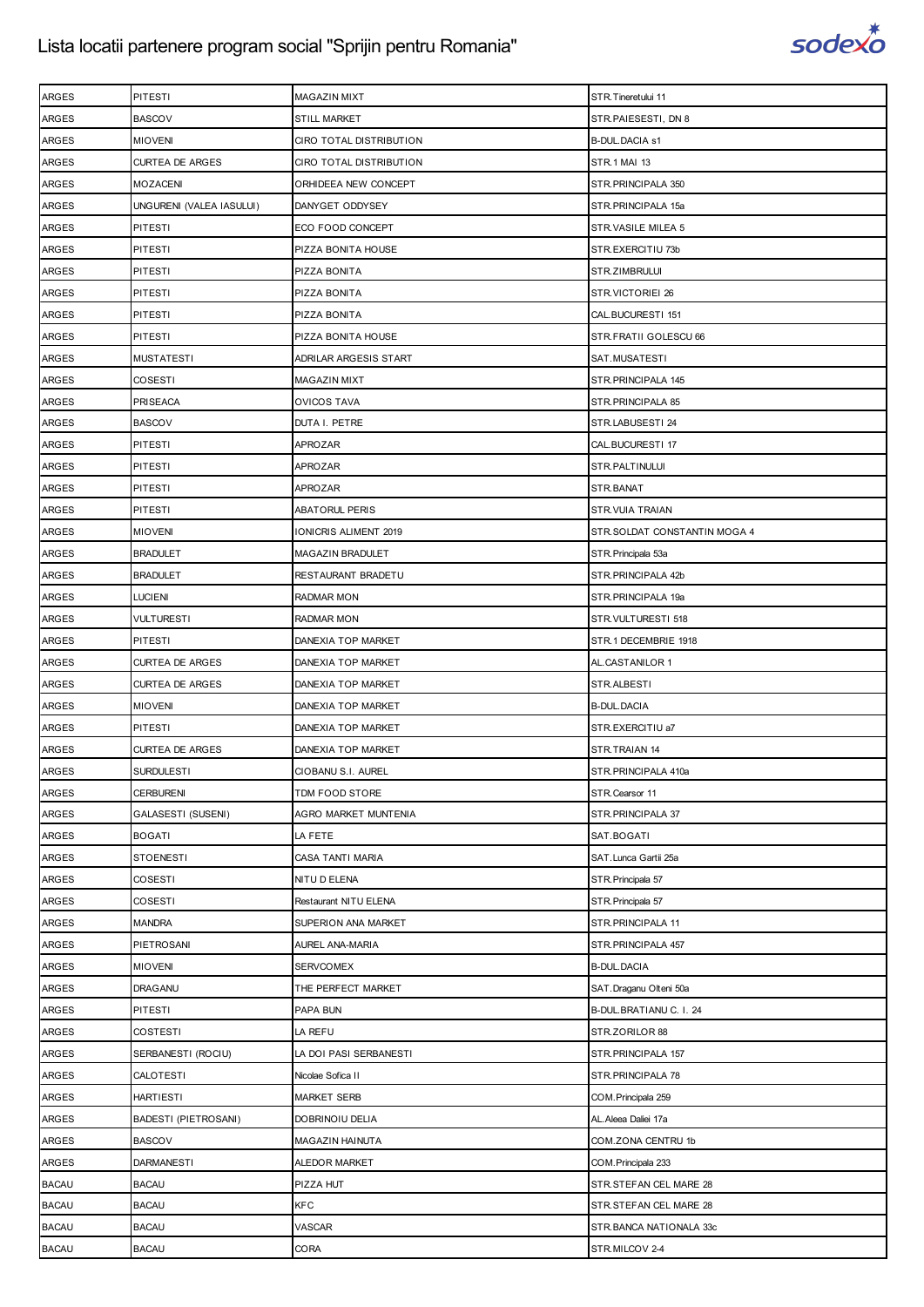

| <b>BACAU</b> | <b>BACAU</b>     | Gastro Corner Cora  | STR.MILCOV 2-4                    |
|--------------|------------------|---------------------|-----------------------------------|
| <b>BACAU</b> | <b>BACAU</b>     | <b>INMEDIO</b>      | STR.NICU ENEA 1                   |
| <b>BACAU</b> | <b>BACAU</b>     | <b>GLO SHOP</b>     | STR.STEFAN CEL MARE ARENA MALL 28 |
| <b>BACAU</b> | <b>BACAU</b>     | INMEDIO             | STR.MILCOV 3-5                    |
| <b>BACAU</b> | <b>BACAU</b>     | <b>INMEDIO</b>      | STR.MILCOV 2-4                    |
| <b>BACAU</b> | <b>COMANESTI</b> | <b>INMEDIO</b>      | STR.VASILE ALECSANDRI 18          |
| <b>BACAU</b> | ONESTI           | INMEDIO             | STR.BABES VICTOR 5                |
| <b>BACAU</b> | <b>BACAU</b>     | <b>RELAY</b>        | STR.AEROPORTULUI 1                |
| <b>BACAU</b> | <b>PARINCEA</b>  | <b>MAGAZIN MIXT</b> | COM. PARINCEA                     |
| <b>BACAU</b> | <b>BACAU</b>     | <b>MAGAZIN MIXT</b> | STR.BRADULUI 160 a                |
| <b>BACAU</b> | <b>BACAU</b>     | <b>LUCA</b>         | CAL.UNIRII 17                     |
| <b>BACAU</b> | <b>BACAU</b>     | <b>LUCA</b>         | <b>B-DUL.MARASESTI7</b>           |
| <b>BACAU</b> | <b>BACAU</b>     | <b>LUCA</b>         | CAL. REPUBLICII 40                |
| <b>BACAU</b> | ONESTI           | <b>LUCA</b>         | B-DUL.OITUZ 19                    |
| <b>BACAU</b> | <b>BACAU</b>     | <b>LUCA</b>         | CAL.MARASESTI 80                  |
| <b>BACAU</b> | <b>BACAU</b>     | <b>LUCA</b>         | STR.TURBINEI 2                    |
| <b>BACAU</b> | <b>BACAU</b>     | <b>LUCA</b>         | STR.MARASESTI 117                 |
| <b>BACAU</b> | <b>MOINESTI</b>  | <b>APOLO</b>        | STR.CAPITAN ZAGANESCU             |
| <b>BACAU</b> | MOINESTI         | APOLO               | STR.TUDOR VLADIMIRESCU 14         |
| <b>BACAU</b> | <b>MOINESTI</b>  | <b>APOLO</b>        | STR.T.VLADIMIRESCU                |
| <b>BACAU</b> | <b>MOINESTI</b>  | APOLO               | STR.T.VLOADIMIRESCU 208           |
| <b>BACAU</b> | <b>BACAU</b>     | ADRIATICA           | B-DUL. ALEXANDRU CEL BUN 4        |
| <b>BACAU</b> | <b>COMANESTI</b> | SAGROD              | STR.AVRAM IANCU 77                |
| <b>BACAU</b> | <b>MOINESTI</b>  | SAGROD              | STR.PIETEI 2                      |
| <b>BACAU</b> | MOINESTI         | SAGROD              | STR.PIETEI 5                      |
| <b>BACAU</b> | <b>COMANESTI</b> | SAGROD              | STR.PIETEI 19                     |
| <b>BACAU</b> | <b>MOINESTI</b>  | SAGROD              | P-TA.AGROALIMENTARA               |
| <b>BACAU</b> | COMANESTI        | SAGROD              | P-TA.AGROALIMENTARA               |
| <b>BACAU</b> | <b>COMANESTI</b> | SAGROD              | STR.REPUBLICII 2                  |
| <b>BACAU</b> | <b>COMANESTI</b> | SAGROD              | STR. VASILE ALECSANDRI            |
| <b>BACAU</b> | COMANESTI        | SAGROD              | STR.REPUBLICII                    |
| <b>BACAU</b> | <b>MOINESTI</b>  | SAGROD              | STR.VASILE ALECSANDRI             |
| <b>BACAU</b> | <b>BACAU</b>     | SAGROD              | STR.BUCIUM 2 a                    |
| <b>BACAU</b> | <b>BACAU</b>     | SAGROD              | STR.MARASESTI 98                  |
| <b>BACAU</b> | <b>BACAU</b>     | SAGROD              | <b>B-DUL.REPUBLICII 11</b>        |
| <b>BACAU</b> | <b>BACAU</b>     | SAGROD              | P-TA.MIORITEI                     |
| <b>BACAU</b> | <b>COMANESTI</b> | SAGROD              | STR.REPUBLICII                    |
| <b>BACAU</b> | <b>BACAU</b>     | COPANEX             | STR.HATMAN BERESCU 12             |
| <b>BACAU</b> | <b>BACAU</b>     | COPANEX             | STR.APRODU PURICE 11a             |
| <b>BACAU</b> | <b>BACAU</b>     | COPANEX             | STR.APRODU PURICE 11              |
| <b>BACAU</b> | <b>BACAU</b>     | COPANEX             | STR.BUCIUM 2a                     |
| <b>BACAU</b> | <b>BACAU</b>     | COPANEX             | CAL.REPUBLICII 70                 |
| <b>BACAU</b> | <b>BACAU</b>     | COPANEX             | CAL.REPUBLICII 157                |
| <b>BACAU</b> | <b>BACAU</b>     | COPANEX             | STR.MIORITEI 17-19                |
| <b>BACAU</b> | <b>BACAU</b>     | COPANEX             | STR.APRODU PURICE 11              |
| <b>BACAU</b> | <b>BACAU</b>     | COPANEX             | CAL MARASESTI 98                  |
| <b>BACAU</b> | <b>BACAU</b>     | COPANEX             | STR.PIETII 1                      |
| <b>BACAU</b> | <b>BACAU</b>     | COPANEX             | STR.BRADULUI 17                   |
| <b>BACAU</b> | <b>BACAU</b>     | COPANEX             | STR.CONSTANTEI 2                  |
| <b>BACAU</b> | <b>BACAU</b>     | COPANEX             | STR.STADIONULUI                   |
| <b>BACAU</b> | <b>BACAU</b>     | COPANEX             | STR.BALCESCU NICOLAE              |
| <b>BACAU</b> | <b>BACAU</b>     | COPANEX             | STR. PARVAN VASILE 25             |
| <b>BACAU</b> | <b>BACAU</b>     | COPANEX             | STR.REPUBLICII 159                |
| <b>BACAU</b> | <b>BACAU</b>     | COPANEX             | STR.TOLSTOI ALEXEI 12             |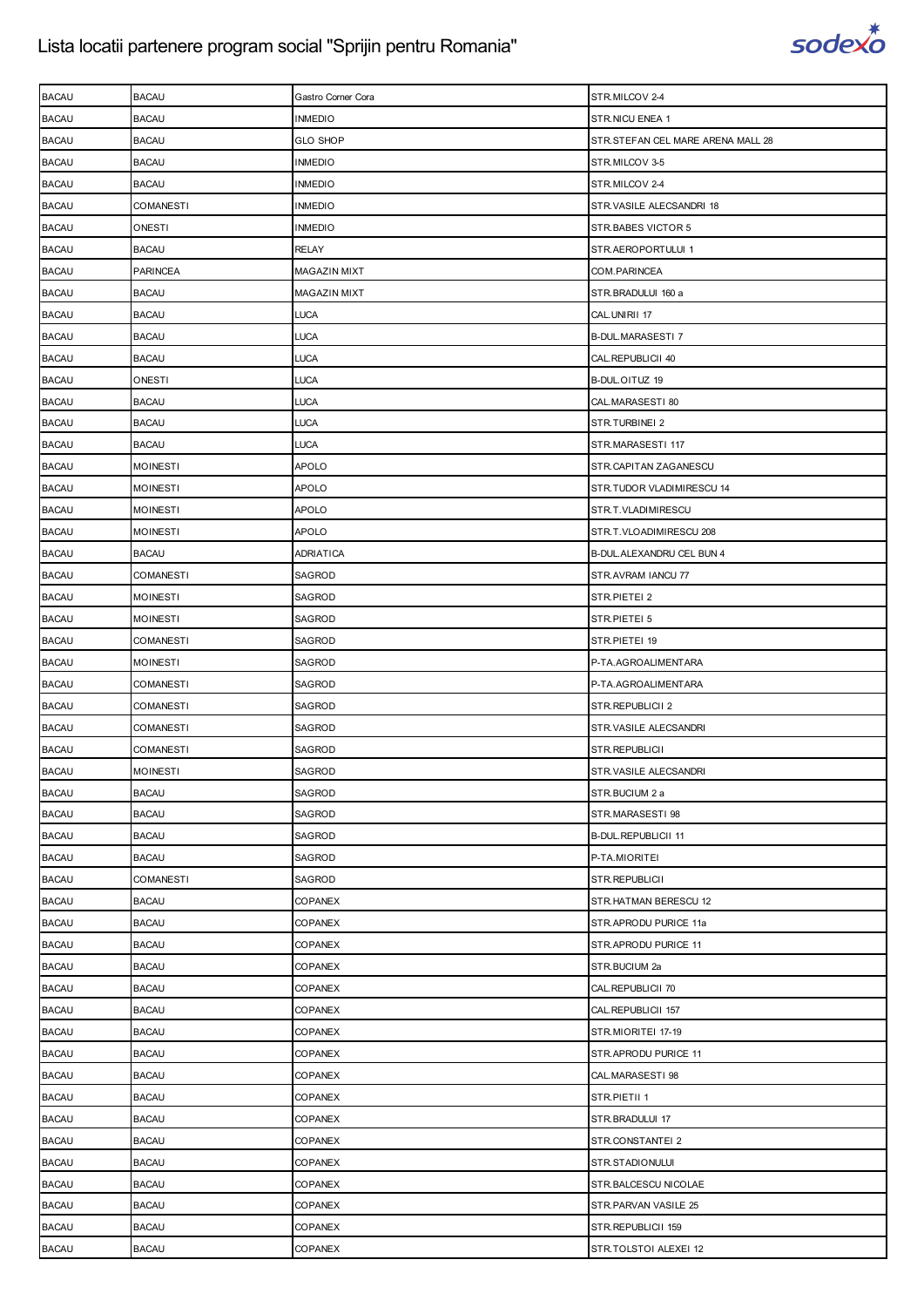

| <b>BACAU</b> | <b>BACAU</b>               | COPANEX                 | STR.MILCOV 134f                      |
|--------------|----------------------------|-------------------------|--------------------------------------|
| <b>BACAU</b> | <b>BACAU</b>               | COPANEX                 | STR.ROMANULUI 146                    |
| <b>BACAU</b> | <b>BACAU</b>               | COPANEX                 | STR.APRODU PURICE 10                 |
| <b>BACAU</b> | <b>BACAU</b>               | COPANEX                 | STR.APRODU PURICE 8-10               |
| <b>BACAU</b> | <b>BACAU</b>               | <b>COPANEX</b>          | STR.ALEXEI TOLSTOI 12                |
| <b>BACAU</b> | <b>BACAU</b>               | COPANEX                 | STR.RUSSO ALECU 7                    |
| <b>BACAU</b> | BACAU                      | LANGA BLOC              | STR.CARPATI 8a                       |
| <b>BACAU</b> | <b>BACAU</b>               | LANGA BLOC              | STR. BANCA NATIONALA 14              |
| <b>BACAU</b> | TAMASI                     | IULIAN                  | SAT.GIOSENI STR. PRINCIPALA 102      |
| <b>BACAU</b> | GIOSENI                    | IULIAN                  | SAT. Principala 214                  |
| <b>BACAU</b> | GALBENI (NICOLAE BALCESCU) | <b>IULIAN</b>           | DR.PACII 6                           |
| <b>BACAU</b> | <b>BACAU</b>               | VERMAR                  | STR.BICAZ 142                        |
| <b>BACAU</b> | SASCUT                     | MEGADOR                 | STR.PIETEI                           |
| <b>BACAU</b> | COMANESTI                  | TOMITA 2                | STR.REPUBLICII 25                    |
| <b>BACAU</b> | COMANESTI                  | LA DOI PASI             | STR.PIETII 1                         |
| <b>BACAU</b> | TARGU OCNA                 | PRISACARU COMIND        | STR.MAIOR ROSITA 25                  |
| <b>BACAU</b> | TARGU OCNA                 | PRISACARU COMIND        | STR.VICTORIEI f7                     |
| <b>BACAU</b> | VALEA MARE (COLONESTI)     | MIXT SOLARGRIP          | COM.FARAOANI                         |
| <b>BACAU</b> | <b>FARAOANI</b>            | <b>MIXT SOLARGRIP</b>   | SAT.FARAOANI 856                     |
| <b>BACAU</b> | NICOLAE BALCESCU           | MIXT SOLARGRIP          | STR. PRINCIPALA                      |
| <b>BACAU</b> | <b>BACAU</b>               | <b>DRAVIFLOR</b>        | STR.BRADULUI 17                      |
| <b>BACAU</b> | <b>BACAU</b>               | DRAVIFLOR               | STR.NEAGOE VODA 29                   |
| <b>BACAU</b> | <b>BACAU</b>               | <b>MIRAJE</b>           | STR.CORNISA BISTRITEI 1              |
| <b>BACAU</b> | <b>MOINESTI</b>            | DAPHNE COM              | STR.VASILE ALECSANDRI                |
| <b>BACAU</b> | BACAU                      | DAPHNE COM              | STR. BANCA NATIONALA 31              |
| <b>BACAU</b> | <b>BACAU</b>               | VIVA                    | STR. MIHAI VITEAZUL 1                |
| <b>BACAU</b> | <b>BACAU</b>               | LUKEMY IMPEX            | STR.NICOLAE BALCESCU-VALEA SEACA 36  |
| <b>BACAU</b> | <b>BACAU</b>               | RESTAURANT LYVVO        | CAL. ALEXANDRU SAFRAN 10             |
| <b>BACAU</b> | ONESTI                     | RESTAURANT              | STR.SFINTII APOSTOLI 1bis            |
| <b>BACAU</b> | PODU TURCULUI              | RESTAURANT EVENT ANDRIE | STR.I.D.MUSAT 9                      |
| <b>BACAU</b> | LUIZI-CALUGARA             | EURO CIOBO              | STR.BISERICI 2                       |
| <b>BACAU</b> | SLANIC-MOLDOVA             | MINI-MARKET             | STR.1 MAI 128a                       |
| <b>BACAU</b> | <b>BACAU</b>               | SANOLIC COM             | STR.CARPATI 2                        |
| <b>BACAU</b> | <b>FURNICARI</b>           | TAMPEXIM                | STR.PRINCIPALA 72                    |
| <b>BACAU</b> | <b>GIOSENI</b>             | TAMPEXIM                | STR. PRINCIPALA 300                  |
| <b>BACAU</b> | ASAU                       | TOGAL ASAU              | COM.MUNTELUI 39                      |
| <b>BACAU</b> | ONESTI                     | MINIMARKET UNGURU       | STR.CASINULUI 7                      |
| <b>BACAU</b> | <b>DARMANESTI</b>          | MINIMARKET UNGURU       | STR.PETROLISTULUI 1                  |
| <b>BACAU</b> | ONESTI                     | MAGAZIN UNGURU          | CAL.MARASESTI 1                      |
| <b>BACAU</b> | <b>DARMANESTI</b>          | MAGAZIN UNGURU          | STR. Energiei 444                    |
| <b>BACAU</b> | <b>BACAU</b>               | MAGAZIN UNGURU          | STR.ENERGIEI 114                     |
| <b>BACAU</b> | <b>COMANESTI</b>           | MAGAZIN UNGURU          | STR. MIHAIL KOGALNICEANU             |
| <b>BACAU</b> | <b>DARMANESTI</b>          | MAGAZIN UNGURU          | STR.MUNCII 1                         |
| <b>BACAU</b> | <b>DARMANESTI</b>          | MINIMARKET UNGURU       | STR.CENTRU                           |
| <b>BACAU</b> | <b>HOLT</b>                | IUSTIDAN                | STR.PRINCIPALA (COM LETEA VECHE) 359 |
| <b>BACAU</b> | FILIPESTI                  | AGROSELA                | STR.PRINCIPALA                       |
| <b>BACAU</b> | <b>BACAU</b>               | AGROSELA                | STR.MARASESTI 98                     |
| <b>BACAU</b> | LETEA VECHE                | LA IULIAN               | STR.ALEXANDRU IOAN CUZA 283          |
| <b>BACAU</b> | <b>BRUSTUROASA</b>         | AS MARKET               | STR.BRUSTUROASA 361                  |
| <b>BACAU</b> | AGAS                       | AS MARKET               | STR.AGAS                             |
| <b>BACAU</b> | <b>BACAU</b>               | MAGIC GARDEN BY VLADUT  | STR.SIRETULUI 124                    |
| <b>BACAU</b> | OITUZ                      | DARY & YUSTY STAR       | STR.PRINCIPALA 37                    |
| <b>BACAU</b> | OITUZ                      | DARY & YUSTY STAR       | STR.OCTAVIAN GOGA 54                 |
| <b>BACAU</b> | <b>BACAU</b>               | IMPACT TRADE            | B-DUL.UNIRII 37                      |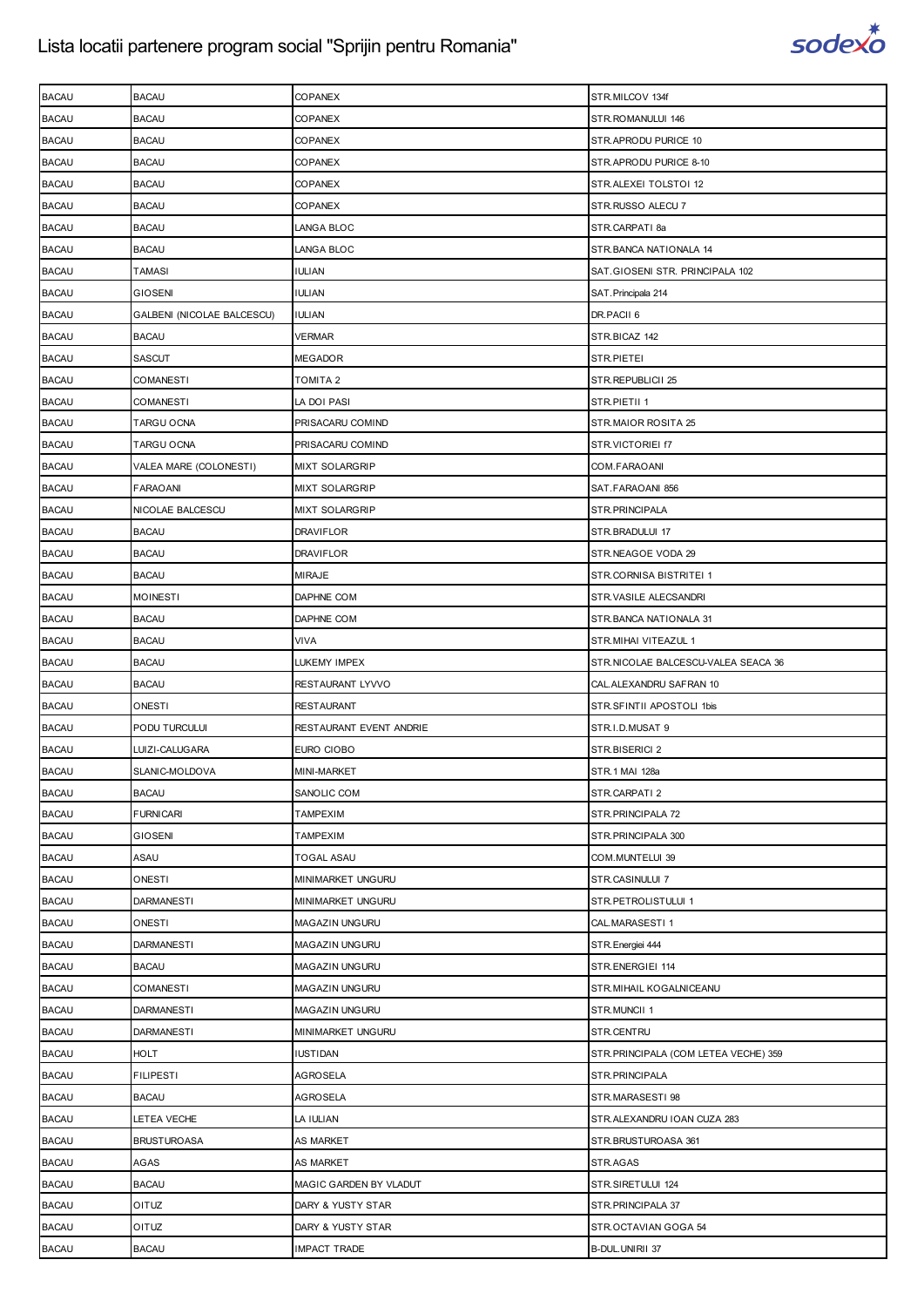

| <b>BACAU</b> | <b>BACAU</b>            | <b>IMPACT TRADE</b>          | STR.IPATESCU ANA 4                      |
|--------------|-------------------------|------------------------------|-----------------------------------------|
| <b>BACAU</b> | URECHESTI               | RALEXMIH COM                 | STR. PRINCIPALA 381                     |
| <b>BACAU</b> | SLANIC-MOLDOVA          | VILA TELECONSTRUCTIA         | STR.VASILE ALECSANDRI 8                 |
| <b>BACAU</b> | <b>BACAU</b>            | NATURALIO-PRODUSE SANATOASE  | STR.SIRETULUI 85 a                      |
| <b>BACAU</b> | <b>BACAU</b>            | <b>HURAMEX</b>               | CAL.REPUBLICII 40                       |
| <b>BACAU</b> | LETEA VECHE             | LOVE ANCA                    | STR.ALEXANDRU IOAN CUZA 204             |
| <b>BACAU</b> | FRUMOASA                | MAGAZIN MIXT RUSTIQ          | STR.PARCULUI 48                         |
| <b>BACAU</b> | <b>GIOSENI</b>          | CENTRAL MARKET               | STR. PRINCIPALA 316                     |
| <b>BACAU</b> | <b>BUHUSI</b>           | LA DOI PASI                  | STR.BALCESCU NICOLAE 4-9                |
| <b>BACAU</b> | <b>GIOSENI</b>          | STARTAM MARKET               | STR.PRINCIPALA 203                      |
| <b>BACAU</b> | <b>TARNITA</b>          | SOFRONEA MIXT                | STR.TARNITA 198                         |
| <b>BACAU</b> | <b>BACAU</b>            | Magazin Aqua                 | STR.LIBERTATII 1                        |
| <b>BACAU</b> | <b>BACAU</b>            | Magazin Aqua                 | STR.REPUBLICII 181                      |
| <b>BACAU</b> | <b>DOFTEANA</b>         | CROITORU LENUTA              | STR. PRINCIPALA 124                     |
| <b>BACAU</b> | <b>COLONESTI</b>        | <b>NOVOBIS IMPEX</b>         | STR. PRINCIPALA                         |
| <b>BACAU</b> | <b>BACAU</b>            | CDI INFO PROD                | STR.BANCA NATIONALA 31                  |
| <b>BACAU</b> | <b>BERESTI-BISTRITA</b> | Vmv Security Limited         | DN. Principala 97                       |
| <b>BACAU</b> | <b>SCORTENI</b>         | TURLUIANU MAGAZIN            | AL.principala 152                       |
| <b>BIHOR</b> | ORADEA                  | PIZZA HUT                    | STR.NUFARULUI 30                        |
| <b>BIHOR</b> | ORADEA                  | PIZZA HUT                    | STR.IOSIF STEFAN OCTAVIAN 7             |
| <b>BIHOR</b> | ORADEA                  | KFC                          | STR.NUFARULUI 30                        |
| <b>BIHOR</b> | ORADEA                  | KFC                          | CAL. ARADULUI 87                        |
| <b>BIHOR</b> | ORADEA                  | KFC                          | B-DUL.DECEBAL 61a                       |
| <b>BIHOR</b> | ORADEA                  | KFC                          | CAL. ARADULUI 62                        |
| <b>BIHOR</b> | ORADEA                  | AGIL                         | P-TA.ROGERIUS                           |
| <b>BIHOR</b> | ORADEA                  | AGIL                         | STR.GRIGORE EROFTE 18                   |
| <b>BIHOR</b> | ORADEA                  | AGIL MEZ ORADEA NUFARULUI    | STR.NUFARULUI 48                        |
| <b>BIHOR</b> | ORADEA                  | AGIL                         | P-TA.DECEBAL 7                          |
| <b>BIHOR</b> | ORADEA                  | ABC 50                       | B-DUL.NUFARULUI bl. c71                 |
| <b>BIHOR</b> | VASCAU                  | TRANSILVANIA GENERAL IMP EXP | STR.UNIRII 47                           |
| <b>BIHOR</b> | <b>BORS</b>             | EUROPEAN DISCOUNT            | STR.BORSULUI 231                        |
| <b>BIHOR</b> | VALEA LUI MIHAI         | TRANSILVANIA GENERAL IMP EXP | STR.REPUBLICII 4                        |
| <b>BIHOR</b> | <b>STEI</b>             | RESTURANT ARDEALUL           | STR.CUZA VODA 4                         |
| <b>BIHOR</b> | SANMARTIN               | ABC 22 SANMARTIN             | B-DUL.FELIX 1/b                         |
| <b>BIHOR</b> | <b>ORADEA</b>           | <b>GRANINI</b>               | STR.NUFARULUI 110                       |
| <b>BIHOR</b> | ORADEA                  | <b>GRAMINI</b>               | STR.ST.O. IOSIF 3a                      |
| <b>BIHOR</b> | <b>CURTUISENI</b>       | IST <sub>2</sub>             | STR. PRINCIPALA 540                     |
| <b>BIHOR</b> | <b>CURTUISENI</b>       | IST <sub>1</sub>             | STR. PRINCIPALA 472                     |
| <b>BIHOR</b> | <b>CURTUISENI</b>       | IST BET COM                  | STR.PRINCIPALA 544                      |
| <b>BIHOR</b> | SANMARTIN               | RESTAURANT PENSIUNEA AROMA   | B-DUL.FELIX 105/72                      |
| <b>BIHOR</b> | SANMARTIN               | PENSIUNEA A'ROMA             | STR.FELIX 105/72                        |
| <b>BIHOR</b> | SALONTA                 | <b>AGROINDIMPEX</b>          | STR.REPUBLICII 30                       |
| <b>BIHOR</b> | <b>SALONTA</b>          | DISCONT CENTER               | STR.ARADULUI 52/a-50                    |
| <b>BIHOR</b> | <b>SALONTA</b>          | SUPERMARKET DISCOUNT         | STR.ARADULUI 52/a-50                    |
| <b>BIHOR</b> | SALONTA                 | <b>COLLINI COM</b>           | STR.MARASESTI 2                         |
| <b>BIHOR</b> | ORADEA                  | <b>BEST</b>                  | STR.MATEI CORVIN 1                      |
| <b>BIHOR</b> | ORADEA                  | <b>BEST</b>                  | STR.DOINA 14                            |
| <b>BIHOR</b> | ORADEA                  | BEST                         | STR.CAZABAN ALEXANDRU 41                |
| <b>BIHOR</b> | SALARD                  | MINI MIXT                    | STR.TUDOR VLADIMIRESCU 429              |
| <b>BIHOR</b> | GEPIU                   | RESTAURANT ORIZONT           | STR. PRINCIPALA 606                     |
| <b>BIHOR</b> | <b>ALMASU MARE</b>      | PELERAMI COM                 | STR. PRINCIPALA 80                      |
| <b>BIHOR</b> | SALONTA                 | RAFLOR COM                   | STR.REPUBLICII 33-35                    |
| <b>BIHOR</b> | <b>SALONTA</b>          | RAFLOR COM                   | STR.REPUBLICII 106                      |
| <b>BIHOR</b> | ORADEA                  | MAXIM                        | STR.BABES VICTOR DOCTOR - HOTEL MAXIM 5 |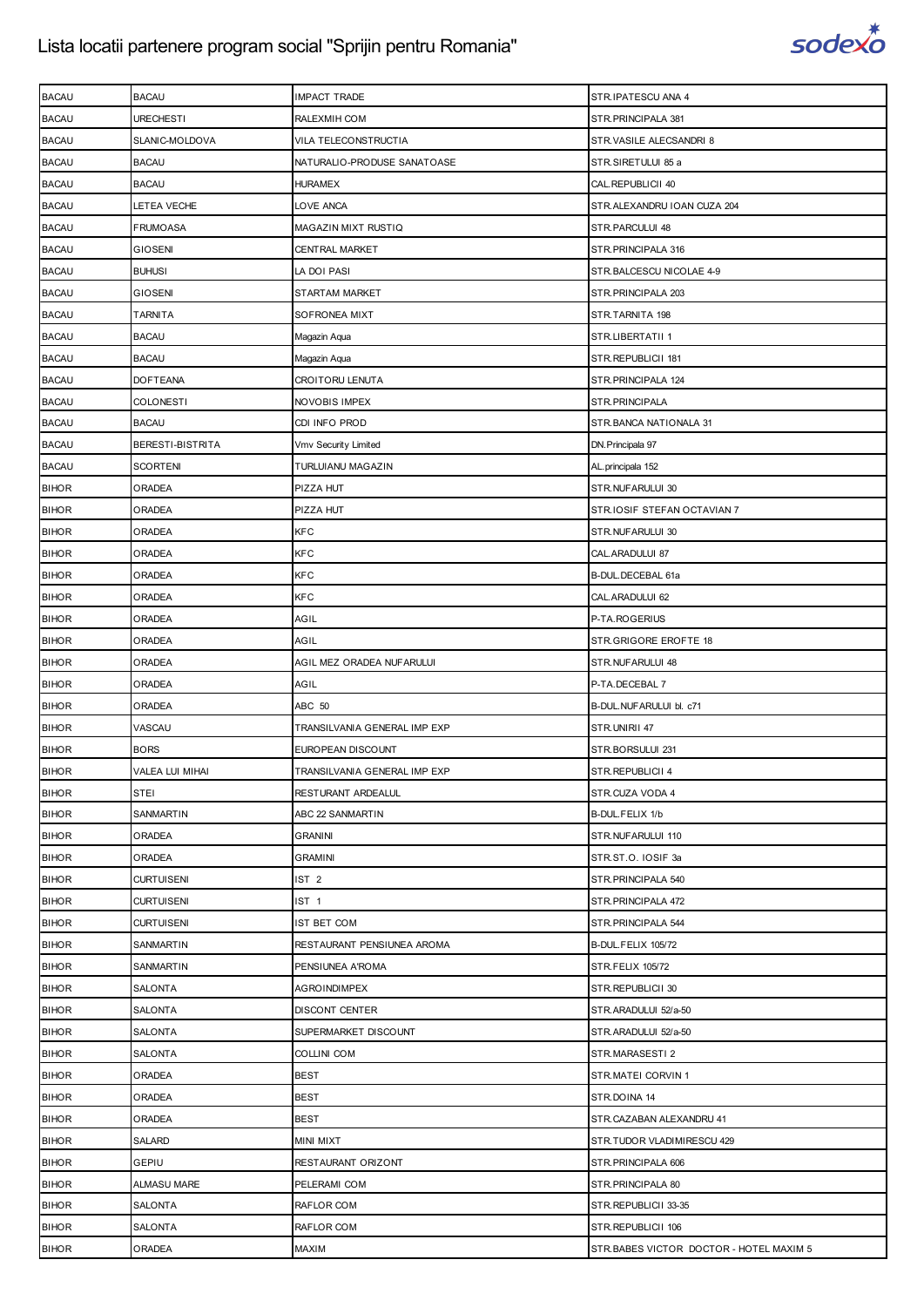

| <b>BIHOR</b> | ORADEA           | HOTEL MAXIM              | STR.BABES VICTOR DOCTOR - HOTEL MAXIM 5 |
|--------------|------------------|--------------------------|-----------------------------------------|
| <b>BIHOR</b> | <b>MADARAS</b>   | HOSTEL MILLENIUM         | STR. PRINCIPALA 189                     |
| <b>BIHOR</b> | <b>MADARAS</b>   | MOTEL MILLENIUM          | STR. PRINCIPALA 189                     |
| <b>BIHOR</b> | ORADEA           | NATNICO PRODIMPEX        | STR.DOBROGEI 21                         |
| <b>BIHOR</b> | ORADEA           | <b>INMEDIO</b>           | STR.IOSIF STEFAN OCTAVIAN 3             |
| <b>BIHOR</b> | ORADEA           | <b>INMEDIO</b>           | CAL.ARADULUI, DN 79                     |
| <b>BIHOR</b> | ORADEA           | <b>INMEDIO</b>           | STR.OGORULUI 171                        |
| <b>BIHOR</b> | ORADEA           | <b>INMEDIO</b>           | CAL.ARADULUI 87                         |
| <b>BIHOR</b> | ORADEA           | <b>INMEDIO</b>           | CAL.BORSULUI 6                          |
| <b>BIHOR</b> | ORADEA           | <b>INMEDIO</b>           | STR.NUFARULUI 30                        |
| <b>BIHOR</b> | ORADEA           | <b>INMEDIO</b>           | STR.NUFARULUI 110                       |
| <b>BIHOR</b> | ORADEA           | <b>INMEDIO</b>           | STR.SUISULUI 10 a                       |
| <b>BIHOR</b> | ORADEA           | <b>INMEDIO</b>           | STR.TUBEROZELOR 26                      |
| <b>BIHOR</b> | ORADEA           | <b>HUB</b>               | CAL.ARADULUI 80                         |
| <b>BIHOR</b> | ORADEA           | <b>RELAY</b>             | CAL.ARADULUI 80                         |
| <b>BIHOR</b> | <b>MARGHITA</b>  | ADECONSTMAR              | STR.I.L.CARAGIALE 2                     |
| <b>BIHOR</b> | <b>SALONTA</b>   | STREET FOOD BISTRO       | STR.7 IUNIE 12                          |
| <b>BIHOR</b> | SALONTA          | ARANY JANOS MENZA        | STR.BOCSKAI JANOS 21                    |
| <b>BIHOR</b> | ORADEA           | <b>BIRHEN COMPLEX</b>    | P-TA.CETATII 24                         |
| <b>BIHOR</b> | ORADEA           | CARITAS EPARHIAL CANTINA | STR.AMAN THEODOR 1c                     |
| <b>BIHOR</b> | <b>HAIEU</b>     | <b>ALLEGRIA</b>          | STR. PRINCIPALA 88g                     |
| <b>BIHOR</b> | ORADEA           | <b>ALLEGRIA</b>          | CAL.REPUBLICII 33                       |
| <b>BIHOR</b> | ORADEA           | ANDROMI COM              | P-TA.CETATII 6-7                        |
| <b>BIHOR</b> | ORADEA           | ANDROMI COM              | P-TA.ROGERIUS                           |
| <b>BIHOR</b> | ORADEA           | ANDROMI COM              | STR.NUFARULUI 84                        |
| <b>BIHOR</b> | ORADEA           | ANDROMI COM              | STR.FAGURELUI 18                        |
| <b>BIHOR</b> | <b>MARGHITA</b>  | ANDROMI COM              | STR.I.L. CARAGIALE 103                  |
| <b>BIHOR</b> | ORADEA           | ANDROMI COM              | STR.TRANSILVANIEI 16                    |
| <b>BIHOR</b> | ORADEA           | <b>ANDROMI COM</b>       | STR.VLADIMIRESCU TUDOR 86               |
| <b>BIHOR</b> | ORADEA           | ANDROMI COM              | B-DUL.STEFAN CEL MARE 126/a             |
| <b>BIHOR</b> | ORADEA           | ANDROMI COM              | STR.SOVATA 2-4                          |
| <b>BIHOR</b> | ORADEA           | ANDROMI COM              | STR.SELEUSULUI 22-24                    |
| <b>BIHOR</b> | ORADEA           | <b>IEFTINEL</b>          | STR.EFORIEI 3-5                         |
| <b>BIHOR</b> | ORADEA           | <b>IEFTINEL</b>          | STR.TRANSILVANIEI 11                    |
| <b>BIHOR</b> | VALEA LUI MIHAI  | <b>IEFTINEL</b>          | STR.REPUBLICII 11                       |
| <b>BIHOR</b> | ORADEA           | <b>IEFTINEL</b>          | STR.HARET SPIRU 1                       |
| <b>BIHOR</b> | <b>MARGHITA</b>  | <b>IEFTINEL</b>          | STR.REPUBLICII 20                       |
| <b>BIHOR</b> | ORADEA           | ONCOS                    | <b>B-DUL.DACIA 41</b>                   |
| <b>BIHOR</b> | ORADEA           | <b>ONCOS</b>             | B-DUL.DACIA 112                         |
| <b>BIHOR</b> | ORADEA           | RESTAURANT MELODY        | STR.TRANSILVANIEI 5                     |
| <b>BIHOR</b> | <b>TINCA</b>     | RESTAURANT PARC          | STR.AVRAM IANCU 164                     |
| <b>BIHOR</b> | <b>TINCA</b>     | HOTEL PARC               | STR.AVRAM IANCU 164                     |
| <b>BIHOR</b> | <b>BAITA</b>     | ABC <sub>1</sub>         | STR.PRINCIPALA 13                       |
| <b>BIHOR</b> | <b>BAITA</b>     | ABC <sub>2</sub>         | STR.PRINCIPALA 13                       |
| <b>BIHOR</b> | <b>STEI</b>      | ABC <sub>3</sub>         | STR.INDEPENDENTEI 25                    |
| <b>BIHOR</b> | <b>STEI</b>      | ABC <sub>4</sub>         | STR.ANDREI MURESANU 27                  |
| <b>BIHOR</b> | <b>PIETROASA</b> | <b>REGINA MARKET</b>     | STR. PRINCIPALA 190                     |
| <b>BIHOR</b> | <b>PIETROASA</b> | Restaurant Regina Market | STR.PRINCIPALA 190                      |
| <b>BIHOR</b> | LUGASU DE JOS    | MINI-MARKET              | STR. PRINCIPALA 201                     |
| <b>BIHOR</b> | <b>MARGHITA</b>  | <b>FESIMEX</b>           | STR.CRINULUI 9                          |
| <b>BIHOR</b> | <b>ROSIORI</b>   | ROCKFIRM PRODCOM         | COM.ROSIORI 216                         |
| <b>BIHOR</b> | <b>ROSIORI</b>   | ROCKFIRM PRODCOM         | STR. PRINCIPALA 312                     |
| <b>BIHOR</b> | ORADEA           | <b>TINIMODI</b>          | STR.CRIVATULUI 68                       |
| <b>BIHOR</b> | ORADEA           | <b>TINIMODI</b>          | STR.VAMII 66                            |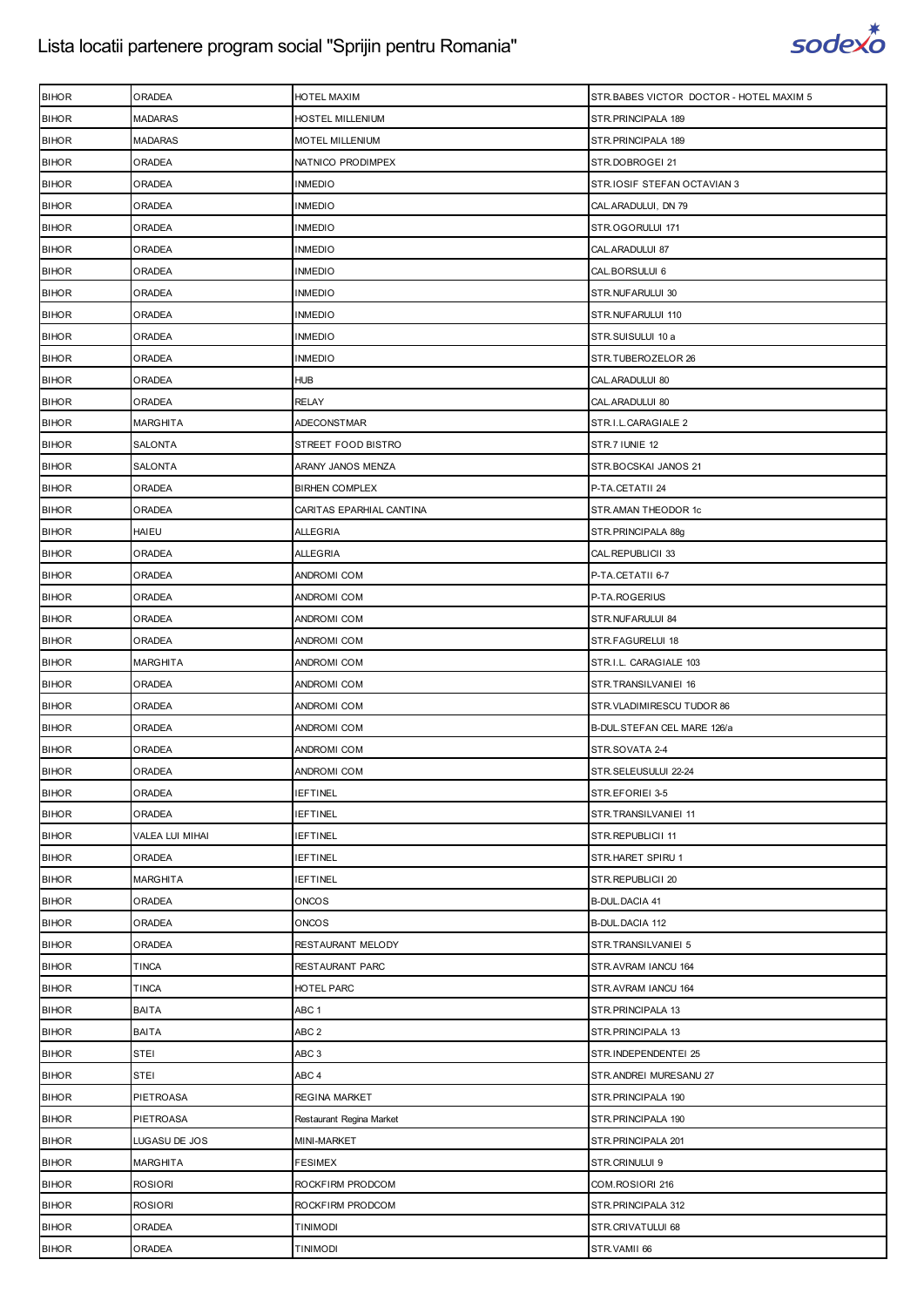

| <b>BIHOR</b> | ORADEA                 | LAEDA COM                 | STR.GRADINARILOR 41       |
|--------------|------------------------|---------------------------|---------------------------|
| <b>BIHOR</b> | POPESTI                | CARLOS PRODIMPEX ABC      | STR.ORASUL MINERILOR 33/a |
| <b>BIHOR</b> | <b>DIOSIG</b>          | ABC DELMANOL              | STR.LIVEZILOR 28          |
| <b>BIHOR</b> | <b>TARIAN</b>          | CBA                       | LOC.TARIAN 146c           |
| <b>BIHOR</b> | TARIAN                 | QUALY-TOP TRADE BRASERIE  | LOC.TARIAN 210/a          |
| <b>BIHOR</b> | LUGASU DE JOS          | <b>GNG IMPORT EXPORT</b>  | STR.PRINCIPALA 101        |
| <b>BIHOR</b> | LUGASU DE JOS          | G.N.G.                    | STR.PRINCIPALA 209        |
| <b>BIHOR</b> | LUGASU DE JOS          | MAGAZIN                   | STR.PRINCIPALA 127        |
| <b>BIHOR</b> | SACUENI                | <b>FRENETIC</b>           | STR.LIBERTATII 27         |
| <b>BIHOR</b> | TOBOLIU                | RAMFLORA SRL              | STR.TOBOLIU 344           |
| <b>BIHOR</b> | ORADEA                 | X-Market                  | STR.DIMITRIE CANTEMIR 79  |
| <b>BIHOR</b> | ORADEA                 | NABE SERV                 | P-TA.BUCURESTI 2          |
| <b>BIHOR</b> | ORADEA                 | NABE SERV                 | P-TA.DECEBAL              |
| <b>BIHOR</b> | ORADEA                 | <b>NABE SERV</b>          | AL.CALINULUI 12           |
| <b>BIHOR</b> | SALONTA                | <b>DEGAL IMPEX</b>        | STR.ARADULUI 13           |
| <b>BIHOR</b> | <b>SALONTA</b>         | <b>DEGAL IMPEX</b>        | STR.SARCADULUI 2          |
| <b>BIHOR</b> | SALONTA                | LAVINI EXIM               | STR.BARTOCH BELLA 24      |
| <b>BIHOR</b> | SALONTA                | LAVINI EXIM               | STR.ION CREANGA 2         |
| <b>BIHOR</b> | VALEA LUI MIHAI        | <b>DENIMEX</b>            | STR.REPUBLICII 44         |
| <b>BIHOR</b> | Valea lui Mihai        | DENIMEX                   | STR.NICOLAE BALCEASCU 15  |
| <b>BIHOR</b> | VALEA LUI MIHAI        | <b>DENIMEX</b>            | STR.WESSELENYI MIKLOS 9   |
| <b>BIHOR</b> | CETARIU                | ABC                       | STR.MARE 207              |
| <b>BIHOR</b> | UILEACU DE MUNTE       | <b>FHURMIX IMPEX</b>      | STR.PRINCIPALA 117/a      |
| <b>BIHOR</b> | <b>BEIUS</b>           | <b>ABC REAL</b>           | STR.BURGUNDIA MICA 11a    |
| <b>BIHOR</b> | <b>BEIUS</b>           | <b>ABRIMAD IMPEX</b>      | STR.HORIA 1               |
| <b>BIHOR</b> | GEPIU                  | MINIMARKET AGENDA PRODCOM | STR.PRINCIPALA 335        |
| <b>BIHOR</b> | GEPIU                  | <b>FAST FOOD</b>          | STR. PRINCIPALA 335       |
| <b>BIHOR</b> | <b>ORADEA</b>          | AGRO ARDEAL               | P-TA.DECEBAL              |
| <b>BIHOR</b> | <b>ROSIA</b>           | ANIMA SERV                | STR.PRINCIPALA 39/d1      |
| <b>BIHOR</b> | SUPLACU DE BARCAU      | <b>BRIGBET COM</b>        | CAL.MUNCII 47             |
| <b>BIHOR</b> | SUPLACU DE BARCAU      | <b>BRIGBET COM</b>        | CAL.MUNCII 47             |
| <b>BIHOR</b> | <b>MARGHITA</b>        | ABC AGENTINI              | STR.1 DECEMBRIE 56        |
| <b>BIHOR</b> | <b>SACADAT</b>         | TEDIANA 6                 | STR.PRINCIPALA 22         |
| <b>BIHOR</b> | <b>BORSA</b>           | <b>TEDIANA 7</b>          | STR.PRINCIPALA            |
| <b>BIHOR</b> | <b>TILEAGD</b>         | <b>TEDIANA 4</b>          | STR.BISTRICIOAREI 337a    |
| <b>BIHOR</b> | TILEAGD                | <b>TEDIANA 5</b>          | STR.GARII 1000            |
| <b>BIHOR</b> | TILEAGD                | TEDIANA 3                 | P-TA.GARII                |
| <b>BIHOR</b> | TILEAGD                | <b>TEDIANA</b>            | STR.UNIRII 61a            |
| <b>BIHOR</b> | POSOLOACA              | <b>TEDIANA</b>            | STR.PRINCIPALA 69         |
| <b>BIHOR</b> | SACADAT                | <b>TEDIANA</b>            | STR.PRINCIPALA 432/a      |
| <b>BIHOR</b> | TINCA                  | ELPASO COMEX              | STR.SOMESULUI 7           |
| <b>BIHOR</b> | ORADEA                 | ABC DOIDOR                | STR.PODULUI 17            |
| <b>BIHOR</b> | MARGHITA               | <b>OLIRA SERV</b>         | STR.UNIRII 3              |
| <b>BIHOR</b> | CETARIU                | <b>ORAMONS</b>            | SAT.SISTEREA 335          |
| <b>BIHOR</b> | TOBOLIU                | CRILAPE                   | STR. PRINCIPALA 124       |
| <b>BIHOR</b> | ORADEA                 | PIZZERIA TOMIRIS          | STR.CORNELIU COPOSU 18    |
| <b>BIHOR</b> | <b>UILEACU DE CRIS</b> | ABC BUZLE                 | STR.PRINCIPALA 268        |
| <b>BIHOR</b> | <b>SUNCUIUS</b>        | PESTERA VINTULUI COM      | STR.AVRAM IANCU 417       |
| <b>BIHOR</b> | <b>BRATCA</b>          | LA DOI PASI               | STR. PRINCIPALA 138       |
| <b>BIHOR</b> | <b>CURTUISENI</b>      | ABC ERYADAM               | COM.CURTUISENI 570        |
| <b>BIHOR</b> | <b>FINIS</b>           | PROD.COM.IMPEX VURA       | STR.PRINCIPALA 296a       |
| <b>BIHOR</b> | <b>FINIS</b>           | PROD.COM.IMPEX VURA       | STR. PRINCIPALA 266       |
| <b>BIHOR</b> | MARGHITA               | PROSOFT DANIEL            | STR.NICOLAE BALCESCU 1    |
| <b>BIHOR</b> | CHET                   | MAGAZIN ABC               | SAT.CHET 145b             |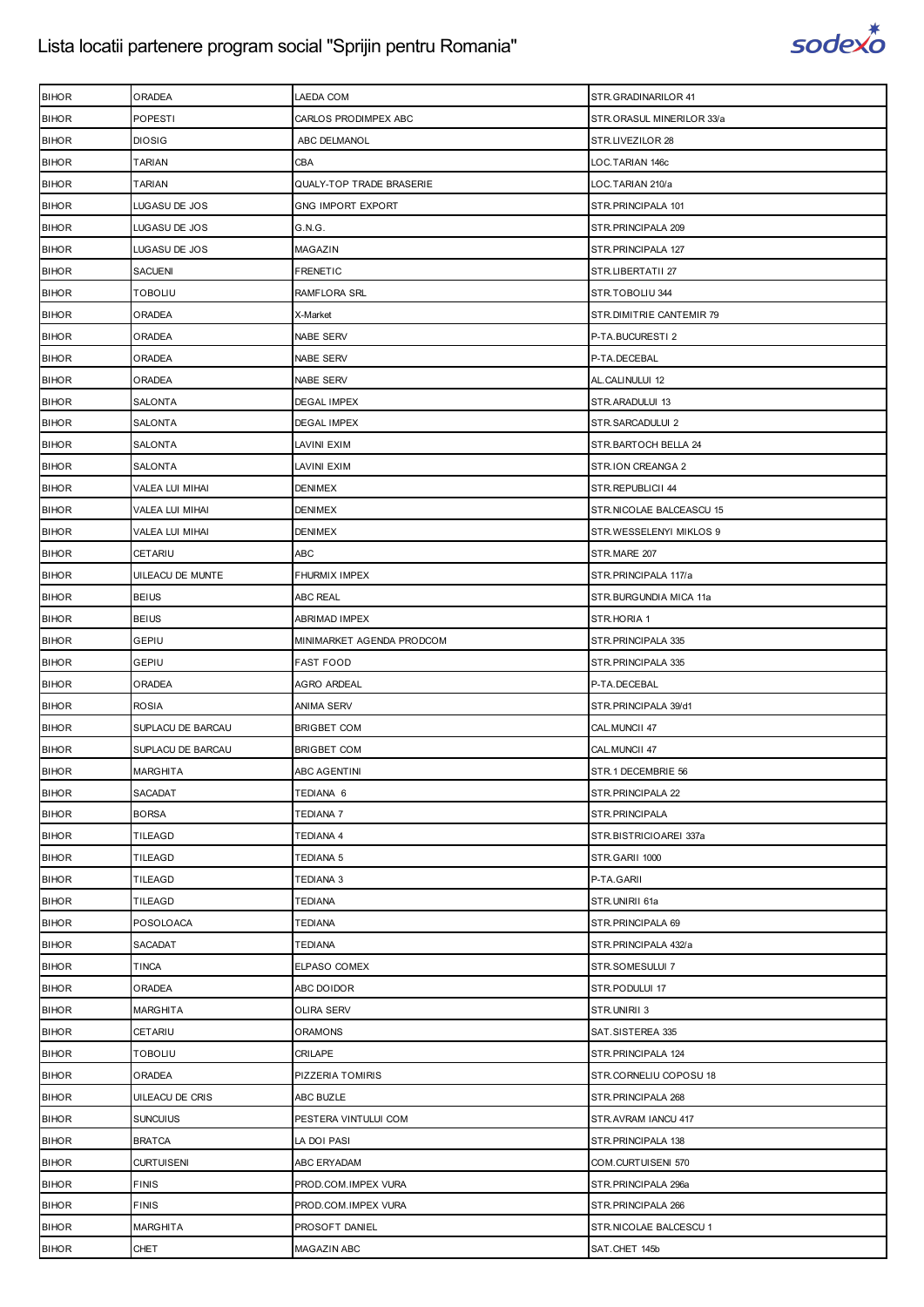

| <b>BIHOR</b> | VAIDA              | COMPREST VITO             | STR.PRINCIPALA 125           |
|--------------|--------------------|---------------------------|------------------------------|
| <b>BIHOR</b> | ORADEA             | ABC CARA                  | STR.GALILEO GALILEI 16       |
| <b>BIHOR</b> | ORADEA             | <b>ADAMIR PREST</b>       | STR.ONESTILOR 98             |
| <b>BIHOR</b> | VARCIOROG          | CONSUMCOOP VIRCIOROG      | STR.PRINCIPALA 99            |
| <b>BIHOR</b> | <b>FASCA</b>       | CONSUMCOOP VIRCIOROG      | STR.PRINCIPALA               |
| <b>BIHOR</b> | SERGHIS            | CONSUMCOOP VIRCIOROG      | STR.PRINCIPALA               |
| <b>BIHOR</b> | <b>SERGHIS</b>     | Magazin Serghis           | STR.PRINCIPALA 127           |
| <b>BIHOR</b> | <b>TILECUS</b>     | CRIDAN EXIM               | B-DUL. Principala 94         |
| <b>BIHOR</b> | <b>BAILE 1 MAI</b> | EMADUMI                   | STR.PRINCIPALA 238           |
| <b>BIHOR</b> | <b>BAILE 1 MAI</b> | <b>EMADUMI</b>            | STR.PRINCIPALA 88/h          |
| <b>BIHOR</b> | <b>MUNTENI</b>     | MINIMARKET                | STR.PRINCIPALA 20            |
| <b>BIHOR</b> | <b>BEIUS</b>       | ABC IONAURA               | STR.VASILE LUCACIU 2         |
| <b>BIHOR</b> | LAZURI DE BEIUS    | ABC IONAURA               | STR.PRINCIPALA 135           |
| <b>BIHOR</b> | <b>BEIUS</b>       | ABC IONAURA               | STR.TRAIAN 11                |
| <b>BIHOR</b> | <b>CHERESIG</b>    | LICONELA EXIM             | STR.PRINCIPALA 349           |
| <b>BIHOR</b> | <b>CHERESIG</b>    | LICONELA EXIM             | STR. PRINCIPALA 4            |
| <b>BIHOR</b> | <b>BRATCA</b>      | MINIMARKET LIVIU & IOAN   | STR.PRINCIPALA 191           |
| <b>BIHOR</b> | <b>BRATCA</b>      | MINIMARKET LIVIU & IOAN   | COM. PRINCIPALA 96           |
| <b>BIHOR</b> | HUSASAU DE TINCA   | LA DOI PASI               | STR.PRINCIPALA 146           |
| <b>BIHOR</b> | SOIMI              | <b>MILINLUC</b>           | COM.SOIMI 164                |
| <b>BIHOR</b> | <b>BOROD</b>       | ABC                       | STR.PRINCIPALA 238           |
| <b>BIHOR</b> | ORADEA             | MAGAZIN MIXT              | STR.MESTESUGARILOR 75        |
| <b>BIHOR</b> | ORADEA             | ABC OLMA                  | AL.ZIDARILOR 1               |
| <b>BIHOR</b> | SANTANDREI         | ABC PETRU EXIM            | STR.PRINCIPALA 392           |
| <b>BIHOR</b> | <b>TARIAN</b>      | ABC PETRU EXIM            | STR.PRINCIPALA 25a           |
| <b>BIHOR</b> | LUGASU DE JOS      | MINIMARKET                | STR.PRINCIPALA 245a          |
| <b>BIHOR</b> | adoni              | ABC SIBIL                 | STR.PRINCIPALA 244           |
| <b>BIHOR</b> | <b>ADONI</b>       | <b>BUFET SIBIL</b>        | STR.PRINCIPALA 123           |
| <b>BIHOR</b> | <b>ARPASEL</b>     | <b>TIBOLI</b>             | SAT. Principala 159          |
| <b>BIHOR</b> | VALEA LUI MIHAI    | TOTAL CONTROL             | STR.KALVIN JANOS             |
| <b>BIHOR</b> | <b>BIHARIA</b>     | RESTAURANT MAGNOLIA       | STR.CARAMIZII 1              |
| <b>BIHOR</b> | ORADEA             | CAMERE DE INCHIRIAT IVANA | STR.REPUBLICII 15            |
| <b>BIHOR</b> | <b>BAILE 1 MAI</b> | RESTAURANT AQUA           | STR.PRINCIPALA 11 b          |
| <b>BIHOR</b> | <b>BAILE 1 MAI</b> | HOTEL AQUA                | STR.PRINCIPALA 11 b          |
| <b>BIHOR</b> | <b>DOBRESTI</b>    | <b>ABC</b>                | COM.Dobresti 317             |
| <b>BIHOR</b> | SALONTA            | MINI-MARKET               | STR.REPUBLICII 123           |
| <b>BIHOR</b> | TARCAIA            | <b>MELINDA MARKET</b>     | STR.PRINCIPALA 89            |
| <b>BIHOR</b> | <b>BULZ</b>        | <b>VLAMILOG</b>           | STR.PRINCIPALA 104a          |
| <b>BIHOR</b> | COCIUBA MARE       | TRIF NELA FLORICA         | STR.PRINCIPALA 419           |
| <b>BIHOR</b> | <b>BEIUS</b>       | ABC DOINA                 | STR.NICOLAE BOLCAS 2         |
| <b>BIHOR</b> | ORADEA             | <b>Restaurant Firenze</b> | STR.ALEXANDRU CAZABAN 54     |
| <b>BIHOR</b> | SALONTA            | ARNO MARKET               | P-TA.LIBERTATII 21           |
| <b>BIHOR</b> | <b>BEIUS</b>       | NICO MARCHET              | STR.HOREA 24                 |
| <b>BIHOR</b> | <b>BEIUS</b>       | <b>NICO MARCHET</b>       | STR.HOREA 32                 |
| <b>BIHOR</b> | <b>BEIUS</b>       | MARKET ANTONICRIS         | STR.1 DECEMBRIE 1918 81      |
| <b>BIHOR</b> | ORADEA             | SALY & VLADY              | STR.ZARANDULUI 8             |
| <b>BIHOR</b> | <b>STEI</b>        | MARKET LA PIATA           | STR. POET ANDREI MURESANU 4b |
| <b>BIHOR</b> | STEI               | RESTAURANT LA PIATA       | STR. POET ANDREI MURESANU 4b |
| <b>BIHOR</b> | ORADEA             | CARMANGERIE               | B-DUL.STEFAN CEL MARE 55     |
| <b>BIHOR</b> | ORADEA             | CARMANGERIE               | STR.PASCAL 4                 |
| <b>BIHOR</b> | ORADEA             | MACELARIE GEOSER          | STR.NUFARULUI 13             |
| <b>BIHOR</b> | ORADEA             | MACELARIE GEOSER          | STR.MESTESUGARILOR 73        |
| <b>BIHOR</b> | SACUENI            | <b>ABC</b>                | STR.MORII 108                |
| <b>BIHOR</b> | <b>BUDUSLAU</b>    | PERALTA                   | STR.PRINCIPALA 120           |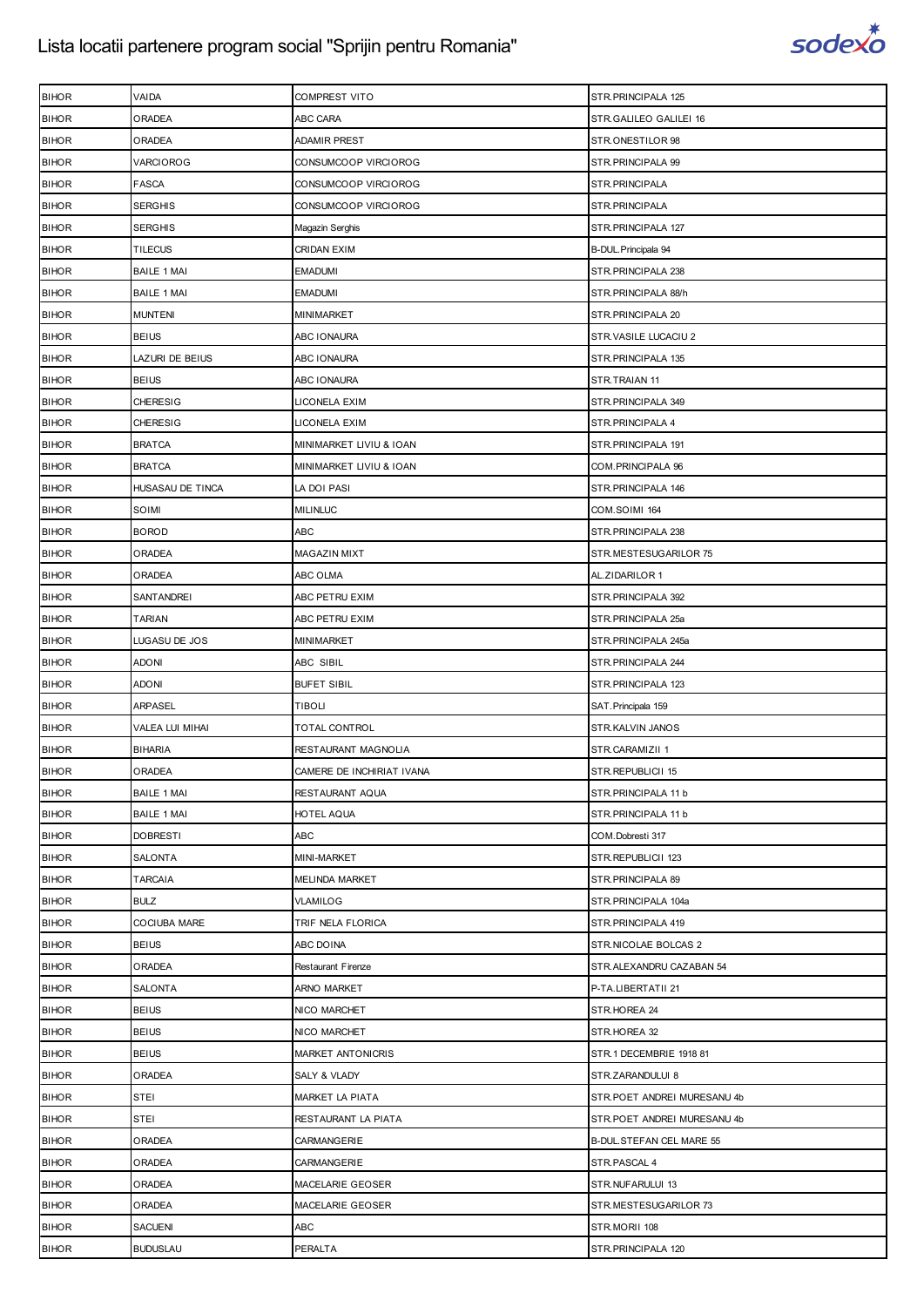

| <b>BIHOR</b> | UILEACU DE BEIUS       | ANCORAFAR                   | STR. PRINCIPALA 260          |
|--------------|------------------------|-----------------------------|------------------------------|
| <b>BIHOR</b> | <b>CHERESIG</b>        | <b>BIARALU COM</b>          | STR.PRINCIPALA 79            |
| <b>BIHOR</b> | GIRISU DE CRIS         | VANDESA PRODCOM             | STR. PRINCIPALA 259          |
| <b>BIHOR</b> | GIRISU DE CRIS         | VANDESA PRODCOM             | STR. PRIMARIEIE 36           |
| <b>BIHOR</b> | CALEA MARE             | LA JENI                     | STR.CALEA MARE 249           |
| <b>BIHOR</b> | ORADEA                 | CALLIA MARKET               | STR.BOGDAN ION 11a           |
| <b>BIHOR</b> | ORADEA                 | F1 MARKET                   | STR.CIHEIULUI 13             |
| <b>BIHOR</b> | ORADEA                 | <b>CALLIA MARKET</b>        | STR.STEFAN AUGUSTIN DOINAS 1 |
| <b>BIHOR</b> | TAMASEU                | ABC                         | STR. PRINCIPALA 53           |
| <b>BIHOR</b> | SALONTA                | CARMANGERIE                 | STR.7 IUNIE 1944 7           |
| <b>BIHOR</b> | ALESD                  | <b>GRAUR MAGAZIN</b>        | STR.OBORULUI 23              |
| <b>BIHOR</b> | ALESD                  | <b>GRAUR MAGAZIN</b>        | STR.CARTIER SOIMULUI         |
| <b>BIHOR</b> | <b>MARGHITA</b>        | <b>BEST</b>                 | STR.REPUBLICII 85            |
| <b>BIHOR</b> | ORADEA                 | <b>BEST</b>                 | STR.MATEI CORVIN 1           |
| <b>BIHOR</b> | VALEA LUI MIHAI        | <b>BEST</b>                 | STR.REPUBLICII 4             |
| <b>BIHOR</b> | <b>VALEA LUI MIHAI</b> | <b>BERIZOL TRADE</b>        | STR.HUNYADI JANAPOS 30       |
| <b>BIHOR</b> | <b>STEI</b>            | LA DOI PASI                 | STR.ANDREI MURESANU 12c      |
| <b>BIHOR</b> | TETCHEA                | MAGHIAR COSMIN DANIEL       | STR.PRINCIPALA 82/c          |
| <b>BIHOR</b> | GROSI                  | MAGHIAR COSMIN DANIEL       | STR.PRINCIPALA 191           |
| <b>BIHOR</b> | VARVIZ                 | <b>KRISHEN</b>              | STR. PRINCIPALA 34           |
| <b>BIHOR</b> | <b>MARGHITA</b>        | MIHUT FLORICA DANIELA       | STR.UNIRII 3/a               |
| <b>BIHOR</b> | <b>TALPOS</b>          | AGRO COMERT HUC             | STR.TALPOS 445               |
| <b>BIHOR</b> | TAMASEU                | <b>FLUERDESIGN</b>          | STR. PRINCIPALA 131          |
| <b>BIHOR</b> | <b>BIHARIA</b>         | FLUERDESIGN                 | STR.CETATII 122              |
| <b>BIHOR</b> | <b>PANTASESTI</b>      | RESTAURANT COLT CU 79       | STR. PRINCIPALA 50           |
| <b>BIHOR</b> | VALEA LUI MIHAI        | ABC                         | STR.REPUBLICII 69/a          |
| <b>BIHOR</b> | LIVADA DE BIHOR        | FLORILAR MARKET             | STR. PRINCIPALA 156          |
| <b>BIHOR</b> | <b>SACUENI</b>         | FAST FOOD ALI FOOD          | P-TA.LIBERTATII 23           |
| <b>BIHOR</b> | SIMIAN                 | <b>BELDIFAMILY</b>          | STR. PRINCIPALA 601          |
| <b>BIHOR</b> | SANNICOLAU DE MUNTE    | RESTAURANT HEGYKOZ-ER       | STR. PRINCIPALA 123          |
| <b>BIHOR</b> | <b>SACUENI</b>         | LEGUME FRUCTE               | STR.PETOFI SANDOR 1          |
| <b>BIHOR</b> | <b>ORADEA</b>          | <b>BELLA ITALIA</b>         | STR.MOLDOVEI 68              |
| <b>BIHOR</b> | ORADEA                 | CARDINALE                   | P-TA.1 DECEMBRIE 5           |
| <b>BIHOR</b> | <b>DOBRESTI</b>        | <b>DOBRESTEANUL</b>         | STR. PRINCIPALA 60           |
| <b>BIHOR</b> | <b>BULZ</b>            | LA DOI PASI                 | STR. PRINCIPALA 106b         |
| <b>BIHOR</b> | <b>VINTERE</b>         | ABC                         | STR. PRINCIPALA 373          |
| <b>BIHOR</b> | SIMIAN                 | JAZMINKATA                  | STR.PRINCIPALA 313           |
| <b>BIHOR</b> | SINTEU                 | RESTAURAT SLAVIA            | STR.PRINCIPALA 94/b, km 22   |
| <b>BIHOR</b> | <b>INEU</b>            | CONSUMCOOP STEAUA           | STR.PRINCIPALA 22            |
| <b>BIHOR</b> | <b>ROGOZ</b>           | CONSUMCOOP STEAUA           | STR. PRINCIPALA 22           |
| <b>BIHOR</b> | <b>CRANCESTI</b>       | CONSUMCOOP STEAUA           | STR. PRINCIPALA 160          |
| <b>BIHOR</b> | <b>HIDISEL</b>         | CONSUMCOOP STEAUA           | STR.PRINCIPALA 62            |
| <b>BIHOR</b> | <b>BOROD</b>           | CONSUMCOOP STEAUA           | STR.PRINCIPALA 199           |
| <b>BIHOR</b> | VALEA MARE DE CRIS     | CONSUMCOOP STEAUA           | STR. PRINCIPALA 117          |
|              |                        |                             |                              |
| <b>BIHOR</b> | <b>CHISTAG</b>         | CONSUMCOOP STEAUA           | STR. PRINCIPALA 2            |
| <b>BIHOR</b> | <b>GROSI</b>           | CONSUMCOOP STEAUA           | STR. PRINCIPALA 191          |
| <b>BIHOR</b> | <b>RABAGANI</b>        | CONSUMCOOP STEAUA           | STR. PRINCIPALA 32           |
| <b>BIHOR</b> | CHISCAU                | PENSIUNE TURISTICA ANISOARA | STR.PRINCIPALA 152/a         |
| <b>BIHOR</b> | CHISCAU                | <b>GOLDIS ANISOARA</b>      | STR.PRINCIPALA 152/a         |
| <b>BIHOR</b> | ORADEA                 | APROZAR                     | P-TA.BUCURESTI 2             |
| <b>BIHOR</b> | SANTIMREU              | <b>BITIS BOLT</b>           | STR.PRINCIPALA 63            |
| <b>BIHOR</b> | URVIS DE BEIUS         | <b>ALICOM MARA</b>          | STR.PRINCIPALA 24/a          |
| <b>BIHOR</b> | UILEACU DE BEIUS       | ABC                         | STR. PRINCIPALA 336          |
| <b>BIHOR</b> | SALONTA                | RESTAURANT LA MAGDUTA       | AL. PETRE PAULESCU 7         |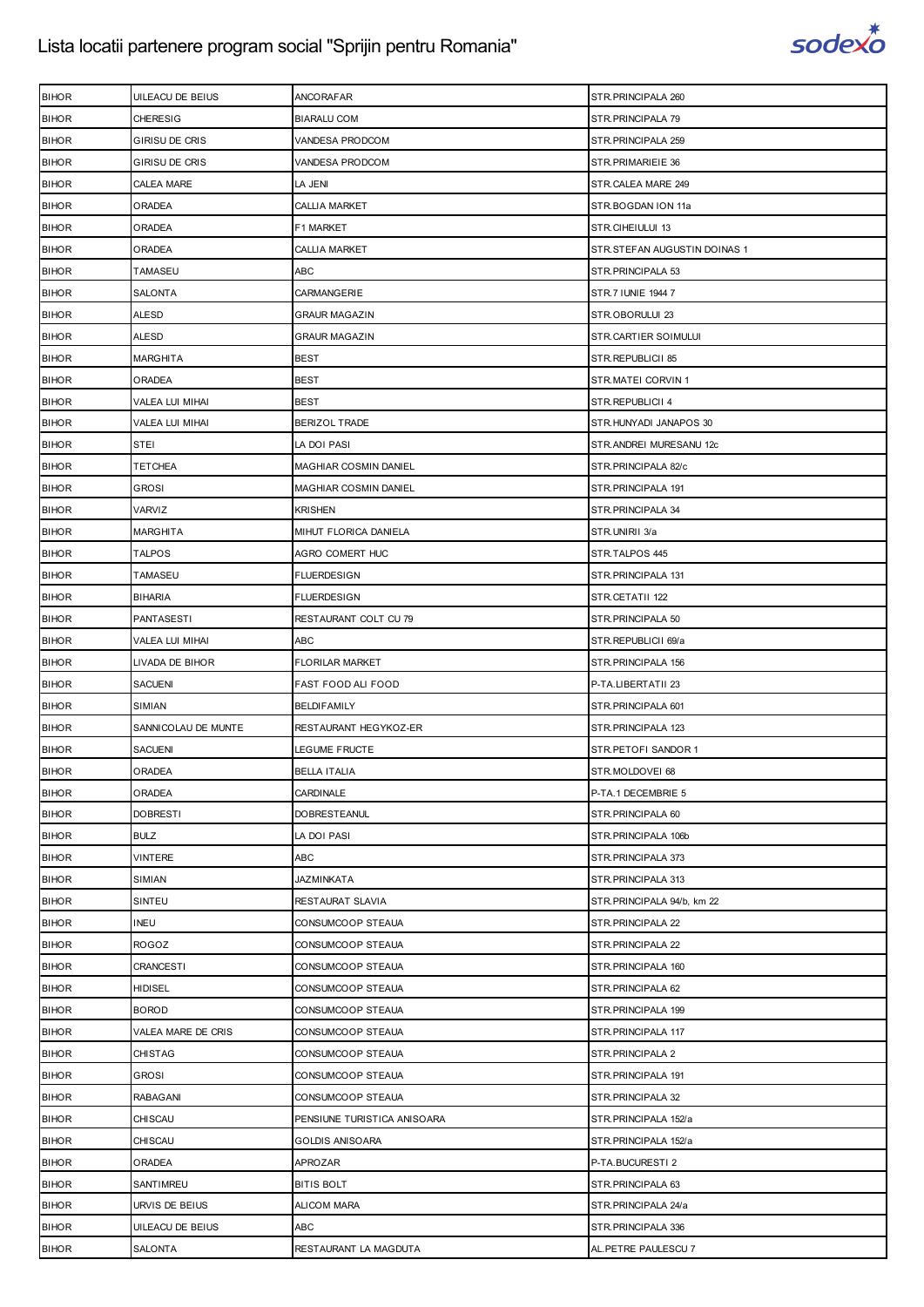

| <b>BIHOR</b>             | SACUENI            | ABC                        | <b>STR.9 MAI 24</b>          |
|--------------------------|--------------------|----------------------------|------------------------------|
| <b>BIHOR</b>             | CHERECHIU          | ORSOGOLD                   | STR. PRINCIPALA 79           |
| <b>BIHOR</b>             | SALONTA            | ABC                        | STR.CALUGARENI 6             |
| <b>BIHOR</b>             | SACUENI            | <b>MARKOPMIX</b>           | STR.DAVID ZOLYOMY 2          |
| <b>BIHOR</b>             | SABOLCIU           | <b>MALAIES MARIA</b>       | STR. PRINCIPALA 122          |
| <b>BIHOR</b>             | SABOLCIU           | <b>MALAIES MARIA</b>       | STR. PRINCIPALA 122          |
| <b>BIHOR</b>             | MIHAI BRAVU        | MAGAZIN ALIMENTAR          | STR.BISERICII 344            |
| <b>BIHOR</b>             | OLCEA              | LA DOI PASI                | STR. PRINCIPALA 237          |
| <b>BIHOR</b>             | SALONTA            | <b>ABC</b>                 | STR.BATTHYANY LAJOS 8        |
| <b>BIHOR</b>             | <b>BRATCA</b>      | <b>MAGAZIN MIXT</b>        | STR. PRINCIPALA 237          |
| <b>BIHOR</b>             | <b>BRATCA</b>      | HERMAN ALEXANDRA MIHAELA   | STR. PRINCIPALA 453          |
| <b>BIHOR</b>             | CORNITEL           | HERMAN ALEXANDRA MIHAELA   | STR. PRINCIPALA 38           |
| <b>BIHOR</b>             | ORADEA             | DABODONER                  | STR.NUFARULUI 30             |
| <b>BIHOR</b>             | ORADEA             | <b>DABODONER</b>           | STR.MOLDOVEI 17              |
| <b>BIHOR</b>             | BAITA              | GEMAR COM                  | STR. PRINCIPALA 204          |
| <b>BIHOR</b>             | TILEAGD            | CADRIM COST                | STR.GARII 170a               |
| <b>BIHOR</b>             | <b>BUNTESTI</b>    | <b>ADIROZI</b>             | STR. PRINCIPALA 120          |
| <b>BIHOR</b>             | SANMARTIN          | La Strada                  | DR.FLORILOR 2                |
| <b>BIHOR</b>             | <b>CHERESIG</b>    | CAPUS EXIM                 | STR.PRINCIPALA 233/a         |
| <b>BIHOR</b>             | CEICA              | CAPUS EXIM                 | STR. PRINCIPALA 291          |
| <b>BIHOR</b>             | <b>CHERESIG</b>    | <b>MORARU MARKET</b>       | STR.PRINCIPALA 217/a         |
| <b>BIHOR</b>             | VALEA LUI MIHAI    | RESTAURANT OVIDIU          | CAL.REVOLUTIEI 82            |
| <b>BIHOR</b>             | CAMPANI            | LA POD                     | STR.PRINCIPALA 243a          |
| <b>BIHOR</b>             | TULCA              | LUCA&SOFIA MARKET          | SAT.TULCA 237                |
| <b>BIHOR</b>             | SALONTA            | RESTAURANT DISCONT         | STR.ARADULUI 52              |
| <b>BIHOR</b>             | ORADEA             | ABC                        | STR.PLANTELOR 28             |
| <b>BIHOR</b>             | MIHAI BRAVU        | IARA MENA                  | STR.PRINCIPALA 151           |
| <b>BIHOR</b>             | MIHAI BRAVU        | ALECAM & CORSTEF           | STR.BISERICII 348            |
| <b>BIHOR</b>             | ORADEA             | MACELARIA ROMANEASCA       | STR.CORNELIU COPOSU 29a      |
| <b>BIHOR</b>             | GHIORAC            | II COSTE IBOLYA            | STR. PRINCIPALA 614          |
| <b>BIHOR</b>             | ORADEA             | LUCA& ADONIS COMPANY       | CART.HORTENZIEI 2            |
| <b>BIHOR</b>             | <b>POCOLA</b>      | LA DOI PASI                | COM.POCOLA 65b               |
| <b>BIHOR</b>             | POCOLA             | <b>DIDAGRIM MARKET</b>     | COM.POCOLA 65b               |
| <b>BIHOR</b>             | ASTILEU            | <b>MAGAZIN CHISTAG</b>     | DR.CHISTAG 192               |
| <b>BIHOR</b>             | <b>AUSEU</b>       | MAGAZIN GROSI              | DE.GROSI 191                 |
| <b>BIHOR</b>             | AUSEU              | MAGAZIN LUNCSOARA          | DR.LUNCSOARA 388             |
| <b>BIHOR</b>             | <b>BOROD</b>       | MAGAZIN BOROD              | DE.BOROD 199                 |
| <b>BIHOR</b>             | VALEA MARE DE CRIS | Magazin Valea Mare de Cris | STR.PRINCIPALA 193           |
| <b>BIHOR</b>             | ORADEA             | BACANIA SASEASCA           | STR.SELEUSULUI 40            |
| <b>BIHOR</b>             | ORADEA             | NUFARU NONSTOP             | STR. Nufarului 64            |
| <b>BIHOR</b>             | <b>SACUENI</b>     | <b>ABC</b>                 | STR.JANOS IRINYI 6           |
| <b>BIHOR</b>             | <b>CUBULCUT</b>    | ABC CUBULCUT               | STR. PRINCIPALA 168          |
| <b>BIHOR</b>             | OLOSIG             | ABC OLOSIG                 | STR.PRINCIPALA 14            |
| <b>BIHOR</b>             | SUPLACU DE BARCAU  | LAVROARIS                  | STR.MINERILOR 16             |
| <b>BIHOR</b>             | VOIVOZI (SIMIAN)   | MAGAZIN MIXT               | STR. PRINCIPALA 204          |
| <b>BIHOR</b>             | MARGHITA           | BELLO LOUNGE               | DJ. Tudor Vladimirescu 150/a |
| <b>BIHOR</b>             | VARASENI           | MAGAZIN ALIMENTAR          | STR.PRINCIPALA 151           |
| <b>BIHOR</b>             | <b>SACUENI</b>     | AMIRA'S WORLD              | STR.VICTOR BABES 1           |
| <b>BIHOR</b>             | SUPLACU DE TINCA   | Iovan Andreea Alexandra II | STR. PRINCIPALA 311          |
| BISTRITA-NASAUD BISTRITA |                    | <b>KFC</b>                 | CAL.MOLDOVEI 27              |
| BISTRITA-NASAUD BISTRITA |                    | ROMFULDA PROD              | STR.ANDREI MURESANU 13a      |
| BISTRITA-NASAUD BISTRITA |                    | ROMFULDA PROD              | B-DUL.INDEPENDENTEI 58       |
| BISTRITA-NASAUD BISTRITA |                    | ROMFULDA PROD              | CAL.MOLDOVEI 17              |
| BISTRITA-NASAUD BECLEAN  |                    | ROMFULDA PROD              | STR.CODRULUI 37              |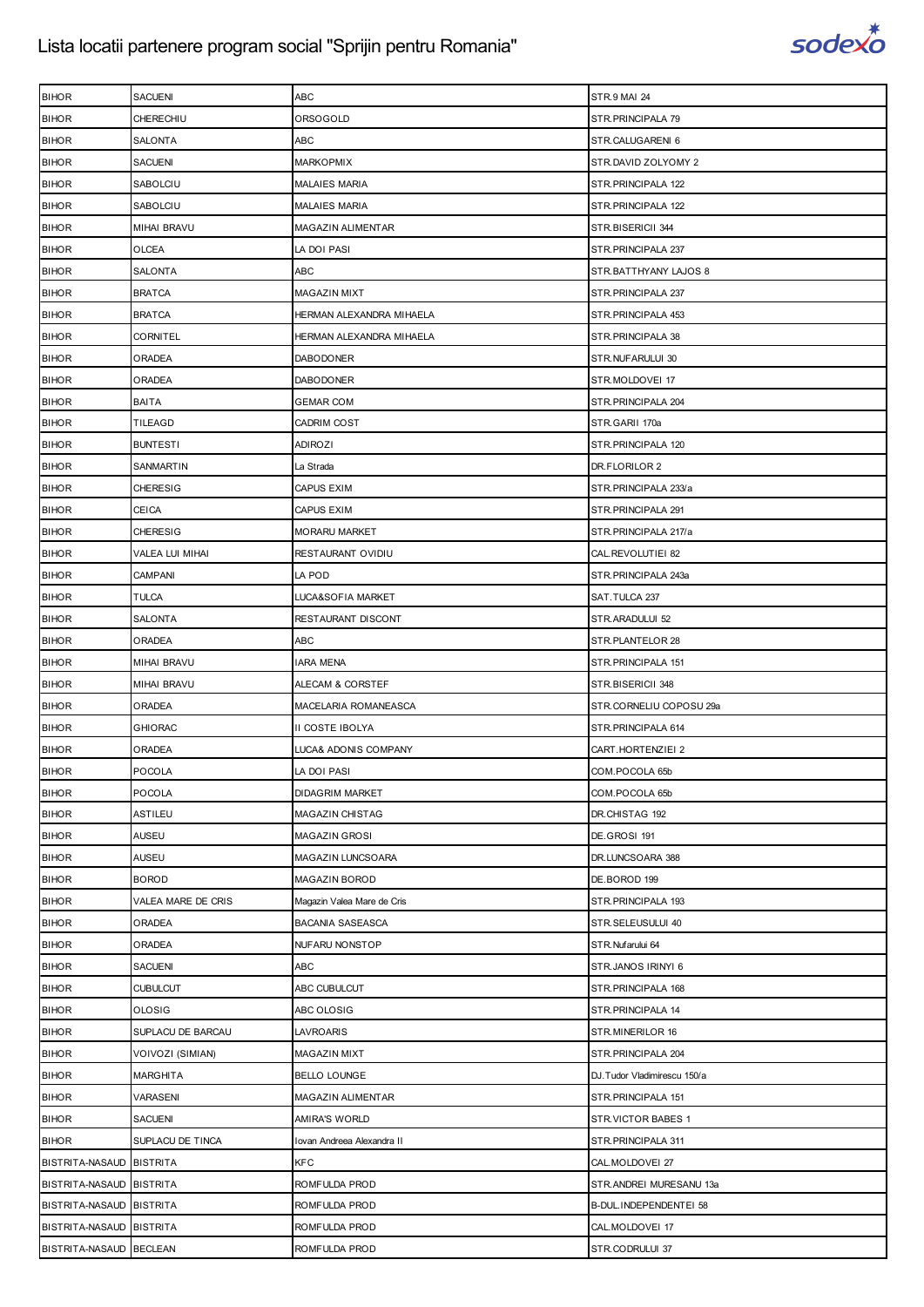

| BISTRITA-NASAUD BISTRITA        | ROMFULDA PROD                 | STR.IMPARATUL TRAIAN 58        |
|---------------------------------|-------------------------------|--------------------------------|
| BISTRITA-NASAUD BISTRITA        | ROMFULDA DISTRIB              | STR.LIBERTATII 50              |
| BISTRITA-NASAUD BISTRITA        | <b>AUTOGRAF</b>               | STR.REBREANU LIVIU 12          |
| BISTRITA-NASAUD BISTRITA        | CASA DOAMNELOR                | STR. REBREANU LIVIU 16         |
| BISTRITA-NASAUD BECLEAN         | ABA FLOR PROD COM             | P-TA.LIBERTATII 6              |
| BISTRITA-NASAUD BISTRITA        | CARAIMAN                      | CAL.MOLDOVEI p-ta la rusi      |
| BISTRITA-NASAUD BISTRITA        | CARAIMAN                      | STR.FLORILOR 1                 |
| BISTRITA-NASAUD BISTRITA        | CARAIMAN                      | STR. DECEBAL 40                |
| BISTRITA-NASAUD BISTRITA        | <b>CARAIMAN</b>               | P-TA.DECEBAL                   |
| BISTRITA-NASAUD BISTRITA        | CARAIMAN                      | STR.IMPARATUL TRAIAN 55        |
| BISTRITA-NASAUD BISTRITA        | CARAIMAN                      | STR.NASAUDULUI 1               |
| BISTRITA-NASAUD BISTRITA        | CARAIMAN                      | B-DUL.INDEPENDENTEI 56         |
| BISTRITA-NASAUD BISTRITA        | CARAIMAN                      | STR.GH. POP DE BASESTI 1       |
| BISTRITA-NASAUD BISTRITA        | CARAIMAN                      | CAL.MOLDOVEI amplasament 37    |
| BISTRITA-NASAUD ILVA MICA       | CARAIMAN                      | STR.PRINCIPALA 63              |
| BISTRITA-NASAUD BISTRITA        | LA DOI PASI                   | STR.EROILOR 8                  |
| BISTRITA-NASAUD BISTRITA        | <b>ABC VICTORIA</b>           | STR.NASAUDULUI                 |
| BISTRITA-NASAUD BISTRITA        | <b>INMEDIO</b>                | CAL.MOLDOVEI 40                |
| BISTRITA-NASAUD BISTRITA        | <b>INMEDIO</b>                | STR.INDEPENDENTEI 97-99        |
| BISTRITA-NASAUD BISTRITA        | <b>INMEDIO</b>                | CAL.MOLDOVEI 13                |
| BISTRITA-NASAUD BECLEAN         | LEFRUMARIN                    | STR.1 DECEMBRIE 1918 2         |
| BISTRITA-NASAUD CICEU-MIHAIESTI | <b>DIADELA</b>                | STR. PRINCIPALA 132            |
| BISTRITA-NASAUD BISTRITA        | AVIPESCA STAR                 | STR.SEVER AXENTE 2/b/13        |
| BISTRITA-NASAUD BISTRITA        | AVIPESCA STAR                 | STR.DECEBAL 47                 |
| BISTRITA-NASAUD BISTRITA        | ONCOS                         | STR.INDEPENDENTEI 56           |
| BISTRITA-NASAUD BECLEAN         | ONCOS                         | STR.LIVIU REBREANU 7           |
| BISTRITA-NASAUD BECLEAN         | <b>ONCOS</b>                  | STR.1 DECEMBRIE 1918 14        |
| BISTRITA-NASAUD NASAUD          | <b>BLACTEEA COM</b>           | STR.GARII                      |
| BISTRITA-NASAUD NASAUD          | <b>BLACTEEA COM</b>           | STR.BISTRITEI 2                |
| BISTRITA-NASAUD NASAUD          | BLACTEEA COM-LA DOI PASI      | STR.MIRON CRISTEA              |
| BISTRITA-NASAUD NASAUD          | <b>BLACTEEA COM</b>           | STR.PERON GARA                 |
| BISTRITA-NASAUD NASAUD          | <b>GRAND BELL</b>             | STR.BISTRITEI 21               |
| BISTRITA-NASAUD NASAUD          | <b>GRAND BELL</b>             | STR.BISTRITEI 21               |
| BISTRITA-NASAUD NASAUD          | <b>BLACTEEA COM</b>           | <b>B-DUL.GRANICERILOR 1</b>    |
| BISTRITA-NASAUD NASAUD          | ANIBEL DISCOUNT               | STR.MIRON CRISTEA b1           |
| BISTRITA-NASAUD NASAUD          | <b>BLACTEEA COM</b>           | STR.GARII                      |
| BISTRITA-NASAUD LECHINTA        | LECH LACTO                    | STR.INDEPENDENTEI 387          |
| BISTRITA-NASAUD BISTRITA        | LECH LACTO                    | P-TA.DECEBAL amplasament 13-14 |
| BISTRITA-NASAUD BISTRITA        | LECH LACTO                    | STR.NASAUDULUI 5               |
| BISTRITA-NASAUD BISTRITA        | LECH LACTO                    | STR.VLADIMIRESCU TUDOR 18      |
| BISTRITA-NASAUD BISTRITA        | <b>LECH LACTO</b>             | STR.IMPARATUL TRAIAN 58d       |
| BISTRITA-NASAUD BISTRITA        | LECH LACTO                    | STR. BALAN GRIGORE, GENERAL 31 |
| BISTRITA-NASAUD BISTRITA        | LECH LACTO                    | STR.SEVER AXENTE 8             |
| BISTRITA-NASAUD BISTRITA        | <b>LECH LACTO</b>             | CAL.MOLDOVEI                   |
| BISTRITA-NASAUD BECLEAN         | LECH LACTO                    | STR.GARII 8                    |
| BISTRITA-NASAUD BISTRITA        | <b>GALINA PLUS</b>            | B-DUL.DECEBAL 40               |
| BISTRITA-NASAUD BISTRITA        | PUIUL DE CRAIESTI             | B-DUL.INDEPENDENTEI 58         |
| BISTRITA-NASAUD BISTRITA        | AGROPAN MAGAZIN DE PAINE      | B-DUL.DECEBAL 44               |
| BISTRITA-NASAUD BISTRITA        | AGROPAN MAGAZIN DE PAINE      | STR.ANDREI MURESANU 30a        |
| BISTRITA-NASAUD BISTRITA        | AGROPAN MAGAZIN DE PAINE      | STR.MARASESTI 1                |
| BISTRITA-NASAUD BISTRITA        | AGROPAN MAGAZIN DE PAINE      | B-DUL.IMPARATUL TRAIAN 57      |
| BISTRITA-NASAUD BECLEAN         | EUROMARKET 6                  | STR. PIATA LIBERTATII 12       |
| BISTRITA-NASAUD BECLEAN         | AGROPAN MAGAZIN PREZENTARE 51 | STR.1 DECEMRIE 1918 24         |
| BISTRITA-NASAUD BECLEAN         | AGROPAN MAGAZIN PREZENTARE 15 | AL.GARII 2b                    |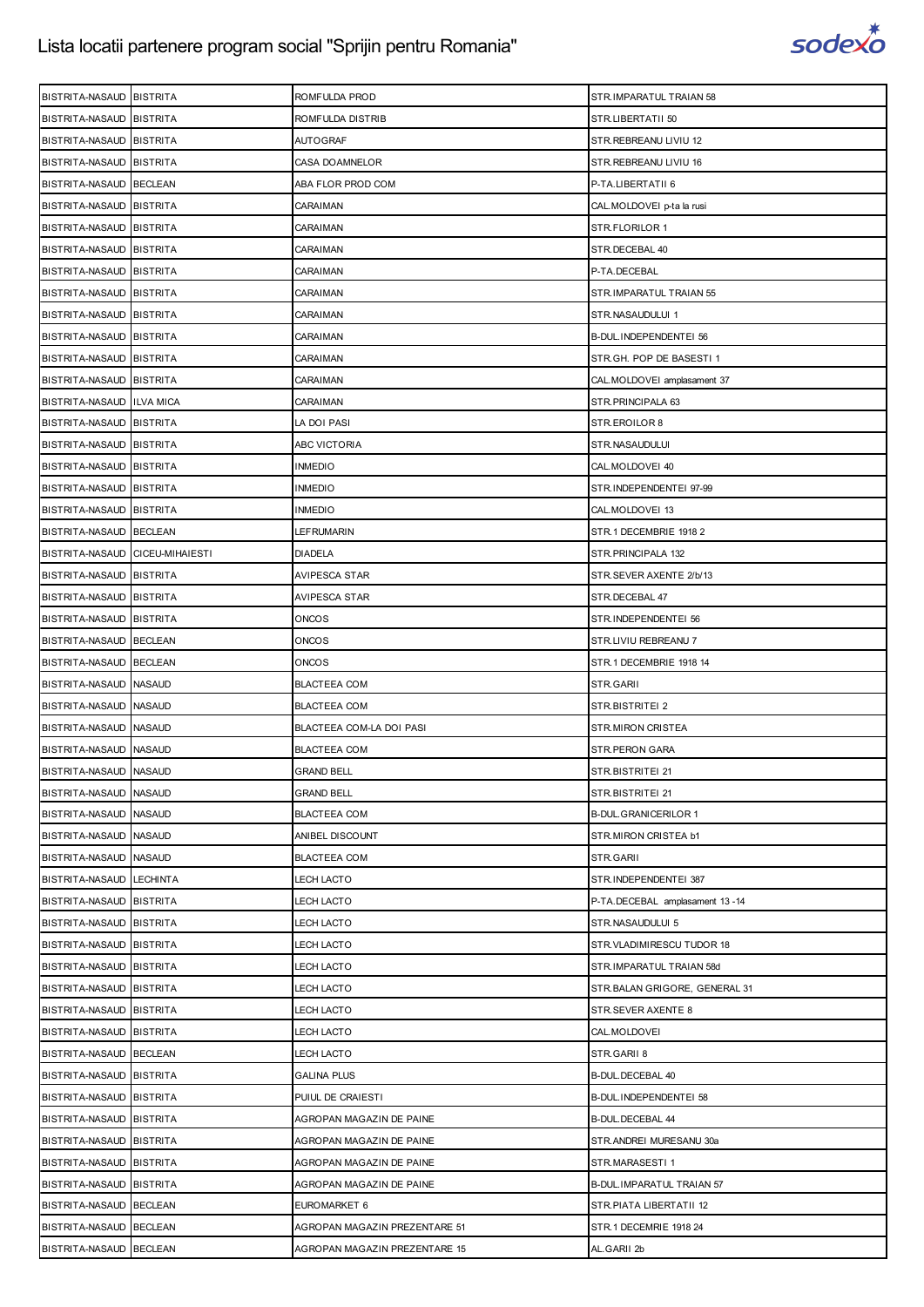

| BISTRITA-NASAUD BISTRITA        |                 | AGROPAN MAGAZIN PREZENTARE 11 | STR.CUZA VODA 2b                |
|---------------------------------|-----------------|-------------------------------|---------------------------------|
| BISTRITA-NASAUD BISTRITA        |                 | AGROPAN MAGAZIN PREZENTARE 35 | STR.GARII 21                    |
| BISTRITA-NASAUD BISTRITA        |                 | AGROPAN MAGAZIN PREZENTARE 39 | STR. REBREANU LIVIU 38          |
| BISTRITA-NASAUD BISTRITA        |                 | AGROPAN MAGAZIN PREZENTARE 38 | STR.STEFAN CEL MARE 8           |
| BISTRITA-NASAUD NASAUD          |                 | <b>FAST-FOOD MARCELLO</b>     | STR.PIATA NOUA 14               |
| BISTRITA-NASAUD DUMITRA         |                 | FAST-FOOD MARCELLO            | SAT.CEPARI 94                   |
| BISTRITA-NASAUD LUNCA ILVEI     |                 | AF CATUNA CORNELIA-MAG. MIXT  | STR. PRINCIPALA 82              |
| BISTRITA-NASAUD LUNCA ILVEI     |                 | CATUNA CORNELIA               | STR. PRINCIPALA 180             |
| BISTRITA-NASAUD BISTRITA        |                 | CASSTIL INVEST IMPEX 3        | STR.GARLEANU EMIL 5             |
| BISTRITA-NASAUD BISTRITA        |                 | CASSTIL INVEST IMPEX 2        | STR.BARGAULUI 21                |
| BISTRITA-NASAUD BISTRITA        |                 | CASSTIL INVEST IMPEX          | STR.MARASTI 13                  |
| BISTRITA-NASAUD BISTRITA        |                 | MOLNAR                        | STR.IMPARATUL TRAIAN 58d        |
| BISTRITA-NASAUD BECLEAN         |                 | COREX-PRIMA 2002 MAGAZIN MIXT | AL.ZORILOR 14                   |
| BISTRITA-NASAUD SARATA          |                 | ALEDARIUS                     | STR. PRINCIPALA 140             |
| BISTRITA-NASAUD SARATA          |                 | ALEDARIUS                     | STR. PRINCIPALA 7               |
| BISTRITA-NASAUD BISTRITA        |                 | FIBRE ART CONF                | STR.FLORILOR 30                 |
| BISTRITA-NASAUD BISTRITA        |                 | AGRO ARDEAL                   | STR.CRINILOR 1                  |
| BISTRITA-NASAUD BISTRITA        |                 | AGRO ARDEAL                   | P-TA.DECEBAL                    |
| BISTRITA-NASAUD BECLEAN         |                 | AGRO ARDEAL                   | STR.1 DECEMBRIE 1918 16         |
| BISTRITA-NASAUD BECLEAN         |                 | AGRO ARDEAL                   | STR.SOMESULUI 5                 |
| BISTRITA-NASAUD BISTRITA        |                 | AGRO ARDEAL                   | STR.CUZA VODA 2                 |
| BISTRITA-NASAUD BISTRITA        |                 | <b>AGRO ARDEAL</b>            | STR.FLORILOR 30                 |
| BISTRITA-NASAUD BISTRITA        |                 | AGRO ARDEAL                   | STR.RODNEI 1                    |
| BISTRITA-NASAUD BISTRITA        |                 | AGRO ARDEAL                   | P-TA.MORII 56                   |
| BISTRITA-NASAUD BISTRITA        |                 | <b>AGRO ARDEAL</b>            | STR.STEFAN CEL MARE 30          |
| BISTRITA-NASAUD BISTRITA        |                 | AGRO ARDEAL                   | B-DUL.INDEPENDENTEI 58          |
| BISTRITA-NASAUD BISTRITA        |                 | AGRO ARDEAL                   | STR.GARII 30                    |
| BISTRITA-NASAUD RETEAG          |                 | <b>AGRO ARDEAL</b>            | STR.PRINCIPALA 472              |
| BISTRITA-NASAUD NASAUD          |                 | AGRO ARDEAL                   | STR.GRANICERILOR 44             |
| BISTRITA-NASAUD NASAUD          |                 | AGRO ARDEAL                   | STR.GRANICERILOR 18             |
| BISTRITA-NASAUD NASAUD          |                 | <b>AGRO ARDEAL</b>            | P-TA.NOUA                       |
| BISTRITA-NASAUD LECHINTA        |                 | <b>AGRO ARDEAL</b>            | STR.GARII 389                   |
| BISTRITA-NASAUD MAIERU          |                 | <b>AGRO ARDEAL</b>            | STR.PRINCIPALA 154              |
| BISTRITA-NASAUD TELCIU          |                 | AGRO ARDEAL                   | STR.PRINCIPALA 819              |
| BISTRITA-NASAUD COSBUC          |                 | <b>AGRO ARDEAL</b>            | STR. PRINCIPALA 381             |
| BISTRITA-NASAUD FELDRU          |                 | AGRO ARDEAL                   | STR.VASILE NASCU 782            |
| BISTRITA-NASAUD SANGEORZ-BAI    |                 | AGRO ARDEAL                   | STR.IZVOARELOR 69               |
| BISTRITA-NASAUD                 | <b>BISTRITA</b> | STAND 96                      | CAL.MOLDOVEI 17                 |
| BISTRITA-NASAUD BISTRITA        |                 | STAND 216                     | CAL.MOLDOVEI 17                 |
| BISTRITA-NASAUD BISTRITA        |                 | MAGAZINUL PENSIONARILOR       | STR.NICOLAE TITULESCU 26        |
| BISTRITA-NASAUD BISTRITA        |                 | PRET UNIC 10 PLUS             | STR.NICOLAE TITULESCU 30        |
| BISTRITA-NASAUD BISTRITA        |                 | LENCOM MARI                   | P-TA.DECEBAL                    |
| BISTRITA-NASAUD BISTRITA        |                 | LA DOI PASI                   | B-DUL.BALAN GRIGORE, GENERAL 43 |
| BISTRITA-NASAUD MAGURA ILVEI    |                 | CORPADEA-PAN 1                | STR. PRINCIPALA 211             |
| BISTRITA-NASAUD MAGURA ILVEI    |                 | CORPADEA-PAN 2                | STR. PRINCIPALA 211             |
| BISTRITA-NASAUD BISTRITA        |                 | CARTIRO ABC                   | STR.ROMANA 14                   |
| BISTRITA-NASAUD RETEAG          |                 | <b>ROXANA</b>                 | STR. PRINCIPALA 360             |
| BISTRITA-NASAUD RETEAG          |                 | <b>ROXANA</b>                 | STR. PRINCIPALA 420             |
| BISTRITA-NASAUD BECLEAN         |                 | <b>ROXANA</b>                 | STR.BECLENUT 94                 |
| BISTRITA-NASAUD CICEU-GIURGESTI |                 | <b>ROXANA</b>                 | STR. PRINCIPALA 292             |
| BISTRITA-NASAUD CHIUZA          |                 | <b>ROXANA</b>                 | STR.PRINCIPALA 260/a            |
| BISTRITA-NASAUD CHIUZA          |                 | <b>ROXANA</b>                 | STR. PRINCIPALA 263             |
| BISTRITA-NASAUD SANGEORZ-BAI    |                 | <b>CICLOMAR PROD</b>          | STR.STEJARULUI e1               |
| BISTRITA-NASAUD SANGEORZ-BAI    |                 | <b>CICLOMAR PROD</b>          | STR.STEJARULUI 21a              |
|                                 |                 |                               |                                 |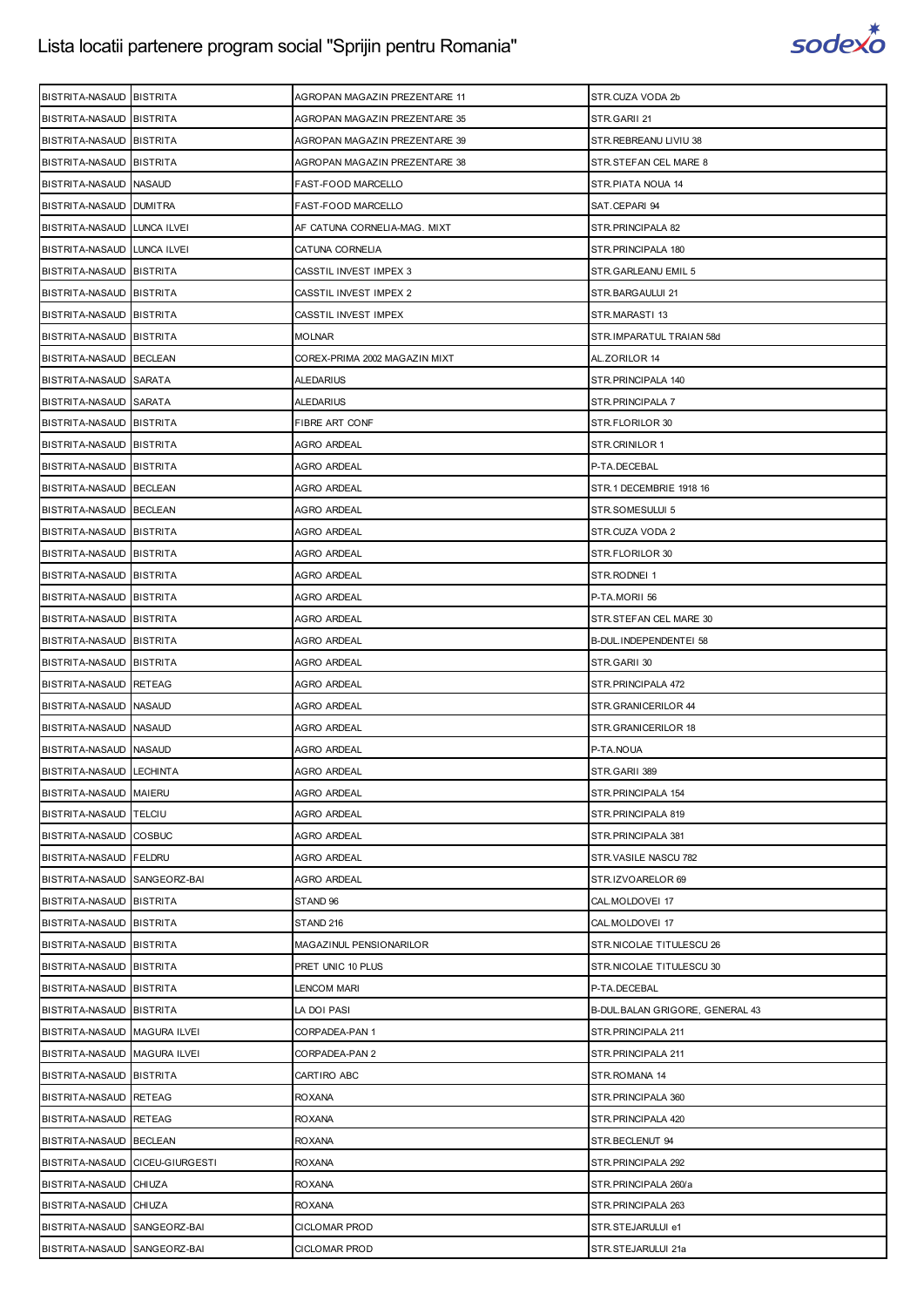

| BISTRITA-NASAUD TEACA         |                                  | CHEIU                      | STR. PRINCIPALA 485            |
|-------------------------------|----------------------------------|----------------------------|--------------------------------|
| BISTRITA-NASAUD BISTRITA      |                                  | Mini Market                | STR.SOMESULUI 4                |
| BISTRITA-NASAUD BISTRITA      |                                  | Mini Market                | STR.RODNEI 1a                  |
| BISTRITA-NASAUD REBRISOARA    |                                  | <b>DUMION</b>              | STR.PRINCIPALA 507             |
| BISTRITA-NASAUD RETEAG        |                                  | HEDESIU                    | STR.PRINCIPALA 189a            |
| BISTRITA-NASAUD MONOR         |                                  | INTTA-CO IMPEX             | STR.PRINCIPALA 254/b           |
| BISTRITA-NASAUD GLEDIN        |                                  | INTTA-CO IMPEX             | STR. PRINCIPALA 237            |
| BISTRITA-NASAUD SIEU          |                                  | INTTA-CO IMPEX             | STR. PRINCIPALA 246            |
| BISTRITA-NASAUD SIEUT         |                                  | INTTA-CO IMPEX             | STR. PRINCIPALA 33             |
| BISTRITA-NASAUD DOBRIC        |                                  | PENSIUNE TURISTICA CLEJA   | STR. PRINCIPALA 262            |
| BISTRITA-NASAUD BEUDIU        |                                  | MELESANA                   | STR.PRINCIPALA 186/a           |
| BISTRITA-NASAUD NUSENI        |                                  | MELESANA                   | STR.PRINCIPALA 238/a           |
|                               | BISTRITA-NASAUD PRUNDU BARGAULUI | MIXT LAUR                  | STR. PRINCIPALA 410            |
| BISTRITA-NASAUD PIATRA        |                                  | PIATRALACT                 | STR. PRINCIPALA 139            |
| BISTRITA-NASAUD BISTRITA      |                                  | LEGUME FRUCTE              | STR.MURESANU ANDREI 30         |
| BISTRITA-NASAUD BISTRITA      |                                  | LEGUME FRUCTE              | STR.CERNA PANAIT 1             |
| BISTRITA-NASAUD BUDACU DE SUS |                                  | PROD IMPEX ARTIZAN LANSET  | STR. PRINCIPALA 289            |
| BISTRITA-NASAUD TEACA         |                                  | MAGAZIN MIXT               | STR. PRINCIPALA 660            |
| BISTRITA-NASAUD TEACA         |                                  | PIZZERIE                   | STR. PRINCIPALA 660            |
| BISTRITA-NASAUD BARLA         |                                  | MAGAZIN MIXT               | STR. PRINCIPALA 48             |
| BISTRITA-NASAUD SANTIOANA     |                                  | MAGAZIN MIXT               | STR. PRINCIPALA 35             |
| BISTRITA-NASAUD CICEU-CORABIA |                                  | TYSITA                     | STR. PRINCIPALA 132            |
| BISTRITA-NASAUD LELESTI       |                                  | TYSITA                     | STR. PRINCIPALA 102            |
| BISTRITA-NASAUD BISTRITA      |                                  | TYSITA                     | STR.STEFAN CEL MARE 21         |
| BISTRITA-NASAUD BISTRITA      |                                  | TYSITA                     | B-DUL.INDEPENDENTEI 58         |
| BISTRITA-NASAUD BISTRITA      |                                  | TYSITA                     | STR.MURESANU ANDREI 30         |
| BISTRITA-NASAUD BECLEAN       |                                  | TYSITA                     | AL.GARII 1                     |
| BISTRITA-NASAUD LECHINTA      |                                  | <b>LECVIPET</b>            | STR. PRINCIPALA 243            |
| BISTRITA-NASAUD SALVA         |                                  | PINCA DIVERT               | STR. PRINCIPALA 154            |
| BISTRITA-NASAUD RETEAG        |                                  | RESTAURANT SORAL           | DN.DN17                        |
| BISTRITA-NASAUD BISTRITA      |                                  | <b>BRICO CALPANI</b>       | STR.VLADIMIRESCU TUDOR 19      |
|                               | BISTRITA-NASAUD PRUNDU BARGAULUI | HAN AVIS PROD              | STR. PRINCIPALA 68             |
| BISTRITA-NASAUD BECLEAN       |                                  | MAGAZIN CARNE DE PUI       | STR.1 DECEMBRIE 1918 31        |
| BISTRITA-NASAUD BISTRITA      |                                  | MAGAZIN CARNE DE PUI       | STR.NASAUDULUI 5               |
| BISTRITA-NASAUD SANGEORZ-BAI  |                                  | MAGAZIN CARNE DE PUI       | STR.STEFAJURUI 65              |
|                               | BISTRITA-NASAUD PRUNDU BARGAULUI | HAN AVIS PROD              | STR. PRINCIPALA 981            |
| BISTRITA-NASAUD BISTRITA      |                                  | HAN AVIS PROD              | STR.POP GHEORGHE DE BASESTI 1a |
| BISTRITA-NASAUD BISTRITA      |                                  | HAN AVIS PROD              | STR.FLORILOR 1                 |
| BISTRITA-NASAUD BISTRITA      |                                  | Magazin Lactate            | STR.IMPARATUL TRAIAN 57        |
| BISTRITA-NASAUD BISTRITA      |                                  | Magazin Centru             | STR.ECATERINA TEODOROIU 17     |
| BISTRITA-NASAUD BISTRITA      |                                  | HAN AVIS PROD              | STR.BUSUIOCULUI 8              |
| BISTRITA-NASAUD LECHINTA      |                                  | ANAMAR STORE               | STR.PRINCIPALA 509/a           |
| BISTRITA-NASAUD FELDRU        |                                  | RADIX-FLOR                 | STR. PRINCIPALA 378            |
| BISTRITA-NASAUD DOBRIC        |                                  | FRED PIZZA                 | STR.SCOLI 7                    |
| BISTRITA-NASAUD DOBRIC        |                                  | FRED ELISA                 | STR.SCOLI 7                    |
| BISTRITA-NASAUD MAGURA ILVEI  |                                  | LA DOI PASI                | STR. PRINCIPALA 194            |
| BISTRITA-NASAUD POIANA ILVEI  |                                  | LA DOI PASI                | STR.PRINCIPALA 405             |
| BISTRITA-NASAUD BISTRITA      |                                  | MINI-MARKET                | STR. VULCAN IOSIF 4            |
| BISTRITA-NASAUD BISTRITA      |                                  | La Casa Pane               | B-DUL.INDEPENDENTEI 58         |
| BISTRITA-NASAUD BISTRITA      |                                  | MAGAZIN PRACTIC            | STR.MURESANU ANDREI 13         |
| BISTRITA-NASAUD BISTRITA      |                                  | TOTAL PRAKTIC TMR          | AL.HENIU 4                     |
| BISTRITA-NASAUD BECLEAN       |                                  | CAMERE DE INCHIRIAT ABIMAR | STR.1 DECEMBRIE 1918 99 d      |
| BISTRITA-NASAUD BISTRITA      |                                  | Restaurant Ardeal          | STR.DRUMUL CETATII 2/h         |
| BISTRITA-NASAUD BISTRITA      |                                  | LA JUPANU                  | STR.IMPARATUL TRAIAN 57        |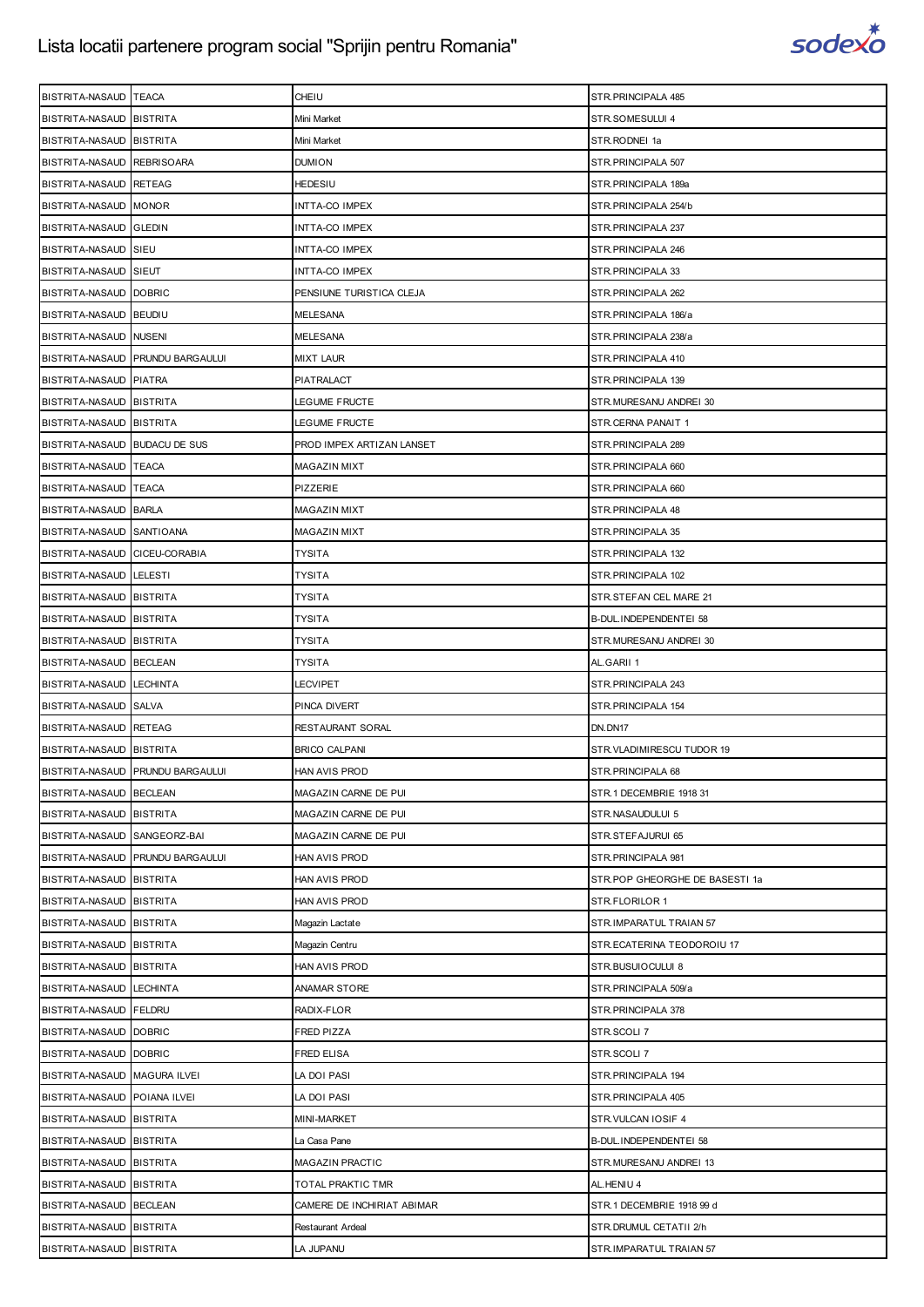

| BISTRITA-NASAUD BISTRITA           |                                      | LA JUPANU                           | STR.GARII 30                            |
|------------------------------------|--------------------------------------|-------------------------------------|-----------------------------------------|
| BISTRITA-NASAUD BISTRITA           |                                      | LA JUPANU                           | STR.MURESANU ANDREI 30                  |
| BISTRITA-NASAUD BISTRITA           |                                      | LA LUPANU                           | P-TA.AGRO DECEBAL                       |
| BISTRITA-NASAUD BISTRITA           |                                      | LA JUPANU                           | B-DUL.INDEPENDENTEI 4                   |
| BISTRITA-NASAUD BISTRITA           |                                      | LA JUPANU                           | STR.REBREANU LIVIU 44                   |
|                                    | BISTRITA-NASAUD PRUNDU BARGAULUI     | LA JUPANU                           | STR. PRINCIPALA 1016                    |
| BISTRITA-NASAUD NASAUD             |                                      | RESTAURANT R&R                      | STR.GRANICERILOR 64                     |
|                                    | BISTRITA-NASAUD CRISTESTII CICEULUI  | SAS IOANA                           | STR. PRINCIPALA 128                     |
| BISTRITA-NASAUD DUMITRA            |                                      | LA DOI PASI                         | STR. PRINCIPALA 351                     |
| BISTRITA-NASAUD BISTRITA           |                                      | LA JUPANU                           | AL. PARAIASULUI                         |
| BISTRITA-NASAUD BISTRITA           |                                      | LA JUPANU                           | STR.REBREANU LIVIU 44                   |
| BISTRITA-NASAUD BISTRITA           |                                      | SPECIALITATI 'LA JUPANU'            | B-DUL.INDEPENDENTEI 4                   |
|                                    | BISTRITA-NASAUD PRUNDU BARGAULUI     | LA JUPANU                           | STR. PRINCIPALA 1016                    |
| BISTRITA-NASAUD BISTRITA           |                                      | LA JUPANU                           | STR.MURESAN ALEXANDRU 30                |
| BISTRITA-NASAUD BISTRITA           |                                      | LA JUPANU                           | STR.GRANICERILOR 54a                    |
| BISTRITA-NASAUD BISTRITA           |                                      | CIPU SHOP MARKET                    | B-DUL.INDEPENDENTEI 56                  |
|                                    | BISTRITA-NASAUD MIJLOCENII BARGAULUI | MINIMARKET LA ZICO                  | STR.COOPERATIVEI 424/b                  |
|                                    | BISTRITA-NASAUD PIATRA FANTANELE     | RESTAURANT GABITA                   | STR.PRINCIPALA 111b                     |
| BISTRITA-NASAUD RODNA              |                                      | LA DOI PASI RODNA                   | STR. Principala 656                     |
| BISTRITA-NASAUD OCNITA             |                                      | <b>BUGNAR I. MARIA</b>              | STR. PRINCIPALA 354                     |
| BISTRITA-NASAUD                    | <b>BISTRITA BARGAULUI</b>            | MONDA LETITIA                       | STR. PRINCIPALA 41                      |
| <b>BOTOSANI</b>                    | <b>BOTOSANI</b>                      | <b>KFC</b>                          | STR.EMINESCU MIHAI 4                    |
| <b>BOTOSANI</b>                    | <b>BOTOSANI</b>                      | FERMADOR                            | CAL.NATIONALA 47                        |
| <b>BOTOSANI</b>                    | <b>BOTOSANI</b>                      | FERMADOR                            | STR.OCTAV ONICESCU 6                    |
| <b>BOTOSANI</b>                    | <b>BOTOSANI</b>                      | FERMADOR                            | CAL. NATIONALA 19                       |
| <b>BOTOSANI</b>                    | <b>BOTOSANI</b>                      | FERMADOR                            | STR.GRIVITA 11                          |
| <b>BOTOSANI</b>                    | TRUSESTI                             | DEPOZIT ALIMENTAR                   | STR.2 113                               |
| <b>BOTOSANI</b>                    | <b>BOTOSANI</b>                      | RESTAURANT BELVEDERE                | <b>B-DUL. MIHAI EMINESCU 67</b>         |
|                                    |                                      |                                     |                                         |
| <b>BOTOSANI</b>                    | <b>BOTOSANI</b>                      | HOTEL BELVEDERE                     | B-DUL. MIHAI EMINESCU 67                |
| <b>BOTOSANI</b>                    | VARFU CAMPULUI                       | <b>GENYS COMPANY</b>                | STR.PRINCIPALA                          |
| <b>BOTOSANI</b>                    | <b>BOTOSANI</b>                      | PITA IMPEX                          | STR. STEFAN CEL MARE SI SFANT 2         |
| <b>BOTOSANI</b>                    | <b>BOTOSANI</b>                      | PITA IMPEX                          | STR.GRIVITA 7                           |
| <b>BOTOSANI</b>                    | <b>BOTOSANI</b>                      | PITA IMPEX                          | STR. George Enescu 30                   |
| <b>BOTOSANI</b>                    | <b>BOTOSANI</b>                      | PITA IMPEX                          | CAL.NATIONALA 69                        |
| <b>BOTOSANI</b>                    | <b>BOTOSANI</b>                      | PITA IMPEX                          | CAL. NATIONALA 89                       |
| <b>BOTOSANI</b>                    | <b>BOTOSANI</b>                      | PITA IMPEX                          | STR.EMINESCU MIHAI 26                   |
| <b>BOTOSANI</b>                    | <b>BOTOSANI</b>                      | <b>INMEDIO</b>                      | B-DUL.EMINESCU MIHAI 2                  |
| <b>BOTOSANI</b>                    | <b>BOTOSANI</b>                      | <b>INMEDIO</b>                      | STR.EMINESCU MIHAI 6                    |
| <b>BOTOSANI</b>                    | <b>BOTOSANI</b>                      | LUCA                                | CAL NATIONALA 72                        |
| <b>BOTOSANI</b>                    | <b>BOTOSANI</b>                      | LUCA                                | CAL.NATIONALA 13c                       |
| <b>BOTOSANI</b>                    | <b>BOTOSANI</b>                      | <b>LUCA</b>                         | STR.GRIVITA 17                          |
| <b>BOTOSANI</b>                    | <b>DOROHOI</b>                       | SAGROD                              | STR.DUZILOR 8                           |
| <b>BOTOSANI</b>                    | <b>DARABANI</b>                      | SAGROD                              | STR.PIETEI 5                            |
| <b>BOTOSANI</b>                    | <b>DARABANI</b>                      | SAGROD                              | STR.PIETEI 5                            |
| <b>BOTOSANI</b>                    | <b>DARABANI</b>                      | SAGROD                              | STR.1 DECEMBRIE 5                       |
| <b>BOTOSANI</b>                    | <b>DARABANI</b>                      | SAGROD <sub>2</sub>                 | STR.1 DECEMBRIE                         |
| <b>BOTOSANI</b>                    | <b>DOROHOI</b>                       | SAGROD                              | STR. DUMITRU FURTUNA 6                  |
| <b>BOTOSANI</b>                    | <b>COTUSCA</b>                       | SAGROD                              | STR.PRINCIPALA                          |
| <b>BOTOSANI</b>                    | <b>DARABANI</b>                      | SAGROD                              | STR.MUNCITORULUI 1                      |
| <b>BOTOSANI</b>                    | <b>DARABANI</b>                      | SAGROD                              | STR.1 DECEMBRIE 38                      |
| <b>BOTOSANI</b>                    | <b>BOTOSANI</b>                      | SAGROD                              | STR.VARNAV                              |
| <b>BOTOSANI</b>                    | <b>BOTOSANI</b>                      | SAGROD                              | STR.VARNAV                              |
| <b>BOTOSANI</b><br><b>BOTOSANI</b> | LEORDA<br><b>DOROHOI</b>             | PROD COM UNGUREANU<br><b>RITCOM</b> | STR.PRINCIPALA 22<br>STR.D. POMPEIU b 5 |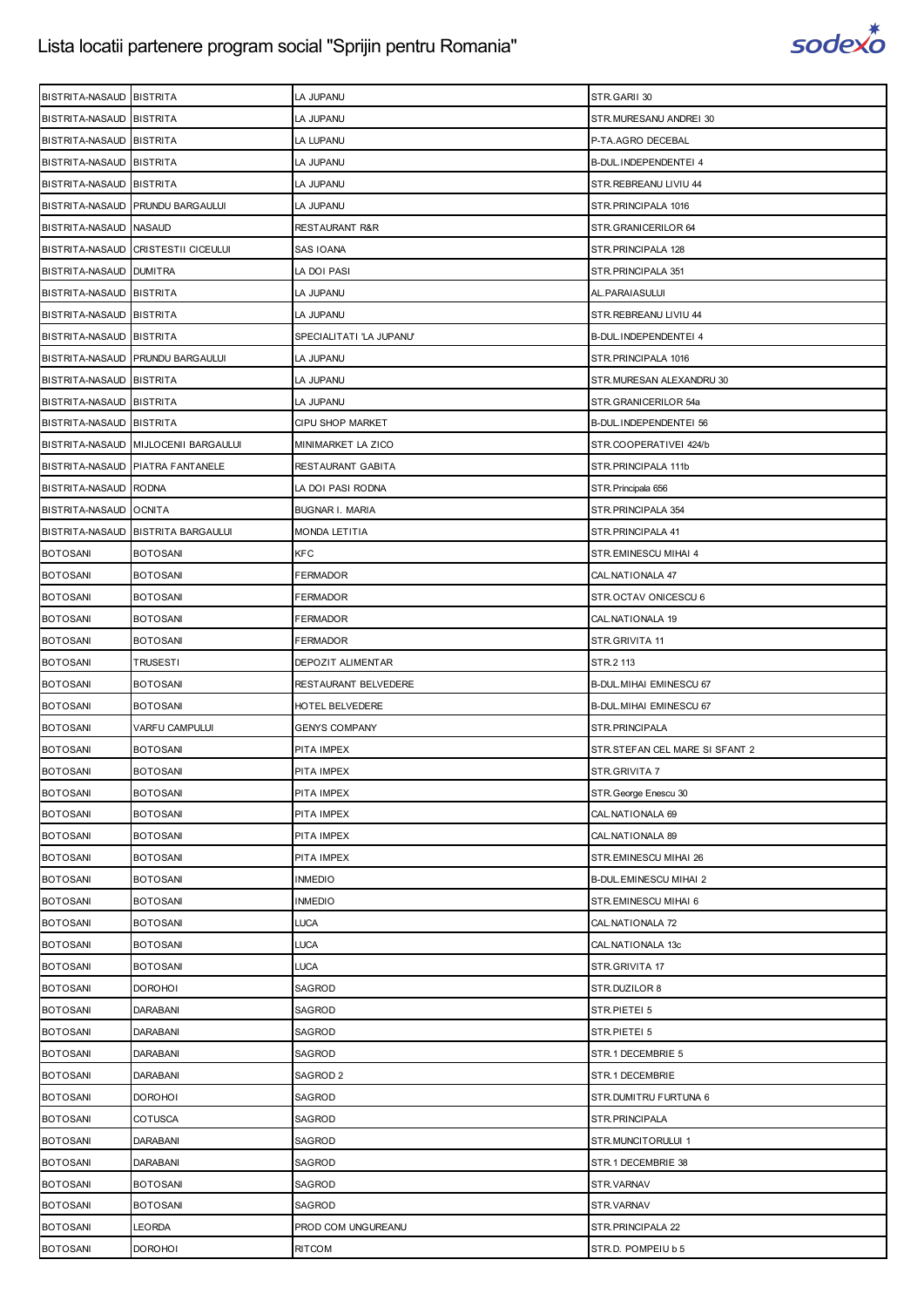

| <b>BOTOSANI</b> | SUHARAU                                            | <b>RITCOM</b>             | STR.PRINCIPALA                    |
|-----------------|----------------------------------------------------|---------------------------|-----------------------------------|
| <b>BOTOSANI</b> | <b>BOTOSANI</b>                                    | SALOMAR                   | STR.HLIPICENI 1                   |
| <b>BOTOSANI</b> | <b>BOTOSANI</b>                                    | SALOMAR                   | STR.AL.I. CUZA 33                 |
| <b>BOTOSANI</b> | <b>BOTOSANI</b>                                    | SALOMAR                   | STR.INDEPENDENTEI 18              |
| <b>BOTOSANI</b> | <b>BOTOSANI</b>                                    | SALOMAR                   | STR.INDEPENDENTEI 28              |
| <b>BOTOSANI</b> | <b>BOTOSANI</b>                                    | SALOMAR                   | STR.1 DECEMBRIE 1918 18           |
| <b>BOTOSANI</b> | <b>DERSCA</b>                                      | RAMIRO                    | STR. PRINCIPALA 90                |
| <b>BOTOSANI</b> | <b>BOTOSANI</b>                                    | VIOELA MAG                | CAL. NATIONALA 69                 |
| <b>BOTOSANI</b> | <b>BRAESTI</b>                                     | VIOELA MAG                | STR.PRINCIPALA                    |
| <b>BOTOSANI</b> | <b>VACULESTI</b>                                   | VIOELA MAG                | STR.PRINCIPALA                    |
| <b>BOTOSANI</b> | <b>STEFANESTI</b>                                  | <b>EMY JUNIOR</b>         | STR.PRINCIPALA                    |
| <b>BOTOSANI</b> | TODIRENI                                           | SERCAIANU FORMULA S       | SAT.IURESTI 45                    |
| <b>BOTOSANI</b> | <b>TODIRENI</b>                                    | LA DOI PASI               | STR. PRINCIPALA 41                |
| <b>BOTOSANI</b> | <b>DARABANI</b>                                    | <b>CARMEN DOR</b>         | STR.1 DECEMBRIE 59                |
|                 | <b>UNGURENI</b>                                    |                           |                                   |
| <b>BOTOSANI</b> |                                                    | MAGAZIN MIXT              | STR.SAPOVENI 1                    |
| <b>BOTOSANI</b> | <b>TUDORA</b>                                      | MAGDALENA                 | AL. TIBERIU CRUDU 3               |
| <b>BOTOSANI</b> | <b>DOROHOI</b>                                     | MICLESCU ANGELICA MIHAELA | AL.CRIVA 6                        |
| <b>BOTOSANI</b> | <b>DOROHOI</b>                                     | MICLESCU ANGELICA MIHAELA | STR.STEFAN AIRINEI 2              |
| <b>BOTOSANI</b> | <b>CRISTINESTI</b>                                 | MICLESCU ANGELICA MIHAELA | STR.PRINCIPALA                    |
| <b>BOTOSANI</b> | <b>CRISTINESTI</b>                                 | MICLESCU ANGELICA MIHAELA | STR.PRINCIPALA                    |
| <b>BOTOSANI</b> | <b>CRISTINESTI</b>                                 | MICLESCU ANGELICA MIHAELA | STR.PRINCIPALA                    |
| <b>BOTOSANI</b> | <b>DOROHOI</b>                                     | VANDERA                   | AL.CRIVA 4                        |
| <b>BOTOSANI</b> | <b>DOROHOI</b>                                     | VANDERA                   | STR.CRISTALULUI 15                |
| <b>BOTOSANI</b> | CRISTINESTI                                        | VANDERA                   | STR.HERTII 42                     |
| <b>BOTOSANI</b> | <b>DOROHOI</b>                                     | VANDERA                   | AL.CRISTALULUI 9                  |
| <b>BOTOSANI</b> | COPALAU                                            | PATRICK SEVEN MARKET      | STR.NATIONALA 143                 |
| <b>BOTOSANI</b> | COPALAU                                            | PATRICK SEVEN MARKET      | CAL.NATIONALA                     |
| <b>BOTOSANI</b> | <b>LUNCA</b>                                       | PATRICK SEVEN MARKET      | STR.PRINCIPALA                    |
| <b>BOTOSANI</b> | COSULA                                             | LA DOI PASI               | STR.PRINCIPALA                    |
| <b>BOTOSANI</b> | <b>DOBARCENI</b>                                   | La doi pasi AMR           | STR.PRINCIPALA 19                 |
| <b>BOTOSANI</b> | <b>STROIESTI</b>                                   | LA DOI PASI STROIESTI     | STR.PRINCIPALA                    |
| <b>BOTOSANI</b> | <b>BOTOSANI</b>                                    | LA PAPA BUN               | CAL.NATIONALA 1                   |
| <b>BOTOSANI</b> | <b>BOTOSANI</b>                                    | TAKEANDEAT                | B-DUL.EMINESCU MIHAI 193          |
| <b>BOTOSANI</b> | <b>FRUMUSICA</b>                                   | PLACINTA MIHAELA          | DN.CALEA NATIONALA 85             |
| <b>BOTOSANI</b> | <b>HLIPICENI</b>                                   | <b>DENIS MARKET</b>       | STR. PRINCIPALA 110               |
| <b>BOTOSANI</b> | <b>DARABANI</b>                                    | MAGAZIN MIXT              | STL.1 DECEMBRIE 110               |
| <b>BOTOSANI</b> | TUDOR VLADIMIRESCU (ALBESTI) Market-Pravalia Veche |                           | STR.PRINCIPALA                    |
| <b>BOTOSANI</b> | AVRAMENI                                           | LA DOI PASI               | STR.Nr 7 nr 6                     |
| <b>BOTOSANI</b> | MANDRESTI (VLADENI)                                | CORDUNEANU MITICA         | DR.D.C.63 46                      |
| <b>BOTOSANI</b> | LISNA                                              | <b>MAGAZIN MIXT</b>       | COM.COM. SUHARAU                  |
| <b>BOTOSANI</b> | LISNA                                              | MAGAZIN MIXT LISNA        | COM.SUHARAU                       |
| <b>BRAILA</b>   | CHISCANI                                           | <b>KFC</b>                | SAT.VARSATURA 4                   |
| <b>BRAILA</b>   | <b>BRAILA</b>                                      | <b>KFC</b>                | STR.GENERAL GHEORGHE AVRAMESCU 10 |
| <b>BRAILA</b>   | <b>FAUREI</b>                                      | <b>MARISAN</b>            | STR.DEPOZITELOR 33-41             |
| <b>BRAILA</b>   | <b>IANCA</b>                                       | MARISAN                   | CAL.BRAILEI                       |
| <b>BRAILA</b>   | <b>BRAILA</b>                                      | <b>MARISAN</b>            | STR.SCOLILOR 96                   |
| <b>BRAILA</b>   | <b>BRAILA</b>                                      | <b>MARISAN</b>            | STR.GALATI 333                    |
| <b>BRAILA</b>   | <b>BRAILA</b>                                      | MARISAN                   | CAL.CALARASILOR 250               |
| <b>BRAILA</b>   | <b>BRAILA</b>                                      | <b>MARISAN</b>            | CAL.GALATI 57                     |
| <b>BRAILA</b>   | <b>BRAILA</b>                                      | MARISAN                   | STR.BRAILA 31                     |
| <b>BRAILA</b>   | <b>BRAILA</b>                                      | <b>INMEDIO</b>            | AL.MECANIZATORILOR 4              |
| <b>BRAILA</b>   | CHISCANI                                           | <b>INMEDIO</b>            | STR.PRINCIPALA                    |
| <b>BRAILA</b>   | VARSATURA                                          | <b>INMEDIO</b>            | STR.PRINCIPALA 4                  |
| <b>BRAILA</b>   | VARSATURA                                          | <b>GLO SHOP</b>           | STR. PRINCIPALA 4                 |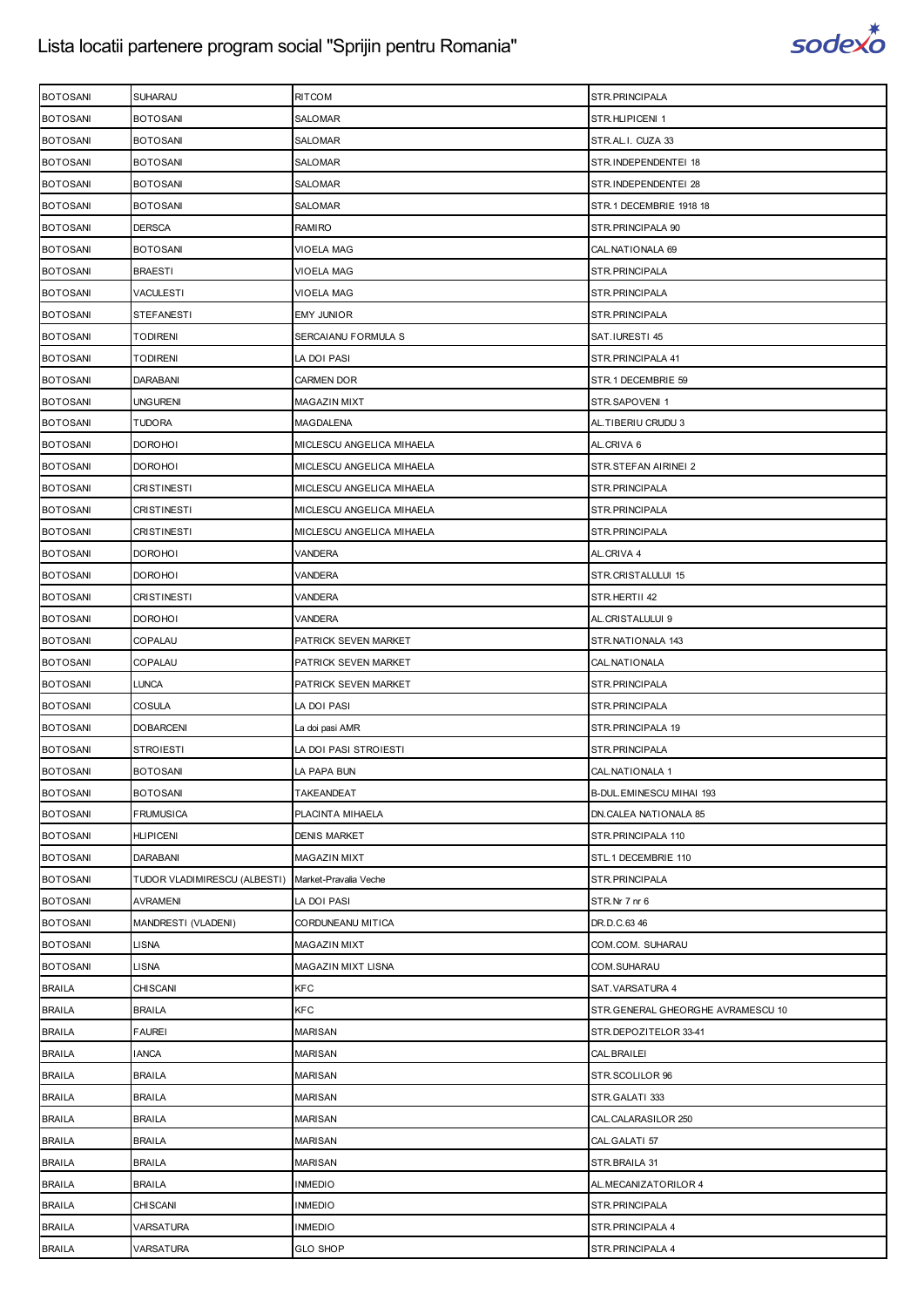

| <b>BRAILA</b> | <b>BRAILA</b>            | LUCA                      | STR.1 DECEMBRIE 1918 54  |
|---------------|--------------------------|---------------------------|--------------------------|
| <b>BRAILA</b> | <b>SUTESTI</b>           | DAFCO IMPEX 1             | COM.SUTESTI              |
| <b>BRAILA</b> | <b>BRAILA</b>            | MAGAZIN ALIMENTAR         | CAL.CALARASILOR 313      |
| <b>BRAILA</b> | SUTESTI                  | DAFCO IMPEX 2             | COM.SUTESTI              |
| <b>BRAILA</b> | <b>BRAILA</b>            | VANIL COM                 | CAL.CALARASILOR 254      |
| <b>BRAILA</b> | <b>BRAILA</b>            | VANIL COM                 | CAL.CALARASILOR 254 bis  |
| <b>BRAILA</b> | <b>BRAILA</b>            | CRUCIANI IMPEX            | STR.MIHAI BRAVU 249      |
| <b>BRAILA</b> | <b>BRAILA</b>            | <b>CRUCIANI IMPEX</b>     | CAL.CALARASI 6           |
| <b>BRAILA</b> | <b>BRAILA</b>            | <b>CRUCIANI IMPEX</b>     | STR. MIHAI EMINESCU 59   |
| <b>BRAILA</b> | <b>BRAILA</b>            | CRUCIANI IMPEX            | CAL.CALARASI 65          |
| <b>BRAILA</b> | <b>BRAILA</b>            | <b>CRUCIANI IMPEX</b>     | STR.GHIOCEILOR 6         |
| <b>BRAILA</b> | <b>IANCA</b>             | ROLISTEL COM 1            | STR.BRAILEI 175          |
| <b>BRAILA</b> | <b>CUSTURA</b>           | CORBENARI SERV PROD COM   | CAL.RACOVITA 45          |
| <b>BRAILA</b> | <b>BORDEI VERDE</b>      | MAGAZIN UNIVERSAL         | STR.MAGAZINELOR 28       |
| <b>BRAILA</b> | <b>BORDEI VERDE</b>      | <b>VALCARM COM</b>        | STR. PRINCIPALA 34       |
| <b>BRAILA</b> | <b>GEMENELE</b>          | MAGAZIN MIXT GEMENELE     | STR.BRAILEI 34           |
| <b>BRAILA</b> | <b>RAMNICELU</b>         | MAGAZIN MIXT RAMNICELU    | STR.BRAILEI 35           |
| <b>BRAILA</b> | SCORTARU NOU             | MAGAZIN MIXT SCORTARU NOU | STR. PRINCIPALA 26       |
| <b>BRAILA</b> | <b>INSURATEI</b>         | ELIVIV PROD               | STR.TINERETULUI 21       |
| <b>BRAILA</b> | SURDILA-GAISEANCA        | <b>FARMAVET COM</b>       | STR.BRAILEI 16           |
| <b>BRAILA</b> | CUZA VODA (STANCUTA)     | SANBOG COM                | STR.STANCUTEI 82         |
| <b>BRAILA</b> | <b>IANCA</b>             | SIMFONIA COM              | STR.NICOLAE ONCESCU 44   |
| <b>BRAILA</b> | <b>BRAILA</b>            | <b>MAGAZIN MIXT</b>       | CAL.CALARASILOR 297      |
| <b>BRAILA</b> | TUFESTI                  | ZINEBA                    | STR.BRAILEI 260          |
| <b>BRAILA</b> | <b>TUFESTI</b>           | ZINEBA                    | STR.BRAILEI 260          |
| <b>BRAILA</b> | <b>TUFESTI</b>           | ZINEBA                    | STR.PETRE CARP 61        |
| <b>BRAILA</b> | VIZIRU                   | <b>ROBFAGEL</b>           | STR.BRAILEI 141          |
| <b>BRAILA</b> | CUZA VODA (SALCIA TUDOR) | MINI-MARKET               | STR.VIZIRULUI 239        |
| <b>BRAILA</b> | <b>VIZIRU</b>            | <b>ROBFAGEL</b>           | STR.BRAILEI 137          |
| <b>BRAILA</b> | CUZA VODA (STANCUTA)     | <b>ROBFAGEL</b>           | STR.STANCUTEI 268        |
| <b>BRAILA</b> | <b>IANCA</b>             | MIINIMARKET               | CAL.BRAILEI 19           |
| <b>BRAILA</b> | ZAVOAIA                  | <b>BIMIVAS</b>            | STR.FLORILOR 14          |
| <b>BRAILA</b> | <b>BRAILA</b>            | <b>SCORPION EXPERT</b>    | STR.DOROBANTILOR 413     |
| <b>BRAILA</b> | BRAILA                   | GOURMAND - PIZZA STATION  | STR.MECANIZATORILOR      |
| <b>BRAILA</b> | <b>BRAILA</b>            | <b>MUSLITOPA</b>          | STR.CHISINAU 60          |
| <b>BRAILA</b> | <b>BRAILA</b>            | <b>MUSLITOPA</b>          | STR.MILCOV 8             |
| <b>BRAILA</b> | <b>BRAILA</b>            | <b>MUSLITOPA</b>          | STR.1 DECEMBRIE 1918     |
| <b>BRAILA</b> | <b>BRAILA</b>            | COJOCARU OVIDIU-ADRIAN    | P-TA.MICRO HALA          |
| <b>BRAILA</b> | <b>BRAILA</b>            | COJOCARU OVIDIU-ADRIAN    | P-TA.SARACA              |
| <b>BRAILA</b> | <b>BRAILA</b>            | COJOCARU OVIDIU-ADRIAN    | STR.1 DECEMBRIE 1918 52a |
| <b>BRAILA</b> | COLTEA                   | IODABASI COM COLTEA       | STR.PRINCIPALA 42        |
| <b>BRAILA</b> | <b>BRAILA</b>            | <b>DUNYKOVAL</b>          | AL.CULTURII              |
| <b>BRAILA</b> | TICHILESTI               | PIZZERIA MARIMAR          | STR.MIHAI EMINESCU 198   |
| <b>BRAILA</b> | ULMU                     | PANAGRI CONCEPT           | STR.GENERAL POETAS 32    |
| <b>BRAILA</b> | VALEA CANEPII            | MAGAZIN MIXT              | STR.Castanului 43a       |
| <b>BRAILA</b> | <b>BRAILA</b>            | <b>BISTRO CIOCARLIA</b>   | CAL.CALARASILOR 305      |
| <b>BRAILA</b> | CAZASU                   | TRADITIONAL               | STR.PRINCIPALA 72        |
| <b>BRAILA</b> | CHISCANI                 | VAPOORMAR MARKET          | STR. Principala 174      |
| <b>BRAILA</b> | TEPES VODA               | <b>CIRTEAIDA MAG</b>      | SAT.Gari 360             |
| <b>BRAILA</b> | GALBENU                  | BROWN MARKET&FOOD         | STR. Toma Tampeanu 294   |
| <b>BRAILA</b> | <b>FAUREI</b>            | CRIONELA                  | STR.DEPOZITELOR 21-31    |
| <b>BRAILA</b> | TICHILESTI               | REIVIS COMPREST           | STR. Mihai Emimescu 182  |
| <b>BRAILA</b> | PERISORU                 | II GURGUI DOINA NICOLINA  | SAT. Principala 140a     |
| <b>BRAILA</b> | UNIREA                   | DRAGOSTEA GUSTULULUI      | colii 26 اSTR.           |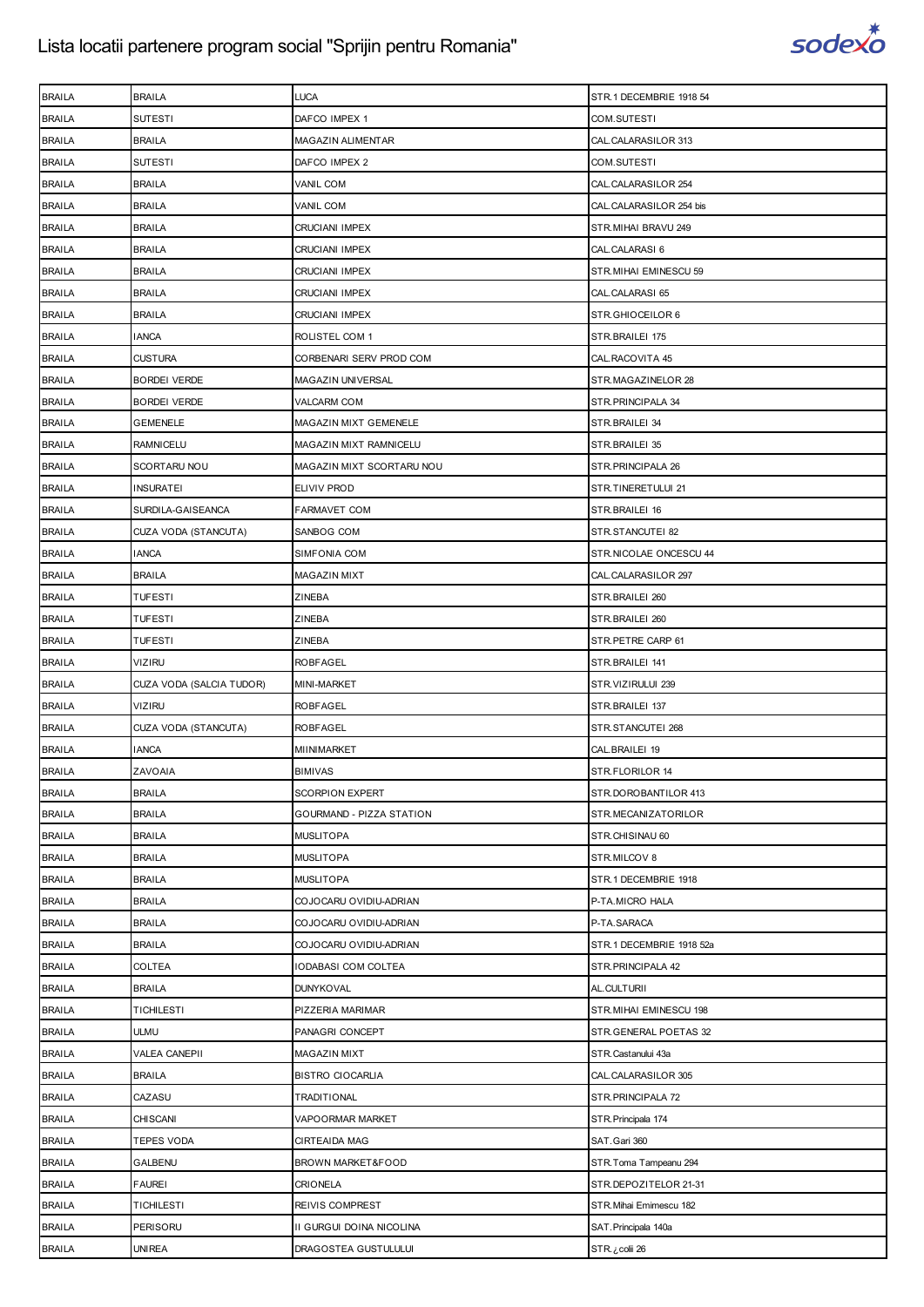

| <b>BRAILA</b> | JIRLAU               | CALATOAE S DUMITRA                | STR.RM. SARAT 131              |
|---------------|----------------------|-----------------------------------|--------------------------------|
| <b>BRAILA</b> | MIRCEA VODA          | <b>DIASTEANEL</b>                 | STR.CRINILOR 38                |
| <b>BRAILA</b> | MARALOIU             | II PURNAVEL PETREA                | SOS.Scoli 27                   |
| <b>BRAILA</b> | <b>IBRIANU</b>       | II PURNAVEL PETREA                | SOS.CENTRULUI 36               |
| <b>BRAILA</b> | <b>BARAGANUL</b>     | MAGAZIN MIXT PREDA                | SAT.Dudesti 24                 |
| <b>BRASOV</b> | <b>BRASOV</b>        | PIZZA HUT                         | STR.ZAHARIA STANCU 1           |
| <b>BRASOV</b> | <b>BRASOV</b>        | PIZZA HUT                         | STR.BUCURESTI 107              |
| <b>BRASOV</b> | <b>BRASOV</b>        | PIZZA HUT                         | STR.EGRETEI 1                  |
| <b>BRASOV</b> | <b>BRASOV</b>        | <b>KFC</b>                        | P-TA.SFATULUI 4                |
| <b>BRASOV</b> | <b>BRASOV</b>        | <b>KFC</b>                        | P-TA.SFATULUI 4                |
| <b>BRASOV</b> | <b>BRASOV</b>        | KFC AFI PALACE BRASOV             | B-DUL. 15 NOIEMBRIE 78         |
| <b>BRASOV</b> | <b>BRASOV</b>        | <b>KFC</b>                        | STR.ZAHARIA STANCU 1           |
| <b>BRASOV</b> | PREDEAL              | RESTAURANT ORIZONT                | STR.TREI BRAZI 6               |
| <b>BRASOV</b> | <b>RUPEA</b>         | COMINTER DUMBRAVA IMPEX 1         | STR.REPUBLICII 213             |
| <b>BRASOV</b> | <b>RUPEA</b>         | COMINTER DUMBRAVA IMPEX 2         | STR.REPUBLICII 225             |
| <b>BRASOV</b> | <b>RUPEA</b>         | COMINTER DUMBRAVA IMPEX           | STR.SERGENT BOIERU NICOLAE 6a  |
| <b>BRASOV</b> | <b>RUPEA</b>         | COMINTER DUMBRAVA IMPEX 4         | STR.REPUBLICII 120             |
| <b>BRASOV</b> | <b>RUPEA</b>         | COMINTER DUMBRAVA IMPEX           | STR.1 DECEMBRIE 1918 43        |
| <b>BRASOV</b> | <b>BRASOV</b>        | ROMFULDA PROD                     | STR.NICOLAE BALCESCU 62        |
| <b>BRASOV</b> | <b>BRASOV</b>        | ROMFULDA PROD                     | P-TA.DACIA                     |
| <b>BRASOV</b> | <b>BRASOV</b>        | ROMFULDA PROD                     | P-TA.STAR                      |
| <b>BRASOV</b> | <b>BECLEAN</b>       | ROMFULDA PROD                     | STR.MORII 1                    |
| <b>BRASOV</b> | <b>BRASOV</b>        | ROMFULDA DISTRIB                  | STR.ZIZINULUI 45               |
| <b>BRASOV</b> | <b>BRASOV</b>        | ROMFULDA DISTRIB                  | P-TA.DACIA 5                   |
| <b>BRASOV</b> | SACELE               | <b>MARISAN</b>                    | STR.GEORGE MOROIANU            |
| <b>BRASOV</b> | CODLEA               | <b>MARISAN</b>                    | STR.LUNGA                      |
| <b>BRASOV</b> | <b>FAGARAS</b>       | MARISAN                           | STR.NEGRU VODA                 |
| <b>BRASOV</b> | <b>BRASOV</b>        | <b>MARISAN</b>                    | STR.OLTET                      |
| <b>BRASOV</b> | <b>BRASOV</b>        | <b>MARISAN</b>                    | STR.PRAHOVA                    |
| <b>BRASOV</b> | <b>BRASOV</b>        | MARISAN                           | STR.UNIRII                     |
| <b>BRASOV</b> | <b>BRASOV</b>        | <b>MARISAN</b>                    | STR.URANUS                     |
| <b>BRASOV</b> | <b>RASNOV</b>        | <b>MARISAN</b>                    | STR.REPUBLICII 25              |
| <b>BRASOV</b> | <b>ZARNESTI</b>      | <b>MARISAN</b>                    | STR.DR. TIBERIU SPARCHEZ 8a    |
| <b>BRASOV</b> | MOIECIU DE JOS       | <b>MARISAN</b>                    | STR.PRINCIPALA 231 b           |
| <b>BRASOV</b> | SACELE               | <b>MARISAN</b>                    | STR.ALEXANDRU LEPADATU 6       |
| <b>BRASOV</b> | PREDEAL              | <b>MARISAN</b>                    | INTR.GARII                     |
| <b>BRASOV</b> | <b>SACELE</b>        | RESATURANT FENYES                 | STR.AL.I.LAPADATU 3            |
| <b>BRASOV</b> | <b>FAGARAS</b>       | Restaurant Casa Terra             | STR.NEGOIU 2a                  |
| <b>BRASOV</b> | PREJMER              | <b>MAGAZIN PLUS</b>               | STR.BROASTEI 333               |
| <b>BRASOV</b> | PREJMER              | <b>RESTAURANT</b>                 | STR.BROASTEI 333               |
| <b>BRASOV</b> | PREJMER              | MAGAZINUL 2                       | STR.NOUA 167                   |
| <b>BRASOV</b> | PREJMER              | <b>COFETARIA PLUS</b>             | STR.NOUA 167                   |
| <b>BRASOV</b> | <b>PREJMER</b>       | MAGAZINUL 4                       | STR.MARE 589                   |
| <b>BRASOV</b> | LUNCA CALNICULUI     | MAGAZINUL 5                       | STR.I. C. FRIMU 435            |
| <b>BRASOV</b> | STUPINII PREJMERULUI | MAGAZIN UNIVERSAL PLUS E & R      | STR.PRINCIPALA                 |
| <b>BRASOV</b> | VAMA BUZAULUI        | MINIMARKET PETROMAR VAMA BUZAULUI | STR.PRINCIPALA 713             |
| <b>BRASOV</b> | VAMA BUZAULUI        | PETROMAR IMP EXP                  | STR. PRINCIPALA 713            |
| <b>BRASOV</b> | LUNCA CALNICULUI     | VICTABI SERV                      | STR. PRINCIPALA 102            |
| <b>BRASOV</b> | <b>CRIZBAV</b>       | AGROLA COM                        | STR.PRINCIPALA 159             |
| <b>BRASOV</b> | <b>BRASOV</b>        | <b>INMEDIO</b>                    | CAL.BUCURESTI 108              |
| <b>BRASOV</b> | <b>BRASOV</b>        | <b>INMEDIO</b>                    | STR.BAZALTULUI 2               |
| <b>BRASOV</b> | <b>BRASOV</b>        | <b>RELAY</b>                      | STR.STATIA C.F.BRASOV-CALATORI |
| <b>BRASOV</b> | <b>BRASOV</b>        | <b>INMEDIO</b>                    | CAL.BUCURESTI 112              |
| <b>BRASOV</b> | <b>BRASOV</b>        | <b>INMEDIO</b>                    | STR.ZAHARIA STANCU 1           |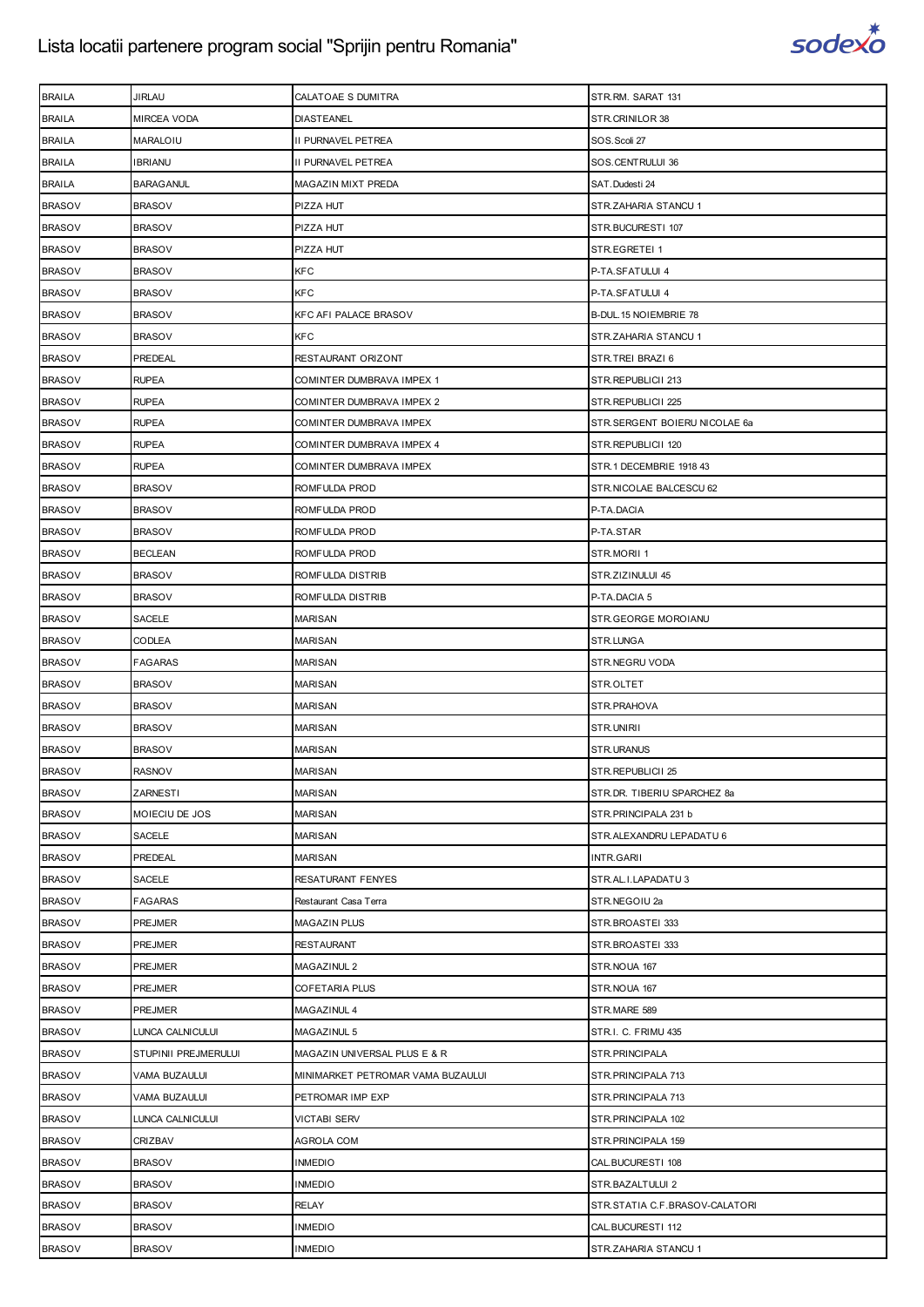

| <b>BRASOV</b> | <b>BRASOV</b>   | <b>INMEDIO</b>               | P-TA.SFATULUI 8           |
|---------------|-----------------|------------------------------|---------------------------|
| <b>BRASOV</b> | <b>BRASOV</b>   | <b>HELLO</b>                 | STR.GARII 5               |
| <b>BRASOV</b> | <b>BRASOV</b>   | 1MINUTE                      | STR.TURNULUI 5            |
| <b>BRASOV</b> | <b>BRASOV</b>   | <b>IMEDIO</b>                | B-DUL. 15 NOIEMBRIE 78    |
| <b>BRASOV</b> | <b>SACELE</b>   | LEFRUMARIN                   | P-TA.ELECTROPRECIZIA      |
| <b>BRASOV</b> | <b>BRASOV</b>   | LEFRUMARIN                   | STR. PRUNULUI 12          |
| <b>BRASOV</b> | <b>BRASOV</b>   | <b>MAGAZIN DACIA 2</b>       | P-TA.DACIA                |
| <b>BRASOV</b> | <b>BRASOV</b>   | LEFRUMARIN                   | STR.NICOLAE BALCESCU 62   |
| <b>BRASOV</b> | <b>BRASOV</b>   | LEFRUMARIN                   | STR.EGRETEI 8             |
| <b>BRASOV</b> | <b>BRASOV</b>   | LEFRUMARIN                   | P-TA.TRACTORUL            |
| <b>BRASOV</b> | ZARNESTI        | PESTERA COLTEA               | STR.MARE 347              |
| <b>BRASOV</b> | MOIECIU DE JOS  | PESTERA COLTEA               | STR. PRINCIPALA 257       |
| <b>BRASOV</b> | <b>RASNOV</b>   | PESTERA COLTEA               | STR.CARTIARUL TOAMNEI     |
| <b>BRASOV</b> | MOIECIU DE JOS  | PESTERA COLTEA               | STR. PRINCIPALA 311       |
| <b>BRASOV</b> | ZARNESTI        | PESTERA COLTEA               | STR.SCOLII 104            |
| <b>BRASOV</b> | ZARNESTI        | FLORINDEEA STAR              | STR.1 MAI 2               |
| <b>BRASOV</b> | <b>BRASOV</b>   | LUCA                         | STR.REPUBLICII 47         |
| <b>BRASOV</b> | <b>BRASOV</b>   | COFETARIA SPLENDID           | STR.DIMITRIE ANGHEL 15c   |
| <b>BRASOV</b> | <b>BRASOV</b>   | COFETARIA SPLENDID           | CAL.BUCURESTI 112         |
| <b>BRASOV</b> | SANPETRU        | COFETARIA SPLENDID           | STR.ZAHARIA BARSAN 1      |
| <b>BRASOV</b> | <b>BRASOV</b>   | COFETARIA SPLENDID           | STR.OLTET 29              |
| <b>BRASOV</b> | <b>BRASOV</b>   | COFETARIA SPLENDID           | STR.POPASU IOAN 35        |
| <b>BRASOV</b> | <b>RASNOV</b>   | COFETARIA SPLENDID           | CAL.BRASOVULUI 23         |
| <b>BRASOV</b> | <b>RASNOV</b>   | <b>CRAEX COMIMPEX</b>        | STR.VULCAN 1              |
| <b>BRASOV</b> | <b>RASNOV</b>   | CRAEX COMIMPEX               | STR.CVARTALUL FLORILOR 2  |
| <b>BRASOV</b> | <b>RASNOV</b>   | MINI-MARKET                  | STR.CARAIMAN i-2          |
| <b>BRASOV</b> | <b>RASNOV</b>   | CARMANGERIE                  | STR.CARAIMAN i-2          |
| <b>BRASOV</b> | <b>ACRIS</b>    | LUCI COMERT                  | STR. PRINCIPALA 102       |
| <b>BRASOV</b> | VAMA BUZAULUI   | LA DOI PASI                  | STR. PRINCIPALA 381       |
| <b>BRASOV</b> | FAGARAS         | <b>RIOVIRG</b>               | STR.1 DECEMBRIE 1918      |
| <b>BRASOV</b> | <b>FAGARAS</b>  | <b>MARKET RIOVIRG</b>        | STR.TUDOR VLADIMIRESCU 14 |
| <b>BRASOV</b> | <b>FAGARAS</b>  | <b>RIOVIRG</b>               | STR.13 DECEMBRIE 3        |
| <b>BRASOV</b> | <b>FAGARAS</b>  | <b>MARKET RIOVIRG</b>        | STR.TABACARI 14           |
| <b>BRASOV</b> | FAGARAS         | <b>DEOPZIT</b>               | STR.NEGOIU 96             |
| <b>BRASOV</b> | <b>FAGARAS</b>  | MAGAZIN ALIMENTAR            | STR.CAMPULUI b1.d         |
| <b>BRASOV</b> | SAMBATA DE SUS  | <b>RIOVIRG</b>               | STR.PRINCIPALA            |
| <b>BRASOV</b> | <b>VICTORIA</b> | <b>RIOVIRG</b>               | STR.PRINCIPALA            |
| <b>BRASOV</b> | <b>VOILA</b>    | <b>RIOVIRG</b>               | STR.PRINCIPALA 248a       |
| <b>BRASOV</b> | <b>ZARNESTI</b> | <b>CRISTI ROTRANS</b>        | STR.POMPILIU DAN 12a      |
| <b>BRASOV</b> | <b>BRASOV</b>   | SUPERMARKET REGGIO DI FLORIO | STR.OITUZ 20              |
| <b>BRASOV</b> | <b>CODLEA</b>   | LA GIZZELLA                  | STR.MUNTISOR 12           |
| <b>BRASOV</b> | <b>BRASOV</b>   | CARREFOUR EXPRESS            | P-TA.DACIA                |
| <b>BRASOV</b> | <b>BRASOV</b>   | CARREFOUR EXPRESS            | STR.ZORILOR 3             |
| <b>BRASOV</b> | <b>BRASOV</b>   | CARREFOUR EXPRESS            | P-TA.ASTRA                |
| <b>BRASOV</b> | <b>BRASOV</b>   | CARREFOUR EXPRESS            | P-TA.TRACTORUL            |
| <b>BRASOV</b> | <b>BRASOV</b>   | CARREFOUR EXPRESS            | STR.PRUNULUI 7 - 15       |
| <b>BRASOV</b> | <b>BRASOV</b>   | CARREFOUR EXPRESS            | STR.STADIONULUI 2         |
| <b>BRASOV</b> | <b>BRASOV</b>   | CARREFOUR EXPRESS            | STR.OLTET 31-33           |
| <b>BRASOV</b> | <b>BRASOV</b>   | CARREFOUR EXPRESS            | STR.CRINULUI 75           |
| <b>BRASOV</b> | <b>BRASOV</b>   | CARREFOUR EXPRESS            | STR.MIRCEA CEL BATRAN 39  |
| <b>BRASOV</b> | <b>BRASOV</b>   | CARREFOUR EXPRESS            | STR.GOSPODARILOR 7        |
| <b>BRASOV</b> | <b>BRASOV</b>   | CARREFOUR EXPRESS            | STR.ION CREANGA 13        |
| <b>BRASOV</b> | <b>BRASOV</b>   | CARREFOUR EXPRESS            | STR.LACRAMIOARELOR 1      |
| <b>BRASOV</b> | <b>BRASOV</b>   | CARREFOUR EXPRESS            | P-TA.DACIA                |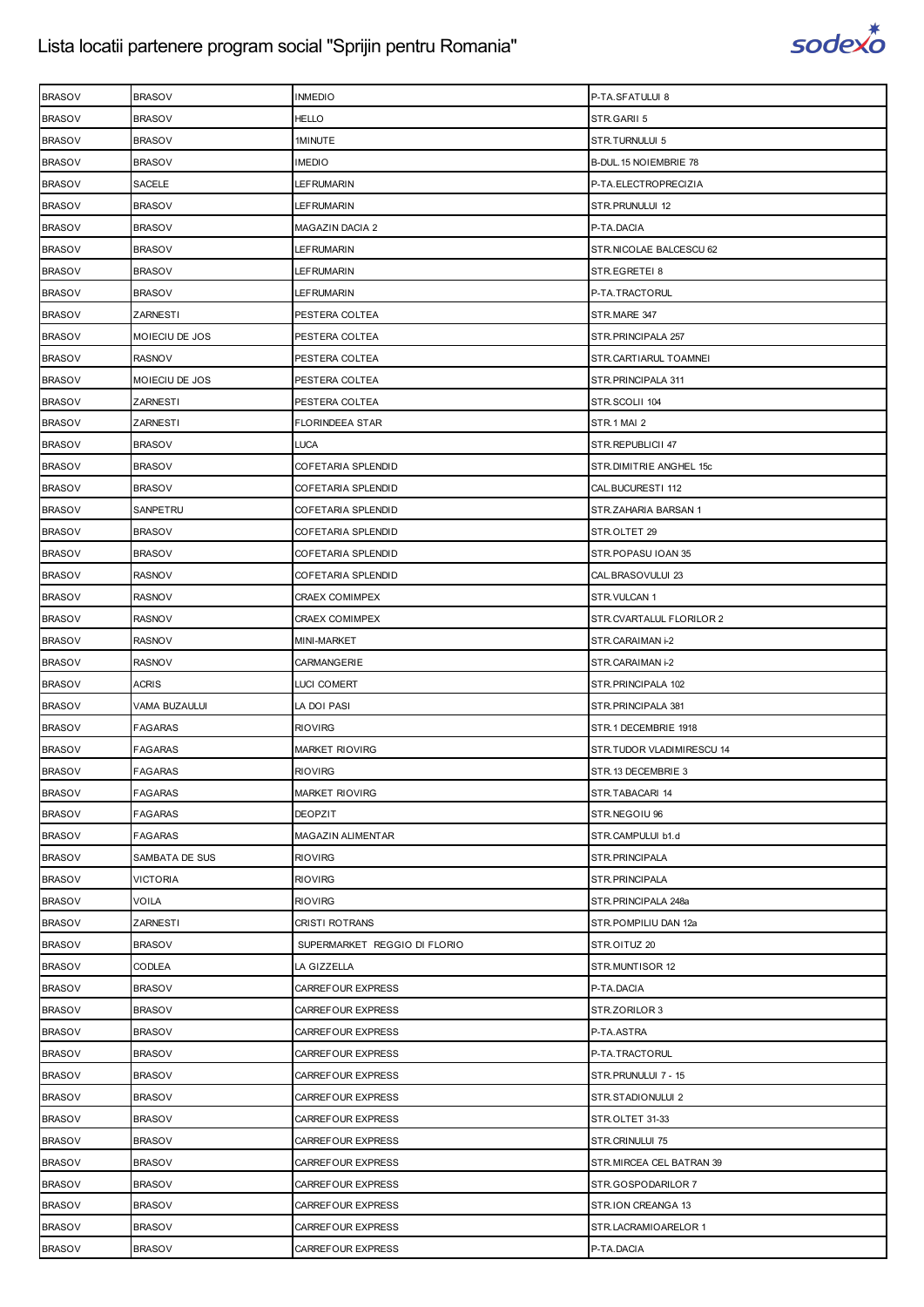

| <b>BRASOV</b> | <b>BRASOV</b>      | CARREFOUR EXPRESS             | STR.GRAURULUI 17           |
|---------------|--------------------|-------------------------------|----------------------------|
| <b>BRASOV</b> | <b>BRASOV</b>      | CARREFOUR EXPRESS             | STR.ZIZINULUI 2            |
| <b>BRASOV</b> | <b>BRASOV</b>      | CARREFOUR EXPRESS             | STR.BRANDUSELOR 12         |
| <b>BRASOV</b> | <b>BRASOV</b>      | CARREFOUR EXPRESS             | B-DUL.GRIVITEI 47          |
| <b>BRASOV</b> | <b>BRASOV</b>      | CARREFOUR EXPRESS             | B-DUL.SATURN 31-33         |
| <b>BRASOV</b> | VAMA BUZAULUI      | <b>BRADET COMERT</b>          | SAT.ACRIS 151a             |
| <b>BRASOV</b> | HARMAN             | <b>MARKET DRUELON</b>         | STR.GAROFITEI 758          |
| <b>BRASOV</b> | SACELE             | <b>FRUCT TOLNAY</b>           | B-DUL GEORGE MOROIANU 54   |
| <b>BRASOV</b> | <b>SACELE</b>      | <b>FRUCT TOLNAY</b>           | P-TA.ELECTROPRECIZIA 25    |
| <b>BRASOV</b> | SACELE             | FRUCT TOLNAY                  | STR.BARAJULUI 22           |
| <b>BRASOV</b> | <b>SACELE</b>      | <b>FRUCT TOLNAY</b>           | STR.VIITORULUI 74          |
| <b>BRASOV</b> | SACELE             | MAG ALIMENTAR 3               | AL.EPISCOP POPEEA 6c       |
| <b>BRASOV</b> | SACELE             | RESTAURANT COMIXT             | STR.VIITORULUI 37          |
| <b>BRASOV</b> | SACELE             | <b>COMIXT</b>                 | B-DUL.GEORGE MOROIANU 113  |
| <b>BRASOV</b> | SACELE             | <b>COMIXT</b>                 | STR.VIITORULUI 37          |
| <b>BRASOV</b> | SACELE             | <b>COMIXT</b>                 | CART.STEFAN CEL MARE 15    |
| <b>BRASOV</b> | <b>SACELE</b>      | <b>MAG ALIMENTAR 1</b>        | B-DUL.GEORGE MOROIANU 113  |
| <b>BRASOV</b> | <b>SACELE</b>      | MAG ALIMENTAR 6               | STR.BARAJULUI 22           |
| <b>BRASOV</b> | SACELE             | MAG ALIMENTAR 5               | STR.VIITORULUI 29a         |
| <b>BRASOV</b> | SACELE             | <b>SALON FAVORIT</b>          | STR.VIITORULUI 37          |
| <b>BRASOV</b> | <b>BRASOV</b>      | LA DOI PASI                   | STR.PARCUL MIC 4-6         |
| <b>BRASOV</b> | ARINI              | <b>LARU CNC</b>               | STR.PRINCIPALA             |
| <b>BRASOV</b> | <b>FELDIOARA</b>   | <b>LARU CNC</b>               | STR.BRAZILOR 18            |
| <b>BRASOV</b> | FELDIOARA          | LARU CNC                      | STR.OCTAVIAN GOGA 104      |
| <b>BRASOV</b> | <b>FELDIOARA</b>   | <b>LARU CNC</b>               | STR.PRINCIPALA             |
| <b>BRASOV</b> | <b>FELDIOARA</b>   | <b>LARU CNC</b>               | STR.OCTAVIAN GOGA 100      |
| <b>BRASOV</b> | <b>ROTBAV</b>      | <b>LARU CNC</b>               | STR.PRINCIPALA             |
| <b>BRASOV</b> | <b>FELDIOARA</b>   | <b>LARU CNC</b>               | STR.PRINCIPALA             |
| <b>BRASOV</b> | <b>COLONIA BOD</b> | <b>MARKET BALACRIS</b>        | STR.FABRICII 27            |
| <b>BRASOV</b> | <b>BRASOV</b>      | <b>CONSEL MIXT</b>            | STR.METALURGISTILOR 13     |
| <b>BRASOV</b> | <b>BRASOV</b>      | CONSEL MIXT                   | STR.MOCIULSCHI, GENERAL 21 |
| <b>BRASOV</b> | <b>BRAN</b>        | <b>BRANIOMEX 2</b>            | STR. GrI TRAIAN MOSOIU 35  |
| <b>BRASOV</b> | <b>BECLEAN</b>     | <b>SEMPI</b>                  | STR.PRINCIPALA 196         |
| <b>BRASOV</b> | HOGHIZ             | TORA IMPEX                    | SAT.HOGHIZ 32              |
| <b>BRASOV</b> | HOGHIZ             | <b>TORA IMPEX</b>             | SAT.HOGHIZ 58              |
| <b>BRASOV</b> | <b>HOGHIZ</b>      | TORA IMPEX                    | CAL.BRASOVULUI 6           |
| <b>BRASOV</b> | <b>FANTANA</b>     | TORA IMPEX                    | SAT.FANTANA 26             |
| <b>BRASOV</b> | HOGHIZ             | MARKET ANIONEX                | STR.FAGARASULUI            |
| <b>BRASOV</b> | GHIMBAV            | LA COJENEL COM                | STR.FAGARASULUI 19         |
| <b>BRASOV</b> | <b>BRASOV</b>      | MACELARIE FERMA CATEAN        | <b>B-DUL.SATURN</b>        |
| <b>BRASOV</b> | <b>HARMAN</b>      | MINIMARKET SIMETRIC           | STR.GARII 667              |
| <b>BRASOV</b> | <b>HARMAN</b>      | <b>SIMETRIC</b>               | STR.GARII 667/a            |
| <b>BRASOV</b> | <b>HARMAN</b>      | SIMETRIC PENES                | STR.MIHAI VITEAZU 451      |
| <b>BRASOV</b> | <b>HARMAN</b>      | SIMETRIC LA DOI PASI          | STR.MIHAI VITEAZU 451      |
| <b>BRASOV</b> | <b>BRASOV</b>      | SERVICE ALIM CHIOSC ALIMENTAR | STR.ALEXANDRU CEL BUN 26   |
| <b>BRASOV</b> | <b>SINCA</b>       | <b>ALDEA TRANS</b>            | STR.SINCA VECHE 50         |
| <b>BRASOV</b> | <b>BRASOV</b>      | <b>BENE BOLTJA</b>            | STR.URANUS 14              |
| <b>BRASOV</b> | <b>MAIERUS</b>     | <b>CRIS-RIC</b>               | STR.NICOLAE BALCESCU 3     |
| <b>BRASOV</b> | <b>BRASOV</b>      | CUPTORUL VRAJITOARELOR        | STR.HARMANULUI 90          |
| <b>BRASOV</b> | <b>MAIERUS</b>     | LONGRINA TRADING              | STR.VICTORIEI 175          |
| <b>BRASOV</b> | <b>BRASOV</b>      | <b>MARYLAND MAGAZIN 2</b>     | STR.HARMANULUI 61          |
| <b>BRASOV</b> | <b>BRASOV</b>      | MARYLAND MAGAZIN 1            | STR.PASCANI 5              |
| <b>BRASOV</b> | ZIZIN              | OAZIS COM                     | STR.NICOLAE BALCESCU 172   |
| <b>BRASOV</b> | <b>ORMENIS</b>     | OLTDAL                        | STR. PRINCIPALA 378        |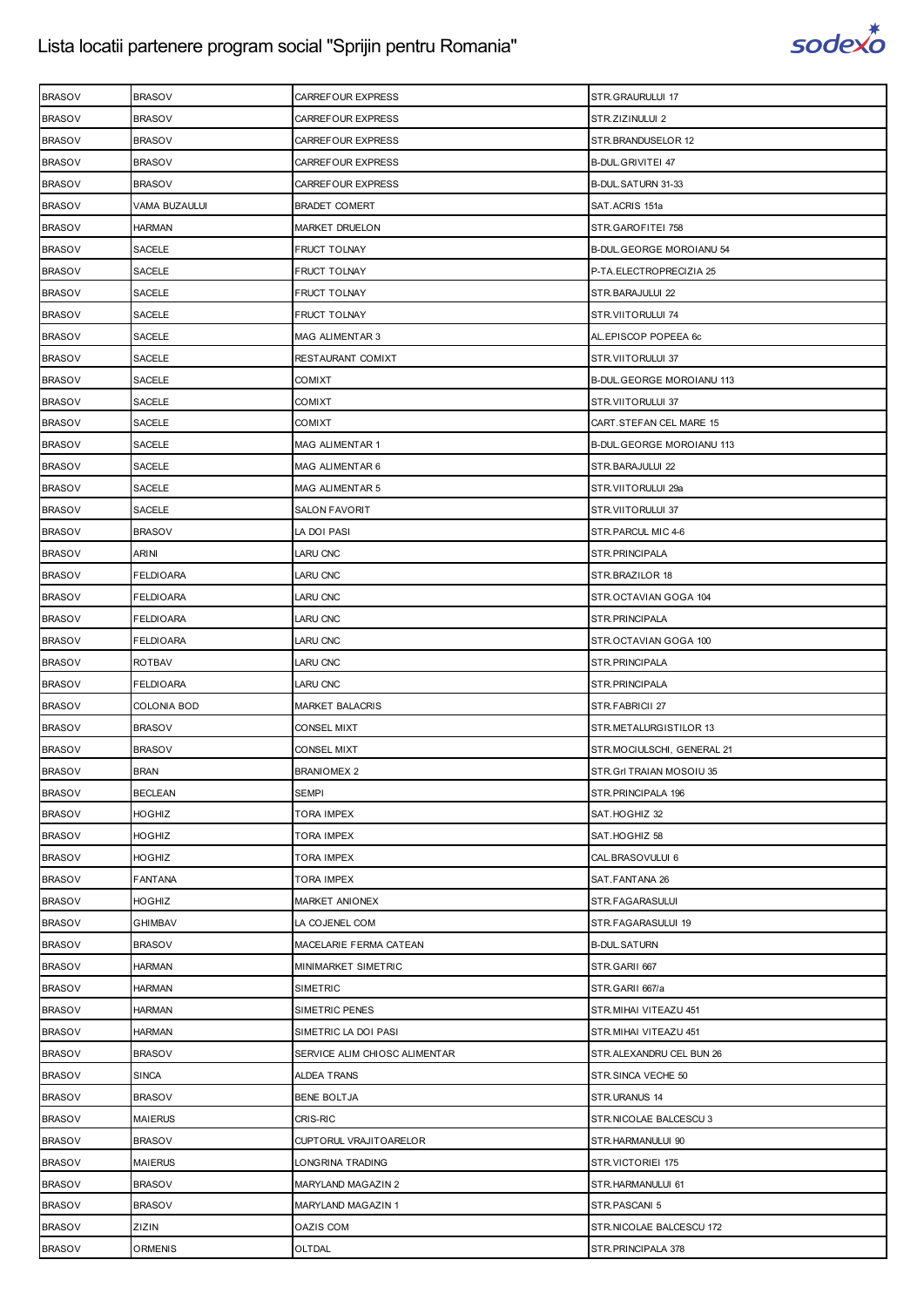

| <b>BRASOV</b> | SACELE            | <b>RENTIM COM</b>                       | STR.OGRAZII 3                |
|---------------|-------------------|-----------------------------------------|------------------------------|
| <b>BRASOV</b> | <b>HALCHIU</b>    | <b>TUDORELA COM</b>                     | STR.BODULUI 591              |
| <b>BRASOV</b> | <b>BRASOV</b>     | KAROUA                                  | STR.BALCESCU NICOLAE 62      |
| <b>BRASOV</b> | <b>VULCAN</b>     | LA GABI                                 | STR.POENARILOR 502           |
| <b>BRASOV</b> | <b>SACELE</b>     | MIXT 1                                  | STR.VIITORULUI 25            |
| <b>BRASOV</b> | SACELE            | MIXT <sub>3</sub>                       | STR.ARMATA ROMANA 5          |
| <b>BRASOV</b> | <b>BRASOV</b>     | PAMFILE LOC                             | STR.PLEVNEI nov-13           |
| <b>BRASOV</b> | <b>BRASOV</b>     | PAMFILE LOC                             | STR.LUNGA 252                |
| <b>BRASOV</b> | PREDEAL           | MAGAZIN ALIMENTAR                       | STR. POIANA NARCISELOR 45    |
| <b>BRASOV</b> | PREDEAL           | MAGAZIN ALIMENTAR                       | STR.CAPRIOAREI 40            |
| <b>BRASOV</b> | CODLEA            | <b>BRIMONA PICOLO</b>                   | STR.CARPATI 12               |
| <b>BRASOV</b> | CODLEA            | BRIMONA COLOROM                         | STR.BÂRSEI 28                |
| <b>BRASOV</b> | <b>RUPEA</b>      | TERRAN PLUS                             | STR.REPUBLICII 18            |
| <b>BRASOV</b> | HOLBAV            | MAGAZIN MIXT                            | STR.LUNGA 56                 |
| <b>BRASOV</b> | HARMAN            | SORICARN                                | STR.MIHAI VITEAZU 450        |
| <b>BRASOV</b> | <b>BRASOV</b>     | API BIOMANIA                            | B-DUL.IULIU MANIU 41         |
| <b>BRASOV</b> | <b>BRASOV</b>     | <b>VIP CIPERV</b>                       | STR.AVRAM IANCU 98           |
| <b>BRASOV</b> | <b>BRASOV</b>     | MAGAZIN 15                              | STR.GOSPODARILOR 5           |
| <b>BRASOV</b> | <b>BRASOV</b>     | <b>VIP CIPERV</b>                       | STR. RICHTER PAUL 1          |
| <b>BRASOV</b> | <b>BRASOV</b>     | VIP CIPERV                              | STR.SATURN 32                |
| <b>BRASOV</b> | <b>BRASOV</b>     | VIP CIPERV                              | STR.SATURN 38/b              |
| <b>BRASOV</b> | <b>HALCHIU</b>    | MAGAZIN ALIMENTAR                       | SAT.HALCHIU, SATU NOU 350    |
| <b>BRASOV</b> | <b>BRASOV</b>     | ACASA MARKET CRAITER                    | STR.PAVILIOANELE C.F.R. 1    |
| <b>BRASOV</b> | <b>BRASOV</b>     | ACASA MARKET ZORILOR                    | STR.ZORILOR 3                |
| <b>BRASOV</b> | <b>RASNOV</b>     | ANYANA L I                              | STR.ION LUCA CARAGIALE 148   |
| <b>BRASOV</b> | TELIU             | LA DOI PASI                             | STR.TUDOR VLADIMIRESCU 473   |
| <b>BRASOV</b> | <b>MAIERUS</b>    | RAM NEL MINI MARKET                     | COM.MORII 111                |
| <b>BRASOV</b> | <b>BRASOV</b>     | MAGAZIN ABC                             | STR.HARMANULUI 32            |
| <b>BRASOV</b> | <b>BRASOV</b>     | MAGAZIN ABC                             | STR.PORUMBESCU CIPRIAN 46    |
| <b>BRASOV</b> | <b>CINCU</b>      | <b>BELLA MARGARETA</b>                  | STR.CINCU 518                |
| <b>BRASOV</b> | <b>BRASOV</b>     | MACELARIA OCTOGON                       | STR.MOCIULSCHI, GENERAL 1    |
| <b>BRASOV</b> | <b>SACELE</b>     | <b>B.D. KRON</b>                        | STR.MOVILITEI 8b             |
| <b>BRASOV</b> | <b>BRASOV</b>     | <b>B.D. KRON</b>                        | STR.OCTAVIAN GOGA 9          |
| <b>BRASOV</b> | <b>BRASOV</b>     | <b>B.D. KRON</b>                        | STR.SATURN 15                |
| <b>BRASOV</b> | <b>BRASOV</b>     | LA DOI PASI                             | STR.FAGURULUI 1              |
| <b>BRASOV</b> | <b>BRASOV</b>     | PESCARIA LA GIGI                        | P-TA.DACIA stand 9           |
| <b>BRASOV</b> | <b>FAGARAS</b>    | WEST MEAT FOODS                         | STR.NICOLAE BALCESCU 27      |
| <b>BRASOV</b> | <b>FAGARAS</b>    | WEST MEAT FOODS                         | STR.UNIUNII 5                |
| <b>BRASOV</b> | <b>FAGARAS</b>    | COCOSU DE AUR                           | STR.NEGOIU 47                |
| <b>BRASOV</b> | <b>FAGARAS</b>    | WEST MEAT FOODS                         | STR.TABACARI 4               |
| <b>BRASOV</b> | LUNCA CALNICULUI  | <b>DATI LUCA</b>                        | STR. PICTOR IACOB BRUJAN 410 |
| <b>BRASOV</b> | CRISTIAN          | NILCOS SPED                             | STR.LUNGA 169                |
| <b>BRASOV</b> | <b>FAGARAS</b>    | MAGAZIN ALIMENTAR OLI                   | STR.CIOCANULUI               |
| <b>BRASOV</b> | <b>VULCAN</b>     | <b>DOLIVER</b>                          | STR. PRINCIPALA 247          |
| <b>BRASOV</b> | ZARNESTI          | <b>COLTEA DOREL</b>                     | STR.MARE 155                 |
| <b>BRASOV</b> | <b>RUPEA</b>      | <b>MAGAZIN MIXT</b>                     | STR.REPUBLICII 18            |
| <b>BRASOV</b> | <b>BRASOV</b>     | KALIMERA BY HEALTHY BOUTIQUE            | STR.VULTURULUI 29            |
| <b>BRASOV</b> | <b>FUNDATA</b>    | KROONSTADT FOOD LOGISTIC -MAGAZIN CERNA | STR.GLORIEI 13               |
| <b>BRASOV</b> | LUNCA CALNICULUI  | COLT ALINA MARIA                        | STR.BISERICII 124b           |
| <b>BRASOV</b> | CRISTIAN          | COM CRISTIAN STR EROILOR NR 1           | STR.EROILOR 1                |
| <b>BRASOV</b> | PREDEAL           | <b>SUPER MARKET</b>                     | STR.INTRAREA GARII 5         |
| <b>BRASOV</b> | <b>BRASOV</b>     | PIZZA VOLLA                             | FDT.HARMANULUI 2             |
| <b>BRASOV</b> | <b>TOHANU NOU</b> | MAGAZIN LA DOI PASI                     | STR.BRANULUI 26              |
| <b>BRASOV</b> | ZARNESTI          | MAGAZIN 2 MOIECIU                       | STR.PRINCIPALA               |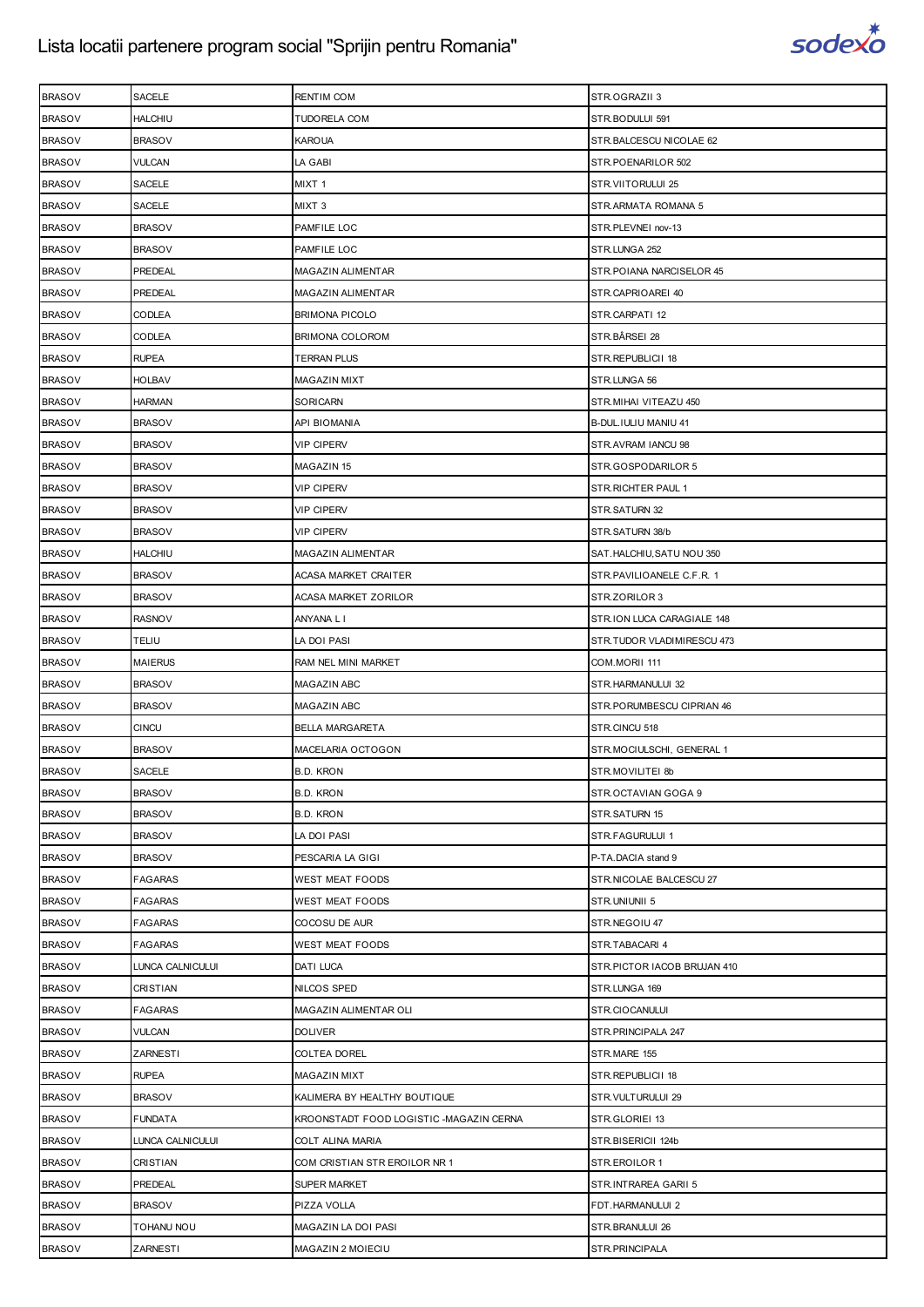

| <b>BRASOV</b>    | <b>BRAN</b>      | MAGAZIN                          | STR. GENERAL TRAIAN MOSOIU 37          |
|------------------|------------------|----------------------------------|----------------------------------------|
| <b>BRASOV</b>    | CRISTIAN         | SAVORYA CRISTIAN                 | STR.LUNGA 103                          |
| <b>BRASOV</b>    | ZARNESTI         | TRANSILVANIA FOOD EVENIMENTE     | STR.CIUCAS 25                          |
| <b>BRASOV</b>    | ZARNESTI         | RESTAURANT TRANSILVANIA          | STR.CIUCAS 9                           |
| <b>BRASOV</b>    | <b>BRASOV</b>    | <b>MAGAZIN ALIMENTAR</b>         | STR.G-RAL DUMITRAGHE 2                 |
| <b>BRASOV</b>    | ZARNESTI         | COMARO DYAFISHING                | STR.PRUNDULUI 61                       |
| <b>BRASOV</b>    | <b>PREJMER</b>   | HOUSE OF FLAVORS                 | STR.MAGAZINULUI 509                    |
| <b>BRASOV</b>    | ZARNESTI         | DRS KRON MARKET                  | STR.CIUCAS 8a                          |
| <b>BRASOV</b>    | <b>SEBES</b>     | LA DOI PASI                      | STR. PRINCIPALA 198                    |
| <b>BRASOV</b>    | <b>FELDIOARA</b> | NECHITA ARGENTINA                | STR.BRAZILOR 5                         |
| <b>BRASOV</b>    | CODLEA           | H.R.E MARKET                     | STR.COOPERATIVEI 5                     |
| <b>BRASOV</b>    | PREJMER          | ISTRA MAR COM                    | STR.CARPATILOR 1175                    |
| <b>BRASOV</b>    | <b>BRASOV</b>    | ELIMAG B&E                       | STR.LUNGA 95                           |
| <b>BRASOV</b>    | MOIECIU DE SUS   | RESTAURANT CASUTA DE LANGA IZVOR | STR. PRINCIPALA 62b                    |
| <b>BUCURESTI</b> | <b>BUCURESTI</b> | PIZZA HUT                        | CAL.DOROBANTI 5 Sector 1               |
| <b>BUCURESTI</b> | <b>BUCURESTI</b> | PIZZA HUT                        | SOS.VERGULUI 20 Sector 3               |
| <b>BUCURESTI</b> | <b>BUCURESTI</b> | PIZZA HUT                        | CAL.MOSILOR 219 Sector 2               |
| <b>BUCURESTI</b> | <b>BUCURESTI</b> | PIZZA HUT                        | B-DUL.TIMISOARA 26 Sector 6            |
| <b>BUCURESTI</b> | <b>BUCURESTI</b> | PIZZA HUT                        | B-DUL.TIMISOARA 26 Sector 6            |
| <b>BUCURESTI</b> | <b>BUCURESTI</b> | PIZZA HUT                        | SOS.PROGRESUL 151-171 Sector 5         |
| <b>BUCURESTI</b> | <b>BUCURESTI</b> | PIZZA HUT                        | SOS.BUCURESTI-PLOIESTI 42d Sector 1    |
| <b>BUCURESTI</b> | <b>BUCURESTI</b> | PHD                              | B-DUL. MIHALACHE ION 93 Sector 1       |
| <b>BUCURESTI</b> | <b>BUCURESTI</b> | PIZZA HUT                        | SOS.BUCURESTI-PLOIESTI 42d Sector 1    |
| <b>BUCURESTI</b> | <b>BUCURESTI</b> | PIZZA HUT                        | SOS.OLTENITEI 83c Sector 4             |
| <b>BUCURESTI</b> | <b>BUCURESTI</b> | PIZZA HUT                        | B-DUL.REGINA ELISABETA 15-19 Sector 3  |
| <b>BUCURESTI</b> | <b>BUCURESTI</b> | PIZZA HUT                        | CAL. VITAN 55-59 Sector 3              |
| <b>BUCURESTI</b> | <b>BUCURESTI</b> | PIZZA HUT                        | CAL. VACARESTI 391 Sector 4            |
| <b>BUCURESTI</b> | <b>BUCURESTI</b> | PIZZA HUT                        | STR.VASILE MILEA 4 Sector 6            |
| <b>BUCURESTI</b> | <b>BUCURESTI</b> | PIZZA HUT                        | B-DUL.POMPEIU DIMITRIE 6e Sector 2     |
| <b>BUCURESTI</b> | <b>BUCURESTI</b> | PIZZA HUT                        | SOS.COLENTINA 1 Sector 2               |
| <b>BUCURESTI</b> | <b>BUCURESTI</b> | PIZZA HUT                        | CAL. VITAN 23d Sector 3                |
| <b>BUCURESTI</b> | <b>BUCURESTI</b> | PIZZA HUT                        | B-DUL, 1 DECEMBRIE 1918 33 a Sector 3  |
| <b>BUCURESTI</b> | <b>BUCURESTI</b> | PIZZA HUT                        | CAL. 13 SEPTEMBRIE 189 Sector 5        |
| <b>BUCURESTI</b> | <b>BUCURESTI</b> | PIZZA HUT                        | B-DUL.IULIU MANIU 19 Sector 6          |
| <b>BUCURESTI</b> | <b>BUCURESTI</b> | PIZZA HUT                        | B-DUL.REGINA ELISABETA 15-19 Sector 1  |
| <b>BUCURESTI</b> | <b>BUCURESTI</b> | PHD                              | CAL. VITAN 23d Sector 3                |
| <b>BUCURESTI</b> | <b>BUCURESTI</b> | PHD                              | B-DUL.1 DECEMBRIE 1918 33a Sector 3    |
| <b>BUCURESTI</b> | <b>BUCURESTI</b> | PHD                              | CAL. VACARESTI 391 Sector 4            |
| <b>BUCURESTI</b> | <b>BUCURESTI</b> | PHD                              | B-DUL.IULIU MANIU 19 Sector 6          |
| <b>BUCURESTI</b> | <b>BUCURESTI</b> | PHD                              | B-DUL. POMPEIU DIMITRIE 6e Sector 2    |
| <b>BUCURESTI</b> | <b>BUCURESTI</b> | PHD                              | CAL. 13 SEPTEMBRIE 189 Sector 5        |
| <b>BUCURESTI</b> | <b>BUCURESTI</b> | PIZZA HUT                        | B-DUL.PIERRE DE COUBERTIN 3-5 Sector 2 |
| <b>BUCURESTI</b> | <b>BUCURESTI</b> | PIZZA HUT                        | CAL. FLOREASCA 246b Sector 1           |
| <b>BUCURESTI</b> | <b>BUCURESTI</b> | PIZZA HUT                        | CAL.DOROBANTI 239 Sector 1             |
| <b>BUCURESTI</b> | <b>BUCURESTI</b> | PIZZA HUT                        | STR.REBREANU LIVIU 4 Sector 3          |
| <b>BUCURESTI</b> | <b>BUCURESTI</b> | PIZZA HUT                        | STR.PUCHENI 42 Sector 5                |
| <b>BUCURESTI</b> | <b>BUCURESTI</b> | PIZZA HUT                        | STR.VALEA OLTULUI 195 Sector 6         |
| <b>BUCURESTI</b> | <b>BUCURESTI</b> | PIZZA HUT                        | STR.GOLESCU DINICU 12 Sector 1         |
| <b>BUCURESTI</b> | <b>BUCURESTI</b> | PIZZA HUT                        | B-DUL.BUCURESTII NOI 53 Sector 1       |
| <b>BUCURESTI</b> | <b>BUCURESTI</b> | PIZZA HUT                        | STR.BABA NOVAC 9g Sector 3             |
| <b>BUCURESTI</b> | <b>BUCURESTI</b> | PIZZA HUT                        | STR.COLENTINA 426-426a Sector 2        |
| <b>BUCURESTI</b> | <b>BUCURESTI</b> | PIZZA HUT                        | SPL.INDEPENDENTEI 210 Sector 6         |
| <b>BUCURESTI</b> | <b>BUCURESTI</b> | PIZZA HUT                        | B-DUL.UNIRII 232 Sector 3              |
| <b>BUCURESTI</b> | <b>BUCURESTI</b> | PIZZA HUT                        | B-DUL.MANIU IULIU 558-560 Sector 6     |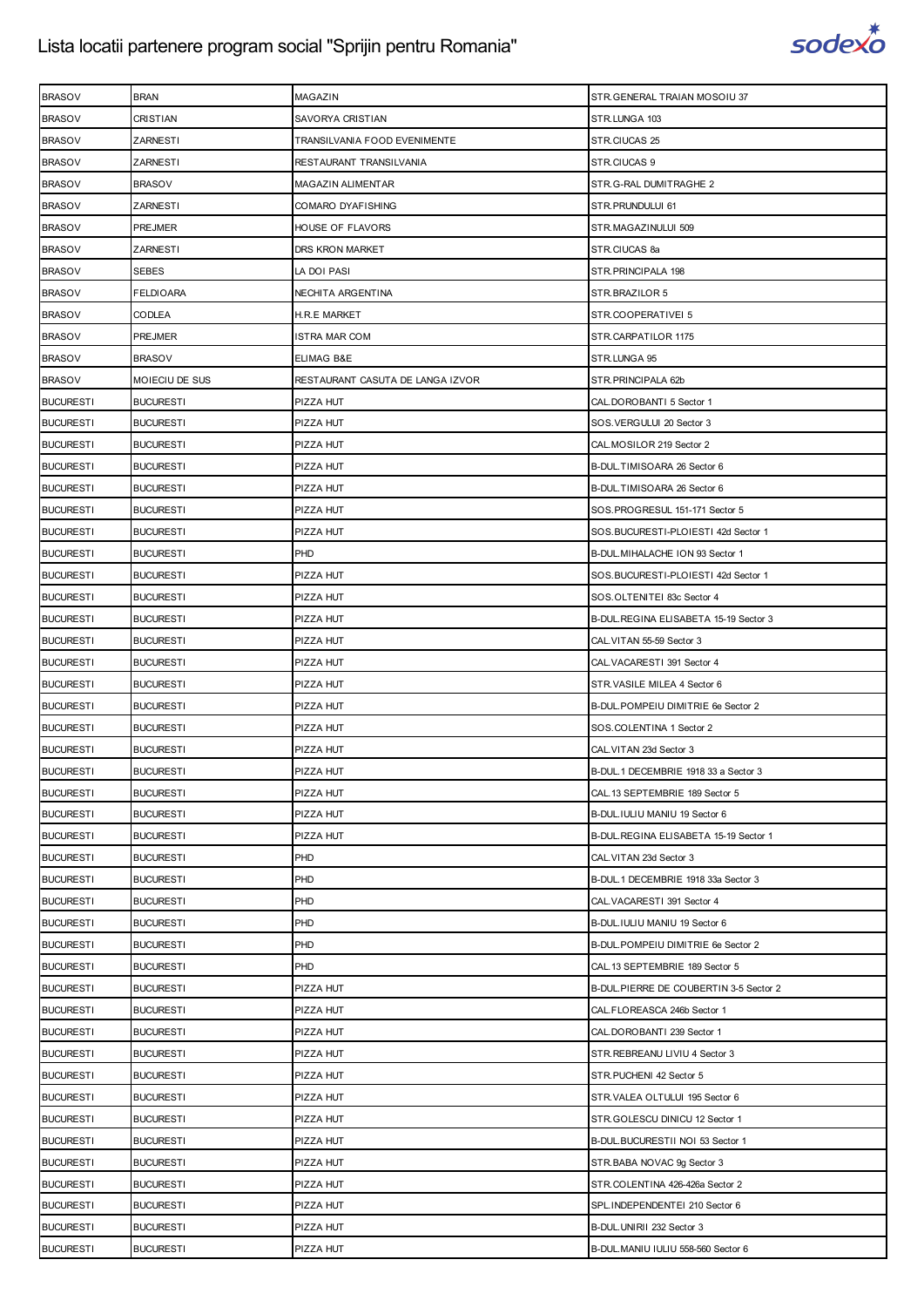

| <b>BUCURESTI</b> | <b>BUCURESTI</b> | PIZZA HUT             | CAL.DOROBANTI 5-jul Sector 1                   |
|------------------|------------------|-----------------------|------------------------------------------------|
| <b>BUCURESTI</b> | <b>BUCURESTI</b> | <b>KFC</b>            | B-DUL. MAGHERU GHEORGHE, G-RAL. 28-30 Sector 1 |
| <b>BUCURESTI</b> | <b>BUCURESTI</b> | <b>KFC</b>            | CAL. VITAN 55-59 Sector 3                      |
| <b>BUCURESTI</b> | <b>BUCURESTI</b> | <b>KFC</b>            | SOS.MIHAI BRAVU 102a Sector 2                  |
| <b>BUCURESTI</b> | <b>BUCURESTI</b> | <b>KFC</b>            | P-TA.UNIRII 1 Sector 3                         |
| <b>BUCURESTI</b> | <b>BUCURESTI</b> | KFC                   | INTR. MIHAI BRAVU 102a Sector 2                |
| <b>BUCURESTI</b> | <b>BUCURESTI</b> | KFC                   | SOS. MIHAI BRAVU 102a Sector 2                 |
| <b>BUCURESTI</b> | <b>BUCURESTI</b> | <b>KFC</b>            | B-DUL.TIMISOARA 26 Sector 6                    |
| <b>BUCURESTI</b> | <b>BUCURESTI</b> | KFC                   | SOS.BUCURESTI-PLOIESTI 42d Sector 1            |
| <b>BUCURESTI</b> | <b>BUCURESTI</b> | KFC                   | B-DUL.REGINA ELISABETA 23 Sector 5             |
| <b>BUCURESTI</b> | <b>BUCURESTI</b> | <b>KFC</b>            | SOS.BUCURESTI-PLOIESTI 42d Sector 1            |
| <b>BUCURESTI</b> | <b>BUCURESTI</b> | <b>KFC</b>            | SOS.MIHAI BRAVU 102a Sector 2                  |
| <b>BUCURESTI</b> | <b>BUCURESTI</b> | KFC                   | P-TA.GARII DE NORD 1 Sector 1                  |
| <b>BUCURESTI</b> | <b>BUCURESTI</b> | <b>KFC</b>            | CAL.CRANGASI 29 Sector 6                       |
| <b>BUCURESTI</b> | <b>BUCURESTI</b> | <b>KFC</b>            | SOS.OLTENITEI 85 Sector 4                      |
| <b>BUCURESTI</b> | <b>BUCURESTI</b> | <b>KFC</b>            | B-DUL. VASILE MILEA 4 Sector 6                 |
| <b>BUCURESTI</b> | <b>BUCURESTI</b> | <b>KFC</b>            | CAL. VITAN 55-59 Sector 3                      |
| <b>BUCURESTI</b> | <b>BUCURESTI</b> | KFC                   | CAL.DOROBANTILOR 239 Sector 1                  |
| <b>BUCURESTI</b> | <b>BUCURESTI</b> | KFC                   | CAL.MOSILOR 219 Sector 2                       |
| <b>BUCURESTI</b> | <b>BUCURESTI</b> | <b>KFC</b>            | SOS.BUCURESTI-PLOIESTI 42-44 Sector 1          |
| <b>BUCURESTI</b> | <b>BUCURESTI</b> | KFC                   | B-DUL. PIERRE DE COUBERTIN 3-5 Sector 2        |
| <b>BUCURESTI</b> | <b>BUCURESTI</b> | KFC                   | CAL.VACARESTI 391 Sector 4                     |
| <b>BUCURESTI</b> | <b>BUCURESTI</b> | <b>KFC</b>            | B-DUL.MANIU IULIU 546-560 Sector 6             |
| <b>BUCURESTI</b> | <b>BUCURESTI</b> | <b>KFC</b>            | B-DUL. MAGHERU GHEORGHE, G-RAL. 28-30 Sector 1 |
| <b>BUCURESTI</b> | <b>BUCURESTI</b> | <b>KFC</b>            | SOS. MIHAI BRAVU 102a Sector 2                 |
| <b>BUCURESTI</b> | <b>BUCURESTI</b> | <b>KFC</b>            | SOS.MIHAI BRAVU 102a Sector 2                  |
| <b>BUCURESTI</b> | <b>BUCURESTI</b> | KFC                   | CAL.DOROBANTI 239 Sector 1                     |
| <b>BUCURESTI</b> | <b>BUCURESTI</b> | KFC                   | STR.REBREANU LIVIU 4 Sector 3                  |
| <b>BUCURESTI</b> | <b>BUCURESTI</b> | <b>KFC</b>            | STR.BABA NOVAC Sector 3                        |
| <b>BUCURESTI</b> | <b>BUCURESTI</b> | KFC                   | SOS. MIHAI BRAVU 102a Sector 2                 |
| <b>BUCURESTI</b> | <b>BUCURESTI</b> | KFC                   | SOS. MIHAI BRAVU 102a Sector 2                 |
| <b>BUCURESTI</b> | <b>BUCURESTI</b> | <b>KFC</b>            | STR.ZIDURI MOSI 23 Sector 2                    |
| <b>BUCURESTI</b> | <b>BUCURESTI</b> | <b>KFC</b>            | B-DUL.1 DECEMBRIE 1918 33a Sector 3            |
| <b>BUCURESTI</b> | <b>BUCURESTI</b> | KFC                   | STR.BRASOV 25 Sector 6                         |
| <b>BUCURESTI</b> | <b>BUCURESTI</b> | <b>KFC</b>            | SOS.OLTENITEI 85 Sector 4                      |
| <b>BUCURESTI</b> | <b>BUCURESTI</b> | <b>KFC</b>            | CAL. FLOREASCA 246b Sector 1                   |
| <b>BUCURESTI</b> | <b>BUCURESTI</b> | <b>KFC</b>            | STR. SEBASTIAN MIHAIL, SCRIITOR 88 Sector 5    |
| <b>BUCURESTI</b> | <b>BUCURESTI</b> | <b>KFC</b>            | B-DUL. PALLADY THEODOR 51 Sector 3             |
| <b>BUCURESTI</b> | <b>BUCURESTI</b> | <b>KFC</b>            | SOS.CHITILEI 284 Sector 1                      |
| <b>BUCURESTI</b> | <b>BUCURESTI</b> | <b>PAUL</b>           | STR.BELLER RADU LT. AV. 1 Sector 1             |
| <b>BUCURESTI</b> | <b>BUCURESTI</b> | <b>PAUL</b>           | SOS.BUCURESTI-PLOIESTI 42 d Sector 1           |
| <b>BUCURESTI</b> | <b>BUCURESTI</b> | PAUL                  | B-DUL.TIMISOARA 26 Sector 6                    |
| <b>BUCURESTI</b> | <b>BUCURESTI</b> | <b>PAUL</b>           | B-DUL. VASILE MILEA 4 Sector 6                 |
| <b>BUCURESTI</b> | <b>BUCURESTI</b> | <b>PAUL</b>           | SOS.BUCURESTI-PLOIESTI 42d Sector 1            |
| <b>BUCURESTI</b> | <b>BUCURESTI</b> | <b>PAUL</b>           | B-DUL REGINA ELISABETA 15-19 Sector 3          |
| <b>BUCURESTI</b> | <b>BUCURESTI</b> | <b>PAUL</b>           | CAL. FLOREASCA 246b Sector 1                   |
| <b>BUCURESTI</b> | <b>BUCURESTI</b> | <b>PAUL</b>           | B-DUL. MAGHERU GHEORGHE, G-RAL. 28-30 Sector 1 |
| <b>BUCURESTI</b> | <b>BUCURESTI</b> | <b>PAUL</b>           | DN.1 42d Sector 3                              |
| <b>BUCURESTI</b> | <b>BUCURESTI</b> | <b>PAUL</b>           | DN.1 42d Sector 3                              |
| <b>BUCURESTI</b> | <b>BUCURESTI</b> | CHARIOT SUN PLAZA     | CAL.VACARESTI 391 Sector 4                     |
| <b>BUCURESTI</b> | <b>BUCURESTI</b> | PAUL                  | CAL. VITAN 55-59 Sector 3                      |
| <b>BUCURESTI</b> | <b>BUCURESTI</b> | <b>PAUL</b>           | B-DUL PIERRE DE COUBERTIN 3-5 Sector 2         |
| <b>BUCURESTI</b> | <b>BUCURESTI</b> | <b>PAUL</b>           | STR.REBREANU LIVIU 4 Sector 1                  |
| <b>BUCURESTI</b> | <b>BUCURESTI</b> | CHARIOT BUCHAREST ONE | STR.VACARESCU BARBU 201 Sector 2               |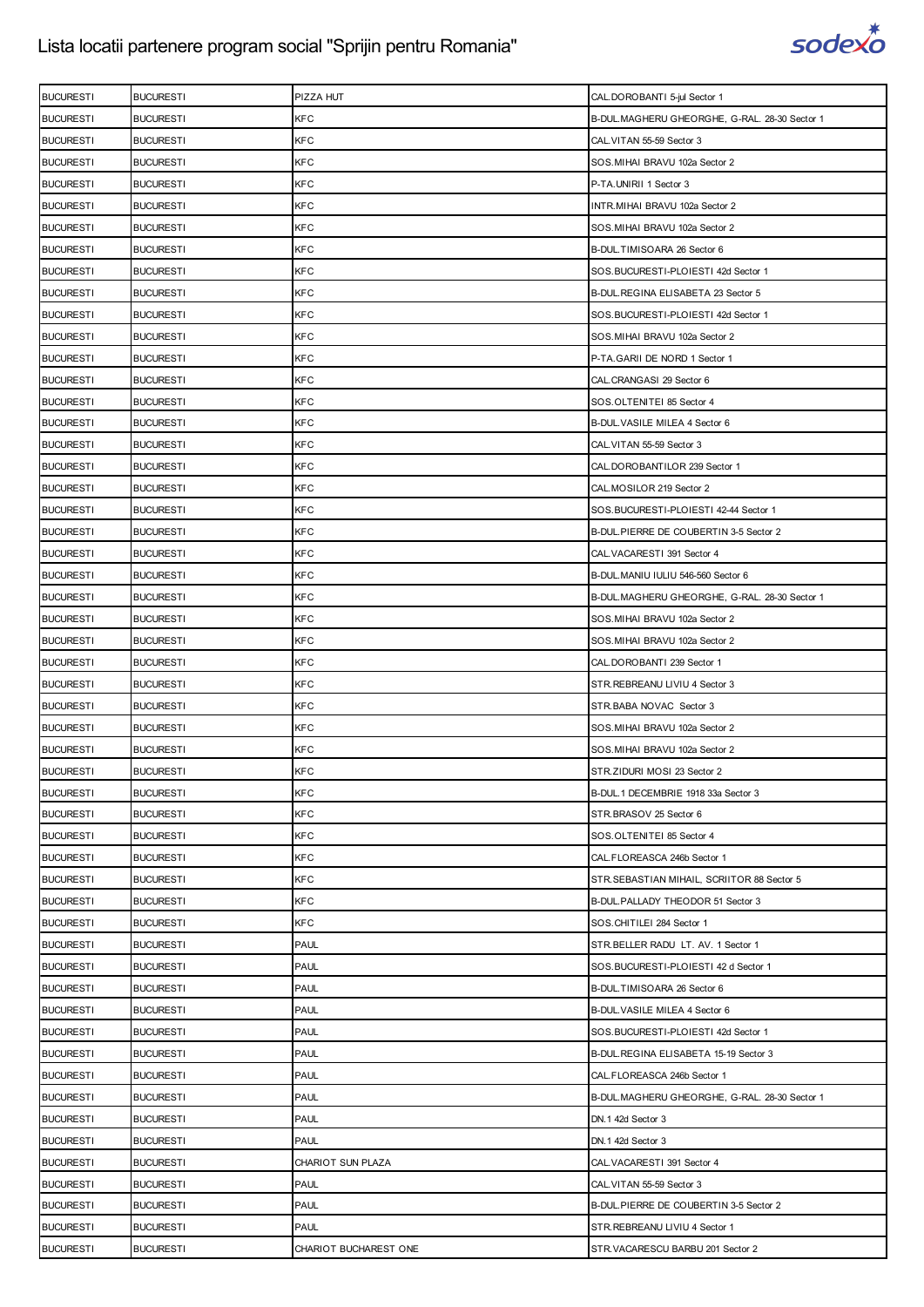

| <b>BUCURESTI</b> | <b>BUCURESTI</b> | PAUL                   | STR.BIHARIA 67-77 Sector 1                        |
|------------------|------------------|------------------------|---------------------------------------------------|
| <b>BUCURESTI</b> | <b>BUCURESTI</b> | <b>CHARIOT S-PARK</b>  | STR.TIPOGRAFILOR 11-15 Sector 1                   |
| <b>BUCURESTI</b> | <b>BUCURESTI</b> | THE MARK               | CAL.GRIVITEI 84-98 Sector 1                       |
| <b>BUCURESTI</b> | <b>BUCURESTI</b> | ANNABELLA              | STR.ICOANEI 11-13 Sector 2                        |
| <b>BUCURESTI</b> | <b>BUCURESTI</b> | <b>ANNABELLA</b>       | STR.COPILULUI 6-12 Sector 1                       |
| <b>BUCURESTI</b> | <b>BUCURESTI</b> | ANNABELLA              | SOS.STEFAN CEL MARE 56 Sector 2                   |
| <b>BUCURESTI</b> | <b>BUCURESTI</b> | VALCOM 50              | STR.GLICINELOR 4-14 Sector 5                      |
| <b>BUCURESTI</b> | <b>BUCURESTI</b> | VALCOM 50              | STR.FANTANICA 36 Sector 2                         |
| <b>BUCURESTI</b> | <b>BUCURESTI</b> | VALCOM 50              | B-DUL.MANIU IULIU 140 Sector 6                    |
| <b>BUCURESTI</b> | <b>BUCURESTI</b> | VALCOM                 | B-DUL. NICOLAE GRIGORESCU 51a Sector 3            |
| <b>BUCURESTI</b> | <b>BUCURESTI</b> | VALCOM 50              | AL.DOBRINA 1-3 Sector 2                           |
| <b>BUCURESTI</b> | <b>BUCURESTI</b> | VALCOM 50              | STR.BARAJUL DUNARII Sector 3                      |
| <b>BUCURESTI</b> | <b>BUCURESTI</b> | VALCOM 50              | STR.CAMIL RESSU 23e Sector 3                      |
| <b>BUCURESTI</b> | <b>BUCURESTI</b> | VALCOM 50              | CAL.CRANGASI 29 Sector 6                          |
| <b>BUCURESTI</b> | <b>BUCURESTI</b> | VALCOM 50              | DR.TABEREI 44b Sector 6                           |
| <b>BUCURESTI</b> | <b>BUCURESTI</b> | VALCOM 50              | STR.ALMAS 2-8 Sector 1                            |
| <b>BUCURESTI</b> | <b>BUCURESTI</b> | VALCOM 50              | SOS.GIURGIULUI 109a Sector 5                      |
| <b>BUCURESTI</b> | <b>BUCURESTI</b> | CAROLI FOODS           | STR.FANTANICA 36 Sector 2                         |
| <b>BUCURESTI</b> | <b>BUCURESTI</b> | RESTAURANT CASA ANGHEL | SOS.BERCENI 29 Sector 4                           |
| <b>BUCURESTI</b> | <b>BUCURESTI</b> | RESTAURANT CASA ANGHEL | STR.FANTANICA 28 Sector 2                         |
| <b>BUCURESTI</b> | <b>BUCURESTI</b> | RESTAURANT CASA ANGHEL | CAL. VITAN 267 Sector 3                           |
| <b>BUCURESTI</b> | <b>BUCURESTI</b> | RESTAURANT CASA ANGHEL | B-DUL.CAMIL RESSU 1 Sector 3                      |
| <b>BUCURESTI</b> | <b>BUCURESTI</b> | RESTAURANT CASA ANGHEL | STR.CIUNGAN FLORIN 17 Sector 3                    |
| <b>BUCURESTI</b> | <b>BUCURESTI</b> | PRODCOM ANGHEL         | SOS.BERCENI 35-37 Sector 4                        |
| <b>BUCURESTI</b> | <b>BUCURESTI</b> | PRODCOM ANGHEL         | CAL.RAHOVEI 360 Sector 5                          |
| <b>BUCURESTI</b> | <b>BUCURESTI</b> | PRODCOM ANGHEL         | SOS.GIURGIULUI 123 Sector 4                       |
| <b>BUCURESTI</b> | <b>BUCURESTI</b> | PRODCOM ANGHEL         | B-DUL.BASARABIA 256 Sector 2                      |
| <b>BUCURESTI</b> | <b>BUCURESTI</b> | PRODCOM ANGHEL         | SOS.PANTELIMON 350 Sector 2                       |
| <b>BUCURESTI</b> | <b>BUCURESTI</b> | MARISAN                | B-DUL.GRIGORESCU NICOLAE, PICTOR 56 Sector 2      |
| <b>BUCURESTI</b> | <b>BUCURESTI</b> | MARISAN                | STR. DRUMUL TABEREI 44 Sector 6                   |
| <b>BUCURESTI</b> | <b>BUCURESTI</b> | MARISAN                | B-DUL.MANIU IULIU 78-92 Sector 6                  |
| <b>BUCURESTI</b> | <b>BUCURESTI</b> | <b>MARISAN</b>         | P-TA.SALAJAN 18 Sector 3                          |
| <b>BUCURESTI</b> | <b>BUCURESTI</b> | <b>MARISAN</b>         | STR.ZIDURI MOSI 4 Sector 2                        |
| <b>BUCURESTI</b> | <b>BUCURESTI</b> | MARISAN                | CAL. VITAN 13-19 Sector 3                         |
| <b>BUCURESTI</b> | <b>BUCURESTI</b> | <b>MARISAN</b>         | P-TA.DOMNESTI. Sector 1                           |
| <b>BUCURESTI</b> | <b>BUCURESTI</b> | MARISAN                | PREL.FERENTARI 113 Sector 5                       |
| <b>BUCURESTI</b> | <b>BUCURESTI</b> | MARISAN                | P-TA.RESITA 1 Sector 4                            |
| <b>BUCURESTI</b> | <b>BUCURESTI</b> | <b>MARISAN</b>         | P-TA.MINIS 1 Sector 3                             |
| <b>BUCURESTI</b> | <b>BUCURESTI</b> | MARISAN                | CAL.CRANGASI 6 Sector 6                           |
| <b>BUCURESTI</b> | <b>BUCURESTI</b> | MARISAN                | P-TA.RADULESCU-MOTRU CONSTANTIN 9 Sector 4        |
| <b>BUCURESTI</b> | <b>BUCURESTI</b> | <b>MARISAN</b>         | STR.MUNTENIEI 41-45 Sector 1                      |
| <b>BUCURESTI</b> | <b>BUCURESTI</b> | MARISAN                | CAL.CALARASI 120-122 Sector 3                     |
| <b>BUCURESTI</b> | <b>BUCURESTI</b> | <b>MARISAN</b>         | STR.LUNCANI 5 Sector 1                            |
| <b>BUCURESTI</b> | <b>BUCURESTI</b> | <b>MARISAN</b>         | SOS.GIURGIULUI 94 Sector 4                        |
| <b>BUCURESTI</b> | <b>BUCURESTI</b> | MARISAN                | SOS.GIURGIULUI 115 Sector 4                       |
| <b>BUCURESTI</b> | <b>BUCURESTI</b> | MARISAN                | STR.NITU VASILE, SERG. 1 Sector 4                 |
| <b>BUCURESTI</b> | <b>BUCURESTI</b> | <b>MARISAN</b>         | SOS.GIURGIULUI 235 Sector 4                       |
| <b>BUCURESTI</b> | <b>BUCURESTI</b> | MARISAN                | STR.STRADUINTEI 1 Sector 4                        |
| <b>BUCURESTI</b> | <b>BUCURESTI</b> | MARISAN                | SOS.BERCENI 4 Sector 4                            |
| <b>BUCURESTI</b> | <b>BUCURESTI</b> | <b>MARISAN</b>         | B-DUL.MANIU IULIU 136-146 Sector 6                |
| <b>BUCURESTI</b> | <b>BUCURESTI</b> | MARISAN                | STR.ALBU IOSIF, COL. 1 Sector 3                   |
| <b>BUCURESTI</b> | <b>BUCURESTI</b> | MARISAN                | SOS.PANTELIMON 361 Sector 2                       |
| <b>BUCURESTI</b> | <b>BUCURESTI</b> | <b>MARISAN</b>         | B-DUL. CHISINAU 1 Sector 2                        |
| <b>BUCURESTI</b> | <b>BUCURESTI</b> | MARISAN                | STR.REBREANU LIVIU 2-piata ramnicu sarat Sector 3 |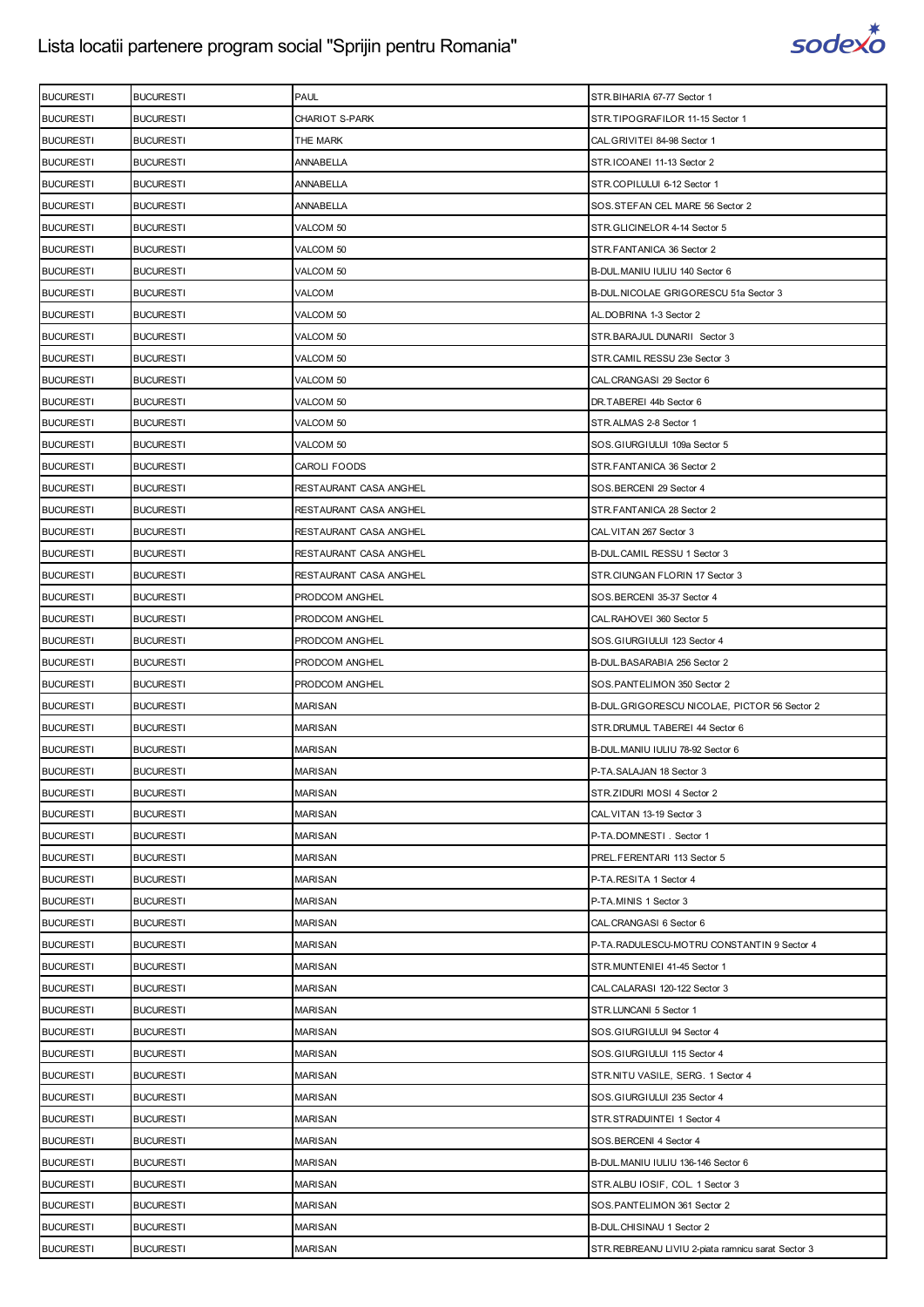

| <b>BUCURESTI</b> | <b>BUCURESTI</b> | MARISAN                    | STR.CIUNGAN FLORIN 17 Sector 3           |
|------------------|------------------|----------------------------|------------------------------------------|
| <b>BUCURESTI</b> | <b>BUCURESTI</b> | <b>MARISAN</b>             | AL.BAIUT 20b Sector 6                    |
| <b>BUCURESTI</b> | <b>BUCURESTI</b> | MARISAN                    | STR.CAMIL RESSU 41 Sector 3              |
| <b>BUCURESTI</b> | <b>BUCURESTI</b> | MARISAN                    | AL.SALAJ 10 Sector 5                     |
| <b>BUCURESTI</b> | <b>BUCURESTI</b> | <b>MARISAN</b>             | SOS.GIURGIULUI 107 Sector 4              |
| <b>BUCURESTI</b> | <b>BUCURESTI</b> | <b>MARISAN</b>             | SOS.BERCENI 183b Sector 4                |
| <b>BUCURESTI</b> | <b>BUCURESTI</b> | MARISAN                    | SOS.BERCENI 25 Sector 4                  |
| <b>BUCURESTI</b> | <b>BUCURESTI</b> | <b>MARISAN</b>             | B-DUL.MANIU IULIU 78c Sector 6           |
| <b>BUCURESTI</b> | <b>BUCURESTI</b> | <b>MARISAN</b>             | SOS.OLTENITEI 388 Sector 4               |
| <b>BUCURESTI</b> | <b>BUCURESTI</b> | <b>MARISAN</b>             | SOS.GIURGIULUI 107 Sector 4              |
| <b>BUCURESTI</b> | <b>BUCURESTI</b> | <b>MARISAN</b>             | CAL.CRANGASI 29 Sector 6                 |
| <b>BUCURESTI</b> | <b>BUCURESTI</b> | <b>MARISAN</b>             | SOS.GIURGIULUI 107 Sector 6              |
| <b>BUCURESTI</b> | <b>BUCURESTI</b> | MARISAN                    | STR.CHILIA VECHE 2 Sector 6              |
| <b>BUCURESTI</b> | <b>BUCURESTI</b> | <b>MARISAN</b>             | STR.BARAJUL DUNARII Sector 3             |
| <b>BUCURESTI</b> | <b>BUCURESTI</b> | MARISAN                    | STR.MIHALACHE ION Sector 1               |
| <b>BUCURESTI</b> | <b>BUCURESTI</b> | MARISAN                    | STR.LAMOTESTI Sector 4                   |
| <b>BUCURESTI</b> | <b>BUCURESTI</b> | <b>MARISAN</b>             | SOS.GIURGIULUI 274 Sector 4              |
| <b>BUCURESTI</b> | <b>BUCURESTI</b> | <b>MARISAN</b>             | STR.NITU VASILE, SERG. 9 Sector 4        |
| <b>BUCURESTI</b> | <b>BUCURESTI</b> | MARISAN                    | SOS.GIURGIULUI 123 Sector 4              |
| <b>BUCURESTI</b> | <b>BUCURESTI</b> | <b>MARISAN</b>             | SOS.PANTELIMON 350 Sector 2              |
| <b>BUCURESTI</b> | <b>BUCURESTI</b> | MARISAN                    | CAL.RAHOVEI 360 Sector 5                 |
| <b>BUCURESTI</b> | <b>BUCURESTI</b> | VASCAR                     | STR.FANTANICA, HALA F 36 Sector 6        |
| <b>BUCURESTI</b> | <b>BUCURESTI</b> | POZITIV TWINS GRUP 1       | DR.AUTOSTRADA A1 km 13.2 Sector 6        |
| <b>BUCURESTI</b> | <b>BUCURESTI</b> | POZITIV TWINS GRUP 2       | DR.AUTOSTRADA A1 km 13.2 Sector 6        |
| <b>BUCURESTI</b> | <b>BUCURESTI</b> | POZITIV TWINS GRUP METROU  | STR.SPLAIULUI grozavesti metrou Sector 3 |
| <b>BUCURESTI</b> | <b>BUCURESTI</b> | POZITIV TWINS FOOD 7       | DR.AUTOSTRADA A 1 km 13.2 Sector 6       |
| <b>BUCURESTI</b> | <b>BUCURESTI</b> | POZITIV TWINS FOOD 8       | DR.AUTOSTRADA A 1 km 13.2 Sector 6       |
| <b>BUCURESTI</b> | <b>BUCURESTI</b> | SUPERMARKET BRS            | SOS.PANTELIMON 354 Sector 2              |
| <b>BUCURESTI</b> | <b>BUCURESTI</b> | CORA                       | SOS.VERGULUI 20 Sector 2                 |
| <b>BUCURESTI</b> | <b>BUCURESTI</b> | CORA                       | CAL. VACARESTI 391 Sector 4              |
| <b>BUCURESTI</b> | <b>BUCURESTI</b> | CORA                       | SOS.ALEXANDRIA 152 Sector 5              |
| <b>BUCURESTI</b> | <b>BUCURESTI</b> | CORA                       | B-DUL.MANIU IULIU 19 Sector 6            |
| <b>BUCURESTI</b> | <b>BUCURESTI</b> | CORA                       | SOS.DUDESTI-PANTELIMON 73-75 Sector 3    |
| <b>BUCURESTI</b> | <b>BUCURESTI</b> | Gastro Corner Cora         | SOS.VERGULUI 20 Sector 2                 |
| <b>BUCURESTI</b> | <b>BUCURESTI</b> | Gastro Corner Cora         | CAL. VACARESTI 391 Sector 4              |
| <b>BUCURESTI</b> | <b>BUCURESTI</b> | Gastro Corner Cora         | SOS.DUDESTI-PANTELIMON 73-75 Sector 3    |
| <b>BUCURESTI</b> | <b>BUCURESTI</b> | Gastro Corner Cora         | SOS.ALEXANDRIA 152 Sector 5              |
| <b>BUCURESTI</b> | <b>BUCURESTI</b> | Gastro Corner Cora         | B-DUL.MANIU IULIU 19 Sector 6            |
| <b>BUCURESTI</b> | <b>BUCURESTI</b> | <b>CORA</b>                | B-DUL. MIHALACHE ION 40 Sector 1         |
| <b>BUCURESTI</b> | <b>BUCURESTI</b> | CORA                       | CAL.MOSILOR 284 Sector 2                 |
| <b>BUCURESTI</b> | <b>BUCURESTI</b> | <b>CORA URBAN</b>          | STR.LANARIEI 90 Sector 4                 |
| <b>BUCURESTI</b> | <b>BUCURESTI</b> | CORA                       | SOS.STEFAN CEL MARE 58 Sector 2          |
| <b>BUCURESTI</b> | <b>BUCURESTI</b> | LIWU GASTRONOMIC           | CAL. VACARESTI 391 Sector 2              |
| <b>BUCURESTI</b> | <b>BUCURESTI</b> | LI -WU ORIENTAL RESTAURANT | SOS.OLTENITEI 83c Sector 4               |
| <b>BUCURESTI</b> | <b>BUCURESTI</b> | LIWU GASTRONOMIC           | STR.GABROVENI 61 Sector 3                |
| <b>BUCURESTI</b> | <b>BUCURESTI</b> | LIWU GASTRONOMIC           | SOS.STEFAN CEL MARE 26 Sector 2          |
| <b>BUCURESTI</b> | <b>BUCURESTI</b> | <b>INMEDIO</b>             | B-DUL.POMPEIU DIMITRIE 9-9a Sector 2     |
| <b>BUCURESTI</b> | <b>BUCURESTI</b> | 1 MINUTE                   | B-DUL VACARESCU BARBU 301-311 Sector 2   |
| <b>BUCURESTI</b> | <b>BUCURESTI</b> | 1 MINUTE                   | SPL.INDEPENDENTEI 319 Sector 6           |
| <b>BUCURESTI</b> | <b>BUCURESTI</b> | <b>INMEDIO</b>             | B-DUL.TITULESCU NICOLAE 4-8 Sector 1     |
| <b>BUCURESTI</b> | <b>BUCURESTI</b> | <b>INMEDIO</b>             | STR.SEVASTOPOL 9 Sector 1                |
| <b>BUCURESTI</b> | <b>BUCURESTI</b> | 1 MINUTE                   | B-DUL.DIMITRIE POMPEI 9-9a Sector 2      |
| <b>BUCURESTI</b> | <b>BUCURESTI</b> | <b>INMEDIO</b>             | STR.TIPOGRAFILOR 11-15 Sector 1          |
| <b>BUCURESTI</b> | <b>BUCURESTI</b> | 1 MINUTE                   | SOS.BUCURESTI-PLOIESTI 73-81 Sector 1    |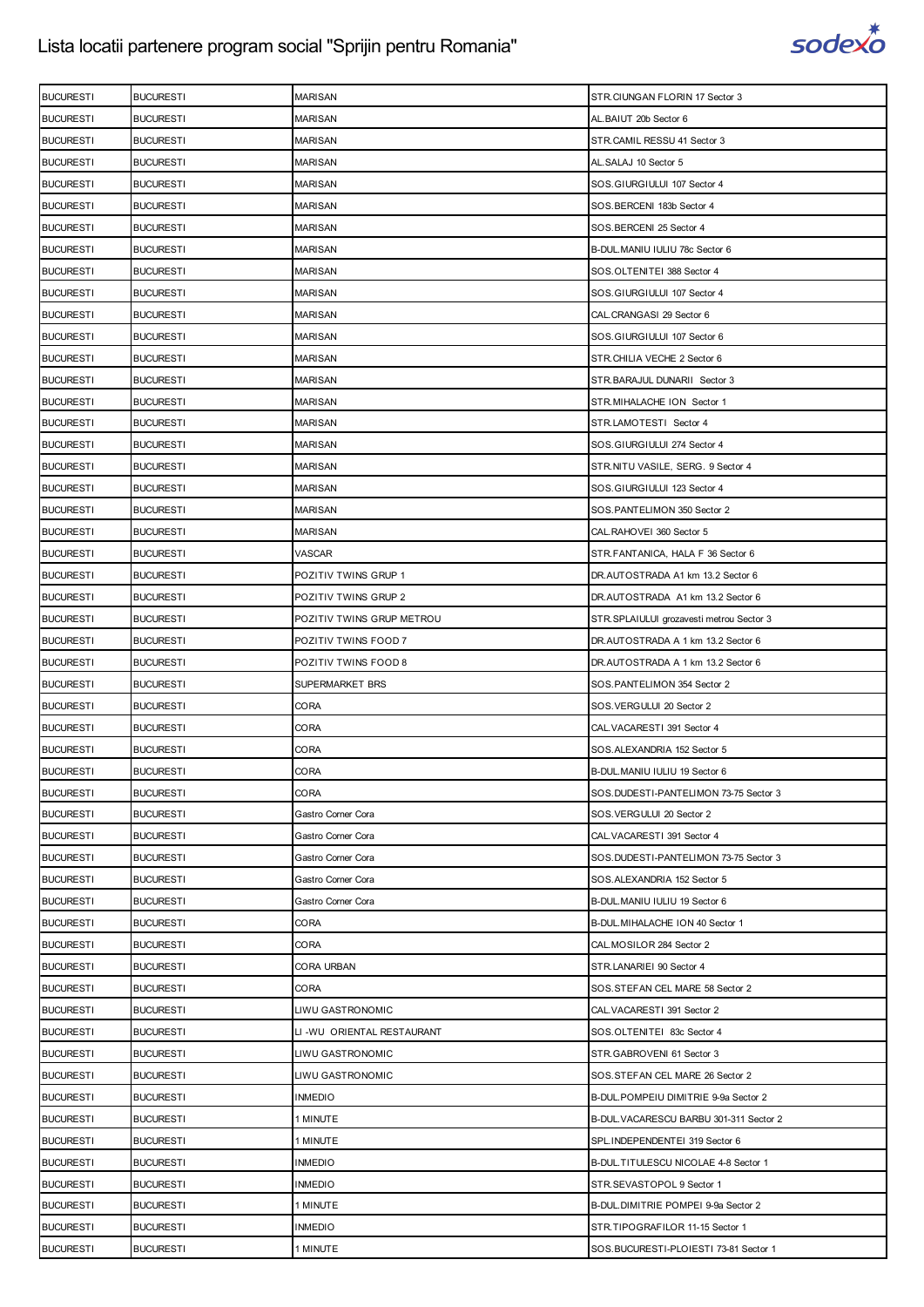

| <b>BUCURESTI</b> | <b>BUCURESTI</b> | <b>INMEDIO</b> | P-TA.PRESEI LIBERE 3-5 Sector 1            |
|------------------|------------------|----------------|--------------------------------------------|
| <b>BUCURESTI</b> | <b>BUCURESTI</b> | <b>INMEDIO</b> | CAL.FLOREASCA 169a Sector 1                |
| <b>BUCURESTI</b> | <b>BUCURESTI</b> | <b>INMEDIO</b> | P-TA.MONTREAL (SOFITEL) 10 Sector 1        |
| <b>BUCURESTI</b> | <b>BUCURESTI</b> | <b>INMEDIO</b> | STR.FABRICA DE GLUCOZA 5 Sector 2          |
| <b>BUCURESTI</b> | <b>BUCURESTI</b> | <b>HUB</b>     | B-DUL.TIMPURI NOI Sector 4                 |
| <b>BUCURESTI</b> | <b>BUCURESTI</b> | SO COFFE       | STR.PRECIZIEI 24 Sector 6                  |
| <b>BUCURESTI</b> | <b>BUCURESTI</b> | <b>INMEDIO</b> | CAL.FLOREASCA 246b Sector 1                |
| <b>BUCURESTI</b> | <b>BUCURESTI</b> | SO COFFEE      | P-TA.GARII DE NORD 1-3 Sector 1            |
| <b>BUCURESTI</b> | <b>BUCURESTI</b> | <b>INMEDIO</b> | STR.VALEA CASCADELOR 3 Sector 6            |
| <b>BUCURESTI</b> | <b>BUCURESTI</b> | INMEDIO        | B-DUL.MANIU IULIU 19 Sector 6              |
| <b>BUCURESTI</b> | <b>BUCURESTI</b> | <b>INMEDIO</b> | SPL.INDEPENDENTEI 210-210b Sector 6        |
| <b>BUCURESTI</b> | <b>BUCURESTI</b> | <b>INMEDIO</b> | SOS.PANTELIMON 244-246 Sector 2            |
| <b>BUCURESTI</b> | <b>BUCURESTI</b> | <b>INMEDIO</b> | B-DUL. MANIU IULIU 546-560 Sector 6        |
| <b>BUCURESTI</b> | <b>BUCURESTI</b> | <b>INMEDIO</b> | SOS.BUCURESTI-PLOIESTI 44a Sector 1        |
| <b>BUCURESTI</b> | <b>BUCURESTI</b> | <b>INMEDIO</b> | B-DUL. VASILE MILEA 4 Sector 6             |
| <b>BUCURESTI</b> | <b>BUCURESTI</b> | <b>INMEDIO</b> | B-DUL.BUCURESTII NOI 50b Sector 1          |
| <b>BUCURESTI</b> | <b>BUCURESTI</b> | <b>INMEDIO</b> | B-DUL PIERRE DE COUBERTIN 3-5 Sector 6     |
| <b>BUCURESTI</b> | <b>BUCURESTI</b> | <b>INMEDIO</b> | DN.BUCURESTI-PLOIESTI Sector 1             |
| <b>BUCURESTI</b> | <b>BUCURESTI</b> | 1 MINUTE       | B-DUL.POMPEIU DIMITRIE, MAT. 5-7 Sector 2  |
| <b>BUCURESTI</b> | <b>BUCURESTI</b> | <b>INMEDIO</b> | B-DUL.PALLADY THEODOR 51 Sector 3          |
| <b>BUCURESTI</b> | <b>BUCURESTI</b> | 1 MINUTE       | B-DUL VASILE MILEA, G-RAL. 4g Sector 6     |
| <b>BUCURESTI</b> | <b>BUCURESTI</b> | INMEDIO        | B-DUL. 1 DECEMBRIE 1918 33a Sector 3       |
| <b>BUCURESTI</b> | <b>BUCURESTI</b> | <b>INMEDIO</b> | B-DUL.1 MAI 51-55 Sector 6                 |
| <b>BUCURESTI</b> | <b>BUCURESTI</b> | <b>INMEDIO</b> | B-DUL.METALURGIEI 12-18, 24-30 Sector 4    |
| <b>BUCURESTI</b> | <b>BUCURESTI</b> | <b>INMEDIO</b> | CAL.FLOREASCA 169 Sector 1                 |
| <b>BUCURESTI</b> | <b>BUCURESTI</b> | <b>INMEDIO</b> | CAL. VITAN 236 Sector 3                    |
| <b>BUCURESTI</b> | <b>BUCURESTI</b> | <b>INMEDIO</b> | SOS.VITAN-BARZESTI Sector 4                |
| <b>BUCURESTI</b> | <b>BUCURESTI</b> | HUB            | STR.METROU TIMPURI NOI Sector 4            |
|                  |                  |                |                                            |
| <b>BUCURESTI</b> | <b>BUCURESTI</b> | <b>RELAY</b>   | SOS.OLTENITEI 83c Sector 4                 |
| <b>BUCURESTI</b> | <b>BUCURESTI</b> | <b>INMEDIO</b> | STR.PASAJ UNIVERSITATE Sector 2            |
| <b>BUCURESTI</b> | <b>BUCURESTI</b> | HUB            | P-TA.VICTORIEI 1 Sector 3                  |
| <b>BUCURESTI</b> | <b>BUCURESTI</b> | <b>INMEDIO</b> | SOS.OLTENITEI 388 Sector 4                 |
| <b>BUCURESTI</b> | <b>BUCURESTI</b> | <b>INMEDIO</b> | SOS.ALEXANDRIA 152 Sector 5                |
| <b>BUCURESTI</b> | <b>BUCURESTI</b> | <b>INMEDIO</b> | SOS.CHITILEI 284 Sector 1                  |
| <b>BUCURESTI</b> | <b>BUCURESTI</b> | <b>INMEDIO</b> | SOS.COLENTINA 6 Sector 2                   |
| <b>BUCURESTI</b> | <b>BUCURESTI</b> | <b>INMEDIO</b> | SOS.COLENTINA 426-426a Sector 2            |
| <b>BUCURESTI</b> | <b>BUCURESTI</b> | <b>INMEDIO</b> | SOS.PROGRESUL 151-171 Sector 5             |
| <b>BUCURESTI</b> | <b>BUCURESTI</b> | <b>INMEDIO</b> | SOS.VERGULUI 20 Sector 2                   |
| <b>BUCURESTI</b> | <b>BUCURESTI</b> | <b>INMEDIO</b> | SOS.VITAN-BARZESTI 7d Sector 4             |
| <b>BUCURESTI</b> | <b>BUCURESTI</b> | <b>INMEDIO</b> | SOS.VITAN-BARZESTI 7a Sector 4             |
| <b>BUCURESTI</b> | <b>BUCURESTI</b> | 1 MINUTE       | SOS.PIPERA 43 Sector 2                     |
| <b>BUCURESTI</b> | <b>BUCURESTI</b> | 1 MINUTE       | STR.FABRICA DE GLUCOZA 9b Sector 2         |
| <b>BUCURESTI</b> | <b>BUCURESTI</b> | <b>INMEDIO</b> | STR.BRASOV 25 Sector 6                     |
| <b>BUCURESTI</b> | <b>BUCURESTI</b> | <b>INMEDIO</b> | B-DUL.CONSTRUCTORILOR 16a Sector 6         |
| <b>BUCURESTI</b> | <b>BUCURESTI</b> | 1 MINUTE       | STR.POMPEIU DIMITRIE, MAT. 14 Sector 2     |
| <b>BUCURESTI</b> | <b>BUCURESTI</b> | 1 MINUTE       | STR.GARA HERASTRAU 4 Sector 2              |
| <b>BUCURESTI</b> | <b>BUCURESTI</b> | <b>INMEDIO</b> | STR.SEBASTIAN MIHAIL, SCRIITOR 88 Sector 5 |
| <b>BUCURESTI</b> | <b>BUCURESTI</b> | <b>INMEDIO</b> | STR.RACARI 5 Sector 3                      |
| <b>BUCURESTI</b> | <b>BUCURESTI</b> | <b>INMEDIO</b> | STR.VALEA OLTULUI 195-197 Sector 6         |
| <b>BUCURESTI</b> | <b>BUCURESTI</b> | <b>INMEDIO</b> | STR. VACARESCU BARBU 120-144 Sector 2      |
| <b>BUCURESTI</b> | <b>BUCURESTI</b> | <b>INMEDIO</b> | STR.BUCURESTII NOI 50 Sector 1             |
| <b>BUCURESTI</b> | <b>BUCURESTI</b> | <b>INMEDIO</b> | STR.NEGRI COSTACHE 1-5 Sector 5            |
| <b>BUCURESTI</b> | <b>BUCURESTI</b> | <b>INMEDIO</b> | DR. DEALU BISERICII 67-109 Sector 4        |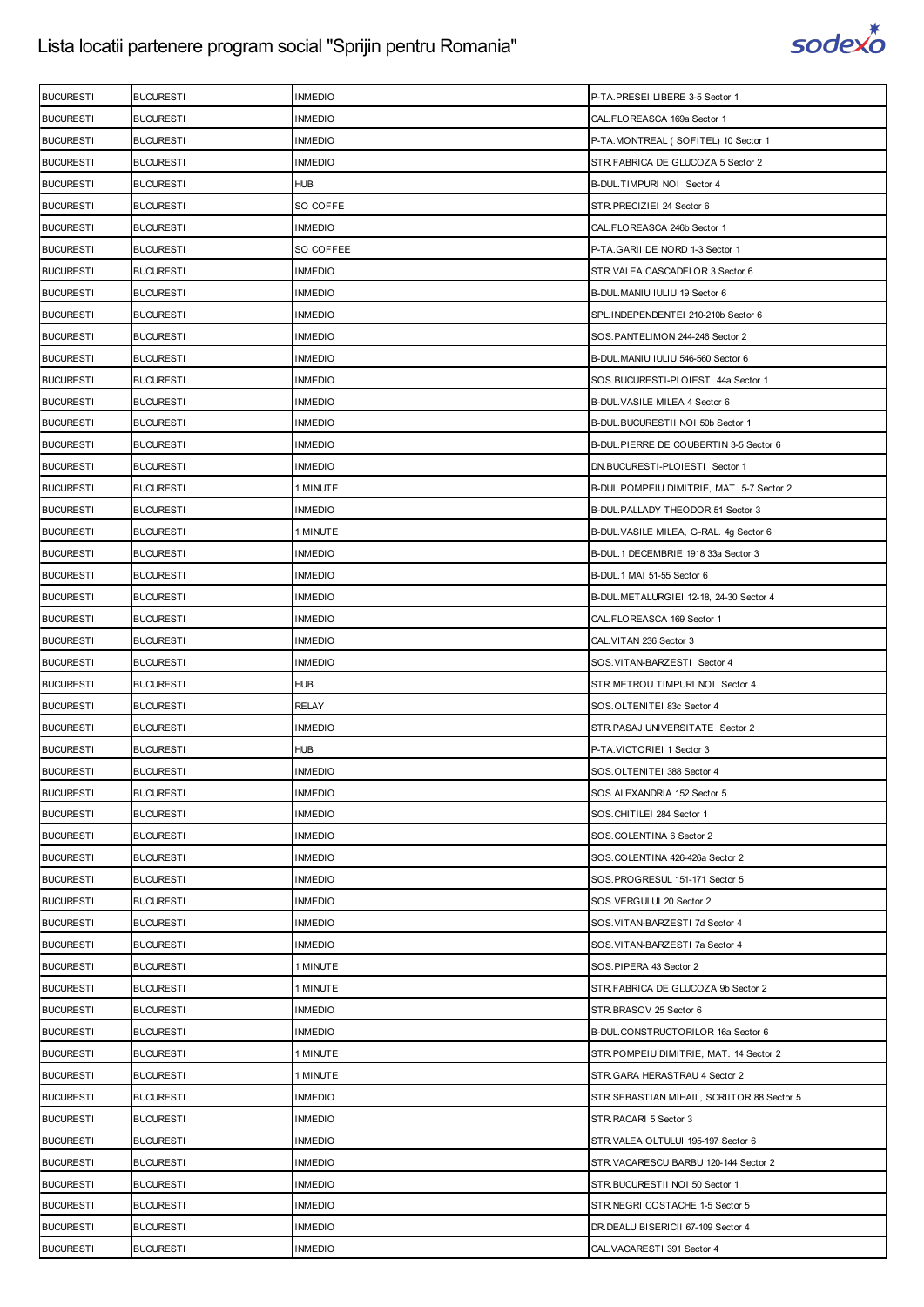

| <b>BUCURESTI</b> | <b>BUCURESTI</b> | <b>INMEDIO</b>               | STR.REBREANU LIVIU 4 Sector 3          |
|------------------|------------------|------------------------------|----------------------------------------|
| <b>BUCURESTI</b> | <b>BUCURESTI</b> | <b>HUB</b>                   | P-TA.MUNCII Sector 3                   |
| <b>BUCURESTI</b> | <b>BUCURESTI</b> | <b>INMEDIO</b>               | B-DUL.TIMISOARA 26 Sector 6            |
| <b>BUCURESTI</b> | <b>BUCURESTI</b> | <b>INMEDIO</b>               | STR.ZIDURI MOSI 23 Sector 2            |
| <b>BUCURESTI</b> | <b>BUCURESTI</b> | 1 MINUTE                     | STR.MIHALACHE ION 01-07 Sector 1       |
| <b>BUCURESTI</b> | <b>BUCURESTI</b> | <b>HUB</b>                   | SOS.BUCURESTI NORD 15-23 Sector 1      |
| <b>BUCURESTI</b> | <b>BUCURESTI</b> | HUB                          | STR.SERG. NICOLAE FLORESCU Sector 4    |
| <b>BUCURESTI</b> | <b>BUCURESTI</b> | <b>HUB</b>                   | CAL.GRIVITEI Sector 1                  |
| <b>BUCURESTI</b> | <b>BUCURESTI</b> | <b>HUB</b>                   | STR.METROU GROZAVESTI Sector 6         |
| <b>BUCURESTI</b> | <b>BUCURESTI</b> | HUB                          | STR.METROU POLITEHNICA Sector 6        |
| <b>BUCURESTI</b> | <b>BUCURESTI</b> | <b>INMEDIO</b>               | STR.FERDINAND I 38 Sector 2            |
| <b>BUCURESTI</b> | <b>BUCURESTI</b> | <b>INMEDIO</b>               | SOS.COLENTINA 2 Sector 2               |
| <b>BUCURESTI</b> | <b>BUCURESTI</b> | 1 MINUTE                     | STR.CARAMFIL G. NICOLAE 85a Sector 1   |
| <b>BUCURESTI</b> | <b>BUCURESTI</b> | 1 MINUTE                     | STR.ORHIDEELOR 15 Sector 6             |
| <b>BUCURESTI</b> | <b>BUCURESTI</b> | <b>HUB</b>                   | P-TA.ROMANA Sector 2                   |
| <b>BUCURESTI</b> | <b>BUCURESTI</b> | 1 MINUTE                     | STR. VLADIMIRESCU TUDOR 22 Sector 5    |
| <b>BUCURESTI</b> | <b>BUCURESTI</b> | <b>HUB</b>                   | STR.METROU IZVOR Sector 5              |
| <b>BUCURESTI</b> | <b>BUCURESTI</b> | <b>INMEDIO</b>               | CAL. VITAN 55-59 Sector 3              |
| <b>BUCURESTI</b> | <b>BUCURESTI</b> | <b>INMEDIO</b>               | STR.VLADIMIRESCU TUDOR Sector 5        |
| <b>BUCURESTI</b> | <b>BUCURESTI</b> | <b>INMEDIO</b>               | STR.VLADIMIRESCU TUDOR 29 Sector 5     |
| <b>BUCURESTI</b> | <b>BUCURESTI</b> | GLO                          | SOS.BUCURESTI-PLOIESTI 42 d Sector 1   |
| <b>BUCURESTI</b> | <b>BUCURESTI</b> | <b>HUB</b>                   | STR.METROU C.BRANCOVEANU Sector 4      |
| <b>BUCURESTI</b> | <b>BUCURESTI</b> | <b>HUB</b>                   | STR.METROU NICOLAE GRIGORESCU Sector 3 |
| <b>BUCURESTI</b> | <b>BUCURESTI</b> | 1 MINUTE                     | SOS.PIPERA 46 d Sector 2               |
| <b>BUCURESTI</b> | <b>BUCURESTI</b> | HUB                          | SOS.BUCURESTI-PLOIESTI 172 Sector 1    |
| <b>BUCURESTI</b> | <b>BUCURESTI</b> | 1MINUTE                      | STR.POMPEIU DIMITRIE, MAT. Sector 2    |
| <b>BUCURESTI</b> | <b>BUCURESTI</b> | <b>GLO SHOP</b>              | STR.REBREANU LIVIU 4 Sector 3          |
|                  |                  |                              |                                        |
| <b>BUCURESTI</b> | <b>BUCURESTI</b> | 1MINUTE                      | B-DUL.DACIA 41 Sector 1                |
| <b>BUCURESTI</b> | <b>BUCURESTI</b> | HUB Buc. Timpuri Noi Vastint | SPL.UNIRII 165 Sector 3                |
| <b>BUCURESTI</b> | <b>BUCURESTI</b> | 1 MINUTE                     | B-DUL.COPOSU CORNELIU 6-8 Sector 3     |
| <b>BUCURESTI</b> | <b>BUCURESTI</b> | <b>INMEDIO</b>               | SOS.BUCURESTI-PLOIESTI 44a Sector 1    |
| <b>BUCURESTI</b> | <b>BUCURESTI</b> | 1 MINUTE                     | STR.PRECIZIEI 24 Sector 6              |
| <b>BUCURESTI</b> | <b>BUCURESTI</b> | <b>GLO SHOP</b>              | B-DUL.PIERRE DE COUBERTIN 3-5 Sector 6 |
| <b>BUCURESTI</b> | <b>BUCURESTI</b> | <b>GLO SHOP</b>              | CAL.FLOREASCA 246b Sector 1            |
| <b>BUCURESTI</b> | <b>BUCURESTI</b> | 1 MINUTE                     | SOS.PIPERA 42 Sector 2                 |
| <b>BUCURESTI</b> | <b>BUCURESTI</b> | SO COFFEE                    | SOS.PIPERA 43 Sector 2                 |
| <b>BUCURESTI</b> | <b>BUCURESTI</b> | RELAY                        | CAL. VACARESTI 391 Sector 4            |
| <b>BUCURESTI</b> | <b>BUCURESTI</b> | SUBWAY                       | P-TA.GARII DE NORD 1-3 Sector 1        |
| <b>BUCURESTI</b> | <b>BUCURESTI</b> | <b>RELAY</b>                 | P-TA.GARII DE NORD 1-3 Sector 1        |
| <b>BUCURESTI</b> | <b>BUCURESTI</b> | HUB                          | P-TA.GARII DE NORD 1-3 Sector 1        |
| <b>BUCURESTI</b> | <b>BUCURESTI</b> | 1 MINUTE                     | STR.PASAJ UNIVERSITATE Sector 2        |
| <b>BUCURESTI</b> | <b>BUCURESTI</b> | 1 MINUTE                     | B-DUL.TIMISOARA 26 Sector 6            |
| <b>BUCURESTI</b> | <b>BUCURESTI</b> | <b>GLO SHOP</b>              | B-DUL.TIMISOARA 26 Sector 6            |
| <b>BUCURESTI</b> | <b>BUCURESTI</b> | <b>GLO SHOP</b>              | B-DUL. VASILE MILEA 4 Sector 6         |
| <b>BUCURESTI</b> | <b>BUCURESTI</b> | 1 MINUTE                     | STR.POPISTEANU, AV. 54a Sector 1       |
| <b>BUCURESTI</b> | <b>BUCURESTI</b> | 1 MINUTE                     | B-DUL.AVIATORILOR Sector 1             |
| <b>BUCURESTI</b> | <b>BUCURESTI</b> | SO COFFER                    | B-DUL.AVIATORILOR Sector 1             |
| <b>BUCURESTI</b> | <b>BUCURESTI</b> | HUB                          | B-DUL.BALCESCU NICOLAE Sector 2        |
| <b>BUCURESTI</b> | <b>BUCURESTI</b> | HUB Buc. [M] Piata Unirii    | P-TA.UNIRII 1 Sector 3                 |
| <b>BUCURESTI</b> | <b>BUCURESTI</b> | <b>INMEDIO</b>               | SOS.BUCURESTI-PLOIESTI 42 d Sector 1   |
| <b>BUCURESTI</b> | <b>BUCURESTI</b> | GENY COM PROD IMPEX          | CAL.MARGEANULUI 50 Sector 5            |
| <b>BUCURESTI</b> | <b>BUCURESTI</b> | LEFRUMARIN                   | P-TA.FANTANICA 36 Sector 2             |
| <b>BUCURESTI</b> | <b>BUCURESTI</b> | LEFRUMARIN                   | P-TA.OBOR Sector 2                     |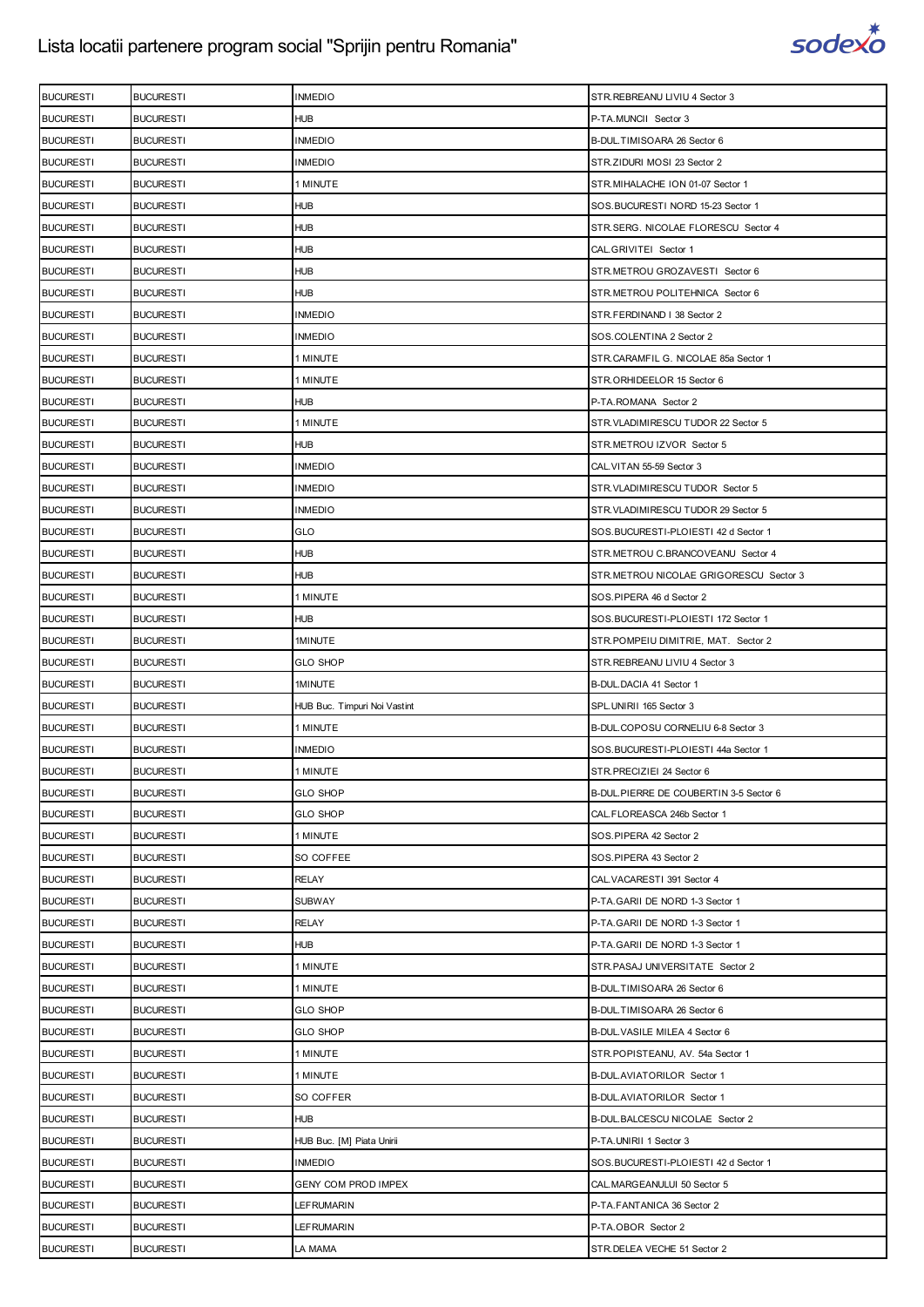

| <b>BUCURESTI</b> | <b>BUCURESTI</b> | LA MAMA                 | STR. VACARESCU BARBU 3 Sector 2               |
|------------------|------------------|-------------------------|-----------------------------------------------|
| <b>BUCURESTI</b> | <b>BUCURESTI</b> | LA MAMA                 | STR.EPISCOPIEI 9 Sector 1                     |
| <b>BUCURESTI</b> | <b>BUCURESTI</b> | LA MAMA                 | P-TA.ALBA IULIA 2 Sector 3                    |
| <b>BUCURESTI</b> | <b>BUCURESTI</b> | la mama                 | SOS.BUCURESTI - PLOIESTI 44a Sector 1         |
| <b>BUCURESTI</b> | <b>BUCURESTI</b> | LA MAMA                 | SPL.INDEPENDENTEI 319 Sector 6                |
| <b>BUCURESTI</b> | <b>BUCURESTI</b> | LA MAMA                 | B-DUL.PIERRE DE COUBERTIN 3-5 Sector 2        |
| <b>BUCURESTI</b> | <b>BUCURESTI</b> | la mama                 | STR. REGINA ELISABETA 11-13 Sector 3          |
| <b>BUCURESTI</b> | <b>BUCURESTI</b> | LA MAMA                 | SPL.INDEPENDENTEI 210-210b Sector 6           |
| <b>BUCURESTI</b> | <b>BUCURESTI</b> | LA MAMA                 | STR.BACANI 1 Sector 3                         |
| <b>BUCURESTI</b> | <b>BUCURESTI</b> | LA TAICU                | STR.GLICINELOR 4-14 Sector 5                  |
| <b>BUCURESTI</b> | <b>BUCURESTI</b> | MACELARIE               | STR.GLICINELOR 4-14 Sector 5                  |
| <b>BUCURESTI</b> | <b>BUCURESTI</b> | SEBIGAB FISH            | B-DUL.GRIGORESCU NICOLAE, PICTOR 51a Sector 3 |
| <b>BUCURESTI</b> | <b>BUCURESTI</b> | ALEXA TOPAZ             | PREL.GHENCEA 169a Sector 6                    |
| <b>BUCURESTI</b> | <b>BUCURESTI</b> | ROM SEP                 | STR.LAMOTESTI 3-5 Sector 4                    |
| <b>BUCURESTI</b> | <b>BUCURESTI</b> | SUPERMARKET LA DOI PASI | CAL.GRIVITEI 210 Sector 1                     |
| <b>BUCURESTI</b> | <b>BUCURESTI</b> | <b>ROM SEP</b>          | CAL.GRIVITEI 212 Sector 1                     |
| <b>BUCURESTI</b> | <b>BUCURESTI</b> | <b>ROM SEP</b>          | CAL.GRIVITEI 214 Sector 1                     |
| <b>BUCURESTI</b> | <b>BUCURESTI</b> | <b>LUCA</b>             | SOS.BERCENI 183 Sector 4                      |
| <b>BUCURESTI</b> | <b>BUCURESTI</b> | LUCA                    | CAL. VITAN 242 Sector 3                       |
| <b>BUCURESTI</b> | <b>BUCURESTI</b> | LUCA                    | STR.GABROVENI 61 Sector 3                     |
| <b>BUCURESTI</b> | <b>BUCURESTI</b> | <b>LUCA</b>             | B-DUL.UNIRII 27 Sector 3                      |
| <b>BUCURESTI</b> | <b>BUCURESTI</b> | LUCA                    | B-DUL. MIHALACHE ION 199 Sector 1             |
| <b>BUCURESTI</b> | <b>BUCURESTI</b> | LUCA                    | B-DUL.MANIU IULIU 69 Sector 6                 |
| <b>BUCURESTI</b> | <b>BUCURESTI</b> | <b>LUCA</b>             | SOS. MIHAI BRAVU 2 Sector 2                   |
| <b>BUCURESTI</b> | <b>BUCURESTI</b> | LUCA                    | B-DUL.POMPEIU DIMITRIE, MAT. 39 Sector 2      |
| <b>BUCURESTI</b> | <b>BUCURESTI</b> | LUCA                    | B-DUL.DACIA 39 Sector 1                       |
| <b>BUCURESTI</b> | <b>BUCURESTI</b> | <b>LUCA</b>             | B-DUL.SINCAI GHEORGHE 1 Sector 4              |
| <b>BUCURESTI</b> | <b>BUCURESTI</b> | LUCA                    | SPL.INDEPENDENTEI 1 Sector 6                  |
| <b>BUCURESTI</b> | <b>BUCURESTI</b> | <b>LUCA</b>             | B-DUL.UNIRII 27 Sector 3                      |
| <b>BUCURESTI</b> | <b>BUCURESTI</b> | LUCA                    | B-DUL.REGINA ELISABETA 16 Sector 3            |
| <b>BUCURESTI</b> | <b>BUCURESTI</b> | LUCA                    | CAL. VITAN 58 Sector 3                        |
| <b>BUCURESTI</b> | <b>BUCURESTI</b> | LUCA                    | B-DUL.MANIU IULIU Sector 6                    |
| <b>BUCURESTI</b> | <b>BUCURESTI</b> | <b>LUCA</b>             | B-DUL.BALCESCU NICOLAE 16 Sector 1            |
| <b>BUCURESTI</b> | <b>BUCURESTI</b> | LUCA                    | SOS.PANTELIMON 242 Sector 2                   |
| <b>BUCURESTI</b> | <b>BUCURESTI</b> | LUCA                    | CAL.DOROBANTI 252-256 Sector 1                |
| <b>BUCURESTI</b> | <b>BUCURESTI</b> | LUCA                    | B-DUL.MANIU IULIU 22 Sector 6                 |
| <b>BUCURESTI</b> | <b>BUCURESTI</b> | <b>LUCA</b>             | SOS.STEFAN CEL MARE Sector 2                  |
| <b>BUCURESTI</b> | <b>BUCURESTI</b> | LUCA                    | B-DUL.POMPEIU DIMITRIE, MAT. 7g Sector 2      |
| <b>BUCURESTI</b> | <b>BUCURESTI</b> | LUCA                    | B-DUL.GRIGORESCU NICOLAE, PICTOR 31a Sector 3 |
| <b>BUCURESTI</b> | <b>BUCURESTI</b> | LUCA                    | P-TA.VICTORIEI Sector 1                       |
| <b>BUCURESTI</b> | <b>BUCURESTI</b> | DOMINO'S PIZZA          | B-DUL.MANIU IULIU 73 Sector 4                 |
| <b>BUCURESTI</b> | <b>BUCURESTI</b> | DOMINO'S PIZZA          | STR.JIMBOLIA 63 Sector 1                      |
| <b>BUCURESTI</b> | <b>BUCURESTI</b> | DOMINO'S PIZZA          | STR.BERCENI 96 Sector 4                       |
| <b>BUCURESTI</b> | <b>BUCURESTI</b> | DOMINO'S PIZZA          | SOS.PANDURI 71 Sector 5                       |
| <b>BUCURESTI</b> | <b>BUCURESTI</b> | <b>GRILANDIA VULCAN</b> | STR.SEBASTIAN MIHAIL, SCRIITOR 88 Sector 5    |
| <b>BUCURESTI</b> | <b>BUCURESTI</b> | COPANEX                 | SOS.VITAN 7d-7e Sector 3                      |
| <b>BUCURESTI</b> | <b>BUCURESTI</b> | COPANEX                 | SOS.IANCULUI 33 Sector 3                      |
| <b>BUCURESTI</b> | <b>BUCURESTI</b> | MELISSA-LA DOI PASI     | STR.CAMIL RESSU 41 Sector 3                   |
| <b>BUCURESTI</b> | <b>BUCURESTI</b> | <b>GIOCONDA</b>         | B-DUL.GHENCEA 40-44 Sector 6                  |
| <b>BUCURESTI</b> | <b>BUCURESTI</b> | <b>GIOCONDA</b>         | B-DUL. GHENCEA 40-44 Sector 6                 |
| <b>BUCURESTI</b> | <b>BUCURESTI</b> | GIOCONDA MACELARIE      | B-DUL.GHENCEA 42 Sector 6                     |
| <b>BUCURESTI</b> | <b>BUCURESTI</b> | NEFF PROD IMPEX         | STR.NITU VASILE SERG. 1 Sector 4              |
| <b>BUCURESTI</b> | <b>BUCURESTI</b> | NEFF PROD IMPEX         | STR.NITU VASILE SER. 1 Sector 4               |
| <b>BUCURESTI</b> | <b>BUCURESTI</b> | FLORENTA - MACELARIE    | STR.NITU VASILE SERG. 1 Sector 4              |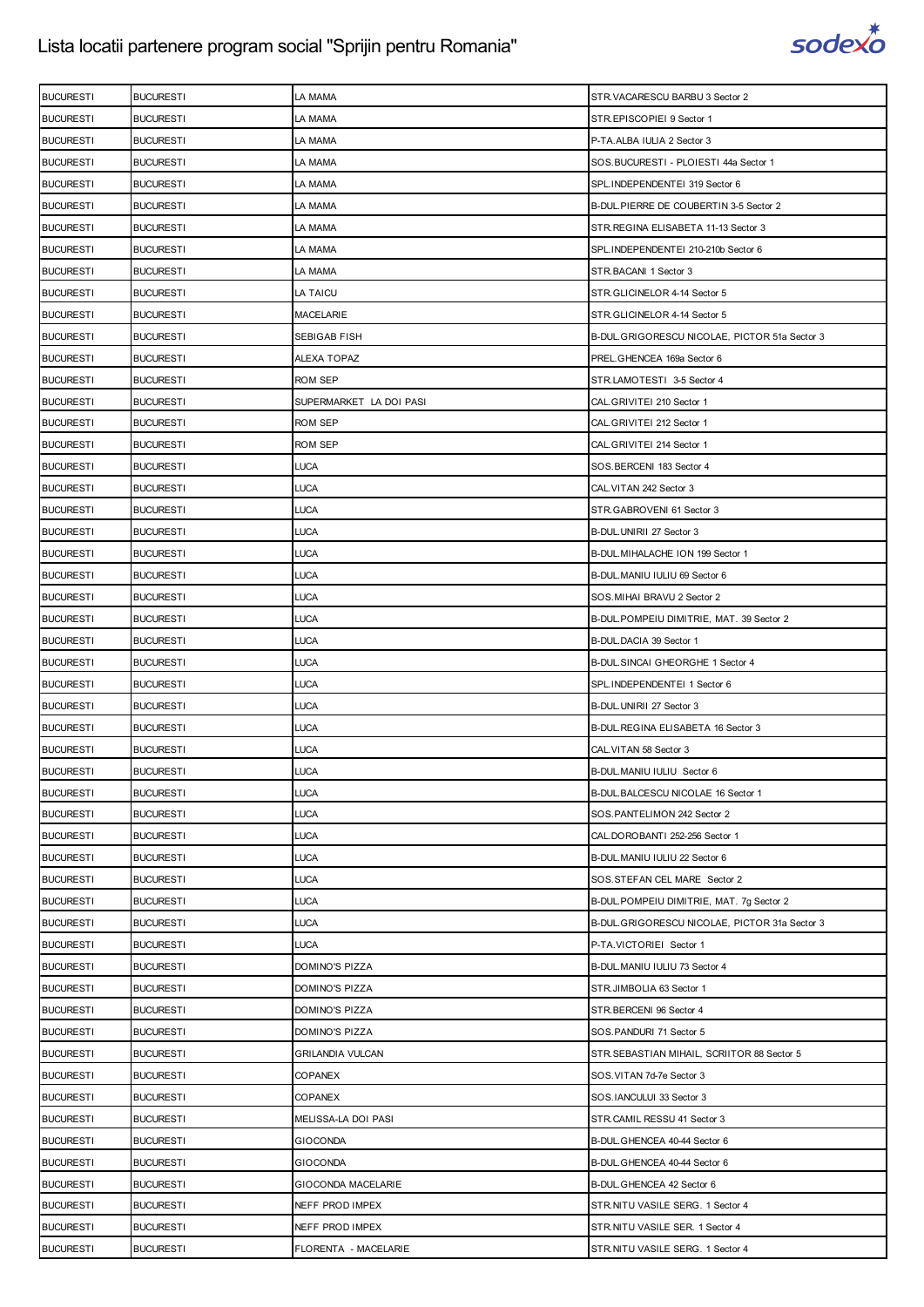

| <b>BULF IMPEX</b><br><b>BUCURESTI</b><br><b>BUCURESTI</b><br>STR.VALEA LUNGA 7 Sector 6<br><b>BUCURESTI</b><br><b>BUCURESTI</b><br><b>BULF IMPEX</b><br>STR.CENTURII 7 Sector 6<br><b>BUCURESTI</b><br><b>BUCURESTI</b><br>SERV CONEX 2000<br>STR.BERZEI 36 Sector 1<br><b>BUCURESTI</b><br><b>BUCURESTI</b><br>SERV CONEX 2000<br>B-DUL.DECEBAL 16 Sector 3<br><b>BUCURESTI</b><br><b>BUCURESTI</b><br>SERV CONEX 2000<br>P-TA.ALBA IULIA 3 Sector 3<br><b>BUCURESTI</b><br><b>BUCURESTI</b><br>SERV CONEX 2000<br>STR.OTESANI 21-22 Sector 2<br><b>BUCURESTI</b><br><b>BUCURESTI</b><br>I S IOSAN<br>STR.CAMPULUI 1 Sector 2<br><b>BUCURESTI</b><br><b>BUCURESTI</b><br>LA NEA VASILE<br>STR.TARNOVEANU MIHAIL 3 Sector 3<br><b>BUCURESTI</b><br><b>BUCURESTI</b><br>L AND M IMPEX 2000<br>B-DUL.CAMIL RESSU 41 Sector 3<br>LSV<br><b>BUCURESTI</b><br><b>BUCURESTI</b><br>B-DUL.COPOSU CORNELIU 53 Sector 3<br><b>BUCURESTI</b><br><b>BUCURESTI</b><br>KARMA INTER MARKET<br>STR.VALEA ARGESULUI 5 Sector 6<br><b>BUCURESTI</b><br><b>BUCURESTI</b><br>R-THEO FAMILY<br>STR.PRINCIPATELE UNITE 65 Sector 4<br><b>BUCURESTI</b><br><b>BUCURESTI</b><br>R-THEO FAMILY<br>STR.11 IUNIE 23 Sector 4<br><b>BUCURESTI</b><br><b>BUCURESTI</b><br><b>MAGAZIN BUCURESTI</b><br>STR.SOLDAT GHITA SERBAN 38-42 Sector 3<br><b>BUCURESTI</b><br><b>BUCURESTI</b><br>MACELARIA YASI<br>SOS.IANCULUI 7 Sector 2<br><b>BUCURESTI</b><br><b>BUCURESTI</b><br>Yasi fast food<br>SOS.IANCULUI 109 Sector 2<br><b>BUCURESTI</b><br><b>BUCURESTI</b><br>GAROSI 94 PRODIMPEX<br>CAL.GIULESTI 131 Sector 6<br><b>BUCURESTI</b><br><b>BUCURESTI</b><br><b>GAROS</b><br>CAL.CRANGASI 30 Sector 6<br><b>BUCURESTI</b><br><b>BUCURESTI</b><br>ARIA GOURMET BURGER<br>STR.SLANIC 2 Sector 3<br><b>BUCURESTI</b><br><b>BUCURESTI</b><br>MANAY CHINESE FOOD<br>B-DUL.CONSTANTIN BRANCOVENU 91 Sector 4<br><b>BUCURESTI</b><br><b>BUCURESTI</b><br>MANAY CHINESE FOOD<br>STR. SEBASTIAN MIHAIL, SCRIITOR 48 Sector 5<br><b>BUCURESTI</b><br><b>BUCURESTI</b><br>MARKET 22<br>STR.LUICA 176 Sector 4<br><b>BUCURESTI</b><br><b>BUCURESTI</b><br>ANCOS ROMGRAD<br>STR.PORTITA 34 Sector 5<br><b>BUCURESTI</b><br><b>BUCURESTI</b><br>ANCOS ROMGRAD<br>SOS.PUCHENI 139-149 Sector 5<br><b>BUCURESTI</b><br><b>BUCURESTI</b><br>ALEXINA COMP<br>SOS.IANCULUI 7 Sector 2<br><b>BUCURESTI</b><br><b>BUCURESTI</b><br>CAL.MOSILOR 127 Sector 2<br>FAMILIA LUCAN<br><b>BUCURESTI</b><br><b>BUCURESTI</b><br><b>MINI MARKET</b><br>STR.POPOVAT PETRE, G-RAL. 49 Sector 6<br><b>BUCURESTI</b><br><b>BUCURESTI</b><br><b>MINI MARKET</b><br>SPL.INDEPENDENTEI 290 Sector 6<br><b>BUCURESTI</b><br><b>BUCURESTI</b><br>Dombi boutique Lamotesti<br>STR.LAMOTESTI 3-5 Sector 4<br><b>BUCURESTI</b><br><b>BUCURESTI</b><br>PEMIALCOM<br>CAL.GIULESTI 6-8 Sector 6<br><b>BUCURESTI</b><br><b>BUCURESTI</b><br>MACELARIA KARINA PIATA VALEA IALOMITEI<br>AL.BAIUT 20b Sector 6<br><b>BUCURESTI</b><br><b>BUCURESTI</b><br>MACELARIA KARINA<br>DR.TABEREI 44b Sector 6<br><b>BUCURESTI</b><br><b>BUCURESTI</b><br>STR.BABA NOVAC-COMPLEX BABA NOVAC 17 Sector 3<br><b>MASTER MARKET</b><br><b>BUCURESTI</b><br><b>BUCURESTI</b><br>LISSE MARKET<br>STR.LANTERNEI 72-74 Sector 2<br><b>BUCURESTI</b><br><b>BUCURESTI</b><br>VESTIC LOT CONSTRUCT<br>STR.VALERIU BRANISTE 54-56 Sector 3<br><b>BUCURESTI</b><br><b>BUCURESTI</b><br>STR.LUICA 164-168 Sector 4<br><b>MARKET EFORIE</b><br><b>BUCURESTI</b><br><b>BUCURESTI</b><br>SUPERLIMON STORE<br>STR.POSTALIONULUI Sector 4<br><b>BUCURESTI</b><br><b>BUCURESTI</b><br>SUPERLIMON STORE<br>DR. GURA CRIVATULUI 80 Sector 3<br><b>BUCURESTI</b><br><b>BUCURESTI</b><br>PUI PE JAR BUCURESTI<br>STR.IANCULUI 44 Sector 2<br><b>BRO GRUP MARKET</b><br><b>BUCURESTI</b><br><b>BUCURESTI</b><br>STR.ALUNISULUI 4 Sector 4<br><b>BUCURESTI</b><br><b>BUCURESTI</b><br>GIBI BOUTIQUE BUSINESS<br>STR.DELFINULUI 6 Sector 2 | <b>BUCURESTI</b> | <b>BUCURESTI</b> | CONCEDO            | CAL.GIULESTI 146 Sector 6                |
|------------------------------------------------------------------------------------------------------------------------------------------------------------------------------------------------------------------------------------------------------------------------------------------------------------------------------------------------------------------------------------------------------------------------------------------------------------------------------------------------------------------------------------------------------------------------------------------------------------------------------------------------------------------------------------------------------------------------------------------------------------------------------------------------------------------------------------------------------------------------------------------------------------------------------------------------------------------------------------------------------------------------------------------------------------------------------------------------------------------------------------------------------------------------------------------------------------------------------------------------------------------------------------------------------------------------------------------------------------------------------------------------------------------------------------------------------------------------------------------------------------------------------------------------------------------------------------------------------------------------------------------------------------------------------------------------------------------------------------------------------------------------------------------------------------------------------------------------------------------------------------------------------------------------------------------------------------------------------------------------------------------------------------------------------------------------------------------------------------------------------------------------------------------------------------------------------------------------------------------------------------------------------------------------------------------------------------------------------------------------------------------------------------------------------------------------------------------------------------------------------------------------------------------------------------------------------------------------------------------------------------------------------------------------------------------------------------------------------------------------------------------------------------------------------------------------------------------------------------------------------------------------------------------------------------------------------------------------------------------------------------------------------------------------------------------------------------------------------------------------------------------------------------------------------------------------------------------------------------------------------------------------------------------------------------------------------------------------------------------------------------------------------------------------------------------------------------------------------------------------------------------------------------------------------------------------------------------------------------------------------------------------------------------------------------------------------------------------------------------------------------------------------------------------------------------------------------------------------------------------------------------------------------------------------|------------------|------------------|--------------------|------------------------------------------|
|                                                                                                                                                                                                                                                                                                                                                                                                                                                                                                                                                                                                                                                                                                                                                                                                                                                                                                                                                                                                                                                                                                                                                                                                                                                                                                                                                                                                                                                                                                                                                                                                                                                                                                                                                                                                                                                                                                                                                                                                                                                                                                                                                                                                                                                                                                                                                                                                                                                                                                                                                                                                                                                                                                                                                                                                                                                                                                                                                                                                                                                                                                                                                                                                                                                                                                                                                                                                                                                                                                                                                                                                                                                                                                                                                                                                                                                                                                                              |                  |                  |                    |                                          |
|                                                                                                                                                                                                                                                                                                                                                                                                                                                                                                                                                                                                                                                                                                                                                                                                                                                                                                                                                                                                                                                                                                                                                                                                                                                                                                                                                                                                                                                                                                                                                                                                                                                                                                                                                                                                                                                                                                                                                                                                                                                                                                                                                                                                                                                                                                                                                                                                                                                                                                                                                                                                                                                                                                                                                                                                                                                                                                                                                                                                                                                                                                                                                                                                                                                                                                                                                                                                                                                                                                                                                                                                                                                                                                                                                                                                                                                                                                                              |                  |                  |                    |                                          |
|                                                                                                                                                                                                                                                                                                                                                                                                                                                                                                                                                                                                                                                                                                                                                                                                                                                                                                                                                                                                                                                                                                                                                                                                                                                                                                                                                                                                                                                                                                                                                                                                                                                                                                                                                                                                                                                                                                                                                                                                                                                                                                                                                                                                                                                                                                                                                                                                                                                                                                                                                                                                                                                                                                                                                                                                                                                                                                                                                                                                                                                                                                                                                                                                                                                                                                                                                                                                                                                                                                                                                                                                                                                                                                                                                                                                                                                                                                                              |                  |                  |                    |                                          |
|                                                                                                                                                                                                                                                                                                                                                                                                                                                                                                                                                                                                                                                                                                                                                                                                                                                                                                                                                                                                                                                                                                                                                                                                                                                                                                                                                                                                                                                                                                                                                                                                                                                                                                                                                                                                                                                                                                                                                                                                                                                                                                                                                                                                                                                                                                                                                                                                                                                                                                                                                                                                                                                                                                                                                                                                                                                                                                                                                                                                                                                                                                                                                                                                                                                                                                                                                                                                                                                                                                                                                                                                                                                                                                                                                                                                                                                                                                                              |                  |                  |                    |                                          |
|                                                                                                                                                                                                                                                                                                                                                                                                                                                                                                                                                                                                                                                                                                                                                                                                                                                                                                                                                                                                                                                                                                                                                                                                                                                                                                                                                                                                                                                                                                                                                                                                                                                                                                                                                                                                                                                                                                                                                                                                                                                                                                                                                                                                                                                                                                                                                                                                                                                                                                                                                                                                                                                                                                                                                                                                                                                                                                                                                                                                                                                                                                                                                                                                                                                                                                                                                                                                                                                                                                                                                                                                                                                                                                                                                                                                                                                                                                                              |                  |                  |                    |                                          |
|                                                                                                                                                                                                                                                                                                                                                                                                                                                                                                                                                                                                                                                                                                                                                                                                                                                                                                                                                                                                                                                                                                                                                                                                                                                                                                                                                                                                                                                                                                                                                                                                                                                                                                                                                                                                                                                                                                                                                                                                                                                                                                                                                                                                                                                                                                                                                                                                                                                                                                                                                                                                                                                                                                                                                                                                                                                                                                                                                                                                                                                                                                                                                                                                                                                                                                                                                                                                                                                                                                                                                                                                                                                                                                                                                                                                                                                                                                                              |                  |                  |                    |                                          |
|                                                                                                                                                                                                                                                                                                                                                                                                                                                                                                                                                                                                                                                                                                                                                                                                                                                                                                                                                                                                                                                                                                                                                                                                                                                                                                                                                                                                                                                                                                                                                                                                                                                                                                                                                                                                                                                                                                                                                                                                                                                                                                                                                                                                                                                                                                                                                                                                                                                                                                                                                                                                                                                                                                                                                                                                                                                                                                                                                                                                                                                                                                                                                                                                                                                                                                                                                                                                                                                                                                                                                                                                                                                                                                                                                                                                                                                                                                                              |                  |                  |                    |                                          |
|                                                                                                                                                                                                                                                                                                                                                                                                                                                                                                                                                                                                                                                                                                                                                                                                                                                                                                                                                                                                                                                                                                                                                                                                                                                                                                                                                                                                                                                                                                                                                                                                                                                                                                                                                                                                                                                                                                                                                                                                                                                                                                                                                                                                                                                                                                                                                                                                                                                                                                                                                                                                                                                                                                                                                                                                                                                                                                                                                                                                                                                                                                                                                                                                                                                                                                                                                                                                                                                                                                                                                                                                                                                                                                                                                                                                                                                                                                                              |                  |                  |                    |                                          |
|                                                                                                                                                                                                                                                                                                                                                                                                                                                                                                                                                                                                                                                                                                                                                                                                                                                                                                                                                                                                                                                                                                                                                                                                                                                                                                                                                                                                                                                                                                                                                                                                                                                                                                                                                                                                                                                                                                                                                                                                                                                                                                                                                                                                                                                                                                                                                                                                                                                                                                                                                                                                                                                                                                                                                                                                                                                                                                                                                                                                                                                                                                                                                                                                                                                                                                                                                                                                                                                                                                                                                                                                                                                                                                                                                                                                                                                                                                                              |                  |                  |                    |                                          |
|                                                                                                                                                                                                                                                                                                                                                                                                                                                                                                                                                                                                                                                                                                                                                                                                                                                                                                                                                                                                                                                                                                                                                                                                                                                                                                                                                                                                                                                                                                                                                                                                                                                                                                                                                                                                                                                                                                                                                                                                                                                                                                                                                                                                                                                                                                                                                                                                                                                                                                                                                                                                                                                                                                                                                                                                                                                                                                                                                                                                                                                                                                                                                                                                                                                                                                                                                                                                                                                                                                                                                                                                                                                                                                                                                                                                                                                                                                                              |                  |                  |                    |                                          |
|                                                                                                                                                                                                                                                                                                                                                                                                                                                                                                                                                                                                                                                                                                                                                                                                                                                                                                                                                                                                                                                                                                                                                                                                                                                                                                                                                                                                                                                                                                                                                                                                                                                                                                                                                                                                                                                                                                                                                                                                                                                                                                                                                                                                                                                                                                                                                                                                                                                                                                                                                                                                                                                                                                                                                                                                                                                                                                                                                                                                                                                                                                                                                                                                                                                                                                                                                                                                                                                                                                                                                                                                                                                                                                                                                                                                                                                                                                                              |                  |                  |                    |                                          |
|                                                                                                                                                                                                                                                                                                                                                                                                                                                                                                                                                                                                                                                                                                                                                                                                                                                                                                                                                                                                                                                                                                                                                                                                                                                                                                                                                                                                                                                                                                                                                                                                                                                                                                                                                                                                                                                                                                                                                                                                                                                                                                                                                                                                                                                                                                                                                                                                                                                                                                                                                                                                                                                                                                                                                                                                                                                                                                                                                                                                                                                                                                                                                                                                                                                                                                                                                                                                                                                                                                                                                                                                                                                                                                                                                                                                                                                                                                                              |                  |                  |                    |                                          |
|                                                                                                                                                                                                                                                                                                                                                                                                                                                                                                                                                                                                                                                                                                                                                                                                                                                                                                                                                                                                                                                                                                                                                                                                                                                                                                                                                                                                                                                                                                                                                                                                                                                                                                                                                                                                                                                                                                                                                                                                                                                                                                                                                                                                                                                                                                                                                                                                                                                                                                                                                                                                                                                                                                                                                                                                                                                                                                                                                                                                                                                                                                                                                                                                                                                                                                                                                                                                                                                                                                                                                                                                                                                                                                                                                                                                                                                                                                                              |                  |                  |                    |                                          |
|                                                                                                                                                                                                                                                                                                                                                                                                                                                                                                                                                                                                                                                                                                                                                                                                                                                                                                                                                                                                                                                                                                                                                                                                                                                                                                                                                                                                                                                                                                                                                                                                                                                                                                                                                                                                                                                                                                                                                                                                                                                                                                                                                                                                                                                                                                                                                                                                                                                                                                                                                                                                                                                                                                                                                                                                                                                                                                                                                                                                                                                                                                                                                                                                                                                                                                                                                                                                                                                                                                                                                                                                                                                                                                                                                                                                                                                                                                                              |                  |                  |                    |                                          |
|                                                                                                                                                                                                                                                                                                                                                                                                                                                                                                                                                                                                                                                                                                                                                                                                                                                                                                                                                                                                                                                                                                                                                                                                                                                                                                                                                                                                                                                                                                                                                                                                                                                                                                                                                                                                                                                                                                                                                                                                                                                                                                                                                                                                                                                                                                                                                                                                                                                                                                                                                                                                                                                                                                                                                                                                                                                                                                                                                                                                                                                                                                                                                                                                                                                                                                                                                                                                                                                                                                                                                                                                                                                                                                                                                                                                                                                                                                                              |                  |                  |                    |                                          |
|                                                                                                                                                                                                                                                                                                                                                                                                                                                                                                                                                                                                                                                                                                                                                                                                                                                                                                                                                                                                                                                                                                                                                                                                                                                                                                                                                                                                                                                                                                                                                                                                                                                                                                                                                                                                                                                                                                                                                                                                                                                                                                                                                                                                                                                                                                                                                                                                                                                                                                                                                                                                                                                                                                                                                                                                                                                                                                                                                                                                                                                                                                                                                                                                                                                                                                                                                                                                                                                                                                                                                                                                                                                                                                                                                                                                                                                                                                                              |                  |                  |                    |                                          |
|                                                                                                                                                                                                                                                                                                                                                                                                                                                                                                                                                                                                                                                                                                                                                                                                                                                                                                                                                                                                                                                                                                                                                                                                                                                                                                                                                                                                                                                                                                                                                                                                                                                                                                                                                                                                                                                                                                                                                                                                                                                                                                                                                                                                                                                                                                                                                                                                                                                                                                                                                                                                                                                                                                                                                                                                                                                                                                                                                                                                                                                                                                                                                                                                                                                                                                                                                                                                                                                                                                                                                                                                                                                                                                                                                                                                                                                                                                                              |                  |                  |                    |                                          |
|                                                                                                                                                                                                                                                                                                                                                                                                                                                                                                                                                                                                                                                                                                                                                                                                                                                                                                                                                                                                                                                                                                                                                                                                                                                                                                                                                                                                                                                                                                                                                                                                                                                                                                                                                                                                                                                                                                                                                                                                                                                                                                                                                                                                                                                                                                                                                                                                                                                                                                                                                                                                                                                                                                                                                                                                                                                                                                                                                                                                                                                                                                                                                                                                                                                                                                                                                                                                                                                                                                                                                                                                                                                                                                                                                                                                                                                                                                                              |                  |                  |                    |                                          |
|                                                                                                                                                                                                                                                                                                                                                                                                                                                                                                                                                                                                                                                                                                                                                                                                                                                                                                                                                                                                                                                                                                                                                                                                                                                                                                                                                                                                                                                                                                                                                                                                                                                                                                                                                                                                                                                                                                                                                                                                                                                                                                                                                                                                                                                                                                                                                                                                                                                                                                                                                                                                                                                                                                                                                                                                                                                                                                                                                                                                                                                                                                                                                                                                                                                                                                                                                                                                                                                                                                                                                                                                                                                                                                                                                                                                                                                                                                                              |                  |                  |                    |                                          |
|                                                                                                                                                                                                                                                                                                                                                                                                                                                                                                                                                                                                                                                                                                                                                                                                                                                                                                                                                                                                                                                                                                                                                                                                                                                                                                                                                                                                                                                                                                                                                                                                                                                                                                                                                                                                                                                                                                                                                                                                                                                                                                                                                                                                                                                                                                                                                                                                                                                                                                                                                                                                                                                                                                                                                                                                                                                                                                                                                                                                                                                                                                                                                                                                                                                                                                                                                                                                                                                                                                                                                                                                                                                                                                                                                                                                                                                                                                                              |                  |                  |                    |                                          |
|                                                                                                                                                                                                                                                                                                                                                                                                                                                                                                                                                                                                                                                                                                                                                                                                                                                                                                                                                                                                                                                                                                                                                                                                                                                                                                                                                                                                                                                                                                                                                                                                                                                                                                                                                                                                                                                                                                                                                                                                                                                                                                                                                                                                                                                                                                                                                                                                                                                                                                                                                                                                                                                                                                                                                                                                                                                                                                                                                                                                                                                                                                                                                                                                                                                                                                                                                                                                                                                                                                                                                                                                                                                                                                                                                                                                                                                                                                                              |                  |                  |                    |                                          |
|                                                                                                                                                                                                                                                                                                                                                                                                                                                                                                                                                                                                                                                                                                                                                                                                                                                                                                                                                                                                                                                                                                                                                                                                                                                                                                                                                                                                                                                                                                                                                                                                                                                                                                                                                                                                                                                                                                                                                                                                                                                                                                                                                                                                                                                                                                                                                                                                                                                                                                                                                                                                                                                                                                                                                                                                                                                                                                                                                                                                                                                                                                                                                                                                                                                                                                                                                                                                                                                                                                                                                                                                                                                                                                                                                                                                                                                                                                                              |                  |                  |                    |                                          |
|                                                                                                                                                                                                                                                                                                                                                                                                                                                                                                                                                                                                                                                                                                                                                                                                                                                                                                                                                                                                                                                                                                                                                                                                                                                                                                                                                                                                                                                                                                                                                                                                                                                                                                                                                                                                                                                                                                                                                                                                                                                                                                                                                                                                                                                                                                                                                                                                                                                                                                                                                                                                                                                                                                                                                                                                                                                                                                                                                                                                                                                                                                                                                                                                                                                                                                                                                                                                                                                                                                                                                                                                                                                                                                                                                                                                                                                                                                                              |                  |                  |                    |                                          |
|                                                                                                                                                                                                                                                                                                                                                                                                                                                                                                                                                                                                                                                                                                                                                                                                                                                                                                                                                                                                                                                                                                                                                                                                                                                                                                                                                                                                                                                                                                                                                                                                                                                                                                                                                                                                                                                                                                                                                                                                                                                                                                                                                                                                                                                                                                                                                                                                                                                                                                                                                                                                                                                                                                                                                                                                                                                                                                                                                                                                                                                                                                                                                                                                                                                                                                                                                                                                                                                                                                                                                                                                                                                                                                                                                                                                                                                                                                                              |                  |                  |                    |                                          |
|                                                                                                                                                                                                                                                                                                                                                                                                                                                                                                                                                                                                                                                                                                                                                                                                                                                                                                                                                                                                                                                                                                                                                                                                                                                                                                                                                                                                                                                                                                                                                                                                                                                                                                                                                                                                                                                                                                                                                                                                                                                                                                                                                                                                                                                                                                                                                                                                                                                                                                                                                                                                                                                                                                                                                                                                                                                                                                                                                                                                                                                                                                                                                                                                                                                                                                                                                                                                                                                                                                                                                                                                                                                                                                                                                                                                                                                                                                                              |                  |                  |                    |                                          |
|                                                                                                                                                                                                                                                                                                                                                                                                                                                                                                                                                                                                                                                                                                                                                                                                                                                                                                                                                                                                                                                                                                                                                                                                                                                                                                                                                                                                                                                                                                                                                                                                                                                                                                                                                                                                                                                                                                                                                                                                                                                                                                                                                                                                                                                                                                                                                                                                                                                                                                                                                                                                                                                                                                                                                                                                                                                                                                                                                                                                                                                                                                                                                                                                                                                                                                                                                                                                                                                                                                                                                                                                                                                                                                                                                                                                                                                                                                                              |                  |                  |                    |                                          |
|                                                                                                                                                                                                                                                                                                                                                                                                                                                                                                                                                                                                                                                                                                                                                                                                                                                                                                                                                                                                                                                                                                                                                                                                                                                                                                                                                                                                                                                                                                                                                                                                                                                                                                                                                                                                                                                                                                                                                                                                                                                                                                                                                                                                                                                                                                                                                                                                                                                                                                                                                                                                                                                                                                                                                                                                                                                                                                                                                                                                                                                                                                                                                                                                                                                                                                                                                                                                                                                                                                                                                                                                                                                                                                                                                                                                                                                                                                                              |                  |                  |                    |                                          |
|                                                                                                                                                                                                                                                                                                                                                                                                                                                                                                                                                                                                                                                                                                                                                                                                                                                                                                                                                                                                                                                                                                                                                                                                                                                                                                                                                                                                                                                                                                                                                                                                                                                                                                                                                                                                                                                                                                                                                                                                                                                                                                                                                                                                                                                                                                                                                                                                                                                                                                                                                                                                                                                                                                                                                                                                                                                                                                                                                                                                                                                                                                                                                                                                                                                                                                                                                                                                                                                                                                                                                                                                                                                                                                                                                                                                                                                                                                                              |                  |                  |                    |                                          |
|                                                                                                                                                                                                                                                                                                                                                                                                                                                                                                                                                                                                                                                                                                                                                                                                                                                                                                                                                                                                                                                                                                                                                                                                                                                                                                                                                                                                                                                                                                                                                                                                                                                                                                                                                                                                                                                                                                                                                                                                                                                                                                                                                                                                                                                                                                                                                                                                                                                                                                                                                                                                                                                                                                                                                                                                                                                                                                                                                                                                                                                                                                                                                                                                                                                                                                                                                                                                                                                                                                                                                                                                                                                                                                                                                                                                                                                                                                                              |                  |                  |                    |                                          |
|                                                                                                                                                                                                                                                                                                                                                                                                                                                                                                                                                                                                                                                                                                                                                                                                                                                                                                                                                                                                                                                                                                                                                                                                                                                                                                                                                                                                                                                                                                                                                                                                                                                                                                                                                                                                                                                                                                                                                                                                                                                                                                                                                                                                                                                                                                                                                                                                                                                                                                                                                                                                                                                                                                                                                                                                                                                                                                                                                                                                                                                                                                                                                                                                                                                                                                                                                                                                                                                                                                                                                                                                                                                                                                                                                                                                                                                                                                                              |                  |                  |                    |                                          |
|                                                                                                                                                                                                                                                                                                                                                                                                                                                                                                                                                                                                                                                                                                                                                                                                                                                                                                                                                                                                                                                                                                                                                                                                                                                                                                                                                                                                                                                                                                                                                                                                                                                                                                                                                                                                                                                                                                                                                                                                                                                                                                                                                                                                                                                                                                                                                                                                                                                                                                                                                                                                                                                                                                                                                                                                                                                                                                                                                                                                                                                                                                                                                                                                                                                                                                                                                                                                                                                                                                                                                                                                                                                                                                                                                                                                                                                                                                                              |                  |                  |                    |                                          |
|                                                                                                                                                                                                                                                                                                                                                                                                                                                                                                                                                                                                                                                                                                                                                                                                                                                                                                                                                                                                                                                                                                                                                                                                                                                                                                                                                                                                                                                                                                                                                                                                                                                                                                                                                                                                                                                                                                                                                                                                                                                                                                                                                                                                                                                                                                                                                                                                                                                                                                                                                                                                                                                                                                                                                                                                                                                                                                                                                                                                                                                                                                                                                                                                                                                                                                                                                                                                                                                                                                                                                                                                                                                                                                                                                                                                                                                                                                                              |                  |                  |                    |                                          |
|                                                                                                                                                                                                                                                                                                                                                                                                                                                                                                                                                                                                                                                                                                                                                                                                                                                                                                                                                                                                                                                                                                                                                                                                                                                                                                                                                                                                                                                                                                                                                                                                                                                                                                                                                                                                                                                                                                                                                                                                                                                                                                                                                                                                                                                                                                                                                                                                                                                                                                                                                                                                                                                                                                                                                                                                                                                                                                                                                                                                                                                                                                                                                                                                                                                                                                                                                                                                                                                                                                                                                                                                                                                                                                                                                                                                                                                                                                                              |                  |                  |                    |                                          |
|                                                                                                                                                                                                                                                                                                                                                                                                                                                                                                                                                                                                                                                                                                                                                                                                                                                                                                                                                                                                                                                                                                                                                                                                                                                                                                                                                                                                                                                                                                                                                                                                                                                                                                                                                                                                                                                                                                                                                                                                                                                                                                                                                                                                                                                                                                                                                                                                                                                                                                                                                                                                                                                                                                                                                                                                                                                                                                                                                                                                                                                                                                                                                                                                                                                                                                                                                                                                                                                                                                                                                                                                                                                                                                                                                                                                                                                                                                                              |                  |                  |                    |                                          |
|                                                                                                                                                                                                                                                                                                                                                                                                                                                                                                                                                                                                                                                                                                                                                                                                                                                                                                                                                                                                                                                                                                                                                                                                                                                                                                                                                                                                                                                                                                                                                                                                                                                                                                                                                                                                                                                                                                                                                                                                                                                                                                                                                                                                                                                                                                                                                                                                                                                                                                                                                                                                                                                                                                                                                                                                                                                                                                                                                                                                                                                                                                                                                                                                                                                                                                                                                                                                                                                                                                                                                                                                                                                                                                                                                                                                                                                                                                                              |                  |                  |                    |                                          |
|                                                                                                                                                                                                                                                                                                                                                                                                                                                                                                                                                                                                                                                                                                                                                                                                                                                                                                                                                                                                                                                                                                                                                                                                                                                                                                                                                                                                                                                                                                                                                                                                                                                                                                                                                                                                                                                                                                                                                                                                                                                                                                                                                                                                                                                                                                                                                                                                                                                                                                                                                                                                                                                                                                                                                                                                                                                                                                                                                                                                                                                                                                                                                                                                                                                                                                                                                                                                                                                                                                                                                                                                                                                                                                                                                                                                                                                                                                                              |                  |                  |                    |                                          |
|                                                                                                                                                                                                                                                                                                                                                                                                                                                                                                                                                                                                                                                                                                                                                                                                                                                                                                                                                                                                                                                                                                                                                                                                                                                                                                                                                                                                                                                                                                                                                                                                                                                                                                                                                                                                                                                                                                                                                                                                                                                                                                                                                                                                                                                                                                                                                                                                                                                                                                                                                                                                                                                                                                                                                                                                                                                                                                                                                                                                                                                                                                                                                                                                                                                                                                                                                                                                                                                                                                                                                                                                                                                                                                                                                                                                                                                                                                                              |                  |                  |                    |                                          |
|                                                                                                                                                                                                                                                                                                                                                                                                                                                                                                                                                                                                                                                                                                                                                                                                                                                                                                                                                                                                                                                                                                                                                                                                                                                                                                                                                                                                                                                                                                                                                                                                                                                                                                                                                                                                                                                                                                                                                                                                                                                                                                                                                                                                                                                                                                                                                                                                                                                                                                                                                                                                                                                                                                                                                                                                                                                                                                                                                                                                                                                                                                                                                                                                                                                                                                                                                                                                                                                                                                                                                                                                                                                                                                                                                                                                                                                                                                                              |                  |                  |                    |                                          |
|                                                                                                                                                                                                                                                                                                                                                                                                                                                                                                                                                                                                                                                                                                                                                                                                                                                                                                                                                                                                                                                                                                                                                                                                                                                                                                                                                                                                                                                                                                                                                                                                                                                                                                                                                                                                                                                                                                                                                                                                                                                                                                                                                                                                                                                                                                                                                                                                                                                                                                                                                                                                                                                                                                                                                                                                                                                                                                                                                                                                                                                                                                                                                                                                                                                                                                                                                                                                                                                                                                                                                                                                                                                                                                                                                                                                                                                                                                                              |                  |                  |                    |                                          |
|                                                                                                                                                                                                                                                                                                                                                                                                                                                                                                                                                                                                                                                                                                                                                                                                                                                                                                                                                                                                                                                                                                                                                                                                                                                                                                                                                                                                                                                                                                                                                                                                                                                                                                                                                                                                                                                                                                                                                                                                                                                                                                                                                                                                                                                                                                                                                                                                                                                                                                                                                                                                                                                                                                                                                                                                                                                                                                                                                                                                                                                                                                                                                                                                                                                                                                                                                                                                                                                                                                                                                                                                                                                                                                                                                                                                                                                                                                                              |                  |                  |                    |                                          |
|                                                                                                                                                                                                                                                                                                                                                                                                                                                                                                                                                                                                                                                                                                                                                                                                                                                                                                                                                                                                                                                                                                                                                                                                                                                                                                                                                                                                                                                                                                                                                                                                                                                                                                                                                                                                                                                                                                                                                                                                                                                                                                                                                                                                                                                                                                                                                                                                                                                                                                                                                                                                                                                                                                                                                                                                                                                                                                                                                                                                                                                                                                                                                                                                                                                                                                                                                                                                                                                                                                                                                                                                                                                                                                                                                                                                                                                                                                                              |                  |                  |                    |                                          |
|                                                                                                                                                                                                                                                                                                                                                                                                                                                                                                                                                                                                                                                                                                                                                                                                                                                                                                                                                                                                                                                                                                                                                                                                                                                                                                                                                                                                                                                                                                                                                                                                                                                                                                                                                                                                                                                                                                                                                                                                                                                                                                                                                                                                                                                                                                                                                                                                                                                                                                                                                                                                                                                                                                                                                                                                                                                                                                                                                                                                                                                                                                                                                                                                                                                                                                                                                                                                                                                                                                                                                                                                                                                                                                                                                                                                                                                                                                                              | <b>BUCURESTI</b> | <b>BUCURESTI</b> | LA MIRCEA MACELARU | STR.MAIOR ALEXANDRU CAMPEANU 14 Sector 1 |
| <b>BUCURESTI</b><br><b>BUCURESTI</b><br>LA MIRCEA MACELARU<br>CAL.CRANGASI 29 Sector 6                                                                                                                                                                                                                                                                                                                                                                                                                                                                                                                                                                                                                                                                                                                                                                                                                                                                                                                                                                                                                                                                                                                                                                                                                                                                                                                                                                                                                                                                                                                                                                                                                                                                                                                                                                                                                                                                                                                                                                                                                                                                                                                                                                                                                                                                                                                                                                                                                                                                                                                                                                                                                                                                                                                                                                                                                                                                                                                                                                                                                                                                                                                                                                                                                                                                                                                                                                                                                                                                                                                                                                                                                                                                                                                                                                                                                                       |                  |                  |                    |                                          |
| <b>BUCURESTI</b><br><b>BUCURESTI</b><br>LA MIRCEA MACELARU<br>STR.ALMAS 2-8 Sector 1                                                                                                                                                                                                                                                                                                                                                                                                                                                                                                                                                                                                                                                                                                                                                                                                                                                                                                                                                                                                                                                                                                                                                                                                                                                                                                                                                                                                                                                                                                                                                                                                                                                                                                                                                                                                                                                                                                                                                                                                                                                                                                                                                                                                                                                                                                                                                                                                                                                                                                                                                                                                                                                                                                                                                                                                                                                                                                                                                                                                                                                                                                                                                                                                                                                                                                                                                                                                                                                                                                                                                                                                                                                                                                                                                                                                                                         |                  |                  |                    |                                          |
| <b>BUCURESTI</b><br><b>BUCURESTI</b><br>CAL.FLOREASCA 29 Sector 1<br>LA MIRCEA MACELARU                                                                                                                                                                                                                                                                                                                                                                                                                                                                                                                                                                                                                                                                                                                                                                                                                                                                                                                                                                                                                                                                                                                                                                                                                                                                                                                                                                                                                                                                                                                                                                                                                                                                                                                                                                                                                                                                                                                                                                                                                                                                                                                                                                                                                                                                                                                                                                                                                                                                                                                                                                                                                                                                                                                                                                                                                                                                                                                                                                                                                                                                                                                                                                                                                                                                                                                                                                                                                                                                                                                                                                                                                                                                                                                                                                                                                                      |                  |                  |                    |                                          |
| <b>BUCURESTI</b><br><b>BUCURESTI</b><br>LA MIRCEA MACELARU<br>STR.ZIDURI MOSI 4 Sector 2                                                                                                                                                                                                                                                                                                                                                                                                                                                                                                                                                                                                                                                                                                                                                                                                                                                                                                                                                                                                                                                                                                                                                                                                                                                                                                                                                                                                                                                                                                                                                                                                                                                                                                                                                                                                                                                                                                                                                                                                                                                                                                                                                                                                                                                                                                                                                                                                                                                                                                                                                                                                                                                                                                                                                                                                                                                                                                                                                                                                                                                                                                                                                                                                                                                                                                                                                                                                                                                                                                                                                                                                                                                                                                                                                                                                                                     |                  |                  |                    |                                          |
| <b>BUCURESTI</b><br><b>BUCURESTI</b><br>TOSCA FOOD<br>STR.CAMPINEANU ION 31 Sector 1                                                                                                                                                                                                                                                                                                                                                                                                                                                                                                                                                                                                                                                                                                                                                                                                                                                                                                                                                                                                                                                                                                                                                                                                                                                                                                                                                                                                                                                                                                                                                                                                                                                                                                                                                                                                                                                                                                                                                                                                                                                                                                                                                                                                                                                                                                                                                                                                                                                                                                                                                                                                                                                                                                                                                                                                                                                                                                                                                                                                                                                                                                                                                                                                                                                                                                                                                                                                                                                                                                                                                                                                                                                                                                                                                                                                                                         |                  |                  |                    |                                          |
| <b>BUCURESTI</b><br><b>BUCURESTI</b><br>STR.ALBU IOSIF, COL. 1 Sector 3<br>ABATORUL PERIS                                                                                                                                                                                                                                                                                                                                                                                                                                                                                                                                                                                                                                                                                                                                                                                                                                                                                                                                                                                                                                                                                                                                                                                                                                                                                                                                                                                                                                                                                                                                                                                                                                                                                                                                                                                                                                                                                                                                                                                                                                                                                                                                                                                                                                                                                                                                                                                                                                                                                                                                                                                                                                                                                                                                                                                                                                                                                                                                                                                                                                                                                                                                                                                                                                                                                                                                                                                                                                                                                                                                                                                                                                                                                                                                                                                                                                    |                  |                  |                    |                                          |
| <b>BUCURESTI</b><br><b>BUCURESTI</b><br>ABATORUL PERIS<br>AL.BAIUT 20b Sector 6                                                                                                                                                                                                                                                                                                                                                                                                                                                                                                                                                                                                                                                                                                                                                                                                                                                                                                                                                                                                                                                                                                                                                                                                                                                                                                                                                                                                                                                                                                                                                                                                                                                                                                                                                                                                                                                                                                                                                                                                                                                                                                                                                                                                                                                                                                                                                                                                                                                                                                                                                                                                                                                                                                                                                                                                                                                                                                                                                                                                                                                                                                                                                                                                                                                                                                                                                                                                                                                                                                                                                                                                                                                                                                                                                                                                                                              |                  |                  |                    |                                          |
| <b>BUCURESTI</b><br><b>BUCURESTI</b><br>ABATORUL PERIS<br>STR.BUZOIENI 13 Sector 5                                                                                                                                                                                                                                                                                                                                                                                                                                                                                                                                                                                                                                                                                                                                                                                                                                                                                                                                                                                                                                                                                                                                                                                                                                                                                                                                                                                                                                                                                                                                                                                                                                                                                                                                                                                                                                                                                                                                                                                                                                                                                                                                                                                                                                                                                                                                                                                                                                                                                                                                                                                                                                                                                                                                                                                                                                                                                                                                                                                                                                                                                                                                                                                                                                                                                                                                                                                                                                                                                                                                                                                                                                                                                                                                                                                                                                           |                  |                  |                    |                                          |
| <b>BUCURESTI</b><br><b>BUCURESTI</b><br>ABATORUL PERIS<br>AL.CAMPUL MOSILOR 5 Sector 2                                                                                                                                                                                                                                                                                                                                                                                                                                                                                                                                                                                                                                                                                                                                                                                                                                                                                                                                                                                                                                                                                                                                                                                                                                                                                                                                                                                                                                                                                                                                                                                                                                                                                                                                                                                                                                                                                                                                                                                                                                                                                                                                                                                                                                                                                                                                                                                                                                                                                                                                                                                                                                                                                                                                                                                                                                                                                                                                                                                                                                                                                                                                                                                                                                                                                                                                                                                                                                                                                                                                                                                                                                                                                                                                                                                                                                       |                  |                  |                    |                                          |
| <b>BUCURESTI</b><br><b>BUCURESTI</b><br>ABATORUL PERIS<br>CAL.CRANGASI 27 Sector 6                                                                                                                                                                                                                                                                                                                                                                                                                                                                                                                                                                                                                                                                                                                                                                                                                                                                                                                                                                                                                                                                                                                                                                                                                                                                                                                                                                                                                                                                                                                                                                                                                                                                                                                                                                                                                                                                                                                                                                                                                                                                                                                                                                                                                                                                                                                                                                                                                                                                                                                                                                                                                                                                                                                                                                                                                                                                                                                                                                                                                                                                                                                                                                                                                                                                                                                                                                                                                                                                                                                                                                                                                                                                                                                                                                                                                                           |                  |                  |                    |                                          |
| <b>BUCURESTI</b><br><b>BUCURESTI</b><br>ABATORUL PERIS<br>AL.DOBRINA 1-3 Sector 2                                                                                                                                                                                                                                                                                                                                                                                                                                                                                                                                                                                                                                                                                                                                                                                                                                                                                                                                                                                                                                                                                                                                                                                                                                                                                                                                                                                                                                                                                                                                                                                                                                                                                                                                                                                                                                                                                                                                                                                                                                                                                                                                                                                                                                                                                                                                                                                                                                                                                                                                                                                                                                                                                                                                                                                                                                                                                                                                                                                                                                                                                                                                                                                                                                                                                                                                                                                                                                                                                                                                                                                                                                                                                                                                                                                                                                            |                  |                  |                    |                                          |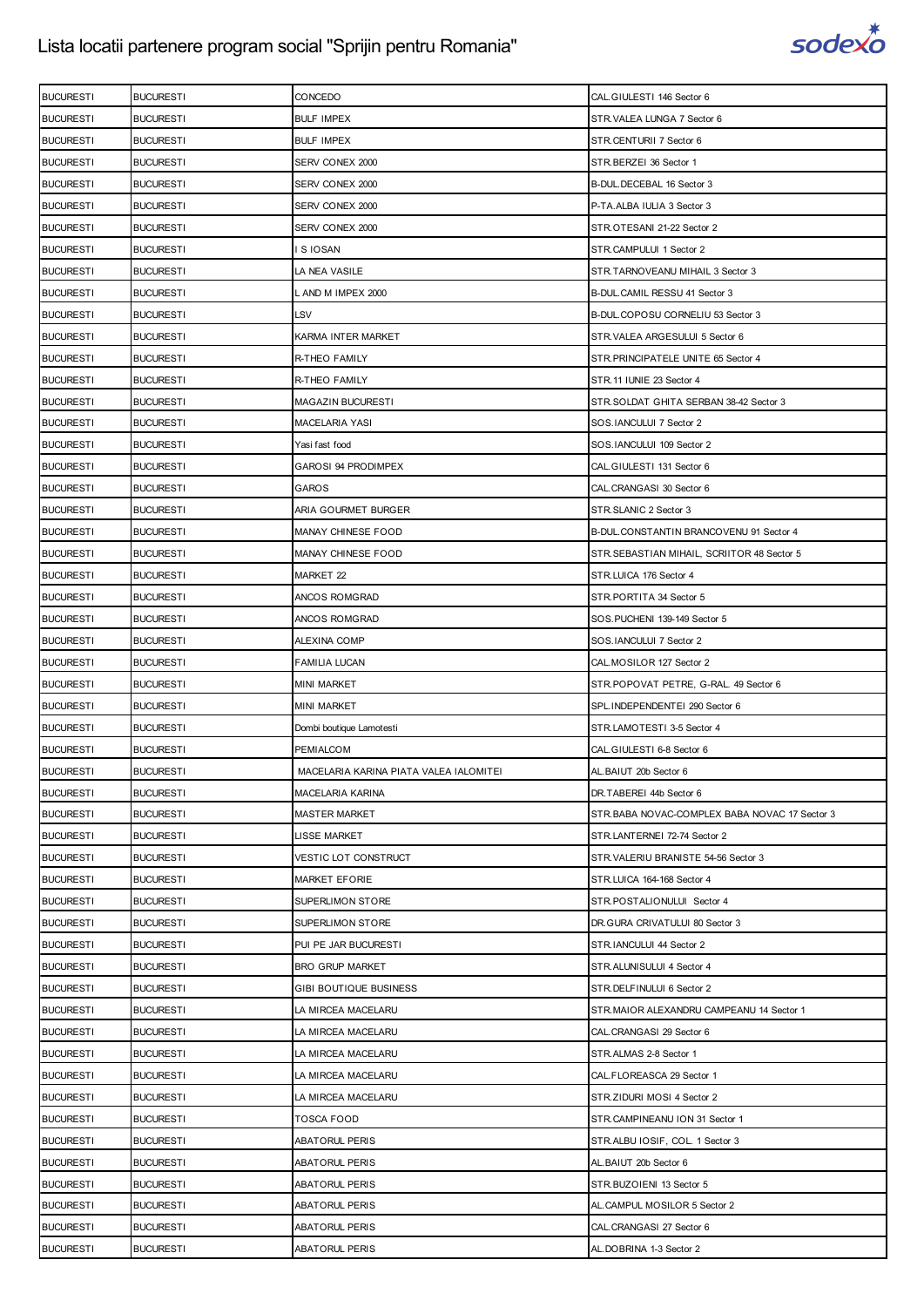

| <b>BUCURESTI</b> | <b>BUCURESTI</b>     | <b>ABATORUL PERIS</b>                                | SOS.GIURGIULUI Sector 4             |
|------------------|----------------------|------------------------------------------------------|-------------------------------------|
| <b>BUCURESTI</b> | <b>BUCURESTI</b>     | <b>ABATORUL PERIS</b>                                | STR.IZVORUL RECE 1 Sector 4         |
| <b>BUCURESTI</b> | <b>BUCURESTI</b>     | <b>ABATORUL PERIS</b>                                | B-DUL.MANIU IULIU 78-92 Sector 6    |
| <b>BUCURESTI</b> | <b>BUCURESTI</b>     | <b>ABATORUL PERIS</b>                                | AL.STRADUINTEI 1 Sector 4           |
| <b>BUCURESTI</b> | <b>BUCURESTI</b>     | <b>ABATORUL PERIS</b>                                | STR.SUBCETATE 35-37 Sector 1        |
| <b>BUCURESTI</b> | <b>BUCURESTI</b>     | ABATORUL PERIS                                       | STR.ZIDURI MOSI 4 Sector 2          |
| <b>BUCURESTI</b> | <b>BUCURESTI</b>     | <b>ABATORUL PERIS</b>                                | STR. DRUMUL TABEREI 44 Sector 6     |
| <b>BUCURESTI</b> | <b>BUCURESTI</b>     | <b>ABATORUL PERIS</b>                                | STR.NITU VASILE, SERG. 1 Sector 4   |
| <b>BUCURESTI</b> | <b>BUCURESTI</b>     | DANEXIA TOP MARKET                                   | CAL.RAHOVEI 327 Sector 5            |
| <b>BUCURESTI</b> | <b>BUCURESTI</b>     | DANEXIA TOP MARKET                                   | CAL.MOSILOR 270 Sector 2            |
| <b>BUCURESTI</b> | <b>BUCURESTI</b>     | MAGAZIN MIXT                                         | STR. Campia Libertatii 39a Sector 3 |
| <b>BUCURESTI</b> | <b>BUCURESTI</b>     | EPIC STONE STORY                                     | STR. Campia Libertatii 39a Sector 3 |
| <b>BUCURESTI</b> | <b>BUCURESTI</b>     | REDALEX MARKET                                       | STR.AGATHA BARSESCU 22 Sector 3     |
| <b>BUCURESTI</b> | <b>BUCURESTI</b>     | MI PIACE PASTA FRESCA & SUSHI TORI                   | B-DUL.TIMISOARA 26 Sector 6         |
| <b>BUCURESTI</b> | <b>BUCURESTI</b>     | MI PIACE PASTA FRESCA                                | B-DUL.REBREANU LIVIU 4 Sector 3     |
| <b>BUCURESTI</b> | <b>BUCURESTI</b>     | LA DOI PASI                                          | STR.teius 120-140 Sector 5          |
| <b>BUCURESTI</b> | <b>BUCURESTI</b>     | BEST MARKET MARGEANULUI 1                            | STR.MARGEANULUI 48 Sector 5         |
| <b>BUCURESTI</b> | <b>BUCURESTI</b>     | BEST RESTAURANT MAREGEANULUI NR1                     | STR.MARGEANULUI 48 Sector 5         |
| <b>BUCURESTI</b> | <b>BUCURESTI</b>     | BEST MARKET BANU MANTA                               | B-DUL.BANUL MANTA 18 Sector 2       |
| <b>BUCURESTI</b> | <b>BUCURESTI</b>     | BEST RESTAURANT BANU MANTA                           | B-DUL.BANUL MANTA 18 Sector 2       |
| <b>BUCURESTI</b> | <b>BUCURESTI</b>     | BEST MARKET TEIUL DOAMNEI 1                          | STR.TEIUL DOAMNEI 14 Sector 2       |
| <b>BUCURESTI</b> | <b>BUCURESTI</b>     | BEST RESTAURANT TEIUL DOAMNEI 1                      | STR.TEIUL DOAMNEI 14 Sector 2       |
| <b>BUCURESTI</b> | <b>BUCURESTI</b>     | RistoRanto Pasta Fresca & Wabi-Sabi Japanese Cuisine | SOS.BUCURESTI-PLOIESTI 44a Sector 1 |
| <b>BUCURESTI</b> | <b>BUCURESTI</b>     | RAMI TOTAL IT                                        | B-DUL.TIMISOARA 16 b Sector 6       |
| <b>BUCURESTI</b> | <b>BUCURESTI</b>     | GEOMAR TRANSPORT SOLUTION                            | CAL.MOSILOR 124a Sector 2           |
| <b>BUZAU</b>     | <b>BUZAU</b>         | <b>KFC</b>                                           | B-DUL.UNIRII 232                    |
| <b>BUZAU</b>     | RAMNICU SARAT        | RESTAURANT RUSTIC RM SARAT                           | STR.8 MARTIE 1                      |
| <b>BUZAU</b>     | <b>BUZAU</b>         | <b>GLOBAL CASH &amp; CARY</b>                        | STR.TRANSILVANIEI 516               |
| <b>BUZAU</b>     | <b>BUZAU</b>         | <b>GLOBAL CASH &amp; CARY</b>                        | STR.TRANSILVANIEI 508 b             |
| <b>BUZAU</b>     | <b>BUZAU</b>         | MATRIX COM PROD 2006 I                               | AL.INDUSTRIILOR 1                   |
| <b>BUZAU</b>     | <b>BUZAU</b>         | MATRIX COM PROD 2006 II                              | AL.INDUSTRIILOR 1                   |
| <b>BUZAU</b>     | <b>BUZAU</b>         | <b>MARISAN</b>                                       | P-TA.NINI                           |
| <b>BUZAU</b>     | <b>BUZAU</b>         | <b>MARISAN</b>                                       | P-TA.CENTRALA                       |
| <b>BUZAU</b>     | <b>BUZAU</b>         | <b>MARISAN</b>                                       | P-TA.MICRO XIV                      |
| <b>BUZAU</b>     | RAMNICU SARAT        | <b>MARISAN</b>                                       | P-TA.CENTRALA                       |
| <b>BUZAU</b>     | <b>BUZAU</b>         | <b>MARISAN</b>                                       | STR.GODEANU, LOCOTENENT             |
| <b>BUZAU</b>     | <b>RAMNICU SARAT</b> | <b>MARISAN</b>                                       | P-TA.HALELOR                        |
| <b>BUZAU</b>     | <b>BUZAU</b>         | UNIVERSAL LE BIG NR.20                               | STR.STADIONULUI 20                  |
| <b>BUZAU</b>     | <b>BUZAU</b>         | UNIVERSAL LE BIG                                     | CART.DOROBANTI 2                    |
| <b>BUZAU</b>     | <b>BUZAU</b>         | UNIVERSAL LE BIG                                     | <b>B-DUL.UNIRII</b>                 |
| <b>BUZAU</b>     | <b>BUZAU</b>         | UNIVERSAL LE BIG                                     | <b>B-DUL.STADIONULUI</b>            |
| <b>BUZAU</b>     | BUZAU                | UNIVERSAL LE BIG                                     | <b>B-DUL.STADIONULUI</b>            |
| <b>BUZAU</b>     | <b>PARSCOV</b>       | UNIVERSAL LE BIG                                     | STR. PRINCIPALA 358                 |
| <b>BUZAU</b>     | VADU PASII           | UNIVERSAL LE BIG                                     | STR. PRINCIPALA 83                  |
| <b>BUZAU</b>     | <b>BUZAU</b>         | UNIVERSAL LE BIG                                     | CART.DOROBANTI 2                    |
| <b>BUZAU</b>     | <b>BUZAU</b>         | UNIVERSAL LE BIG                                     | <b>B-DUL.STADIONULUI</b>            |
| <b>BUZAU</b>     | <b>BUZAU</b>         | UNIVERSAL LE BIG                                     | <b>B-DUL.STADIONULUI</b>            |
| <b>BUZAU</b>     | BUZAU                | UNIVERSAL LE BIG                                     | <b>B-DUL.UNIRII</b>                 |
| <b>BUZAU</b>     | <b>PARSCOV</b>       | UNIVERSAL LE BIG                                     | STR. PRINCIPALA 358                 |
| <b>BUZAU</b>     | VADU PASII           | UNIVERSAL LE BIG                                     | STR.PRINCIPALA 83                   |
| <b>BUZAU</b>     | ZARNESTI             | UNIVERSAL LE BIG                                     | STR.AL MARGILOMAN 99                |
| <b>BUZAU</b>     | RAMNICU SARAT        | <b>MARCANT</b>                                       | STR.HALELOR                         |
| <b>BUZAU</b>     | <b>BUZAU</b>         | <b>INMEDIO</b>                                       | B-DUL.UNIRII 232                    |
| <b>BUZAU</b>     | <b>BUZAU</b>         | <b>INMEDIO</b>                                       | B-DUL.UNIRII 301                    |
|                  |                      |                                                      |                                     |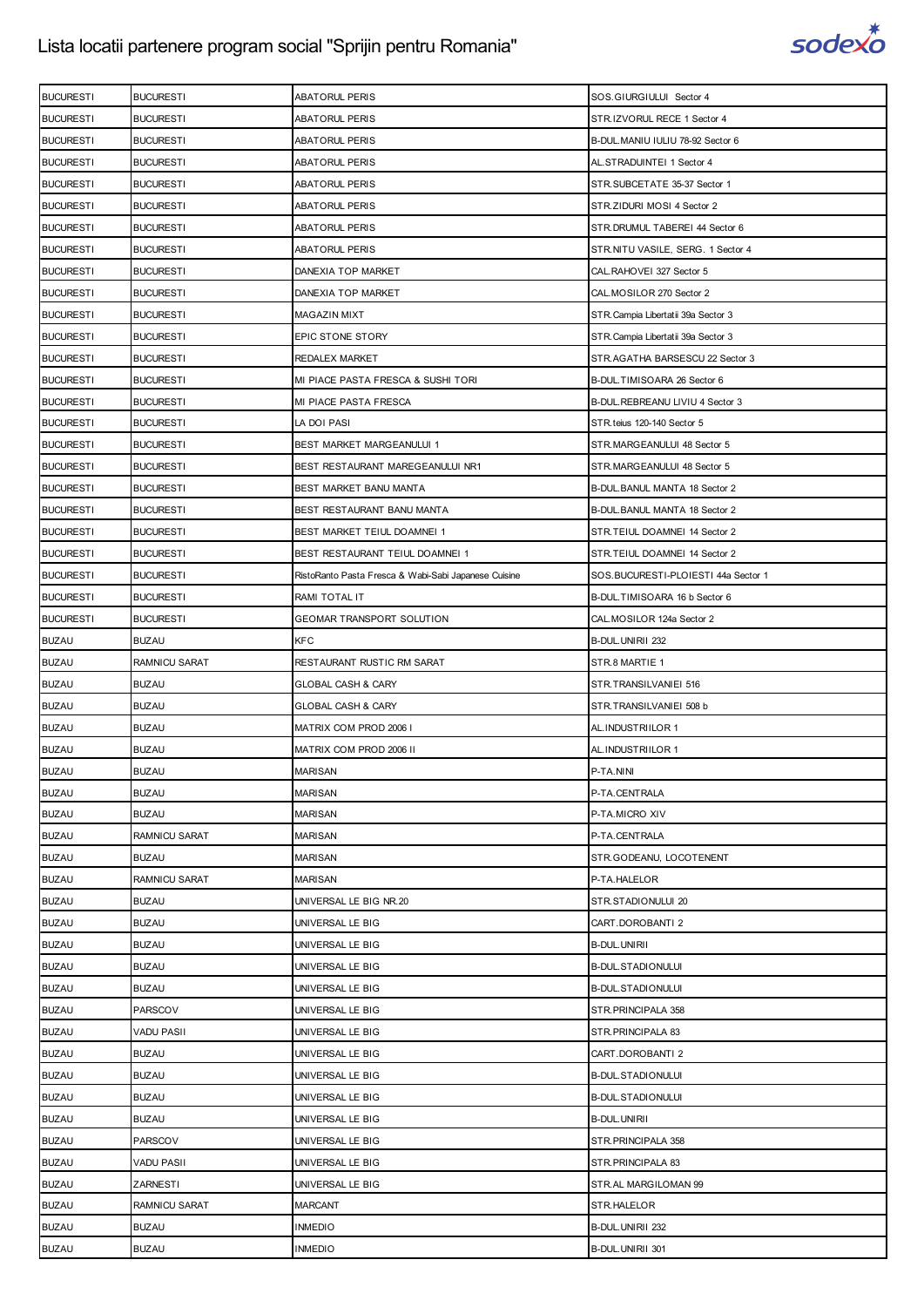

| <b>BUZAU</b> | <b>BUZAU</b>            | <b>INMEDIO</b>             | STR.FRASINET                         |
|--------------|-------------------------|----------------------------|--------------------------------------|
| <b>BUZAU</b> | RAMNICU SARAT           | <b>INMEDIO</b>             | STR.C. BRANCOVEANU 46                |
| <b>BUZAU</b> | <b>MARACINENI</b>       | SUPERMARKET CERNICA        | STR.CENTRALA 145                     |
| <b>BUZAU</b> | <b>BUZAU</b>            | MINIMARKET CERNICA         | P-TA.CRANG                           |
| <b>BUZAU</b> | CAPATANESTI             | MINIMARKET CERNICA         | STR.CENTRALA 141                     |
| <b>BUZAU</b> | <b>MARACINENI</b>       | SUPERMARKET CERNICA        | STR.CENTRALA 139                     |
| <b>BUZAU</b> | <b>MARACINENI</b>       | SUPERMARKET CERNICA        | STR.CENTRALA 139                     |
| <b>BUZAU</b> | <b>CERNATESTI</b>       | SUPERMARKET CERNICA SENIOR | STR.CERNATESTI                       |
| <b>BUZAU</b> | <b>MARACINENI</b>       | <b>CERNICA</b>             | STR.CENTRALA 145 a                   |
| <b>BUZAU</b> | <b>VALEA RAMNICULUI</b> | <b>MCA COMERCIAL</b>       | SAT.OREAVU STR. BISERICII            |
| <b>BUZAU</b> | RAMNICU SARAT           | <b>MCA COMERCIAL</b>       | STR.Domneasca 58                     |
| <b>BUZAU</b> | <b>RAMNICU SARAT</b>    | <b>MCA COMERCIAL</b>       | STR.BALTA ALBA                       |
| <b>BUZAU</b> | SMEENI                  | <b>MCA COMERCIAL</b>       | STR. Principala                      |
| <b>BUZAU</b> | RAMNICU SARAT           | <b>MCA COMERCIAL</b>       | P-TA.CENTRALA                        |
| <b>BUZAU</b> | RAMNICU SARAT           | <b>MCA COMERCIAL</b>       | STR.PRIMAVERII 25                    |
| <b>BUZAU</b> | <b>RAMNICU SARAT</b>    | <b>MCA COMERCIAL</b>       | STR.6910                             |
| <b>BUZAU</b> | OREAVUL                 | <b>MCA COMERCIAL</b>       | STR.PRINCIPALA                       |
| <b>BUZAU</b> | <b>RAMNICELU</b>        | <b>MCA COMERCIAL</b>       | STR.PRINCIPALA                       |
| <b>BUZAU</b> | <b>RAMNICU SARAT</b>    | <b>MCA COMERCIAL</b>       | STR.PRIMAVERII 24-28                 |
| <b>BUZAU</b> | <b>RAMNICU SARAT</b>    | <b>MCA COMERCIAL</b>       | STR.NICOLAE BALCESCU 63              |
| <b>BUZAU</b> | POGOANELE               | SUPERMARKET MCA            | B-DUL.UNIRII 12a                     |
| <b>BUZAU</b> | <b>PADINA</b>           | VALCOM 1                   | STR.MARE 138 bis                     |
| <b>BUZAU</b> | <b>PADINA</b>           | VALCOM 3                   | STR.MARE 138 bis                     |
| <b>BUZAU</b> | <b>PADINA</b>           | VALCOM 4                   | STR.MARE 138 bis                     |
| <b>BUZAU</b> | <b>BUZAU</b>            | Supermarket Valcom         | STR.UNIRII NORD                      |
| <b>BUZAU</b> | <b>BUZAU</b>            | <b>LUCA</b>                | B-DUL.UNIRII b1                      |
| <b>BUZAU</b> | <b>POTOCENI</b>         | RESTAURANT PRIVIGHETOAREA  | STR.OMIZII 4                         |
| <b>BUZAU</b> | <b>POGOANELE</b>        | <b>FORTIUS COM</b>         | STR.UNIRII                           |
| <b>BUZAU</b> | CALDARUSA               | <b>FORTIUS COM</b>         | STR.PRINCIPALA                       |
| <b>BUZAU</b> | POGOANELE               | <b>FORTIUS COM</b>         | STR.UNIRII                           |
| <b>BUZAU</b> | NEHOIU                  | <b>GEOVIG COM</b>          | P-TA.NEHOIU                          |
| <b>BUZAU</b> | <b>BUZAU</b>            | TRI 94 PROD COM 1          | STR.ALEXANDRESCU GRIGORE 16          |
| <b>BUZAU</b> | <b>BUZAU</b>            | TRI 94 PROD COM            | STR.UNIRII                           |
| <b>BUZAU</b> | NEHOIU                  | <b>SCORPION</b>            | STR.1 DECEMBRIE 1918                 |
| <b>BUZAU</b> | <b>NEHOIU</b>           | <b>RESTAURANT</b>          | STR.1 DECEMBRIE 1918                 |
| <b>BUZAU</b> | <b>DAMBROCA</b>         | <b>MIANIV COM</b>          | STR.PRINCIPALA 356                   |
| <b>BUZAU</b> | <b>ALBESTI</b>          | MAG GEN 1                  | STR.CRINGUL MEIULUI 16               |
| <b>BUZAU</b> | <b>RAMNICU SARAT</b>    | MAG GEN 2                  | STR.DR. EMIL IONESCU 19              |
| <b>BUZAU</b> | PUIESTII DE JOS         | <b>MARKET TBJ</b>          | STR.PRINCIPALA 6                     |
| <b>BUZAU</b> | <b>NICOLESTI</b>        | <b>MAG TBJ</b>             | STR.PRINCIPALA                       |
| <b>BUZAU</b> | <b>BUZAU</b>            | <b>BIAN</b>                | P-TA.CRANG                           |
| <b>BUZAU</b> | <b>BUZAU</b>            | <b>BIAN</b>                | <b>B-DUL.UNIRII</b>                  |
| <b>BUZAU</b> | <b>BUZAU</b>            | <b>BIAN</b>                | P-TA.MICRO XIV                       |
| <b>BUZAU</b> | <b>BUZAU</b>            | <b>BIAN</b>                | B-DUL.UNIRII - ZONA OLIMPIC - STATIE |
| <b>BUZAU</b> | <b>BUZAU</b>            | <b>BIAN</b>                | B-DUL.UNIRII b101-e7                 |
| <b>BUZAU</b> | <b>BUZAU</b>            | <b>BIAN</b>                | B-DUL.MARESAL AVERESCU               |
| <b>BUZAU</b> | <b>BUZAU</b>            | <b>BIAN</b>                | STR.BERCA                            |
| <b>BUZAU</b> | <b>BUZAU</b>            | <b>BIAN</b>                | <b>B-DUL.UNIRII</b>                  |
| <b>BUZAU</b> | <b>BUZAU</b>            | <b>BIAN</b>                | <b>B-DUL.UNIRII</b>                  |
| <b>BUZAU</b> | <b>BUZAU</b>            | <b>BIAN</b>                | B-DUL.UNIRII                         |
| <b>BUZAU</b> | RAMNICU SARAT           | ANDRA GM 92                | STR.COSTIENI                         |
| <b>BUZAU</b> | PARSCOV                 | SIS STYLE COMPANY          | STR.PRINCIPALA 69 bis                |
| <b>BUZAU</b> | PARSCOV                 | SIS STYLE COMPANY 3        | SAT.AFUMATI                          |
| <b>BUZAU</b> | <b>GALBINASI</b>        | <b>TOMICOM</b>             | SAT.TABARASTI                        |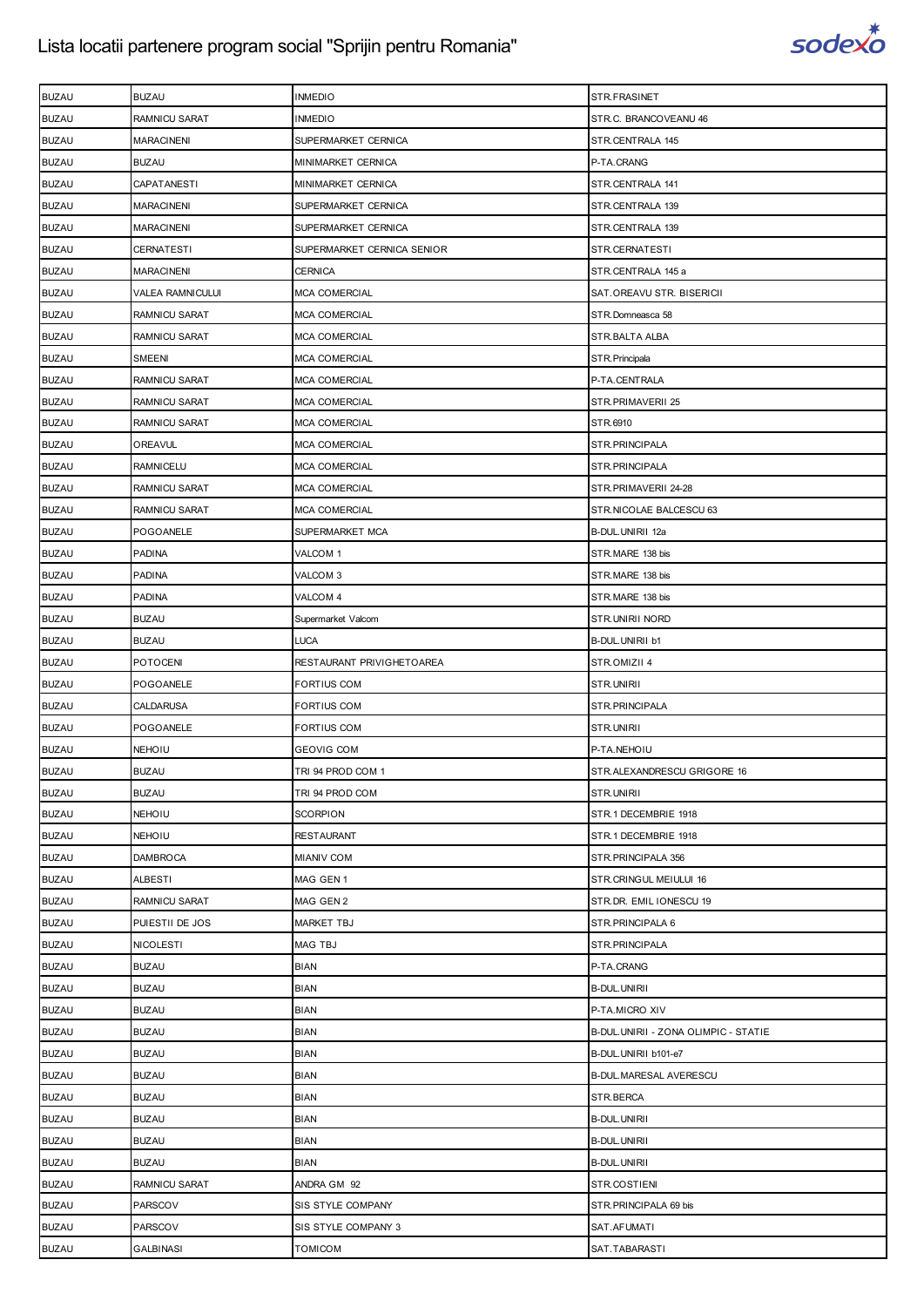

| <b>BUZAU</b> | VALEA PARULUI         | TEOIMPEX                      | STR. PRINCIPALA 467          |
|--------------|-----------------------|-------------------------------|------------------------------|
| <b>BUZAU</b> | GLODEANU-SILISTEA     | PALM MIXT                     | STR.PRINCIPALA               |
| <b>BUZAU</b> | TISAU                 | <b>AMY IMPEX</b>              | SAT.GRAJDANA                 |
| <b>BUZAU</b> | <b>TISAU</b>          | AMY IMPEX 2                   | SAT.IZVORUL                  |
| <b>BUZAU</b> | <b>TISAU</b>          | AMY IMPEX 3                   | SAT.HACES                    |
| <b>BUZAU</b> | <b>TISAU</b>          | AMY IMPEX 4                   | SAT.IZVORUL                  |
| <b>BUZAU</b> | SMARDAN               | NIC TRANSPORT                 | STR. PRINCIPALA              |
| <b>BUZAU</b> | SMARDAN               | NIC TRANSPORT                 | STR. PRINCIPALA              |
| <b>BUZAU</b> | <b>BRADEANU</b>       | <b>MAGAZIN MITROPOLIA</b>     | STR. PRINCIPALA 172          |
| <b>BUZAU</b> | <b>BUZAU</b>          | COMERCIAL 94                  | STR.IAZUL MORILOR 1a         |
| <b>BUZAU</b> | <b>CHIOJDU</b>        | <b>SUCCESS</b>                | STR. PRINCIPALA              |
| <b>BUZAU</b> | COSTESTI              | <b>BALAN COM</b>              | STR. PRINCIPALA 202          |
| <b>BUZAU</b> | COSTESTI              | <b>BALAN COM</b>              | SAT.SPATARU 186              |
| <b>BUZAU</b> | <b>STALPU</b>         | ADINEX                        | STR. PRINCIPALA 948          |
| <b>BUZAU</b> | <b>STALPU</b>         | <b>ADINEX</b>                 | STR. PRINCIPALA              |
| <b>BUZAU</b> | HELIADE RADULESCU     | ALEX ZIDURI                   | STR.Morii 22                 |
| <b>BUZAU</b> | <b>BUDA</b>           | MAGAZIN MIXT ALINA MAGIC      | COM.Com BUDA 638             |
| <b>BUZAU</b> | LUNCA JARISTEI        | RESTAURANT LUNCA JARISTEI     | COM.SIRIU                    |
| <b>BUZAU</b> | <b>UNGURIU</b>        | MAGAZINUL GALBEN              | STR.PRINCIPALA               |
| <b>BUZAU</b> | <b>MAGURA</b>         | MAGAZINUL GALBEN              | STR.SARBESTILOR 19           |
| <b>BUZAU</b> | <b>GURA TEGHII</b>    | DIACONU ION SI GEORGETA       | STR.CALEA PENTELEU 7         |
| <b>BUZAU</b> | GLODEANU-SILISTEA     | EUROVAL 2005                  | STR.PRINCIPALA, LA POSTA 69a |
| <b>BUZAU</b> | PUIESTII DE JOS       | MARIUS 94                     | COM.Com PUIESTI 63           |
| <b>BUZAU</b> | SATU VECHI            | <b>SC MONSTEL SRL</b>         | STR. Principala 109          |
| <b>BUZAU</b> | VACAREASCA            | PIO SEMISERV                  | COM.Com GLODEANU SILISTEA    |
| <b>BUZAU</b> | <b>BUZAU</b>          | MAGAZIN MIXT SILAX COM        | STR.TOAMNEI 672              |
| <b>BUZAU</b> | <b>MARACINENI</b>     | <b>TDV MARKET</b>             | STR.CENTRALA 216             |
| <b>BUZAU</b> | <b>MARACINENI</b>     | TDV MARKET                    | STR.E 85 47a                 |
| <b>BUZAU</b> | <b>BECENI</b>         | <b>TDV MARKET</b>             | STR.PRINCIPALA               |
| <b>BUZAU</b> | LUCIU                 | XENIA COM                     | STR. PRINCIPALA 254          |
| <b>BUZAU</b> | LUCIU                 | XENIA COM                     | STR.PRINCIPALA 115           |
| <b>BUZAU</b> | CARAGELE              | <b>XENIA COM</b>              | STR.PRINCIPALA               |
| <b>BUZAU</b> | CARAGELE              | <b>XENIA COM</b>              | STR.PRINCIPALA 293           |
| <b>BUZAU</b> | GALBINASI             | <b>RED CRISTAL</b>            | STR.Tudor Gheorghe 40        |
| <b>BUZAU</b> | <b>FLORICA</b>        | <b>VIORISSA</b>               | STR. PRINCIPALA 309          |
| <b>BUZAU</b> | CANDESTI              | MERIDIAN EXIMINVEST           | STR.NR 11 128                |
| <b>BUZAU</b> | MANZALESTI            | SINMADI ALDEA                 | SAT.MANZALESTI 130           |
| <b>BUZAU</b> | <b>MOVILA BANULUI</b> | CONDONE MULTISERV-LA DOI PASI | STR.MARGARETELOR 21          |
| <b>BUZAU</b> | <b>DAMBROCA</b>       | <b>INDIANA GOLD</b>           | STR.PRINCIPALA               |
| <b>BUZAU</b> | <b>BERCA</b>          | STV EXPERT INSTAL             | STR.1 DECEMBRIE 1918         |
| <b>BUZAU</b> | <b>BERCA</b>          | STV EXPERT INSTAL             | STR.VALEA LUPULUI 191        |
| <b>BUZAU</b> | <b>BALTA TOCILA</b>   | STV EXPERT INSTAL             | STR.PRINCIPALA               |
| <b>BUZAU</b> | SMEENI                | CALIPSO MASTER                | SAT. Albesti 101             |
| <b>BUZAU</b> | SAGEATA               | TEODORA SI MIHAELA MARKET     | STR. Principala 342          |
| <b>BUZAU</b> | VINTILA VODA          | STEFAN MONTANA                | STR. PRINCIPALA 155          |
| <b>BUZAU</b> | <b>FUNDENI</b>        | MAGAZIN FUNDENI               | STR. Luceafarului 1          |
| <b>BUZAU</b> | SPATARU               | YSA MARKET                    | STR. PRINCIPALA 209          |
| <b>BUZAU</b> | SAGEATA               | MAFGOS MIRAGE                 | STR. PRINCIPALA 458          |
| <b>BUZAU</b> | RAMNICU SARAT         | RESTAURANT CLASIC BALTA ALBA  | STR.STATIUNII 32             |
| <b>BUZAU</b> | PIETROASELE           | ZECHE OVIDIU MARKET           | STR. PRINCIPALA 602          |
| <b>BUZAU</b> | <b>VERNESTI</b>       | COFETARIA DELICII UITATE      | STR. PRINCIPALA 651          |
| <b>BUZAU</b> | <b>BUZAU</b>          | CAROV BAIESU                  | STR.BAIESU ION d3-d4         |
| <b>BUZAU</b> | <b>BUZAU</b>          | CAROV MICRO14                 | STR.STADIONULUI 6            |
| <b>BUZAU</b> | <b>MOVILA BANULUI</b> | LARRA TOTAL MARKET            | STR. Movila Banului 171      |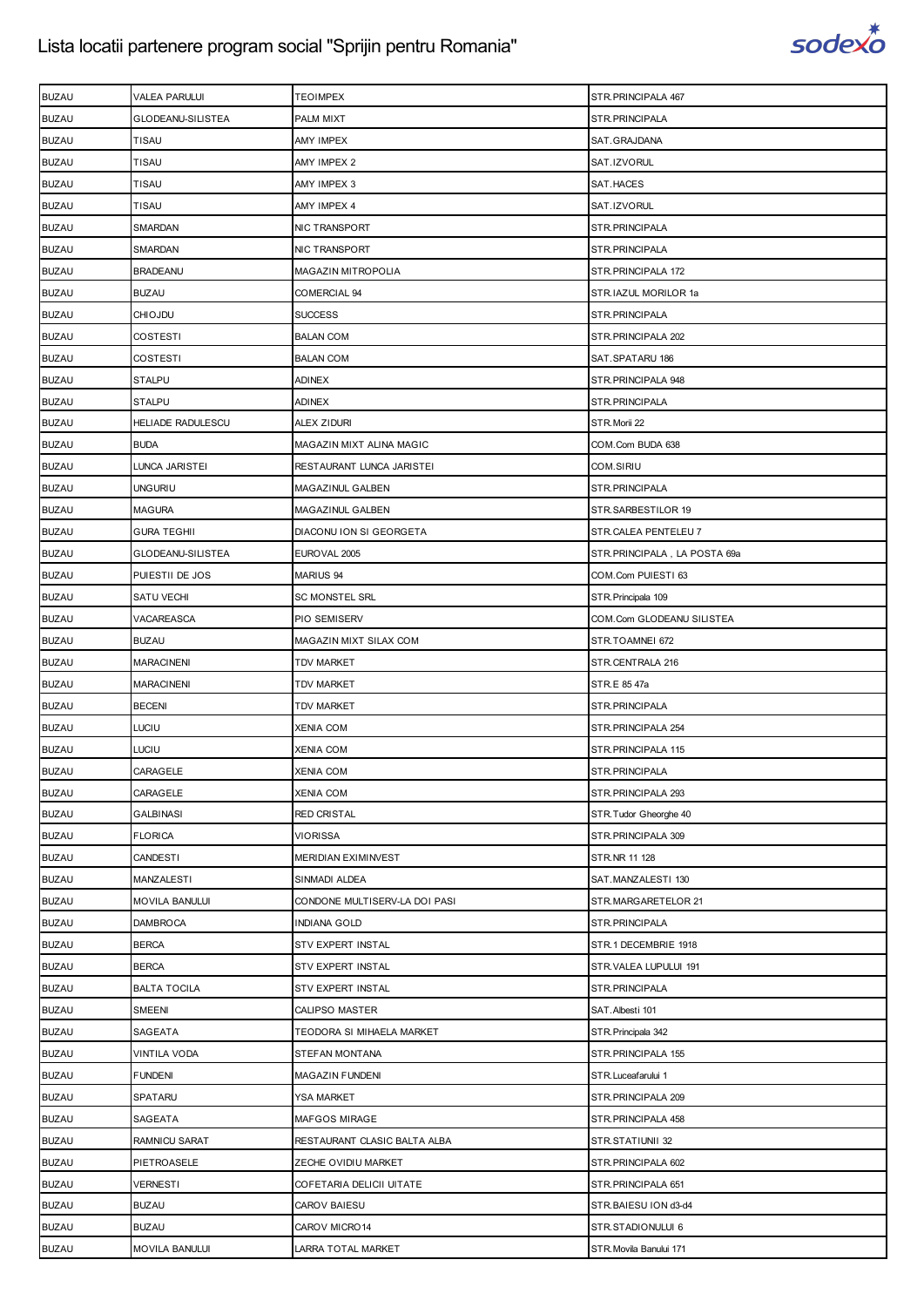

| <b>BUZAU</b>    | <b>VERNESTI</b>  | CALYPSO POLI             | STR. PRINCIPALA 213         |
|-----------------|------------------|--------------------------|-----------------------------|
| <b>BUZAU</b>    | PUIESTII DE JOS  | LA NELA DISTRIB CATERING | STR.291                     |
| <b>BUZAU</b>    | PIETROASELE      | SUNNY SHOP & GO          | STR.UNIRII 107              |
| <b>BUZAU</b>    | SARATA-MONTEORU  | SUNNY SHOP & GO          | STR.CAPRICE 246             |
| <b>BUZAU</b>    | PARSCOV          | <b>MAGAZIN MIXT</b>      | STR. PRINCIPALA 903bis      |
| <b>BUZAU</b>    | COSTESTI         | MIDENIDA TEAM STAR       | STR.POSTEI 3                |
| <b>BUZAU</b>    | POGOANELE        | RESTAURANT FLORY & ALEX  | STR.CALDARESTI 79           |
| <b>BUZAU</b>    | <b>BALTENI</b>   | MARKET LA MAMA ILINCA    | STR. Principala 44          |
| <b>BUZAU</b>    | <b>BALTENI</b>   | <b>FAST FOOD</b>         | STR. Principala 44          |
| <b>BUZAU</b>    | <b>COSTIENI</b>  | MIH & MARY MARKET SELECT | STR.GRADINITEI 17           |
| <b>BUZAU</b>    | <b>LANURILE</b>  | MIH & MARY MARKET SELECT | STR.PRINCIPALA 29           |
| <b>BUZAU</b>    | C.A. ROSETTI     | PADURARU I LENUTA        | STR.CA ROSETTI              |
| <b>BUZAU</b>    | <b>COSTESTI</b>  | CARUTA BOIEREASCA        | COM.COSTESTI 254            |
| <b>BUZAU</b>    | <b>BUZAU</b>     | DAVYMAR NYCO             | STR.C A ROSETTI 53          |
| <b>BUZAU</b>    | ZARNESTI         | Magazin Fundeni          | B-DUL. Marghiloman 22       |
| <b>CALARASI</b> | <b>CALARASI</b>  | <b>KFC</b>               | STR.EROILOR 49              |
| <b>CALARASI</b> | <b>FRUMUSANI</b> | RESTAURANT CASA ANGHEL   | SAT.ORASTI                  |
| <b>CALARASI</b> | <b>FRUMUSANI</b> | PRODCOM ANGHEL           | STR.UNIRII 33               |
| <b>CALARASI</b> | <b>OLTENITA</b>  | <b>MARISAN</b>           | STR.MARASESTI 18            |
| <b>CALARASI</b> | <b>OLTENITA</b>  | <b>MARISAN</b>           | B-DUL.REPUBLICII 20         |
| <b>CALARASI</b> | <b>ORASTI</b>    | <b>MARISAN</b>           | STR.PRINCIPALA              |
| <b>CALARASI</b> | <b>CALARASI</b>  | <b>MARISAN</b>           | STR.REPUBLICII 26           |
| <b>CALARASI</b> | CALARASI         | <b>MARISAN</b>           | P-TA.BIG                    |
| <b>CALARASI</b> | POSTAVARI        | <b>MARISAN</b>           | SOS.BUCURESTI-OLTENITEI     |
| <b>CALARASI</b> | <b>FRUMUSANI</b> | <b>MARISAN</b>           | STR.FABRICA FRUMUSANI       |
| <b>CALARASI</b> | LEHLIU-GARA      | <b>MARISAN</b>           | STR.NICOLAE TITULESCU 48    |
| <b>CALARASI</b> | <b>FRUMUSANI</b> | <b>MARISAN</b>           | STR.PRINCIPALA              |
| <b>CALARASI</b> | <b>CALARASI</b>  | ALEX & BIA PUISORI       | STR.LALELELOR 21            |
| <b>CALARASI</b> | <b>CALARASI</b>  | ALEX & BIA PUISORI       | STR.DOBROGEI 6              |
| <b>CALARASI</b> | CALARASI         | <b>INMEDIO</b>           | STR.EROII REVOLUTIEI 22 DEC |
| <b>CALARASI</b> | <b>CURCANI</b>   | <b>SURVEYOR</b>          | STR.CAROL   105             |
| <b>CALARASI</b> | <b>OLTENITA</b>  | <b>SURVEYOR</b>          | STR.ARGESULUI 50-58         |
| <b>CALARASI</b> | CRIVAT           | PRODABAT MAGAZIN 1       | STR. PRINCIPALA 783         |
| <b>CALARASI</b> | <b>CRIVAT</b>    | PRODABAT MAGAZIN 2       | STR. PRINCIPALA 783         |
| <b>CALARASI</b> | <b>CRIVAT</b>    | PRODABAT MAGAZIN 3       | STR. PRINCIPALA 783         |
| <b>CALARASI</b> | CRIVAT           | PRODABAT MAGAZIN 4       | STR. PRINCIPALA 783         |
| <b>CALARASI</b> | CRIVAT           | RADU M. RODICA           | STR. PRINCIPALA 194         |
| <b>CALARASI</b> | RADOVANU         | RADU MADALIN MARKET      | STR. PRINCIPALA 234         |
| <b>CALARASI</b> | CRIVAT           | FOUR PEOPLE MINIMARKET   | STR. PRINCIPALA 515         |
| <b>CALARASI</b> | <b>RAZVANI</b>   | <b>EMMA 2000</b>         | STR.CALARASILOR 68          |
| <b>CALARASI</b> | LEHLIU-GARA      | <b>EMMA 2000</b>         | P-TA.AGROALIMENTARA         |
| <b>CALARASI</b> | LEHLIU-GARA      | <b>EMMA 2000 IV</b>      | STR.INDUSTRIILOR 2          |
| <b>CALARASI</b> | <b>OLTENITA</b>  | <b>SABIMARI</b>          | STR.ALEXANDRU GHICA 17      |
| <b>CALARASI</b> | RADOVANU         | SABIMAR                  | STR. PRINCIPALA FN          |
| <b>CALARASI</b> | CALARASI         | SUPERMARKET UNIC         | STR.PIETII 14               |
| <b>CALARASI</b> | CALARASI         | <b>UNIC</b>              | STR.PIETII 14               |
| <b>CALARASI</b> | LEHLIU-GARA      | NEMES 4                  | STR.COMPETROLULUI           |
| <b>CALARASI</b> | LEHLIU-GARA      | NEMES <sub>2</sub>       | P-TA.AGROALIMENTARA         |
| <b>CALARASI</b> | LEHLIU           | NEMES <sub>5</sub>       | STR.PRINCIPALA              |
| <b>CALARASI</b> | LEHLIU-GARA      | <b>NEMES</b>             | STR. NICOLAE TITULESCU 7    |
| <b>CALARASI</b> | LEHLIU-GARA      | <b>FAST FOOD NEMES</b>   | STR.CRINULUI 2              |
| <b>CALARASI</b> | STEFAN CEL MARE  | <b>REZEDA</b>            | STR.STEFAN CEL MARE 24      |
| <b>CALARASI</b> | STEFAN CEL MARE  | LA DOI PASI REZEDA       | STR.CAMINULUI 34            |
| <b>CALARASI</b> | STEFAN CEL MARE  | REZEDA                   | STR. VETERANILOR 23         |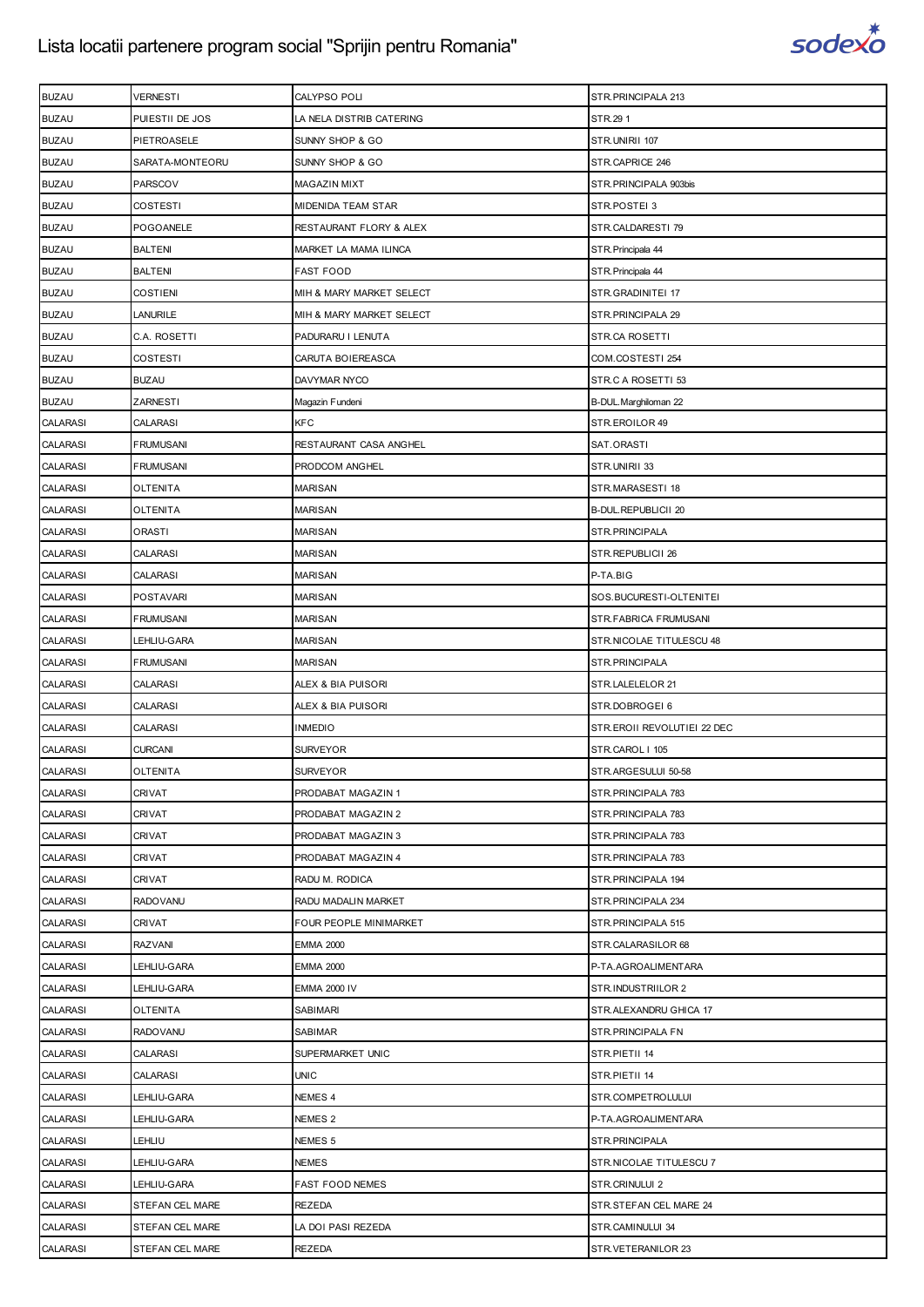

| <b>CALARASI</b> | CALARASI           | ADELA                  | STR.STIRBEI VODA                 |
|-----------------|--------------------|------------------------|----------------------------------|
| <b>CALARASI</b> | <b>CALARASI</b>    | ADELA                  | STR.MAGNOLIEI                    |
| <b>CALARASI</b> | <b>CALARASI</b>    | ADELA 2                | STR.MUSETELULUI - CC MUSETELULUI |
| <b>CALARASI</b> | CALARASI           | <b>EXL 2002</b>        | STR.MACULUI 84                   |
| <b>CALARASI</b> | <b>CALARASI</b>    | EXL 2                  | STR.MACULUI 84                   |
| <b>CALARASI</b> | OLTENITA           | GEST 1                 | STR.MARASESTI                    |
| <b>CALARASI</b> | OLTENITA           | GEST 2                 | STR.MARASESTI                    |
| <b>CALARASI</b> | <b>OLTENITA</b>    | GEST 3                 | STR.PORTULUI 8a                  |
| <b>CALARASI</b> | OLTENITA           | <b>BACHUS PROD COM</b> | STR.SPIRU HARET 2                |
| <b>CALARASI</b> | OLTENITA           | BACHUS PROD COM 2      | STR. MIHAI EMINESCU 20           |
| <b>CALARASI</b> | <b>CHIRNOGI</b>    | RIVERA COM             | STR. PRINCIPALA 1                |
| <b>CALARASI</b> | RADOVANU           | RIVERA COM             | STR. PRINCIPALA 349              |
| <b>CALARASI</b> | CALARASI           | ADA                    | PREL.DOBROGEI 45                 |
| <b>CALARASI</b> | CALARASI           | <b>BUFET ADA</b>       | PREL.DOBROGEI 45                 |
| <b>CALARASI</b> | CALARASI           | ADA                    | B-DUL.REPUBLICII 167             |
| <b>CALARASI</b> | <b>CALARASI</b>    | ADA                    | PREL.SLOBOZIEI 26                |
| <b>CALARASI</b> | CALARASI           | ADA                    | STR.ROCADEI                      |
| <b>CALARASI</b> | CALARASI           | <b>BUFET ADA</b>       | STR.ROCADEI                      |
| <b>CALARASI</b> | CALARASI           | ADA                    | B-DUL.REPUBLICII 167             |
| <b>CALARASI</b> | CALARASI           | <b>BUFET ADA</b>       | B-DUL.REPUBLICII 167             |
| <b>CALARASI</b> | <b>CALARASI</b>    | <b>BUFET ADA</b>       | PREL.SLOBOZIEI 22                |
| <b>CALARASI</b> | <b>CALARASI</b>    | <b>BUFET ADA</b>       | STR.ROCADEI                      |
| <b>CALARASI</b> | <b>CALARASI</b>    | ADA                    | STR.ZAVOIULUI 3 b                |
| <b>CALARASI</b> | CALARASI           | ADA 1                  | STR.CARAMIDARI 3                 |
| <b>CALARASI</b> | CALARASI           | ADA 5                  | STR.CELEMAG 19                   |
| <b>CALARASI</b> | <b>CALARASI</b>    | ADA                    | STR.CEREMAC 19                   |
| <b>CALARASI</b> | STEFAN CEL MARE    | TRENDY COM             | STR. Gradinitei 31               |
| <b>CALARASI</b> | PERISORU           | <b>ALADIN</b>          | STR. Principala.                 |
| <b>CALARASI</b> | PERISORU           | <b>BUFET ALADIN</b>    | STR. Principala                  |
| <b>CALARASI</b> | STEFAN CEL MARE    | <b>ALADIN</b>          | STR.DIALOGULUI 19                |
| <b>CALARASI</b> | TUDOR VLADIMIRESCU | <b>ALADIN</b>          | STR.PRINCIPALA                   |
| <b>CALARASI</b> | <b>BORCEA</b>      | SALEX COM              | DN.calea Calarasi 201            |
| <b>CALARASI</b> | <b>BORCEA</b>      | SALEX COM              | CAL. Calarasi 494                |
| <b>CALARASI</b> | STEFAN CEL MARE    | NIPARO SAT             | STR.TRANDAFIRILOR 11             |
| <b>CALARASI</b> | SOLDANU            | CONCAS                 | COM.oltenitei 98                 |
| <b>CALARASI</b> | CALARASI           | <b>ANA 67</b>          | STR.BELSUGULUI                   |
| <b>CALARASI</b> | CALARASI           | <b>ANA 67</b>          | STR.BELSUGULUI                   |
| <b>CALARASI</b> | <b>CALARASI</b>    | <b>ANA 67</b>          | STR.CORNISEI 12                  |
| <b>CALARASI</b> | CALARASI           | SUPERMARKET ANA        | STR.PARCULUI 20                  |
| <b>CALARASI</b> | CALARASI           | SUPERMARKET ANA        | STR.DOBROGEI                     |
| <b>CALARASI</b> | <b>OLTENITA</b>    | DRAGOMAN               | B-DUL.1 DECEMBRIE 1918 38        |
| <b>CALARASI</b> | <b>SARULESTI</b>   | MINI MARKET SARULESTI  | STR.AVRAM IANCU 12               |
| <b>CALARASI</b> | <b>OLTENITA</b>    | MM ALEX                | SOS.OLTENITEI 75                 |
| <b>CALARASI</b> | <b>OLTENITA</b>    | MM ALEX                | STR.1 DECEMBRIE 54-a             |
| <b>CALARASI</b> | VASILATI           | MARY SI OVY            | STR.Tudor Vladimirescu 5         |
| <b>CALARASI</b> | GALDAU             | NITA SRL               | COM.JEGALIA, STR. MARASESTI 8    |
| <b>CALARASI</b> | <b>NANA</b>        | PATRIK GRUP            | STR.ANTON PANN 15                |
| <b>CALARASI</b> | OLTENITA           | ROBAND COMPROD         | SOS.PORTULUI 2a                  |
| CALARASI        | <b>OLTENITA</b>    | ROBAND COMPROD         | STR.VIILOR 15                    |
| <b>CALARASI</b> | <b>FRUMUSANI</b>   | VALAND IMPEX           | STR.PRINCIPALA 37                |
| <b>CALARASI</b> | <b>BORCEA</b>      | FAN VIO ROD MARKET     | CAL.CONSTANTEI 467               |
| <b>CALARASI</b> | <b>BORCEA</b>      | FAN VIO ROD MARKET     | CAL.CALARASI 168                 |
| <b>CALARASI</b> | <b>RADOVANU</b>    | DEXTRA PRODCOM         | STR.GAROFITEI 49                 |
| <b>CALARASI</b> | RADOVANU           | DEXTRA PRODCOM         | STR.GAROFITEI 49                 |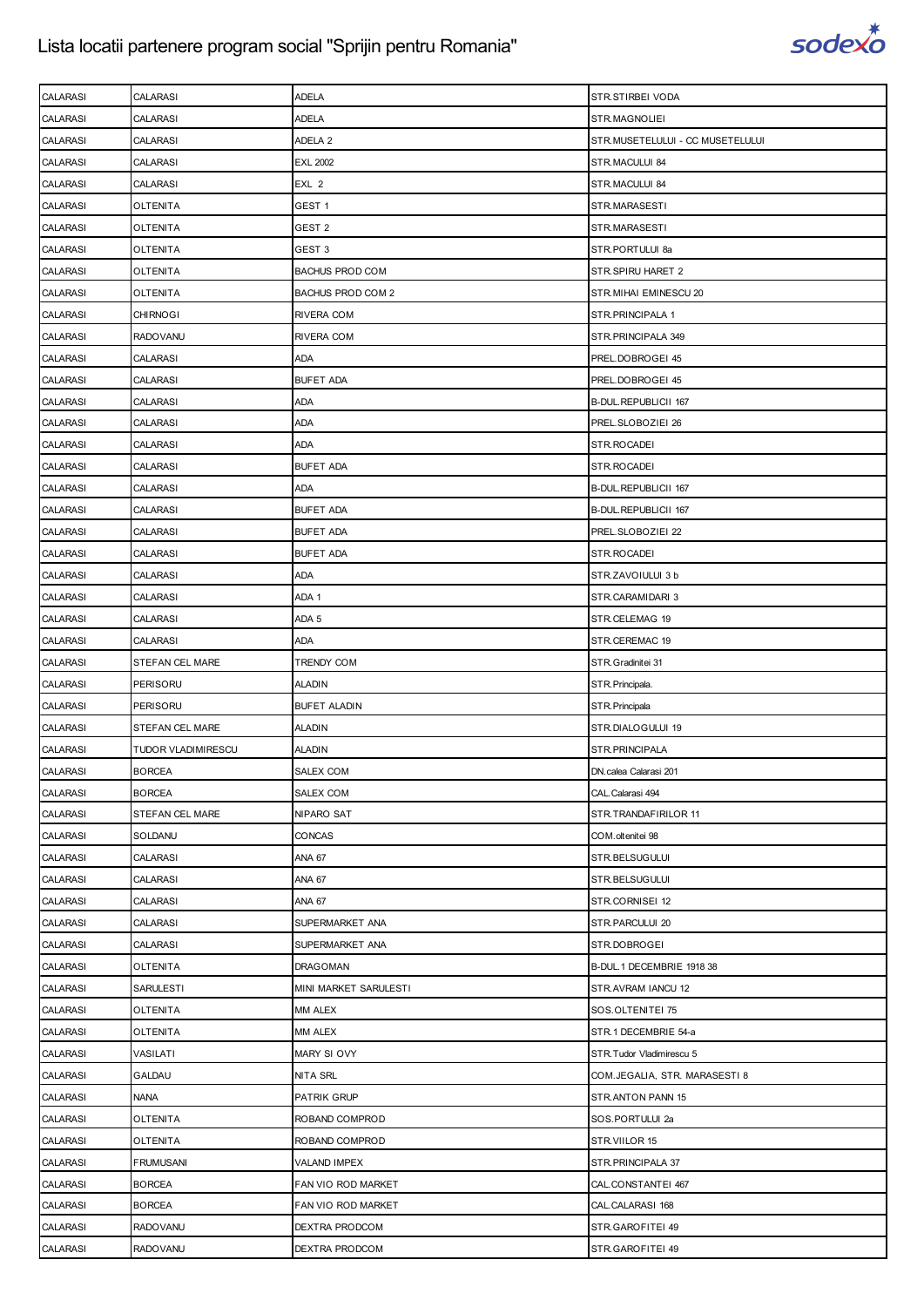

| <b>CALARASI</b> | MIHAI VITEAZU     | <b>AURUM LENA</b>         | SAT. VLAD TEPES 121              |
|-----------------|-------------------|---------------------------|----------------------------------|
| <b>CALARASI</b> | VLAD TEPES        | AURUM LENA                | STR.BUCURESTI 53                 |
| <b>CALARASI</b> | VLAD TEPES        | <b>AURUM LENA</b>         | SAT. VASILE ALEXAVDRI 23         |
| <b>CALARASI</b> | <b>CALARASI</b>   | ANDRE & ROBY LEFRUCT      | STR.DUMBRAVEI 185                |
| <b>CALARASI</b> | <b>DRAGALINA</b>  | ANDRE & ROBY LEFRUCT      | B-DUL. GENERAL IOAN DRAGALINA 44 |
| <b>CALARASI</b> | MODELU            | ANDRE & ROBY LEFRUCT      | STR.NAVODARI 21                  |
| <b>CALARASI</b> | MODELU            | ANDRE & ROBY LEFRUCT      | STR.VISELOR 52                   |
| <b>CALARASI</b> | <b>FUNDULEA</b>   | MINIMARKET KOMBIROM       | STR.22 DECEMBRIE 117             |
| <b>CALARASI</b> | FUNDULEA          | KOMBIROM                  | P-TA.CENTRALA                    |
| <b>CALARASI</b> | <b>FUNDULEA</b>   | <b>KOMBIROM</b>           | P-TA.CENTRALA                    |
| <b>CALARASI</b> | <b>FUNDULEA</b>   | MAGAZIN MIXT              | B-DUL.22 DECEMBRIE 63 a          |
| CALARASI        | OLTENITA          | <b>IULION MARKET</b>      | B-DUL.MARASESTI 16               |
| <b>CALARASI</b> | <b>FUNDENI</b>    | T T BACANU                | STR.FIZICENILOR                  |
| <b>CALARASI</b> | <b>UNIREA</b>     | MAGAZIN ANDU              | DR. UNIREA                       |
| <b>CALARASI</b> | <b>BUDESTI</b>    | SERGIU STAR               | STR.GRIVITEI 31                  |
| <b>CALARASI</b> | <b>BUDESTI</b>    | SERGIU STAR               | STR.CONSTRUCTORILOR 5            |
| <b>CALARASI</b> | CHISELET          | DAVMAKO MARKET            | STR.PRINCIPALA 899               |
| <b>CALARASI</b> | CHISELET          | DAVMAKO                   | STR.PRINCIPALA 899               |
| <b>CALARASI</b> | SOHATU            | AL ATIEH ELI BABA         | STR.Gheorghe Duca 3 b            |
| <b>CALARASI</b> | OLTENITA          | <b>AURA &amp; RARES</b>   | B-DUL.REPUBLICII 69 a            |
| <b>CALARASI</b> | OLTENITA          | <b>AURA &amp; RARES</b>   | B-DUL.REPUBLICII 18              |
| <b>CALARASI</b> | OLTENITA          | <b>AURA &amp; RARES</b>   | B-DUL.REPUBLICII 69 a            |
| <b>CALARASI</b> | OLTENITA          | AURA & RARES              | B-DUL.REPUBLICII 18              |
| CALARASI        | CALARASI          | LUD MARKET                | STR.VICTORIEI                    |
| <b>CALARASI</b> | OLTENITA          | <b>GABIDO PLUS</b>        | STR.MIHAI BRAVU 173              |
| <b>CALARASI</b> | <b>CHIRNOGI</b>   | MAGAZIN MIXT              | STR. PRINCIPALA 52               |
| <b>CALARASI</b> | CRIVAT            | VOICA FOOD CATERING       | STR.PRINCIPALA 222               |
|                 |                   |                           |                                  |
| <b>CALARASI</b> | NICOLAE BALCESCU  | <b>GRUEV</b>              | STR. PRINCIPELE MIHAI 31         |
| <b>CALARASI</b> | OLTENITA          | CARMANGERIA LA MIHAELA    | STR.ZORILOR 24a                  |
| <b>CALARASI</b> | CALARASI          | LA SIBIENI CALARASI       | STR.STIRBEI VODA 1a              |
| <b>CALARASI</b> | <b>PLATARESTI</b> | <b>BUDUGAU CARMEN</b>     | STR.CALEA BUCURESTI 140          |
| <b>CALARASI</b> | <b>FUNDENI</b>    | RAI TECH INSTAL SOLUTIONS | STR.PRIMAVERII 16                |
| <b>CALARASI</b> | OLTENITA          | MAESTRO OTTO CLEANING     | <b>B-DUL.MARASESTI 16</b>        |
| <b>CALARASI</b> | <b>OLTENITA</b>   | MAESTRO OTTO CLEANING     | <b>B-DUL.REPUBLICII 27</b>       |
| <b>CALARASI</b> | CALARASI          | MARIUCA SMG 06 MARKET     | STR.1 DECEMBRIE 1918 2           |
| <b>CALARASI</b> | CRIVAT            | CARMANGERIA HAI LA GYX    | STR.PRINCIPALA 15                |
| <b>CALARASI</b> | <b>BORCEA</b>     | <b>SELI RAI</b>           | CAL. Calarasi 580                |
| <b>CALARASI</b> | <b>OLTENITA</b>   | EDISEBI MARKET            | STR. Alexandru Ghica 23          |
| <b>CALARASI</b> | CALARASI          | NECULA JANINA             | STR. Musetelului 58              |
| <b>CALARASI</b> | LEHLIU-GARA       | MINIMARKET SERBAN         | STR.NICOLAE TITULESCU 27         |
| <b>CALARASI</b> | POTCOAVA          | <b>VOICU V MIRELA</b>     | STR.ZORELE 24                    |
| <b>CALARASI</b> | <b>DALGA</b>      | GHEORGHE GH GEORGETA      | STR.deportatilor 15              |
| <b>CALARASI</b> | VASILATI          | La Georgicanu'            | STR.GARII 6                      |
| CARAS-SEVERIN   | <b>BOCSA</b>      | AGIL                      | STR.FUNICULARULUI                |
| CARAS-SEVERIN   | OTELU ROSU        | AGIL                      | STR.REVOLUTIEI 171               |
| CARAS-SEVERIN   | CARANSEBES        | AGIL                      | STR.EFREM ZECAN 6a               |
| CARAS-SEVERIN   | RESITA            | AGIL                      | B-DUL. REVOLUTIA DIN DECEMBRIE 5 |
| CARAS-SEVERIN   | RESITA            | AGIL                      | STR.HORIA                        |
| CARAS-SEVERIN   | <b>RESITA</b>     | AGIL                      | STR.PROGRESULUI 1                |
| CARAS-SEVERIN   | CARANSEBES        | AGIL                      | STR.EFREM ZACAN 6 a              |
| CARAS-SEVERIN   | <b>RESITA</b>     | AGIL                      | B-DUL.REPUBLICII 23              |
| CARAS-SEVERIN   | <b>RESITA</b>     | AGIL                      | P-TA.AGROALIMENTARA              |
| CARAS-SEVERIN   | RESITA            | AGIL                      | STR.REPUBLICII 4                 |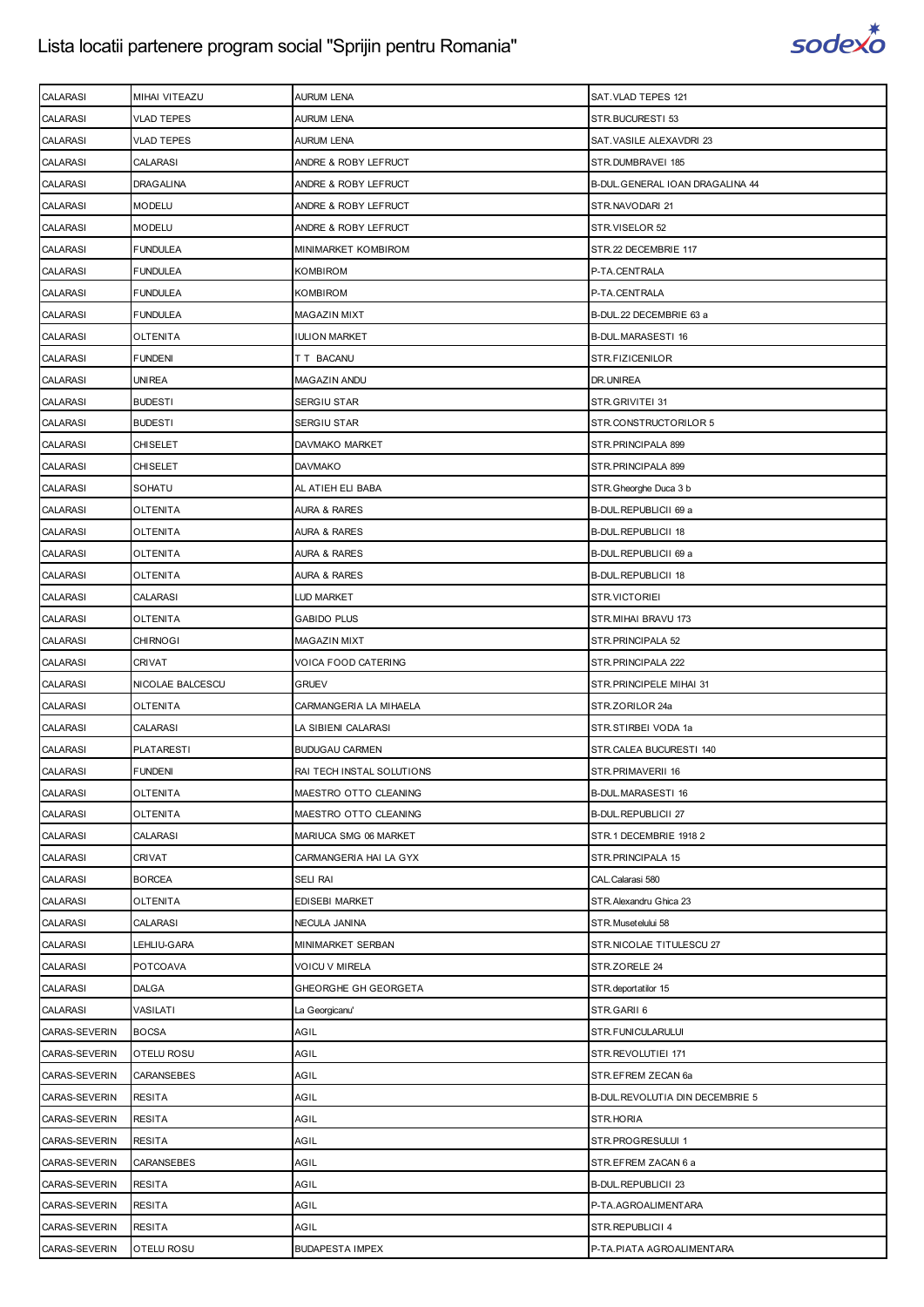

| CARAS-SEVERIN | <b>OTELU ROSU</b>      | <b>BUDAPESTA</b>        | STR.MIHAI EMINESCU 1a               |
|---------------|------------------------|-------------------------|-------------------------------------|
| CARAS-SEVERIN | <b>OTELU ROSU</b>      | <b>BUDAPESTA</b>        | STR.MIHAI EMINESCU 26a              |
| CARAS-SEVERIN | <b>OTELU ROSU</b>      | <b>BUDAPESTA</b>        | STR. MIHAI EMINESCU 24              |
| CARAS-SEVERIN | <b>RUSCA MONTANA</b>   | <b>BUDAPESTA</b>        | STR. PRINCIPALA                     |
| CARAS-SEVERIN | <b>CARANSEBES</b>      | <b>ELIT</b>             | STR. PIATA LEMNELOR 4               |
| CARAS-SEVERIN | CARANSEBES             | <b>ELIT</b>             | STR.AVRAM IANCU 2b-2c               |
| CARAS-SEVERIN | <b>RESITA</b>          | <b>ELIT</b>             | B-DUL.AL.IOAN CUZA a1               |
| CARAS-SEVERIN | <b>RESITA</b>          | <b>ELIT</b>             | STR.CASTANILOR 2                    |
| CARAS-SEVERIN | <b>CARANSEBES</b>      | <b>ELIT</b>             | STR.AREDEALULUI                     |
| CARAS-SEVERIN | <b>RESITA</b>          | ELIT                    | <b>B-DUL.REPUBLICII 23</b>          |
| CARAS-SEVERIN | <b>BOCSA</b>           | <b>COLLINI COM</b>      | STR. REPUBLICII PARCELA6            |
| CARAS-SEVERIN | <b>BERZOVIA</b>        | COLLINI COM             | STR. PRINCIPALA 17                  |
| CARAS-SEVERIN | <b>RESITA</b>          | <b>COLLINI COM</b>      | B-DUL.REPUBLICII 19                 |
| CARAS-SEVERIN | <b>RESITA</b>          | COLLINI COM             | B-DUL.REVOLUTIEI DIN DECEMBRIE 5    |
| CARAS-SEVERIN | <b>RESITA</b>          | COLLINI COM             | B-DUL.REPUBLICII 2a                 |
| CARAS-SEVERIN |                        |                         |                                     |
|               | <b>RESITA</b>          | <b>COLLINI COM</b>      | P-TA.RESITA SUD                     |
| CARAS-SEVERIN | <b>RESITA</b>          | <b>COLLINI COM</b>      | B-DUL REPUBLICII COMPLEX VICTORIA 9 |
| CARAS-SEVERIN | <b>BOCSA</b>           | COLLINI COM             | STR. REPUBLICII PARCELA6            |
| CARAS-SEVERIN | <b>BOCSA</b>           | <b>COLLINI COM</b>      | <b>STR.1 MAI 18</b>                 |
| CARAS-SEVERIN | <b>BOCSA</b>           | <b>COLLINI COM</b>      | STR.REPUBLICII 103                  |
| CARAS-SEVERIN | <b>BOCSA</b>           | COLLINI COM             | STR.1 DECEMBRIE 1918                |
| CARAS-SEVERIN | <b>BOZOVICI</b>        | <b>COLLINI COM</b>      | STR.PRINCIPALA 267a                 |
| CARAS-SEVERIN | ANINA                  | <b>COLLINI COM</b>      | STR.SF.VARVARA 7                    |
| CARAS-SEVERIN | VERMES                 | COLLINI COM             | STR. PRINCIPALA 208b                |
| CARAS-SEVERIN | <b>RAMNA</b>           | <b>COLLINI COM</b>      | SAT.RAMNA 289                       |
| CARAS-SEVERIN | <b>BAILE HERCULANE</b> | COLLINI COM             | STR.TRANDAFIRILOR 42                |
| CARAS-SEVERIN | CARANSEBES             | COLLINI COM             | STR.ARDEALULUI                      |
| CARAS-SEVERIN | <b>PLUGOVA</b>         | <b>COLLINI COM</b>      | STR. PRINCIPALA 410                 |
| CARAS-SEVERIN | <b>TEREGOVA</b>        | COLLINI COM             | STR. PRINCIPALA 357                 |
| CARAS-SEVERIN | TARNOVA                | COLLINI COM             | STR. PRINCIPALA 734                 |
| CARAS-SEVERIN | POGARA DE SUS          | <b>COLLINI COM</b>      | COM.CORNEREVA                       |
| CARAS-SEVERIN | <b>VERENDIN</b>        | <b>COLLINI COM</b>      | STR. PRINCIPALA 92                  |
| CARAS-SEVERIN | <b>DOMASNEA</b>        | COLLINI COM             | STR. PRINCIPALA 316                 |
| CARAS-SEVERIN | EFTIMIE MURGU          | <b>COLLINI COM</b>      | STR.PRINCIPALA 261                  |
| CARAS-SEVERIN | <b>VERMES</b>          | <b>COLLINI COM</b>      | STR. PRINCIPALA 208                 |
| CARAS-SEVERIN | <b>DOGNECEA</b>        | COLLINI COM             | STR.PRINCIPALA 516/a                |
| CARAS-SEVERIN | <b>CARANSEBES</b>      | <b>COLLINI COM</b>      | P-TA.LEMNELOR 8                     |
| CARAS-SEVERIN | <b>LAPUSNICU MARE</b>  | COLLINI COM             | STR.PRINCIPALA                      |
| CARAS-SEVERIN | RESITA                 | <b>MONA LISA COMTUR</b> | B-DUL.REPUBLICII 11-12              |
| CARAS-SEVERIN | <b>RESITA</b>          | <b>MONA LISA COMTUR</b> | P-TA.RESITA SUD                     |
| CARAS-SEVERIN | RESITA                 | MONA LISA COMTUR        | B-DUL.REVOLUTIEI 5                  |
| CARAS-SEVERIN | RESITA                 | MONA LISA COMTUR        | B-DUL.REPUBLICII 23                 |
| CARAS-SEVERIN | <b>RESITA</b>          | MONA LISA COMTUR        | <b>B-DUL.REPUBLICII 6</b>           |
| CARAS-SEVERIN | CARANSEBES             | MONA LISA COMTUR        | STR.ARDEALULUI CC KAUFLAND 25       |
| CARAS-SEVERIN | CARANSEBES             | MONA LISA COMTUR        | P-TA.LEMNELOR 13                    |
| CARAS-SEVERIN | CARANSEBES             | <b>MONA LISA</b>        | <b>B-DUL.REPUBLICII 22</b>          |
| CARAS-SEVERIN | <b>RESITA</b>          | <b>MONA LISA</b>        | B-DUL. MUNCII CC KAUFLAND 21        |
| CARAS-SEVERIN | RESITA                 | MONA LISA               | P-TA.ARIES                          |
| CARAS-SEVERIN | <b>RESITA</b>          | <b>MONA LISA</b>        | STR.COMPLEX VICTORIA                |
| CARAS-SEVERIN | OTELU ROSU             | MONA LISA COMTUR        | P-TA.AGROALIMENTARA                 |
| CARAS-SEVERIN | ORAVITA                | PERSAM & COMP           | STR.REVOLUTIEI 3                    |
| CARAS-SEVERIN | ORAVITA                | PERSAM & COMP           | STR.ZONA GARII                      |
| CARAS-SEVERIN | ORAVITA                | PERSAM & COMP           | STR.ZONA GARII                      |
| CARAS-SEVERIN | ORAVITA                | PERSAM & COMP           | STR.EFTIMIE MURGU 66                |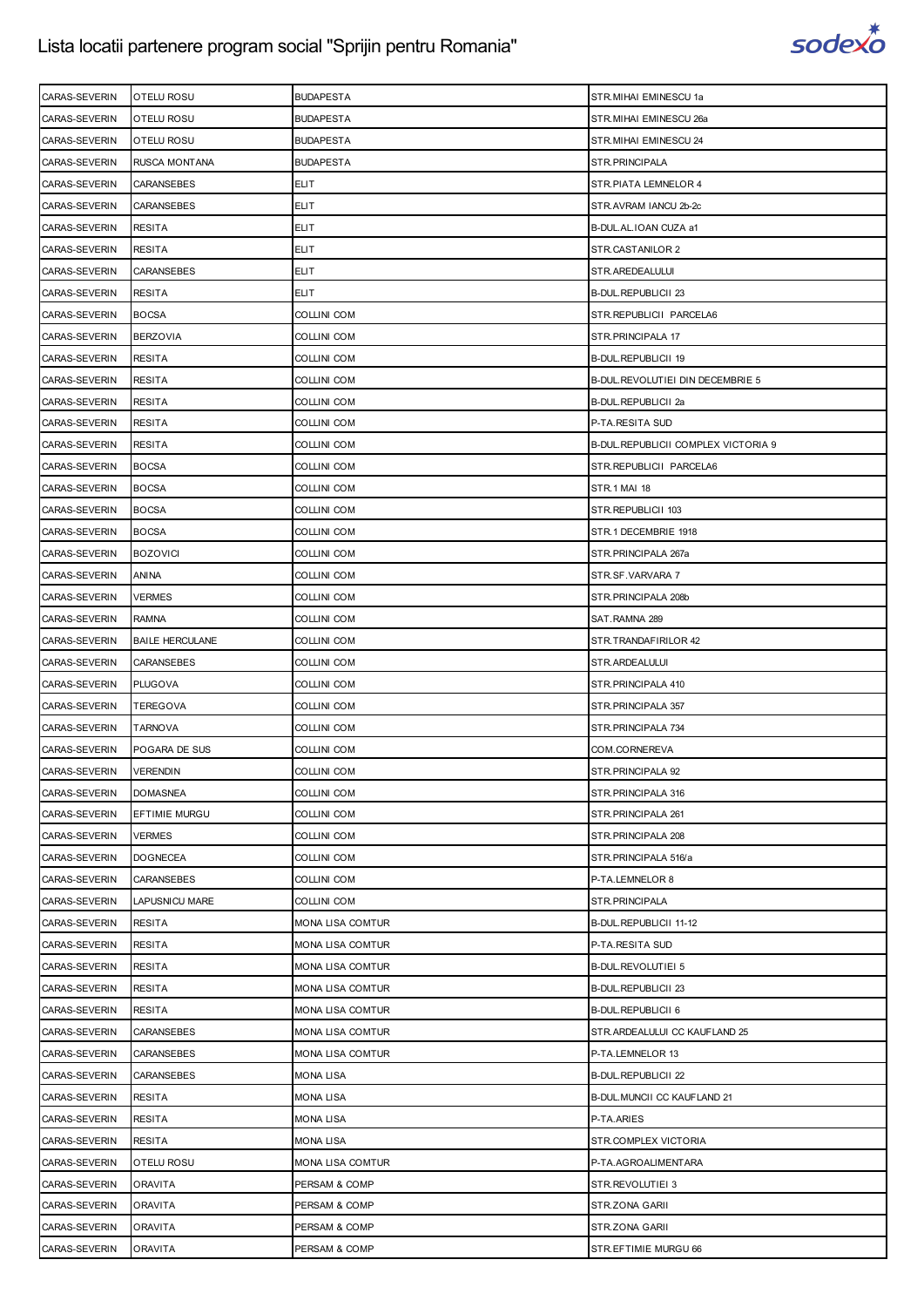

| CARAS-SEVERIN | <b>NAIDAS</b>          | PERSAM                     | STR.COMPLEX COOP                       |
|---------------|------------------------|----------------------------|----------------------------------------|
| CARAS-SEVERIN | <b>CIUCHICI</b>        | PERSAM                     | COM.CIUCHICI 69                        |
| CARAS-SEVERIN | <b>CICLOVA ROMANA</b>  | PERSAM                     | STR.PRINCIPALA 701                     |
| CARAS-SEVERIN | <b>GREONI</b>          | PERSAM                     | STR.COMPLEX COOP                       |
| CARAS-SEVERIN | <b>GRADINARI</b>       | PERSAM                     | STR.COMPLEX COOP                       |
| CARAS-SEVERIN | COMORASTE              | PERSAM                     | STR.COMPLEX COMERCIAL                  |
| CARAS-SEVERIN | TICVANIU MARE          | PERSAM                     | STR.PRINCIPALA 372                     |
| CARAS-SEVERIN | VARADIA                | PERSAM                     | STR.COMPLEX COOP.                      |
| CARAS-SEVERIN | VRANI                  | <b>PERSAM</b>              | STR.COMPLEX COOP                       |
| CARAS-SEVERIN | <b>GRADINARI</b>       | <b>PERSAM</b>              | STR.LANGA POLITIE                      |
| CARAS-SEVERIN | CARANSEBES             | <b>B.G. NIPAN FOREST 1</b> | STR.CAZARMII 1                         |
| CARAS-SEVERIN | CARANSEBES             | B.G. NIPAN FOREST 2        | STR.1 DECEMBRIE 1918 45                |
| CARAS-SEVERIN | CARANSEBES             | B.G. NIPAN FOREST 3        | STR.ARDEALULUI                         |
| CARAS-SEVERIN | CARANSEBES             | <b>BG NIPAN FOREST</b>     | CAL.SEVERINULUI 1                      |
| CARAS-SEVERIN | CARANSEBES             | <b>BG NIPAN FOREST</b>     | STR.REVOLUTIEI                         |
|               |                        | <b>B.G. NIPAN FOREST</b>   |                                        |
| CARAS-SEVERIN | <b>OTELU ROSU</b>      |                            | STR.HATEGULUI                          |
| CARAS-SEVERIN | OTELU ROSU             | <b>B.G. NIPAN</b>          | STR.REVOLUTIEI 164-166                 |
| CARAS-SEVERIN | RESITA                 | <b>B.G. NIPAN FOREST 2</b> | STR.I.L CARAGIALE 20                   |
| CARAS-SEVERIN | <b>OTELU ROSU</b>      | <b>B.G. NIPAN FOREST</b>   | STR.TINERETULUI                        |
| CARAS-SEVERIN | <b>BOCSA</b>           | COFETARIA BG NIPAN         | STR.T.VLADIMIRESCU 20                  |
| CARAS-SEVERIN | CARANSEBES             | <b>BG NIPAN FOREST</b>     | STR.BALTA SARATA                       |
| CARAS-SEVERIN | <b>BUCHIN</b>          | <b>BG NIPAN FOREST</b>     | STR.DN 68 LUNCA GROFULUI               |
| CARAS-SEVERIN | <b>TOPLET</b>          | IREUPS 1                   | STR.PRINCIPALA 446                     |
| CARAS-SEVERIN | TOPLET                 | IREUPS <sub>2</sub>        | STR.PRINCIPALA 79                      |
| CARAS-SEVERIN | <b>BAILE HERCULANE</b> | <b>IREUPS</b>              | STR.TRANDAFIRILOR 28                   |
| CARAS-SEVERIN | <b>TOPLET</b>          | <b>IREUPS</b>              | STR. PRINCIPALA 48                     |
| CARAS-SEVERIN | <b>BOCSA</b>           | ALEXIA & ALI COM           | STR.LUGOJULUI 39                       |
| CARAS-SEVERIN | <b>RESITA</b>          | <b>INMEDIO</b>             | B-DUL. MUNCII CC KAUFLAND 21           |
| CARAS-SEVERIN | <b>BAILE HERCULANE</b> | RESTAURANT LA JOHNNY       | STR.PECINISCA 2                        |
| CARAS-SEVERIN | <b>PECINISCA</b>       | RESTAURANT CUIBUL VISELOR  | STR. PECINISCA 2                       |
| CARAS-SEVERIN | <b>BOCSA</b>           | ANDROMI COM                | STR.AUTOGARII 6                        |
| CARAS-SEVERIN | <b>ORAVITA</b>         | SEBDAN                     | STR.TIMISORII 1                        |
| CARAS-SEVERIN | ORAVITA                | <b>FAST FOOD</b>           | STR.TIMISORII 1                        |
| CARAS-SEVERIN | ORAVITA                | SEBDAN                     | STR.PRINCIPALA                         |
| CARAS-SEVERIN | <b>BOZOVICI</b>        | SEBDAN                     | STR.PRINCIPALA                         |
| CARAS-SEVERIN | RESITA                 | INDRA GENERAL TRADING      | STR.NICOLAE TITULESCU 13               |
| CARAS-SEVERIN | <b>RESITA</b>          | INDRA GENERAL TRADING      | STR.FAGARASULUI 40                     |
| CARAS-SEVERIN | MOLDOVA NOUA           | <b>IMPERIAL CM</b>         | STR.1 DECEMBRIE 1918 432               |
| CARAS-SEVERIN | MOLDOVA NOUA           | IMPERIAL CM                | STR.UNIRII 522                         |
| CARAS-SEVERIN | MOLDOVA NOUA           | <b>IMPERIAL CM</b>         | STR. NICOLAE TITULESCU COMPLEX VECHI 8 |
| CARAS-SEVERIN | CAMPIA                 | <b>IMPERIAL CM</b>         | STR. PRINCIPALA 42                     |
| CARAS-SEVERIN | <b>BELOBRESCA</b>      | IMPERIAL CM                | STR.PRINCIPALA 13                      |
| CARAS-SEVERIN | MOLDOVA NOUA           | <b>IMPERIAL CM</b>         | STR.CENTRUL CIVIC                      |
| CARAS-SEVERIN | MOLDOVA NOUA           | <b>IMPERIAL CM</b>         | STR.EFTIMIE MURGU 2                    |
| CARAS-SEVERIN | MOLDOVA NOUA           | IMPERIAL CM                | STR.DUNARII                            |
| CARAS-SEVERIN | RADIMNA                | <b>IMPERIAL CM</b>         | SAT.RADIMNA 86                         |
| CARAS-SEVERIN | SOCOL                  | <b>IMPERIAL CM</b>         | STR.PRINCIPALA 236a                    |
| CARAS-SEVERIN | ZLATITA                | IMPERIAL                   | STR. PRINCIPALA 47                     |
| CARAS-SEVERIN | <b>NAIDAS</b>          | <b>IMPERIAL CM</b>         | COM.NAIDAS 450                         |
| CARAS-SEVERIN | ORAVITA                | <b>IMPERIAL CM</b>         | STR.ZONA GARII                         |
| CARAS-SEVERIN | MOLDOVA NOUA           | <b>IMPERIAL CM</b>         | STR.AL.I.CUZA 1                        |
| CARAS-SEVERIN | <b>BERZASCA</b>        | <b>IMPERIAL CM</b>         | STR.PRINCIPALA 353                     |
| CARAS-SEVERIN | PADINA MATEI           | <b>IMPERIAL CM</b>         | STR.INCINTA CLADIRE PRIMARIE           |
| CARAS-SEVERIN | SICHEVITA              | <b>IMPERIAL CM</b>         | COM.SICHEVITA                          |
|               |                        |                            |                                        |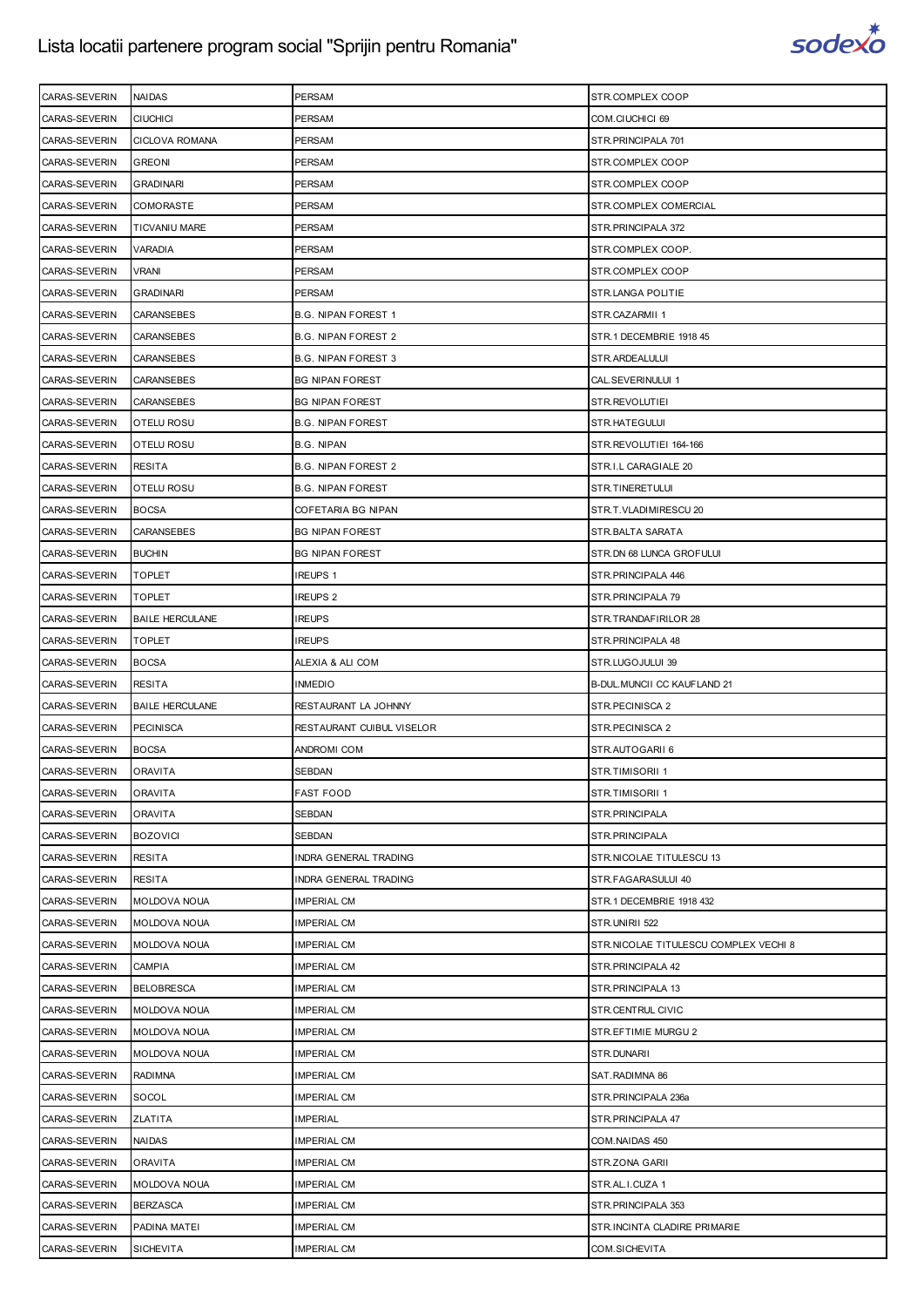

| CARAS-SEVERIN              | <b>CARANSEBES</b>          | <b>BRUDERKRAFT</b>                | STR.AVRAM IANCU 17                                       |
|----------------------------|----------------------------|-----------------------------------|----------------------------------------------------------|
| CARAS-SEVERIN              | <b>CARANSEBES</b>          | <b>BRUDERKRAFT</b>                | STR.ARDEALULUI 3                                         |
| CARAS-SEVERIN              | <b>ORAVITA</b>             | RESTAURANT CARAS                  | STR.ZONA GARII                                           |
| CARAS-SEVERIN              | <b>VERMES</b>              | <b>CONSUM VERMES</b>              | STR. PRINCIPALA 182                                      |
| <b>CARAS-SEVERIN</b>       | <b>BAILE HERCULANE</b>     | ABATOR COSTIPROD 2000             | STR.TRANDAFIRULUI 56                                     |
| CARAS-SEVERIN              | CARANSEBES                 | ABATOR COSTIPROD 2000             | STR.LEMNELOR 1                                           |
| CARAS-SEVERIN              | <b>RESITA</b>              | <b>PARABO</b>                     | CAL.TIMISORII 4                                          |
| CARAS-SEVERIN              | <b>BOCSA</b>               | <b>PARABO</b>                     | STR.CARPATI 7                                            |
| CARAS-SEVERIN              | <b>BOCSA</b>               | RESTAURANT BISTRO                 | STR.SADOVEI 6                                            |
| CARAS-SEVERIN              | <b>BOCSA</b>               | MAGAZIN SAMGAB DSG                | STR.SADOVEI 6                                            |
| CARAS-SEVERIN              | SACU                       | SAVU DAN-IOAN DJ DSOUND           | STR. PRINCIPALA 51                                       |
| CARAS-SEVERIN              | OTELU ROSU                 | TAMASANU PANCIA                   | STR.TINERETULUI 1                                        |
| CARAS-SEVERIN              | CARANSEBES                 | ELLI & CARDOS                     | STR. MIHAI VITEAZUL 30                                   |
| <b>CARAS-SEVERIN</b>       | <b>RESITA</b>              | ASIRAL SELENA                     | AL.FELIX                                                 |
| <b>CARAS-SEVERIN</b>       | <b>FOROTIC</b>             | <b>MAGAZIN MIXT</b>               | STR. PRINCIPALA 55                                       |
| CARAS-SEVERIN              | <b>COMORASTE</b>           | <b>MAGAZIN MIXT</b>               | STR.PRINCIPALA 82a                                       |
| <b>CLUJ</b>                | <b>FLORESTI</b>            | PIZZA HUT                         | STR.AVRAM IANCU 492-500                                  |
| <b>CLUJ</b>                | CLUJ-NAPOCA                | PIZZA HUT                         | STR. ALEXANDRU VAIDA VOIEVOD 53-55                       |
| <b>CLUJ</b>                | CLUJ-NAPOCA                | PIZZA HUT                         | STR.MANIU IULIU 1                                        |
| <b>CLUJ</b>                | CLUJ-NAPOCA                | PIZZA HUT                         | B-DUL.1 DECEMBRIE 1918 142                               |
| <b>CLUJ</b>                | <b>FLORESTI</b>            | <b>KFC</b>                        | STR.AVRAM IANCU 492-500                                  |
| <b>CLUJ</b>                | CLUJ-NAPOCA                | <b>KFC</b>                        | STR. VAIDA VOEVOD ALEXANDRU 53-55                        |
| <b>CLUJ</b>                | CLUJ-NAPOCA                | <b>KFC</b>                        | STR.IULIU MANIU 1                                        |
| <b>CLUJ</b>                | CLUJ-NAPOCA                | <b>KFC</b>                        | STR.IULIU MANIU 1                                        |
| <b>CLUJ</b>                | <b>FLORESTI</b>            | <b>PAUL</b>                       | STR.AVRAM IANCU 492-500                                  |
| <b>CLUJ</b>                | CLUJ-NAPOCA                | CHARIOT IULIUL CLUJ               | AL. VAIDA VOEVOD ALEXANDRU 53b                           |
|                            |                            |                                   |                                                          |
| <b>CLUJ</b>                | TURDA                      | AGIL                              | P-TA.REPUBLICII 27                                       |
| <b>CLUJ</b>                | CLUJ-NAPOCA                | <b>COLETTE</b>                    | STR.CAMPULUI 23                                          |
| <b>CLUJ</b>                | CLUJ-NAPOCA                | <b>COLETTE</b>                    | B-DUL.21 DECEMBRIE 1989 131-135                          |
| <b>CLUJ</b>                | CLUJ-NAPOCA                | <b>COLETTE</b>                    | STR.DAMBOVITEI 49                                        |
| <b>CLUJ</b>                | CLUJ-NAPOCA                | <b>COLETTE</b>                    | STR. VLAICU AUREL 60                                     |
| <b>CLUJ</b>                | <b>BACIU</b>               | <b>COLETTE</b>                    | STR.JUPITER 28b                                          |
| <b>CLUJ</b>                | CLUJ-NAPOCA                | <b>ELSO</b>                       | STR.SALCAMULUI 5-7                                       |
| <b>CLUJ</b>                | CLUJ-NAPOCA                | <b>ELSO</b>                       | STR.DONATH 15                                            |
| <b>CLUJ</b>                | CLUJ-NAPOCA                | <b>ELSO</b>                       | STR.PRIMAVERII 11 a                                      |
|                            |                            |                                   |                                                          |
| <b>CLUJ</b>                | CLUJ-NAPOCA                | <b>ELSO</b>                       | CAL.BACIULUI 47/e                                        |
| <b>CLUJ</b>                | CLUJ-NAPOCA<br>CLUJ-NAPOCA | <b>ELSO</b>                       | STR.BRANCUSI CONSTANTIN 124<br>STR.TITULESCU NICOLAE 163 |
| <b>CLUJ</b>                |                            | <b>ELSO</b>                       |                                                          |
| <b>CLUJ</b>                | CLUJ-NAPOCA                | <b>ELSO</b>                       | CAL. BACIULUI 47e                                        |
| <b>CLUJ</b>                | CLUJ-NAPOCA                | ELSO NORA                         | STR.MEHEDINTI 74                                         |
| <b>CLUJ</b>                | CLUJ-NAPOCA                | ROMFULDA PROD                     | STR.PLOIESTI 6-8                                         |
| <b>CLUJ</b>                | CLUJ-NAPOCA                | ROMFULDA PROD                     | STR.PRIMAVERII 4                                         |
| <b>CLUJ</b>                | CLUJ-NAPOCA                | ROMFULDA PROD                     | STR.DAMBOVITEI                                           |
| <b>CLUJ</b>                | CLUJ-NAPOCA                | ROMFULDA PROD                     | B-DUL.21DECEMBRIE1989, PIATA AGRO MARASTI 131-135        |
| <b>CLUJ</b>                | CLUJ-NAPOCA<br>CLUJ-NAPOCA | ROMFULDA PROD<br>ROMFULDA PROD    | STR.HOREA 96-106<br>STR.ALBINI SEPTIMIU 116              |
| <b>CLUJ</b>                |                            |                                   |                                                          |
| <b>CLUJ</b>                | <b>FLORESTI</b>            | ROMFULDA PROD                     | STR.EROILOR 268                                          |
| <b>CLUJ</b>                | GILAU                      | ROMFULDA PROD                     | STR. PRINCIPALA 236                                      |
| <b>CLUJ</b>                | CLUJ-NAPOCA                | ROMFULDA PROD                     | <b>STR.ION MESTER</b>                                    |
| <b>CLUJ</b>                | <b>TURDA</b>               | ROMFULDA PROD                     | CAL. VICTORIEI 116                                       |
| <b>CLUJ</b>                | CLUJ-NAPOCA                | ROMFULDA PROD                     | CAL.FLORESTI 81                                          |
| <b>CLUJ</b>                | CLUJ-NAPOCA                | ROMFULDA PROD                     | STR.HOREA 66                                             |
| <b>CLUJ</b><br><b>CLUJ</b> | CLUJ-NAPOCA<br>GILAU       | ROMFULDA PROD<br>ROMFULDA DISTRIB | STR.DUNARII 22<br>STR. PRINCIPALA 236                    |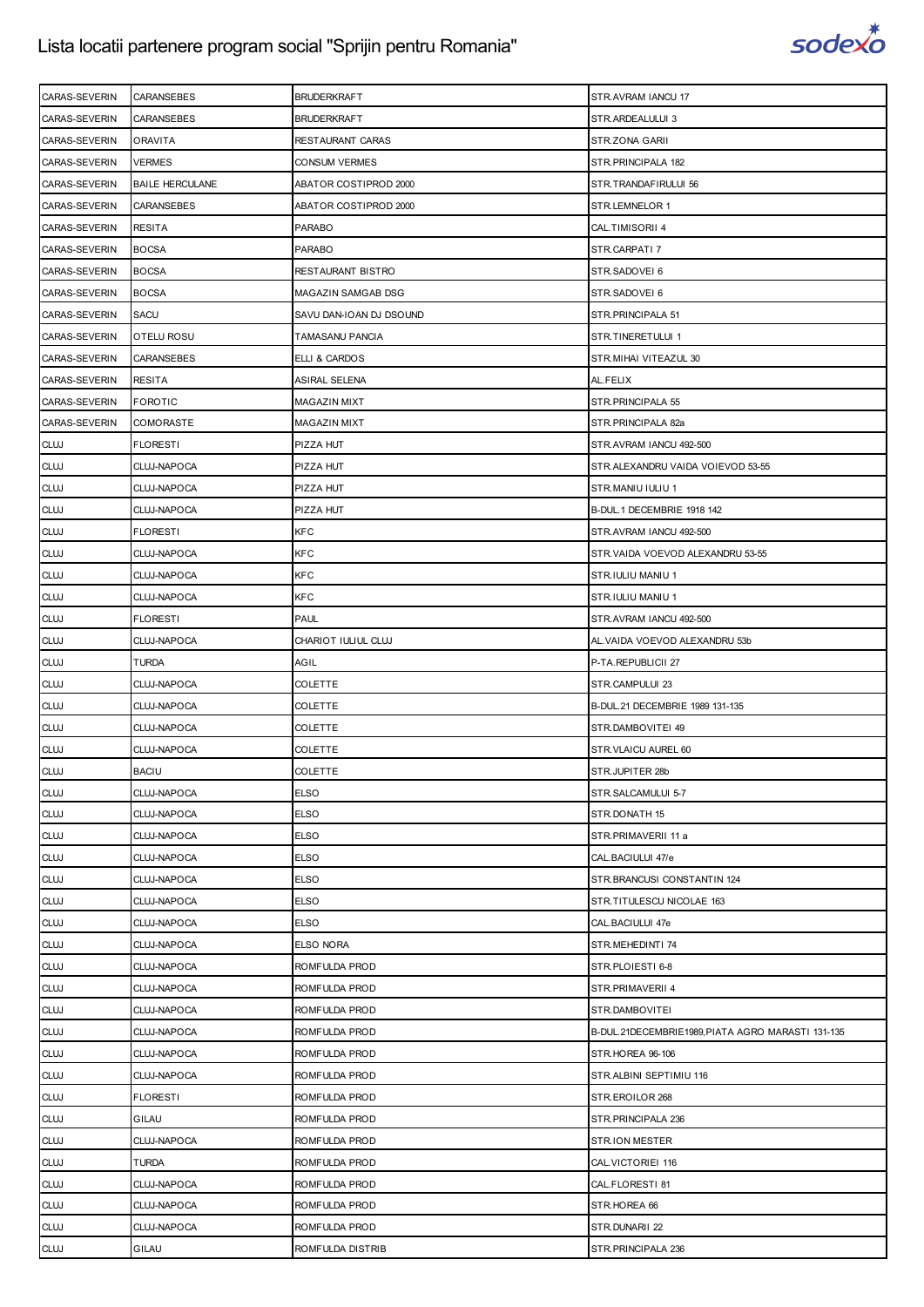

| <b>CLUJ</b> | CLUJ-NAPOCA             | ROMFULDA DISTRIB           | P-TA.MESTERU ION                  |
|-------------|-------------------------|----------------------------|-----------------------------------|
| <b>CLUJ</b> | CLUJ-NAPOCA             | ROMFULDA DISTRIB           | CAL.FLORESTI 81                   |
| <b>CLUJ</b> | <b>FLORESTI</b>         | ROMFULDA DISTRIB           | STR.EROILOR 268                   |
| <b>CLUJ</b> | CLUJ-NAPOCA             | ROMFULDA DISTRIB           | STR.ALBINI SEPTIMIU 116           |
| <b>CLUJ</b> | CLUJ-NAPOCA             | ROMFULDA DISTRIB           | P-TA.MARASTI                      |
| <b>CLUJ</b> | CLUJ-NAPOCA             | ROMFULDA DISTRIB           | STR.HOREA 66                      |
| <b>CLUJ</b> | CLUJ-NAPOCA             | ROMFULDA DISTRIB           | STR.BUCEGI9                       |
| <b>CLUJ</b> | CLUJ-NAPOCA             | ROMFULDA DISTRIB           | P-TA.MIHAI VITEAZU 6-8            |
| <b>CLUJ</b> | CLUJ-NAPOCA             | ROMFULDA DISTRIB           | STR.PLOIESTI 6-8                  |
| <b>CLUJ</b> | CLUJ-NAPOCA             | ROMFULDA DISTRIB           | STR.DONATH 15                     |
| <b>CLUJ</b> | CLUJ-NAPOCA             | ROMFULDA DISTRIB           | B-DUL.21 DECEMBRIE 1989 131-135   |
|             |                         |                            |                                   |
| <b>CLUJ</b> | CLUJ-NAPOCA             | ROMFULDA DISTRIB           | STR.DONATH 100                    |
| <b>CLUJ</b> | CLUJ-NAPOCA             | ROMFULDA DISTRIB           | STR.DUNARII 22                    |
| <b>CLUJ</b> | CLUJ-NAPOCA             | CARMIC MITITEI DE SOMESENI | STR.IGNAT GRIGORE, CAPITAN 1a     |
| <b>CLUJ</b> | CLUJ-NAPOCA             | CARMIC MITITEI DE SOMESENI | STR.SIRETULUI 2-4                 |
| <b>CLUJ</b> | CLUJ-NAPOCA             | CARMIC MITITEI DE SOMESENI | STR.DAMBOVITEI 45/a               |
| <b>CLUJ</b> | CLUJ-NAPOCA             | CARMIC MITITEI DE SOMESENI | B-DUL.21 DECEMBRIE 1989 131-135   |
| <b>CLUJ</b> | CLUJ-NAPOCA             | CARMIC MITITEI DE SOMESENI | STR.MIHAI VITEAZU 34              |
| <b>CLUJ</b> | CLUJ-NAPOCA             | CARMIC MITITEI DE SOMESENI | STR.MESTERU ION 5a                |
| <b>CLUJ</b> | CLUJ-NAPOCA             | CARMIC MITITEI DE SOMESENI | STR.HOREA 89                      |
| <b>CLUJ</b> | CLUJ-NAPOCA             | HOME GARDEN MARKET         | B-DUL.21 DECEMBRIE 1989 5         |
| <b>CLUJ</b> | CLUJ-NAPOCA             | HOME GARDEN MARKET         | STR.HOREA 36                      |
| <b>CLUJ</b> | CLUJ-NAPOCA             | HOME GARDEN MARKET         | STR.ALVERNA 39-41                 |
| <b>CLUJ</b> | CLUJ-NAPOCA             | HOME GARDEN MARKET         | STR.NASAUD 2                      |
| <b>CLUJ</b> | CLUJ-NAPOCA             | HOME GARDEN MARKET         | STR.BRANCUSI CONSTANTIN 149       |
| <b>CLUJ</b> | CLUJ-NAPOCA             | HOME GARDEN MARKET         | STR.BUNA ZIUA 34-36               |
| <b>CLUJ</b> | CLUJ-NAPOCA             | HOME GARDEN                | STR.BORSEC 4                      |
| <b>CLUJ</b> | <b>CAMPIA TURZII</b>    | HOME GARDEN                | STR.GHEORGHE BARITIU 59           |
| <b>CLUJ</b> | <b>CAMPIA TURZII</b>    | HOME GARDEN MARKET         | STR.BAII 16                       |
| <b>CLUJ</b> | DEJ                     | HOME GARDEN MARKET         | STR.UNIRII 18a                    |
| <b>CLUJ</b> | <b>COJOCNA</b>          | HOME GARDEN                | STR.REPUBLICII 99                 |
| <b>CLUJ</b> | <b>DEJ</b>              | Home Garden                | STR.TITULESCU 16c                 |
| <b>CLUJ</b> | CLUJ-NAPOCA             | HOME GARDEN                | CAL.BAICULUI 22                   |
| <b>CLUJ</b> | <b>BACIU</b>            | HOME GARDEN                | STR.CIOCARLIEI 1                  |
| <b>CLUJ</b> | <b>DEJ</b>              | HOME GARDEN                | STR.CRANGULUI 20a                 |
| <b>CLUJ</b> | <b>TURDA</b>            | HOME GARDEN                | STR.LIBERTATII 14                 |
| <b>CLUJ</b> | <b>AGHIRESU-FABRICI</b> | HOME GARDEN MARKET         | STR. PRINCIPALA 81                |
| <b>CLUJ</b> | CAMARASU                | VIFOREANCA IMPEX           | STR. PRINCIPALA 42                |
| <b>CLUJ</b> | <b>SUATU</b>            | VIFOREANCA IMPEX           | STR.PRINCIPALA 138                |
| <b>CLUJ</b> | CLUJ-NAPOCA             | ABA FLOR PROD COM          | STR.PASTEUR LOUIS 75/2            |
| <b>CLUJ</b> | <b>GHERLA</b>           | ABA FLOR PROD COM          | STR.ARMENEASCA 1                  |
| <b>CLUJ</b> | CLUJ-NAPOCA             | UNIVERS T                  | STR. VAIDA VOEVOD ALEXANDRU 53-55 |
| <b>CLUJ</b> | <b>DEJ</b>              | <b>ROFO</b>                | STR.1 MAI                         |
| <b>CLUJ</b> | <b>NIMA</b>             | RESTAURANT CASA ROFO       | STR. PRINCIPALA 332               |
| <b>CLUJ</b> | NADASELU                | RESTAURANT ARMONIA         | COM.GARBAU 50                     |
| <b>CLUJ</b> | CLUJ-NAPOCA             | <b>BISTRO</b>              | STR.LOMBULUI 1                    |
| <b>CLUJ</b> | <b>APAHIDA</b>          | <b>MONDOMON</b>            | STR.LIBERTATII 303                |
|             | <b>APAHIDA</b>          |                            |                                   |
| <b>CLUJ</b> | <b>APAHIDA</b>          | MONDOMON                   | STR.PARCULUI 2                    |
| <b>CLUJ</b> |                         | <b>MONDOMON</b>            | STR.ALBAC                         |
| <b>CLUJ</b> | <b>TURDA</b>            | CSA BRAVIA                 | CAL. VICTORIEI 69                 |
| <b>CLUJ</b> | TURDA                   | CSA BANQUETING             | CAL. VICTORIEI 37                 |
| <b>CLUJ</b> | CLUJ-NAPOCA             | CORA                       | B-DUL.1 DECEMBRIE 1918 142        |
| <b>CLUJ</b> | CLUJ-NAPOCA             | Gastro Corner Cora         | B-DUL.1 DECEMBRIE 1918 142        |
| <b>CLUJ</b> | CLUJ-NAPOCA             | 1 MINUTE                   | SOS.AEROPORT CLUJ                 |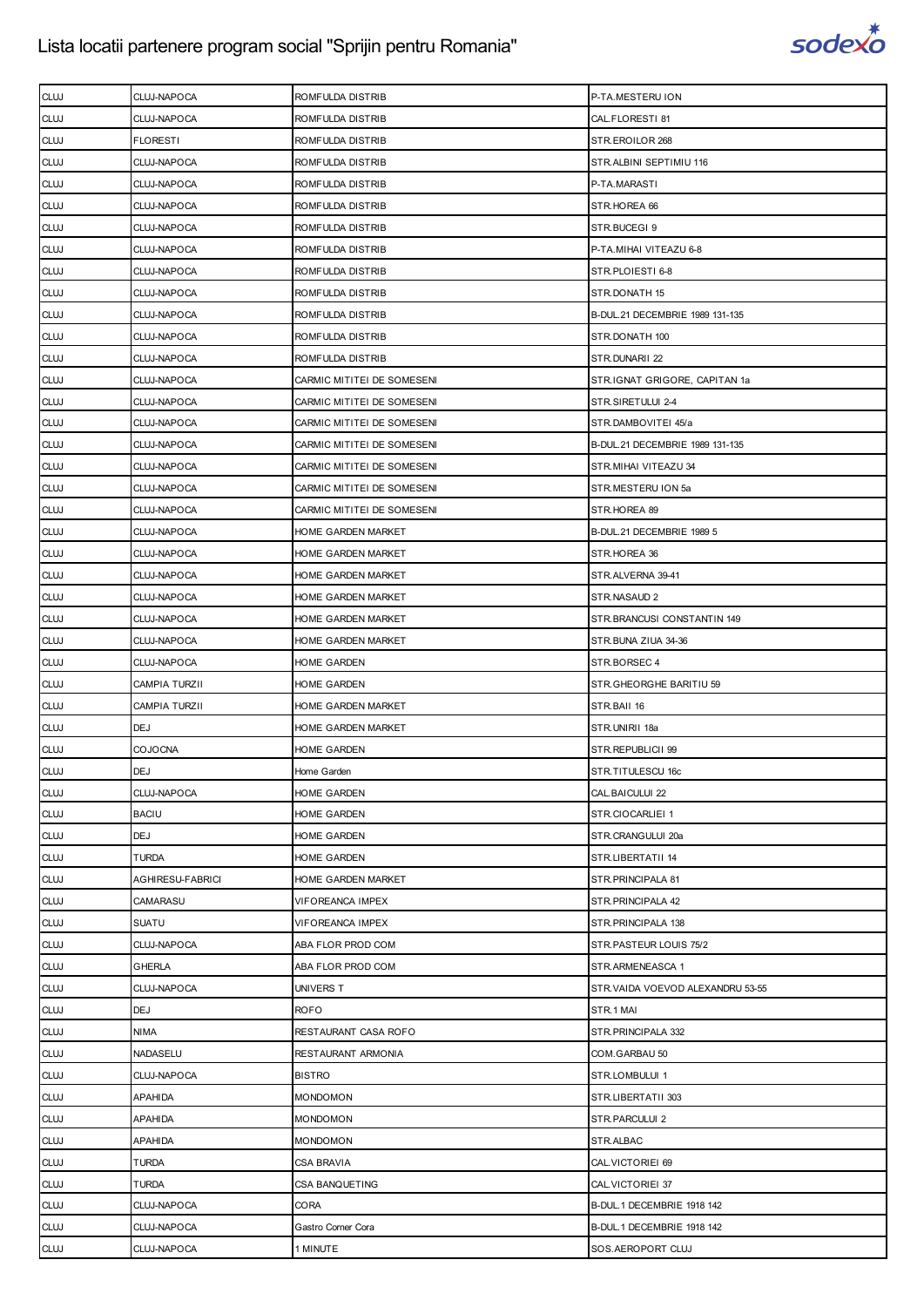

| <b>CLUJ</b> | CLUJ-NAPOCA          | <b>INMEDIO</b>                 | STR. VAIDA VOIEVOD ALEXANDRU-IULIUS MALL 53-55 |
|-------------|----------------------|--------------------------------|------------------------------------------------|
| <b>CLUJ</b> | CLUJ-NAPOCA          | <b>INMEDIO</b>                 | STR.FABRICII 12                                |
| <b>CLUJ</b> | CLUJ-NAPOCA          | <b>INMEDIO</b>                 | B-DUL.21 DECEMBRIE-SORA SHOPPING CENTER 5      |
| <b>CLUJ</b> | <b>FLORESTI</b>      | <b>INMEDIO</b>                 | STR.AVRAM IANCU 492-500                        |
| <b>CLUJ</b> | CLUJ-NAPOCA          | <b>INMEDIO</b>                 | B-DUL.1 DECEMBRIE 1918 142                     |
| <b>CLUJ</b> | CLUJ-NAPOCA          | <b>INMEDIO</b>                 | B-DUL.MUNCII 1-5                               |
| <b>CLUJ</b> | CLUJ-NAPOCA          | <b>INMEDIO</b>                 | CART.GHEORGHIENI PARCUL EST                    |
| <b>CLUJ</b> | CLUJ-NAPOCA          | <b>INMEDIO</b>                 | STR.CAMPULUI                                   |
| <b>CLUJ</b> | CLUJ-NAPOCA          | <b>INMEDIO</b>                 | STR.AVRAM IANCU 492-500                        |
| <b>CLUJ</b> | CLUJ-NAPOCA          | <b>RELAY</b>                   | STR. VUIA TRAIAN 149                           |
| <b>CLUJ</b> | <b>TURDA</b>         | <b>INMEDIO</b>                 | CAL. VICTORIEI                                 |
| <b>CLUJ</b> | CLUJ-NAPOCA          | <b>INMEDIO</b>                 | STR.REPUBLICII 109                             |
| <b>CLUJ</b> | CLUJ-NAPOCA          | 1 MINUTE                       | STR. VUIA TRAIAN 149                           |
| <b>CLUJ</b> | CLUJ-NAPOCA          | SO COFFEE                      | STR. VUIA TRAIAN 149                           |
| <b>CLUJ</b> | CLUJ-NAPOCA          | <b>GLO SHOP</b>                | STR.AVRAM IANCU 492-500                        |
| <b>CLUJ</b> | CLUJ-NAPOCA          | <b>INMEDIO</b>                 | STR.REGELE FERDINAND 22-26                     |
| <b>CLUJ</b> | CLUJ-NAPOCA          | Inmedio                        | P-TA.UNIRII                                    |
| <b>CLUJ</b> | CLUJ-NAPOCA          | <b>PAPRIKA</b>                 | STR. VAIDA VOEVOD ALEXANDRU 53-55              |
| <b>CLUJ</b> | CLUJ-NAPOCA          | APARTAMENTE DE INCHIRIAT ARENA | STR.UZINEI ELECTRICE 13                        |
| <b>CLUJ</b> | CATCAU               | <b>DIADELA</b>                 | STR.PRINCIPALA                                 |
| <b>CLUJ</b> | CLUJ-NAPOCA          | RESTAURANT ROYAL CLASSIC       | STR. REBREANU LIVIU 39                         |
| <b>CLUJ</b> | CLUJ-NAPOCA          | HOTEL ROYAL CLASSIC            | STR. REBREANU LIVIU 39                         |
| <b>CLUJ</b> | <b>TURDA</b>         | ANDROMI COM                    | CAL.VICTORIEI 3                                |
| <b>CLUJ</b> | CLUJ-NAPOCA          | FRESCHISSIMA                   | STR. VAIDA VOEVOD ALEXANDRU 53b                |
| <b>CLUJ</b> | CLUJ-NAPOCA          | <b>ONCOS</b>                   | P-TA.GARII 2-3                                 |
| <b>CLUJ</b> | <b>CAMPIA TURZII</b> | <b>ONCOS</b>                   | STR.PLOPILOR 2d                                |
| <b>CLUJ</b> | CLUJ-NAPOCA          | <b>ONCOS</b>                   | STR.FABRICII 3/179                             |
| <b>CLUJ</b> | <b>DEJ</b>           | <b>ONCOS</b>                   | STR.UNIRII 2c                                  |
| <b>CLUJ</b> | CLUJ-NAPOCA          | <b>ONCOS</b>                   | STR.PASTEUR LOUIS 60/5-6                       |
| <b>CLUJ</b> | GHERLA               | <b>ONCOS</b>                   | STR.FRASINULUI 2/u11                           |
| <b>CLUJ</b> | CLUJ-NAPOCA          | <b>ONCOS</b>                   | STR.HOREA 96-106                               |
| <b>CLUJ</b> | CLUJ-NAPOCA          | <b>ONCOS</b>                   | STR.CORNULUI 12                                |
| <b>CLUJ</b> | CLUJ-NAPOCA          | <b>ONCOS</b>                   | STR.DOROBANTILOR 131-135                       |
| <b>CLUJ</b> | <b>GHERLA</b>        | <b>ONCOS</b>                   | STR.LIVIU REBREANU 8/1                         |
| <b>CLUJ</b> | <b>DEJ</b>           | <b>ONCOS</b>                   | STR.GEORGE COSBUC 8/1                          |
| <b>CLUJ</b> | CLUJ-NAPOCA          | <b>ONCOS</b>                   | P-TA.MIHAI VITEAZU                             |
| <b>CLUJ</b> | <b>HUEDIN</b>        | ONCOS                          | STR.HOREA 2                                    |
| <b>CLUJ</b> | CAMPIA TURZII        | <b>ONCOS</b>                   | STR.1 DECEMBRIE 1918 3-5                       |
| <b>CLUJ</b> | <b>TURDA</b>         | <b>ONCOS</b>                   | STR.REPUBLICII 28                              |
| <b>CLUJ</b> | <b>TURDA</b>         | <b>ONCOS</b>                   | STR.REPUBLICII 13-14                           |
| <b>CLUJ</b> | CLUJ-NAPOCA          | <b>ONCOS</b>                   | STR.PADIN 20                                   |
| <b>CLUJ</b> | GILAU                | <b>ONCOS</b>                   | STR. PRINCIPALA 725                            |
| <b>CLUJ</b> | CLUJ-NAPOCA          | ONCOS                          | STR.BUFTEA 2                                   |
| <b>CLUJ</b> | <b>TURDA</b>         | <b>ONCOS</b>                   | STR.TINERETULUI 1                              |
| <b>CLUJ</b> | CLUJ-NAPOCA          | <b>ONCOS</b>                   | P-TA.HERMES 2                                  |
| <b>CLUJ</b> | <b>APAHIDA</b>       | <b>ONCOS</b>                   | STR.LIBERTATII 165                             |
| <b>CLUJ</b> | CLUJ-NAPOCA          | <b>ONCOS</b>                   | STR. REBREANU LIVIU 8                          |
| <b>CLUJ</b> | CLUJ-NAPOCA          | <b>ONCOS</b>                   | STR.MEHEDINTI 5-21                             |
| <b>CLUJ</b> | CAMPIA TURZII        | ONCOS                          | STR.ANDREI MURESANU 2                          |
| <b>CLUJ</b> | CLUJ-NAPOCA          | <b>ONCOS</b>                   | STR.VLAICU AUREL 27                            |
| <b>CLUJ</b> | <b>FLORESTI</b>      | <b>ONCOS</b>                   | STR.ABATORULUI 2                               |
| <b>CLUJ</b> | CLUJ-NAPOCA          | <b>ONCOS</b>                   | STR.DONATH 51                                  |
| <b>CLUJ</b> | <b>TURDA</b>         | <b>ONCOS</b>                   | STR.NARCISELOR                                 |
| <b>CLUJ</b> | CLUJ-NAPOCA          | <b>ONCOS</b>                   | P-TA.MARASTI                                   |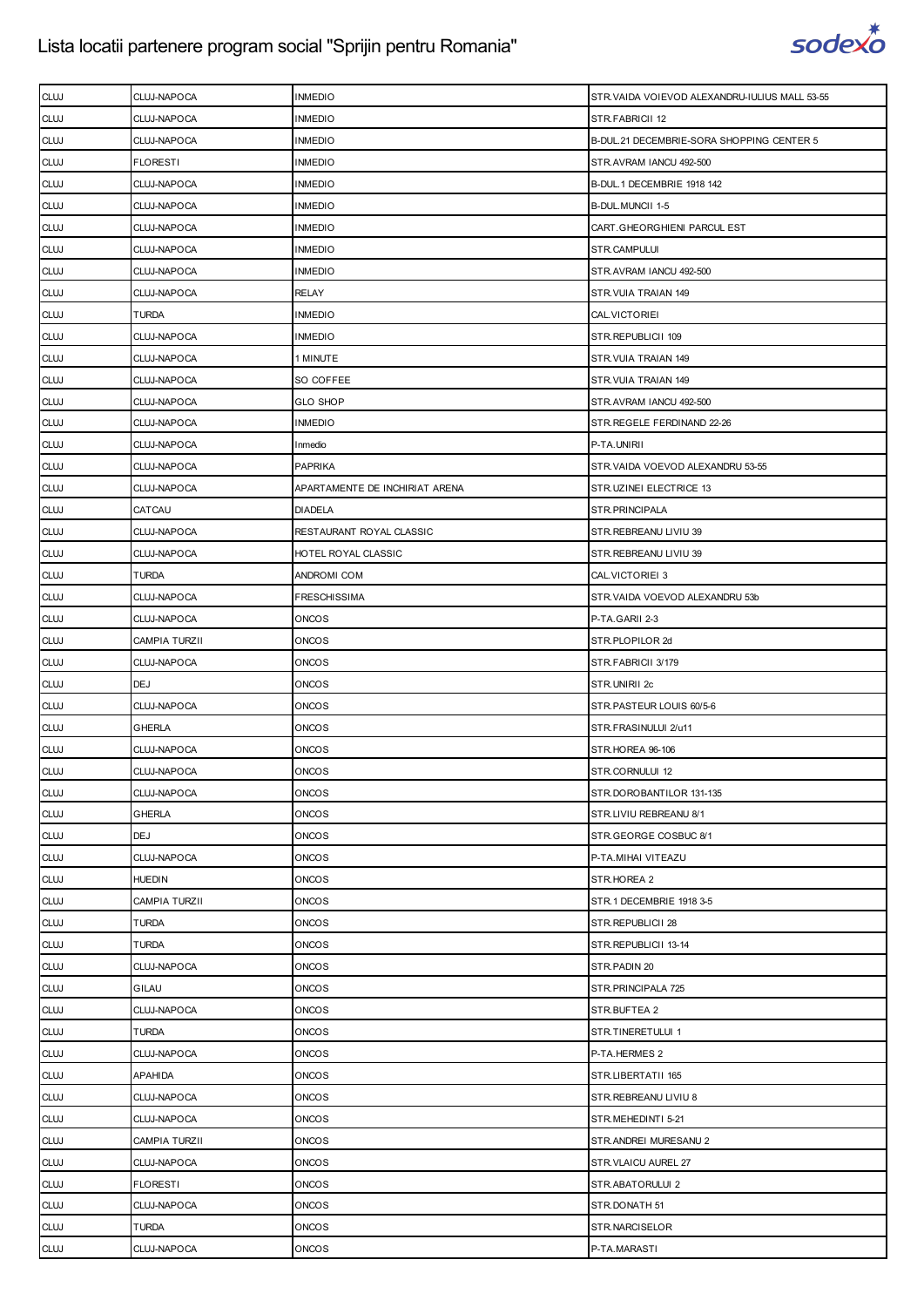

| <b>CLUJ</b> | <b>DEJ</b>           | <b>ONCOS</b>                        | STR.PIATA 16 FEBRUARIE 3           |
|-------------|----------------------|-------------------------------------|------------------------------------|
| <b>CLUJ</b> | <b>BACIU</b>         | <b>ONCOS</b>                        | STR.JUPITER 2                      |
| <b>CLUJ</b> | <b>FLORESTI</b>      | <b>ONCOS</b>                        | STR.SESULUI 15-17                  |
| <b>CLUJ</b> | <b>CLUJ-NAPOCA</b>   | <b>ONCOS</b>                        | STR.OBERTH HERMANN 5               |
| <b>CLUJ</b> | CLUJ-NAPOCA          | <b>ONCOS</b>                        | P-TA.ABATOR 11                     |
| <b>CLUJ</b> | CLUJ-NAPOCA          | <b>ONCOS</b>                        | B-DUL.TITULESCU NICOLAE 18         |
| <b>CLUJ</b> | <b>CLUJ-NAPOCA</b>   | <b>ONCOS</b>                        | P-TA.GARII 2-3                     |
| <b>CLUJ</b> | GILAU                | <b>ONCOS</b>                        | STR. PRINCIPALA 725                |
| <b>CLUJ</b> | CLUJ-NAPOCA          | <b>ONCOS</b>                        | STR.OBERTH HERMANN 5               |
| <b>CLUJ</b> | <b>TURDA</b>         | <b>ONCOS</b>                        | STR.REPUBLICII 28                  |
| <b>CLUJ</b> | CLUJ-NAPOCA          | <b>ONCOS</b>                        | STR.BRANCUSI CONSTANTIN 160        |
| <b>CLUJ</b> | CLUJ-NAPOCA          | <b>ONCOS</b>                        | STR.MEHEDINTI 94                   |
| <b>CLUJ</b> | <b>CLUJ-NAPOCA</b>   | <b>ONCOS</b>                        | P-TA.MESTERU ION                   |
| <b>CLUJ</b> | <b>DEZMIR</b>        | <b>ONCOS</b>                        | STR.CRISENI 111                    |
| <b>CLUJ</b> | <b>TURDA</b>         | <b>ONCOS</b>                        | CAL. VICTORIEI 100                 |
| <b>CLUJ</b> | <b>TURDA</b>         | <b>ONCOS</b>                        | CAL. VICTORIEI 100                 |
| <b>CLUJ</b> | CLUJ-NAPOCA          | ONCOS <sub>63</sub>                 | STR.RAVASULUI 16                   |
| <b>CLUJ</b> | <b>TURDA</b>         | <b>ONCOS</b>                        | STR.LOTUS 2                        |
| <b>CLUJ</b> | GILAU                | ONCOS TRANSILVANIA                  | STR. PRINCIPALA 1-3                |
| <b>CLUJ</b> | <b>DEZMIR</b>        | ONCOS <sub>201</sub>                | STR.HOREA 6                        |
| <b>CLUJ</b> | <b>BONTIDA</b>       | ONCOS 72                            | STR.MIHAI EMINESCU 448             |
| <b>CLUJ</b> | <b>FLORESTI</b>      | <b>ONCOS</b>                        | STR.ABATORULUI 1                   |
| <b>CLUJ</b> | <b>TURDA</b>         | <b>MOARA MIRESTEAN</b>              | STR.RAPSODIEI                      |
| <b>CLUJ</b> | <b>DEJ</b>           | LECH LACTO                          | STR.MARASESTI 5                    |
| <b>CLUJ</b> | <b>DEJ</b>           | LECH LACTO                          | STR.ECATERINA TEODOROIU 36         |
| <b>CLUJ</b> | <b>GHERLA</b>        | LECH LACTO                          | STR.DRAGOS VODA 6                  |
| <b>CLUJ</b> | CLUJ-NAPOCA          | <b>LECH LACTO</b>                   | P-TA.MIHAI VITEAZU 25-26           |
| <b>CLUJ</b> | <b>CLUJ-NAPOCA</b>   | LECH LACTO                          | STR.DONATH 15                      |
| <b>CLUJ</b> | <b>CLUJ-NAPOCA</b>   | <b>LECH LACTO</b>                   | B-DUL.21 DECEMBRIE 1989 135        |
| <b>CLUJ</b> | CLUJ-NAPOCA          | LECH LACTO                          | STR.MEMORANDUMULUI 4               |
| <b>CLUJ</b> | <b>CAMPIA TURZII</b> | LECH LACTO                          | B-DUL.21 DECEMBRIE 1918 3-5        |
| <b>CLUJ</b> | CLUJ-NAPOCA          | <b>LECH LACTO</b>                   | P-TA.PRIMAVERII 8                  |
| <b>CLUJ</b> | <b>TURDA</b>         | LECH LACTO                          | STR.DACIA 2                        |
| <b>CLUJ</b> | <b>TURDA</b>         | LECH LACTO                          | CAL.VICTORIEI 114                  |
| <b>CLUJ</b> | CLUJ-NAPOCA          | LECH LACTO                          | P-TA.MIHAI VITEAZU 17              |
| <b>CLUJ</b> | CLUJ-NAPOCA          | LECH LACTO                          | STR.BUCEGI 5-7                     |
| <b>CLUJ</b> | CLUJ-NAPOCA          | LECH LACTO                          | STR. VLAICU AUREL 3                |
| <b>CLUJ</b> | CLUJ-NAPOCA          | LECH LACTO                          | STR.PLOIESTI 6-8                   |
| <b>CLUJ</b> | CLUJ-NAPOCA          | LECH LACTO                          | STR.PASTEUR LOUIS 60               |
| <b>CLUJ</b> | CLUJ-NAPOCA          | LECH LACTO                          | P-TA.MESTERU ION                   |
| <b>CLUJ</b> | CLUJ-NAPOCA          | LECH LACTO                          | P-TA.STEFAN CEL MARE 19            |
| <b>CLUJ</b> | <b>DEJ</b>           | LECH LACTO                          | STR.1 MAI                          |
| <b>CLUJ</b> | <b>FLORESTI</b>      | LECH LACTO                          | STR.PRINCIPALA                     |
| <b>CLUJ</b> | <b>DEJ</b>           | LECH LACTO                          | STR.CONSTANTIN DOBROGEANU GHEREA 8 |
| <b>CLUJ</b> | CLUJ-NAPOCA          | LECH LACTO                          | STR.ALBAC 16                       |
| <b>CLUJ</b> | CLUJ-NAPOCA          | LECH LACTO                          | STR.HOREA 89                       |
| <b>CLUJ</b> | <b>FLORESTI</b>      | LECH LACTO                          | STR.STEJARULUI 1                   |
| <b>CLUJ</b> | <b>TURDA</b>         | LECH LACTO                          | CAL.VICTORIEI 114                  |
| <b>CLUJ</b> | <b>GHERLA</b>        | COOPERATIVA DE CONSUM ORAS GHERLA   | STR.AVRAM IANCU 1                  |
| <b>CLUJ</b> | <b>GHERLA</b>        | COOPERATIVA DE CONSUM ORAS GHERLA 2 | STR.PRIMAVERII 12                  |
| <b>CLUJ</b> | <b>GHERLA</b>        | COOPERATIVA DE CONSUM ORAS GHERLA 3 | STR.CLUJULUI 2a                    |
| <b>CLUJ</b> | <b>GHERLA</b>        | COOPERATIVA DE CONSUM ORAS GHERLA 4 | P-TA.PIATA UNIRII 7                |
| <b>CLUJ</b> | <b>GHERLA</b>        | COOPERATIVA DE CONSUM ORAS GHERLA 5 | STR.REFORMEI 12                    |
| <b>CLUJ</b> | <b>GHERLA</b>        | COOPERATIVA DE CONSUM ORAS GHERLA 6 | STR.LIVIU REBREANU 32              |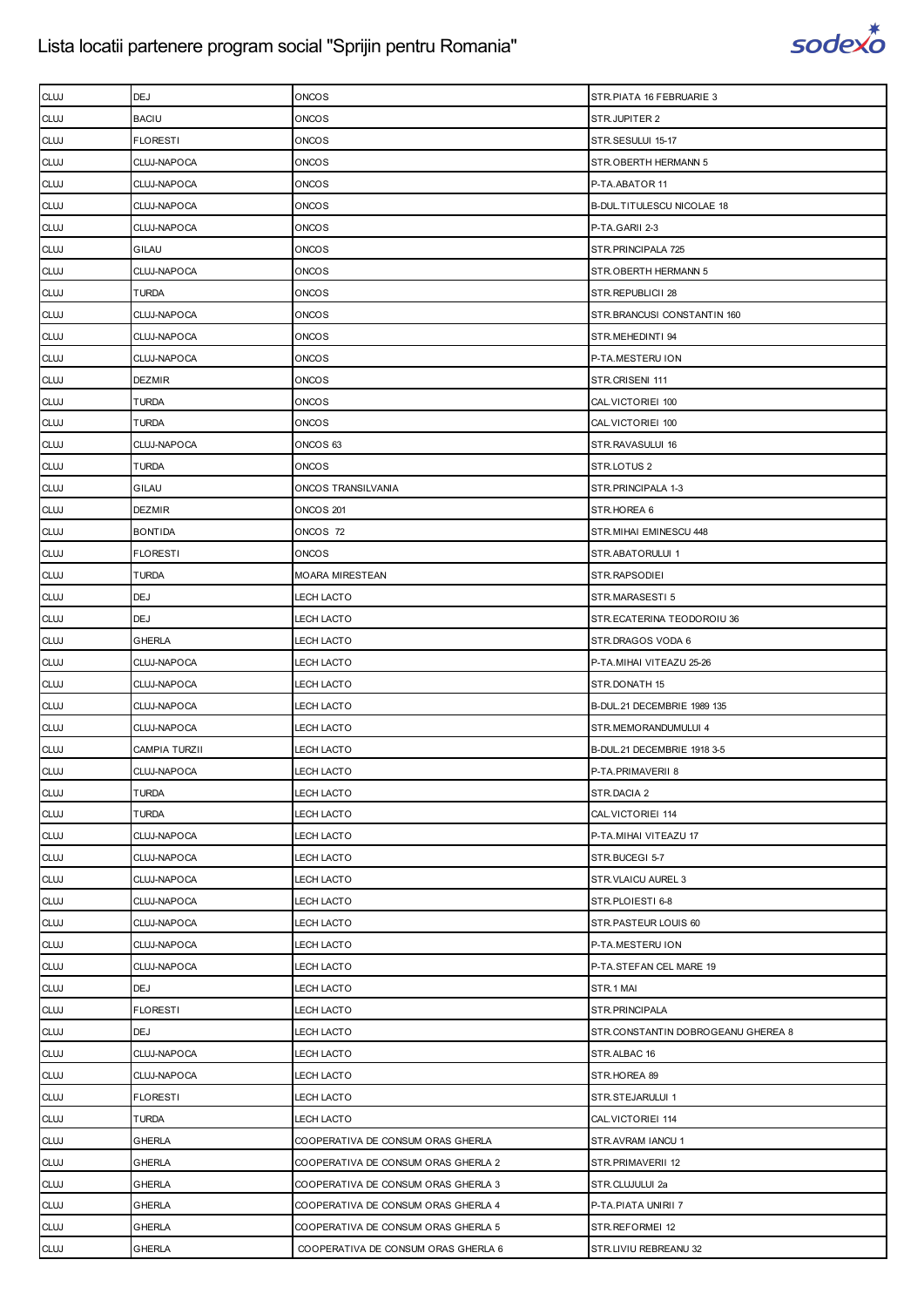

| <b>CLUJ</b> | GHERLA               | COOPERATIVA DE CONSUM ORAS GHERLA 7              | STR.BOBALNA 12                  |
|-------------|----------------------|--------------------------------------------------|---------------------------------|
| <b>CLUJ</b> | GHERLA               | COOPERATIVA DE CONSUM ORAS GHERLA                | P-TA.PIATA LIBERTATII 1         |
| <b>CLUJ</b> | GHERLA               | COOPERATIVA DE CONSUM ORAS GHERLA                | STR.DRAGOS VODA 1               |
| <b>CLUJ</b> | GHERLA               | COFETARIA TINERET                                | STR.AVRAM IANCU 2               |
| <b>CLUJ</b> | GHERLA               | RESTAURANT PARC                                  | STR.PARCULUI                    |
| <b>CLUJ</b> | <b>NIMA</b>          | COOP UNIREA GHERLA                               | COM.MINTIU GHERLII 319          |
| <b>CLUJ</b> | <b>BONT</b>          | COOP UNIREA GHERLA 174                           | COM.FIZESU GHERLII              |
| <b>CLUJ</b> | SANMARTIN            | COOP UNIREA GHERLA 28                            | COM.SANMARTIN                   |
| <b>CLUJ</b> | CEABA                | COOP UNIREA GHERLA 72                            | COM.SANMARTIN                   |
| <b>CLUJ</b> | SANTIOANA            | COOP UNIREA GHERLA 63                            | COM.TAGA                        |
| <b>CLUJ</b> | <b>PUINI</b>         | COOP UNIREA GHERLA 104                           | COM.GEACA                       |
| <b>CLUJ</b> | <b>SUCUTARD</b>      | COOP UNIREA GHERLA 165                           | COM.GEACA                       |
| <b>CLUJ</b> | <b>GEACA</b>         | COOP UNIREA GHERLA 184                           | COM.GEACA                       |
| <b>CLUJ</b> | GEACA                | COOP UNIREA GHERLA 184                           | COM.GEACA                       |
| <b>CLUJ</b> | CATINA               | COOP UNIREA GHERLA 156                           | COM.CATINA                      |
| <b>CLUJ</b> | CATINA               | COOP UNIREA GHERLA 153                           | COM.CATINA                      |
| <b>CLUJ</b> | CATINA               | COOP UNIREA GHERLA 153                           | COM.CATINA                      |
| <b>CLUJ</b> | SANTIOANA            | MAGAZIN SANTIOANA                                | STR. PRINCIPALA 63              |
| <b>CLUJ</b> | GEACA                | Magazin Sucutard                                 | STR.PRINCIPALA 165              |
| <b>CLUJ</b> | <b>DEJ</b>           | COOPERATIVA DE CONSUM DEJ                        | STR.SARATA DE JOS 2             |
| <b>CLUJ</b> | JICHISU DE JOS       | COOPERATIVA DE CONSUM DEJ                        | STR. PRINCIPALA 51              |
| <b>CLUJ</b> | BOGATA DE JOS        | COOPERATIVA DE CONSUM DEJ                        | STR. PRINCIPALA 121             |
| <b>CLUJ</b> | <b>MUNCEL</b>        | COOPERATIVA DE CONSUM DEJ                        | STR. PRINCIPALA 28              |
| <b>CLUJ</b> | UNGURAS              | COOPERATIVA DE CONSUM MICA                       | STR.PRINCIPALA 483              |
| <b>CLUJ</b> | <b>BATIN</b>         | COOPERATIVA DE CONSUM MICA 2                     | STR.PRINCIPALA                  |
| <b>CLUJ</b> | <b>NIRES</b>         | COOPERATIVA DE CONSUM MICA 3                     | STR.PRINCIPALA                  |
| <b>CLUJ</b> | MANASTIREA           | COOPERATIVA DE CONSUM MICA 4                     | STR.PRINCIPALA                  |
| <b>CLUJ</b> | SANMARGHITA          | COOPERATIVA DE CONSUM MICA 5                     | STR.PRINCIPALA                  |
| <b>CLUJ</b> | <b>BATIN</b>         | COOPERATIVA DE CONSUM MICA 6                     | STR.PRINCIPALA                  |
| <b>CLUJ</b> | <b>NIRES</b>         | COOPERATIVA DE CONSUM MICA 7                     | STR.PRINCIPALA                  |
| <b>CLUJ</b> | MANASTIREA           | COOPERATIVA DE CONSUM MICA 8                     | STR.PRINCIPALA                  |
| <b>CLUJ</b> | SANMARGHITA          | COOPERATIVA DE CONSUM MICA 9                     | STR.PRINCIPALA                  |
| <b>CLUJ</b> | <b>MICA</b>          | COOPERATIVA DE CONSUM MICA 10                    | STR.CABANA PESCARU              |
| <b>CLUJ</b> | <b>BATIN</b>         | COOPERATIVA DE CONSUM MICA SOCIETATE COOPERATIVA | STR.PRINCIPALA                  |
| <b>CLUJ</b> | VALEA UNGURASULUI    | COOPERATIVA DE CONSUM MICA SOCIETATE COOPERATIVA | STR.PRINCIPALA                  |
| <b>CLUJ</b> | CAMPIA TURZII        | RESTAURANT TIVER                                 | STR. ANDREI MURESANU 1          |
| <b>CLUJ</b> | <b>CAMPIA TURZII</b> | HOTEL TIVER                                      | STR.ANDREI MURESANU 1           |
| <b>CLUJ</b> | <b>DEJ</b>           | <b>NIRAMARO</b>                                  | STR.TIBLESULUI 41a              |
| <b>CLUJ</b> | CLUJ-NAPOCA          | <b>GALINA PLUS</b>                               | STR.BUCEGI 7/3                  |
| <b>CLUJ</b> | CLUJ-NAPOCA          | <b>GALINA PLUS</b>                               | B-DUL.21 DECEMBRIE 1989 131-135 |
| <b>CLUJ</b> | CLUJ-NAPOCA          | <b>GALINA PLUS</b>                               | STR. PIATA MIHAI VITEAZUL 1     |
| <b>CLUJ</b> | TURDA                | PUIUL DE CRAIESTI                                | STR.NARCISELOR 10               |
| <b>CLUJ</b> | CLUJ-NAPOCA          | <b>GALINA PLUS</b>                               | STR.BRANCUSI CONSTANTIN 166     |
| <b>CLUJ</b> | CLUJ-NAPOCA          | <b>GALINA PLUS</b>                               | STR.DUNARII 26                  |
| <b>CLUJ</b> | <b>TURDA</b>         | <b>GALINA PLUS</b>                               | AL.DETUNATA 1                   |
| <b>CLUJ</b> | <b>DEJ</b>           | <b>GALINA PLUS</b>                               | STR.UNIRII 1/a                  |
| <b>CLUJ</b> | CLUJ-NAPOCA          | <b>GALINA PLUS</b>                               | STR.MESTERU ION 3               |
| <b>CLUJ</b> | <b>FLORESTI</b>      | PUIUL DE CRAIESTI                                | STR.CETATII 101-103             |
| <b>CLUJ</b> | GHERLA               | EURO MARKET                                      | STR.ROMANA 16                   |
| <b>CLUJ</b> | GHERLA               | EURO MARKET                                      | STR.FRASINULUI 2                |
| <b>CLUJ</b> | DEJ                  | MAGAZIN PREZENTARE 53                            | STR.ECATERINA TEODOROIU 54      |
| <b>CLUJ</b> | <b>DEJ</b>           | MAGAZIN PREZENTARE 03                            | STR.DOBROGEANU GHEREA           |
| <b>CLUJ</b> | SIC                  | EURO MARKET                                      | <b>STR.11</b>                   |
| <b>CLUJ</b> | GHERLA               | EURO MARKET                                      | STR.AVRAM IANCU 1               |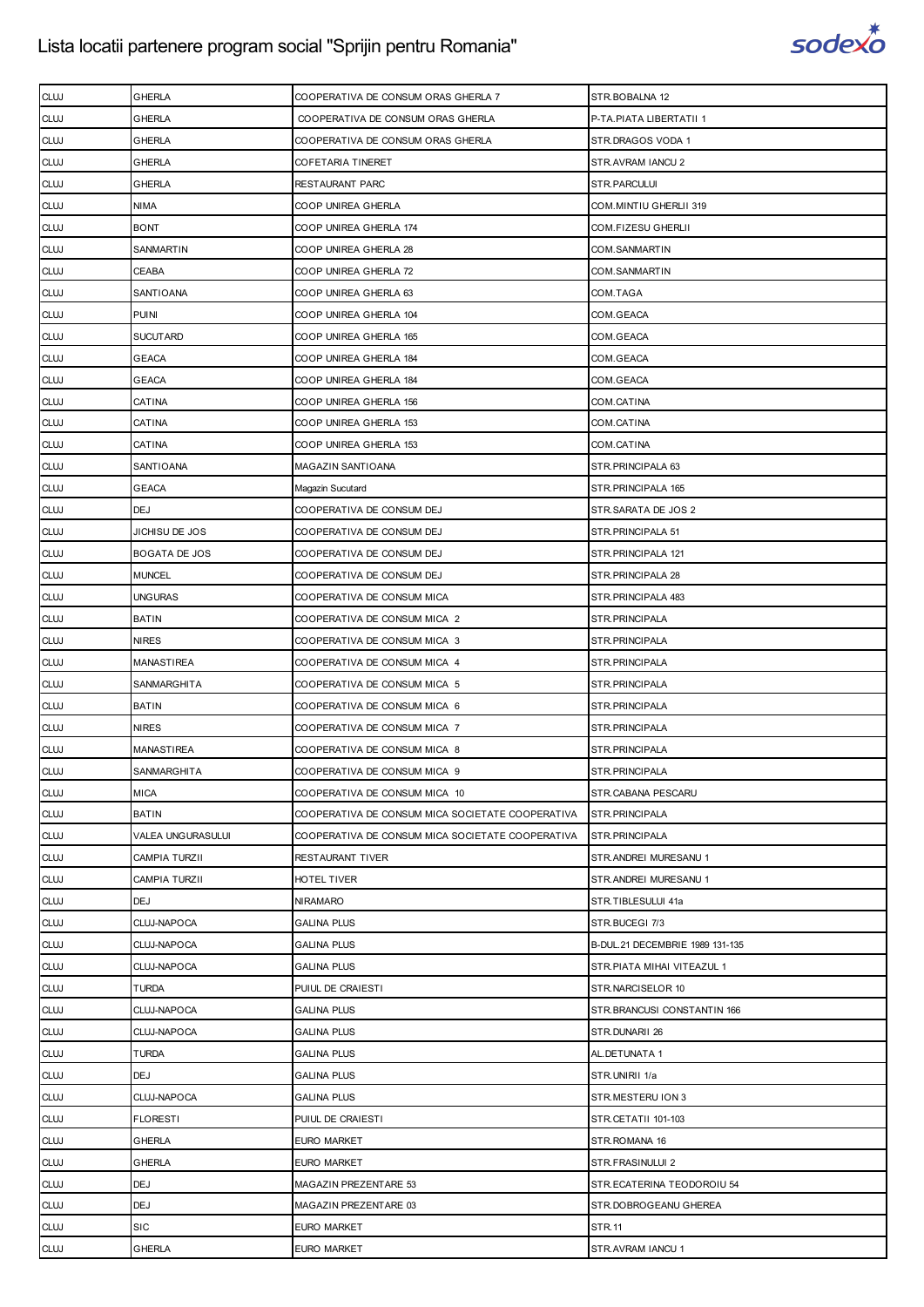

| <b>CLUJ</b> | <b>GHERLA</b>      | <b>EURO MARKET</b>            | STR.PRIMAVERII 12           |
|-------------|--------------------|-------------------------------|-----------------------------|
| <b>CLUJ</b> | <b>DEJ</b>         | AGROPAN MAGAZIN PREZENTARE 12 | STR. PETRU RARES 4          |
| <b>CLUJ</b> | <b>DEJ</b>         | MAGAZIN PREZENTARE 44         | STR.UNIRII 20               |
| <b>CLUJ</b> | <b>DEJ</b>         | MAGAZIN PREZENTARE 30         | STR.1 MAI 24-29             |
| <b>CLUJ</b> | <b>BACIU</b>       | MAGAZIN PREZENTARE 05         | STR.JUPITER 2               |
| <b>CLUJ</b> | <b>BACIU</b>       | MAGAZIN PREZENTARE 54         | STR.MAGNOLIEI 2             |
| <b>CLUJ</b> | CAMPIA TURZII      | MAGAZIN PREZENTARE 47         | STR.LAMINORISTILOR 19       |
| <b>CLUJ</b> | <b>FLORESTI</b>    | MAGAZIN PREZENTARE 28         | STR.EROILOR 56              |
| <b>CLUJ</b> | <b>FLORESTI</b>    | MAGAZIN PREZENTARE 42         | STR.SESUL DE SUS 15-17      |
| <b>CLUJ</b> | <b>FLORESTI</b>    | MAGAZIN PREZENTARE 52         | STR.SOMESULUI 1b            |
| <b>CLUJ</b> | <b>GHERLA</b>      | MAGAZIN PREZENTARE 02         | STR.ROMANA                  |
| <b>CLUJ</b> | GILAU              | MAGAZIN PREZENTARE 43         | STR. PRINCIPALA 395         |
| <b>CLUJ</b> | TURDA              | MAGAZIN PREZENTARE 49         | STR.LAZAR GHEORGHE 6        |
| <b>CLUJ</b> | TURDA              | MAGAZIN PREZENTARE 50         | STR.LIANELOR 3/a            |
| <b>CLUJ</b> | TURDA              | MAGAZIN PREZENTARE 46         | STR.LIBERTATII 5            |
| <b>CLUJ</b> | TURDA              | MAGAZIN PREZENTARE 48         | CAL. VICTORIEI 102-104      |
| <b>CLUJ</b> | CLUJ-NAPOCA        | MAGAZIN PREZENTARE 14         | STR.BISTRITEI 44            |
| <b>CLUJ</b> | CLUJ-NAPOCA        | MAGAZIN PREZENTARE 09         | STR.BRANCUSI CONSTANTIN 166 |
| <b>CLUJ</b> | CLUJ-NAPOCA        | MAGAZIN PREZENTARE 07         | STR.DAMBOVITEI              |
| <b>CLUJ</b> | <b>CLUJ-NAPOCA</b> | MAGAZIN PREZENTARE 04         | STR.MESTERU ION             |
| <b>CLUJ</b> | CLUJ-NAPOCA        | MAGAZIN PREZENTARE 10         | STR.PLOIESTI 6-8            |
| <b>CLUJ</b> | CLUJ-NAPOCA        | MAGAZIN PREZENTARE 13         | STR.VLAICU AUREL 84         |
| <b>CLUJ</b> | <b>CLUJ-NAPOCA</b> | MAGAZIN PREZENTARE 17         | STR.ALBAC                   |
| <b>CLUJ</b> | CLUJ-NAPOCA        | MAGAZIN PREZENTARE 21         | STR.DONATH 15               |
| <b>CLUJ</b> | CLUJ-NAPOCA        | MAGAZIN PREZENTARE 18         | CAL.DOROBANTILOR            |
| <b>CLUJ</b> | <b>CLUJ-NAPOCA</b> | MAGAZIN PREZENTARE 16         | CAL.FLORESTI                |
| <b>CLUJ</b> | <b>CLUJ-NAPOCA</b> | MAGAZIN PREZENTARE 20         | STR.HOREA 112               |
| <b>CLUJ</b> | <b>CLUJ-NAPOCA</b> | MAGAZIN PREZENTARE 19         | STR.MEHEDINTI               |
| <b>CLUJ</b> | <b>CLUJ-NAPOCA</b> | MAGAZIN PREZENTARE 22         | STR. VLAICU AUREL 1         |
| <b>CLUJ</b> | CLUJ-NAPOCA        | MAGAZIN PREZENTARE 25         | P-TA.14.IUL 1               |
| <b>CLUJ</b> | CLUJ-NAPOCA        | MAGAZIN PREZENTARE 27         | STR.ARGES                   |
| <b>CLUJ</b> | CLUJ-NAPOCA        | MAGAZIN PREZENTARE 37         | AL.BAITA 7                  |
| <b>CLUJ</b> | CLUJ-NAPOCA        | MAGAZIN PREZENTARE 31         | STR.BRUNO GIORDANO 17       |
| <b>CLUJ</b> | CLUJ-NAPOCA        | MAGAZIN PREZENTARE 40         | STR.BUCEGI 7/3              |
| <b>CLUJ</b> | CLUJ-NAPOCA        | MAGAZIN PREZENTARE 32         | STR.DUNARII 22              |
| <b>CLUJ</b> | <b>CLUJ-NAPOCA</b> | MAGAZIN PREZENTARE 36         | CAL.FLORESTI 81             |
| <b>CLUJ</b> | CLUJ-NAPOCA        | MAGAZIN PREZENTARE 34         | STR.MANASTUR 93             |
| <b>CLUJ</b> | CLUJ-NAPOCA        | MAGAZIN PREZENTARE 24         | STR.MIRASLAU                |
| <b>CLUJ</b> | CLUJ-NAPOCA        | MAGAZIN PREZENTARE 23         | STR.PASTEUR LOUIS 73        |
| <b>CLUJ</b> | CLUJ-NAPOCA        | MAGAZIN PREZENTARE 26         | STR.PLOPILOR 57             |
| <b>CLUJ</b> | CLUJ-NAPOCA        | MAGAZIN PREZENTARE 33         | STR.SCORTARILOR 8           |
| <b>CLUJ</b> | <b>CLUJ-NAPOCA</b> | MAGAZIN PREZENTARE 41         | STR. VLAICU AUREL 8         |
| <b>CLUJ</b> | <b>CHIUIESTI</b>   | <b>CRISIL COM</b>             | STR. PRINCIPALA 326         |
| <b>CLUJ</b> | <b>DEJ</b>         | CRISIL COM                    | STR.UNIRII                  |
| <b>CLUJ</b> | <b>DEJ</b>         | CRISIL COM                    | STR.UNIRII 11a              |
| <b>CLUJ</b> | CLUJ-NAPOCA        | RESTAURANT MARIUTA            | B-DUL.MUNCII 69             |
| <b>CLUJ</b> | CLUJ-NAPOCA        | MAVIOS 3                      | STR.TELEORMAN 50            |
| <b>CLUJ</b> | <b>CLUJ-NAPOCA</b> | MINI-MARKET                   | STR.DUNARII 78              |
| <b>CLUJ</b> | <b>GHERLA</b>      | <b>PONICREDO</b>              | AL.STARUINTEI 12            |
| <b>CLUJ</b> | LUNA               | <b>NEVAN IMPEX</b>            | STR. PRINCIPALA 221         |
| <b>CLUJ</b> | CLUJ-NAPOCA        | ROMSERG                       | STR.PEANA 18                |
| <b>CLUJ</b> | <b>FLORESTI</b>    | <b>ROMSERG</b>                | STR.CETATII 9               |
| <b>CLUJ</b> | <b>FLORESTI</b>    | <b>ROMSERG</b>                | STR.EROILOR 6               |
| <b>CLUJ</b> | CATCAU             | LA DOI PASI                   | STR.PRINCIPALA 95a          |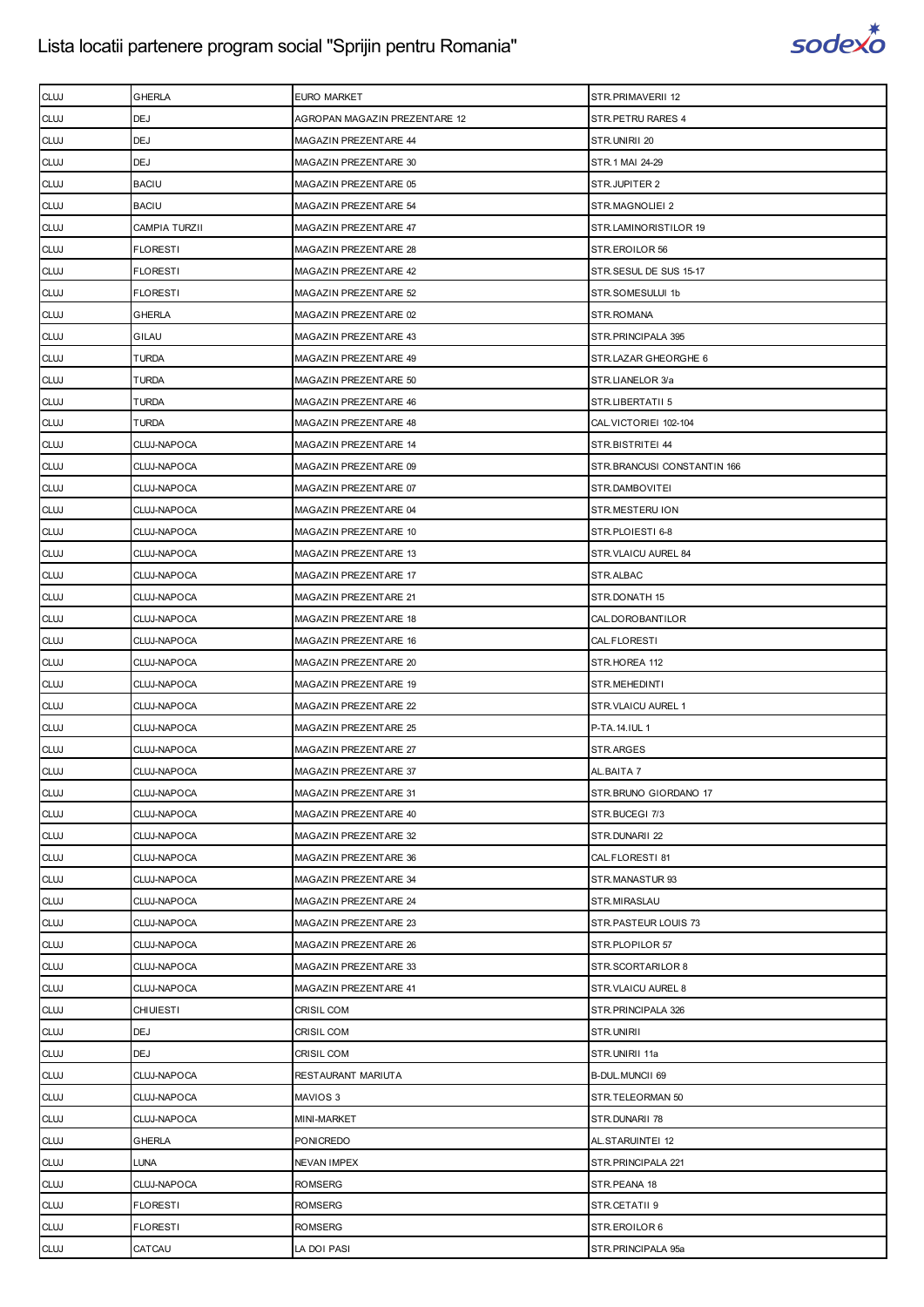

| <b>CLUJ</b> | VALEA GROSILOR       | ROMDAN COMPROD                 | STR. PRINCIPALA 41                                  |
|-------------|----------------------|--------------------------------|-----------------------------------------------------|
| <b>CLUJ</b> | SOPORU DE CAMPIE     | FRISTI COM 1                   | STR. PRINCIPALA 82                                  |
| <b>CLUJ</b> | <b>BERCHIESU</b>     | FRISTI COM 2                   | STR. PRINCIPALA 46                                  |
| <b>CLUJ</b> | <b>CEANU MARE</b>    | FRISTI COM 3                   | STR.PRINCIPALA 460a                                 |
| <b>CLUJ</b> | <b>CRISENI</b>       | <b>FRISTI COM</b>              | STR.PRINCIPALA                                      |
| <b>CLUJ</b> | FRATA                | <b>FRISTI COM</b>              | SAT.SOPORU DE CAMPIE 166                            |
| <b>CLUJ</b> | FRATA                | <b>FRISTI COM</b>              | SAT.BERCHIESU 43                                    |
| <b>CLUJ</b> | <b>CEANU MARE</b>    | <b>FRISTI COM</b>              | STR.PRINCPALA 302a                                  |
| <b>CLUJ</b> | CLUJ-NAPOCA          | ALCALIS IMPORT EXPORT          | P-TA.GARII 1-3                                      |
| <b>CLUJ</b> | <b>MOCIU</b>         | LA DOI PASI                    | STR.PRINCIPALA 30                                   |
| <b>CLUJ</b> | <b>MOCIU</b>         | MINI-MARKET                    | STR.PRINCIPALA 21a                                  |
| <b>CLUJ</b> | MIHAI VITEAZU        | <b>HANUL MOTILOR</b>           | STR. PRINCIPALA 442                                 |
| <b>CLUJ</b> | MIHAI VITEAZU        | <b>MADRIGAL</b>                | STR. PRINCIPALA 442                                 |
| <b>CLUJ</b> | MIHAI VITEAZU        | CAMERE DE INCHIRIAT CASA MARIA | STR. PRINCIPALA 442                                 |
| <b>CLUJ</b> | MIHAI VITEAZU        | LA DOI PASI                    | STR.PRINCIPALA 881a                                 |
| <b>CLUJ</b> | MIHAI VITEAZU        | MADOLENA COMERT                | STR.PRINCIPALA 881a                                 |
| <b>CLUJ</b> | MIHAI VITEAZU        | MADOLENA COMERT                | STR. PRINCIPALA 1011                                |
| <b>CLUJ</b> | MIHAI VITEAZU        | MADOLENA COMERT                | STR. PRINCIPALA 442                                 |
| <b>CLUJ</b> | MIHAI VITEAZU        | MADOLENA COMERT                | STR.TRANSILVANIEI 292                               |
| <b>CLUJ</b> | <b>CAMPIA TURZII</b> | DAGHEMANA COM                  | STR.LAMINORISTILOR 90                               |
| <b>CLUJ</b> | <b>CAMPIA TURZII</b> | <b>ANDREI</b>                  | STR.LAMINORISTILOR 202                              |
| <b>CLUJ</b> | <b>COJOCNA</b>       | LA DOI PASI                    | STR.REPUBLICII 90                                   |
| <b>CLUJ</b> | CLUJ-NAPOCA          | <b>AGRO ARDEAL</b>             | STR.AUREL VLAICU 1                                  |
| <b>CLUJ</b> | CLUJ-NAPOCA          | AGRO ARDEAL                    | B-DUL.21 DECEMBRIE 1989, PIATA AGRO MARASTI 131-135 |
| <b>CLUJ</b> | CLUJ-NAPOCA          | <b>AGRO ARDEAL</b>             | STR.HOREA 89-95                                     |
| <b>CLUJ</b> | CLUJ-NAPOCA          | AGRO ARDEAL                    | P-TA.MIHAI VITEAZU 42                               |
| <b>CLUJ</b> | <b>CAMPIA TURZII</b> | <b>AGRO ARDEAL</b>             | STR.BARITIU GEORGE 59                               |
| <b>CLUJ</b> | <b>TURDA</b>         | <b>AGRO ARDEAL</b>             | P-TA.REPUBLICII 8                                   |
| <b>CLUJ</b> | <b>TURDA</b>         | <b>AGRO ARDEAL</b>             | P-TA.ROMANA 15                                      |
| <b>CLUJ</b> | CLUJ-NAPOCA          | AGRO ARDEAL                    | STR.DUNARII 26                                      |
| <b>CLUJ</b> | CLUJ-NAPOCA          | <b>AGRO ARDEAL</b>             | <b>STR.ION MESTER</b>                               |
| <b>CLUJ</b> | <b>DEJ</b>           | <b>AGRO ARDEAL</b>             | STR. PETRU RARES 4                                  |
| <b>CLUJ</b> | <b>TURDA</b>         | <b>AGRO ARDEAL</b>             | STR.LIANELOR 1                                      |
| <b>CLUJ</b> | <b>DEJ</b>           | AGRO ARDEAL                    | STR.DOBROGEANU GHEREA 7                             |
| <b>CLUJ</b> | <b>DEJ</b>           | <b>AGRO ARDEAL</b>             | STR.UNIRII 8                                        |
| <b>CLUJ</b> | CAMPIA TURZII        | <b>AGRO ARDEAL</b>             | STR.1 DECEMBRIE 3-5                                 |
| <b>CLUJ</b> | CLUJ-NAPOCA          | AGRO ARDEAL                    | STR.PLOIESTI-PIATA AGRO 6-8                         |
| <b>CLUJ</b> | CLUJ-NAPOCA          | <b>AGRO ARDEAL</b>             | CAL.FLORESTI 75                                     |
| <b>CLUJ</b> | CLUJ-NAPOCA          | <b>AGRO ARDEAL</b>             | B-DUL.21 DECEMBRIE-PIATA AGRO                       |
| <b>CLUJ</b> | CLUJ-NAPOCA          | AGRO ARDEAL                    | STR.DAMBOVITEI                                      |
| <b>CLUJ</b> | <b>DEJ</b>           | <b>AGRO ARDEAL</b>             | STR.MARASESTI 2                                     |
| <b>CLUJ</b> | <b>MOCIU</b>         | <b>AGRO ARDEAL</b>             | STR. PRINCIPALA 110                                 |
| <b>CLUJ</b> | CLUJ-NAPOCA          | <b>AGRO ARDEAL</b>             | STR.DIMA GHEORGHE 6                                 |
| <b>CLUJ</b> | <b>SANNICOARA</b>    | <b>ADYSYM IMPEX</b>            | STR.SCOLII 23                                       |
| <b>CLUJ</b> | <b>SANNICOARA</b>    | ADYSYM IMPEX                   | STR.CLUJULUI                                        |
| <b>CLUJ</b> | LACU                 | ADYSYM IMPEX                   | COM.GEACA                                           |
| <b>CLUJ</b> | <b>APAHIDA</b>       | <b>ADYSYM IMPEX</b>            | STR.REPUBLICII 4                                    |
| <b>CLUJ</b> | <b>APAHIDA</b>       | ADYSYM IMPEX                   | STR.REPUBLICII                                      |
| <b>CLUJ</b> | <b>CRISENI</b>       | LA DOI PASI                    | STR. PRINCIPALA 19                                  |
| <b>CLUJ</b> | CLUJ-NAPOCA          | CO & SI                        | STR.DONATH 15                                       |
| <b>CLUJ</b> | CLUJ-NAPOCA          | CO & SI                        | STR.DONATH 100                                      |
| <b>CLUJ</b> | CLUJ-NAPOCA          | <b>CICLOMAR PROD</b>           | STR.DUNARII 142                                     |
| <b>CLUJ</b> | CLUJ-NAPOCA          | <b>PALIMA</b>                  | B-DUL. MUNCII 219                                   |
| <b>CLUJ</b> | CLUJ-NAPOCA          | TOVANI IMPORT EXPORT           | STR.PIEZISA 13                                      |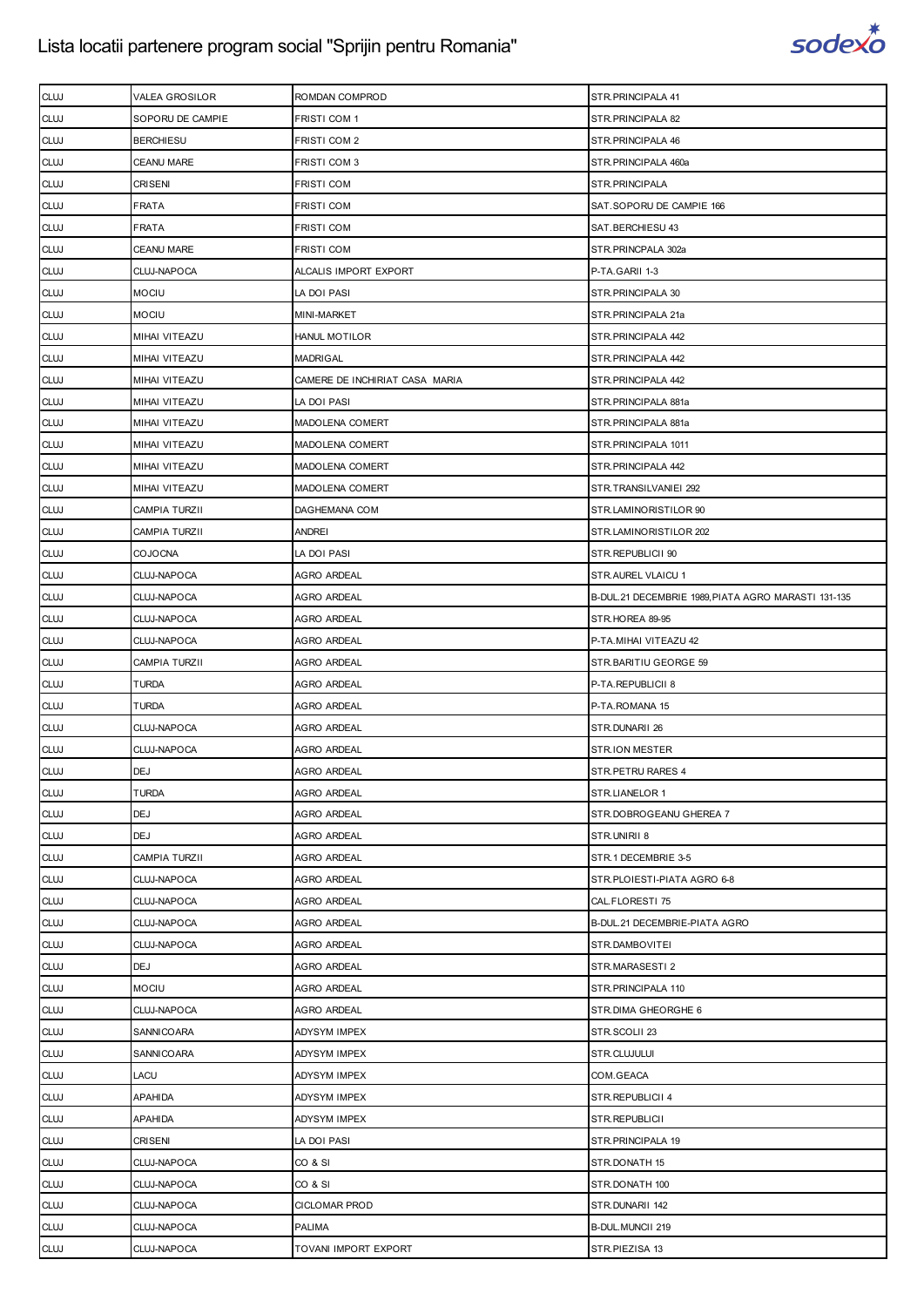

| <b>CLUJ</b> | <b>CHINTENI</b>             | ALBATROS ALIMENT            | STR.PRINCIPALA 636        |
|-------------|-----------------------------|-----------------------------|---------------------------|
| <b>CLUJ</b> | CALARASI                    | LA DOI PASI                 | STR.PRINCIPALA 305a       |
| <b>CLUJ</b> | <b>CEANU MARE</b>           | LA DOI PASI                 | STR.PRINCIPALA 307a       |
| <b>CLUJ</b> | ICLOD                       | PINTA IMPEX                 | STR. PRINCIPALA 493       |
| <b>CLUJ</b> | ICLOD                       | PINTA IMPEX                 | STR.PRINCIPALA 211        |
| <b>CLUJ</b> | <b>STOIANA</b>              | WAGNER IMPORT EXPORT        | STR.PRINCIPALA            |
| <b>CLUJ</b> | CAMPIA TURZII               | MINIMARKET                  | STR.LAMINORISTILOR 112    |
| <b>CLUJ</b> | <b>TURDA</b>                | <b>ADITUR</b>               | AL.BAILOR 6               |
| <b>CLUJ</b> | CLUJ-NAPOCA                 | <b>RESTAURANT CARMESI</b>   | STR.CAMPINA 20            |
| <b>CLUJ</b> | DEJ                         | DISPERSIA-MAGAZIN ALIMENTAR | STR.BAIA MARE 27b         |
| <b>CLUJ</b> | AGHIRESU-FABRICI            | LA PASCA                    | STR. PRINCIPALA 280       |
| <b>CLUJ</b> | <b>AGHIRESU-FABRICI</b>     | LA PASCA                    | STR. PRINCIPALA 189       |
| <b>CLUJ</b> | LIVADA (ICLOD)              | GHEOLOB IMPEX               | STR. PRINCIPALA 193       |
| <b>CLUJ</b> | LIVADA (ICLOD)              | GHEOLOB IMPEX               | STR. PRINCIPALA 59b       |
| <b>CLUJ</b> | LIVADA (ICLOD)              | GHEOLOB IMPEX               | STR. PRINCIPALA 81        |
| <b>CLUJ</b> | <b>MARISEL</b>              | RESTAURANT CABANA MOTILOR   | STR.PRINCIPALA 375g       |
| <b>CLUJ</b> | <b>TURENI</b>               | <b>MIKTIM</b>               | STR.PRINCIPALA 77/a       |
| <b>CLUJ</b> | CATCAU                      | PIZZERIA ANA                | DE. DRUM EUROPEAN e85     |
| <b>CLUJ</b> | CATCAU                      | <b>MIV TOM</b>              | STR. PRINCIPALA 398       |
| <b>CLUJ</b> | CATCAU                      | <b>MIV TOM</b>              | STR. PRINCIPALA 42        |
| <b>CLUJ</b> | <b>SALISCA</b>              | <b>MIV TOM</b>              | STR.PRINCIPALA 116        |
| <b>CLUJ</b> | CATCAU                      | PIZZERIA ANA                | SAT.SALISCA 30a           |
| <b>CLUJ</b> | CATCAU                      | <b>MIV TOM</b>              | STR. PRINCIPALA 102       |
| <b>CLUJ</b> | <b>BERINDU</b>              | <b>MAGAZIN MIXT</b>         | SAT.BERINDU 162           |
| <b>CLUJ</b> | LUNCANI                     | NELIANA PRODCOM IMPEX       | STR. PRINCIPALA 409       |
| <b>CLUJ</b> | <b>GHERLA</b>               | RESTAURANT CLASIC           | STR.CLUJULUI 19           |
| <b>CLUJ</b> | GHERLA                      | PENSIUNE TURISTICA CLASIC   | STR.CLUJULUI 19           |
| <b>CLUJ</b> | AGARBICIU                   | <b>RODILEV</b>              | SAT.CAMARASU 18           |
| <b>CLUJ</b> | MERA                        | MINIMARKET SASTUR           | COM.BACIU 178/a           |
| <b>CLUJ</b> | <b>BACIU</b>                | <b>MAGAZIN MIXT</b>         | STR.CIOCARLIEI 1          |
| <b>CLUJ</b> | PADURENII (TRITENII DE JOS) | SOVIANA COM                 | STR. PRINCIPALA 235       |
| <b>CLUJ</b> | CLUJ-NAPOCA                 | SPRINT LOGISTIC             | STR.BUCEGI 5              |
| <b>CLUJ</b> | <b>GHERLA</b>               | RESTAURANT ETRUSCO          | STR.CLUJULUI 17           |
| <b>CLUJ</b> | <b>GHERLA</b>               | <b>MOTEL ETRUSCO</b>        | STR.CLUJULUI 17           |
| <b>CLUJ</b> | CLUJ-NAPOCA                 | <b>ALIMNIK</b>              | STR.GORUNULUI 7b          |
| <b>CLUJ</b> | <b>FLORESTI</b>             | <b>ALIMNIK</b>              | STR.PORII 148             |
| <b>CLUJ</b> | DEJ                         | <b>TYSITA</b>               | STR. MIRCEA CEL BATRAN 5  |
| <b>CLUJ</b> | <b>DEJ</b>                  | <b>TYSITA</b>               | STR.AVRAM IANCU 10        |
| <b>CLUJ</b> | CATINA                      | CONSTRAL                    | STR. PRINCIPALA 239       |
| <b>CLUJ</b> | <b>BORSA</b>                | <b>MAGAZIN MIXT</b>         | STR. PRINCIPALA 522       |
| <b>CLUJ</b> | LUNA DE JOS                 | <b>MAGAZIN MIXT</b>         | STR. PRINCIPALA 242       |
| <b>CLUJ</b> | CLUJ-NAPOCA                 | CANTINA JZSUK               | B-DUL.21 DECEMBRIE 1989 9 |
| <b>CLUJ</b> | CLUJ-NAPOCA                 | <b>KONVIKTUS</b>            | STR.ISAC EMIL 28          |
| <b>CLUJ</b> | CLUJ-NAPOCA                 | SAPIENTIA                   | CAL.TURZII 2              |
| <b>CLUJ</b> | <b>FLORESTI</b>             | MINIMARKET AMAPLAST         | STR.TAUTIULUI 102a        |
| <b>CLUJ</b> | <b>TURDA</b>                | PIZZERIA ALEGRIA            | STR.REPUBLICII 28-30      |
| <b>CLUJ</b> | <b>TURDA</b>                | PIZZERIA ALEGRIA            | STR.VICTORIEI 100         |
| <b>CLUJ</b> | CLUJ-NAPOCA                 | <b>JOLDCRIS MEAT</b>        | STR.ORASTIEI 10           |
| <b>CLUJ</b> | <b>DEJ</b>                  | Banutel                     | P-TA.STEFAN CEL MARE 1    |
| <b>CLUJ</b> | <b>DEJ</b>                  | <b>BANUTEL</b>              | STR.STEFAN CEL MARE 1     |
| <b>CLUJ</b> | CLUJ-NAPOCA                 | CATALEYA MAGAZIN            | STR.B.P. HASDEU 2         |
| <b>CLUJ</b> | CLUJ-NAPOCA                 | CATALEYA MAGAZIN SRL        | STR.PASTEUR LOUIS 2       |
| <b>CLUJ</b> | CLUJ-NAPOCA                 | RESTAURANT GALA             | CAL.TURZII 176b           |
| <b>CLUJ</b> | CLUJ-NAPOCA                 | HOTEL GALA                  | CAL.TURZII 176b           |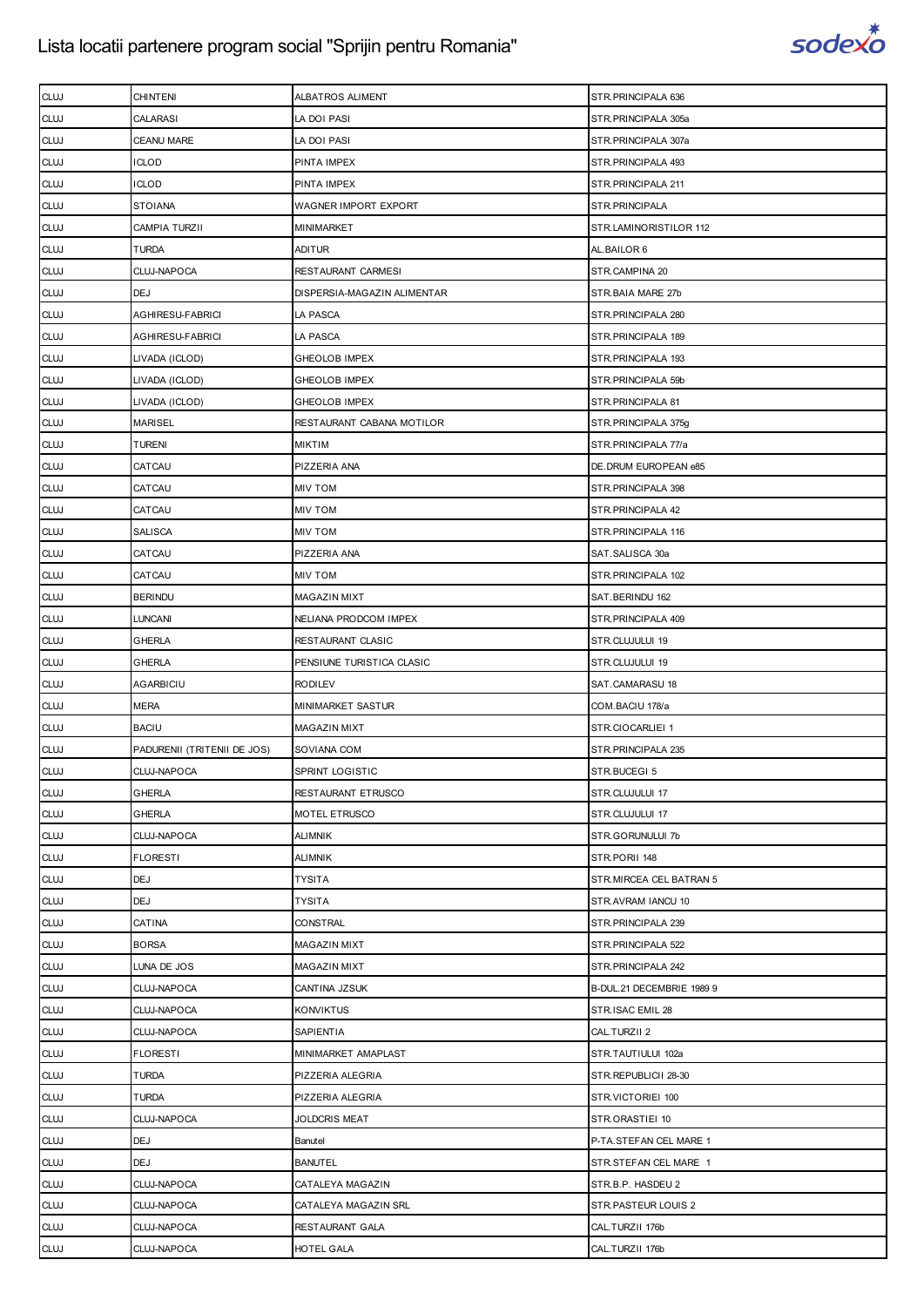

| <b>CLUJ</b> | GILAU            | MIRAMAX IMPORT EXPORT    | STR.PRINCIPALA 1334              |
|-------------|------------------|--------------------------|----------------------------------|
| <b>CLUJ</b> | CLUJ-NAPOCA      | RESTAURANT BIG BELLY     | CAL.MANASTUR 68                  |
| <b>CLUJ</b> | CLUJ-NAPOCA      | RESTAURANT BIG BELLY     | STR. BARCEANU DANIIL 10          |
| <b>CLUJ</b> | DEJ              | RESTAURANT ZORILE        | STR.ECATERINA TEODOROIU 51       |
| <b>CLUJ</b> | MIHAI VITEAZU    | PIZZERIA DARIA           | STR.CAPRIOAREI 33                |
| <b>CLUJ</b> | CLUJ-NAPOCA      | LA CASA PANE             | STR.PASTEUR LOUIS 79             |
| <b>CLUJ</b> | CLUJ-NAPOCA      | LA CASA PANE             | STR.FABRICII 4                   |
| <b>CLUJ</b> | CLUJ-NAPOCA      | LA CASA PANE             | CAL. VLAICU AUREL 27             |
| <b>CLUJ</b> | CLUJ-NAPOCA      | LA CASA PANE             | B-DUL.21 DECEMBRIE 77            |
| <b>CLUJ</b> | CLUJ-NAPOCA      | LA CASA PANE             | STR.GARII 21                     |
| <b>CLUJ</b> | CLUJ-NAPOCA      | LA CASA PANE             | STR.GARII 3                      |
| <b>CLUJ</b> | CLUJ-NAPOCA      | LA CASA PANE             | STR.CIPARIU 3                    |
| <b>CLUJ</b> | CLUJ-NAPOCA      | LA CASA PANE             | STR.REGELE FERDINAND 22-26       |
| <b>CLUJ</b> | CLUJ-NAPOCA      | LA CASA PANE             | P-TA.STEFAN CEL MARE 14          |
| <b>CLUJ</b> | CLUJ-NAPOCA      | LA CASA PANE             | STR.FABRICII DE CHIBRITURI 13-21 |
| <b>CLUJ</b> | CLUJ-NAPOCA      | La Casa Pane             | STR.21 DECEMBRIE 1989 104        |
| <b>CLUJ</b> | CLUJ-NAPOCA      | La Casa Pane             | STR.BUCEGI 13-15                 |
| <b>CLUJ</b> | GHERLA           | La Casa Pane             | STR.ARMENEASCA 59                |
| <b>CLUJ</b> | CLUJ-NAPOCA      | La Casa Pane             | STR.BRANCUSI CONSTANTIN 166      |
| <b>CLUJ</b> | <b>FLORESTI</b>  | LA CASA PANE             | STR.EROILOR 17                   |
| <b>CLUJ</b> | <b>FLORESTI</b>  | LA CASA PANE             | STR.AVRAM IANCU 172              |
| <b>CLUJ</b> | CLUJ-NAPOCA      | LA CASA PANE             | STR.OASULUI 86-90                |
| <b>CLUJ</b> | CLUJ-NAPOCA      | LA CASA PANE             | STR.21 DECEMBRIE 1989 135        |
| <b>CLUJ</b> | CLUJ-NAPOCA      | LA CASA PANE             | STR.DOROBANTILOR 18-20           |
| <b>CLUJ</b> | CLUJ-NAPOCA      | LA CASA PANE             | STR.TITULESCU NICOLAE 165        |
| <b>CLUJ</b> | CLUJ-NAPOCA      | LA CASA PANE             | CAL.FLORESTI                     |
| <b>CLUJ</b> | <b>FLORESTI</b>  | LA CASA PANE             | STR.AVRAM IANCU 492-500          |
| <b>CLUJ</b> | <b>RASCRUCI</b>  | MAGAZIN ALIMENTAR        | STR.PRINCIPALA 100               |
| <b>CLUJ</b> | <b>GADALIN</b>   | <b>MAGAZIN ALIMENTAR</b> | STR.PRINCIPALA 51/b              |
| <b>CLUJ</b> | <b>RASCRUCI</b>  | MAGAZIN ALIMENTAR        | STR.BORSEI 261                   |
| <b>CLUJ</b> | APAHIDA          | MAGAZIN ALIMENTAR        | STR.VLAD TEPES 26                |
| <b>CLUJ</b> | <b>CHINTENI</b>  | ALIN & DENISA            | STR.PRINCIPALA 860               |
| <b>CLUJ</b> | <b>FLORESTI</b>  | <b>FAMILY MARKET</b>     | STR.SUBCETATE 222                |
| <b>CLUJ</b> | <b>BELIS</b>     | COLT DE RAI              | STR.PRINCIPALA 31 a              |
| <b>CLUJ</b> | <b>TURDA</b>     | SUEL MIXT MARKET         | STR.LAZAR GHEORGHE 6             |
| <b>CLUJ</b> | MIHAI VITEAZU    | <b>BRAN FLEXIBIL</b>     | STR.PRINCIPALA 1301a             |
| <b>CLUJ</b> | <b>FLORESTI</b>  | tei Market               | STR.TEILOR 12a                   |
| <b>CLUJ</b> | <b>FLORESTI</b>  | TEI MARKET               | STR.AVRAM IANCU 408e             |
| <b>CLUJ</b> | <b>FLORESTI</b>  | TEI MARKET               | STR.SUBCETATE 136                |
| <b>CLUJ</b> | CLUJ-NAPOCA      | MINI-MARKET              | CAL.MOTILOR 94                   |
| <b>CLUJ</b> | CLUJ-NAPOCA      | MINI-MARKET              | AL.GARBAU 10                     |
| <b>CLUJ</b> | CLUJ-NAPOCA      | MINI-MARKET              | STR.CARPATI1                     |
| <b>CLUJ</b> | CLUJ-NAPOCA      | TERRA                    | CAL.MANASTUR 93                  |
| <b>CLUJ</b> | AGHIRESU-FABRICI | TERRA                    | STR.PRINCIPALA                   |
| <b>CLUJ</b> | <b>MOCIU</b>     | ALEMAG SHOP              | STR.PRINCIPALA 110               |
| <b>CLUJ</b> | CLUJ-NAPOCA      | SELECT QUALITY FOOD      | CAL.MANASTUR 68                  |
| <b>CLUJ</b> | <b>MOCIU</b>     | <b>BRISTO MOCIU</b>      | STR.MOCIU 32                     |
| <b>CLUJ</b> | CLUJ-NAPOCA      | ALION IDEAL MARKET       | STR.LOMBULUI 9                   |
| <b>CLUJ</b> | <b>TURDA</b>     | LUCA PRODCARN            | P-TA.REPUBLICII 28               |
| <b>CLUJ</b> | <b>FLORESTI</b>  | <b>DON CAMILLO</b>       | SAT.LUNA DE SUS 11               |
| <b>CLUJ</b> | <b>FLORESTI</b>  | DON CAMILLO              | SAT.LUNA DE SUS 11               |
| <b>CLUJ</b> | APAHIDA          | FAST FOOD DELIVERY       | STR.LIBERTATII 4a                |
| <b>CLUJ</b> | CLUJ-NAPOCA      | CASA TARANCUTEI          | STR.MOTILOR 35                   |
| <b>CLUJ</b> | CLUJ-NAPOCA      | CASA TARANCUTEI          | STR.CONSTANTA 17                 |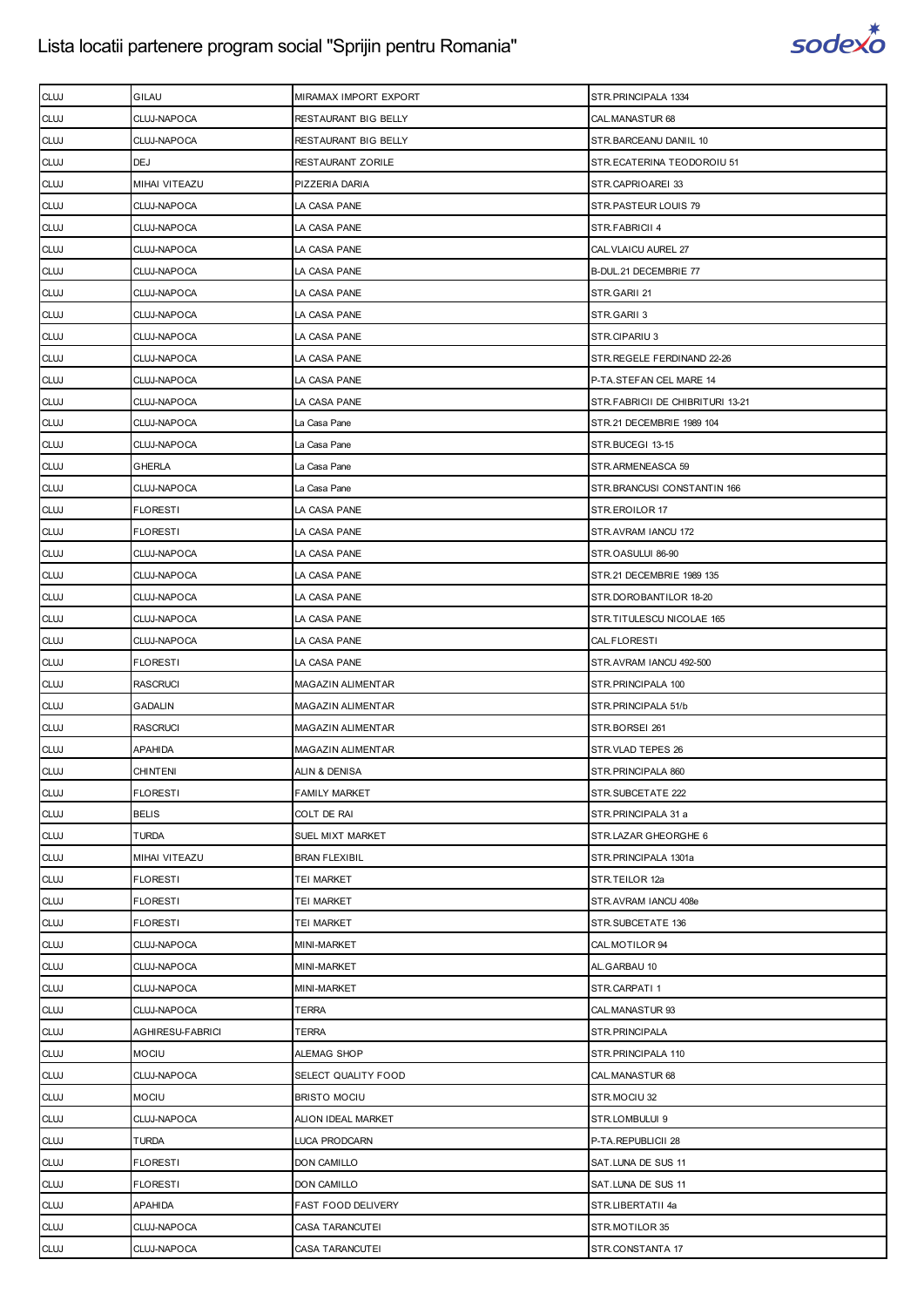

| <b>CLUJ</b>      | <b>BACIU</b>           | MAGAZIN ALIMENTAR         | STR.MAGNOLIEI 70                  |
|------------------|------------------------|---------------------------|-----------------------------------|
| <b>CLUJ</b>      | VIISOARA               | <b>MAGIC XXL KRISS</b>    | STR.PRINCIPALA 13303a             |
| <b>CLUJ</b>      | CAMPIA TURZII          | <b>MAGIC XXL KRISS</b>    | STR.REPUBLICII 49                 |
| <b>CLUJ</b>      | APAHIDA                | KOVALI SHOP               | STR.LIBERTATII 209                |
| <b>CLUJ</b>      | <b>IZVORU CRISULUI</b> | <b>KÖRÖS</b>              | STR.PRINCIPALA 309                |
| <b>CLUJ</b>      | <b>IZVORU CRISULUI</b> | KÖRÖS ABC                 | STR.PRINCIPALA 62                 |
| <b>CLUJ</b>      | MACAU                  | MICROMIXT COMSERV         | STR.PRINCIPALA 285                |
| <b>CLUJ</b>      | <b>GHERLA</b>          | LA JUPANU                 | STR.AVRAM IANCU 2                 |
| <b>CLUJ</b>      | <b>FLORESTI</b>        | AMA GRADINA BUNICII       | STR.CETATII 44                    |
| <b>CLUJ</b>      | <b>FLORESTI</b>        | AMA GRADINA BUNICII       | STR.SESUL DE SUS 109              |
| <b>CLUJ</b>      | CAIANU                 | <b>CIOBAN NICU TEODOR</b> | STR.PRINCIPALA 37                 |
| <b>CLUJ</b>      | VIISOARA               | <b>MAGAZIN MIXT</b>       | STR.PRINCIPALA 908                |
| <b>CLUJ</b>      | BONTIDA                | NIVES ALIM                | STR.GARII 937                     |
| <b>CLUJ</b>      | <b>GHERLA</b>          | RESTAURANT MERION         | STR.LIVIU REBREANU 56a            |
| <b>CLUJ</b>      | CLUJ-NAPOCA            | <b>MAGAZIN MXT</b>        | P-TA.1 MAI 7                      |
| <b>CLUJ</b>      | <b>BORSA</b>           | <b>MAGAZIN MIXT</b>       | STR. PRINCIPALA 12                |
| <b>CLUJ</b>      | <b>BORSA</b>           | <b>MAGAZIN MIXT</b>       | STR.PRINCIPALA 245                |
| <b>CLUJ</b>      | <b>MERA</b>            | ADO & ALIZ                | STR.PRINCIPALA 102                |
| <b>CLUJ</b>      | GHERLA                 | RESTAURANT CONTE          | STR.PRIMAVERII 2                  |
| <b>CLUJ</b>      | CATINA                 | ORIGINAL BUTIC CATINA     | DJ.principala 29                  |
| <b>CLUJ</b>      | GHERLA                 | POOLDAV MARKET            | STR.STEJARULUI 7                  |
| <b>CLUJ</b>      | SANNICOARA             | AIANIS BAC                | STR. AVIATOR ADRIAN GROZA 2       |
| <b>CLUJ</b>      | CLUJ-NAPOCA            | <b>PAPRIKA</b>            | STR. VAIDA VOEVOD ALEXANDRU 53b   |
| <b>CLUJ</b>      | CLUJ-NAPOCA            | <b>PAPRIKA</b>            | STR.CAMPULUI 9-19                 |
| <b>CLUJ</b>      | VALEA DRAGANULUI       | <b>GORON MARIOARA II</b>  | STR.PRINCIPALA 160a               |
| <b>CLUJ</b>      | CLUJ-NAPOCA            | <b>MAX MARKET</b>         | STR.REGELE FERDINAND 37           |
| <b>CLUJ</b>      | <b>CRISTOREL</b>       | PORUMB CLAUDIA            | SAT.PRINCIPALA 58a                |
|                  |                        |                           |                                   |
| <b>CLUJ</b>      | <b>BOIAN</b>           | <b>BOIAN</b>              | STR.PRINCIPALA 125                |
| <b>CLUJ</b>      | DEJ                    | LA MIMI RETE              | STR.UNIRII 6a                     |
| <b>CONSTANTA</b> | CONSTANTA              | PIZZA HUT                 | B-DUL.LAPUSNEANU 116 c            |
| CONSTANTA        | CONSTANTA              | PIZZA HUT                 | B-DUL.TOMIS 391                   |
| <b>CONSTANTA</b> | CONSTANTA              | PIZZA HUT                 | STR.STEFAN CEL MARE 36-40         |
| <b>CONSTANTA</b> | CONSTANTA              | <b>KFC</b>                | STR.STEFAN CEL MARE 36-40         |
| CONSTANTA        | CONSTANTA              | KFC                       | B-DUL.TOMIS 391                   |
| <b>CONSTANTA</b> | CONSTANTA              | KFC                       | B-DUL. ALEXANDRU LAPUSNEANU 116c  |
| CONSTANTA        | <b>CONSTANTA</b>       | <b>KFC</b>                | B-DUL. VLAICU AUREL 220           |
| <b>CONSTANTA</b> | CONSTANTA              | <b>PAUL</b>               | B-DUL. ALEXANDRU LAPUSNEANU 116 c |
| CONSTANTA        | CONSTANTA              | ACORD TOTAL FM            | STR.TOPOLOG 16                    |
| CONSTANTA        | CONSTANTA              | ACORD TOTAL FM            | STR.TOPOLOG 16                    |
| <b>CONSTANTA</b> | CONSTANTA              | ACORD TOTAL FM            | PORT.CONSTANTA                    |
| CONSTANTA        | CONSTANTA              | <b>ACORD TOTAL FM</b>     | PORT.CONSTANTA                    |
| CONSTANTA        | CONSTANTA              | <b>SUPERMARKET</b>        | STR.ZEFIRULUI - POARTA 6          |
| CONSTANTA        | CONSTANTA              | <b>SUPERMARKET</b>        | AL.TOPOLOG 6                      |
| CONSTANTA        | <b>HARSOVA</b>         | ULKER IMPEX ALIMENTARA2   | STR.REVOLUTIEI 40                 |
| CONSTANTA        | EFORIE NORD            | HOTEL UNION               | STR.TUDOR VLADIMIRESCU 26         |
| CONSTANTA        | MEDGIDIA               | <b>MARISAN</b>            | P-TA.CENTRALA                     |
| CONSTANTA        | CONSTANTA              | <b>MARISAN</b>            | P-TA.KM 4-5                       |
| CONSTANTA        | <b>MEDGIDIA</b>        | <b>MARISAN</b>            | P-TA.NORD                         |
| CONSTANTA        | CONSTANTA              | <b>MARISAN</b>            | P-TA.BRICK                        |
| CONSTANTA        | CONSTANTA              | <b>MARISAN</b>            | STR.ADAMCLISI                     |
| CONSTANTA        | CONSTANTA              | <b>MARISAN</b>            | STR.CISMELEI                      |
| CONSTANTA        | MEDGIDIA               | <b>MARISAN</b>            | STR.DEZROBIRII                    |
| CONSTANTA        | CONSTANTA              | <b>MARISAN</b>            | STR.ROATA ION                     |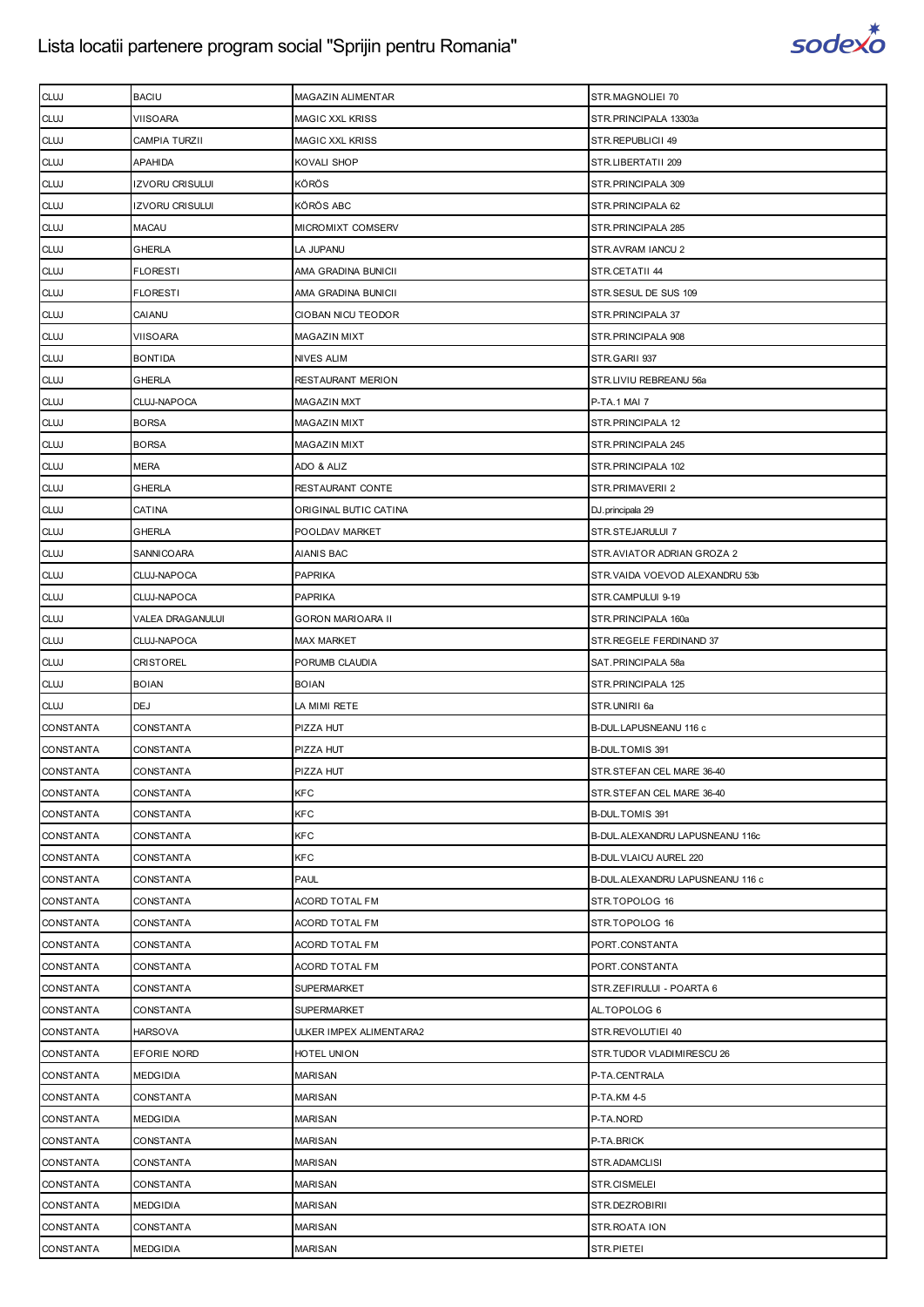

| <b>CONSTANTA</b> | CONSTANTA        | <b>MARISAN</b>                   | <b>B-DUL.TOMIS</b>                           |
|------------------|------------------|----------------------------------|----------------------------------------------|
| <b>CONSTANTA</b> | 2 MAI            | RESTAURANT CASA MARGOT           | STR. MIHAIL KOGALNICEANU CAMERA 3 510        |
| <b>CONSTANTA</b> | CONSTANTA        | CORA                             | B-DUL.ALEXANDRU LAPUSNEANU 116 c             |
| <b>CONSTANTA</b> | CONSTANTA        | CORA                             | STR.CUMPENEI 2                               |
| <b>CONSTANTA</b> | CONSTANTA        | Gastro Corner Cora               | B-DUL.ALEXANDRU LAPUSNEANU 116 c             |
| <b>CONSTANTA</b> | CONSTANTA        | Gastro Corner Cora               | STR.CUMPENEI 2                               |
| CONSTANTA        | CONSTANTA        | <b>INMEDIO</b>                   | B-DUL. ALEXANDRU LAPUSNEANU - CITY PARK 116c |
| <b>CONSTANTA</b> | CONSTANTA        | <b>INMEDIO</b>                   | B-DUL. VLAICU AUREL 220                      |
| <b>CONSTANTA</b> | CONSTANTA        | <b>INMEDIO</b>                   | B-DUL.AUREL VLAICU 168                       |
| CONSTANTA        | CONSTANTA        | <b>INMEDIO</b>                   | STR.CUMPENEI 2                               |
| <b>CONSTANTA</b> | CONSTANTA        | <b>INMEDIO</b>                   | B-DUL.1 DECEMBRIE 1918 21                    |
| <b>CONSTANTA</b> | CONSTANTA        | <b>INMEDIO</b>                   | <b>B-DUL.TOMIS</b>                           |
| CONSTANTA        | CONSTANTA        | <b>INMEDIO</b>                   | AL.ALBASTRELOR 10                            |
| <b>CONSTANTA</b> | <b>MEDGIDIA</b>  | <b>INMEDIO</b>                   | B-DUL.INDEPENDENTEI 12                       |
| <b>CONSTANTA</b> | CONSTANTA        | <b>INMEDIO</b>                   | SOS.MANGALIEI 196                            |
| CONSTANTA        | CONSTANTA        | <b>INMEDIO</b>                   | B-DUL.1 DECEMBRIE 1918                       |
| <b>CONSTANTA</b> | <b>CONSTANTA</b> | <b>INMEDIO</b>                   | <b>B-DUL VLAICU AUREL 36</b>                 |
| <b>CONSTANTA</b> | CONSTANTA        | <b>INMEDIO</b>                   | SOS.MANGALIEI 195                            |
| <b>CONSTANTA</b> | MEDGIDIA         | <b>INMEDIO</b>                   | STR.INDEPENDENTEI 18                         |
| <b>CONSTANTA</b> | <b>MAMAIA</b>    | LA MAMA                          | STR.TERASA NR. 7 SI 8 zona cazino            |
| <b>CONSTANTA</b> | MAMAIA           | LA MAMA                          | STR.LAMIA 16                                 |
| <b>CONSTANTA</b> | MAMAIA           | MARTTINEZ                        | STR.MAMAIA                                   |
| <b>CONSTANTA</b> | CONSTANTA        | RESTAURANT CURTEA BRANCOVENEASCA | STR.VASILE LUPU 43 -45                       |
| <b>CONSTANTA</b> | CONSTANTA        | MINIMARKET CURTEA BRANCOVENEASCA | STR.VASILE LUPU 43 -45                       |
| <b>CONSTANTA</b> | CONSTANTA        | COFETARIE CURTEA BRANCOVENEASCA  | STR.VASILE LUPU 43 -45                       |
| <b>CONSTANTA</b> | CONSTANTA        | MAGAZIN NATURIST                 | STR.VASILE LUPU 43 -45                       |
| <b>CONSTANTA</b> | EFORIE NORD      | RESTAURANT CATELEYA              | STR.SALCAMULUI 2                             |
| <b>CONSTANTA</b> | CERNAVODA        | <b>FOISOR COM</b>                | STR.AVRAM IANCU                              |
| <b>CONSTANTA</b> | CERNAVODA        | <b>FOISOR COM</b>                | STR.9 MAI 18                                 |
| <b>CONSTANTA</b> | <b>CERNAVODA</b> | <b>FOISOR COM</b>                | STR.AVRAM IANCU                              |
| <b>CONSTANTA</b> | CERNAVODA        | <b>FOISOR COM</b>                | <b>STR.9 MAI 18</b>                          |
| <b>CONSTANTA</b> | CERNAVODA        | <b>FOISOR COM</b>                | STR.9 MAI 18                                 |
| CONSTANTA        | CERNAVODA        | <b>FOISOR COM</b>                | STR. PANAIT CERNA                            |
| <b>CONSTANTA</b> | CERNAVODA        | SUPERMARKET FOISOR               | STR.9 MAI                                    |
| CONSTANTA        | CERNAVODA        | SUPERMARKET FOISOR               | STR.AVRAM IANCU h6                           |
| <b>CONSTANTA</b> | <b>MEDGIDIA</b>  | SUPERMARKET FOISOR               | STR.REPUBLICII a1                            |
| <b>CONSTANTA</b> | <b>MEDGIDIA</b>  | SUPERMARKET FOISOR               | STR.REPUBLICII 18                            |
| CONSTANTA        | <b>MEDGIDIA</b>  | <b>FOISOR COM</b>                | STR.INDEPENDENTEI 65                         |
| CONSTANTA        | CERNAVODA        | <b>FOISOR COM</b>                | STR.COMPLEX DE LOCUINTE CAMPUS               |
| <b>CONSTANTA</b> | CERNAVODA        | FOISOR COM                       | STR.ENERGIEI 15                              |
| CONSTANTA        | CERNAVODA        | <b>FOISOR</b>                    | STR.9 MAI                                    |
| <b>CONSTANTA</b> | CERNAVODA        | <b>FOISOR</b>                    | STR.AVRAM IANCU h6                           |
| <b>CONSTANTA</b> | CERNAVODA        | FOISOR COM                       | STR.COMPLEX DE LOCUINTE CAMPUS               |
| CONSTANTA        | CERNAVODA        | <b>FOISOR COM</b>                | STR.ENERGIEI 15                              |
| CONSTANTA        | <b>MEDGIDIA</b>  | <b>FOISOR</b>                    | STR.REPUBLICII 18                            |
| <b>CONSTANTA</b> | <b>MEDGIDIA</b>  | FOISOR COM                       | STR.REPUBLICII a1                            |
| CONSTANTA        | OVIDIU           | <b>FOISOR COM</b>                | STR.NATIOANLA 70                             |
| <b>CONSTANTA</b> | NICOLAE BALCESCU | <b>EXCELENT PRODSERV</b>         | STR.CAROL   22                               |
| <b>CONSTANTA</b> | NICOLAE BALCESCU | <b>EXCELENT PRODSERV</b>         | STR.CAROL   36                               |
| <b>CONSTANTA</b> | CONSTANTA        | TOMIS 3 CARMANGERIE              | COMPLEX ALIMENTAR TOMIS 3                    |
| <b>CONSTANTA</b> | <b>CONSTANTA</b> | MERKAL MINIMARKET                | P-TA.CIRESICA                                |
| <b>CONSTANTA</b> | CONSTANTA        | <b>MERKAL MINIMARKET</b>         | P-TA.GRIVITA                                 |
| <b>CONSTANTA</b> | CONSTANTA        | RESTAURANT TAVERNA MACELARULUI   | SAT.VACANTA                                  |
| <b>CONSTANTA</b> | MANGALIA         | SUPERMARKET CRACIUN              | SOS.CONSTANTEI 1                             |
|                  |                  |                                  |                                              |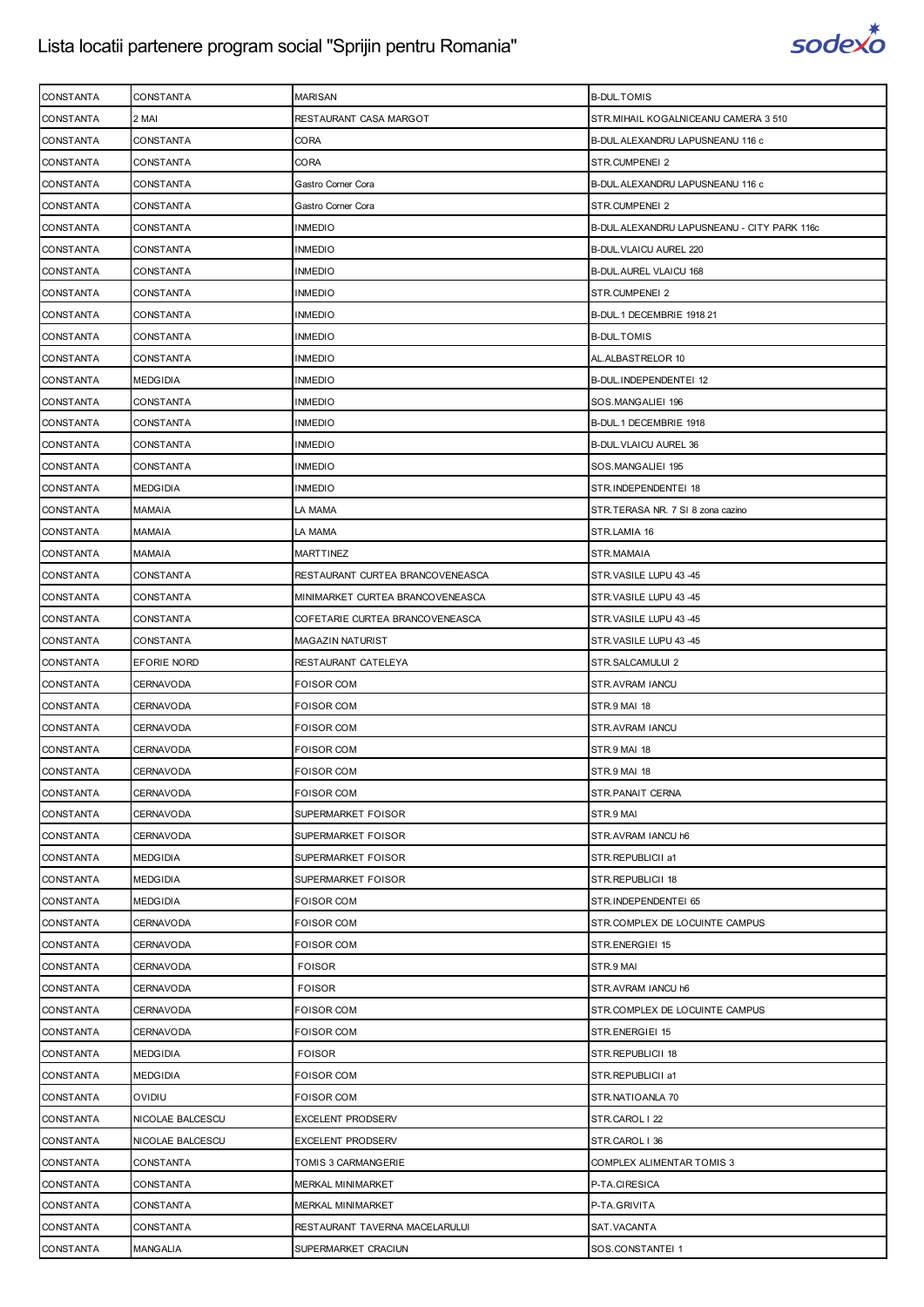

| <b>CONSTANTA</b>              | <b>MANGALIA</b>                      | CRACIUN                                  | P-TA.SATURN                              |
|-------------------------------|--------------------------------------|------------------------------------------|------------------------------------------|
| CONSTANTA                     | <b>MANGALIA</b>                      | CRACIUN- MAGAZIN SEZONIER                | STR.FALEZA MANGALIA                      |
| CONSTANTA                     | CONSTANTA                            | Mini-market SAFARI                       | STR.ARCULUI 1                            |
| <b>CONSTANTA</b>              | CONSTANTA                            | Carmangerie SAFARI                       | PREL.LILIACULUI                          |
| <b>CONSTANTA</b>              | CONSTANTA                            | SAFARI                                   | P-TA.CET                                 |
| CONSTANTA                     | CONSTANTA                            | MINI-MARKET SAFARI                       | PREL.LILIACULUI                          |
| <b>CONSTANTA</b>              | CONSTANTA                            | TERASA SAFARI                            | PREL.LILIACULUI                          |
| CONSTANTA                     | <b>CONSTANTA</b>                     | CATERING SAFARI                          | PREL.LILIACULUI                          |
| <b>CONSTANTA</b>              | CONSTANTA                            | SUPERMARKET SAFARI                       | P-TA.AMZACEA                             |
| <b>CONSTANTA</b>              | <b>CONSTANTA</b>                     | <b>SAFARI</b>                            | <b>B-DUL.AUREL VLAICU 95</b>             |
| CONSTANTA                     | CONSTANTA                            | SAFARI                                   | <b>B-DUL.AUREL VLAICU 95</b>             |
|                               |                                      |                                          |                                          |
| CONSTANTA                     | CONSTANTA                            | SAFARI EXPRES                            | STR.DEZROBIRII 141                       |
| <b>CONSTANTA</b>              | <b>EFORIE NORD</b>                   | ERGAF COMEXIM                            | STR.44796                                |
| CONSTANTA                     | EFORIE NORD                          | ERGAF 1                                  | STR.44796                                |
| CONSTANTA                     | <b>EFORIE NORD</b>                   | ERGAF <sub>3</sub>                       | STR.44796                                |
| CONSTANTA                     | <b>EFORIE NORD</b>                   | <b>ERGAF COMEXIM</b>                     | STR.BUCEGI 2                             |
| CONSTANTA                     | <b>MEDGIDIA</b>                      | PENTO                                    | STR.LUPENI                               |
| CONSTANTA                     | <b>MEDGIDIA</b>                      | PENTO                                    | P-TA.NORD                                |
| <b>CONSTANTA</b>              | <b>MEDGIDIA</b>                      | PENTO 3                                  | STR.REPUBLICII ZONA SPITAL               |
| <b>CONSTANTA</b>              | <b>MEDGIDIA</b>                      | PENTO                                    | STR.INDEPENDENTEI 53                     |
| CONSTANTA                     | <b>COBADIN</b>                       | PENTO                                    | STR.ALBINELOR 11                         |
| <b>CONSTANTA</b>              | <b>MEDGIDIA</b>                      | PENTO                                    | STR.DEZROBIRII                           |
| CONSTANTA                     | <b>MEDGIDIA</b>                      | PENTO                                    | STR.INDEPENDENTEI 81                     |
| CONSTANTA                     | CONSTANTA                            | PENTO                                    | STR.ZEFIRULUI 14a                        |
| <b>CONSTANTA</b>              | CONSTANTA                            | PENTO                                    | STR. MIHAILEANU STEFAN 15                |
| <b>CONSTANTA</b>              | <b>NAVODARI</b>                      | SEBA                                     | STR.OGORULUI 10                          |
| CONSTANTA                     | NAVODARI                             | SEBA                                     | STR.CRINULUI 1                           |
| <b>CONSTANTA</b>              | <b>NAVODARI</b>                      | <b>SEBA</b>                              | STR.CRINULUI 1                           |
| <b>CONSTANTA</b>              | CONSTANTA                            | DALMATIENII VESELI                       | STR.CRINULUI 51                          |
| CONSTANTA                     | <b>HARSOVA</b>                       | LASCOM                                   | STR.TRAIAN 14                            |
| <b>CONSTANTA</b>              | MURFATLAR (BASARABI)                 | SUPERMARKET COMOSIL                      | CAL.BUCURESTI 7                          |
| <b>CONSTANTA</b>              | MURFATLAR (BASARABI)                 | <b>COMOSIL AUTO</b>                      | P-TA.CENTRALA                            |
| CONSTANTA                     | <b>CIOCARLIA</b>                     | DANADI MIH                               | STR.NICOLAE IORGA 1                      |
| <b>CONSTANTA</b>              | <b>CIOCARLIA</b>                     | LA DOI PASI                              | STR.1 DECEMBRIE 1918 63                  |
| <b>CONSTANTA</b>              | <b>TOPRAISAR</b>                     | VALSTEFI COM                             |                                          |
| CONSTANTA                     |                                      |                                          | STR. PRINCIPALA 88                       |
|                               | <b>BARAGANU</b>                      | VALSTEFI COM                             | STR.P.MARTINESCU                         |
| <b>CONSTANTA</b>              | <b>TOPRAISAR</b>                     | BUFET VALSTEFI COM                       | STR.PRINCIPALA 57                        |
| <b>CONSTANTA</b>              | <b>POTARNICHEA</b>                   | VALSTEFI COM                             | STR.DRAGANULUI 19a                       |
| CONSTANTA                     | <b>CUMPANA</b>                       | SERVANY COMPANY 2002 2                   | SOS.CONSTANTEI 1                         |
| <b>CONSTANTA</b>              | <b>CUMPANA</b>                       | SERVANY COMPANY 2002                     | STR.ALEXANDRU ALIMANISTEANU 48           |
| <b>CONSTANTA</b>              | <b>NAVODARI</b>                      | MAG ALIM - FAMILIAR CO                   | STR.OGORULUI 3                           |
| CONSTANTA                     | CONSTANTA                            | A & O MARITIME TRADING                   | STR.INTERIOARA 3                         |
| <b>CONSTANTA</b>              | CERNAVODA                            | ACTIV MERT                               | STR.HORIA 17                             |
| <b>CONSTANTA</b>              | 2 MAI                                | <b>BIANCA STIL</b>                       | STR.ISLAZULUI 349                        |
| CONSTANTA                     | 2 MAI                                | <b>BIANCA STIL 2</b>                     | STR.MANGALIEI 18                         |
|                               |                                      |                                          |                                          |
| <b>CONSTANTA</b>              | 2 MAI                                | <b>BIANCA STIL 3</b>                     | STR.MARII 6                              |
| <b>CONSTANTA</b>              | 2 MAI                                | <b>BIANCA STIL</b>                       | P-TA.PIATA 2mai                          |
| CONSTANTA                     | <b>MANGALIA</b>                      | <b>BIANCA STIL 6</b>                     | STR.SANTIER DAEWO                        |
| <b>CONSTANTA</b>              | 2 MAI                                | <b>BIANCA STIL</b>                       | STR.ISLAZULUI 326                        |
| <b>CONSTANTA</b>              | <b>TOPRAISAR</b>                     | DALBEY ACTIV                             | STR.NATIONALA 70b                        |
| CONSTANTA                     | <b>TECHIRGHIOL</b>                   | DALBEY ACTIV                             | STR.PUSKIN1                              |
| <b>CONSTANTA</b>              | <b>TOPRAISAR</b>                     | RESTAURANT TURQUOISE                     | SOS.NATIONALA 72a                        |
| <b>CONSTANTA</b><br>CONSTANTA | <b>TUZLA</b><br>MURFATLAR (BASARABI) | SUPERMARKET PENNY<br>MINI MARKET CLAUDIA | STR.CONSTANTEI 89a<br>CAL.BUCURESTI 17 b |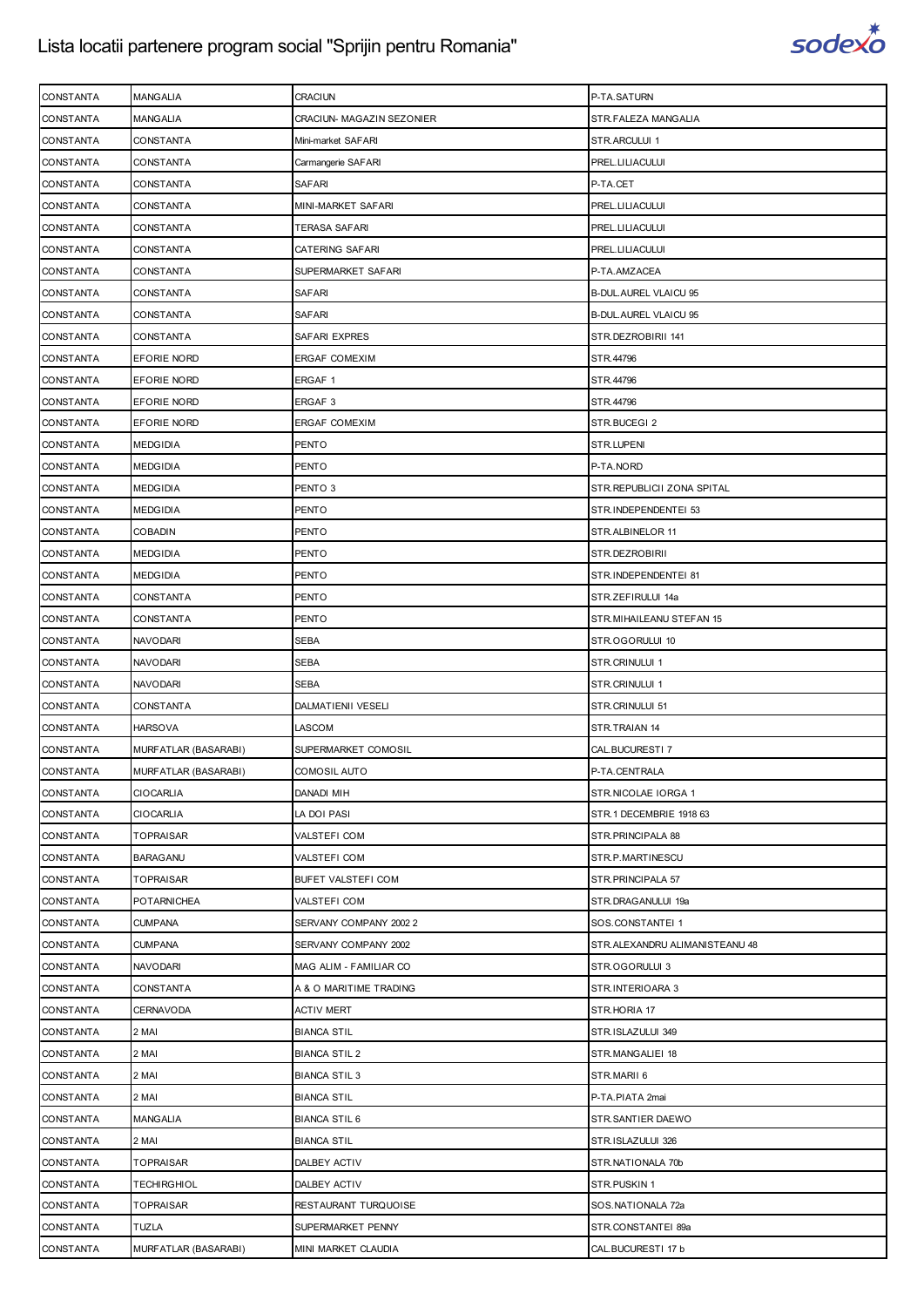

| <b>CONSTANTA</b> | SATU NOU (MIRCEA VODA) | MINI MARKET CLAUDIA                | STR.PRINCIPALA                      |
|------------------|------------------------|------------------------------------|-------------------------------------|
| <b>CONSTANTA</b> | POARTA ALBA            | MINI MARKET CLAUDIA                | STR.PRIMARIEI 3                     |
| <b>CONSTANTA</b> | <b>TOPRAISAR</b>       | MATEI EXIM                         | SOS.Nationala 35a                   |
| <b>CONSTANTA</b> | <b>TOPRAISAR</b>       | MATEI EXIM                         | SOS.Nationala 35a                   |
| <b>CONSTANTA</b> | <b>COSTINESTI</b>      | RESTAURANT REGAL                   | STR.VILA BELVEDERE B3 BTT           |
| <b>CONSTANTA</b> | INDEPENDENTA           | ABY SERVICE                        | STR.Constanta 60                    |
| <b>CONSTANTA</b> | SACELE                 | CONSUMCOOP SACELE                  | STR.CETATEA HISTRIEI 19             |
| <b>CONSTANTA</b> | <b>VALU LUI TRAIAN</b> | DANA MINIMARKET                    | STR.HALTEI                          |
| CONSTANTA        | VALU LUI TRAIAN        | SALON DANA                         | STR.HALTEI                          |
| <b>CONSTANTA</b> | <b>VALU LUI TRAIAN</b> | <b>SALON DANA</b>                  | STR.HALTEI                          |
| <b>CONSTANTA</b> | VALU LUI TRAIAN        | DANA MINIMARKET                    | COM.VALU LUI TRAIAN                 |
| CONSTANTA        | <b>COBADIN</b>         | FORSETI PAN                        | STR.PRIMAVERII 51                   |
| <b>CONSTANTA</b> | <b>PECINEAGA</b>       | <b>MARIS PEDRO</b>                 | STR.GH MEDIAN 7a                    |
| <b>CONSTANTA</b> | CONSTANTA              | SUPERMARKET MIHAIL                 | STR.COMARNIC 72                     |
| <b>CONSTANTA</b> | NAVODARI               | SUPERMARKET MIHAIL                 | STR.CONSTANTEI 17                   |
| <b>CONSTANTA</b> | CONSTANTA              | SUPERMARKET MIHAIL                 | STR.ARCULUI 22                      |
| <b>CONSTANTA</b> | <b>TECHIRGHIOL</b>     | LA 2 PASI                          | B-DUL.DR VICTOR CLIMESCU 2a         |
| <b>CONSTANTA</b> | <b>MEDGIDIA</b>        | SUPERMARKET ROMSAV                 | STR.DUNARII 25                      |
| <b>CONSTANTA</b> | <b>MEDGIDIA</b>        | SUPERMARKET ROMSAV                 | STR.POPORULUI 1                     |
| <b>CONSTANTA</b> | <b>MEDGIDIA</b>        | FAST FOOD ROMSAV                   | STR.POPORULUI 1                     |
| CONSTANTA        | <b>MEDGIDIA</b>        | FAST FOOD                          | STR.REPUBLICII 72                   |
| <b>CONSTANTA</b> | <b>MEDGIDIA</b>        | FAST FOOD                          | STR.INDEPENDENTEI 52                |
| <b>CONSTANTA</b> | <b>MEDGIDIA</b>        | <b>BUFET ROMSAV</b>                | STR.INCINTA LAFARGE                 |
| CONSTANTA        | <b>ALBESTI</b>         | topli ron                          | STR. Aleea Campului 19 a            |
| <b>CONSTANTA</b> | VALU LUI TRAIAN        | VARMIVA                            | STR.SINAIA 1                        |
| <b>CONSTANTA</b> | MAMAIA                 | RESTAURANT AUTOSERVIRE AZUR MAMAIA | STR.COMPLEX AZUR                    |
| CONSTANTA        | COGEALAC               | EXPERT CREATIV                     | STR.MARE 80                         |
| <b>CONSTANTA</b> | <b>NEGRU VODA</b>      | LEVIRAL                            | STR. SALCIILOR 33                   |
| <b>CONSTANTA</b> | MURFATLAR (BASARABI)   | TOTAL MICROMARKET                  | STR.ION CREANGA 1a                  |
| <b>CONSTANTA</b> | EFORIE NORD            | ROTISERIE TOTAL MICROMARKET        | STR.REPUBLICII                      |
| <b>CONSTANTA</b> | CONSTANTA              | ROTISERIE TOTAL MICROMARKET        | SOS.MANGALIEI - CC Doraly 84        |
| <b>CONSTANTA</b> | CONSTANTA              | ROTISERIE TOTAL MICROMARKET        | STR.NOUA 11                         |
| <b>CONSTANTA</b> | POARTA ALBA            | MINI MARKET TOTAL MICROMARKET      | STR.PRIMARIEI 3                     |
| <b>CONSTANTA</b> | NAVODARI               | PIZZA CIRESICA                     | STR.CONSTANTEI 21                   |
| <b>CONSTANTA</b> | <b>MERENI</b>          | SUPERMARKET LA FLORIN              | DR.CONSTANTEI 323                   |
| <b>CONSTANTA</b> | EFORIE NORD            | RESTAURANT AUTOSERVIRE MARIA       | B-DUL. TUDOR VLADIMIRESCU 70        |
| <b>CONSTANTA</b> | <b>ADAMCLISI</b>       | TROPHAEUM                          | STR.MUZEULUI 13                     |
| <b>CONSTANTA</b> | POARTA ALBA            | SEBY & ANDRA AVEE                  | AL.SANZIENELOR 1-feb                |
| <b>CONSTANTA</b> | <b>BARAGANU</b>        | AFTER TASTE                        | STR.ETERNITATII 149b                |
| CONSTANTA        | EFORIE SUD             | RESTAURANT VILA DOINA              | STR. MIHAI VITEAZU 10               |
| <b>CONSTANTA</b> | EFORIE NORD            | <b>MARKET EFORIE</b>               | STR.REPUBLICII 5                    |
| <b>CONSTANTA</b> | CONSTANTA              | <b>MARKET EFORIE</b>               | B-DUL.TOMIS 309                     |
| <b>CONSTANTA</b> | EFORIE NORD            | <b>MARKET EFORIE</b>               | AL.BELONA 10                        |
| <b>CONSTANTA</b> | <b>MANGALIA</b>        | RESTAURANT LAZY LOUNGE             | STR.DIGUL DE NORD                   |
| <b>CONSTANTA</b> | LUMINA                 | MINI-MARKET CHICKEN FRESH          | STR.MARE 170d                       |
| <b>CONSTANTA</b> | <b>DOROBANTU</b>       | LA FANFI FORNETTI                  | STR.GENERAL DUMITRESCU 22           |
| <b>CONSTANTA</b> | MIHAIL KOGALNICEANU    | LA FANFI FORNETTI                  | STR.KARA MURAT 42                   |
| <b>CONSTANTA</b> | <b>MEDGIDIA</b>        | RESTAURANT 7EVEN                   | STR.LT. OPREA HARACIU 1a            |
| <b>CONSTANTA</b> | OVIDIU                 | FLOR INTERCREATIV                  | STR.FULGERULUI 32                   |
| <b>CONSTANTA</b> | DOROBANTU              | <b>GEORGE POSTASUL</b>             | STR.PLOPILOR 35                     |
| <b>CONSTANTA</b> | NAVODARI               | BACANIA LUI VLADUT                 | STR. RANDUNELELOR 3                 |
| <b>CONSTANTA</b> | <b>DULCESTI</b>        | STANCIU VALI-ADRIAN                | STR.BARBU STEFANESCU DELAVRANCEA 30 |
| <b>CONSTANTA</b> | COGEALAC               | DA VILLAGGIO                       | STR.MARE 76                         |
| CONSTANTA        |                        | 23-Aug DINESCU ELENA               | STR.NICOLAE BALCEASCU 23            |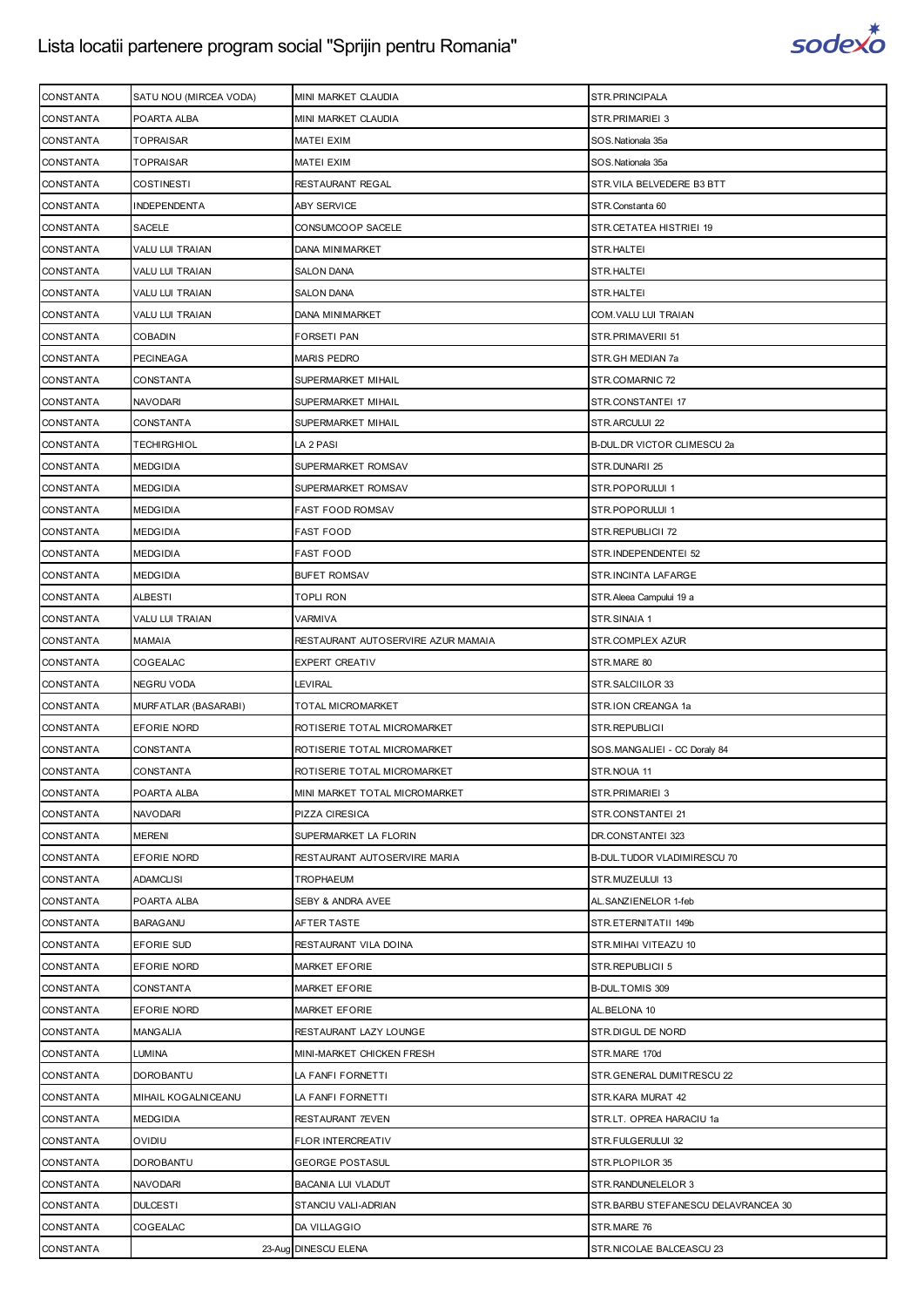

| <b>CONSTANTA</b> | VALU LUI TRAIAN           | HOGEA DISTRIBUTION             | STR.CALEA DOBROGEI 122        |
|------------------|---------------------------|--------------------------------|-------------------------------|
| <b>CONSTANTA</b> | <b>MANGALIA</b>           | <b>GEOMATY DIVERS</b>          | STR.SIRENEI 11                |
| <b>CONSTANTA</b> | OVIDIU                    | KRYSTYANA CATERING             | STR.POPORULUI 7               |
| <b>CONSTANTA</b> | <b>MEDGIDIA</b>           | PRACTIC PRESTIGE               | STR.RAHOVEI 49                |
| <b>CONSTANTA</b> | <b>SILISTEA</b>           | <b>MORSIM ACTIV</b>            | STR.MARE 137                  |
| <b>CONSTANTA</b> | MURFATLAR (BASARABI)      | CAZACU AUTO SERV               | STR.FRASINULUI lot 5          |
| <b>CONSTANTA</b> | <b>PECINEAGA</b>          | AMELIST MIXT                   | STR.STEFAN CEL MARE 67        |
| <b>CONSTANTA</b> | <b>CONSTANTA</b>          | MALESS 21 CXA                  | AL. Trotus 18                 |
| <b>CONSTANTA</b> | <b>MANGALIA</b>           | HAPPY DONER                    | STR.OITUZ 16                  |
| <b>CONSTANTA</b> | 2 MAI                     | <b>BCM FAMILY FOOD</b>         | STR.1 Mai 6                   |
| <b>CONSTANTA</b> | <b>COSTINESTI</b>         | RESTAURANT FLAVIA              | STR.TINERETULUI 28a           |
| <b>CONSTANTA</b> | NICOLAE BALCESCU          | Cretu Market                   | STR.FLORILOR 30               |
| <b>CONSTANTA</b> | NICOLAE BALCESCU          | PANMINADA                      | COM.CAROL   13                |
| <b>COVASNA</b>   | <b>SFANTU GHEORGHE</b>    | <b>KFC</b>                     | STR.LUNCA OLTULUI 10-13       |
| <b>COVASNA</b>   | SFANTU GHEORGHE           | <b>ELIT</b>                    | STR.1 DECEMBRIE 1918          |
| <b>COVASNA</b>   | <b>SFANTU GHEORGHE</b>    | <b>ELIT</b>                    | STR.CRANGULUI 1               |
| <b>COVASNA</b>   | <b>SFANTU GHEORGHE</b>    | <b>ELIT</b>                    | STR.STADIONULUI 15            |
| <b>COVASNA</b>   | SFANTU GHEORGHE           | ELIT                           | AL.AVANTULUI 2                |
| <b>COVASNA</b>   | CERNAT                    | PIZZERIA RIZOTTI               | STR. PRINCIPALA 455           |
| <b>COVASNA</b>   | <b>SFANTU GHEORGHE</b>    | MAGAZIN AMIGO OLT              | STR.1 DECEMBRIE 1918 18d      |
| <b>COVASNA</b>   | SFANTU GHEORGHE           | MAGAZIN AMIGO                  | STR.LIBERTATII 7              |
| <b>COVASNA</b>   | SFANTU GHEORGHE           | MAGAZIN AMIGO                  | STR.CAMINULUI 7               |
| <b>COVASNA</b>   | <b>TARGU SECUIESC</b>     | MAGAZIN AMIGO                  | STR.MARGARETEI 3              |
| <b>COVASNA</b>   | TARGU SECUIESC            | Magazin Kompakt Millenium Park | STR.ADY ENDRE 11              |
| <b>COVASNA</b>   | TARGU SECUIESC            | Magazin Tg. Brooklyn           | STR.NICOLAE BALCESCU 47       |
| <b>COVASNA</b>   | <b>COVASNA</b>            | HARGHITA RETAIL                | STR.STEFAN CEL MARE 22        |
| <b>COVASNA</b>   | ZABALA                    | PETROMAR NR.11                 | STR.ROMANEASCA 334            |
| <b>COVASNA</b>   | SITA BUZAULUI             | MINIMARKET PETROMAR NR.1       | STR. PRINCIPALA 832           |
| <b>COVASNA</b>   | <b>INTORSURA BUZAULUI</b> | MINIMARKET PETROMAR NR.7       | STR.CIUCAS                    |
| COVASNA          | INTORSURA BUZAULUI        | MINIMARKET PETROMAR NR. 2      | STR.CIUCAS                    |
| <b>COVASNA</b>   | ZABRATAU                  | MINIMARKET PETROMAR ZABRATAU   | STR.PRINCIPALA 987            |
| COVASNA          | <b>FLOROAIA</b>           | MINIMARKET PETROMAR FLOROAIA   | STR. PRINCIPALA 138           |
| <b>COVASNA</b>   | SITA BUZAULUI             | MINIMARKET PETROMAR NR 5       | STR.CIUMERNIC 594             |
| COVASNA          | SITA BUZAULUI             | MINIMARKET PETROMAR            | STR.PRINCIPALA 829b           |
| <b>COVASNA</b>   | <b>FLOROAIA</b>           | PETROMAR IMP EXP               | STR. PRINCIPALA 138           |
| <b>COVASNA</b>   | <b>INTORSURA BUZAULUI</b> | PETROMAR IMP EXP               | STR.CIUCAS                    |
| <b>COVASNA</b>   | <b>INTORSURA BUZAULUI</b> | PETROMAR IMP EXP               | STR.CIUCAS                    |
| <b>COVASNA</b>   | SITA BUZAULUI             | PETROMAR IMP EXP               | STR.CIUMERNIC 594             |
| <b>COVASNA</b>   | SITA BUZAULUI             | PETROMAR IMP EXP               | STR. PRINCIPALA 832           |
| <b>COVASNA</b>   | SITA BUZAULUI             | PETROMAR IMP EXP               | STR.PRINCIPALA 829b           |
| <b>COVASNA</b>   | <b>ZABALA</b>             | PETROMAR IMP EXP               | STR.ROMANEASCA 334            |
| <b>COVASNA</b>   | ZABRATAU                  | PETROMAR IMP EXP               | STR. PRINCIPALA 987           |
| <b>COVASNA</b>   | <b>OZUN</b>               | S.C. IUCRIS-IMPEX 1            | STR.ARON GABOR 101            |
| <b>COVASNA</b>   | <b>OZUN</b>               | S.C. IUCRIS-IMPEX 1            | STR.ARON GABOR 99             |
| <b>COVASNA</b>   | SFANTU GHEORGHE           | COFETARIA SPLENDID             | STR.LUNCA OLTULUI 13e         |
| <b>COVASNA</b>   | SFANTU GHEORGHE           | <b>MARKET AMK</b>              | STR.CIUCULUI 26               |
| <b>COVASNA</b>   | SFANTU GHEORGHE           | <b>MARKET AMK 1</b>            | STR.GRIGORE BALAN, GENERAL 15 |
| <b>COVASNA</b>   | SFANTU GHEORGHE           | MARKET AMK 6                   | STR.1 DECEMBRIE 1918          |
| <b>COVASNA</b>   | SFANTU GHEORGHE           | <b>MARKET AMK</b>              | STR.NUFERILOR 11              |
| <b>COVASNA</b>   | <b>BRATES</b>             | <b>MARKET AMK 2</b>            | STR. PRINCIPALA 221           |
| <b>COVASNA</b>   | <b>RECI</b>               | AMK 3                          | STR. PRINCIPALA 289           |
| <b>COVASNA</b>   | <b>DALNIC</b>             | <b>MARKET AMK</b>              | STR.PRINCIPALA 49             |
| <b>COVASNA</b>   | <b>SFANTU GHEORGHE</b>    | IMPEX AMK                      | STR.SIMERIA VECHE             |
| <b>COVASNA</b>   | SFANTU GHEORGHE           | IMPEX AMK DEPOZIT              | STR.CIUCULUI 26               |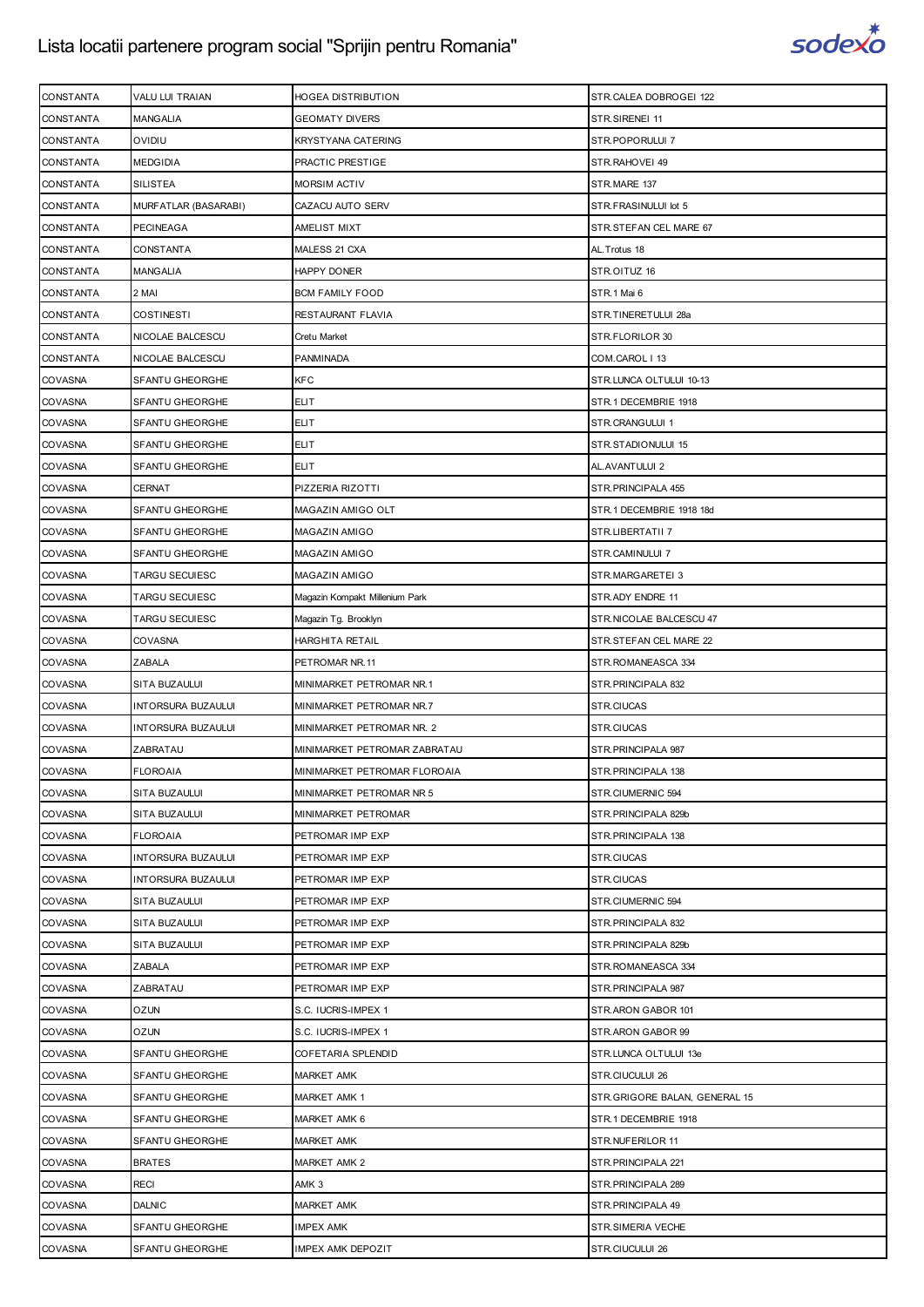

| COVASNA                   | BOROSNEU MARE             | <b>MARKET AMK</b>              | STR.PRINCIPALA 328           |
|---------------------------|---------------------------|--------------------------------|------------------------------|
| COVASNA                   | SFANTU GHEORGHE           | IMPEX AMK                      | STR.GOLDIS VASILE 4          |
| <b>COVASNA</b>            | <b>BOROSNEU MARE</b>      | IMPEX AMK                      | STR. PRINCIPALA 30           |
| COVASNA                   | SFANTU GHEORGHE           | <b>IMPEX AMK</b>               | STR.DAVID PAIS 2             |
| COVASNA                   | SFANTU GHEORGHE           | <b>IMPEX AMK</b>               | STR.CIUCULUI 30              |
| COVASNA                   | <b>BRETCU</b>             | <b>BRUTARIA BRETCU</b>         | STR. PRINCIPALA 4            |
| COVASNA                   | <b>BRETCU</b>             | COFETARIA BRETCU               | STR.PRINCIPALA 226           |
| COVASNA                   | <b>MARTANUS</b>           | <b>MARKET MARTANUS</b>         | STR.PRINCIPALA 178/a         |
| <b>COVASNA</b>            | <b>BRETCU</b>             | MINIMARKET BRETCU              | STR.PRINCIPALA               |
| <b>COVASNA</b>            | OITUZ                     | <b>MAGAZIN FORESTIER</b>       | STR. PRINCIPALA 39           |
| COVASNA                   | TURIA                     | RESTAURANT TRANSILVANIA        | STR. PRINCIPALA 3            |
| COVASNA                   | TURIA                     | TERASA CETATE DARAGUS          | STR. PRINCIPALA 3            |
| COVASNA                   | <b>DALNIC</b>             | RESTAURANT DOZSA               | DN.11                        |
| COVASNA                   | TURIA                     | RESTAURANT TURIA               | STR. PRINCIPALA 825          |
| COVASNA                   | BIXAD                     | RESTAURANT PANORAMA SFANTA ANA | DJ.BIXAD-BALVANYOS-TURIA 519 |
| <b>COVASNA</b>            | <b>BIXAD</b>              | BUFET PANORAMA SFANTA ANA      | DJ.BIXAD-BALVANYOS-TURIA 519 |
| COVASNA                   | TURIA                     | MARKET TRANSILVANIA            | STR. PRINCIPALA 1            |
| COVASNA                   | TURIA                     | SALA CONFERINTE TRANSILVANIA   | STR. PRINCIPALA 3            |
| <b>COVASNA</b>            | <b>TURIA</b>              | RESTAURANT CETATE              | STR. PRINCIPALA 3            |
| COVASNA                   | <b>FILIA</b>              | <b>BRUTEX IMPEX 1</b>          | STR.PRINCIPALA 129a          |
| COVASNA                   | FILIA                     | <b>BRUTEX IMPEX</b>            | STR.PRINCIPALA 371           |
| COVASNA                   | AITA MEDIE                | BRUTEX IMPEX 3                 | STR. PRINCIPALA 334          |
| COVASNA                   | INTORSURA BUZAULUI        | <b>COMERT LUCI</b>             | STR. MIHAI VITEAZU 141       |
| COVASNA                   | INTORSURA BUZAULUI        | <b>COMERT LUCI</b>             | STR.PRIETENIEI 38            |
| COVASNA                   | INTORSURA BUZAULUI        | LUCI COMERT                    | STR.MIHAI VITEAZU 141        |
| COVASNA                   | SITA BUZAULUI             | LUCI COMERT                    | STR. PRINCIPALA 158          |
| <b>COVASNA</b>            | LADAUTI                   | LUCI COMERT                    | STR.PRINCIPALA 202a          |
| <b>COVASNA</b>            | <b>BARCANI</b>            | LUCI COMERT                    | STR. PRINCIPALA 270          |
| <b>COVASNA</b>            | <b>SARAMAS</b>            | LUCI COMERT                    | STR. PRINCIPALA 142          |
| <b>COVASNA</b>            | INTORSURA BUZAULUI        | LA DOI PASI                    | STR.MIHAI VITEAZU 147        |
| <b>COVASNA</b>            | INTORSURA BUZAULUI        | LUCI COMERT                    | STR.MIHAI VITEAZU 14a        |
| COVASNA                   | SITA BUZAULUI             | LUCI COMERT                    | STR.PRINCIPALA               |
| <b>COVASNA</b>            | CALNIC                    | <b>COMERT LUCI</b>             | STR.PRINCIPALA               |
| COVASNA                   | INTORSURA BUZAULUI        | RESTAURANT COMERT LUCI         | STR.MIHAI VITEAZU 141        |
| COVASNA                   | INTORSURA BUZAULUI        | <b>FAST FOOD SITA BUZAULUI</b> | STR.MIHAI VITEAZU 147        |
| <b>COVASNA</b>            | <b>BARCANI</b>            | <b>COMERT LUCI</b>             | STR. PRINCIPALA 163          |
| <b>COVASNA</b>            | <b>GHELINTA</b>           | ALIMENT-COM IM-PEX GASPAR      | STR. PRINCIPALA 503          |
| COVASNA                   | GHELINTA                  | ALIMENT-COM IM-PEX GASPAR      | STR.PRINCIPALA 239           |
| <b>COVASNA</b>            | GHELINTA                  | ALIMENT-COM IM-PEX GASPAR      | STR.PRINCIPALA               |
| <b>COVASNA</b>            | ZABALA                    | MINI-MARKET                    | STR. PRINCIPALA 480          |
| <b>COVASNA</b>            | COVASNA                   | MINI-MARKET                    | STR.LIBERTATII 23            |
| COVASNA                   | SFANTU GHEORGHE           | BEM BALOGH MAGAZIN ALIMENTAR   | STR.SPORTURILOR 19           |
| COVASNA                   | SFANTU GHEORGHE           | <b>BEM BALOGH</b>              | STR.STADIONULUI 5            |
| COVASNA                   | SFANTU GHEORGHE           | <b>BEM BALOGH</b>              | STR. ROMULUS CIOFLEC 10      |
| <b>COVASNA</b>            | SFANTU GHEORGHE           | <b>BEM BALOGH MARKETLINE</b>   | STR.STADIONULUI 15           |
| COVASNA                   | SFANTU GHEORGHE           | <b>BEM BALOGH</b>              | P-TA.CENTRALA                |
| COVASNA                   | SFANTU GHEORGHE           | <b>DEPOZIT</b>                 | STR. VOICAN 45               |
| COVASNA                   | <b>POIAN</b>              | LA GIZZELLA                    | STR.POIAN 128                |
| <b>COVASNA</b>            | <b>GHELINTA</b>           | MAGAZIN SZILA                  | STR. PRINCIPALA 342          |
| <b>COVASNA</b>            | GHELINTA                  | MAGAZIN                        | STR.PRINCIPALA 652           |
| COVASNA<br>COVASNA        | GHELINTA<br><b>BRADET</b> | MAGAZIN                        | STR. PRINCIPALA 922          |
|                           |                           | <b>BRADET COMERT 2</b>         | STR. PRINCIPALA 21           |
| COVASNA<br><b>COVASNA</b> | <b>BRADET</b>             | BRADET COMERT 1                | STR.PRINCIPALA 151           |
|                           | <b>PETRICENI</b>          | MAGAZIN MIXT                   | STR. PRINCIPALA 139          |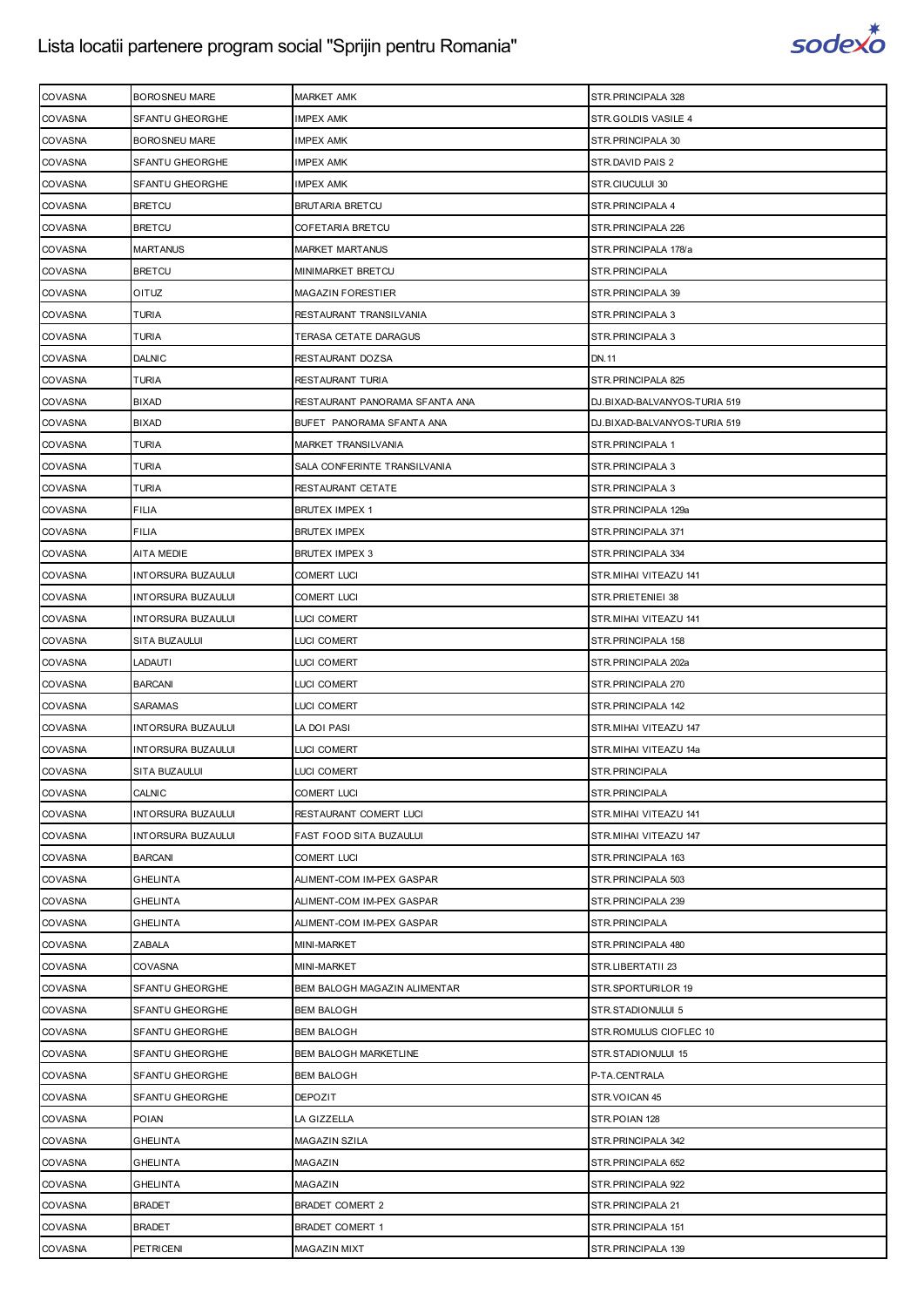

| <b>COVASNA</b>   | <b>MICLOSOARA</b>         | <b>MESTER COMP</b>              | COM.MICLOSOARA 98                         |
|------------------|---------------------------|---------------------------------|-------------------------------------------|
| <b>COVASNA</b>   | <b>CAPENI</b>             | <b>MESTER COMP</b>              | STR. PRINCIPALA 82                        |
| <b>COVASNA</b>   | VARGHIS                   | BRATYO IMPEX 1                  | STR. PRINCIPALA 173                       |
| <b>COVASNA</b>   | <b>VARGHIS</b>            | <b>BRATYO IMPEX 2</b>           | STR. PRINCIPALA 611                       |
| <b>COVASNA</b>   | <b>BRADUT</b>             | MAGAZINUL BALANTA               | STR. PRINCIPALA 277                       |
| <b>COVASNA</b>   | <b>DOBOSENI</b>           | MAGAZINUL BALANTA               | STR.PRINCIPALA 151                        |
| <b>COVASNA</b>   | <b>TURIA</b>              | <b>MARKET MINKO</b>             | STR. PRINCIPALA 272                       |
| <b>COVASNA</b>   | <b>TURIA</b>              | DREAM PIZZA                     | STR. PRINCIPALA 272                       |
| <b>COVASNA</b>   | <b>IMENI</b>              | <b>MOVI PROD</b>                | STR. PRINCIPALA 77                        |
| <b>COVASNA</b>   | <b>CERNAT</b>             | MARKET AFRODITA                 | STR.PRINCIPALA 609a                       |
| <b>COVASNA</b>   | TARGU SECUIESC            | <b>BENE BOLTJA</b>              | STR.CURTEA 23 1                           |
| <b>COVASNA</b>   | SFANTU GHEORGHE           | AMON                            | STR.1 MAI 6                               |
| <b>COVASNA</b>   | <b>BODOC</b>              | AMON CONSTRUCTII                | STR. PRINCIPALA 229                       |
| <b>COVASNA</b>   | <b>COVASNA</b>            | CARMANGERIE BANCA               | STR.STEFAN CEL MARE 22                    |
| <b>COVASNA</b>   | <b>BELIN</b>              | <b>ADJAV</b>                    | STR. Principala 386                       |
| <b>COVASNA</b>   | ZAGON                     | JOLY-JOC                        | STR. PRINCIPALA 148                       |
| <b>COVASNA</b>   | <b>BRATES</b>             | KIACOM BRATES                   | STR.PRINCIPALA 211a                       |
| <b>COVASNA</b>   | <b>BOROSNEU MARE</b>      | KIACOM BOROSNEU MARE            | STR. PRINCIPALA 81                        |
| <b>COVASNA</b>   | <b>TELECHIA</b>           | KIACOM TELECHIA                 | STR.PRINCIPALA 47                         |
| <b>COVASNA</b>   | <b>VALEA MARE</b>         | KIACOM VALEA MARE               | STR. PRINCIPALA 9                         |
| <b>COVASNA</b>   | <b>CHICHIS</b>            | ABC VIDAM                       | STR.GARII 359                             |
| <b>COVASNA</b>   | <b>MALNAS</b>             | MAGAZIN ALIMENTAR SZABO M LAJOS | STR. PRINCIPALA 30                        |
| COVASNA          | <b>BIXAD</b>              | <b>BLABEBO SERVICE</b>          | STR. PRINCIPALA 232                       |
| <b>COVASNA</b>   | BIXAD                     | <b>BLABEBO SERVICE</b>          | STR. PRINCIPALA 482                       |
| <b>COVASNA</b>   | COVASNA                   | LA DOI PASI                     | STR.ADY ENDRE 6                           |
| <b>COVASNA</b>   | COVASNA                   | <b>RESTAURANT KEOPS</b>         | STR.1 DECEMBRIE 1918 6                    |
| <b>COVASNA</b>   | <b>MICFALAU</b>           | ALIMENTATIE PUBLICA CSUTAKOS    | STR. PRINCIPALA 6                         |
| <b>COVASNA</b>   | AITA MEDIE                | ERIK BOLT                       | STR. PRINCIPALA 93                        |
| <b>COVASNA</b>   | ZAGON                     | LA DOI PASI                     | COM.ZAGON 97a                             |
| <b>COVASNA</b>   | ZAGON                     | TSK MARKET                      | SAT.PRINCIPALA 97a                        |
| <b>COVASNA</b>   | <b>GHELINTA</b>           | <b>GELENCE CUKI</b>             | STR. PRINCIPALA 770                       |
| COVASNA          | <b>COVASNA</b>            | <b>TUDOR COV</b>                | STR.BRAZILOR 1                            |
| <b>COVASNA</b>   | ZAGON                     | DAMO A. EMESE                   | STR. PRINCIPALA 468                       |
| <b>COVASNA</b>   | <b>TARGU SECUIESC</b>     | VEGGIE DELI                     | STR. PETOFI SANDOR 22                     |
| <b>COVASNA</b>   | SFANTU GHEORGHE           | DARIE IZABELA                   | AL.PRIETENIEI 13                          |
| COVASNA          | ZAGON                     | ALI-HUN                         | STR.ZAGON 370                             |
| <b>COVASNA</b>   | <b>SFANTU GHEORGHE</b>    | <b>ANDIVILDA</b>                | AL. AVANTULUI                             |
| <b>COVASNA</b>   | LUNCA OZUNULUI            | <b>GEPO MAG</b>                 | STR.PRINCIPALA 11                         |
| <b>COVASNA</b>   | <b>BARAOLT</b>            | <b>FENYES CATERING</b>          | STR.JOZSEF ATTILA                         |
| <b>COVASNA</b>   | <b>INTORSURA BUZAULUI</b> | LA CARP MARKET                  | STR. Mihai Viteazul 281a                  |
| <b>COVASNA</b>   | <b>OZUN</b>               | <b>MAGAZIN MIXT</b>             | STR.GABOR ARON 64                         |
| <b>COVASNA</b>   | CRASNA                    | TODORACHE VASILICA              | STR. PRINCIPALA 1151                      |
| <b>COVASNA</b>   | VALEA MARE                | Avram Gh Maria IF               | COM.principala 118                        |
| <b>DAMBOVITA</b> | TARGOVISTE                | <b>KFC</b>                      | STR.STANCU ION, LOCOTENENT 2e             |
| <b>DAMBOVITA</b> | TARGOVISTE                | ARTA LUX FLORESCU               | STR.BALCESCU NICOLAE 22                   |
| <b>DAMBOVITA</b> | <b>RAZVAD</b>             | ARTA LUX FLORESCU               | STR.PRINCIPALA                            |
| <b>DAMBOVITA</b> | SOTANGA                   | ARTA LUX FLORESCU               | STR. PRINCIPALA 263                       |
| <b>DAMBOVITA</b> | SOTANGA                   | ARTA LUX FLORESCU               | STR.TEIS 111                              |
| <b>DAMBOVITA</b> | <b>RAZVAD</b>             | ARTA LUX FLORESCU               | STR.PRINCIPALA                            |
| <b>DAMBOVITA</b> |                           |                                 |                                           |
|                  | SOTANGA                   | ARTA LUX FLORESCU               | STR. PRINCIPALA 263                       |
| <b>DAMBOVITA</b> | SOTANGA                   | ARTA LUX FLORESCU               | STR.TEIS 111                              |
| <b>DAMBOVITA</b> | <b>TARGOVISTE</b>         | ARTA LUX FLORESCU               | STR.NICOLAE BALCESCU 22                   |
| <b>DAMBOVITA</b> | RAZVAD                    | magazin                         | SAT. VALEA VOIEVOZILOR-STR. FURTUNESTI 64 |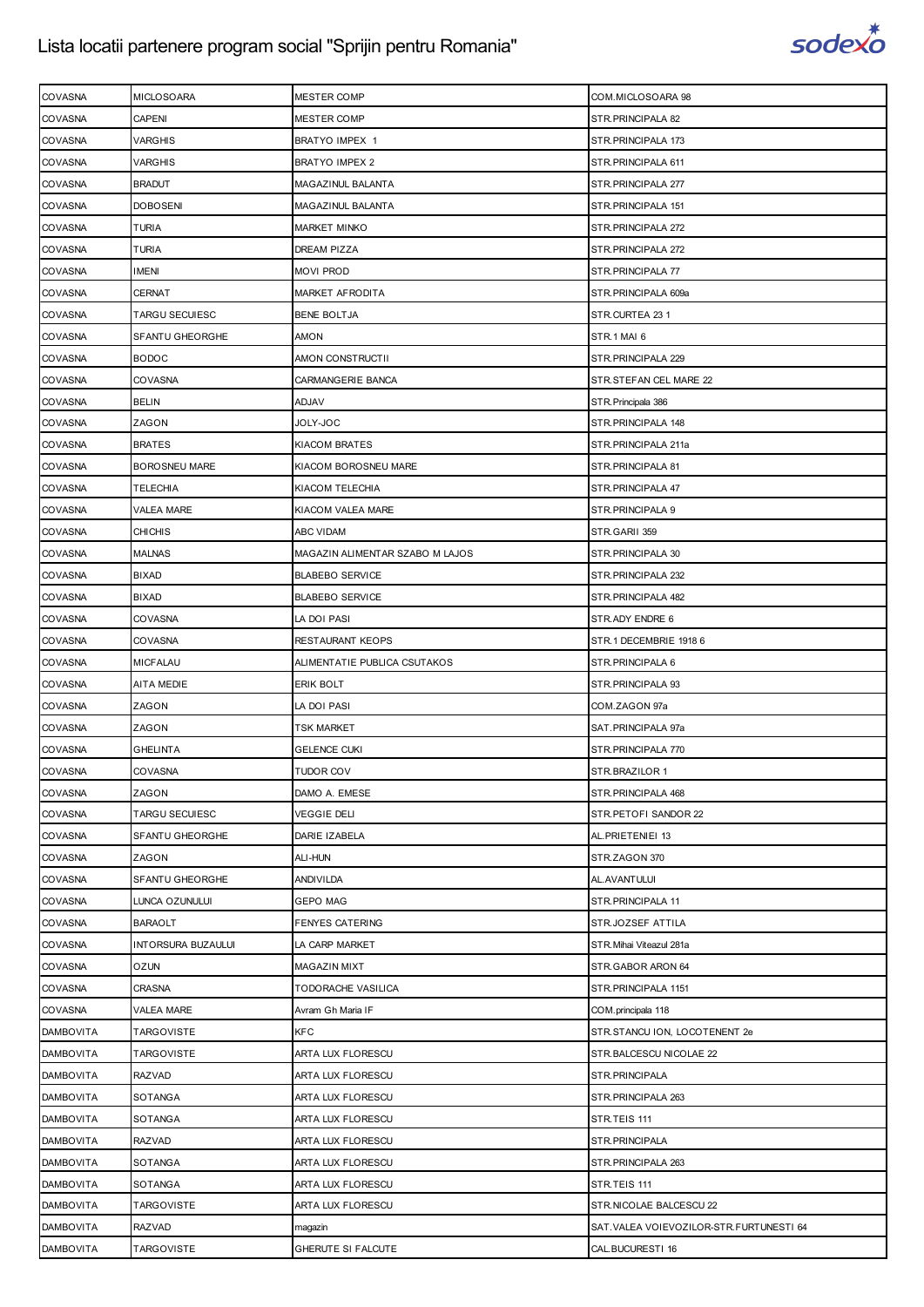

| <b>DAMBOVITA</b> | <b>GAESTI</b>        | PRODCOM ANGHEL              | STR.13 DECEMBRIE 2        |
|------------------|----------------------|-----------------------------|---------------------------|
| <b>DAMBOVITA</b> | <b>RACARI</b>        | PRODCOM ANGHEL              | STR.ANA IPATESCU 98       |
| <b>DAMBOVITA</b> | <b>TARGOVISTE</b>    | PRODCOM ANGHEL              | STR.UNIRII                |
| <b>DAMBOVITA</b> | <b>TARGOVISTE</b>    | PRODCOM ANGHEL              | P-TA.1 MAI 42             |
| <b>DAMBOVITA</b> | <b>PUCIOASA</b>      | PRODCOM ANGHEL              | STR.REPUBLICII 87         |
| <b>DAMBOVITA</b> | <b>MORENI</b>        | PRODCOM ANGHEL              | STR.CPT.ION PANTEA 10a    |
| <b>DAMBOVITA</b> | <b>TARGOVISTE</b>    | INMEDIO                     | STR.ARSENALULUI 14        |
| <b>DAMBOVITA</b> | <b>MOROENI</b>       | PAPILLON MAR LI COM         | STR. PRINCIPALA 47        |
| <b>DAMBOVITA</b> | <b>TARGOVISTE</b>    | LUCA                        | STR.MIRCEA CEL BATRAN h3  |
| <b>DAMBOVITA</b> | <b>TARGOVISTE</b>    | RESTAURANT MILENIUM         | CAL.DOMNEASCA 171 c       |
| <b>DAMBOVITA</b> | <b>MOROENI</b>       | RESTAURANT COTA 1000        | DN.71 SINAIA TARGOVISTE   |
| <b>DAMBOVITA</b> | <b>DARMANESTI</b>    | ALDI SIRBU 1                | STR.PRINCIPALA 557        |
| <b>DAMBOVITA</b> | TITU                 | STOCOR 1                    | STR.GARII 81              |
| <b>DAMBOVITA</b> | TITU                 | STOCOR 2                    | STR.GARII 83              |
| <b>DAMBOVITA</b> | <b>TITU</b>          | STOCOR                      | STR.GARII 86              |
| <b>DAMBOVITA</b> | <b>TARGOVISTE</b>    | COMP SORANA2                | STR.CETATEA ALBA 2        |
| <b>DAMBOVITA</b> | <b>TARGOVISTE</b>    | COMP SORANA 3               | STR.GARII 5               |
| <b>DAMBOVITA</b> | <b>TARGOVISTE</b>    | COMP SORANA CORP B 2        | STR.GARII 5               |
| <b>DAMBOVITA</b> | <b>TARGOVISTE</b>    | PAVCOM 4                    | STR.GARII 5               |
| <b>DAMBOVITA</b> | <b>TARGOVISTE</b>    | PAVCOM 5                    | STR.GARII 5               |
| <b>DAMBOVITA</b> | <b>TARGOVISTE</b>    | MAGAZIN ZORILOR             | B-DUL.EROILOR 36e         |
| <b>DAMBOVITA</b> | <b>TARGOVISTE</b>    | MAGAZIN PIATA BUCEGI        | <b>B-DUL.EROILOR 38</b>   |
| <b>DAMBOVITA</b> | <b>PUCIOASA</b>      | PICAMERONII                 | P-TA.CENTRALA CARTAXO     |
| <b>DAMBOVITA</b> | <b>PUCIOASA</b>      | PICAMERONII 2               | P-TA.CENTRALA CARTAXO     |
| <b>DAMBOVITA</b> | <b>MOROENI</b>       | CRISTINUS                   | STR.COMPLEX COMERCIAL 1   |
| <b>DAMBOVITA</b> | <b>MORENI</b>        | <b>CRISTINUS</b>            | STR.AUREL RAINU 76        |
| <b>DAMBOVITA</b> | <b>MOROENI</b>       | MINIMARKET                  | STR. PRINCIPALA 88        |
| <b>DAMBOVITA</b> | <b>FIENI</b>         | DAVIEL COM                  | STR.REPUBLICII 4          |
| <b>DAMBOVITA</b> | <b>BRANESTI</b>      | HELMA                       | STR. PRINCIPALA 1357      |
| <b>DAMBOVITA</b> | <b>BRANISTEA</b>     | HELMA SRL                   | STR.PRINCIPALA            |
| <b>DAMBOVITA</b> | <b>MORTENI</b>       | MINIMARKET                  | STR. PRINCIPALA 748       |
| <b>DAMBOVITA</b> | <b>MORTENI</b>       | MINIMARKET                  | STR. PRINCIPALA 335       |
| <b>DAMBOVITA</b> | <b>MORTENI</b>       | MINIMARKET                  | STR.PRINCIPALA 1005       |
| <b>DAMBOVITA</b> | <b>OCNITA</b>        | MATILCOM                    | STR.PRINCIPALA 52         |
| <b>DAMBOVITA</b> | TITU                 | MINIMARKET NICE COM         | STR.I. C. VISARION        |
| <b>DAMBOVITA</b> | TITU                 | FAST FOOD NICE COM          | STR.NICOLAE GRIGORESCU 10 |
| <b>DAMBOVITA</b> | TITU                 | MINIMARKET NICE COM         | STR.NICOLAE GRIGORESCU 10 |
| <b>DAMBOVITA</b> | TITU                 | MINIMARKET NICE COM         | STR.I. C. VISARION        |
| <b>DAMBOVITA</b> | <b>VALEA LUI DAN</b> | STANDARD METAL              | STR.PRINCIPALA 322        |
| <b>DAMBOVITA</b> | <b>GHIMPATI</b>      | SC STIUBEA COM SRL          | STR.BARBU PETRE 310       |
| <b>DAMBOVITA</b> | <b>FIENI</b>         | <b>STRICT EBI</b>           | STR. AUREL RAINU 35       |
| <b>DAMBOVITA</b> | <b>FIENI</b>         | <b>STRICT EBI</b>           | STR.REPUBLICII 35         |
| <b>DAMBOVITA</b> | <b>VISINA</b>        | PISICA COSTEL               | STR.PRINCIPALA            |
| <b>DAMBOVITA</b> | <b>TARGOVISTE</b>    | CENTRUL DE EVENIMENTE BOEMA | STR.GAESTI 7              |
| <b>DAMBOVITA</b> | <b>DRAGODANA</b>     | HANUL DRAGODANA             | STR.DN 72                 |
| <b>DAMBOVITA</b> | <b>TARGOVISTE</b>    | MINIMARKET                  | CAL.BUCURESTI 13          |
| <b>DAMBOVITA</b> | <b>HULUBESTI</b>     | RESTAURANT LA CONAC ESORT   | STR.HULUBESTI 51          |
| <b>DAMBOVITA</b> | <b>CORBII MARI</b>   | CASA RUSTO                  | STR. PRINCIPALA 128       |
| <b>DAMBOVITA</b> | CAPRIORU             | KEYNEPO                     | STR.PRINCIPALA 256        |
| <b>DAMBOVITA</b> | <b>GAESTI</b>        | <b>MAGAZIN ASTOR</b>        | STR.NICOLAE TITULESCU 5   |
| <b>DAMBOVITA</b> | <b>GAESTI</b>        | RESTAURANT ASTOR            | STR.NICOLAE TITULESCU 5   |
| <b>DAMBOVITA</b> | <b>URZICEANCA</b>    | MINIMARKET LA MICUTU        | STR.ION DOLANESCU 383     |
| <b>DAMBOVITA</b> | <b>MERII</b>         | ANDENISFLOR                 | STR. PRINCIPALA 43        |
| <b>DAMBOVITA</b> | <b>MOGOSANI</b>      | ANDENISFLOR                 | STR.PRINCIPALA 409a       |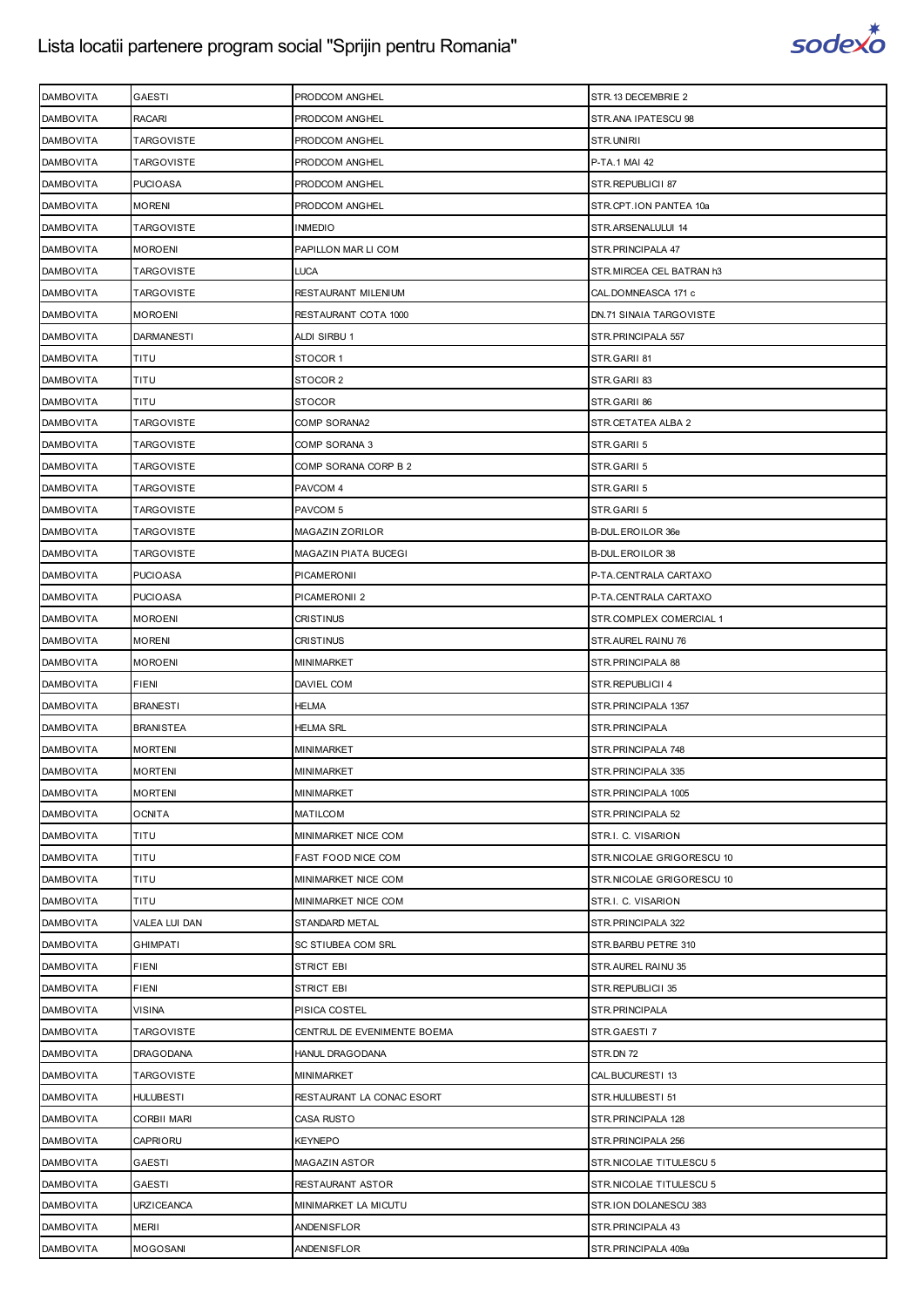

| <b>DAMBOVITA</b> | <b>GAESTI</b>          | ANDENISFLOR                         | STR.13 DECEMBRIE 179                    |
|------------------|------------------------|-------------------------------------|-----------------------------------------|
| <b>DAMBOVITA</b> | <b>COJOCARU</b>        | ANDENISFLOR                         | STR. PRINCIPALA 52                      |
| <b>DAMBOVITA</b> | COJASCA                | LA MIRCEA MACELARU                  | SAT.COJASCA                             |
| <b>DAMBOVITA</b> | <b>GLODENI</b>         | MAGAZIN UNIVERSAL                   | STR.GUSOIU 19                           |
| <b>DAMBOVITA</b> | <b>MANESTI</b>         | ALI BOG NEPOTU                      | SAT.Dragaesti pamanteni 202             |
| <b>DAMBOVITA</b> | <b>TARGOVISTE</b>      | MINIMARKET NON STOP                 | B-DUL.UNIRII 13                         |
| <b>DAMBOVITA</b> | <b>TARGOVISTE</b>      | LA DOI PASI                         | STR.TINERETULUI 2                       |
| <b>DAMBOVITA</b> | <b>PRODULESTI</b>      | <b>MEDRIAN</b>                      | STR.TARGOVISTEI 528                     |
| <b>DAMBOVITA</b> | GAESTI                 | ABATORUL PERIS                      | P-TA.SF. ILIE                           |
| <b>DAMBOVITA</b> | <b>MORENI</b>          | ABATORUL PERIS                      | STR.22 DECEMBRIE 1989 2                 |
| <b>DAMBOVITA</b> | <b>TARGOVISTE</b>      | ABATORUL PERIS                      | STR.1 MAI 29a                           |
| <b>DAMBOVITA</b> | <b>TARGOVISTE</b>      | ABATORUL PERIS                      | STR.CONSTANTIN BRANCOVEANU 66           |
| <b>DAMBOVITA</b> | <b>TARGOVISTE</b>      | ABATORUL PERIS                      | STR.GARII 9                             |
| <b>DAMBOVITA</b> | TITU                   | ABATORUL PERIS                      | STR.I.C. VISARION 6                     |
| <b>DAMBOVITA</b> | <b>NICULESTI</b>       | ABATORUL PERIS                      | STR.TARLAUA 27                          |
| <b>DAMBOVITA</b> | <b>BREZOAELE</b>       | <b>BIO LEG BREZOAELE</b>            | STR. ن  139a                            |
| <b>DAMBOVITA</b> | <b>ODOBESTI</b>        | LA DOI PASI CROVU                   | STR. PRICIPALA 87 bis                   |
| <b>DAMBOVITA</b> | <b>RASCAETI</b>        | MUSTATA SGH STEFAN                  | STR.MAIOR I.VOCHIN 94                   |
| <b>DAMBOVITA</b> | <b>DRAGODANA</b>       | MAGAZIN LA DOI PASI                 | CAL.BUCURESTI 67                        |
| <b>DAMBOVITA</b> | <b>PUCIOASA</b>        | AUTOSERVIRE CA LA MAMA              | AL. PIETEI CENTRALE 21                  |
| <b>DAMBOVITA</b> | <b>CORBII MARI</b>     | MARGA IMAGE                         | STR.PRIMARIEI 15                        |
| <b>DAMBOVITA</b> | <b>MALU CU FLORI</b>   | <b>VERMAN EXPRES</b>                | STR. PRINCIPALA 430                     |
| <b>DAMBOVITA</b> | <b>TARGOVISTE</b>      | POROJAN DANIEL VLADIMIR             | B-DUL.I.C.BRATIANU                      |
| <b>DAMBOVITA</b> | <b>FUSEA</b>           | irene si Erick                      | STR. PRINCIPALA 109                     |
| <b>DAMBOVITA</b> | <b>DRAGOMIRESTI</b>    | LA DOI PASI                         | STR. PRINCIPALA 180                     |
| <b>DAMBOVITA</b> | <b>GURA OCNITEI</b>    | BEST ROMANIAN MARKET                | STR.NISIPURI 2d                         |
| <b>DAMBOVITA</b> | <b>MORENI</b>          | BEST ROMANIAN MARKET                | STR. CPT. PANTEA ION 15                 |
| <b>DAMBOVITA</b> | <b>RACARI</b>          | BEST ROMANIAN MARKET                | STR.ANA IPATESCU 126a                   |
| <b>DAMBOVITA</b> | <b>LUNGULETU</b>       | BEST ROMANIAN MARKET                | DN.7 309                                |
| <b>DAMBOVITA</b> | <b>POTLOGI</b>         | BEST ROMANIAN MARKET                | STR.TARGULUI 1                          |
| <b>DAMBOVITA</b> | TITU                   | BEST ROMANIAN MARKET                | STR.GARII 1                             |
| <b>DAMBOVITA</b> | <b>BALENI</b>          | <b>BEST MARKET BALENI</b>           | STR.BUCURESTI-TARGOVISTE 148            |
| <b>DAMBOVITA</b> | SOTANGA                | BEST MARKET SOTANGA 1               | STR.CONSTANTIN BRANCOVEANU 293          |
| <b>DAMBOVITA</b> | SOTANGA                | BEST MARKET SOTANGA 2               | STR.CONSTANTIN BRANCOVEANU 293          |
| <b>DAMBOVITA</b> | <b>TARGOVISTE</b>      | BEST MARKET TARGOVISTE 2 BRATIANU 1 | STR. BRATIANU CONSTANTIN ION 27b        |
| <b>DAMBOVITA</b> | <b>TARGOVISTE</b>      | BEST MARKET TARGOVISTE 2 BRATIANU 2 | STR.BRATIANU CONSTANTIN ION 27b         |
| <b>DAMBOVITA</b> | <b>TARGOVISTE</b>      | <b>BEST MARKET</b>                  | CAL.BUCURESTI 2                         |
| <b>DAMBOVITA</b> | <b>MATASARU</b>        | COMPLET REAL & ADMIN                | SAT.PUTU CU SALCIE 96                   |
| <b>DAMBOVITA</b> | UNGURENI (CORBII MARI) | LA DOI PASI - ION CONSTANTIN MARKET | STR.BRAZILOR 17                         |
| <b>DAMBOVITA</b> | <b>SALCIOARA</b>       | LA DOI PASI PODU RIZII              | STR. PRINCIPALA 110                     |
| <b>DAMBOVITA</b> | VULCANA-PANDELE        | ADA TIBI MARKET COM                 | STR.PRINCIPALA 161 a                    |
| <b>DAMBOVITA</b> | <b>MOGOSANI</b>        | ALEX SI MARIUS AMUZESCU             | DJ. Viitorului 51                       |
| <b>DAMBOVITA</b> | RAU ALB DE JOS         | RESTAURANT RIVER WHITE              | DJ. Principala 23                       |
| <b>DOLJ</b>      | CRAIOVA                | PIZZA HUT                           | STR.CALEA BUCURESTI 80                  |
| <b>DOLJ</b>      | CRAIOVA                | KFC                                 | CAL.CALEA BUCURESTI 80                  |
| <b>DOLJ</b>      | CRAIOVA                | KFC                                 | STR.CALEA BUCURESTI 80                  |
| <b>DOLJ</b>      | CRAIOVA                | ISIS-FOOD SIMPLON                   | STR.1 DECEMBRIE 1918 27                 |
| <b>DOLJ</b>      | CRAIOVA                | ISIS-FOOD SUCPI                     | STR.PLESOIANU GRIGORE 3b                |
| <b>DOLJ</b>      | CRAIOVA                | ISIS-FOOD PIATA CENTRALA            | CAL.CALEA BUCURESTI 50                  |
| <b>DOLJ</b>      | CRAIOVA                | ISIS FOOD                           | STR.22 DECEMBRIE 1989 piata valea rosie |
| <b>DOLJ</b>      | CRAIOVA                | ISIS FOOD                           | STR.PIATA CENTRALA pozitia 171          |
| <b>DOLJ</b>      | CRAIOVA                | ISIS FOOD                           | P-TA.CENTRALA 171                       |
| <b>DOLJ</b>      | CRAIOVA                | ISIS FOOD                           | P-TA.VALEA ROSIE 36                     |
| <b>DOLJ</b>      | CALAFAT                | COLLINI COM                         | CAL.A I CUZA 14a                        |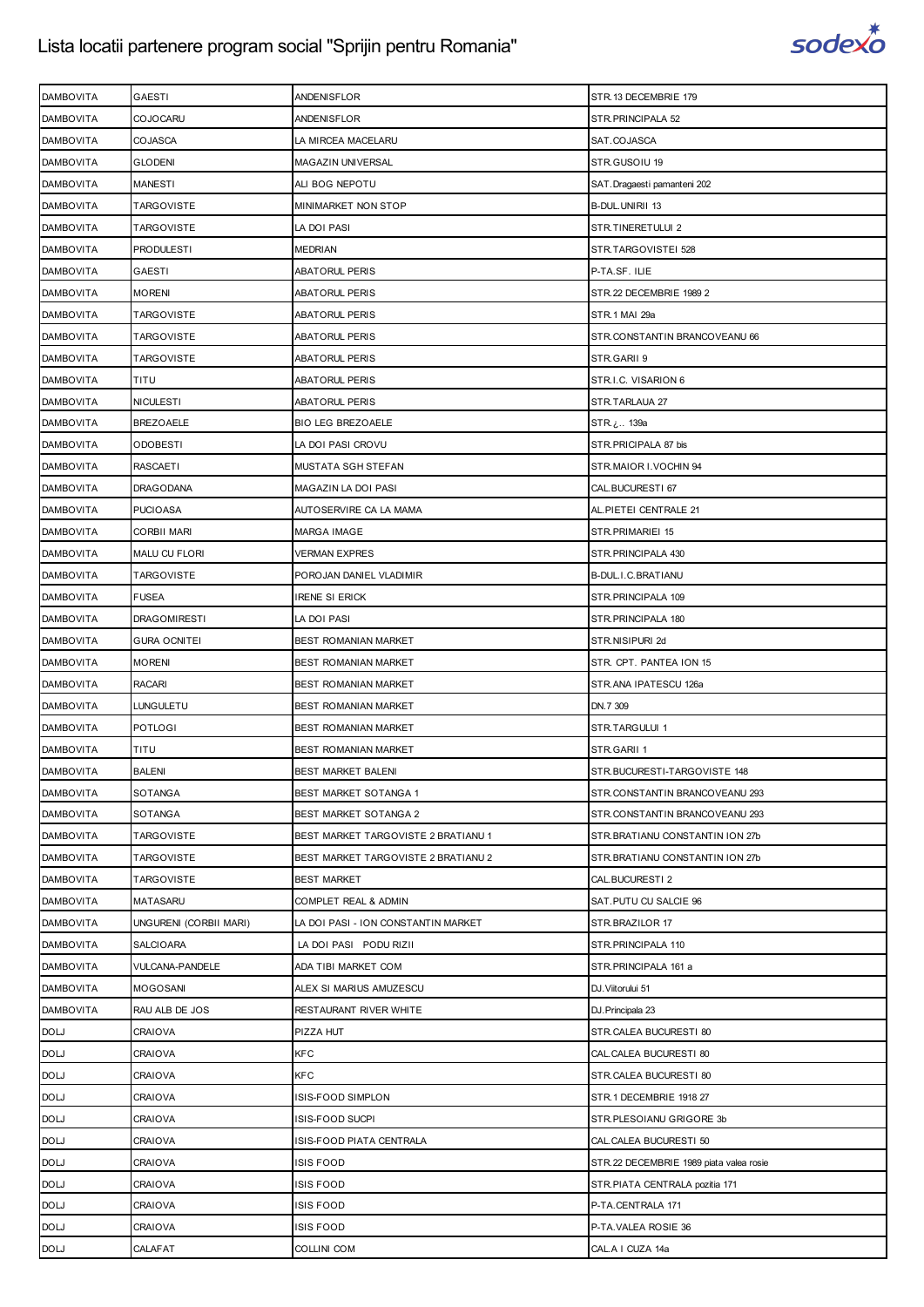

| <b>DOLJ</b> | MAGLAVIT               | COLLINI COM          | STR.SEVERINULUI 99                 |
|-------------|------------------------|----------------------|------------------------------------|
| <b>DOLJ</b> | <b>DESA</b>            | <b>COLLINI COM</b>   | STR.PRINTUL OBRENOVICI             |
| <b>DOLJ</b> | PISCU VECHI            | <b>COLLINI COM</b>   | STR.PREOT DINESCU 6                |
| <b>DOLJ</b> | POIANA MARE            | COLLINI COM          | STR.1 DECEMBRIE                    |
| <b>DOLJ</b> | <b>CIUPERCENII NOI</b> | COLLINI COM          | STR.PRINCIPALA                     |
| <b>DOLJ</b> | CRAIOVA                | <b>MARISAN</b>       | AL.HORTENSIEI 4a                   |
| <b>DOLJ</b> | CRAIOVA                | MARISAN              | CAL.CALEA BUCURESTI 50             |
| <b>DOLJ</b> | CRAIOVA                | <b>MARISAN</b>       | P-TA.VALEA ROSIE                   |
| <b>DOLJ</b> | CRAIOVA                | <b>MARISAN</b>       | P-TA.PIATA GARII                   |
| <b>DOLJ</b> | CRAIOVA                | <b>MARISAN</b>       | STR.PIATRA CENTRALA                |
| <b>DOLJ</b> | CRAIOVA                | <b>MARISAN</b>       | P-TA.BABA NOVAC                    |
| <b>DOLJ</b> | CRAIOVA                | MARISAN              | STR.22 DECEMBRIE 1989              |
| <b>DOLJ</b> | CRAIOVA                | <b>MARISAN</b>       | P-TA.CRAIOVA NOUA                  |
| <b>DOLJ</b> | <b>CRAIOVA</b>         | GATEDO               | STR.PASTORULUI 1a                  |
| <b>DOLJ</b> | CRAIOVA                | GATEDO               | STR.PASTORULUI 1a bis              |
| <b>DOLJ</b> | CRAIOVA                | <b>INMEDIO</b>       | CAL.SEVERINULUI 5a                 |
| <b>DOLJ</b> | CRAIOVA                | <b>INMEDIO</b>       | STR.CALEA BUCURESTI 80             |
| <b>DOLJ</b> | CRAIOVA                | <b>INMEDIO</b>       | STR.TINERETULUI 6-6a               |
| <b>DOLJ</b> | CRAIOVA                | <b>HUB</b>           | STR.PIATA GARII                    |
| <b>DOLJ</b> | CRAIOVA                | <b>GLO SHOP</b>      | STR.CALEA BUCURESTI 80             |
| <b>DOLJ</b> | CELARU                 | <b>RUCELA</b>        | COM.GHIZDAVESTI                    |
| <b>DOLJ</b> | CELARU                 | <b>RUCELA</b>        | SAT.SORENI                         |
| <b>DOLJ</b> | CELARU                 | <b>RUCELA</b>        | COM.PRINCIPALA                     |
| <b>DOLJ</b> | MAROTINU DE JOS        | <b>RUCELA</b>        | COM.PRINCIPALA                     |
| <b>DOLJ</b> | CELARU                 | <b>RUCELA</b>        | SAT.MAROTINU DE JOS 206            |
| <b>DOLJ</b> | CELARU                 | <b>RUCELA</b>        | SAT.SORENI                         |
| <b>DOLJ</b> | <b>BAILESTI</b>        | TEODEN               | STR.LT. BECHERESCU 10              |
| <b>DOLJ</b> | <b>BAILESTI</b>        | <b>TEODEN SRL</b>    | AL.EREMIA GRIGORESCU 174           |
| <b>DOLJ</b> | <b>CRAIOVA</b>         | HR PRESTIGE ODC      | B-DUL. Decebal 81                  |
| <b>DOLJ</b> | <b>FILIASI</b>         | OTO IMPERIAL         | <b>B-DUL.RACOTEANU</b>             |
| <b>DOLJ</b> | <b>FILIASI</b>         | <b>OTO IMPERIAL</b>  | STR.RACOTEANU 171                  |
| <b>DOLJ</b> | <b>CRAIOVA</b>         | <b>EXFLOR RETAIL</b> | STR.AVERESCU ALEXANDRU, MARESAL 15 |
| <b>DOLJ</b> | CRAIOVA                | <b>EXFLOR RETAIL</b> | STR.AVERESCU ALEXANDRU, MARESAL 15 |
| <b>DOLJ</b> | ISALNITA               | MINIMARKET           | STR.GEORGE ENESCU 64               |
| <b>DOLJ</b> | CRAIOVA                | ALENYS IMPEX         | STR.IZVORUL RECE 36 a              |
| <b>DOLJ</b> | CRAIOVA                | <b>MINUTUL</b>       | <b>STR.1 MAI 90</b>                |
| <b>DOLJ</b> | CRAIOVA                | <b>MINUTUL</b>       | B-DUL.1 MAI 64                     |
| <b>DOLJ</b> | CRAIOVA                | <b>BINVILLI</b>      | STR.STIRBEI VODA 13                |
| <b>DOLJ</b> | CRAIOVA                | <b>BINVILLI</b>      | STR.MACESULUI                      |
| <b>DOLJ</b> | CRAIOVA                | <b>BINVILLI</b>      | STR.BRAZDA LUI NOVAC               |
| <b>DOLJ</b> | CRAIOVA                | <b>BINVILLI</b>      | STR.CRAIOVITA NOUA COMPLEX ORIZONT |
| <b>DOLJ</b> | CRAIOVA                | <b>BINVILLI</b>      | STR.CRAIOVITA NOUA COMPLEX ORIZONT |
| <b>DOLJ</b> | CRAIOVA                | <b>BINVILLI</b>      | STR.BRAZDA LUI NOVAC               |
| <b>DOLJ</b> | CRAIOVA                | <b>BINVILLI</b>      | STR.DR CANCIULESCU 2               |
| <b>DOLJ</b> | CRAIOVA                | carmangeria ciuperca | STR.STIRBEI VODA 17 b              |
| <b>DOLJ</b> | CRAIOVA                | carmangeria ciuperca | <b>B-DUL.OLTENIA 45</b>            |
| <b>DOLJ</b> | <b>CRAIOVA</b>         | RIAM COM             | STR.RAZBOIENI 6a                   |
| <b>DOLJ</b> | <b>MOTATEI</b>         | RIAM COM             | STR.CALEA UNIRII 155               |
| <b>DOLJ</b> | CRAIOVA                | TELDO TRANS          | STR.IORGA NICOLAE 124              |
| <b>DOLJ</b> | CALARASI               | MINIMARKET           | STR.PETRE BANITA 12                |
| <b>DOLJ</b> | <b>BECHET</b>          | MINIMARKET           | STR.A. I. CUZA 51                  |
| <b>DOLJ</b> | CALARASI               | MINIMARKET           | STR.PETRE BANITA 17                |
| <b>DOLJ</b> | <b>BECHET</b>          | TATA SI FII COMEXIM  | AL.A I CUZA 51                     |
| <b>DOL'</b> | CALARASI               | TATA SI FII COMEXIM  | AL.PETRE BANITA 12                 |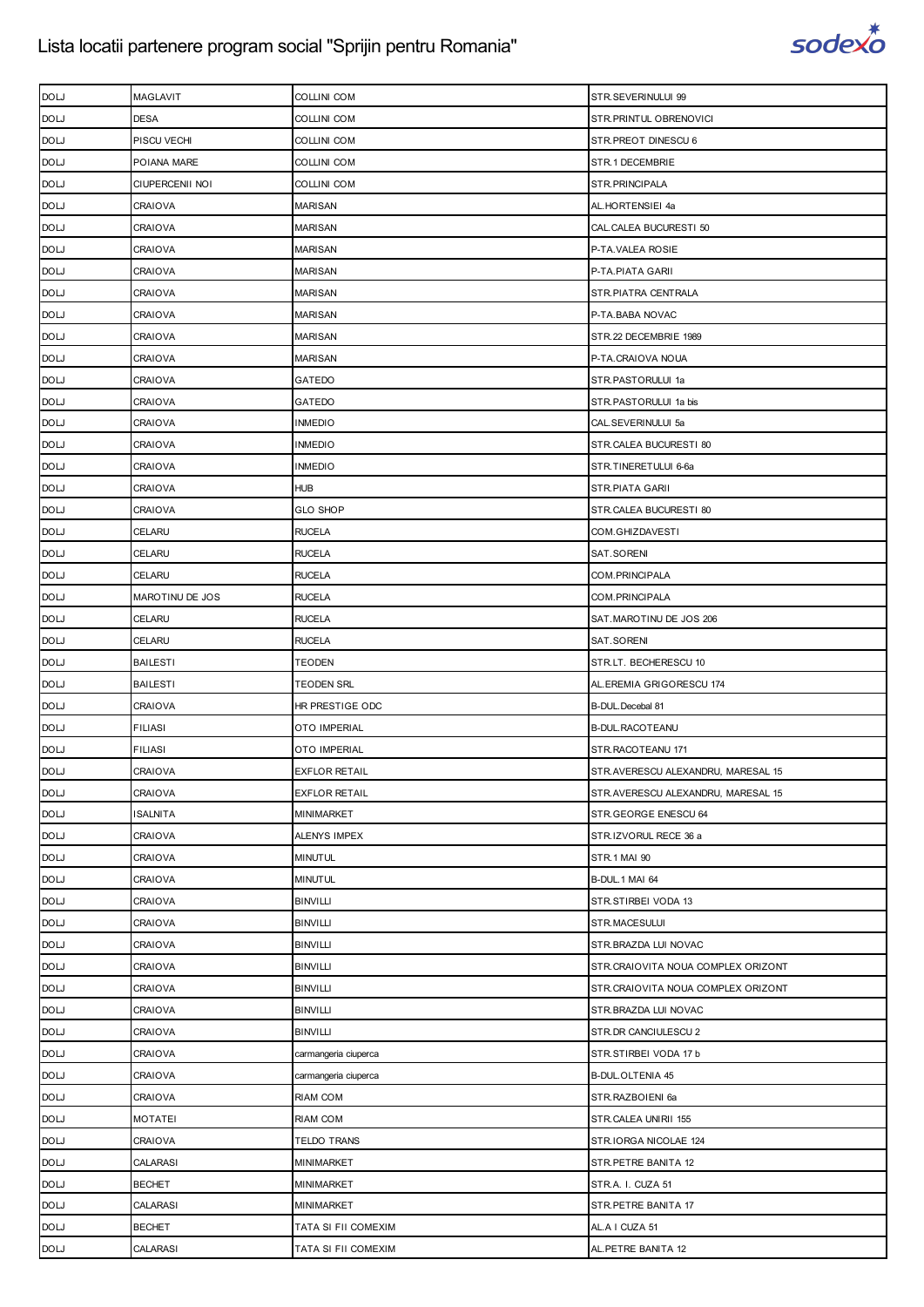

| <b>DOLJ</b>   | CALARASI           | TATA SI FII COMEXIM              | AL. PETRE BANITA 24 nu17        |
|---------------|--------------------|----------------------------------|---------------------------------|
| <b>DOLJ</b>   | <b>BECHET</b>      | HOSTEL TATA SI FII               | STR.A. I. CUZA 51               |
| <b>DOL'</b>   | CALARASI           | <b>MINIMARKET</b>                | STR.PETRE BANITA 82             |
| <b>DOLJ</b>   | <b>DABULENI</b>    | <b>MINIMARKET</b>                | STR.M PREDA 59                  |
| <b>DOLJ</b>   | <b>CALARASI</b>    | <b>ADICO</b>                     | AL.PETRE BANITA 82              |
| <b>DOLJ</b>   | ISALNITA           | <b>MINIMARKET</b>                | STR.MIHAI VITEAZU 75a           |
| <b>DOLJ</b>   | ISALNITA           | ANA & CRISTI                     | AL.A I CUZA 63                  |
| <b>DOLJ</b>   | <b>ISALNITA</b>    | ANA & CRISTI                     | STR.MIHAI VITEAZU 75a           |
| <b>DOL'</b>   | CRAIOVA            | MANAY CHINESE FOOD               | CAL.BUCURESTI 80                |
| <b>DOLJ</b>   | CRAIOVA            | <b>CALVERA</b>                   | STR.AMARADIEI 48a               |
| <b>DOL'</b>   | CRAIOVA            | <b>CALVERA</b>                   | P-TA.GARII                      |
| <b>DOLJ</b>   | GOICEA             | <b>GIURY</b>                     | STR.PRINCIPALA 316              |
| <b>DOLJ</b>   | CERAT              | R & B TRADING                    | STR.DUNARII 30                  |
| <b>DOLJ</b>   | CATANE             | <b>XERYUS</b>                    | STR. Principala 286             |
| <b>DOL'</b>   | CRAIOVA            | <b>MINITECHNICUS</b>             | B-DUL.TITULESCU NICOLAE 62a     |
| <b>DOLJ</b>   | CRAIOVA            | PESCARIE ALSAN FISH              | STR.VALEA ROSIE                 |
| <b>DOL'</b>   | CRAIOVA            | MAGAZIN VANZARE PESTEVALEA ROSIE | STR.LALESCU TRAIAN 1            |
| <b>DOLJ</b>   | AMARASTII DE SUS   | LA DOI PASI                      | STR. PRINCIPALA 41              |
| <b>DOLJ</b>   | CRAIOVA            | <b>ELE MARKET</b>                | STR.PALTINIS                    |
| <b>DOLJ</b>   | <b>MALU MARE</b>   | <b>MICRIAND</b>                  | STR.BECHETULUI 171              |
| <b>DOL'</b>   | <b>GIURGITA</b>    | LEURDA AGRO IMPEX                | CAL.DUNARII 100a                |
| <b>DOLJ</b>   | <b>BARCA</b>       | <b>MINIMARKET</b>                | STR.CARIEREI 3                  |
| <b>DOLJ</b>   | CRAIOVA            | <b>BICAMFIL</b>                  | AL.BRESTEI 420                  |
| <b>DOL'</b>   | CARNA              | <b>CLAUFLOR FISHING</b>          | STR. PRIMAR ANDREI D. ION 85    |
| <b>DOLJ</b>   | CARNA              | <b>CLAUFLOR FISHING</b>          | STR. PRIMAR ANDREI D ION 65     |
| <b>DOLJ</b>   | MAGLAVIT           | LA DOI PASI                      | STR.CALEA CETATII 47            |
| <b>DOL'</b>   | <b>MAGLAVIT</b>    | LA DOI PASI                      | STR.STEFAN ISPAS 33             |
| <b>DOLJ</b>   | <b>MAGLAVIT</b>    | LA DOI PASI                      | STR.CALEA SEVERINULUI 79a       |
| <b>DOLJ</b>   | <b>HUNIA</b>       | COSOVEANU MARIANA                | AL.CALEA CETATI 47              |
| <b>DOLJ</b>   | <b>HUNIA</b>       | COSOVEANU MARIANA                | AL.CALEA SEVERINULUI 79a        |
| <b>DOLJ</b>   | <b>MAGLAVIT</b>    | COSOVEANU MARIANA                | AL.STEFAN ISPAS ss              |
| <b>DOLJ</b>   | <b>PLESOI</b>      | LORD SI BETI                     | STR. Hanului 2a                 |
| <b>DOLJ</b>   | <b>INTORSURA</b>   | LA DOI PASI                      | STR.RADOVANULUI 20              |
| <b>DOLJ</b>   | CRAIOVA            | TRANS CLIMA                      | STR.ISPIRESCU PETRE 20          |
| <b>DOLJ</b>   | CRAIOVA            | <b>TRANS CLIMA</b>               | STR.MARAMURES 26a               |
| <b>DOLJ</b>   | CRAIOVA            | TRANS CLIMA                      | STR.POTELU 108b                 |
| <b>DOLJ</b>   | CRAIOVA            | TRANS CLIMA                      | STR.CALEA BUCURESTI 34          |
| <b>DOLJ</b>   | <b>MOGOSESTI</b>   | MAGAZIN MIXT TANITA MAR          | STR. Principala 22              |
| <b>DOLJ</b>   | <b>DUDOVICESTI</b> | Voila                            | CAL.CRAIOVEI 478                |
| <b>DOLJ</b>   | LIPOVU             | DUR & MAC                        | STR. Principala 617             |
| <b>DOLJ</b>   | VALEA STANCIULUI   | D.F.V. MAGAZIM                   | STR.ARHITECT CEZAR LAZARESCU 54 |
| <b>DOLJ</b>   | LEU                | ONEA F. M.                       | STR.PRINCIPALA 1898a            |
| <b>DOLJ</b>   | CRAIOVA            | MAGAZIN LA DOI PASI GARLESTI     | STR.GARLESTI 86                 |
| <b>DOLJ</b>   | CALAFAT            | LUIS GENERAL MARKET              | STR.Tudor Vladimirescu 44       |
| <b>DOLJ</b>   | CRIVA              | MINIMARKET CRIVA                 | STR.PRINCIPALA 215              |
| <b>DOLJ</b>   | <b>SEGARCEA</b>    | <b>MAGAZIN MIXT</b>              | STR.UNIRII 48                   |
| <b>DOLJ</b>   | <b>MURGASI</b>     | ONCICA DORINA                    | STR.DAVID GAIANU 72b            |
| <b>DOLJ</b>   | POIANA MARE        | Minimarket La Maria              | STR.GENERAL MAGEREANU 148       |
| <b>DOLJ</b>   | CALAFAT            | <b>AUTOVIK SHOP</b>              | STR.DUNARII 99                  |
| <b>DOLJ</b>   | CALARASI           | LOREE-FLORIN                     | STR. Petre Banita 45            |
| <b>DOLJ</b>   | CETATE             | COSMIMIHACOMERT                  | CAL.SEVERINULUI 274             |
| <b>DOLJ</b>   | <b>GALICIUICA</b>  | FIDENEX MARKET                   | STR. Eroilor 8                  |
| <b>DOLJ</b>   | <b>BARCA</b>       | Mareea Gust                      | DJ. MIHAI VITEAZU 267           |
| <b>GALATI</b> | <b>GALATI</b>      | PIZZA HUT                        | B-DUL.COSBUC GEORGE 251         |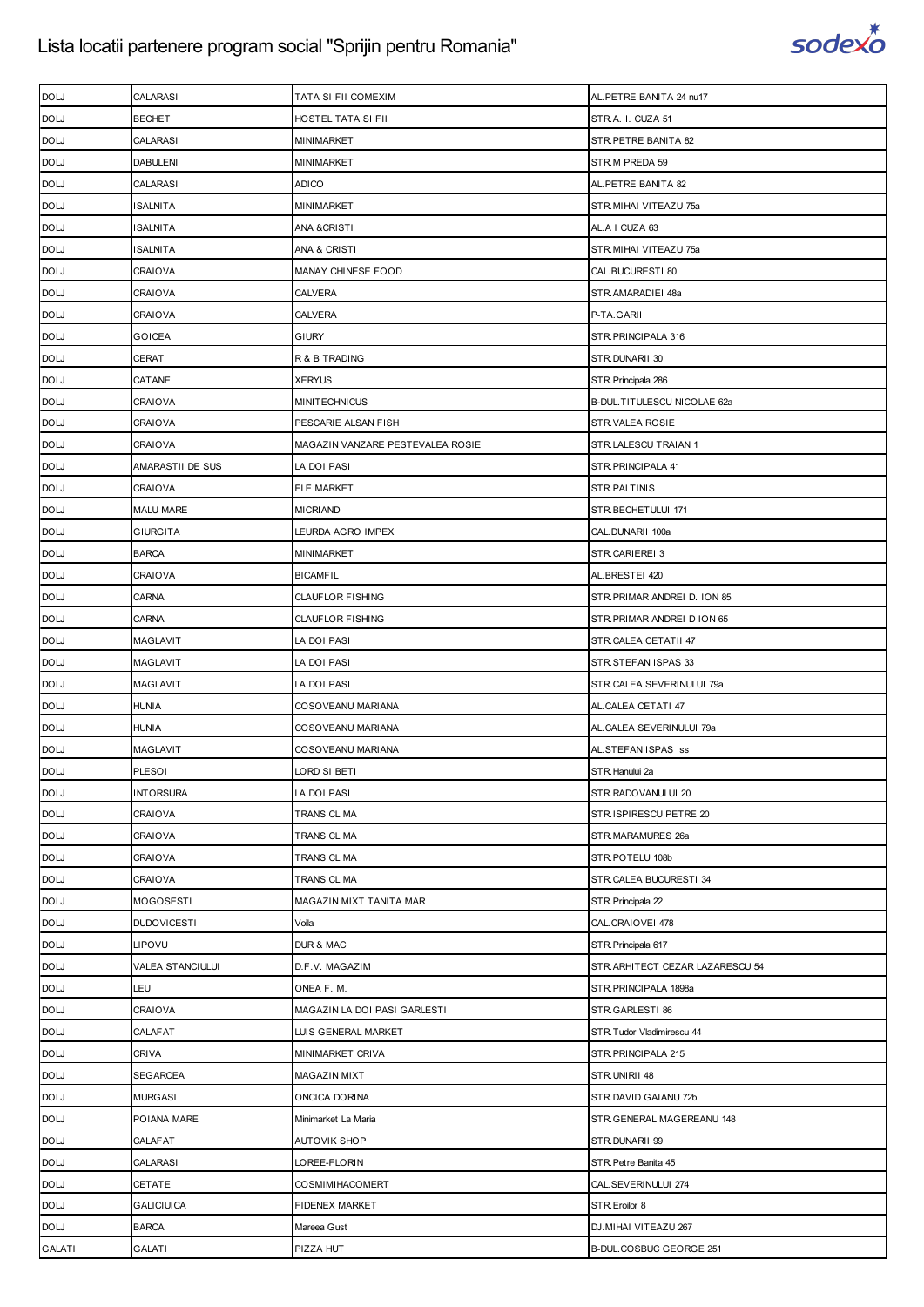

| <b>GALATI</b> | GALATI            | KFC                            | B-DUL.GEORGE COSBUC 251                                          |
|---------------|-------------------|--------------------------------|------------------------------------------------------------------|
| <b>GALATI</b> | <b>TECUCI</b>     | VASCAR KAUFLAND                | STR.GHEORGHE PETRASCU 64-66                                      |
| <b>GALATI</b> | GALATI            | VASCAR                         | STR.OTELARILOR                                                   |
| <b>GALATI</b> | TECUCI            | VASCAR                         | STR.TRAIAN 24a                                                   |
| <b>GALATI</b> | <b>GALATI</b>     | VASCAR Tiglina 1               | STR.SATURN 1-5                                                   |
| <b>GALATI</b> | <b>GALATI</b>     | VASCAR Tiglina 2               | STR.SATURN 1-5                                                   |
| <b>GALATI</b> | GALATI            | VASCAR                         | STR.TECUCI 53                                                    |
| <b>GALATI</b> | GALATI            | VASCAR                         | B-DUL.COANDA HENRY 5                                             |
| <b>GALATI</b> | GALATI            | <b>MARCANT</b>                 | STR.ZIDARILOR 1                                                  |
| <b>GALATI</b> | GALATI            | MARCANT                        | P-TA.SATURN tiglina i                                            |
| <b>GALATI</b> | <b>GALATI</b>     | <b>MARCANT</b>                 | B-DUL.DUNAREA 27                                                 |
| <b>GALATI</b> | <b>GALATI</b>     | <b>MARCANT</b>                 | P-TA.TIGLINA I                                                   |
| <b>GALATI</b> | TULUCESTI         | RETAURANT CLASIC DELIRA DREAMS | COM. Padurea Garboavele, Complex Deliria Dream, C3, biroul 1 c 3 |
| <b>GALATI</b> | GALATI            | <b>INMEDIO</b>                 | <b>B-DUL.GARII 1</b>                                             |
| <b>GALATI</b> | GALATI            | <b>INMEDIO</b>                 | B-DUL.COSBUC GEORGE 251                                          |
| <b>GALATI</b> | GALATI            | <b>INMEDIO</b>                 | B-DUL.GALATI 3-a                                                 |
| <b>GALATI</b> | <b>GALATI</b>     | <b>INMEDIO</b>                 | STR.COANDA HENRY 5                                               |
| <b>GALATI</b> | <b>GALATI</b>     | <b>GLO SHOP</b>                | B-DUL.COSBUC GEORGE 251                                          |
| <b>GALATI</b> | GALATI            | <b>INMEDIO</b>                 | <b>B-DUL.OTELARILOR</b>                                          |
| <b>GALATI</b> | <b>MUNTENI</b>    | <b>MARKET</b>                  | STR.STEFAN CEL MARE 35b                                          |
| <b>GALATI</b> | GALATI            | <b>LUCA</b>                    | B-DUL.BRAILEI 187a                                               |
| <b>GALATI</b> | GALATI            | LUCA                           | CAL.OTELARILOR 10                                                |
| <b>GALATI</b> | <b>GALATI</b>     | <b>LUCA</b>                    | STR.DOMNEASCA 13                                                 |
| <b>GALATI</b> | <b>GALATI</b>     | <b>LUCA</b>                    | STR.SIDERURGISTILOR 30                                           |
| <b>GALATI</b> | GALATI            | LUCA                           | B-DUL.SIDERURGISTILOR 45                                         |
| <b>GALATI</b> | GALATI            | <b>LUCA</b>                    | B-DUL.BRAILEI 242                                                |
| <b>GALATI</b> | <b>GALATI</b>     | <b>LUCA</b>                    | B-DUL.BRAILEI 200b                                               |
| <b>GALATI</b> | GALATI            | LUCA                           | B-DUL.BRAILEI 146g                                               |
| <b>GALATI</b> | <b>GALATI</b>     | <b>LUCA</b>                    | B-DUL.BRAILEI 157c                                               |
| <b>GALATI</b> | TECUCI            | OCAUA LUI CUZA                 | STR.1 DECEMBRIE 2                                                |
| <b>GALATI</b> | TECUCI            | KLIGOR 2                       | STR.STEFAN CEL MARE 202                                          |
| <b>GALATI</b> | <b>TECUCI</b>     | KLIGOR 1                       | STR.1 DECEMBRIE 1918 96f                                         |
| <b>GALATI</b> | <b>TECUCI</b>     | KLIGOR 3                       | <b>B-DUL.VICTORIEI 20</b>                                        |
| <b>GALATI</b> | <b>TECUCI</b>     | <b>KLIGOR</b>                  | STR.1 DECEMBRIE 1918 96f                                         |
| <b>GALATI</b> | <b>TECUCI</b>     | <b>KLIGOR</b>                  | <b>B-DUL VICTORIEI 20</b>                                        |
| <b>GALATI</b> | <b>TECUCI</b>     | <b>KLIGOR</b>                  | STR.GHEORGHE PATRACSU 2                                          |
| <b>GALATI</b> | IVESTI            | DUNIS SRL 5                    | SAT. APICULTORILOR 9                                             |
| <b>GALATI</b> | <b>IVESTI</b>     | DUNIS SRL 8                    | STR.EREMIA GRIGORESCU 587                                        |
| <b>GALATI</b> | <b>IVESTI</b>     | DUNIS SRL 3                    | STR.EREMIA GRIGORESCU 129                                        |
| <b>GALATI</b> | <b>UMBRARESTI</b> | DUNIS SRL 15                   | DN.25 342                                                        |
| <b>GALATI</b> | <b>IVESTI</b>     | DUNIS SRL 9                    | STR.EREMIA GRIGORESCU 653                                        |
| <b>GALATI</b> | <b>IVESTI</b>     | DUNIS SRL 6                    | STR.STEFAN CEL MARE 70                                           |
| <b>GALATI</b> | <b>IVESTI</b>     | DUNIS SRL 7                    | STR.EREMIA GRIGORESCU 505                                        |
| <b>GALATI</b> | <b>IVESTI</b>     | DUNIS SRL 10                   | STR.EREMIA GRIGORESCU 780                                        |
| <b>GALATI</b> | <b>IVESTI</b>     | DUNIS SRL 1                    | STR.EREMIA GRIGORESCU 100                                        |
| <b>GALATI</b> | <b>IVESTI</b>     | DUNIS SRL 2                    | STR.STEFAN PETICA 12                                             |
| <b>GALATI</b> | <b>IVESTI</b>     | DUNIS SRL 4                    | SAT.UMBRARESTI 107                                               |
| <b>GALATI</b> | <b>UMBRARESTI</b> | DUNIS SRL 12                   | DN.25                                                            |
| <b>GALATI</b> | <b>UMBRARESTI</b> | DUNIS SRL 13                   | DN.25 623                                                        |
| <b>GALATI</b> | <b>UMBRARESTI</b> | DUNIS SRL 14                   | DN.25 797                                                        |
| <b>GALATI</b> | <b>IVESTI</b>     | <b>DUNIS</b>                   | STR.PRINCIPALA 709                                               |
| <b>GALATI</b> | <b>TECUCI</b>     | <b>DUNIS</b>                   | STR.1 DECEMBRIEB1918 146                                         |
| <b>GALATI</b> | <b>IVESTI</b>     | <b>DUNIS</b>                   | STR. GENERAL EREMIA GRIGORESCU 297                               |
| <b>GALATI</b> | <b>GALATI</b>     | MICRO 17                       | STR.BARBOSI 49                                                   |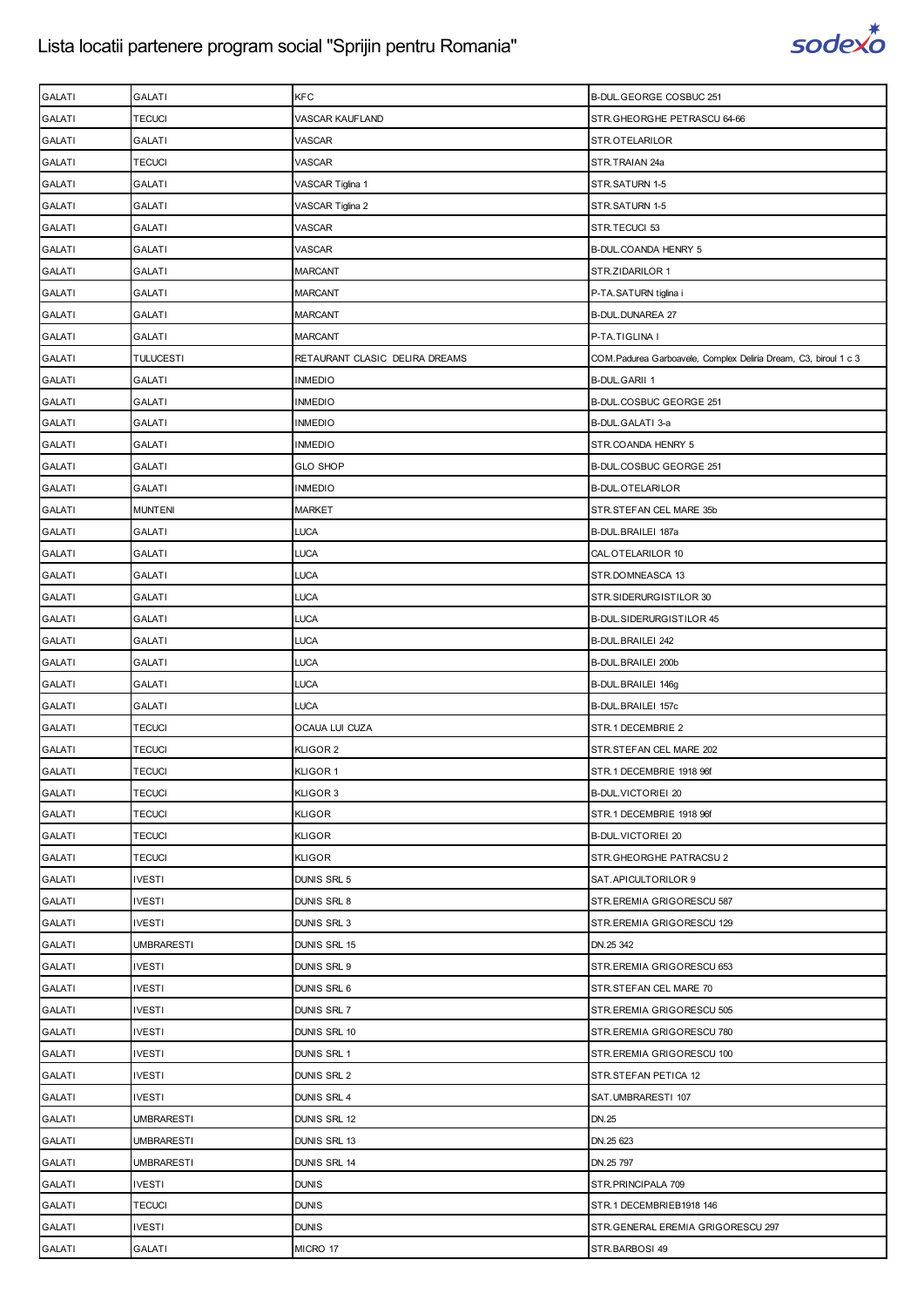

| <b>GALATI</b> | <b>GALATI</b>       | MAGAZIN BEST ALIMENT         | STR.SIDERURGISTILOR 19          |
|---------------|---------------------|------------------------------|---------------------------------|
| <b>GALATI</b> | <b>GALATI</b>       | <b>MAGAZIN ALEX</b>          | STR. REGIMENT 11 SIRET 1        |
| <b>GALATI</b> | <b>GALATI</b>       | MAGAZIN ALEX                 | STR.TRAIAN 63                   |
| <b>GALATI</b> | <b>GALATI</b>       | MAGAZIN ALEX                 | STR.STRUNGARILOR 4g             |
| <b>GALATI</b> | <b>GALATI</b>       | RESTAURANT ALEX              | STR.PORTULUI 8s1                |
| <b>GALATI</b> | GALATI              | <b>GRILL HOUSE BY ALEX</b>   | STR.TECUCI 46b                  |
| <b>GALATI</b> | <b>GALATI</b>       | <b>CAPRIS</b>                | STR. VUIA TRAIAN (PINULUI) 21   |
| <b>GALATI</b> | <b>GALATI</b>       | <b>CAPRIS</b>                | STR.MILCOV 50                   |
| <b>GALATI</b> | GALATI              | <b>CAPRIS</b>                | AL.COMERTULUI 1                 |
| <b>GALATI</b> | <b>IVESTI</b>       | <b>DONAN</b>                 | STR. GRAL. EREMIA GRIGORESCU 33 |
| <b>GALATI</b> | <b>BUCESTI</b>      | <b>DONAN</b>                 | STR.APICULTORILOR 11            |
| <b>GALATI</b> | LIESTI              | <b>DONAN</b>                 | STR.ANGHEL SALIGNY 102          |
| <b>GALATI</b> | <b>UMBRARESTI</b>   | <b>DONAN</b>                 | STR. PRINCIPALA 734             |
| <b>GALATI</b> | <b>TEPU</b>         | Magazin Centru               | STR.STEFAN CEL MARE 191         |
| <b>GALATI</b> | <b>TECUCI</b>       | AGRESSIVE 1                  | STR.1 DECEMBRIE 1918 129        |
| <b>GALATI</b> | <b>TECUCI</b>       | AGRESSIVE 2                  | STR.1 DECEMBRIE 1918 89a        |
| <b>GALATI</b> | <b>GANESTI</b>      | <b>BIGU</b>                  | STR. Principala 109             |
| <b>GALATI</b> | <b>TARGU BUJOR</b>  | <b>BUJOR MARKET</b>          | STR.PIETEI 6 a                  |
| <b>GALATI</b> | <b>DRAGUSENI</b>    | LA DOI PASI                  | STR. PRINCIPALA 467             |
| <b>GALATI</b> | <b>SCHELA</b>       | <b>MADALAUR</b>              | STR. PRINCIPALA 856             |
| <b>GALATI</b> | <b>TARGU BUJOR</b>  | <b>MARYON TIR COM</b>        | STR.GHEORGHE BUZOIANU 7         |
| <b>GALATI</b> | <b>GALATI</b>       | LA DOI PASI                  | STR.RIZER 35d                   |
| <b>GALATI</b> | <b>NEGREA</b>       | LA VOCHITZA                  | STR. Costache Negri 43          |
| <b>GALATI</b> | GALATI              | TEHNIK BOB MOBIL             | STR.TRAIAN 63                   |
| <b>GALATI</b> | <b>GALATI</b>       | NO <sub>1</sub>              | STR.TECUCI 42                   |
| <b>GALATI</b> | <b>GALATI</b>       | <b>ALIMENTARA</b>            | STR.1 DECEMBRIE 1918 2          |
| <b>GALATI</b> | <b>PECHEA</b>       | MARCOBOG CONSTRUCT           | STR. Stejarului 35              |
| <b>GALATI</b> | <b>GALATI</b>       | <b>SCORPION EXPERT</b>       | STR.COANDA HENRY 5              |
| GALATI        | <b>GALATI</b>       | GOURMAND - PIZZA STATION     | STR.OTELARILOR 21               |
| <b>GALATI</b> | GALATI              | GOURMAND - PIZZA STATION     | STR.BRAILEI 144                 |
| <b>GALATI</b> | <b>MACISENI</b>     | LA DOI PASI MACISENI         | STR.MACISENI 202                |
| <b>GALATI</b> | <b>TECUCI</b>       | Restaurant Avantaj           | STR.PRINCIPALA                  |
| <b>GALATI</b> | <b>GALATI</b>       | <b>BISTRO &amp; GRILL 40</b> | B-DUL. VUIA TRAIAN 10           |
| <b>GALATI</b> | GALATI              | <b>MAGAZIN MIXT</b>          | STR.CALUGARENI 14               |
| <b>GALATI</b> | <b>GALATI</b>       | BRUTARIA DOMNEASCA           | STR.ALECSANDRI VASILE 5 s1      |
| <b>GALATI</b> | <b>INDEPENDENTA</b> | <b>GINGIN MARKET</b>         | DN.GARII 10                     |
| <b>GALATI</b> | TUDOR VLADIMIRESCU  | <b>GINGIN MARKET</b>         | STR.TARGULUI 273                |
| <b>GALATI</b> | TUDOR VLADIMIRESCU  | <b>GINGIN MARKET</b>         | STR.COSTACHE NEGRI 1124         |
| <b>GALATI</b> | GALATI              | <b>BIOCARM NET</b>           | STR.1 DECEMBRIE 1918 2          |
| <b>GALATI</b> | TARGU BUJOR         | RESTAURANT CASA BUJOREANA    | STR.GRIGORE HAGIU 1             |
| <b>GALATI</b> | <b>MALU ALB</b>     | RADOVICI S SWEET HOME        | STR. Profesor Florea Maria 35   |
| <b>GALATI</b> | LIESTI              | <b>BICLACOM CIANT</b>        | STR. Anghel Saligny 114         |
| <b>GALATI</b> | NAMOLOASA           | DARINA MIXT FAM              | COM.PRINCIPALA 77               |
| <b>GALATI</b> | LIESTI              | GHEORGHITA VALERICA          | STR. PRINCIPALA 458             |
| <b>GALATI</b> | <b>GALATI</b>       | LA BUNELU                    | STR.TRAIAN 63                   |
| <b>GALATI</b> | <b>TECUCI</b>       | LA DOI PASI                  | STR.STEFAN CEL MARE 253         |
| <b>GALATI</b> | <b>TECUCI</b>       | <b>TECU ROSU RINASTI</b>     | STR.GHOERGHE PETRASCU 25        |
| <b>GALATI</b> | SLOBOZIA CONACHI    | SERBU IULIAN PERSOANA PFA    | STR. Bisericii 24               |
| <b>GALATI</b> | <b>GALATI</b>       | LA DOI PASI                  | STR. Nae Leonard 21             |
| GIURGIU       | GIURGIU             | RESTAURANT CASA ANGHEL       | SOS.BUCURESTI                   |
| GIURGIU       | GIURGIU             | <b>MARISAN</b>               | CAL.BUCURESTI 32                |
| GIURGIU       | GIURGIU             | <b>MARISAN</b>               | P-TA.CENTRALA                   |
| GIURGIU       | ZORILE              | <b>MARISAN</b>               | STR.TINERETULUI 55a             |
| GIURGIU       | GIURGIU             | <b>MARISAN</b>               | STR.GARII                       |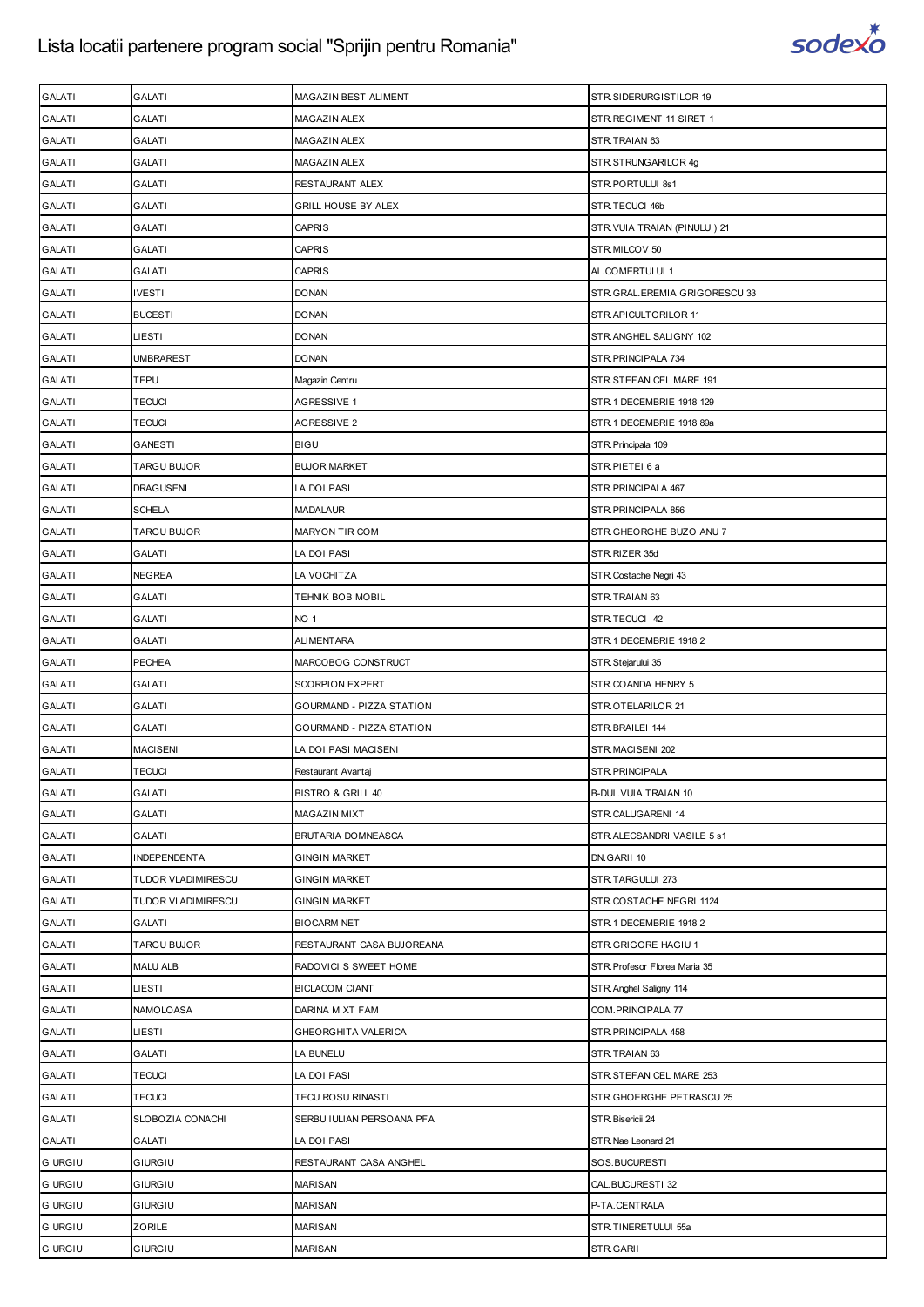

| GIURGIU        | ROATA DE JOS         | <b>ROXANA</b>                         | COM. ROATA DE JOS             |
|----------------|----------------------|---------------------------------------|-------------------------------|
| GIURGIU        | ROATA DE JOS         | <b>ROXANA</b>                         | STR.PTROLISTULUI 10           |
| GIURGIU        | GIURGIU              | <b>INMEDIO</b>                        | STR.BUCURESTI 56              |
| GIURGIU        | <b>GIURGIU</b>       | Casa cu Flori                         | STR.BALANESCU NICOLAE 36      |
| GIURGIU        | <b>PALANCA</b>       | AMIABIL                               | SAT.PALANCA 89                |
| GIURGIU        | STOENESTI            | AMIABIL 2                             | STR.PRINCIPALA                |
| GIURGIU        | GAISENI              | AMIABIL                               | STR. PRINCIPALA 123           |
| GIURGIU        | GIURGIU              | MINIMARKET SPECTRUM                   | STR.DECEBAL                   |
| GIURGIU        | GIURGIU              | LEG MIXTE                             | P-TA.CENTRALA 16              |
| GIURGIU        | GIURGIU              | <b>ANA MARKET</b>                     | STR.INDEPENDENTEI 51          |
| GIURGIU        | <b>CLEJANI</b>       | MAGAZIN GENERAL                       | STR. PRINCIPALA 80            |
| GIURGIU        | FRASINU              | <b>BIJU</b>                           | STR. PRINCIPALA 111           |
| GIURGIU        | <b>BANEASA</b>       | <b>BIJU</b>                           | STR. PRINCIPALA 234           |
| GIURGIU        | <b>BANEASA</b>       | <b>BIJU</b>                           | SAT.PIETRELE                  |
| GIURGIU        | <b>BANEASA</b>       | BIJU                                  | STR.MARE 12a                  |
| GIURGIU        | GIURGIU              | MARKET SILVIU                         | SOS.ALEXANDRIEI 25            |
| GIURGIU        | GIURGIU              | SILVIU                                | STR.1 DECEMBRIE 1918 47a      |
| <b>GIURGIU</b> | CARTOJANI            | ADIVIRG                               | STR.BUCURESTI 12              |
| GIURGIU        | <b>POENARI</b>       | ALEXANDRA SI MADALINA                 | STR. PRINCIPALA 13            |
| GIURGIU        | CHIRIACU             | CORNEL                                | COM.IZVOARELE, STR. MUNCII 23 |
| GIURGIU        | PLOPSORU             | CORNEL                                | STR.OLTENITEI 33a             |
| GIURGIU        | <b>CAMPURELU</b>     | ONYFLOR                               | STR. PRINCIPALA 76            |
| GIURGIU        | <b>CREVEDIA MICA</b> | CND CARMEN COM CONSTRUCT              | STR. PRINCIPALA 27            |
| GIURGIU        | NAIPU                | RESTAURANT ILEANA                     | STR.LACUL ILEANA 17           |
| GIURGIU        | <b>NAIPU</b>         | PENSIUNEA TURISTICA ILEANA            | STR.LACUL ILEANA 17           |
| GIURGIU        | <b>ATIOL</b>         | CONACUL CU NUCI                       | CAL.BUCURESTI 4               |
| GIURGIU        | <b>PALANCA</b>       | ANEMARY SISTERS                       | STR.ION IONESCU BRAILA 56     |
| GIURGIU        | <b>GREACA</b>        | <b>EDICRIS ANDREI</b>                 | STR. PRINCIPALA 114           |
| GIURGIU        | <b>BULBUCATA</b>     | R.C.F. ANIMAR                         | STR. Velea 101                |
| GIURGIU        | GIURGIU              | Complex comercial LA TOFAN            | STR.TINERETULUI 80 b          |
| GIURGIU        | BOLINTIN-DEAL        | MATIS & FILIP DISTRIBUTION            | STR.MUNCII 1                  |
| <b>GIURGIU</b> | <b>GHIMPATI</b>      | <b>MATIS &amp; FILIP DISTRIBUTION</b> | SOS.BUCURESTI-ALEXANDRIA 124  |
| GIURGIU        | VARASTI              | MATIS & FILIP DISTRIBUTION            | STR.PRINCIPALA 184            |
| GIURGIU        | <b>HOTARELE</b>      | MATIS & FILIP DISTRIBUTION            | SOS.BUCURESTI 8               |
| GIURGIU        | <b>MIHAI BRAVU</b>   | MATIS & FILIP DISTRIBUTION            | STR.PRINCIPALA 70             |
| GIURGIU        | <b>MIHAILESTI</b>    | MATIS & FILIP DISTRIBUTION            | CAL.BUCURESTI 164             |
| GIURGIU        | <b>GREACA</b>        | AVANTAJ MARKET                        | STR. PRINCIPALA 99            |
| GIURGIU        | CARPENISU            | DANIELS IONUT                         | STR. PRINCIPALA 233           |
| GIURGIU        | CARPENISU            | DANIELS IONUT                         | STR. PRINCIPALA 28            |
| GIURGIU        | GIURGIU              | LA SIBIENI GIURGIU                    | STR.VLAD TEPES                |
| GIURGIU        | GIURGIU              | <b>DRACULA</b>                        | SOS.BUCURESTI 23              |
| GIURGIU        | VARASTI              | ADRII COSMOS                          | SOS. PRINCIPALA 169           |
| GIURGIU        | CARTOJANI            | <b>STAN RUXANDRA</b>                  | STR.RAULUI 18                 |
| GIURGIU        | ADUNATII-COPACENI    | <b>IVANUS EXPRES</b>                  | DR. Parcului 2                |
| GIURGIU        | <b>MIHAI BRAVU</b>   | ANDOTI STAR MARKET                    | SOS.principala 70             |
| <b>GORJ</b>    | <b>TARGU JIU</b>     | PIZZA HUT                             | STR.TERMOCENTRALEI 10         |
| <b>GORJ</b>    | TARGU JIU            | <b>KFC</b>                            | STR.TERMOCENTRALEI 10         |
| <b>GORJ</b>    | <b>NOVACI</b>        | <b>ANNABELLA</b>                      | STR.EROILOR 29                |
| <b>GORJ</b>    | <b>TARGU JIU</b>     | <b>MARISAN</b>                        | STR.1 DECEMBRIE 1918 53       |
| <b>GORJ</b>    | TARGU JIU            | <b>MARISAN</b>                        | P-TA.CENTRALA                 |
| <b>GORJ</b>    | ROVINARI             | MARISAN                               | STR.PRIETENIEI                |
| <b>GORJ</b>    | <b>POLOVRAGI</b>     | FRUCT ALCOOL                          | STR.PRINCIPALA                |
| <b>GORJ</b>    | <b>NOVACI</b>        | <b>EURO</b>                           | STR.PARANGULUI 140            |
| <b>GORJ</b>    | TARGU JIU            | <b>INMEDIO</b>                        | STR.LUNCILOR                  |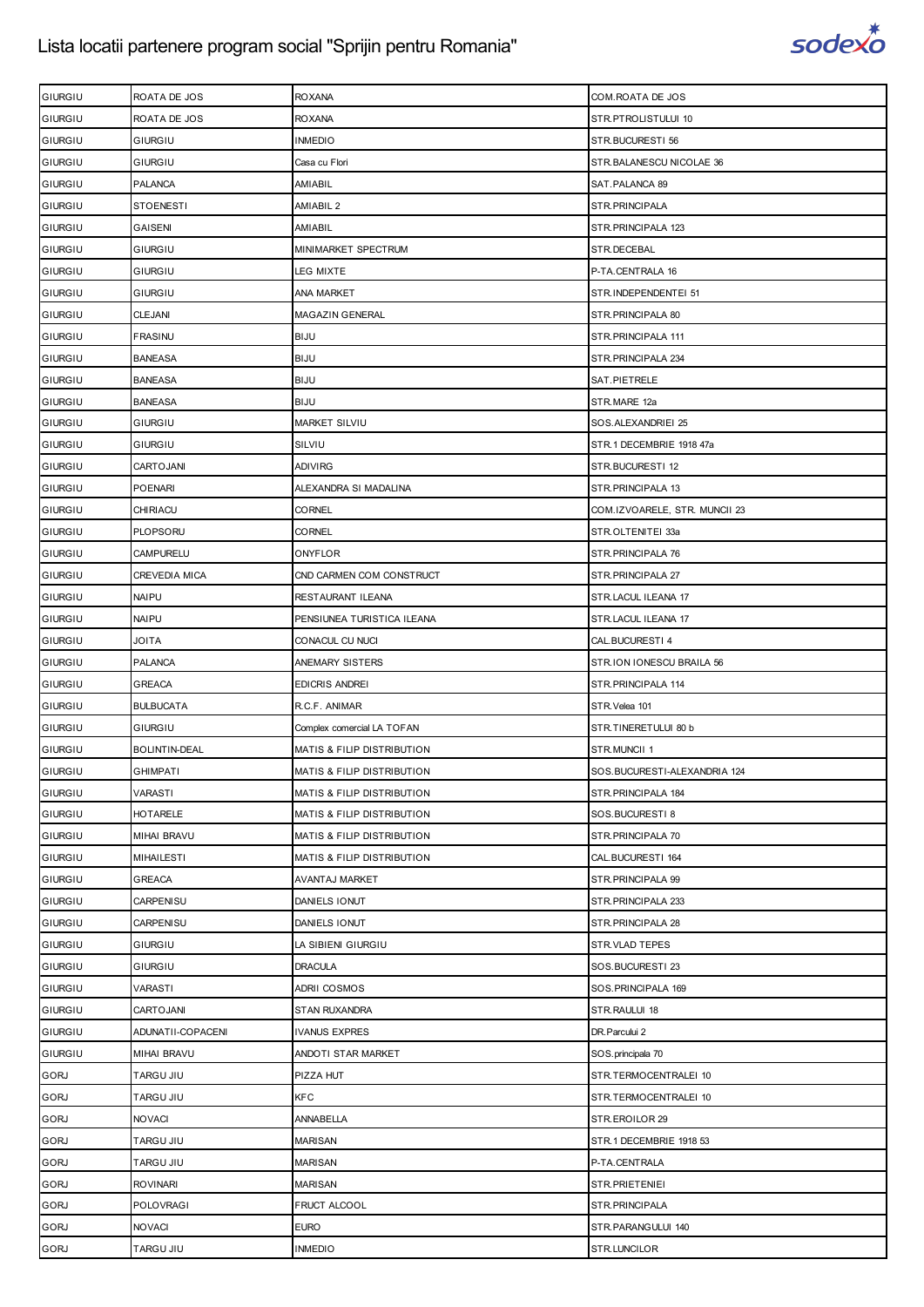

| <b>GORJ</b>     | TARGU JIU             | <b>INMEDIO</b>                | STR.TERMOCENTRALEI 10            |
|-----------------|-----------------------|-------------------------------|----------------------------------|
| <b>GORJ</b>     | <b>MOTRU</b>          | GHIOCELA PROD COM             | STR.ALEEA TEILOR 33              |
| <b>GORJ</b>     | MOTRU                 | GHIOCELA PROD COM             | B-DUL.TRANDAFIRILOR              |
| <b>GORJ</b>     | <b>MOTRU</b>          | GHIOCELA PROD COM             | <b>B-DUL.MINERILOR</b>           |
| <b>GORJ</b>     | <b>MOTRU</b>          | MINI-MARKET                   | P-TA.CENTRALA                    |
| <b>GORJ</b>     | MOTRU                 | GHIOCELA PROD COM             | <b>B-DUL.MINERILOR</b>           |
| <b>GORJ</b>     | <b>MATASARI</b>       | <b>GEORGIA INTER ROM</b>      | STR. PRINCIPALA                  |
| <b>GORJ</b>     | <b>SLIVILESTI</b>     | <b>GEORGIA INTER ROM</b>      | STR.PRINCIPALA                   |
| <b>GORJ</b>     | <b>COJMANESTI</b>     | <b>GEORGIA INTER ROM</b>      | STR.PRINCIPALA                   |
| <b>GORJ</b>     | <b>BALCESTI</b>       | MINIMARKET                    | COM.BALCESTI                     |
| <b>GORJ</b>     | <b>BUMBESTI-PITIC</b> | MINIMARKET                    | COM.CARLIGEI                     |
| <b>GORJ</b>     | <b>BALCESTI</b>       | OBD IMPEX                     | AL. PRINCIPALA                   |
| <b>GORJ</b>     | TARGU JIU             | <b>ACROPOLE IMPEX</b>         | STR.VICTORIEI 221                |
| <b>GORJ</b>     | TARGU JIU             | <b>ACIDOR</b>                 | STR.REPUBLICII 8                 |
| <b>GORJ</b>     | MATASARI              | <b>ACIDOR</b>                 | COM.MATASARI                     |
| <b>GORJ</b>     | URSATI                | <b>MAGAZIN MIXT</b>           | SAT.URSATI 25                    |
| <b>GORJ</b>     | TARGU JIU             | <b>FILROM</b>                 | STR.HIDROCENTRALEI               |
| <b>GORJ</b>     | ALBENI                | Minimarket La Jega            | STR.PRINCIPALA                   |
| <b>GORJ</b>     | ALBENI                | Minimarket La Jega            | STR. PRINCIPALA 63               |
| <b>GORJ</b>     | <b>STOINA</b>         | MINIMARKET                    | COM.STOINA 64                    |
| <b>GORJ</b>     | <b>STOINA</b>         | ORIELA COM                    | AL. PRINCIPALA 64                |
| <b>GORJ</b>     | TARGU JIU             | <b>ROMCLASIF</b>              | STR.STEFAN CEL MARE 15bis        |
| <b>GORJ</b>     | <b>MOTRU</b>          | <b>ROMCLASIF</b>              | P-TA.CENTRALA                    |
| <b>GORJ</b>     | TARGU JIU             | ROMCLASIF                     | STR.22 DECEMBRIE 1989 2          |
| <b>GORJ</b>     | <b>MOTRU</b>          | ABATOR COSTIPROD 2000         | P-TA.CENTRALA PARCELA 198/4      |
| <b>GORJ</b>     | <b>MOTRU</b>          | ABATOR COSTIPROD 2000         | AL.TEILOR ZONA COMPLEX MIJLOC 20 |
| <b>GORJ</b>     | <b>MOTRU</b>          | ABATOR COSTIPROD 2000         | STR.MACULUI 35                   |
| <b>GORJ</b>     | <b>MOTRU</b>          | ABATOR COSTIPROD 2000         | P-TA.CENTRALA CONSTRUCTIA C1     |
| <b>GORJ</b>     | <b>MOTRU</b>          | ABATOR COSTIPROD 2000         | AL.TEILOR 20                     |
| GORJ            | <b>MOTRU</b>          | ABATOR COSTIPROD 2000         | P-TA.CENTRALA CONSTRUCTIA C1     |
| <b>GORJ</b>     | <b>MOTRU</b>          | ABATOR COSTIPROD 2000         | AL.TEILOR 20                     |
| <b>GORJ</b>     | TARGU JIU             | ABATOR COSTIPROD 2000         | STR.1 DECEMBRIE 1918             |
| <b>GORJ</b>     | TARGU JIU             | ABATOR COSTIPROD 2000         | <b>STR.9 MAI 56</b>              |
| <b>GORJ</b>     | TARGU JIU             | <b>ROMADICOM</b>              | STR.TISMANA 50a                  |
| <b>GORJ</b>     | <b>RUNCU</b>          | MINIMARKET                    | SAT.RACHITI 24-1                 |
| GORJ            | RACHITI               | DAYANAMAR INVEST              | AL. PRINCIPALA 24/1              |
| <b>GORJ</b>     | <b>RUNCU</b>          | BUNGALOWURI CASA DIN PADURE 2 | STR.PRINCIPALA 92-93             |
| <b>GORJ</b>     | <b>RUGI</b>           | PENSIUNE TURISTICA LUMINITA   | STR.PRINCIPALA 48                |
| GORJ            | TARGU JIU             | MINI-MARKET                   | STR.CIOCARLAU 3                  |
| <b>GORJ</b>     | TARGU JIU             | A market                      | STR. Calea severinului 38        |
| <b>GORJ</b>     | ARTANU                | CRURAD DESING                 | SAT.Artanu 6                     |
| <b>HARGHITA</b> | MIERCUREA CIUC        | KFC                           | B-DUL.IANCU DE HUNEDOARA 18      |
| <b>HARGHITA</b> | <b>BAILE TUSNAD</b>   | HOTEL O ZONE                  | AL. SFANTA ANA 18                |
| <b>HARGHITA</b> | MIERCUREA CIUC        | MAGAZIN AMIGO SPICULUI        | STR.CULMEI 12-14                 |
| <b>HARGHITA</b> | MIERCUREA CIUC        | MAGAZIN AMIGO                 | STR.FRATIEI 24                   |
| <b>HARGHITA</b> | MIERCUREA CIUC        | MAGAZIN AMIGO                 | B-DUL.TIMISOAREI 28              |
| <b>HARGHITA</b> | MIERCUREA CIUC        | MAGAZIN AMIGO                 | STR.SZASZ ENDRE 7                |
| <b>HARGHITA</b> | GHEORGHENI            | MAGAZIN AMIGO                 | STR.BUCIN 16                     |
| <b>HARGHITA</b> | ODORHEIU SECUIESC     | MAGAZIN FORTUNA               | STR.PIETROASEI 2                 |
| <b>HARGHITA</b> | CRISTURU SECUIESC     | MAGAZIN AMIGO                 | STR.ORBAN BALAZS                 |
| <b>HARGHITA</b> | OCLAND                | Magazin Ocland                | STR.PRINCIPALA 136               |
| <b>HARGHITA</b> | <b>GHEORGHENI</b>     | MAGAZIN AMIGO                 | STR.LIBERTATII 3                 |
| <b>HARGHITA</b> | MIERCUREA CIUC        | MAGAZIN PENGE                 | STR.MAJLÁTH GUSZTAV KÁROLY 4     |
| <b>HARGHITA</b> | <b>BALAN</b>          | MAGAZIN AMIGO                 | B-DUL.1 DECEMBRIE 1918 20a       |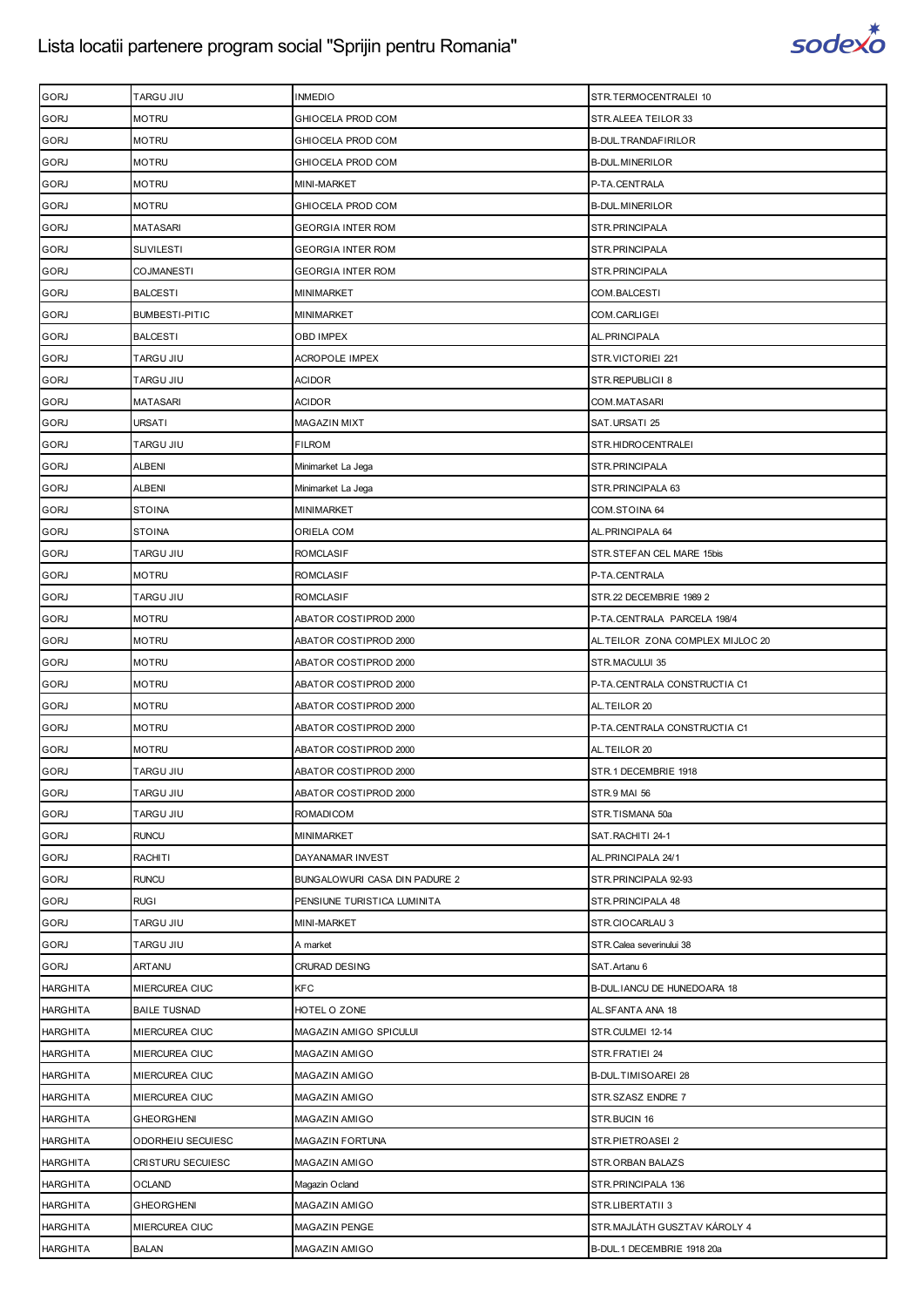

| <b>HARGHITA</b> | MIERCUREA CIUC    | RESTAURANT KEKFEHER           | STR.PATINOARULUI 4      |
|-----------------|-------------------|-------------------------------|-------------------------|
| <b>HARGHITA</b> | MIERCUREA CIUC    | <b>MAGAZIN AMIGO</b>          | STR.HARGHITA 38         |
| <b>HARGHITA</b> | CRISTURU SECUIESC | RESTAURANT DISZKRET           | STR.LIBERTATII 16       |
| <b>HARGHITA</b> | CIUMANI           | BEGE & BEGE COMPANY 1         | STR.PRINCIPALA 350      |
| <b>HARGHITA</b> | <b>CIUMANI</b>    | BEGE & BEGE COMPANY 2         | STR.PRINCIPALA 220      |
| <b>HARGHITA</b> | <b>CIUMANI</b>    | BEGE & BEGE COMPANY 3         | STR.PRINCIPALA 101      |
| HARGHITA        | CIUMANI           | BEGE & BEGE COMPANY 4         | STR.FLORILOR 49         |
| <b>HARGHITA</b> | <b>CIUMANI</b>    | PENSIUNEA SZEKELY             | STR.PRINCIPALA 220      |
| <b>HARGHITA</b> | MIERCUREA CIUC    | <b>INMEDIO</b>                | STR.LUNCA MARE          |
| HARGHITA        | ODORHEIU SECUIESC | INMEDIO                       | STR. BETHLEN GABOR 73   |
| <b>HARGHITA</b> | ARMASENI          | ALSZEGI ABC                   | STR.PRINCIPALA 91       |
| <b>HARGHITA</b> | CRISTURU SECUIESC | PERFEKT                       | STR.LIBERTATII 51       |
| <b>HARGHITA</b> | <b>MUGENI</b>     | PERFEKT                       | STR.PRINCIPALA 309      |
| <b>HARGHITA</b> | ZETEA             | PERFEKT                       | STR.PRINCIPALA 274      |
| <b>HARGHITA</b> | CRISTURU SECUIESC | PERFEKT SARKI                 | CART.KOSSUTH LAJOS      |
| <b>HARGHITA</b> | VLAHITA           | PERFEKT                       | STR.GABOR ARON 2        |
| <b>HARGHITA</b> | CRISTURU SECUIESC | PERFEKT                       | CART.KOSSUTH LAJOS      |
| <b>HARGHITA</b> | ZETEA             | PERFEKT                       | STR.PRINCIPALA 359/a    |
| <b>HARGHITA</b> | <b>CORUND</b>     | PERFEKT                       | STR.PRINCIPALA 584      |
| <b>HARGHITA</b> | PRAID             | PERFEKT                       | STR.PRINCIPALA 99       |
| <b>HARGHITA</b> | ODORHEIU SECUIESC | PERFEKT                       | STR.KISS GERGELY        |
| <b>HARGHITA</b> | VLAHITA           | PERFEKT                       | STR.1 MAI 17 a          |
| <b>HARGHITA</b> | CRISTURU SECUIESC | RESTAURANT BONFINI            | STR.LIBERTATII 51       |
| <b>HARGHITA</b> | LUPENI            | RESTAURANT VANDOR             | STR.PRINCIPALA 649      |
| <b>HARGHITA</b> | VLAHITA           | RESTAURANT RUSTIK             | STR.GABOR ARON 2        |
| <b>HARGHITA</b> | CORUND            | <b>TOPACO</b>                 | STR.PRINCIPALA 119      |
| <b>HARGHITA</b> | TOPLITA           | ANADI S IMPEX                 | STR.STEJARULUI 27       |
| <b>HARGHITA</b> | TOPLITA           | LA DOI PASI                   | STR.STEJARULUI 27       |
| <b>HARGHITA</b> | <b>TUSNAD</b>     | ABC <sub>2</sub>              | STR.PRINCIPALA 211      |
| <b>HARGHITA</b> | MIERCUREA CIUC    | STAND PIATA                   | P-TA.AGROALIMENTARA     |
| <b>HARGHITA</b> | MIERCUREA CIUC    | MARKET AZUR BEKE              | STR.KOSSUTH LAJOS 37    |
| <b>HARGHITA</b> | <b>VLAHITA</b>    | RESTAURANT PENSIUNEA NAPSUGAR | STR.REPUBLICII 51/4     |
| <b>HARGHITA</b> | <b>VLAHITA</b>    | <b>IULY MARKET</b>            | STR.HARGHITEI 18        |
| <b>HARGHITA</b> | GHEORGHENI        | RESTAURANT LAZAR              | STR.BAII 3              |
| <b>HARGHITA</b> | <b>GHEORGHENI</b> | <b>TERASA LAZAR</b>           | STR.BAII 3              |
| <b>HARGHITA</b> | TOPLITA           | RESTAURANT IZABELA            | STR.NICOLAE BALCESCU 35 |
| <b>HARGHITA</b> | TOPLITA           | SERVICE APOLLO                | STR.STEFAN CEL MARE 2   |
| <b>HARGHITA</b> | TOPLITA           | SERVICE APOLLO                | STR.NICOLAE BALCESCU    |
| <b>HARGHITA</b> | TOPLITA           | SERVICE APOLLO                | STR.VIORELELOR 6        |
| <b>HARGHITA</b> | TOPLITA           | <b>ADRITEX</b>                | STR.NICOLAE BALCESCU    |
| <b>HARGHITA</b> | TOPLITA           | <b>ADRITEX</b>                | STR.MAGURA 26a          |
| <b>HARGHITA</b> | <b>MIHAILENI</b>  | <b>MARS</b>                   | STR.PRINCIPALA 112      |
| HARGHITA        | MIHAILENI         | <b>MARS</b>                   | STR.PRINCIPALA 305      |
| <b>HARGHITA</b> | MIERCUREA CIUC    | AGRO PROD COM DOSA            | P-TA.AGROALIMENTARA     |
| <b>HARGHITA</b> | ODORHEIU SECUIESC | AGRO PROD COM DOSA            | STR.PIETROASA 23        |
| HARGHITA        | ODORHEIU SECUIESC | AGRO PROD COM DOSA            | STR.PIETROASA 14        |
| <b>HARGHITA</b> | PRAID             | AGRO PROD COM DOSA            | STR.PRINCIPALA 144      |
| <b>HARGHITA</b> | <b>CORUND</b>     | AGRO PROD COM DOSA            | STR.PRINCIPALA 450      |
| <b>HARGHITA</b> | ODORHEIU SECUIESC | AGRO PROD COM DOSA            | STR.KOSSUTH LAJOS 50    |
| <b>HARGHITA</b> | MIERCUREA CIUC    | AGRO PROD COM DOSA            | STR.PIETII 2            |
| <b>HARGHITA</b> | MIERCUREA CIUC    | <b>GALINA PLUS</b>            | STR.KOSSUTH LAJOS 17    |
| <b>HARGHITA</b> | TOPLITA           | <b>GALINA PLUS</b>            | STR.NICOLAE BALCESCU 35 |
| <b>HARGHITA</b> | PRAID             | <b>MARKET PRAID</b>           | STR.PRINCIPALA 131      |
| <b>HARGHITA</b> | PRAID             | ABC CONSUMCOOP                | STR.PRINCIPALA 1067     |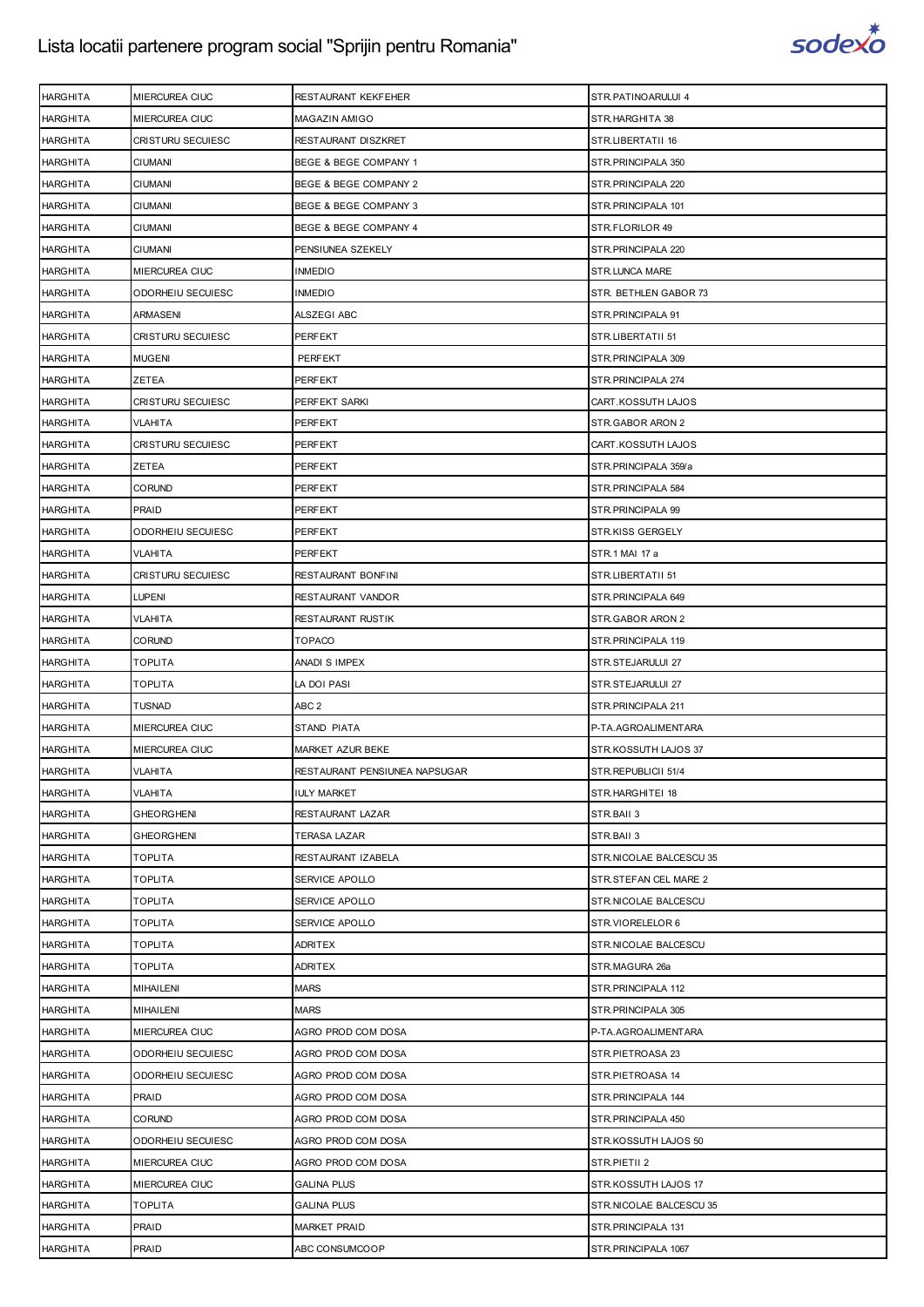

| <b>HARGHITA</b> | PRAID               | MAG MIXT PRAID            | STR. PRINCIPALA 1093       |
|-----------------|---------------------|---------------------------|----------------------------|
| <b>HARGHITA</b> | PRAID               | MAG MIXT PRAID            | STR. PRINCIPALA 538        |
| HARGHITA        | OCNA DE JOS         | CONSUMCOOP PRAID          | STR. PRINCIPALA 461        |
| <b>HARGHITA</b> | OCNA DE SUS         | <b>MAGAZIN INDUSTRIAL</b> | STR. PRINCIPALA 461        |
| <b>HARGHITA</b> | MIERCUREA CIUC      | MAGAZIN MODIMPEX          | STR.PATAK 40               |
| HARGHITA        | PLAIESII DE JOS     | CENTRUM COMPLEX 1         | STR. PRINCIPALA 47         |
| <b>HARGHITA</b> | PLAIESII DE JOS     | CENTRUM COMPLEX           | SAT.IACOBENI 315           |
| <b>HARGHITA</b> | <b>IMPER</b>        | CENTRUM COMPLEX           | STR.PRINCIPALA 75          |
| <b>HARGHITA</b> | PLAIESII DE JOS     | CENTRUM COMPLEX           | STR. PRINCIPALA 218        |
| <b>HARGHITA</b> | CASINU NOU          | CENTRUM COMPLEX           | STR.PRINCIPALA 54          |
| <b>HARGHITA</b> | CAPALNITA           | PANCOM                    | STR. PRINCIPALA 652        |
| HARGHITA        | VLAHITA             | PANCOM MAG. MIXT          | STR.GABOR ARON 8           |
| <b>HARGHITA</b> | CAPALNITA           | PANCOM                    | STR. PRINCIPALA 264        |
| <b>HARGHITA</b> | VLAHITA             | <b>PANCOM</b>             | STR.BETHLEM GABOR 70       |
| HARGHITA        | <b>CAPALNITA</b>    | <b>PANCOM</b>             | STR. PRINCIPALA 9          |
| <b>HARGHITA</b> | <b>COZMENI</b>      | <b>ROZMAR</b>             | STR. PRINCIPALA 519        |
| <b>HARGHITA</b> | MIERCUREA CIUC      | CONTINENTAL MARKET        | STR.HARGHITA 14            |
| <b>HARGHITA</b> | PLAIESII DE JOS     | KASZON                    | STR. PRINCIPALA 100        |
| <b>HARGHITA</b> | REMETEA             | <b>SECUREX</b>            | STR.CSERES TIBOR 17        |
| <b>HARGHITA</b> | REMETEA             | <b>SECUREX ABC</b>        | STR.CSERES TIBOR 15        |
| <b>HARGHITA</b> | LUNCA DE JOS        | UNIO LUNCA                | STR.VALEA INTUNECOASA 109a |
| <b>HARGHITA</b> | MIERCUREA CIUC      | <b>NAPSUGAR</b>           | <b>B-DUL FRATIEI 14</b>    |
| <b>HARGHITA</b> | <b>SICULENI</b>     | <b>NAPSUGAR</b>           | STR. PRINCIPALA 188        |
| HARGHITA        | MIERCUREA CIUC      | <b>NAPSUGAR</b>           | STR.PIETII 2               |
| <b>HARGHITA</b> | SARMAS              | MARKET LA DOI PASI        | STR. PRINCIPALA 1194       |
| <b>HARGHITA</b> | SANSIMION           | <b>BIGNI BOLT</b>         | STR. PRINCIPALA 676        |
| <b>HARGHITA</b> | SANSIMION           | <b>BIGNI BOLT</b>         | STR. PRINCIPALA 661        |
|                 |                     |                           |                            |
| <b>HARGHITA</b> | SANSIMION           | <b>BIGNI BOLT</b>         | STR. PRINCIPALA 227        |
| <b>HARGHITA</b> | ODORHEIU SECUIESC   | <b>ADRIANUS COM</b>       | P-TA.PRIMARIEI 3           |
| <b>HARGHITA</b> | SANDOMINIC          | <b>MAGAZIN MIXT 1</b>     | STR.GARADOSALJA 1866/a     |
| <b>HARGHITA</b> | SANDOMINIC          | <b>MAGAZIN MIXT 2</b>     | STR. PRINCIPALA 1937       |
| <b>HARGHITA</b> | SANDOMINIC          | KIPIZO MAGAZIN 3          | STR.PRINCIPALA 1439        |
| <b>HARGHITA</b> | TOPLITA             | CABANA TURISTICA FARKAS   | STR.VILELOR 2              |
| <b>HARGHITA</b> | <b>BRADESTI</b>     | AGROMIX-BRADUL MAX MIXT   | STR. PRINCIPALA 256        |
| <b>HARGHITA</b> | LUNCA DE SUS        | CATERING BODORNOCI        | STR.PRINCIPALA 568/a       |
| HARGHITA        | TOMESTI             | SARKIUZLET                | STR. PRINCIPALA 362        |
| <b>HARGHITA</b> | CETATUIA            | CETATUIA                  | STR. PRINCIPALA 309        |
| <b>HARGHITA</b> | TUSNADU NOU         | CORCET                    | STR.PRINCIPALA 590         |
| <b>HARGHITA</b> | ODORHEIU SECUIESC   | FANCSALIT& L              | STR.ORBAN BALAZS 32        |
| <b>HARGHITA</b> | TUSNAD              | <b>HARZOLY</b>            | STR.PRINCIPALA 18          |
| <b>HARGHITA</b> | <b>BAILE TUSNAD</b> | LALA COM                  | STR.BRAZILOR 13            |
| HARGHITA        | GHEORGHENI          | ROBIKONYHA                | CART.Cart Florilor 38      |
| <b>HARGHITA</b> | MIERCUREA CIUC      | PASSADENA CO              | STR.PIETII 6               |
| <b>HARGHITA</b> | VOSLABENI           | SILVESTRU COM             | STR.PRINCIPALA             |
| HARGHITA        | GHEORGHENI          | BETT-BETT A.B.C.          | STR.GARII 1                |
| <b>HARGHITA</b> | CAPALNITA           | <b>MELANY</b>             | STR. PRINCIPALA 713        |
| <b>HARGHITA</b> | CAPALNITA           | <b>MELANY</b>             | STR. PRINCIPALA 370        |
| HARGHITA        | GHEORGHENI          | CLEAN-KER-M               | B-DUL.LACUROSU 90          |
| <b>HARGHITA</b> | <b>ORASENI</b>      | ARANY KALASZ              | STR.PRINCIPALA 129         |
| <b>HARGHITA</b> | SANPAUL             | ARANY KALASZ              | STR.PRINCIPALA 109         |
| HARGHITA        | MARTINIS            | ARANY KALASZ              | STR. PRINCIPALA 83         |
| <b>HARGHITA</b> | <b>LOCODENI</b>     | FUNDATIA JAKAB LAJOS      | COM.PRINCIPALA 10          |
| <b>HARGHITA</b> | <b>SICULENI</b>     | Alpatvar 2008             | COM. PRINCIPALA 573        |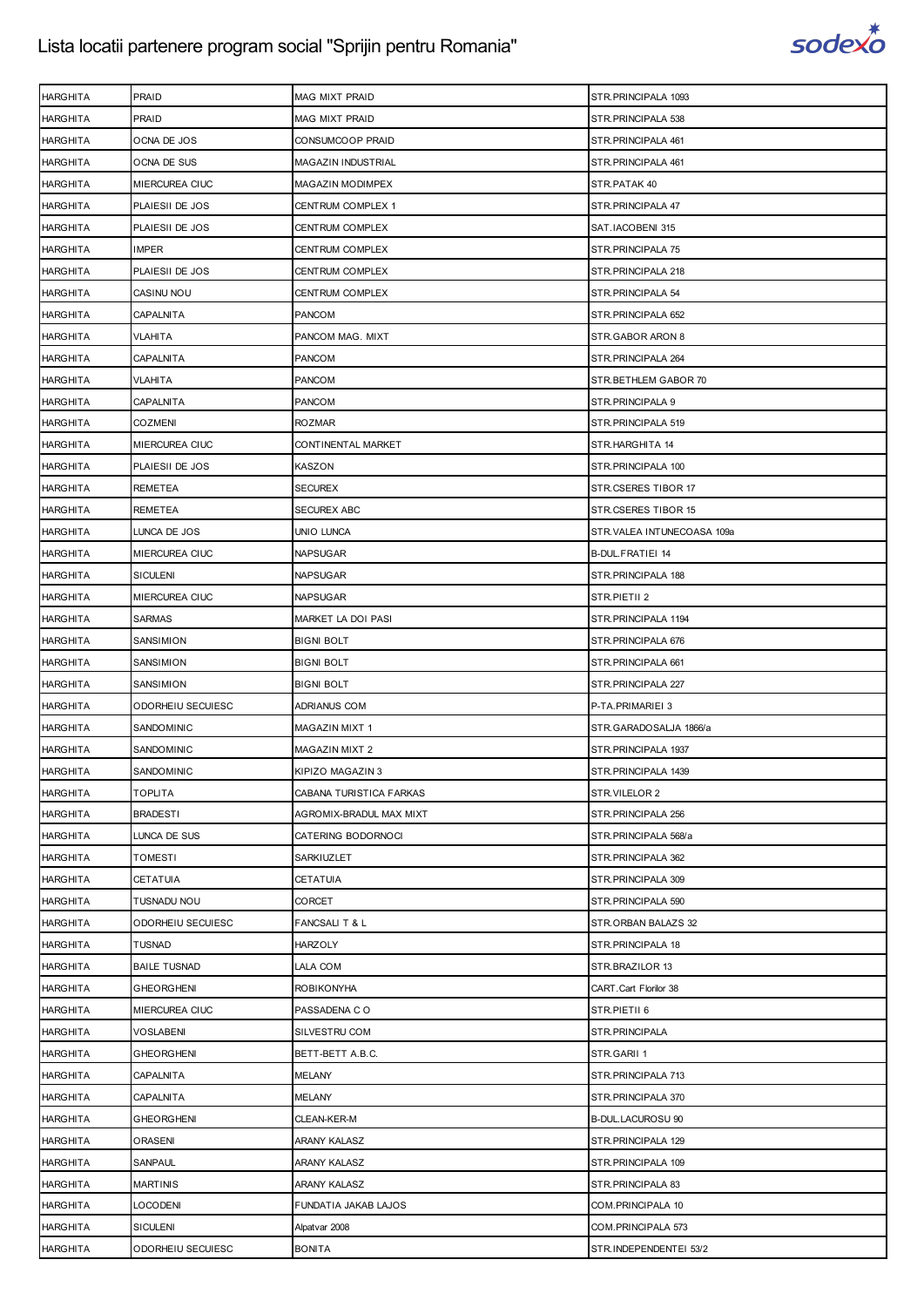

| <b>HARGHITA</b>  | ODORHEIU SECUIESC    | <b>BONITA</b>             | STR.INDEPENDENTEI 52/1          |
|------------------|----------------------|---------------------------|---------------------------------|
| <b>HARGHITA</b>  | ODORHEIU SECUIESC    | <b>MAGAZIN BONITA 3</b>   | STR.PIETROSA 8                  |
| HARGHITA         | <b>DITRAU</b>        | <b>DITRAU</b>             | STR.PETOFI SANDOR 2             |
| <b>HARGHITA</b>  | LUNCA DE JOS         | CASA SECUIULUI FOOD       | STR.PRINCIPALA 638              |
| <b>HARGHITA</b>  | <b>TOPLITA</b>       | CASA SECUIULUI FOOD       | B-DUL. NICOLAE BALCESCU 37      |
| HARGHITA         | <b>GHEORGHENI</b>    | KATKING MIXT              | CART.FLORILOR                   |
| <b>HARGHITA</b>  | <b>BORSEC</b>        | RESTAURANT FALO           | STR.CARPATI 99                  |
| <b>HARGHITA</b>  | <b>DARJIU</b>        | <b>BALLOK LEVENTE</b>     | STR.PRINCIPALA 29               |
| HARGHITA         | MIERCUREA CIUC       | MARIPOSA JUANITA          | STR.CULMEI 1                    |
| <b>HARGHITA</b>  | <b>VLAHITA</b>       | DACZO TIBOR               | STR.GABOR ARON 13               |
| <b>HARGHITA</b>  | ODORHEIU SECUIESC    | <b>HUSIMADO</b>           | STR.ADY ENDRE 77                |
| HARGHITA         | ODORHEIU SECUIESC    | HUSIMADO                  | STR.ADY ENDRE 11                |
| <b>HARGHITA</b>  | <b>HODOSA</b>        | RESTAURANT MARCELUCA      | STR.HODOSA 1277/a               |
| <b>HARGHITA</b>  | OCNA DE JOS          | <b>GEBOLT</b>             | STR.PALL 22                     |
| HARGHITA         | <b>BALAN</b>         | RESTAURANT FLOARE DE COLT | STR.1 DECEMBRIE 32f             |
| <b>HARGHITA</b>  | CAPALNITA            | <b>ABLAK SZIGET</b>       | STR. PRINCIPALA 33              |
| <b>HARGHITA</b>  | NICOLESTI (FRUMOASA) | <b>MAGAZIN MIXT</b>       | STR.SAT NICOLESTI 282           |
| HARGHITA         | <b>BAILE TUSNAD</b>  | SZAFTA TIBOR              | STR.GARII 16                    |
| <b>HARGHITA</b>  | <b>SICULENI</b>      | SZIDOR MINI MARKET        | STR.PRINCIPALA 188              |
| <b>HARGHITA</b>  | MIERCUREA CIUC       | ABC UNIVERSAL             | STR.ALEEA OCTAVIAN GOGA 14      |
| HARGHITA         | TULGHES              | STREET BISTRO             | STR.PRINCIPALA 419              |
| <b>HARGHITA</b>  | <b>COBATESTI</b>     | <b>BALINT J MAGDA</b>     | STR.PRINCIPALA 111              |
| <b>HARGHITA</b>  | <b>REMETEA</b>       | <b>FEJER ERZSEBET</b>     | STR.FALU 31                     |
| HARGHITA         | LUNCA DE JOS         | II JANO TIBOR ANDRAS      | STR. PRINCIPALA 61              |
| <b>HARGHITA</b>  | LUNCA DE SUS         | ANTAL GABRIELA            | STR.PRINCIPALA                  |
| <b>HARGHITA</b>  | <b>RACU</b>          | <b>FALUSI KOSARAS</b>     | STR.PRINCIPALA 376              |
| HARGHITA         | <b>MUGENI</b>        | RESTAURANT ERDO           | STR.PRINCIPALA 1a               |
| <b>HARGHITA</b>  | PALTINIS-CIUC        | <b>JANO TIBOR MIHALY</b>  | STR. Paltinis-Ciuc 1142         |
| <b>HARGHITA</b>  | LAZAREA              | NAGY D I CSABA            | STR.PRINCIPALA 282              |
| <b>HARGHITA</b>  | CICEU                | MISSFILTEP CICEU          | STR.PRINCIPALA 591              |
| <b>HARGHITA</b>  | NICOLESTI (FRUMOASA) | MISSFILTEP NICOLESTI      | STR.PRINCIPALA 96               |
| <b>HUNEDOARA</b> | <b>DEVA</b>          | <b>KFC</b>                | CAL.ZARANDULUI 87               |
| <b>HUNEDOARA</b> | HATEG                | AGIL                      | STR.CENTRALEI 2                 |
| <b>HUNEDOARA</b> | <b>DEVA</b>          | AGIL                      | STR.CREANGA ION 60              |
| <b>HUNEDOARA</b> | DEVA                 | AGIL                      | <b>B-DUL.DECEBAL</b>            |
| <b>HUNEDOARA</b> | PETROSANI            | AGIL                      | P-TA.DACIA                      |
| <b>HUNEDOARA</b> | SIMERIA              | AGIL                      | STR.CLOSCA PIATA AGROALIMENTARA |
| <b>HUNEDOARA</b> | <b>BRAD</b>          | AGIL                      | STR.REPUBLICII 41/2             |
| <b>HUNEDOARA</b> | SIMERIA              | AGIL                      | STR.CLOSCA 2                    |
| <b>HUNEDOARA</b> | <b>HUNEDOARA</b>     | AGIL                      | <b>B-DUL.CORVIN 5</b>           |
| <b>HUNEDOARA</b> | <b>HUNEDOARA</b>     | <b>ELIT</b>               | P-TA.OBOR                       |
| <b>HUNEDOARA</b> | PETROSANI            | <b>ELIT</b>               | STR.BALCESCU NICOLAE 18         |
| <b>HUNEDOARA</b> | <b>BRAD</b>          | <b>ELIT</b>               | STR.REPUBLICII                  |
|                  | <b>BRAD</b>          | <b>ELIT</b>               | STR.AVRAM IANCU 43              |
| <b>HUNEDOARA</b> |                      |                           |                                 |
| <b>HUNEDOARA</b> | LUPENI               | <b>ELIT</b>               | STR.PARANGULUI                  |
| <b>HUNEDOARA</b> | ORASTIE              | <b>ELIT</b>               | STR.UNIRII 29                   |
| <b>HUNEDOARA</b> | <b>URICANI</b>       | <b>ELIT</b>               | <b>B-DUL.MUNCII</b>             |
| <b>HUNEDOARA</b> | <b>DEVA</b>          | <b>ELIT</b>               | STR.22 DECEMBRIE 43             |
| <b>HUNEDOARA</b> | CALAN                | <b>ELIT</b>               | STR.INDEPENDENTEI               |
| <b>HUNEDOARA</b> | <b>CRISCIOR</b>      | <b>ELIT</b>               | STR.ZARANDULUI                  |
| <b>HUNEDOARA</b> | VULCAN               | <b>ELIT</b>               | B-DUL. MIHAI VITEAZU 26         |
| <b>HUNEDOARA</b> | <b>PETRILA</b>       | <b>ELIT</b>               | STR.T.VLADIMIRESCU 36b          |
| <b>HUNEDOARA</b> | SIMERIA              | <b>ELIT</b>               | P-TA.PIATA UNIRII 1             |
| <b>HUNEDOARA</b> | PETROSANI            | <b>ELIT</b>               | STR.AVIATORILOR                 |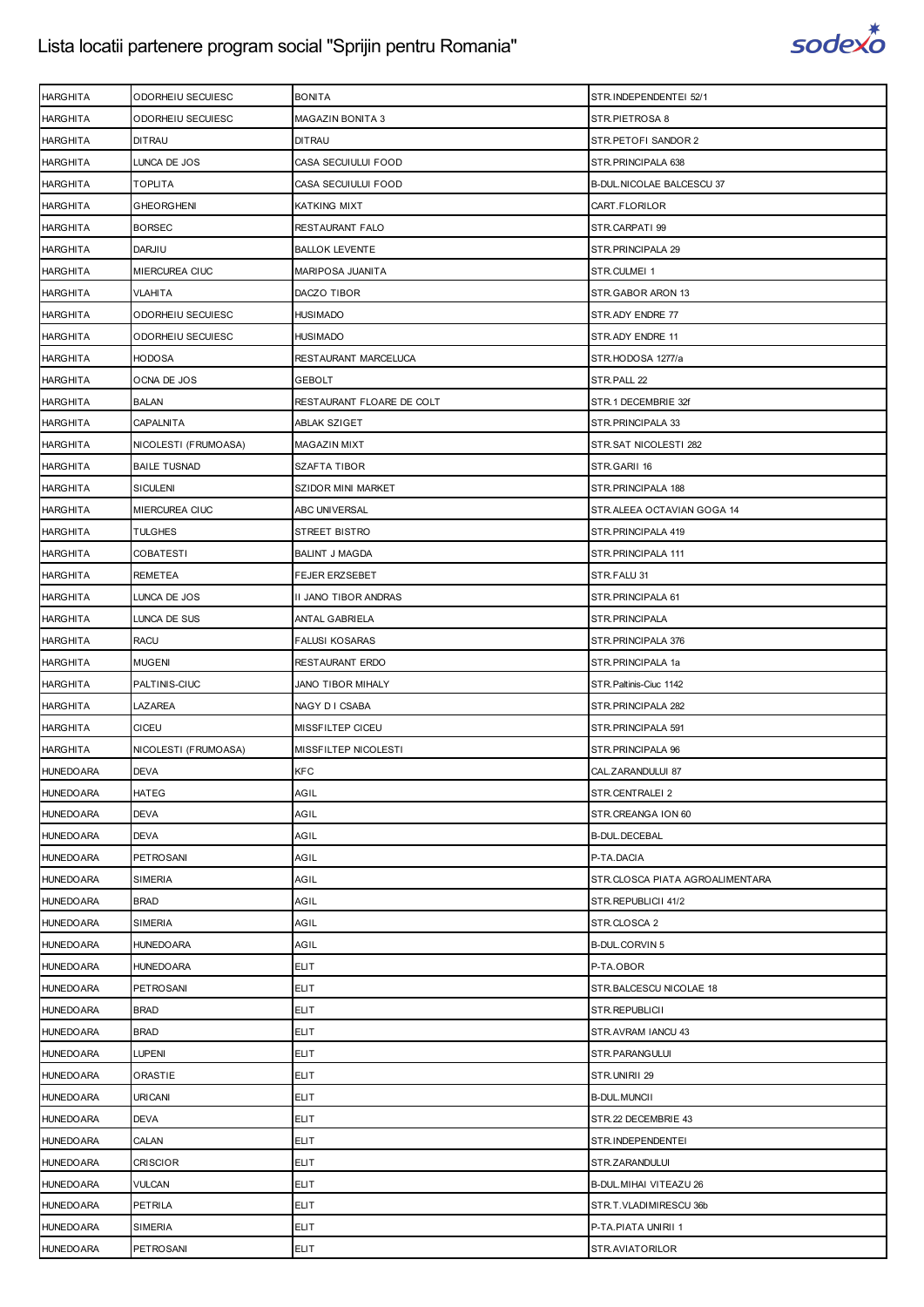

| HATEG<br><b>ELIT</b><br><b>HUNEDOARA</b><br>AL.CENTRALEI 2<br>PETRILA<br><b>ELIT</b><br><b>HUNEDOARA</b><br>STR.8 MARTIE 42<br><b>HUNEDOARA</b><br><b>BRAD</b><br><b>ELIT</b><br>STR.LIBERTATII<br><b>ELIT</b><br><b>HUNEDOARA</b><br><b>DEVA</b><br><b>B-DUL.DECEBAL</b><br><b>ELIT</b><br>STR.TUDOR VLADIMIRESCU<br><b>HUNEDOARA</b><br>PETRILA<br>PETROSANI<br><b>ELIT</b><br>STR.AVIATORILOR<br><b>HUNEDOARA</b><br><b>ELIT</b><br><b>HUNEDOARA</b><br>URICANI<br>STR.MUNCII<br><b>ELIT</b><br><b>HUNEDOARA</b><br>CALAN<br>STR.PIETII<br><b>BARU</b><br><b>ELIT</b><br>STR.PRINCIPALA<br><b>HUNEDOARA</b><br><b>ELIT</b><br><b>HUNEDOARA</b><br><b>HUNEDOARA</b><br><b>B-DUL.TRAIAN 1</b><br>LUPENI<br><b>ELIT</b><br><b>B-DUL.PACII</b><br><b>HUNEDOARA</b><br>LUPENI<br><b>HUNEDOARA</b><br><b>ELIT</b><br>AL.PLOPILOR 1<br><b>ELIT</b><br><b>HUNEDOARA</b><br>SIMERIA<br>STR.AVRAM IANCU 3<br><b>ELIT</b><br><b>HUNEDOARA</b><br>VATA DE JOS<br>STR.PIATA MOTILOR<br><b>DEVA</b><br>COLLINI COM<br><b>HUNEDOARA</b><br>STR.M.EMINESCU<br><b>HUNEDOARA</b><br>HUNEDOARA<br>COLLINI COM<br>STR.VIORELELOR<br><b>HUNEDOARA</b><br><b>HUNEDOARA</b><br>COLLINI COM<br><b>B-DUL.DACIA 33</b><br>SIMERIA<br>STR.AVRAM IANCU<br><b>HUNEDOARA</b><br>COLLINI COM<br><b>HUNEDOARA</b><br>HATEG<br>COLLINI COM<br>P-TA.UNIRII<br>ORASTIE<br>STR.PRICAZULUI 2<br><b>HUNEDOARA</b><br>COLLINI COM<br><b>HUNEDOARA</b><br>ORASTIE<br>STR.NICOLAE BALCESCU 21<br>COLLINI COM |
|------------------------------------------------------------------------------------------------------------------------------------------------------------------------------------------------------------------------------------------------------------------------------------------------------------------------------------------------------------------------------------------------------------------------------------------------------------------------------------------------------------------------------------------------------------------------------------------------------------------------------------------------------------------------------------------------------------------------------------------------------------------------------------------------------------------------------------------------------------------------------------------------------------------------------------------------------------------------------------------------------------------------------------------------------------------------------------------------------------------------------------------------------------------------------------------------------------------------------------------------------------------------------------------------------------------------------------------------------------------------------------------------------------------------------------------------------------------------|
|                                                                                                                                                                                                                                                                                                                                                                                                                                                                                                                                                                                                                                                                                                                                                                                                                                                                                                                                                                                                                                                                                                                                                                                                                                                                                                                                                                                                                                                                        |
|                                                                                                                                                                                                                                                                                                                                                                                                                                                                                                                                                                                                                                                                                                                                                                                                                                                                                                                                                                                                                                                                                                                                                                                                                                                                                                                                                                                                                                                                        |
|                                                                                                                                                                                                                                                                                                                                                                                                                                                                                                                                                                                                                                                                                                                                                                                                                                                                                                                                                                                                                                                                                                                                                                                                                                                                                                                                                                                                                                                                        |
|                                                                                                                                                                                                                                                                                                                                                                                                                                                                                                                                                                                                                                                                                                                                                                                                                                                                                                                                                                                                                                                                                                                                                                                                                                                                                                                                                                                                                                                                        |
|                                                                                                                                                                                                                                                                                                                                                                                                                                                                                                                                                                                                                                                                                                                                                                                                                                                                                                                                                                                                                                                                                                                                                                                                                                                                                                                                                                                                                                                                        |
|                                                                                                                                                                                                                                                                                                                                                                                                                                                                                                                                                                                                                                                                                                                                                                                                                                                                                                                                                                                                                                                                                                                                                                                                                                                                                                                                                                                                                                                                        |
|                                                                                                                                                                                                                                                                                                                                                                                                                                                                                                                                                                                                                                                                                                                                                                                                                                                                                                                                                                                                                                                                                                                                                                                                                                                                                                                                                                                                                                                                        |
|                                                                                                                                                                                                                                                                                                                                                                                                                                                                                                                                                                                                                                                                                                                                                                                                                                                                                                                                                                                                                                                                                                                                                                                                                                                                                                                                                                                                                                                                        |
|                                                                                                                                                                                                                                                                                                                                                                                                                                                                                                                                                                                                                                                                                                                                                                                                                                                                                                                                                                                                                                                                                                                                                                                                                                                                                                                                                                                                                                                                        |
|                                                                                                                                                                                                                                                                                                                                                                                                                                                                                                                                                                                                                                                                                                                                                                                                                                                                                                                                                                                                                                                                                                                                                                                                                                                                                                                                                                                                                                                                        |
|                                                                                                                                                                                                                                                                                                                                                                                                                                                                                                                                                                                                                                                                                                                                                                                                                                                                                                                                                                                                                                                                                                                                                                                                                                                                                                                                                                                                                                                                        |
|                                                                                                                                                                                                                                                                                                                                                                                                                                                                                                                                                                                                                                                                                                                                                                                                                                                                                                                                                                                                                                                                                                                                                                                                                                                                                                                                                                                                                                                                        |
|                                                                                                                                                                                                                                                                                                                                                                                                                                                                                                                                                                                                                                                                                                                                                                                                                                                                                                                                                                                                                                                                                                                                                                                                                                                                                                                                                                                                                                                                        |
|                                                                                                                                                                                                                                                                                                                                                                                                                                                                                                                                                                                                                                                                                                                                                                                                                                                                                                                                                                                                                                                                                                                                                                                                                                                                                                                                                                                                                                                                        |
|                                                                                                                                                                                                                                                                                                                                                                                                                                                                                                                                                                                                                                                                                                                                                                                                                                                                                                                                                                                                                                                                                                                                                                                                                                                                                                                                                                                                                                                                        |
|                                                                                                                                                                                                                                                                                                                                                                                                                                                                                                                                                                                                                                                                                                                                                                                                                                                                                                                                                                                                                                                                                                                                                                                                                                                                                                                                                                                                                                                                        |
|                                                                                                                                                                                                                                                                                                                                                                                                                                                                                                                                                                                                                                                                                                                                                                                                                                                                                                                                                                                                                                                                                                                                                                                                                                                                                                                                                                                                                                                                        |
|                                                                                                                                                                                                                                                                                                                                                                                                                                                                                                                                                                                                                                                                                                                                                                                                                                                                                                                                                                                                                                                                                                                                                                                                                                                                                                                                                                                                                                                                        |
|                                                                                                                                                                                                                                                                                                                                                                                                                                                                                                                                                                                                                                                                                                                                                                                                                                                                                                                                                                                                                                                                                                                                                                                                                                                                                                                                                                                                                                                                        |
|                                                                                                                                                                                                                                                                                                                                                                                                                                                                                                                                                                                                                                                                                                                                                                                                                                                                                                                                                                                                                                                                                                                                                                                                                                                                                                                                                                                                                                                                        |
|                                                                                                                                                                                                                                                                                                                                                                                                                                                                                                                                                                                                                                                                                                                                                                                                                                                                                                                                                                                                                                                                                                                                                                                                                                                                                                                                                                                                                                                                        |
| CALAN<br><b>HUNEDOARA</b><br>COLLINI COM<br>STR.PIETII                                                                                                                                                                                                                                                                                                                                                                                                                                                                                                                                                                                                                                                                                                                                                                                                                                                                                                                                                                                                                                                                                                                                                                                                                                                                                                                                                                                                                 |
| <b>DOBRA</b><br><b>HUNEDOARA</b><br>COLLINI COM<br>P-TA.VICTORIEI                                                                                                                                                                                                                                                                                                                                                                                                                                                                                                                                                                                                                                                                                                                                                                                                                                                                                                                                                                                                                                                                                                                                                                                                                                                                                                                                                                                                      |
| ILIA<br>STR.LIBERTATII 37a<br><b>HUNEDOARA</b><br>COLLINI COM                                                                                                                                                                                                                                                                                                                                                                                                                                                                                                                                                                                                                                                                                                                                                                                                                                                                                                                                                                                                                                                                                                                                                                                                                                                                                                                                                                                                          |
| GEOAGIU<br><b>HUNEDOARA</b><br>COLLINI COM<br>CAL. ROMANILOR 158                                                                                                                                                                                                                                                                                                                                                                                                                                                                                                                                                                                                                                                                                                                                                                                                                                                                                                                                                                                                                                                                                                                                                                                                                                                                                                                                                                                                       |
| PUI<br><b>HUNEDOARA</b><br>COLLINI COM<br>STR.REPUBLICII 67/c                                                                                                                                                                                                                                                                                                                                                                                                                                                                                                                                                                                                                                                                                                                                                                                                                                                                                                                                                                                                                                                                                                                                                                                                                                                                                                                                                                                                          |
| <b>DEVA</b><br><b>AVIS 3000</b><br><b>HUNEDOARA</b><br>P-TA.AGROALIMENTARA                                                                                                                                                                                                                                                                                                                                                                                                                                                                                                                                                                                                                                                                                                                                                                                                                                                                                                                                                                                                                                                                                                                                                                                                                                                                                                                                                                                             |
| <b>HUNEDOARA</b><br><b>BRAD</b><br>AVIS 3000<br>P-TA.AGROALIMENTARA                                                                                                                                                                                                                                                                                                                                                                                                                                                                                                                                                                                                                                                                                                                                                                                                                                                                                                                                                                                                                                                                                                                                                                                                                                                                                                                                                                                                    |
| <b>HUNEDOARA</b><br><b>DEVA</b><br>AVIS COM 3<br>STR. PRINCIPALA 2                                                                                                                                                                                                                                                                                                                                                                                                                                                                                                                                                                                                                                                                                                                                                                                                                                                                                                                                                                                                                                                                                                                                                                                                                                                                                                                                                                                                     |
| <b>HUNEDOARA</b><br><b>HUNEDOARA</b><br><b>AVIS 3000</b><br>P-TA.AGROALIMENTARA                                                                                                                                                                                                                                                                                                                                                                                                                                                                                                                                                                                                                                                                                                                                                                                                                                                                                                                                                                                                                                                                                                                                                                                                                                                                                                                                                                                        |
| <b>HUNEDOARA</b><br>ORASTIE<br>STR.PRICAZULUI<br>AVIS COM ORASTIE                                                                                                                                                                                                                                                                                                                                                                                                                                                                                                                                                                                                                                                                                                                                                                                                                                                                                                                                                                                                                                                                                                                                                                                                                                                                                                                                                                                                      |
| <b>HUNEDOARA</b><br><b>DEVA</b><br>AVIS COM DEVA 3<br>CART.DACIA                                                                                                                                                                                                                                                                                                                                                                                                                                                                                                                                                                                                                                                                                                                                                                                                                                                                                                                                                                                                                                                                                                                                                                                                                                                                                                                                                                                                       |
| <b>HUNEDOARA</b><br><b>DEVA</b><br>AVIS COM DEVA 4<br>STR.BEJAN                                                                                                                                                                                                                                                                                                                                                                                                                                                                                                                                                                                                                                                                                                                                                                                                                                                                                                                                                                                                                                                                                                                                                                                                                                                                                                                                                                                                        |
| <b>DEVA</b><br><b>HUNEDOARA</b><br>AVIS COM DEVA<br>STR.MARASTI                                                                                                                                                                                                                                                                                                                                                                                                                                                                                                                                                                                                                                                                                                                                                                                                                                                                                                                                                                                                                                                                                                                                                                                                                                                                                                                                                                                                        |
| <b>DEVA</b><br>AVIS COM DEVA 7<br>STR.22 DECEMBRIE<br><b>HUNEDOARA</b>                                                                                                                                                                                                                                                                                                                                                                                                                                                                                                                                                                                                                                                                                                                                                                                                                                                                                                                                                                                                                                                                                                                                                                                                                                                                                                                                                                                                 |
| <b>HUNEDOARA</b><br>AVIS COM HD 3<br>STR.MIHAI VITEAZU<br><b>HUNEDOARA</b>                                                                                                                                                                                                                                                                                                                                                                                                                                                                                                                                                                                                                                                                                                                                                                                                                                                                                                                                                                                                                                                                                                                                                                                                                                                                                                                                                                                             |
| <b>HUNEDOARA</b><br>HUNEDOARA<br>AVIS COM HD<br>P-TA.OBOR incinta hala                                                                                                                                                                                                                                                                                                                                                                                                                                                                                                                                                                                                                                                                                                                                                                                                                                                                                                                                                                                                                                                                                                                                                                                                                                                                                                                                                                                                 |
| ORASTIE<br>AVIS COM ORASTIE 2<br><b>HUNEDOARA</b><br>P-TA.MICRO 1                                                                                                                                                                                                                                                                                                                                                                                                                                                                                                                                                                                                                                                                                                                                                                                                                                                                                                                                                                                                                                                                                                                                                                                                                                                                                                                                                                                                      |
| <b>BRAD</b><br><b>HUNEDOARA</b><br>AVIS COM BRAD<br>STR.AVRAM IANCU 6                                                                                                                                                                                                                                                                                                                                                                                                                                                                                                                                                                                                                                                                                                                                                                                                                                                                                                                                                                                                                                                                                                                                                                                                                                                                                                                                                                                                  |
| <b>HUNEDOARA</b><br>SIMERIA<br>AVIS COM SIMERIA<br>P-TA.AGROALIMENTARA                                                                                                                                                                                                                                                                                                                                                                                                                                                                                                                                                                                                                                                                                                                                                                                                                                                                                                                                                                                                                                                                                                                                                                                                                                                                                                                                                                                                 |
| <b>HUNEDOARA</b><br>DEVA<br>AVIS COM DEVA 2<br><b>B-DUL.DECEBAL</b>                                                                                                                                                                                                                                                                                                                                                                                                                                                                                                                                                                                                                                                                                                                                                                                                                                                                                                                                                                                                                                                                                                                                                                                                                                                                                                                                                                                                    |
| HATEG<br>AL.CENTRALEI 2<br><b>HUNEDOARA</b><br>AVIS COM HATEG                                                                                                                                                                                                                                                                                                                                                                                                                                                                                                                                                                                                                                                                                                                                                                                                                                                                                                                                                                                                                                                                                                                                                                                                                                                                                                                                                                                                          |
| <b>DEVA</b><br>STR.BALCESCU NICOLAE<br><b>HUNEDOARA</b><br>AVIS COM DEVA 5                                                                                                                                                                                                                                                                                                                                                                                                                                                                                                                                                                                                                                                                                                                                                                                                                                                                                                                                                                                                                                                                                                                                                                                                                                                                                                                                                                                             |
| <b>HUNEDOARA</b><br><b>HUNEDOARA</b><br>AVIS COM HD 4<br><b>B-DUL.1848</b>                                                                                                                                                                                                                                                                                                                                                                                                                                                                                                                                                                                                                                                                                                                                                                                                                                                                                                                                                                                                                                                                                                                                                                                                                                                                                                                                                                                             |
| STR.MIHAI VITEAZU<br><b>HUNEDOARA</b><br>HUNEDOARA<br>AVIS COM HD 2                                                                                                                                                                                                                                                                                                                                                                                                                                                                                                                                                                                                                                                                                                                                                                                                                                                                                                                                                                                                                                                                                                                                                                                                                                                                                                                                                                                                    |
| <b>HUNEDOARA</b><br>PETROSANI<br>AVIS COM MINTIA<br>STR.1 DECEMBRIE 1918 99                                                                                                                                                                                                                                                                                                                                                                                                                                                                                                                                                                                                                                                                                                                                                                                                                                                                                                                                                                                                                                                                                                                                                                                                                                                                                                                                                                                            |
| <b>HUNEDOARA</b><br>DEVA<br>AVIS COM MINTIA<br>STR.MIHAI VITEAZU                                                                                                                                                                                                                                                                                                                                                                                                                                                                                                                                                                                                                                                                                                                                                                                                                                                                                                                                                                                                                                                                                                                                                                                                                                                                                                                                                                                                       |
| <b>DEVA</b><br>AVIS COM<br><b>HUNEDOARA</b><br>STR.CREANGA ION 160                                                                                                                                                                                                                                                                                                                                                                                                                                                                                                                                                                                                                                                                                                                                                                                                                                                                                                                                                                                                                                                                                                                                                                                                                                                                                                                                                                                                     |
| DEVA<br>AVIS COM<br>STR.EMINESCU MIHAIL 105<br><b>HUNEDOARA</b><br>STR.KOGALNICEANU MIHAIL 4<br><b>HUNEDOARA</b><br>DEVA<br>AVIS COM                                                                                                                                                                                                                                                                                                                                                                                                                                                                                                                                                                                                                                                                                                                                                                                                                                                                                                                                                                                                                                                                                                                                                                                                                                                                                                                                   |
| AVIS COM<br><b>HUNEDOARA</b><br>DEVA<br>STR.HOREA                                                                                                                                                                                                                                                                                                                                                                                                                                                                                                                                                                                                                                                                                                                                                                                                                                                                                                                                                                                                                                                                                                                                                                                                                                                                                                                                                                                                                      |
| AVIS COM<br><b>HUNEDOARA</b><br>HUNEDOARA<br><b>B-DUL.DACIA</b>                                                                                                                                                                                                                                                                                                                                                                                                                                                                                                                                                                                                                                                                                                                                                                                                                                                                                                                                                                                                                                                                                                                                                                                                                                                                                                                                                                                                        |
| <b>HUNEDOARA</b><br>AVIS COM<br>STR.ENESCU GEORGE 15<br>HUNEDOARA                                                                                                                                                                                                                                                                                                                                                                                                                                                                                                                                                                                                                                                                                                                                                                                                                                                                                                                                                                                                                                                                                                                                                                                                                                                                                                                                                                                                      |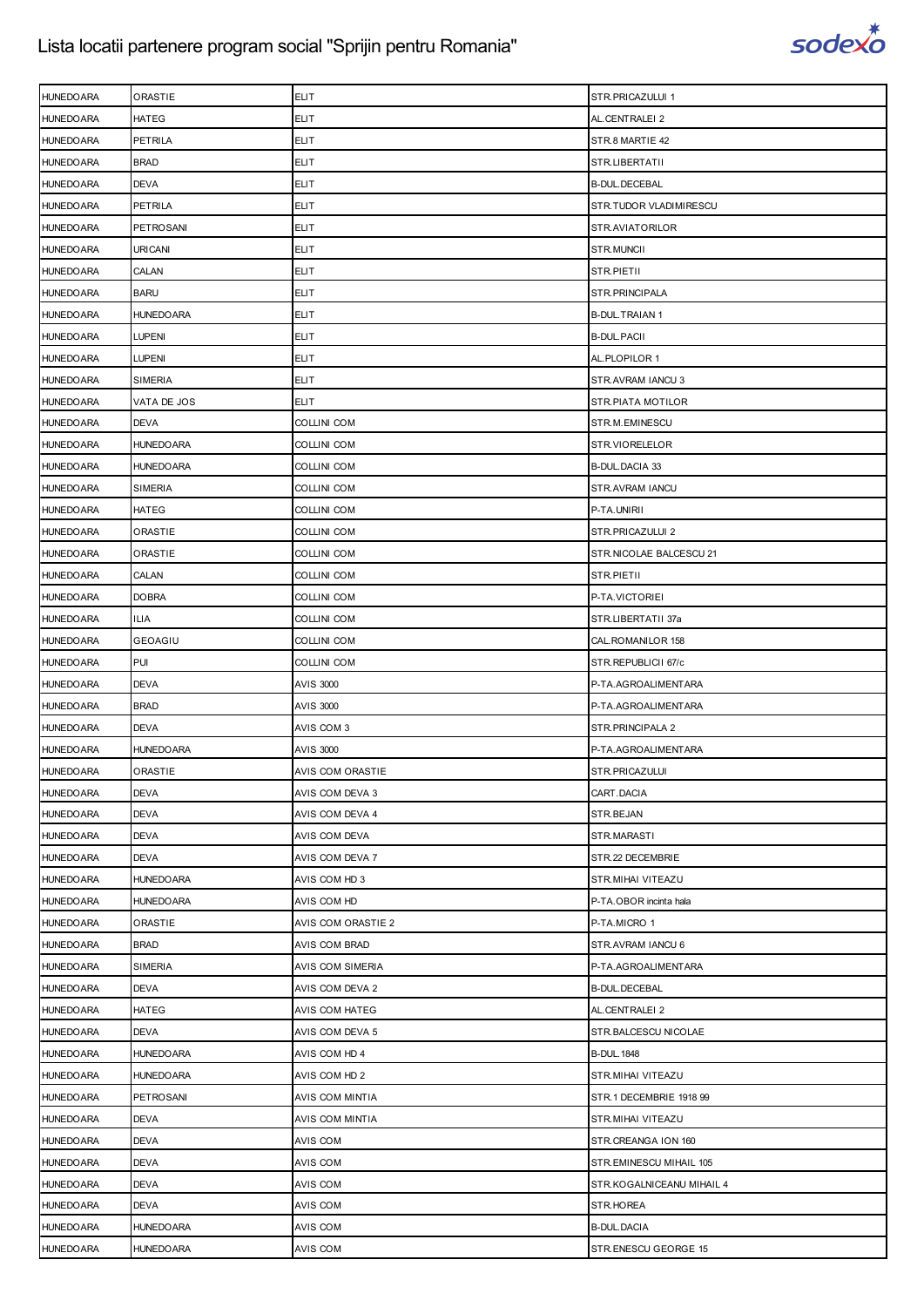

| <b>HUNEDOARA</b> | SIMERIA          | AVIS COM          | STR.VICTORIEI                           |
|------------------|------------------|-------------------|-----------------------------------------|
| <b>HUNEDOARA</b> | ORASTIE          | AVIS COM          | STR.NICOLAE BALCESCU 12                 |
| <b>HUNEDOARA</b> | <b>BRAD</b>      | AVIS COM          | STR.LIBERTATII                          |
| <b>HUNEDOARA</b> | <b>DEVA</b>      | AVIS COM          | STR.MIHAI VITEAZU                       |
| <b>HUNEDOARA</b> | <b>DEVA</b>      | AVIS COM          | STR.INTERSECTIA BALCESCU CU EMINESCU    |
| <b>HUNEDOARA</b> | <b>DEVA</b>      | AVIS COM          | STR.BEJAN                               |
| <b>HUNEDOARA</b> | DEVA             | AVIS COM          | STR.BEJAN                               |
| <b>HUNEDOARA</b> | <b>DEVA</b>      | AVIS COM          | STR.22 DECEMBRIE                        |
| <b>HUNEDOARA</b> | <b>DEVA</b>      | AVIS COM          | STR.EMINESCU MIHAIL                     |
| <b>HUNEDOARA</b> | HUNEDOARA        | AVIS COM          | STR.MIHAI VITEAZU                       |
| <b>HUNEDOARA</b> | <b>HUNEDOARA</b> | AVIS COM          | <b>B-DUL. 1848</b>                      |
| <b>HUNEDOARA</b> | <b>DEVA</b>      | <b>AVIS 3000</b>  | STR.ION CREANGA                         |
| <b>HUNEDOARA</b> | <b>DEVA</b>      | AVIS COM          | STR.CARAGIALE ION LUCA 20               |
| <b>HUNEDOARA</b> | <b>HUNEDOARA</b> | AVIS COM          | <b>B-DUL.DACIA 6c</b>                   |
| <b>HUNEDOARA</b> | SOIMUS           | AVIS 3000         | STR.ABATORUL DE PASARI                  |
| <b>HUNEDOARA</b> | LUPENI           | ROMFULDA DISTRIB  | STR.LILIACULUI 10/3                     |
| <b>HUNEDOARA</b> | PETRILA          | ROMFULDA DISTRIB  | STR.REPUBLICII 79/13                    |
| <b>HUNEDOARA</b> | <b>VULCAN</b>    | ROMFULDA DISTRIB  | STR. MIHAI VITEAZU 17-18                |
| <b>HUNEDOARA</b> | PETROSANI        | ROMFULDA DISTRIB  | STR.BALCESCU NICOLAE 10                 |
| <b>HUNEDOARA</b> | URICANI          | ROMFULDA DISTRIB  | STR.MUNCII                              |
| <b>HUNEDOARA</b> | <b>DEVA</b>      | ROMFULDA DISTRIB  | STR.CREANGA ION-PIATA AGROALIMENTARA 60 |
| <b>HUNEDOARA</b> | PETROSANI        | ROMFULDA DISTRIB  | STR.AVIATORILOR                         |
| <b>HUNEDOARA</b> | <b>ORASTIE</b>   | PETRALDAN         | STR.PLANTELOR 24                        |
| <b>HUNEDOARA</b> | PETRILA          | <b>REALCOM</b>    | STR. REPUBLICII (LONEA) 220             |
| <b>HUNEDOARA</b> | PETROSANI        | REALCOM           | STR.NICOLAE BALCESCU 10                 |
| <b>HUNEDOARA</b> | <b>PETROSANI</b> | <b>REALCOM</b>    | STR.1 DECEMBRIE 1918 57                 |
| <b>HUNEDOARA</b> | PETROSANI        | <b>REALCOM</b>    | STR.1 DECEMBRIE 1918 78                 |
| <b>HUNEDOARA</b> | PETROSANI        | REALCOM           | STR. PACII (AEROPORT PARANG)            |
| <b>HUNEDOARA</b> | <b>PETROSANI</b> | <b>REALCOM</b>    | STR.1 DECEMBRIE 1918 90                 |
| <b>HUNEDOARA</b> | <b>VETEL</b>     | MINI-MARKET       | STR.TRANDAFIRILOR 32                    |
| <b>HUNEDOARA</b> | LUNCOIU DE JOS   | <b>MEGAFOX</b>    | STR.PRINCIPALA 77a                      |
| <b>HUNEDOARA</b> | <b>HARTAGANI</b> | <b>MEGAFOX</b>    | STR. PRINCIPALA 342                     |
| <b>HUNEDOARA</b> | CERTEJU DE SUS   | <b>MEGAFOX</b>    | STR.VALEA FAIERAGULUI                   |
| <b>HUNEDOARA</b> | CERTEJU DE SUS   | <b>MEGAFOX</b>    | STR. PRINCIPALA                         |
| <b>HUNEDOARA</b> | ORASTIE          | <b>INMEDIO</b>    | STR.ARMATE CC KAUFLAND                  |
| <b>HUNEDOARA</b> | DEVA             | <b>INMEDIO</b>    | CAL.ZARANDULUI GALERIA REAL 87          |
| <b>HUNEDOARA</b> | <b>HUNEDOARA</b> | <b>INMEDIO</b>    | STR.AVRAM IANCU CC KAUFLAND             |
| <b>HUNEDOARA</b> | <b>DEVA</b>      | <b>INMEDIO</b>    | CAL.ZARANDULUI CC KAUFLAND 67           |
| <b>HUNEDOARA</b> | <b>DEVA</b>      | <b>INMEDIO</b>    | B-DUL. DECEBAL CC DEVA MALL             |
| <b>HUNEDOARA</b> | DEVA             | <b>INMEDIO</b>    | <b>B-DUL.DECEBAL</b>                    |
| <b>HUNEDOARA</b> | <b>DEVA</b>      | <b>INMEDIO</b>    | CAL.ZARANDULUI 87                       |
| <b>HUNEDOARA</b> | <b>GHELARI</b>   | MAGAZIN ABC       | STR.RUSCA                               |
| <b>HUNEDOARA</b> | <b>GHELARI</b>   | MAGAZIN ABC       | STR.MINERULUI 12                        |
| <b>HUNEDOARA</b> | TELIUCU INFERIOR | ABC               | STR.PRINCIPALA                          |
| <b>HUNEDOARA</b> | <b>GHELARI</b>   | ABC               | STR.RUSCA                               |
| <b>HUNEDOARA</b> | GHELARI          | ABC SAT           | STR.RUSCA                               |
| <b>HUNEDOARA</b> | <b>GHELARI</b>   | ABC COMPLEX       | STR.RUSCA                               |
| <b>HUNEDOARA</b> | <b>DEVA</b>      | LECH LACTO        | STR.I.MANIU                             |
| <b>HUNEDOARA</b> | DEVA             | LECH LACTO        | <b>B-DUL.DECEBAL</b>                    |
| <b>HUNEDOARA</b> | <b>DEVA</b>      | <b>LECH LACTO</b> | CAL.ZARANDULUI GALERIILE REAL 87        |
| <b>HUNEDOARA</b> | <b>DEVA</b>      | LECH LACTO        | STR.M.EMINESCU 13a                      |
| <b>HUNEDOARA</b> | HUNEDOARA        | LECH LACTO        | STR. MIHAI VITEAZU COMPLEX DUNAREA      |
| <b>HUNEDOARA</b> | <b>HUNEDOARA</b> | LECH LACTO        | STR.GRADINILOR 4                        |
| <b>HUNEDOARA</b> | SIMERIA          | LECH LACTO        | STR.CLOSCA PIATA AGROALIMENTARA         |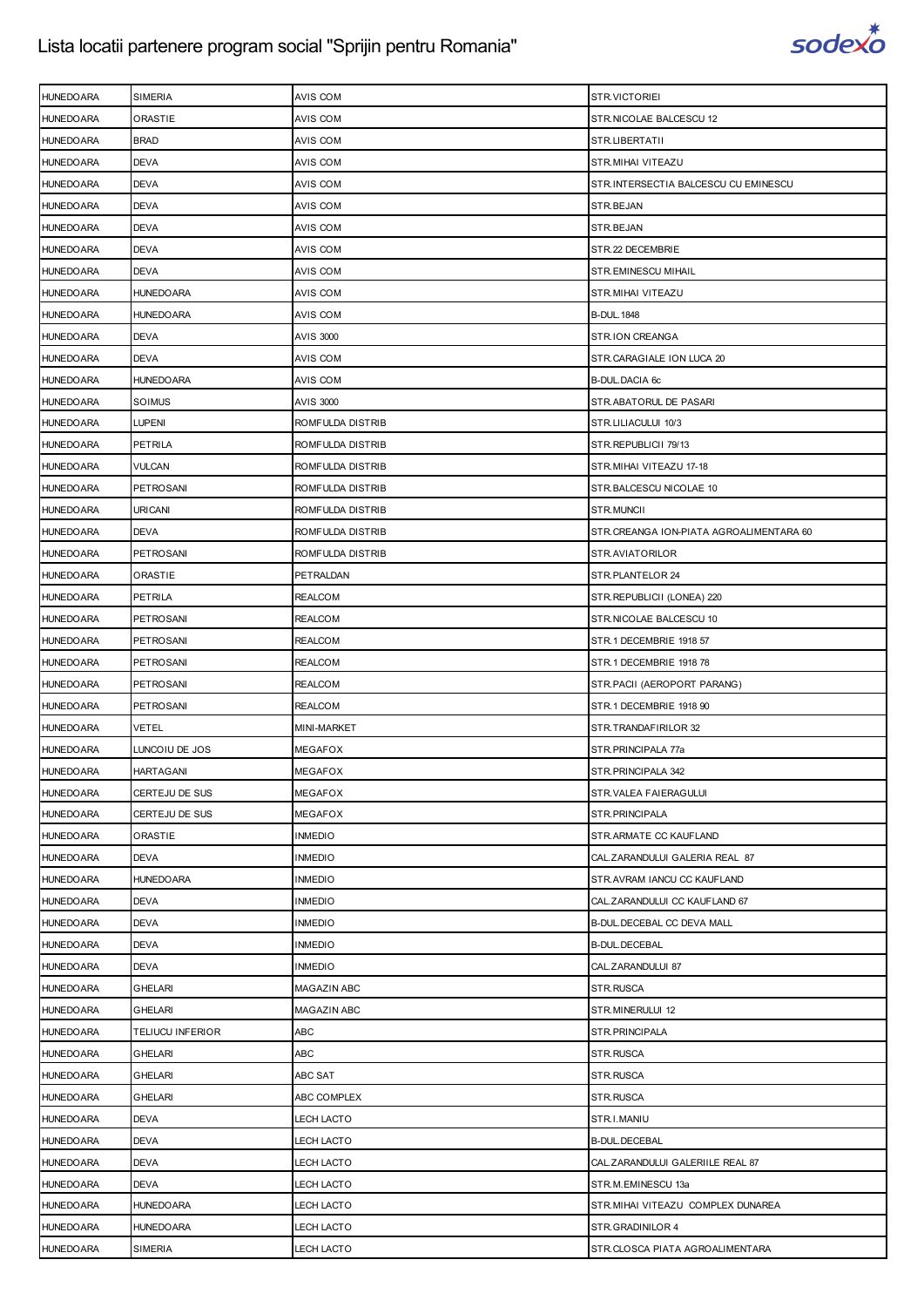

| <b>HUNEDOARA</b> | ORASTIE             | LECH LACTO                      | STR.PRICAZULUI           |
|------------------|---------------------|---------------------------------|--------------------------|
| <b>HUNEDOARA</b> | SIMERIA             | <b>TOTALITARIS COM DIVERS 1</b> | STR.AVRAM IANCU          |
| <b>HUNEDOARA</b> | <b>DEVA</b>         | TOTALITARIS COM DIVERS 2        | CAL.ZARANDULUI           |
| <b>HUNEDOARA</b> | <b>BACIA</b>        | <b>TOTALITARIS</b>              | STR.PRINCIPALA           |
| <b>HUNEDOARA</b> | <b>DEVA</b>         | TOTALITARIS COM DIVERS 6        | STR.BEJAN                |
| <b>HUNEDOARA</b> | TAMPA               | TOTALITARIS COM DIVERS          | STR.PRINCIPALA 22        |
| <b>HUNEDOARA</b> | <b>DOBRA</b>        | TOTALITARIS COM DIVERS          | STR.PRINCIPALA           |
| <b>HUNEDOARA</b> | <b>DEVA</b>         | <b>CHIOSC PIATA GARII</b>       | STR.PIATA GARII          |
| <b>HUNEDOARA</b> | SIMERIA             | TOTALITARIS COM DIVERS          | STR.1 DECEMBRIE          |
| <b>HUNEDOARA</b> | <b>DEVA</b>         | TOTALITARIS COM DIVERS          | STR.ZAMFIRESCU           |
| <b>HUNEDOARA</b> | <b>DEVA</b>         | TOTALITARIS COM DIVERS          | B-DUL. MANIU IULIU 16a   |
| <b>HUNEDOARA</b> | COSTESTI            | POPASUL DACILOR                 | COM.ORASTIOARA DE SUS 93 |
| <b>HUNEDOARA</b> | COSTESTI            | POPASUL DACILOR                 | COM.ORASTIOARA DE SUS 93 |
| <b>HUNEDOARA</b> | VATA DE JOS         | DAL PALAS COMPREST              | SAT.BROTUNA 17a          |
| <b>HUNEDOARA</b> | <b>BRAD</b>         | MAGAZIN NR 1                    | STR.AVRAM IANCU 6        |
| <b>HUNEDOARA</b> | ORASTIE             | <b>GENERAL 2</b>                | STR.PRICAZULUI 2         |
| <b>HUNEDOARA</b> | COSTESTI            | <b>MAGAZIN MIXT</b>             | STR. PRINCIPALA 16       |
| <b>HUNEDOARA</b> | ORASTIE             | ALIMENTARA MICRO II             | STR.MURESULUI 14         |
| <b>HUNEDOARA</b> | ORASTIE             | ALBINA COOP NONSTOP             | <b>B-DUL.EROILOR</b>     |
| <b>HUNEDOARA</b> | <b>TURDAS</b>       | MAGAZIN MIXT TURDAS             | STR. PRINCIPALA 42       |
| <b>HUNEDOARA</b> | ORASTIOARA DE SUS   | <b>MAGAZIN MIXT</b>             | STR.PRINCIPALA           |
| <b>HUNEDOARA</b> | DANCU MARE          | <b>MAGAZIN MIXT</b>             | STR.PRINCIPALA 65        |
| <b>HUNEDOARA</b> | LUDESTII DE SUS     | CONSUMCOOP OC ORASTIE           | STR.PRINCIPALA           |
| <b>HUNEDOARA</b> | PRICAZ              | CONSUMCOOP OC ORASTIE           | STR.PRINCIPALA           |
| <b>HUNEDOARA</b> | ORASTIE             | <b>MIORITA</b>                  | STR.ARMATEI 7            |
| <b>HUNEDOARA</b> | ORASTIE             | COROANA                         | STR.NICOLAE BALCESCU 8   |
| <b>HUNEDOARA</b> | HATEG               | <b>CHIOSC PIATA MICA</b>        | STR.SARMISEGETUSA 2      |
| <b>HUNEDOARA</b> | HATEG               | <b>SORANI MARKET</b>            | STR. ALEEA CENTRALEI 6   |
| <b>HUNEDOARA</b> | HATEG               | MAG. CABANA                     | STR.HOREA 2              |
| <b>HUNEDOARA</b> | VATA DE JOS         | DAFALO IMPEX                    | P-TA.MOTILOR 3           |
| <b>HUNEDOARA</b> | <b>BRAD</b>         | ALBALUX 1                       | STR.AVRAM IANCU 54       |
| <b>HUNEDOARA</b> | <b>BRAD</b>         | <b>ALBALUX</b>                  | STR.AVRAM IANCU 54       |
| <b>HUNEDOARA</b> | <b>BRAD</b>         | PENSIUNEA TURISTICA ANA MARIA   | STR.AVRAM IANCU 56       |
| <b>HUNEDOARA</b> | <b>CRISCIOR</b>     | <b>MIXT DORA CONSIGN</b>        | STR.PRINCIPALA           |
| <b>HUNEDOARA</b> | <b>ZDRAPTI</b>      | MIXT DORA CONSIGN               | STR.PRINCIPALA 73a       |
| <b>HUNEDOARA</b> | <b>BRAD</b>         | MIXT DORA CONSIGN               | STR.REPUBLICII 6         |
| <b>HUNEDOARA</b> | <b>BRAD</b>         | MIXT DORA CONSIGN               | STR.LIBERTATII 6         |
| <b>HUNEDOARA</b> | <b>BRAD</b>         | <b>MIXT DORA CONSIGN</b>        | STR.CUZA VODA 3          |
| <b>HUNEDOARA</b> | <b>BRAD</b>         | MIXT DORA CONSIGN               | STR.AVRAM IANCU 12       |
| <b>HUNEDOARA</b> | <b>HUNEDOARA</b>    | <b>NICOLETTE</b>                | STR.MIHAI VITEAZU 9      |
| <b>HUNEDOARA</b> | HUNEDOARA           | COMPOTRANS EUROPA IMPEX 2       | STR.BICAZ 2              |
| <b>HUNEDOARA</b> | HUNEDOARA           | <b>NICOLETTE</b>                | B-DUL.DACIA 8-26         |
| <b>HUNEDOARA</b> | <b>HUNEDOARA</b>    | <b>NICOLETTE</b>                | STR.COMPLEX PIATA OBOR   |
| <b>HUNEDOARA</b> | <b>HUNEDOARA</b>    | <b>NICOLETTE</b>                | STR.PINILOR 6            |
| <b>HUNEDOARA</b> | PETROSANI           | <b>L&amp;D ALIMENT</b>          | STR.INDEPENDENTEI 0      |
| <b>HUNEDOARA</b> | PETROSANI           | <b>L&amp;D ALIMENT</b>          | STR.SATURN 4/1           |
| <b>HUNEDOARA</b> | ANINOASA            | L&D ALIMENT                     | STR.BUJORULUI 12         |
| <b>HUNEDOARA</b> | VATA DE JOS         | MAGAZIN ABC                     | P-TA.MOTILOR             |
| <b>HUNEDOARA</b> | <b>BAIA DE CRIS</b> | <b>MAGAZIN ABC</b>              | STR.TRIBUNULUI 5         |
| <b>HUNEDOARA</b> | DEVA                | EL IMPEX                        | STR.BALCESCU NICOLAE     |
| <b>HUNEDOARA</b> | CRISTUR             | LA DOI PASI                     | STR.ULITA MARE 378       |
| <b>HUNEDOARA</b> | HUNEDOARA           | MAGAZIN ALIMENTAR               | STR.BICAZ 2              |
| <b>HUNEDOARA</b> | PETROSANI           | <b>VICOROBAI</b>                | STR.LIVEZENI 232         |
| <b>HUNEDOARA</b> | VULCAN              | <b>VICOROBAI</b>                | STR.TRAIAN               |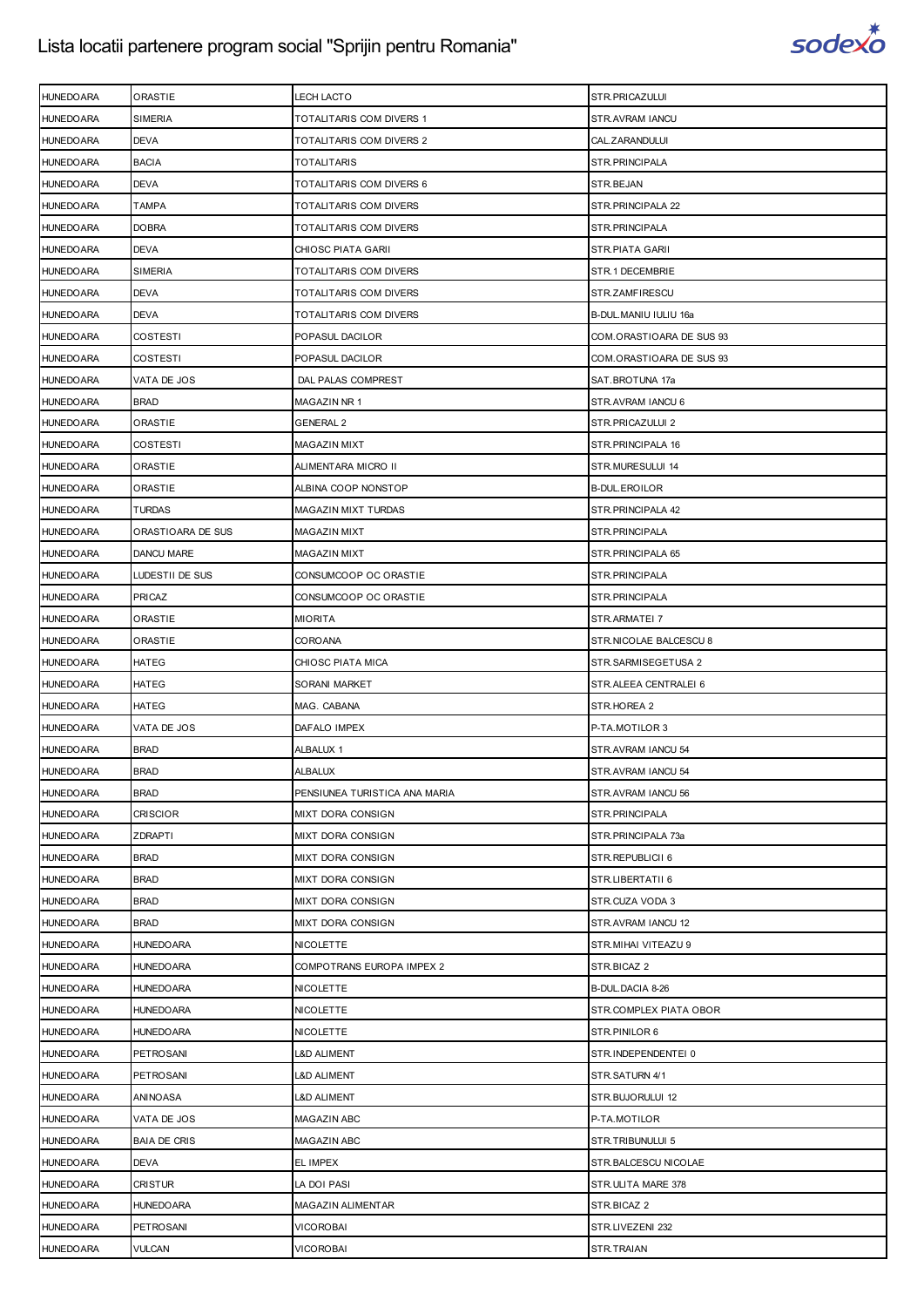

| <b>HUNEDOARA</b>                     | <b>PETROSANI</b>                | <b>VICOROBAI</b>                               | STR.SATURN                              |
|--------------------------------------|---------------------------------|------------------------------------------------|-----------------------------------------|
| <b>HUNEDOARA</b>                     | <b>AUREL VLAICU</b>             | NAIL PROD 2006                                 | STR.PRINCIPALA 238a                     |
| <b>HUNEDOARA</b>                     | <b>DEVA</b>                     | FRENTZY FRESCH CARN                            | STR.EMINESCU MIHAI 138                  |
| <b>HUNEDOARA</b>                     | <b>DEVA</b>                     | FRENTZY FRESH CARN                             | STR.EMINESCU                            |
| <b>HUNEDOARA</b>                     | <b>DEVA</b>                     | FRENTZY FRESH CARN                             | STR.EMINESCU                            |
| <b>HUNEDOARA</b>                     | <b>DEVA</b>                     | FRENTZY FRESH CARN                             | STR.SCARISOARA                          |
| <b>HUNEDOARA</b>                     | <b>HATEG</b>                    | NATUR PRODCARN                                 | STR.CENTRALEI 8                         |
| <b>HUNEDOARA</b>                     | <b>ORASTIE</b>                  | NATUR PRODCARN                                 | STR. NICOLAE BALCESCU 4                 |
| <b>HUNEDOARA</b>                     | <b>SIMERIA</b>                  | NATUR PRODCARN                                 | STR.CLOSCA                              |
| <b>HUNEDOARA</b>                     | <b>DEVA</b>                     | NATUR PRODCARN                                 | STR.CREANGA ION 60                      |
| <b>HUNEDOARA</b>                     | ORASTIE                         | NATUR PRODCARN                                 | STR.PRICAZULUI 2                        |
| <b>HUNEDOARA</b>                     | <b>HATEG</b>                    | OVIDIU DIVERS                                  | STR.HORIA 5                             |
| <b>HUNEDOARA</b>                     | <b>HATEG</b>                    | OVIDIU DIVERS                                  | STR.NICOLAE TITULESCU                   |
| <b>HUNEDOARA</b>                     | <b>HATEG</b>                    | LA OVIDIU                                      | STR.AUREL VLAICU 2                      |
| <b>HUNEDOARA</b>                     | <b>HATEG</b>                    | LA BURU                                        | STR. MIHAI EMINESCU 98                  |
| <b>HUNEDOARA</b>                     | <b>ZDRAPTI</b>                  | <b>STELARIS PANIF</b>                          | COM.CRISCIOR 342                        |
| <b>HUNEDOARA</b>                     | CALAN                           | <b>CANDY MIXT</b>                              | STR.OVID DENSUSIANU                     |
| <b>HUNEDOARA</b>                     | PETROSANI                       | CATALIA BEST - MAGAZIN DACIA                   | STR.AVIATORILOR                         |
| <b>HUNEDOARA</b>                     | <b>DEVA</b>                     | OPTIMUM PROXIMA                                | STR.EMINESCU MIHAIL 112                 |
| <b>HUNEDOARA</b>                     | <b>HUNEDOARA</b>                | <b>MARY ROX MIXT</b>                           | P-TA.ELIBERARII 1                       |
| <b>HUNEDOARA</b>                     | <b>GEOAGIU</b>                  | <b>MARICOR PERA</b>                            | CAL. ROMANILOR 212                      |
| <b>HUNEDOARA</b>                     | <b>LUPENI</b>                   | EXPRES MARKET DARIO 1                          | STR.PARINGULUI                          |
| <b>HUNEDOARA</b>                     | <b>LUPENI</b>                   | EXPRES MARKET DARIO 1                          | STR.GHEORGHE SINCAI                     |
| <b>HUNEDOARA</b>                     | <b>LUPENI</b>                   | LA DOI PASI                                    | STR.PARANGULUI                          |
| <b>HUNEDOARA</b>                     | LAPUGIU DE JOS                  | <b>COSEVITA TRUK</b>                           | DR.COSEVITA                             |
| <b>HUNEDOARA</b>                     | <b>BRAD</b>                     | RAMIN MIXT                                     | STR.DACILOR 4                           |
| <b>HUNEDOARA</b>                     | <b>BRAD</b>                     | RAMIN MIXT                                     | STR.LIBERTATII                          |
|                                      |                                 |                                                |                                         |
| <b>HUNEDOARA</b>                     | <b>PETROSANI</b>                | DIVINE BISTRO                                  | B-DUL.1 DECEMBRIE 1918 -                |
| <b>HUNEDOARA</b>                     | <b>HUNEDOARA</b>                | Minimarket LaDana                              | B-DUL.LIBERTATII 6                      |
|                                      |                                 |                                                |                                         |
| <b>HUNEDOARA</b><br><b>HUNEDOARA</b> | <b>VULCAN</b><br><b>DEVA</b>    | MOISA DANIEL SI GABRIELA<br>AMBIENTAL CRISTINA | B-DUL. MIHAI VITEAZU<br>STR.BEJAN       |
| <b>HUNEDOARA</b>                     | <b>CURECHIU</b>                 | <b>TODSERV</b>                                 | STR.CURECHIU 86                         |
|                                      |                                 |                                                |                                         |
| <b>HUNEDOARA</b>                     | <b>RIBITA</b>                   | LAGUNA ALBASTRA MIXT                           | SAT.RIBITA 32                           |
| <b>HUNEDOARA</b><br><b>HUNEDOARA</b> | <b>HUNEDOARA</b><br><b>BARU</b> | <b>TICTAC RIB</b><br><b>SILMARD EXPRESS</b>    | STR.CRISAN 7<br>STR.DR.S GARBEA 9       |
|                                      |                                 |                                                |                                         |
| <b>HUNEDOARA</b>                     | ORASTIE                         | MAGAZIN ALIMENTAR                              | STR.VLADIMIRESCU 88                     |
| <b>HUNEDOARA</b>                     | <b>BRAD</b>                     | MAGAZINUL CU DE TOATE                          | STR.LIBERTATII 16                       |
| <b>HUNEDOARA</b>                     | <b>BRAD</b>                     | CLESLILLY ROADTRANS                            | STR.DACILOR 40                          |
| <b>HUNEDOARA</b>                     | <b>DEVA</b>                     | <b>GAM FOODINVEST</b>                          | B-DUL.22 DECEMBRIE                      |
| <b>IALOMITA</b>                      | <b>AMARA</b>                    | RESTAURANT HOTEL IALOMITA                      | AL.LACULUI 1                            |
| <b>IALOMITA</b>                      | <b>AMARA</b>                    | TERASA HOTEL IALOMITA                          | AL.LACULUI 1                            |
| <b>IALOMITA</b>                      | AMARA                           | HOTEL IALOMITA                                 | AL.LACULUI 1                            |
| <b>IALOMITA</b>                      | <b>FETESTI</b>                  | <b>MARISAN</b>                                 | P-TA.PIATETA GARII 10-11                |
| <b>IALOMITA</b>                      | <b>SLOBOZIA</b>                 | MARISAN                                        | <b>B-DUL MATEI BASARAB</b>              |
| <b>IALOMITA</b>                      | <b>SLOBOZIA</b>                 | <b>MARISAN</b>                                 | STR.UNIRII                              |
| <b>IALOMITA</b>                      | <b>AMARA</b>                    | <b>MARISAN</b>                                 | STR.ALEXANDRU IOAN CUZA 2               |
| <b>IALOMITA</b>                      | <b>SLOBOZIA</b>                 | INMEDIO                                        | SOS.BUCURESTI - CONSTANTA 3f            |
| <b>IALOMITA</b>                      | <b>SLOBOZIA</b>                 | <b>INMEDIO</b>                                 | <b>DN.2A</b>                            |
| <b>IALOMITA</b>                      | <b>AMARA</b>                    | COMALIMENT                                     | STR.ALEXANDRU IOAN CUZA                 |
| <b>IALOMITA</b>                      | AMARA                           | COMALIMENT                                     | STR.DRAGALINA 80                        |
| <b>IALOMITA</b>                      | <b>AMARA</b>                    | COMALIMENT AMARA                               | STR.AUREL PANA 48                       |
| <b>IALOMITA</b>                      | <b>AMARA</b>                    | COMALIMENT AMARA                               | STR.AL. I. CUZA 40                      |
| <b>IALOMITA</b><br><b>IALOMITA</b>   | <b>AMARA</b><br><b>AMARA</b>    | Comaliment Amara<br>COMALIMENT                 | STR.STEFAN CEL MARE 99<br>STR.BAILOR 36 |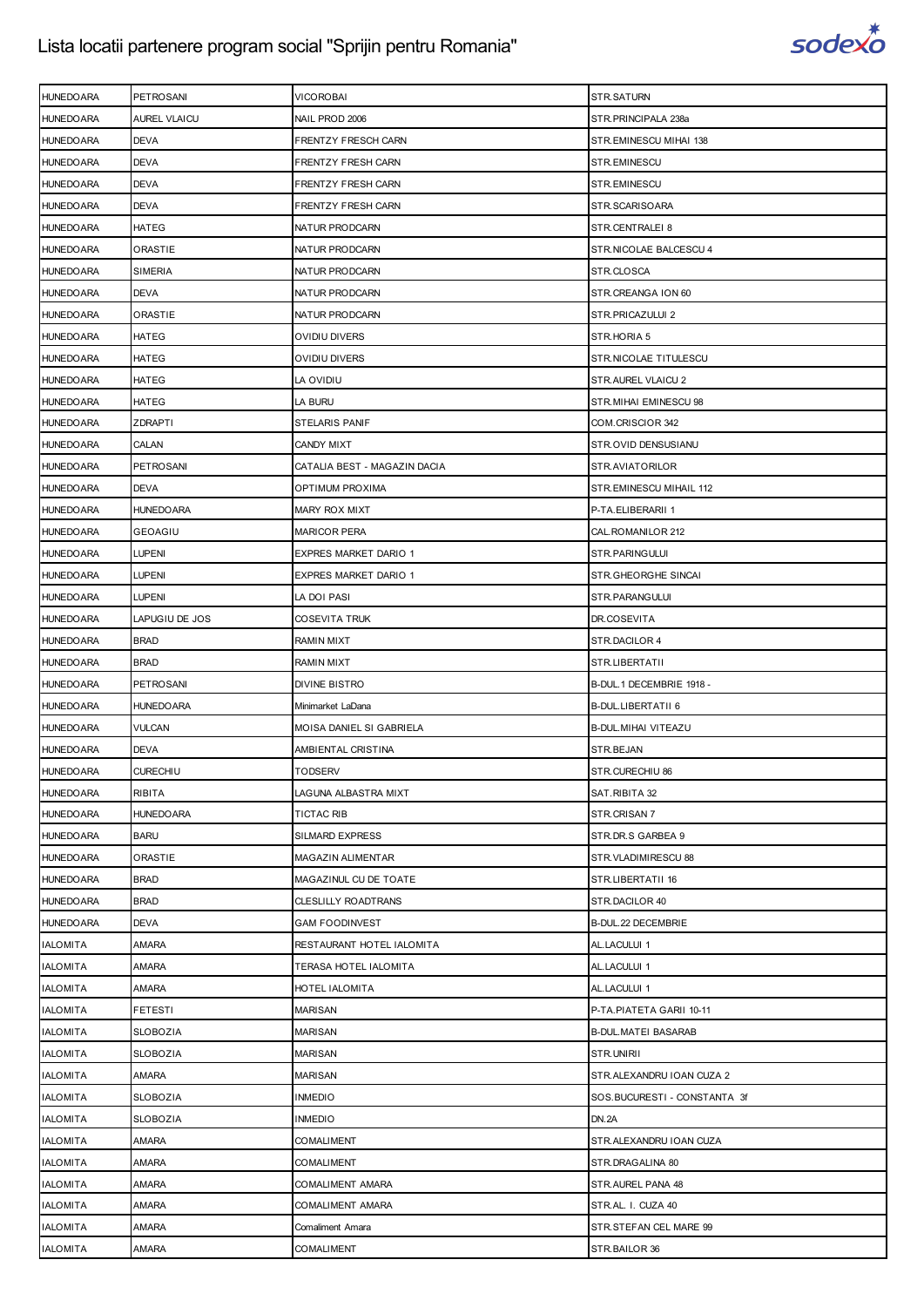

| <b>IALOMITA</b> | FETESTI             | <b>FOISOR COM</b>                    | STR.SIRETULUI 3                   |
|-----------------|---------------------|--------------------------------------|-----------------------------------|
| <b>IALOMITA</b> | <b>VLADENI</b>      | <b>FLAUR IMPEX</b>                   | STR.Vlad 2                        |
| <b>IALOMITA</b> | <b>VLADENI</b>      | MAGAZIN CENTRU                       | STR.Vlad 2                        |
| <b>IALOMITA</b> | <b>VLADENI</b>      | MAGAZIN I.A.S.                       | STR.ALEEA MARE 1                  |
| <b>IALOMITA</b> | <b>VLADENI</b>      | <b>MAGAZIN SAT</b>                   | STR.BEJGASI 28                    |
| <b>IALOMITA</b> | <b>MILOSESTI</b>    | MATERIALE DE CONSTRUCTIE GEO CAT COM | STR.PROMENADEI 25                 |
| <b>IALOMITA</b> | <b>MILOSESTI</b>    | <b>GEO CAT COM</b>                   | STR. PROMENADEI 25                |
| <b>IALOMITA</b> | <b>TANDAREI</b>     | <b>CARAIMAN COM</b>                  | STR.BUCURESTI1                    |
| <b>IALOMITA</b> | MIHAIL KOGALNICEANU | CARAIMAN COM                         | STR.STADIONULUI 27                |
| <b>IALOMITA</b> | <b>MANASIA</b>      | <b>KENDO COM</b>                     | LOC. Scolii 6                     |
| <b>IALOMITA</b> | MANASIA             | KENDO COM                            | STR. PRIMARIEI 3                  |
| <b>IALOMITA</b> | <b>URZICENI</b>     | <b>CEAPA</b>                         | <b>B-DUL.REPUBLICII 1</b>         |
| <b>IALOMITA</b> | <b>ROSIORI</b>      | CEAPA                                | STR.INDEPENDENTEI 26              |
| <b>IALOMITA</b> | <b>MOVILITA</b>     | <b>CEAPA</b>                         | CAL.BUCURESTI 93                  |
| <b>IALOMITA</b> | <b>GARBOVI</b>      | <b>CEAPA SNC</b>                     | STR.MUNCII 2                      |
| <b>IALOMITA</b> | FETESTI             | PENTO                                | STR.TOAMNEI 7                     |
| <b>IALOMITA</b> | <b>FETESTI</b>      | ADRIANOPOL COM                       | STR.CALARASI 577                  |
| <b>IALOMITA</b> | <b>SLOBOZIA</b>     | COMIND                               | STR.MATEI BASARAB 60              |
| <b>IALOMITA</b> | <b>SLOBOZIA</b>     | <b>COMIND</b>                        | <b>B-DUL.UNIRII 4</b>             |
| <b>IALOMITA</b> | <b>SLOBOZIA</b>     | <b>IALOMITA</b>                      | P-TA.AGROALIMENTAR                |
| <b>IALOMITA</b> | <b>SLOBOZIA</b>     | SUPERMARKET IALOMITA                 | STR.MATEI BASARAB 53              |
| <b>IALOMITA</b> | SLOBOZIA            | SUPERMARKET IALOMITA                 | AL.PIETII 3                       |
| <b>IALOMITA</b> | <b>FACAENI</b>      | ADRIAN PANGHE M                      | CAL. Fetesti 48                   |
| <b>IALOMITA</b> | <b>FACAENI</b>      | PANGHE                               | STR.SALCIOAREI 1                  |
| <b>IALOMITA</b> | <b>BORDUSANI</b>    | AVRIL COM 2                          | SAT.CEGANI                        |
| <b>IALOMITA</b> | <b>BORDUSANI</b>    | BUFET AVRIL COM                      | SAT.CEGANI                        |
| <b>IALOMITA</b> | <b>BORDUSANI</b>    | <b>AVRIL COM</b>                     | SAT.CEGANI                        |
| <b>IALOMITA</b> | <b>CEGANI</b>       | <b>AVRIL COM</b>                     | STR.PRINCIPALA                    |
| <b>IALOMITA</b> | <b>CEGANI</b>       | AVRIL                                | PREL.PRIMAVERII 32                |
| <b>IALOMITA</b> | FETESTI             | <b>FAMILY MART</b>                   | STR.ARMATEI                       |
| <b>IALOMITA</b> | FETESTI             | GINCOS                               | STR.TINERETULUI                   |
| <b>IALOMITA</b> | <b>FETESTI</b>      | <b>GINCOS</b>                        | STR.CALARASI                      |
| <b>IALOMITA</b> | GRIVITA             | BURGHEL COM 1                        | STR. Buzaului 95a                 |
| <b>IALOMITA</b> | <b>GRIVITA</b>      | <b>BURGHEL COM 2</b>                 | STR. Buzaului 95a                 |
| <b>IALOMITA</b> | <b>GRIVITA</b>      | <b>BURGHEL COM 3</b>                 | STR.Buzaului 95a                  |
| <b>IALOMITA</b> | GRIVITA             | <b>BURGHEL COM 4</b>                 | STR. Buzaului 95a                 |
| <b>IALOMITA</b> | GHEORGHE DOJA       | CONSUMCOOP GHEORGHE DOJA             | STR.MOSOIU 35a                    |
| <b>IALOMITA</b> | GHEORGHE DOJA       | CONSUMCOOP GHEORGHE DOJA             | STR.MOSOIU 35a                    |
| <b>IALOMITA</b> | <b>BUCU</b>         | LA BRUTARIE                          | STR.GHEORGHE LAZAR 11             |
| <b>IALOMITA</b> | ANDRASESTI          | CONSUMCOOP ADRASESTI                 | STR. Gheorghe Gr Cantacuzino 0.47 |
| <b>IALOMITA</b> | ANDRASESTI          | CONSUMCOOP ADRASESTI 2               | STR. Gheorghe Gr Cantacuzino 0.47 |
| <b>IALOMITA</b> | ORBOESTI            | CONSUMCOOP ADRASESTI                 | STR.PLT. CUCU I. GHEORGHE 38      |
| <b>IALOMITA</b> | ANDRASESTI          | CONSUMCOOP ADRASESTI                 | STR.GHEORGHE GR. CANTACUZINO 26   |
| <b>IALOMITA</b> | <b>FACAENI</b>      | <b>GINA</b>                          | CAL.FETESTI                       |
| <b>IALOMITA</b> | <b>FACAENI</b>      | <b>GINA</b>                          | CAL.FETESTI                       |
| <b>IALOMITA</b> | <b>SLOBOZIA</b>     | AF GOIDEA ELENA                      | P-TA.AGROALIMENTARA 3             |
| <b>IALOMITA</b> | <b>SCANTEIA</b>     | ALVIGAB COM                          | STR.STEFAN CEL MARE 26a           |
| <b>IALOMITA</b> | <b>SCANTEIA</b>     | ALVIGAB COM                          | STR.SCOLII 26                     |
| <b>IALOMITA</b> | <b>SCANTEIA</b>     | ALVIGAB COM                          | STR.STEFAN CEL MARE 82            |
| <b>IALOMITA</b> | <b>SCANTEIA</b>     | ALVIGAB COM                          | STR.STEFAN CEL MARE 68a           |
| <b>IALOMITA</b> | <b>MARSILIENI</b>   | <b>BLUE COSTI</b>                    | SOS.Str.SCOLII 12                 |
| <b>IALOMITA</b> | <b>URZICENI</b>     | CARMANGERIE CARNIG                   | STR.TRANSILVANIEI                 |
| <b>IALOMITA</b> | <b>SUDITI</b>       | <b>GENERIC</b>                       | STR.AUREL PANA 53                 |
| <b>IALOMITA</b> | <b>SUDITI</b>       | <b>GENERIC</b>                       | STR.PREOT POPA DECU               |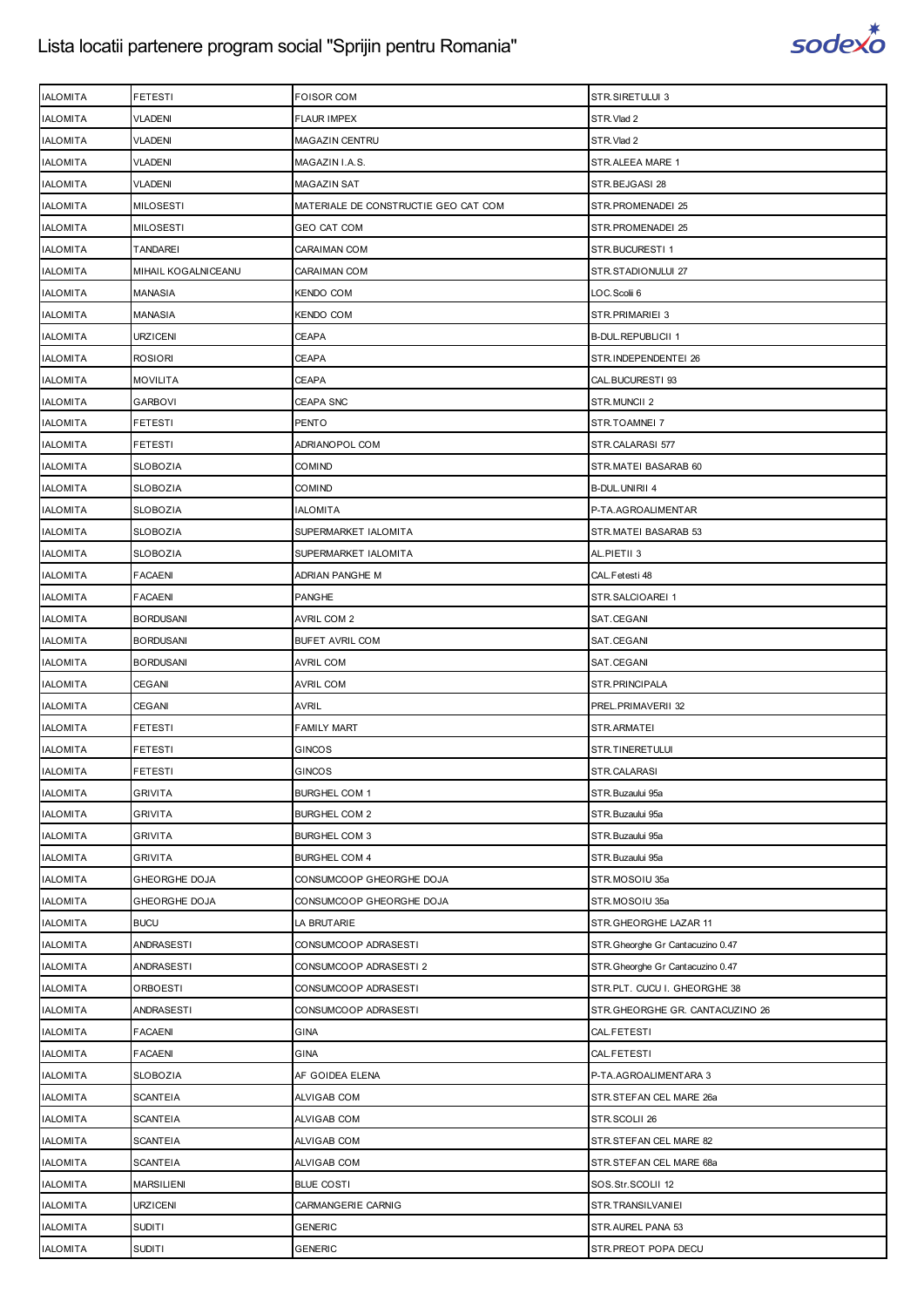

| <b>IALOMITA</b>                    | <b>GURA VAII</b>                   | <b>GENERIC</b>                               | STR.DR. SOARE NICOLAE             |
|------------------------------------|------------------------------------|----------------------------------------------|-----------------------------------|
| <b>IALOMITA</b>                    | <b>SUDITI</b>                      | GENERIC                                      | STR.EROILOR 10                    |
| <b>IALOMITA</b>                    | <b>SCANTEIA</b>                    | GYPSY PROD                                   | STR. Stefan cel Mare 23           |
| <b>IALOMITA</b>                    | <b>SCANTEIA</b>                    | <b>GYPSY PROD</b>                            | STR.PRIMAVERII 76                 |
| <b>IALOMITA</b>                    | SINESTI                            | POPASUL CU PAUNI                             | <b>STR.DN 2 38</b>                |
| <b>IALOMITA</b>                    | TANDAREI                           | TEODORUS HOUSE COM                           | STR.DIGULUI 91a                   |
|                                    |                                    |                                              |                                   |
| <b>IALOMITA</b>                    | VALEA MACRISULUI                   | TIMEEA COM                                   | STR. PRINCIPALA 31                |
| <b>IALOMITA</b><br><b>IALOMITA</b> | TANDAREI<br><b>SFANTU GHEORGHE</b> | <b>GAMA CONSTRUCT</b>                        | STR.Digului.                      |
|                                    |                                    | <b>INTERSIM AGRO</b>                         | STR.GUTUIULUI 4a                  |
| <b>IALOMITA</b>                    | <b>BALACIU</b>                     | GABY & DANA                                  | STR.POSTEI 1                      |
| <b>IALOMITA</b>                    | <b>BALACIU</b>                     | GABY & DANA                                  | STR.PRIMAVERII 5                  |
| <b>IALOMITA</b>                    | <b>SLOBOZIA</b>                    | QFROST                                       | STR.IALOMITEI                     |
| <b>IALOMITA</b>                    | SLOBOZIA                           | QFROST                                       | STR.MATEI BASARAB mb5             |
| <b>IALOMITA</b>                    | <b>FETESTI</b>                     | QFROST                                       | STR.SIRETULUI 11                  |
| <b>IALOMITA</b>                    | <b>BUCU</b>                        | SUPERMARKET MARIA                            | CAL.BUCURESTI 80                  |
| <b>IALOMITA</b>                    | <b>SLOBOZIA</b>                    | MARIA GRUP DISTRIBUTION                      | SOS.BRAILEI 3                     |
| <b>IALOMITA</b>                    | <b>GHEORGHE LAZAR</b>              | MARIA                                        | STR.PARCULUI 2                    |
| <b>IALOMITA</b>                    | <b>MARCULESTI</b>                  | <b>MINI MARKET</b>                           | SOS.SLOBOZIA-TANDAREI 39          |
| <b>IALOMITA</b>                    | <b>SLOBOZIA</b>                    | SUPERMARKET MARIA                            | P-TA.CUZA VODA                    |
| <b>IALOMITA</b>                    | <b>SLOBOZIA</b>                    | SUPERMARKET MARIA                            | STR. GENERAL MAGHERU 77           |
| <b>IALOMITA</b>                    | SINESTI                            | VESTIC LOT CONSTRUCT                         | STR.STEFAN CEL MARE 46            |
| <b>IALOMITA</b>                    | MUNTENI-BUZAU                      | <b>SUNRISE</b>                               | STR.Scolii 2                      |
| <b>IALOMITA</b>                    | SLOBOZIA                           | LIBRARIA KONSULT (test sales+monica chiriac) | <b>B-DUL.CHIMIEI</b>              |
| <b>IALOMITA</b>                    | <b>SLOBOZIA</b>                    | LIBRARIA KONSULT (test sales+monica chiriac) | B-DUL.CHIMIEI                     |
| <b>IALOMITA</b>                    | <b>FETESTI</b>                     | LA DOI PASI                                  | STR.SIRETULUI 3                   |
| <b>IALOMITA</b>                    | <b>FETESTI</b>                     | RESTAURANT CENTRAL                           | STR.CALARASI 552b                 |
| <b>IALOMITA</b>                    | ANDRASESTI                         | <b>GEN SHOP</b>                              | STR. Gheorghe Gr. Cantacuzino 111 |
| <b>IALOMITA</b>                    | GHEORGHE LAZAR                     | EURO LOGISTIC 2013                           | STR.MATEI BASARAB 25              |
| <b>IALOMITA</b>                    | <b>SLOBOZIA</b>                    | RO CARM TRADE                                | P-TA.AGROALIMENTARA               |
| <b>IALOMITA</b>                    | <b>MOVILITA</b>                    | OMEGA FORUM                                  | CAL.BUCURESTI 66                  |
| <b>IALOMITA</b>                    | <b>MOVILITA</b>                    | RESTAURANT OMEGA FORUM                       | CAL.BUCURESTI 66                  |
| <b>IALOMITA</b>                    | <b>ION ROATA</b>                   | LA DOI PASI                                  | SOS.BUCURESTI CONSTANTA 62        |
| <b>IALOMITA</b>                    | <b>TANDAREI</b>                    | ETIENNE 2016                                 | SOS.BUCURESTI 238                 |
| <b>IALOMITA</b>                    | <b>FETESTI</b>                     | ALEXIA PROD DISTRIB                          | STR.TANDAREI 39                   |
| <b>IALOMITA</b>                    | SFANTU GHEORGHE                    | DANGSYM CONSULTING 2017                      | STR.PRINCIPALA 27                 |
| <b>IALOMITA</b>                    | GRINDU                             | DINU SERV COMIXT                             | CAL.URZICENI 53                   |
| <b>IALOMITA</b>                    | ANDRASESTI                         | MAGAZIN ETA                                  | STR. Inv. Cristel Petrache 3      |
| <b>IALOMITA</b>                    | <b>ADANCATA</b>                    | <b>IUSTIN MARKET</b>                         | STR.PRINCIPALA 35                 |
| <b>IALOMITA</b>                    | <b>URZICENI</b>                    | PRAVALIA TATIANEI                            | STR.MARAMURES 8                   |
| <b>IALOMITA</b>                    | <b>FUNDATA</b>                     | GHEORGHITA I. MARIANA                        | STR. PRINCIPALA 35                |
| <b>IALOMITA</b>                    | MOVILITA                           | GOGA INVEST PRO                              | CAL.BUCURESTI 109 a               |
| <b>IALOMITA</b>                    | <b>MOVILITA</b>                    | GOGA INVEST PRO                              | STR.CASCADEI 5                    |
| <b>IALOMITA</b>                    | <b>URZICENI</b>                    | CATERING ART                                 | STR.ALEXANDRU IOAN CUZA           |
| <b>IALOMITA</b>                    | ALBESTI                            | MAGAZIN VED                                  | STR. Noua 13                      |
| <b>IALOMITA</b>                    | CAZANESTI                          | LA HANUL BUCATARILOR                         | STR.PRUNULUI 18                   |
| <b>IALOMITA</b>                    | <b>BARCANESTI</b>                  | MAGAZIN UNIVERSAL                            | STR. MIHAI VITEAZUL 229           |
| <b>IALOMITA</b>                    | <b>BARCANESTI</b>                  | COMANESCU VICTORIA                           | SOS. MIHAI VITEAZUL 181           |
| <b>IALOMITA</b>                    | <b>GRINDU</b>                      | MOCANU R. ION                                | CAL. Sloboziei 15                 |
|                                    |                                    |                                              |                                   |
| <b>IALOMITA</b>                    | <b>GURA IALOMITEI</b>              | <b>ERICALEMA</b>                             | STR.MORII 7                       |
| <b>IALOMITA</b>                    | <b>MOVILA</b>                      | CIRSTOCEA NICOLETA II                        | STR.Uzinii 19                     |
| <b>IALOMITA</b>                    | <b>SUDITI</b>                      | VULCAN S VALENTINA                           | SOS. Sfântul Pantelimon 4         |
| <b>IALOMITA</b>                    | <b>JILAVELE</b>                    | <b>Bistro ApetEat</b>                        | STR.CRIZANTEMELOR 23              |
| <b>IALOMITA</b>                    | <b>ROVINE</b>                      | Buga Gh. Constantin                          | SOS.Reviga 9                      |
| <b>IALOMITA</b>                    | MUNTENI-BUZAU                      | II ROMAN MARINELA                            | STR.PRIMARIEI 135c                |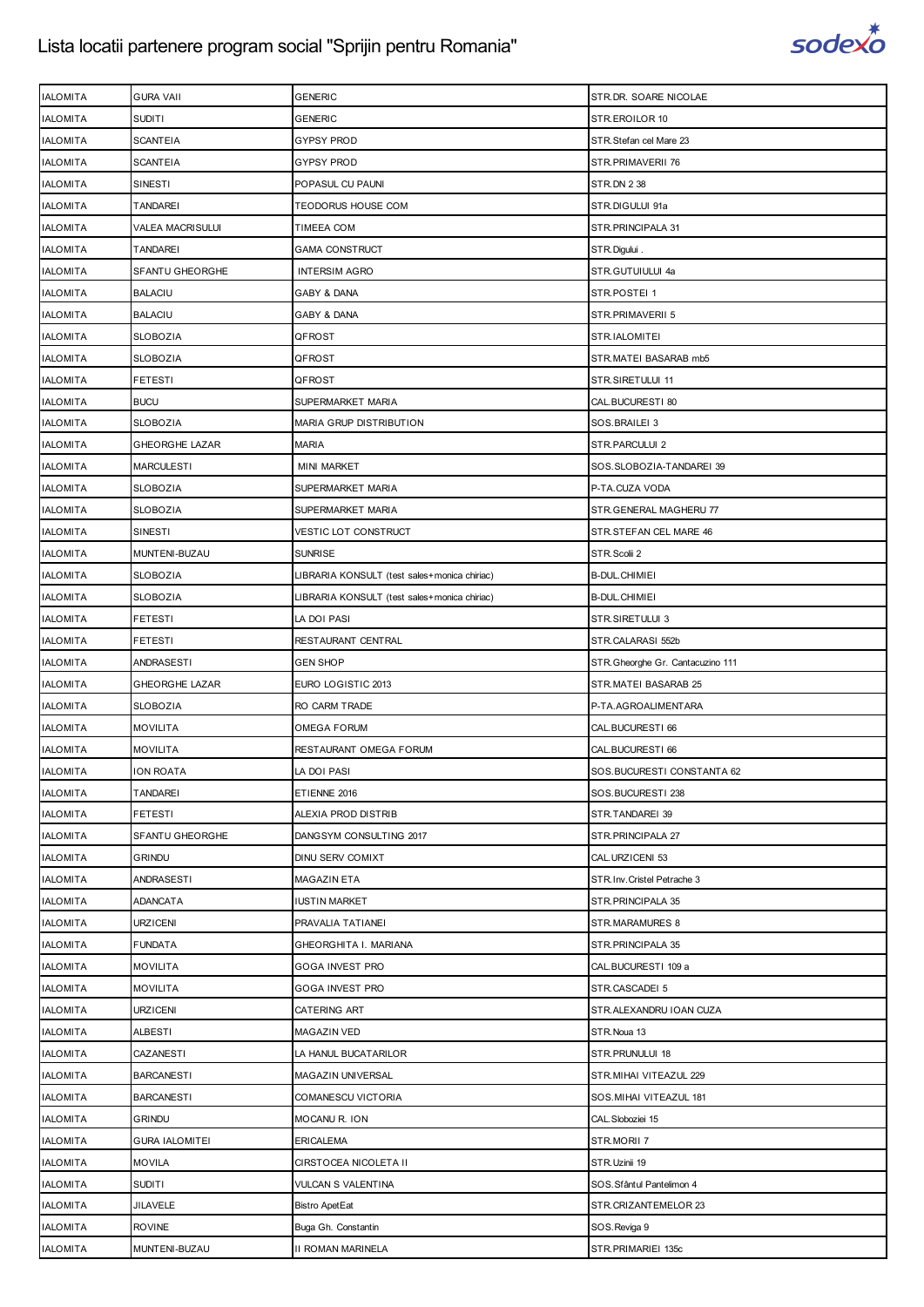

| <b>IALOMITA</b> | <b>COSERENI</b>          | MINIMARKET LA MOLDOVEANU        | STR.Unirii 101a                          |
|-----------------|--------------------------|---------------------------------|------------------------------------------|
| <b>IASI</b>     | IASI                     | PIZZA HUT                       | STR.PALAT 1                              |
| <b>IASI</b>     | IASI                     | PIZZA HUT                       | STR.PALAS 7a                             |
| <b>IASI</b>     | IASI                     | KFC                             | B-DUL. VLADIMIRESCU TUDOR 12bis          |
| <b>IASI</b>     | IASI                     | <b>KFC</b>                      | STR.PALAT 1                              |
| <b>IASI</b>     | IASI                     | <b>KFC</b>                      | STR.PALAS 7 a                            |
| <b>IASI</b>     | PODU ILOAIEI             | <b>FERMADOR</b>                 | STR.NATIONALA 1                          |
| <b>IASI</b>     | <b>IASI</b>              | <b>FERMADOR</b>                 | STR.ALEXANDRU CEL BUN 58                 |
| <b>IASI</b>     | IASI                     | <b>FERMADOR</b>                 | STR.HALIPA PANTELIMON 4a                 |
| <b>IASI</b>     | <b>IASI</b>              | <b>FERMADOR</b>                 | STR.HAN TATAR 10                         |
| <b>IASI</b>     | <b>TARGU FRUMOS</b>      | <b>FERMADOR</b>                 | STR.CUZA VODA 103                        |
| <b>IASI</b>     | <b>IASI</b>              | <b>FERMADOR</b>                 | SOS.NICOLINA 12-oct                      |
| <b>IASI</b>     | <b>IASI</b>              | FERMADOR                        | SOS.PACURARI 54                          |
| <b>IASI</b>     | <b>PASCANI</b>           | <b>FERMADOR</b>                 | STR. Eugen Stamate                       |
| <b>IASI</b>     | <b>PASCANI</b>           | <b>FERMADOR</b>                 | STR.CEFERISTILOR                         |
| <b>IASI</b>     | <b>IASI</b>              | <b>FERMADOR</b>                 | SOS.PACURARI 1                           |
| <b>IASI</b>     | <b>IASI</b>              | <b>FERMADOR</b>                 | STR.TUTEA PETRE 31                       |
| <b>IASI</b>     | IASI                     | <b>FERMADOR</b>                 | SOS.BUCIUM 30-32                         |
| <b>IASI</b>     | IASI                     | LEES COM                        | STR.STRAPUNGERII SILVESTRU 1             |
| IASI            | <b>TARGU FRUMOS</b>      | <b>NOVA MIRO</b>                | STR.STEFAN CEL MARE 10a                  |
| <b>IASI</b>     | <b>TARGU FRUMOS</b>      | NOVA MIRO                       | <b>STR.PETRU RARES</b>                   |
| <b>IASI</b>     | TARGU FRUMOS             | <b>NOVA MIRO</b>                | STR.TUDOR VLADIMIRESCU 1a                |
| <b>IASI</b>     | <b>TARGU FRUMOS</b>      | <b>NOVA MIRO2</b>               | STR.PETRU RARES                          |
| <b>IASI</b>     | IASI                     | VASCAR                          | STR.NICOLINA 7                           |
| IASI            | IASI                     | VASCAR                          | STR.VITEJILOR 12                         |
| IASI            | IASI                     | VASCAR DACIA                    | <b>B-DUL.DACIA 22</b>                    |
| <b>IASI</b>     | IASI                     | VASCAR                          | STR.CLOPOTARI 11                         |
| <b>IASI</b>     | <b>IASI</b>              | VASCAR                          | STR.ANASTASIE PANU 46                    |
| <b>IASI</b>     | IASI                     | VASCAR                          | B-DUL.NICOLAE IORGA 20                   |
| <b>IASI</b>     | IASI                     | VASCAR                          | B-DUL.ALEXANDRU CEL BUN 62               |
| IASI            | IASI                     | VASCAR                          | SOS.PACURARI 30                          |
| <b>IASI</b>     | <b>IASI</b>              | VASCAR                          | P-TA.VOIEVOZILOR                         |
| <b>IASI</b>     | <b>IASI</b>              | VASCAR                          | STR.TUTEA PETRE                          |
| IASI            | TIBANESTI                | COMPLEX COMERCIAL - NILVAS STAR | STR.PRINCIPALA                           |
| <b>IASI</b>     | <b>GLODENII GANDULUI</b> | LA DOI PASI                     | STR. PRINCIPALA 26                       |
| <b>IASI</b>     | <b>PASCANI</b>           | <b>INMEDIO</b>                  | STR.MOLDOVEI 98                          |
| <b>IASI</b>     | <b>IASI</b>              | <b>INMEDIO</b>                  | STR.MITROPOLIT VARLAAM 45                |
| <b>IASI</b>     | <b>IASI</b>              | <b>INMEDIO</b>                  | STR. BUCIUM COMPLEX CARREFOUR FELICIA 36 |
| <b>IASI</b>     | IASI                     | <b>INMEDIO</b>                  | STR. PACURARI COMPLEX CARREFOUR ERA 121  |
| IASI            | IASI                     | <b>INMEDIO</b>                  | STR. PACURARI INTERIOR KAUFLAND 92       |
| <b>IASI</b>     | <b>IASI</b>              | <b>INMEDIO</b>                  | STR.PAVLOV 14                            |
| <b>IASI</b>     | IASI                     | <b>INMEDIO</b>                  | <b>B-DUL.CHIMIEI 2</b>                   |
| IASI            | <b>IASI</b>              | <b>INMEDIO</b>                  | STR.PALAT 5c                             |
| <b>IASI</b>     | <b>IASI</b>              | <b>INMEDIO</b>                  | STR.HALIPA PANTELIMON                    |
| <b>IASI</b>     | IASI                     | 1 MINUTE                        | STR.MOARA DE VANT 34                     |
| <b>IASI</b>     | IASI                     | <b>INMEDIO</b>                  | STR.PANTELIMON 14                        |
| <b>IASI</b>     | <b>IASI</b>              | 1 MINUTE                        | STR.CUZA VODA 34                         |
| <b>IASI</b>     | IASI                     | Inmedio Iasi Iulius Mall        | <b>B-DUL. VLADIMIRESCU TUDOR</b>         |
| IASI            | <b>IASI</b>              | TAKEANDEAT                      | STR. PETRU MOVILA 38                     |
| <b>IASI</b>     | IASI                     | <b>TAKEANDEAT</b>               | <b>B-DUL.PRIMAVERII 2</b>                |
| IASI            | IASI                     | <b>TAKEANDEAT</b>               | STR.CAZIMIR OTILIA 18                    |
| IASI            | IASI                     | TAKEANDEAT                      | <b>B-DUL.DIMITRIE CANTEMIR 7</b>         |
| IASI            | IASI                     | <b>TAKEANDEAT</b>               | STR.SOCOLA 104                           |
| <b>IASI</b>     | IASI                     | TAKEANDEAT                      | STR.UZINEI 18                            |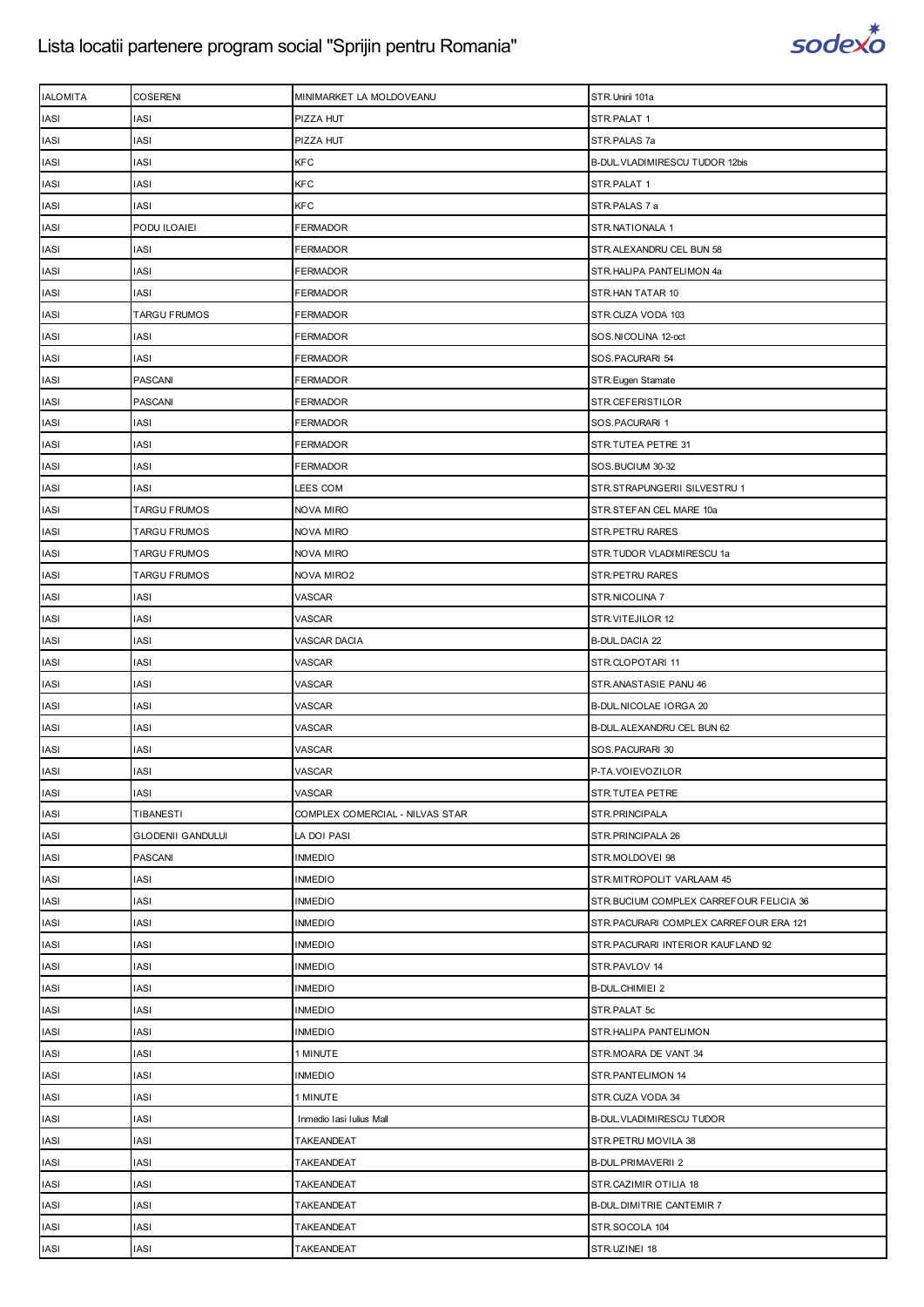

| <b>IASI</b> | <b>IASI</b>      | TAKEANDEAT               | B-DUL.CHIMIEI 2d               |
|-------------|------------------|--------------------------|--------------------------------|
| <b>IASI</b> | <b>IASI</b>      | <b>TAKEANDEAT</b>        | B-DUL.CHIMIEI 14               |
| <b>IASI</b> | <b>IASI</b>      | PAPA FOOD                | <b>B-DUL.DIMITRIE CANTEMIR</b> |
| <b>IASI</b> | <b>IASI</b>      | SAGROD                   | B-DUL.N. IORGA 26a             |
| <b>IASI</b> | <b>IASI</b>      | SAGROD                   | STR.PACURARI 135               |
| <b>IASI</b> | <b>IASI</b>      | SAGROD                   | STR.PETRE TUTEA 5              |
| <b>IASI</b> | <b>IASI</b>      | SAGROD                   | P-TA.ALEXANDRU CEL BUN         |
| <b>IASI</b> | <b>IASI</b>      | SAGROD                   | STR. Petre Tutea 25            |
| <b>IASI</b> | <b>IASI</b>      | SAGROD                   | P-TA.NICOLINA                  |
| <b>IASI</b> | <b>IASI</b>      | SAGROD                   | STR.CREANGA ION                |
| <b>IASI</b> | <b>IASI</b>      | SAGROD                   | STR.DALIEI 28                  |
| <b>IASI</b> | PODU ILOAIEI     | <b>STRATEX</b>           | STR.NATIONALA 19               |
| <b>IASI</b> | PODU ILOAIEI     | <b>STRATEX</b>           | SOS.NATIONALA 120              |
| <b>IASI</b> | <b>PASCANI</b>   | MINI-MARKET              | STR.CUZA VODA 10               |
| <b>IASI</b> | <b>PASCANI</b>   | MINI-MARKET              | STR.CEFERISTILOR               |
| <b>IASI</b> | IASI             | ROMFLOR                  | STR.SIMIONESCU I. I. 1         |
| <b>IASI</b> | <b>IASI</b>      | <b>ROMFLOR</b>           | STR.DREPTATII 1                |
| <b>IASI</b> | <b>BELCESTI</b>  | <b>DINAMIC</b>           | STR.CENTRU CIVIC               |
| <b>IASI</b> | TRIFESTI         | SAGEL IMPEX              | COM.TRIFESTI                   |
| <b>IASI</b> | <b>IASI</b>      | ELEN COMEX STAR 1        | STR.VASILE LUPU 114            |
| <b>IASI</b> | <b>IASI</b>      | ELEN COMEX STAR 2        | STR.HOLBOCA 2 bis              |
| <b>IASI</b> | <b>IASI</b>      | ELEN COMEX STAR          | STR.VASILE LUPU 102            |
| <b>IASI</b> | <b>IASI</b>      | ELEN COMEX STAR          | STR. VASILE LUPU 112           |
| <b>IASI</b> | <b>IASI</b>      | ELEN COMEX STAR          | STR.VASILE LUPU 110            |
| <b>IASI</b> | <b>IASI</b>      | RAD MARK                 | STR.BRADULUI 5 b               |
| <b>IASI</b> | <b>IASI</b>      | LA DOI PASI              | STR.OBREJA 2                   |
| <b>IASI</b> | <b>IASI</b>      | <b>SUPER MATHIAS</b>     | P-TA.TATARASI SUD              |
| <b>IASI</b> | LUNCA CETATUII   | SAVI CONSTRUCT           | STR.EDITURII                   |
| <b>IASI</b> | <b>HARLAU</b>    | MICHAEL & CO             | STR.LOGOFAT TAUTU              |
| <b>IASI</b> | IASI             | MICHAEL & CO             | B-DUL.CHIMIEI 35               |
| <b>IASI</b> | COSTESTI         | AUREL COM                | STR.PRINCIPALA                 |
| <b>IASI</b> | <b>COSTESTI</b>  | AUREL COM                | STR.SPERANTEI 222a             |
| <b>IASI</b> | <b>COSTESTI</b>  | AUREL COM                | STR.PRINCIPALA                 |
| <b>IASI</b> | COSTESTI         | AUREL COM                | STR.PRINCIPALA                 |
| <b>IASI</b> | COSTESTI         | <b>AUREL COM</b>         | STR.ROZELOR                    |
| <b>IASI</b> | COMARNA          | ANTRIM                   | SAT.OSOI                       |
| <b>IASI</b> | PASCANI          | KAMA BCR                 | STR.calea iasului 21           |
| <b>IASI</b> | PODU ILOAIEI     | ALIMENTARA ALINA         | STR. Principala 9              |
| <b>IASI</b> | <b>BELCESTI</b>  | AVA TRADE                | STR.PRINCIPALA 322             |
| <b>IASI</b> | <b>VOROVESTI</b> | <b>CMM MARKET</b>        | STR.PROF. DUMITRU PRICOP 18    |
| <b>IASI</b> | <b>IASI</b>      | <b>CMM EXPRESS</b>       | STR.VOINESTI 46g               |
| <b>IASI</b> | <b>VLADENI</b>   | CABIAC                   | STR.PRINCIPALA f1              |
| <b>IASI</b> | <b>FOCURI</b>    | <b>DOREMI</b>            | STR.PRINCIPALA 2               |
| <b>IASI</b> | <b>HARLAU</b>    | FRATIAM                  | SAT.PARCOVACI                  |
| <b>IASI</b> | <b>ERBICENI</b>  | <b>GEORGIANA</b>         | STR.PRINCIPALA.                |
| <b>IASI</b> | <b>COSTULENI</b> | <b>IDERA IMPEX</b>       | STR.SPATIUL COM. 2             |
| <b>IASI</b> | <b>BELCESTI</b>  | CASA ALBA                | STR.PRINCIPALA 1               |
| <b>IASI</b> | <b>IASI</b>      | Magazinul de la colt S66 | SOS.NATIONALA 98-100           |
| <b>IASI</b> | OTELENI          | TIBA. CO                 | STR.STR. PRINCIPALA            |
| <b>IASI</b> | <b>OTELENI</b>   | LA DOI PASI              | STR.STR. PRINCIPALA            |
| <b>IASI</b> | <b>OTELENI</b>   | TIBA. CO                 | STR.STR. PRINCIPALA            |
| <b>IASI</b> | PRISACANI        | <b>TIMEX</b>             | STR.PRINCIPALA                 |
| <b>IASI</b> | <b>TOTOESTI</b>  | LAVY PROD                | STR.PRINCIPALA                 |
|             | SINESTI          | RADU FAMYLY              | COM.principala                 |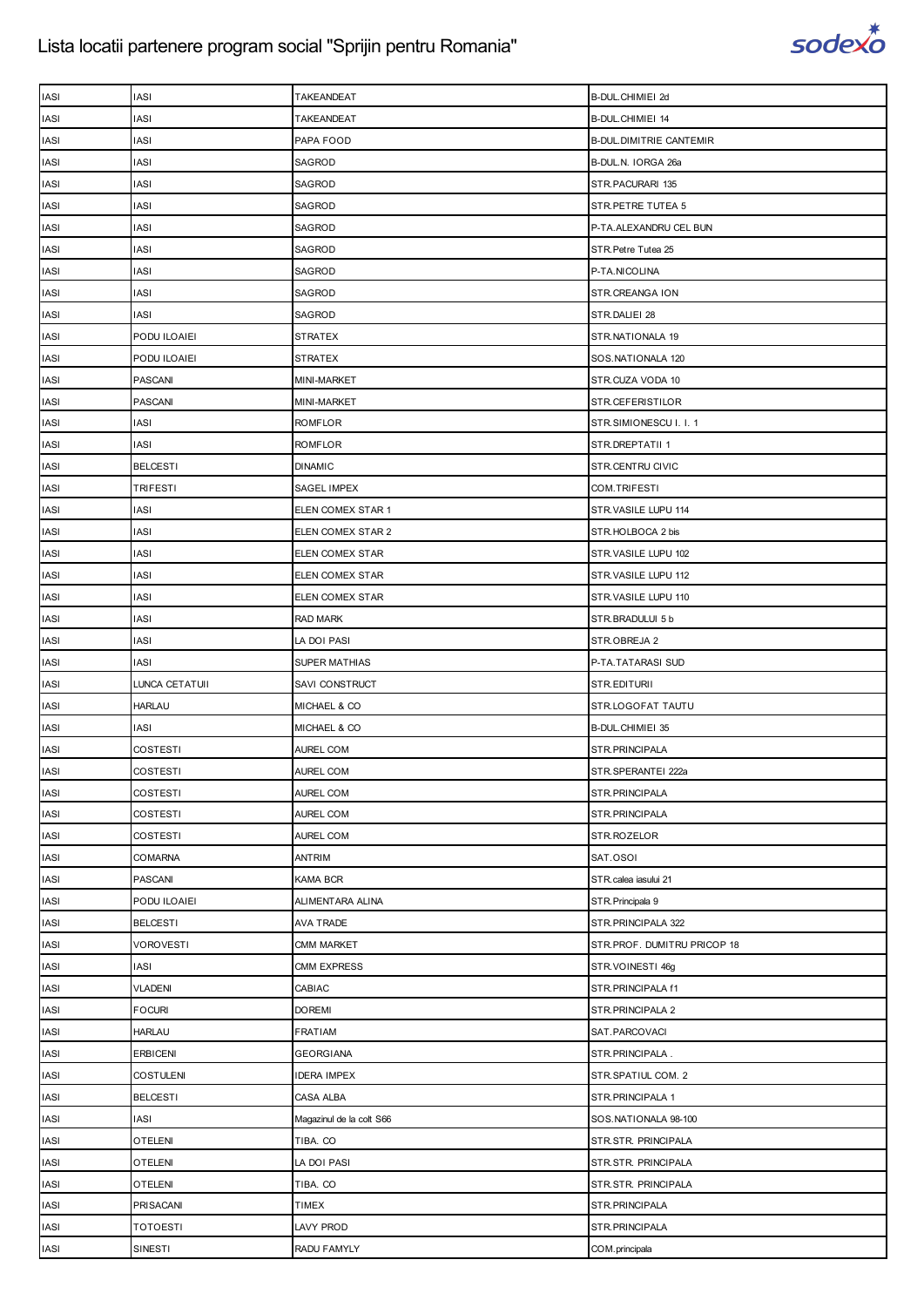

| <b>IASI</b>  | <b>SARCA</b>         | RADU FAMYLY                            | STR.PRINCIPALA             |
|--------------|----------------------|----------------------------------------|----------------------------|
| IASI         | <b>RAZBOIENI</b>     | RADU FAMYLY                            | STR.PRINCIPALA             |
| <b>IASI</b>  | ARONEANU             | RESTAURANT CATERING PRINTESE HLIPICENI | STR. PRINCIPALA 65         |
| <b>IASI</b>  | <b>IASI</b>          | CATALINA FAMYLY                        | P-TA.GARII                 |
| <b>IASI</b>  | <b>TARGU FRUMOS</b>  | <b>CORAND MARKET</b>                   | STR.1 MAI                  |
| <b>IASI</b>  | TARGU FRUMOS         | CORAND FAST FOOD                       | STR.ION NECULCE 4          |
| <b>IASI</b>  | <b>TARGU FRUMOS</b>  | LA DOI PASI                            | STR.BUZNEI 1d              |
| <b>IASI</b>  | IASI                 | <b>DUDUSTEL</b>                        | STR.BIRNOVA 14 c           |
| <b>IASI</b>  | LUNCA CETATUII       | <b>GTI ALIMENT</b>                     | STR. PRINCIPALA            |
| <b>IASI</b>  | <b>BOROSOAIA</b>     | ALEX-LUCA                              | STR. ¿iganc ¿ 41           |
| <b>IASI</b>  | <b>IASI</b>          | EXPRESS 22                             | <b>B-DUL.POITIERS 23</b>   |
| <b>IASI</b>  | <b>BALUSESTI</b>     | ONE MILION SIMON                       | STR. PRINCIPALA 30         |
| <b>IASI</b>  | VLADENI              | CIL MINIMARKET                         | STR.STEFAN CEL MARE -      |
| IASI         | IASI                 | <b>MIHAI LIDIA</b>                     | AL. SADOVEANU MIHAIL 4     |
| <b>IASI</b>  | <b>CARNICENI</b>     | MARTIN G. CRISTINA                     | STR.PRINCIPALA 378         |
| <b>IASI</b>  | <b>TOMESTI</b>       | LA DOI PASI                            | STR.DUMITRU PATRASCANU     |
| <b>IASI</b>  | IASI                 | DAROM BEST                             | STR.CREANGA ION 16         |
| <b>IASI</b>  | VOINESTI             | COTONOGU ANDREI II                     | STR.PRINCIPALA vol ii      |
| <b>IASI</b>  | <b>TOMESTI</b>       | L & B TOMCARN                          | STR.PRINCIPALA             |
| <b>IASI</b>  | IASI                 | <b>GRADINA DIN ORAS</b>                | STR.TABACULUI 1a           |
| <b>IASI</b>  | <b>TARGU FRUMOS</b>  | CORINA MARKET                          | STR.ECATERINA TEODOROIU 6b |
| <b>IASI</b>  | <b>RADUCANENI</b>    | LA DOI PASI                            | STR.PRINCIPALA 552a        |
| <b>IASI</b>  | <b>GORBAN</b>        | <b>GRATIN GB MARKET</b>                | SAT.GURA BOHOTIN 54        |
| <b>IASI</b>  | PODU ILOAIEI         | LEIZERUC BRINDUSA                      | STR.SCOBILTENI 48          |
| <b>IASI</b>  | <b>HALAUCESTI</b>    | MAGAZIN DEJA VU                        | STR.PRINCIPALA 1058a       |
| <b>IASI</b>  | <b>HALAUCESTI</b>    | MAGAZIN DEJA VU                        | STR.PRINCIPALA             |
| <b>IASI</b>  | <b>PASCANI</b>       | PADURARIU MIHAI-CATALIN                | STR.SOS. NEAMTULUI 17 a    |
| <b>IASI</b>  | COADA STANCII        | <b>BYKO &amp; FAMILY ENIA</b>          | STR.PRINCIPALA             |
| <b>IASI</b>  | <b>GORBAN</b>        | MAGAZIN GORBAN                         | STR. PRINCIPALA 96         |
| <b>IASI</b>  | <b>BOSIA</b>         | DRV TWINS FAMILY                       | DJ. Principala 279         |
| <b>IASI</b>  | <b>CIUREA</b>        | HANU VISOIU                            | DJ.288 12 c                |
| <b>IASI</b>  | <b>IASI</b>          | La Doi Pasi                            | STR.SILVESTRU 1            |
| <b>IASI</b>  | <b>MANZATESTI</b>    | LA DOI PASI                            | STR.PRINCIPALA 1           |
| <b>IASI</b>  | <b>BOSIA</b>         | LA DOI PASI                            | STR.PRINCIPALA 87          |
| <b>IASI</b>  | <b>BIVOLARI</b>      | VELESCU IULIA-TEODORA                  | COM.DN24c                  |
| <b>IASI</b>  | <b>COSTULENI</b>     | COJOCARU FILICA                        | DN. principala 404         |
| <b>IASI</b>  | <b>ZABOLOTENI</b>    | MAGAZIN                                | SOS.Principala             |
| <b>IASI</b>  | <b>DANCU</b>         | GIUGULA LENUTA                         | STR.Holboca 70             |
| <b>IASI</b>  | <b>TUTORA</b>        | <b>MAGAZIN TUTORA</b>                  | STR.PRINCIPALA             |
| <b>IASI</b>  | <b>FRASULENI</b>     | ERIMAR MARKET                          | STR.PRINCIPALA 1           |
| <b>IASI</b>  | <b>IASI</b>          | <b>ERIMAR MARKET</b>                   | AL. ALEE NICOLINA 13       |
| <b>ILFOV</b> | POPESTI-LEORDENI     | PIZZA HUT                              | STR.AMURGULUI 34           |
| <b>ILFOV</b> | <b>BALOTESTI</b>     | KFC                                    | CAL.BUCURESTI 2a           |
| <b>ILFOV</b> | PANTELIMON           | VALCOM 50                              | STR.MIORITEI 24a           |
| <b>ILFOV</b> | SAFTICA              | VALCOM 50                              | CAL.BUCURESTI 64           |
| <b>ILFOV</b> | <b>MOARA VLASIEI</b> | VALCOM 50                              | SOS.EROILOR 241            |
| <b>ILFOV</b> | <b>CERNICA</b>       | PRODCOM ANGHEL                         | STR.DECEBAL 180-182        |
| <b>ILFOV</b> | <b>OTOPENI</b>       | PRODCOM ANGHEL                         | STR.TRAIAN                 |
| <b>ILFOV</b> | PANTELIMON           | <b>MARISAN</b>                         | STR.DUZILOR 2              |
| <b>ILFOV</b> | <b>BUFTEA</b>        | MARISAN                                | STR.447968                 |
| <b>ILFOV</b> | POPESTI-LEORDENI     | MARISAN                                | SOS.OLTENITEI 64           |
| <b>ILFOV</b> | <b>BUFTEA</b>        | <b>MARISAN</b>                         | STR.BUCURESTI-TARGOVISTE   |
| <b>ILFOV</b> | <b>DOBROESTI</b>     | <b>ALEXANDRU</b>                       | SOS.FUNDENI 174            |
| <b>ILFOV</b> | MOARA VLASIEI        | SUPERMARKET MARIO                      | STR.EROILOR 238            |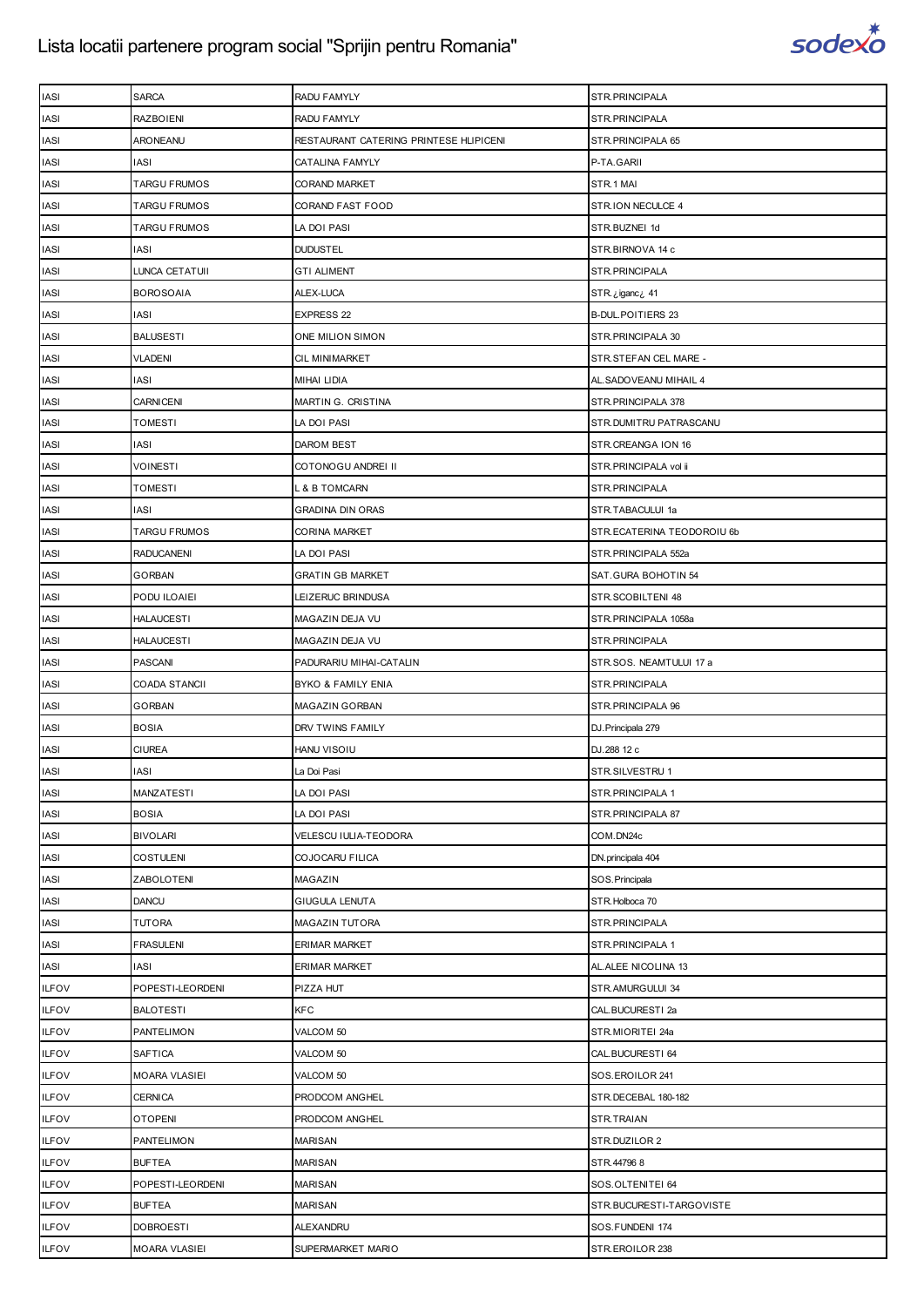

| <b>ILFOV</b> | <b>MOARA VLASIEI</b> | <b>ASTRA GRUP</b>          | STR.PRIMAVERII 23            |
|--------------|----------------------|----------------------------|------------------------------|
| <b>ILFOV</b> | <b>DUDU</b>          | <b>AVANGARDE CITY</b>      | STR.TINERETULUI 17           |
| <b>ILFOV</b> | VOLUNTARI            | 1 MINUTE                   | SOS.BUCURESTI-NORD 10        |
| <b>ILFOV</b> | <b>OTOPENI</b>       | <b>RELAY</b>               | CAL.BUCURESTI 224e           |
| <b>ILFOV</b> | <b>DOMNESTI</b>      | <b>GLO SHOP</b>            | STR.COMERTULUI 7             |
| <b>ILFOV</b> | DOMNESTI             | INMEDIO                    | STR.COMERTULUI 7             |
| <b>ILFOV</b> | <b>BALOTESTI</b>     | INMEDIO                    | CAL.BUCURESTI 2b             |
| <b>ILFOV</b> | <b>CHIAJNA</b>       | <b>IMMEDIO</b>             | SOS.BUCURESTI-PITESTI km11.4 |
| <b>ILFOV</b> | VOLUNTARI            | SO COFFEE                  | B-DUL. VOLUNTARI 82          |
| <b>ILFOV</b> | <b>BRAGADIRU</b>     | <b>GENY COM PROD IMPEX</b> | STR.SPERANTEI 30-32          |
| <b>ILFOV</b> | <b>GRUIU</b>         | ALIMENTARA                 | SOS.GRUIU-SNAGOV 141         |
| <b>ILFOV</b> | <b>BRAGADIRU</b>     | LA TAICU                   | SOS.ALEXANDRIEI 481          |
| <b>ILFOV</b> | <b>BRAGADIRU</b>     | MACELARIE PUI              | SOS.ALEXANDRIEI 480          |
| <b>ILFOV</b> | <b>MOARA VLASIEI</b> | SUPERMARKET                | SOS.EROILOR 105              |
| <b>ILFOV</b> | <b>BERCENI</b>       | FLORENTA - MACELARIE       | <b>B-DUL.1 MAI 150</b>       |
| <b>ILFOV</b> | <b>AFUMATI</b>       | MAGAZIN ALIMENTAR PENA COM | SOS.BUCURESTI-URZICENI 144   |
| <b>ILFOV</b> | PANTELIMON           | I S IOSAN                  | STR.CAMPULUI 1               |
| <b>ILFOV</b> | AFUMATI              | DIVERCOM                   | SOS.BUCURESTI-URZICENI 206   |
| <b>ILFOV</b> | AFUMATI              | DINGHIL GEORGE DANIEL      | STR.SCOLII 29                |
| <b>ILFOV</b> | POPESTI-LEORDENI     | MARKET 22                  | STR.OITUZ                    |
| <b>ILFOV</b> | CORNETU              | SUPER MARKET DAMINUTA      | SOS.ALEXANDRIEI 171          |
| <b>ILFOV</b> | CORNETU              | COVIGARIE                  | SOS.ALEXANDRIEI 171          |
| <b>ILFOV</b> | <b>AFUMATI</b>       | LISSE MARKET               | SOS.BUCURESTI-URZICENI 185   |
| <b>ILFOV</b> | SNAGOV               | ALSTEF                     | SOS.SNAGOV                   |
| <b>ILFOV</b> | VOLUNTARI            | <b>MERCATO SIM</b>         | STR.DUNARII 37b              |
| <b>ILFOV</b> | <b>BUFTEA</b>        | MIHA NEK 83                | STR.OLTULUI 5                |
| <b>ILFOV</b> | JILAVA               | EASY ALL TOUR              | SOS.CENTURA 14               |
| <b>ILFOV</b> | <b>PANTELIMON</b>    | SUPERLIMON STORE           | STR.DUZILOR 10               |
| <b>ILFOV</b> | POPESTI-LEORDENI     | SUPERLIMON STORE           | STR.AMURGULUI 54a            |
| <b>ILFOV</b> | POPESTI-LEORDENI     | SUPERLIMON STORE           | STR. DRUMUL FERMEI 34        |
| <b>ILFOV</b> | POPESTI-LEORDENI     | SIMPLU MARKET              | STR.AMURGULUI 7              |
| <b>ILFOV</b> | <b>MAGURELE</b>      | <b>NEMARVAL</b>            | STR.ATOMISTILOR 250a         |
| <b>ILFOV</b> | <b>BRAGADIRU</b>     | MAMA FOOD POFTE ROMANESTI  | SOS.ALEXANDRIEI 229          |
| <b>ILFOV</b> | <b>MOARA VLASIEI</b> | LA DOI PASI                | SOS.EROILOR 245              |
| <b>ILFOV</b> | DRAGOMIRESTI-VALE    | PRISPI SHOP MARKET         | STR.MICSUNELELOR 180         |
| <b>ILFOV</b> | 1 DECEMBRIE          | TERASA MATIS               | SOS.GIURGIULUI 108           |
| <b>ILFOV</b> | COPACENI             | MATIS & FILIP DISTRIBUTION | STR. PRINCIPALA 198          |
| <b>ILFOV</b> | <b>CIOROGARLA</b>    | MATIS & FILIP DISTRIBUTION | STR.BUCURESTI 118            |
| <b>ILFOV</b> | <b>DOMNESTI</b>      | MATIS & FILIP DISTRIBUTION | STR.ALEXANDRU IOAN CUZA 74   |
| <b>ILFOV</b> | <b>BUFTEA</b>        | LA MIRCEA MACELARU         | STR.TARLAUA 34 PARCELA 317   |
| <b>ILFOV</b> | <b>OTOPENI</b>       | LA MIRCEA MACELARU         | STR.LACUL URSULUI 10         |
| <b>ILFOV</b> | CHITILA              | LA MIRCEA MACELARU         | STR.BANATULUI 73             |
| <b>ILFOV</b> | <b>BRAGADIRU</b>     | LA MIRCEA MACELARU         | SOS.ALEXANDRIEI 253          |
| <b>ILFOV</b> | PANTELIMON           | MACELARIA LUCA SI MARIO    | STR.SFANTUL GHEORGHE 99      |
| <b>ILFOV</b> | GRADISTEA            | DSA MEGASHOP               | STR.LIBERTATII 112           |
| <b>ILFOV</b> | <b>BRAGADIRU</b>     | ABATORUL PERIS             | STR.POVERNEI 44              |
| <b>ILFOV</b> | <b>BUFTEA</b>        | ABATORUL PERIS             | STR.VLASIEI 6                |
| <b>ILFOV</b> | CHITILA              | ABATORUL PERIS             | SOS.BANATULUI 14             |
| <b>ILFOV</b> | <b>OTOPENI</b>       | ABATORUL PERIS             | STR.LACUL URSULUI 10         |
| <b>ILFOV</b> | <b>AFUMATI</b>       | <b>ABATORUL PERIS</b>      | SOS.BUCURESTI- URZICENI 31   |
| <b>ILFOV</b> | TUNARI               | LA DOI PASI TUNARI         | STR.1 DECEMBRIE 103          |
| <b>ILFOV</b> | <b>OTOPENI</b>       | LA MADALINA                | SOS.ODAII 22                 |
| <b>ILFOV</b> | <b>BERCENI</b>       | SC FLORY&COPIII            | STR.STEFAN CEL MARE 6        |
| <b>ILFOV</b> | <b>CIOLPANI</b>      | MYREALLROBY                | STR.MANASTIRII 19            |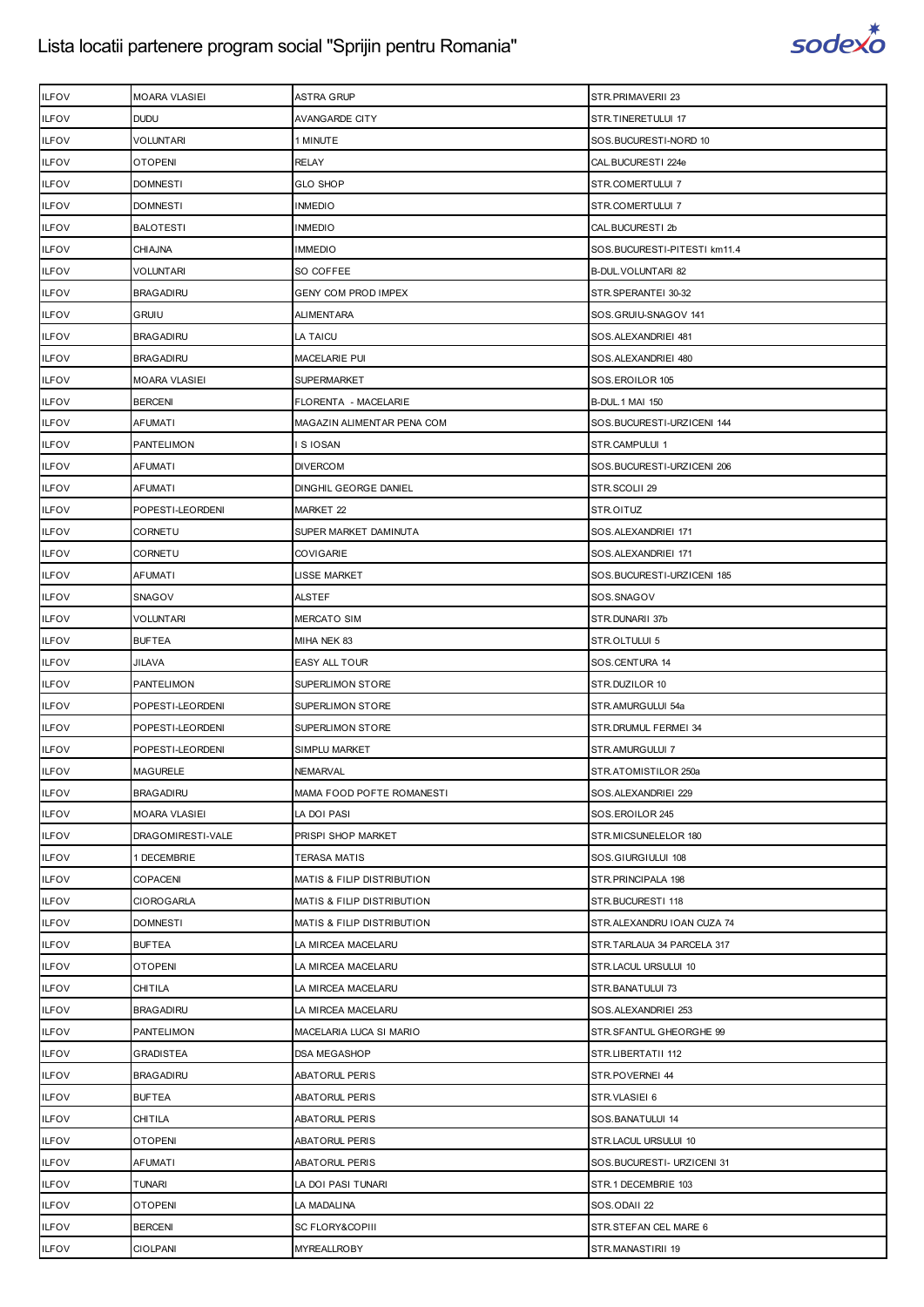

| <b>ILFOV</b>     | VOLUNTARI            | SMART AND FRESH MARKET      | STR. Popa Sapca 89              |
|------------------|----------------------|-----------------------------|---------------------------------|
| <b>ILFOV</b>     | <b>MOARA VLASIEI</b> | PANTRY FAM                  | STR.CANELA 15                   |
| <b>ILFOV</b>     | <b>GLINA</b>         | IOALEKA SHOP                | SOS.LIBERTATII 201              |
| <b>ILFOV</b>     | VOLUNTARI            | CONSTANTIN FLORIN ALEXANDRU | STR.POPA SEAPCA 89              |
| <b>ILFOV</b>     | <b>AFUMATI</b>       | LA NUCI                     | STR.SALCAMULUI 8                |
| <b>ILFOV</b>     | STEFANESTII DE SUS   | Patricia Smart Shop         | DJ.ZORILOR 92                   |
| <b>ILFOV</b>     | VOLUNTARI            | Simplu-bet-moroieni         | B-DUL. VOLUNTARI 72             |
| <b>MARAMURES</b> | <b>BAIA MARE</b>     | <b>KFC</b>                  | STR.VICTORIEI 73                |
| <b>MARAMURES</b> | SIGHETU MARMATIEI    | <b>MARCOM</b>               | STR.DRAGOS VODA 79              |
| <b>MARAMURES</b> | <b>BAIA MARE</b>     | MARCOM                      | STR.DEPOZITELOR 3               |
| <b>MARAMURES</b> | <b>BAIA MARE</b>     | NEMES 1                     | STR.GRANICERILOR 81             |
| <b>MARAMURES</b> | <b>VALENI</b>        | NEMES                       | STR. PRINCIPALA 427             |
| <b>MARAMURES</b> | ASUAJU DE JOS        | FEDERALCOOP                 | STR. PRINCIPALA 230             |
| <b>MARAMURES</b> | ASUAJU DE JOS        | FEDERALCOOP                 | STR. PRINCIPALA 230             |
| <b>MARAMURES</b> | <b>ORTITA</b>        | FEDERALCOOP                 | STR. PRINCIPALA 22              |
| <b>MARAMURES</b> | ODESTI               | FEDERALCOOP                 | STR. PRINCIPALA 183             |
| <b>MARAMURES</b> | <b>ODESTI</b>        | FEDERALCOOP                 | STR. PRINCIPALA 183             |
| <b>MARAMURES</b> | <b>BASESTI</b>       | FEDERALCOOP                 | STR. GHEORGHE POP DE BASESTI 73 |
| <b>MARAMURES</b> | <b>STREMT</b>        | FEDERALCOOP                 | STR. PRINCIPALA 153             |
| <b>MARAMURES</b> | <b>STREMT</b>        | FEDERALCOOP                 | STR. PRINCIPALA 153             |
| <b>MARAMURES</b> | <b>BASESTI</b>       | FEDERALCOOP                 | STR.GHEORGHE POP DE BASESTI 73  |
| <b>MARAMURES</b> | <b>BICAZ</b>         | FEDERALCOOP                 | STR. PRINCIPALA 59              |
| <b>MARAMURES</b> | <b>BICAZ</b>         | FEDERALCOOP                 | STR. PRINCIPALA 59              |
| <b>MARAMURES</b> | <b>CORNI</b>         | FEDERALCOOP                 | STR. PRINCIPALA 62              |
| <b>MARAMURES</b> | SALISTE              | FEDERALCOOP                 | STR. PRINCIPALA 28              |
| <b>MARAMURES</b> | <b>BASESTI</b>       | FEDERALCOOP ALIMENTARA      | STR.GHEORGHE POP DE BASESTI 73  |
| <b>MARAMURES</b> | OARTA DE SUS         | FEDERALCOOP                 | STR. PRINCIPALA 189             |
| <b>MARAMURES</b> | OARTA DE SUS         | FEDERALCOOP                 | STR. PRINCIPALA 189             |
| <b>MARAMURES</b> | COPALNIC-MANASTUR    | FEDERALCOOP                 | STR. PRINCIPALA 227             |
| <b>MARAMURES</b> | COPALNIC-MANASTUR    | FEDERALCOOP                 | STR. PRINCIPALA 226             |
| <b>MARAMURES</b> | <b>CERNESTI</b>      | FEDERALCOOP C               | STR. PRINCIPALA 149             |
| <b>MARAMURES</b> | <b>CERNESTI</b>      | <b>FEDERALCOOP</b>          | STR.PRINCIPALA 151              |
| <b>MARAMURES</b> | <b>CERNESTI</b>      | FEDERALCOOP                 | STR. PRINCIPALA 151             |
| <b>MARAMURES</b> | <b>CERNESTI</b>      | FEDERALCOOP                 | STR.PRINCIPALA 149              |
| <b>MARAMURES</b> | <b>BERINTA</b>       | FEDERALCOOP                 | STR. PRINCIPALA 50              |
| <b>MARAMURES</b> | <b>FAURESTI</b>      | FEDERALCOOP                 | STR. PRINCIPALA 63              |
| <b>MARAMURES</b> | VAD                  | FEDERALCOOP                 | STR. PRINCIPALA 114             |
| <b>MARAMURES</b> | COPALNIC-MANASTUR    | FEDERALCOOP                 | STR.PRINCIPALA 27               |
| <b>MARAMURES</b> | <b>DRAGOMIRESTI</b>  | FEDERALCOOP                 | STR. PRINCIPALA 1151            |
| <b>MARAMURES</b> | <b>DRAGOMIRESTI</b>  | FEDERALCOOP                 | STR. PRINCIPALA 164             |
| <b>MARAMURES</b> | <b>IEUD</b>          | FEDERALCOOP                 | STR. PRINCIPALA 118             |
| <b>MARAMURES</b> | <b>IEUD</b>          | FEDERALCOOP                 | STR. PRINCIPALA 148             |
| <b>MARAMURES</b> | <b>IEUD</b>          | FEDERALCOOP                 | STR. PRINCIPALA 184             |
| <b>MARAMURES</b> | <b>TAMAIA</b>        | FEDERALCOOP                 | STR.PRINCIPALA 17               |
| <b>MARAMURES</b> | <b>FARCASA</b>       | FEDERALCOOP                 | STR.INDEPENDENTEI 77            |
| <b>MARAMURES</b> | TAMAIA               | FEDERALCOOP                 | STR.PRINCIPALA 17               |
| <b>MARAMURES</b> | <b>LAPUSEL</b>       | FEDERALCOOP                 | STR. PRINCIPALA 134             |
| <b>MARAMURES</b> | <b>LAPUSEL</b>       | FEDERALCOOP                 | STR. PRINCIPALA 339             |
| <b>MARAMURES</b> | <b>LAPUSEL</b>       | FEDERALCOOP                 | STR. PRINCIPALA 339             |
| <b>MARAMURES</b> | <b>RECEA</b>         | FEDERALCOOP                 | STR.PRINCIPALA 73               |
| <b>MARAMURES</b> | <b>RECEA</b>         | FEDERALCOOP                 | STR.PRINCIPALA 73               |
| <b>MARAMURES</b> | <b>MOCIRA</b>        | FEDERALCOOP                 | STR. PRINCIPALA 30              |
| <b>MARAMURES</b> | <b>SINDRESTI</b>     | FEDERALCOOP                 | STR. PRINCIPALA 59              |
| <b>MARAMURES</b> | <b>RUS</b>           | FEDERALCOOP                 | STR. PRINCIPALA 163             |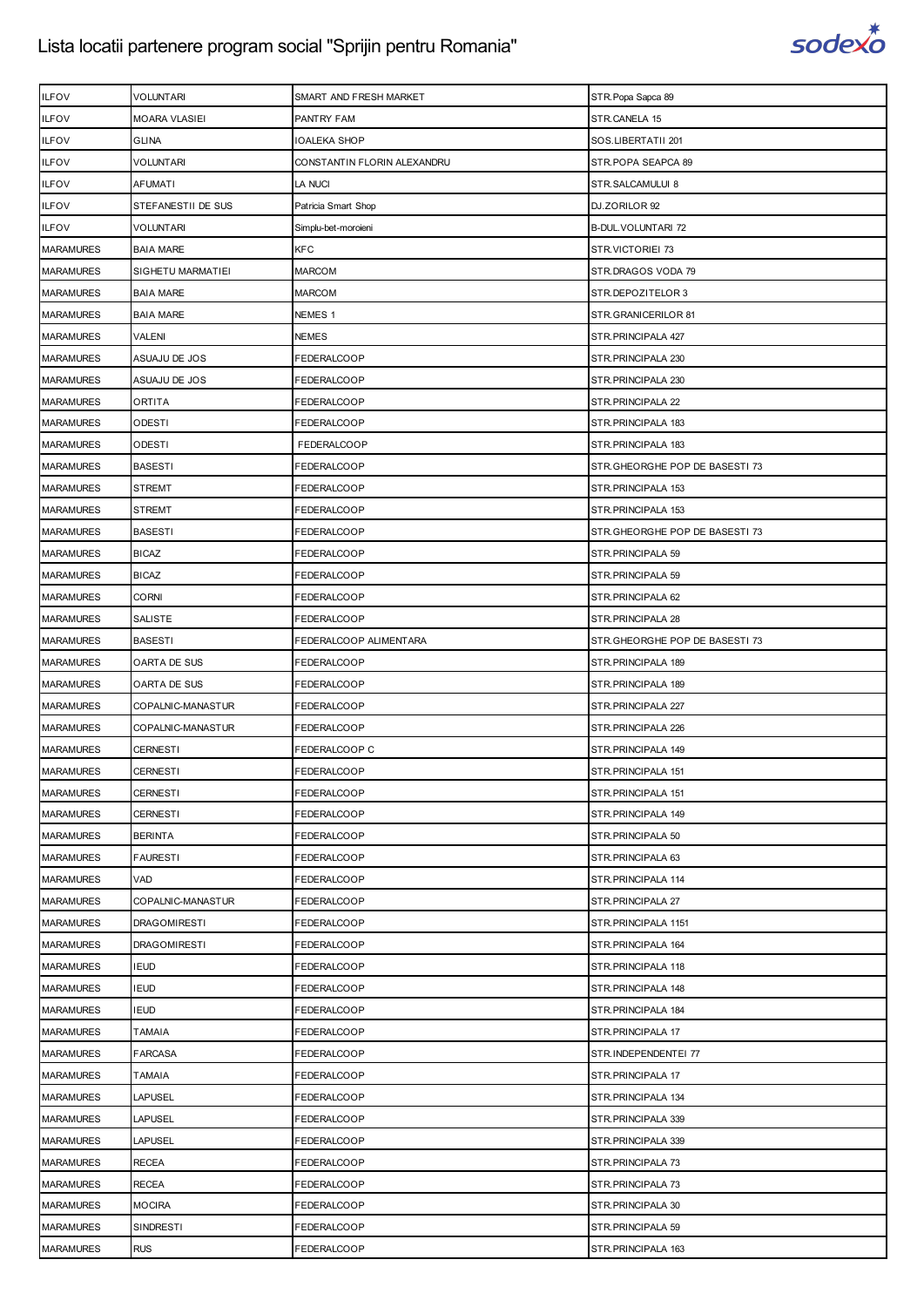

| <b>MARAMURES</b> | <b>RUS</b>            | FEDERALCOOP   | STR.PRINCIPALA 163     |
|------------------|-----------------------|---------------|------------------------|
| <b>MARAMURES</b> | <b>MIRESU MARE</b>    | FEDERALCOOP   | STR.PRINCIPALA 211     |
| <b>MARAMURES</b> | <b>MIRESU MARE</b>    | FEDERALCOOP   | STR.PRINCIPALA 216     |
| <b>MARAMURES</b> | MIRESU MARE           | FEDERALCOOP   | STR. PRINCIPALA 209    |
| <b>MARAMURES</b> | <b>OCNA SUGATAG</b>   | FEDERALCOOP   | STR.UNIRII c           |
| <b>MARAMURES</b> | OCNA SUGATAG          | FEDERALCOOP   | STR.UNIRII c           |
| <b>MARAMURES</b> | OCNA SUGATAG          | FEDERALCOOP   | STR.1 DECEMBRIE 1918 2 |
| <b>MARAMURES</b> | OCNA SUGATAG          | FEDERALCOOP   | STR.PRIMAVERII 13      |
| <b>MARAMURES</b> | <b>BUDESTI</b>        | FEDERALCOOP   | STR.PRINCIPALA 116     |
| <b>MARAMURES</b> | <b>BUDESTI</b>        | FEDERALCOOP   | STR. PRINCIPALA 208    |
| <b>MARAMURES</b> | <b>BUDESTI</b>        | FEDERALCOOP   | STR.PRINCIPALA 116     |
| <b>MARAMURES</b> | <b>BUDESTI</b>        | FEDERALCOOP   | STR.PRINCIPALA 127     |
| <b>MARAMURES</b> | <b>BUDESTI</b>        | FEDERALCOOP   | STR.PRINCIPALA 116     |
| <b>MARAMURES</b> | <b>CALINESTI</b>      | FEDERALCOOP   | STR.PRINCIPALA 186     |
| <b>MARAMURES</b> | CALINESTI             | FEDERALCOOP   | STR.PRINCIPALA 182     |
| <b>MARAMURES</b> | <b>BERBESTI</b>       | FEDERALCOOP   | STR. PRINCIPALA 272    |
| <b>MARAMURES</b> | <b>GIULESTI</b>       | FEDERALCOOP   | STR.PRINCIPALA 115     |
| <b>MARAMURES</b> | OCNA SUGATAG          | FEDERALCOOP   | STR.PRINCIPALA 88      |
| <b>MARAMURES</b> | <b>MARA</b>           | FEDERALCOOP   | STR.PRINCIPALA 77a     |
| <b>MARAMURES</b> | <b>MARA</b>           | FEDERALCOOP   | STR.PRINCIPALA 77a     |
| <b>MARAMURES</b> | POIENILE DE SUB MUNTE | FEDERALCOOP   | STR.PRINCIPALA 63      |
| <b>MARAMURES</b> | POIENILE DE SUB MUNTE | FEDERALCOOP   | STR. PRINCIPALA 63     |
| <b>MARAMURES</b> | POIENILE DE SUB MUNTE | FEDERALCOOP   | STR. PRRINCIPALA 65    |
| <b>MARAMURES</b> | POIENILE DE SUB MUNTE | FEDERALCOOP   | STR. PRRINCIPALA 65    |
| <b>MARAMURES</b> | <b>REPEDEA</b>        | FEDERALCOOP   | STR. PRINCIPALA 22     |
| <b>MARAMURES</b> | POIENILE DE SUB MUNTE | FEDERALCOOP   | STR. PRINCIPALA 61     |
| <b>MARAMURES</b> | POIENILE DE SUB MUNTE | FEDERALCOOP   | STR.PRINCIPALA 60      |
| <b>MARAMURES</b> | POIENILE DE SUB MUNTE | FEDERALCOOP   | STR. PRINCIPALA 5      |
| <b>MARAMURES</b> | POIENILE DE SUB MUNTE | FEDERALCOOP   | STR.PRINCIPALA 25a     |
| <b>MARAMURES</b> | <b>REPEDEA</b>        | FEDERALCOOP   | STR.PRINCIPALA 108     |
| <b>MARAMURES</b> | REMETEA CHIOARULUI    | FEDERALCOOP   | STR.PRINCIPALA 74      |
| <b>MARAMURES</b> | <b>POSTA</b>          | FEDERALCOOP   | STR.PRINCIPALA 83a     |
| <b>MARAMURES</b> | <b>RUSCOVA</b>        | FEDERALCOOP   | STR.PRINCIPALA 122     |
| <b>MARAMURES</b> | RUSCOVA               | FEDERALCOOP   | STR. PRINCIPALA 122    |
| <b>MARAMURES</b> | OCNA SUGATAG          | FEDERALCOOP   | STR.PRINCIPALA 845     |
| <b>MARAMURES</b> | OCNA SUGATAG          | FEDERALCOOP   | STR.PRINCIPALA 845     |
| <b>MARAMURES</b> | <b>RUSCOVA</b>        | FEDERALCOOP 3 | STR. PRINCIPALA 122    |
| <b>MARAMURES</b> | <b>RUSCOVA</b>        | FEDERALCOOP 4 | STR.PRINCIPALA 122     |
| <b>MARAMURES</b> | SACALASENI            | FEDERALCOOP   | STR.PRINCIPALA 63a     |
| <b>MARAMURES</b> | <b>CULCEA</b>         | FEDERALCOOP   | STR. PRINCIPALA 130    |
| <b>MARAMURES</b> | <b>CULCEA</b>         | FEDERALCOOP   | STR.PRINCIPALA 130     |
| <b>MARAMURES</b> | CULCEA                | FEDERALCOOP   | STR.PRINCIPALA 130     |
| <b>MARAMURES</b> | COLTAU                | FEDERALCOOP   | STR. PRINCIPALA 30     |
| <b>MARAMURES</b> | COLTAU                | FEDERALCOOP   | STR.PRINCIPALA 30      |
| <b>MARAMURES</b> | COAS                  | FEDERALCOOP   | STR.PRINCIPALA 263     |
| <b>MARAMURES</b> | COAS                  | FEDERALCOOP   | STR. PRINCIPALA 263    |
| <b>MARAMURES</b> | CATALINA              | FEDERALCOOP   | STR.PRINCIPALA 100     |
| <b>MARAMURES</b> | CORUIA                | FEDERALCOOP   | STR.PRINCIPALA 241     |
| <b>MARAMURES</b> | <b>CORUIA</b>         | FEDERALCOOP   | STR. PRINCIPALA 241    |
| <b>MARAMURES</b> | SACALASENI            | FEDERALCOOP   | STR.PRINCIPALA 69a     |
| <b>MARAMURES</b> | SACEL                 | FEDERALCOOP   | STR.PRINCIPALA 200     |
| <b>MARAMURES</b> | SACEL                 | FEDERALCOOP   | STR. PRINCIPALA 201    |
| <b>MARAMURES</b> | GARDANI               | FEDERALCOOP   | STR.PRINCIPALA 165     |
| <b>MARAMURES</b> | <b>SEINI</b>          | FEDERALCOOP   | P-TA.UNIRII 26         |
|                  |                       |               |                        |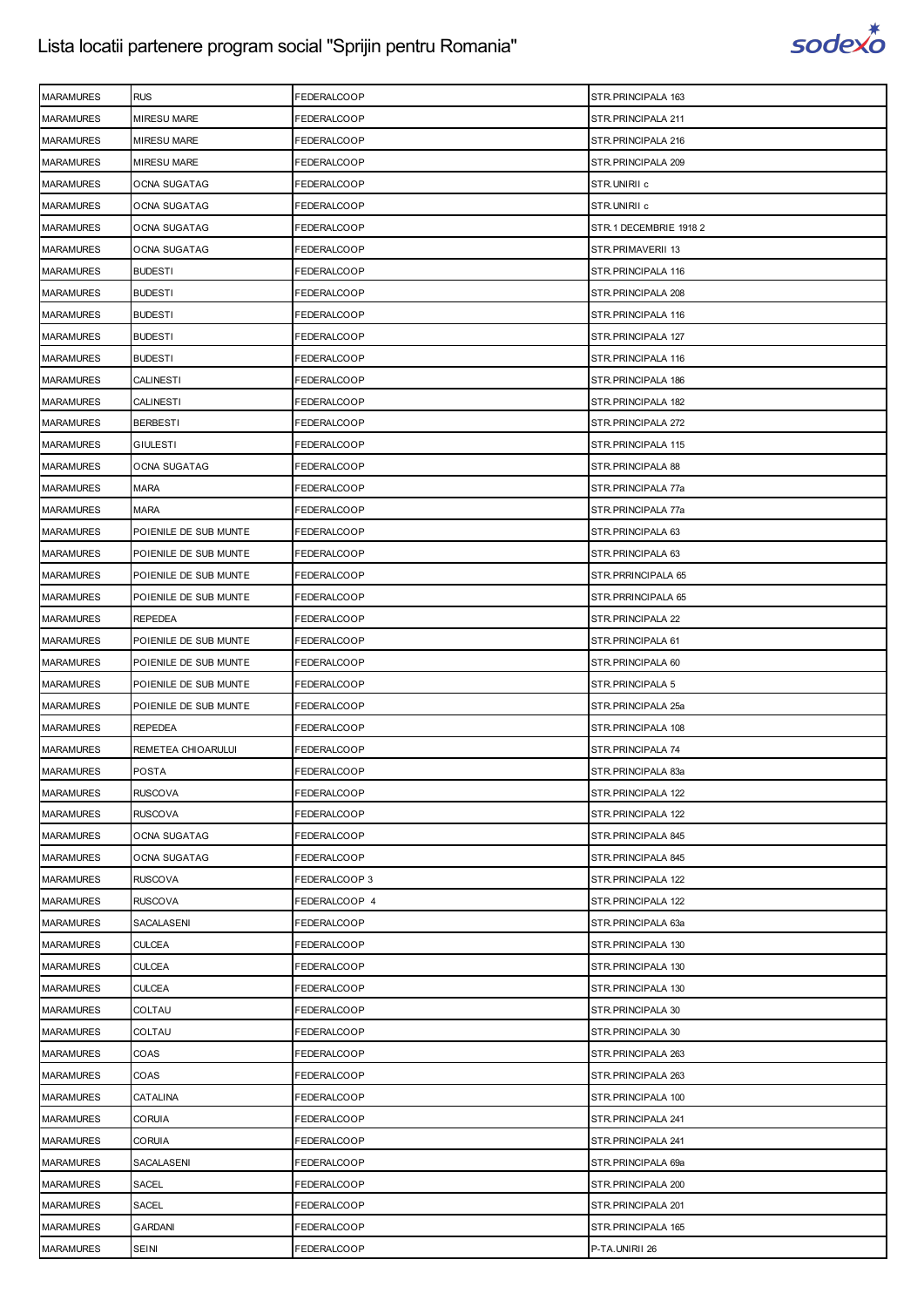

| <b>MARAMURES</b> | SEINI                    | FEDERALCOOP                      | STR. MIHAI VITEAZUL 100    |
|------------------|--------------------------|----------------------------------|----------------------------|
| <b>MARAMURES</b> | <b>SEINI</b>             | FEDERALCOOP                      | P-TA.UNIRII 26             |
| <b>MARAMURES</b> | <b>SISESTI</b>           | FEDERALCOOP                      | STR.PRINCIPALA 422         |
| <b>MARAMURES</b> | SISESTI                  | FEDERALCOOP                      | STR.PRINCIPALA 422         |
| <b>MARAMURES</b> | <b>NEGREIA</b>           | FEDERALCOOP                      | STR. PRINCIPALA 104        |
| <b>MARAMURES</b> | SUCIU DE SUS             | FEDERALCOOP                      | STR.PRINCIPALA 825         |
| <b>MARAMURES</b> | SUCIU DE SUS             | FEDERALCOOP                      | STR.PRINCIPALA 825         |
| <b>MARAMURES</b> | SUCIU DE JOS             | FEDERALCOOP                      | STR. PRINCIPALA 318        |
| <b>MARAMURES</b> | SUCIU DE JOS             | FEDERALCOOP                      | STR. PRINCIPALA 318        |
| <b>MARAMURES</b> | <b>GROSII TIBLESULUI</b> | FEDERALCOOP                      | STR.PRINCIPALA 168         |
| <b>MARAMURES</b> | <b>ULMENI</b>            | FEDERALCOOP                      | STR.PETRE DULFU 82         |
| <b>MARAMURES</b> | ULMENI                   | FEDERALCOOP                      | STR.PETRE DULFU 63         |
| <b>MARAMURES</b> | ULMENI                   | FEDERALCOOP                      | STR.PETRE DULFU 73         |
| <b>MARAMURES</b> | <b>ULMENI</b>            | FEDERALCOOP                      | STR.PETRE DULFU 56         |
| <b>MARAMURES</b> | ТОНАТ                    | FEDERALCOOP                      | STR.PRINCIPALA 47          |
| <b>MARAMURES</b> | <b>ARDUSAT</b>           | FEDERALCOOP                      | STR.PRINCIPALA             |
| <b>MARAMURES</b> | <b>BAIA MARE</b>         | FEDERALCOOP                      | B-DUL.BUCURESTI 57         |
| <b>MARAMURES</b> | VAD                      | FEDERALCOOP                      | STR. PRINCIPALA            |
| <b>MARAMURES</b> | VAD                      | FEDERALCOOP                      | STR.PRINCIPALA             |
| <b>MARAMURES</b> | <b>ARDUSAT</b>           | FEDERALCOOP                      | STR.PRINCIPALA             |
| <b>MARAMURES</b> | <b>BAIA MARE</b>         | ROMFULDA PROD                    | STR.GRANICERILOR 98        |
| <b>MARAMURES</b> | <b>BAIA MARE</b>         | ROMFULDA PROD                    | P-TA.IZVOARELOR 1          |
| <b>MARAMURES</b> | <b>BAIA MARE</b>         | ROMFULDA PROD                    | STR.ALEXANDRU ODOBESCU 3   |
| <b>MARAMURES</b> | <b>BAIA MARE</b>         | ROMFULDA PROD                    | STR.ALEXANDRU ODOBESCU 3   |
| <b>MARAMURES</b> | <b>BAIA MARE</b>         | ROMFULDA DISTRIB                 | STR.IZVOARELOR 1           |
| <b>MARAMURES</b> | <b>BAIA MARE</b>         | ROMFULDA DISTRIB                 | STR.ODOBESCU ALEXANDRU 3   |
| <b>MARAMURES</b> | SIGHETU MARMATIEI        | MAG ABC 3 - MIHALEXION COM       | STR.IAPA 187               |
| <b>MARAMURES</b> | SIGHETU MARMATIEI        | MAG UNIVERSAL 2 - MIHALEXION COM | STR.GEN. MOCIULSCHI 7      |
| <b>MARAMURES</b> | <b>ROZAVLEA</b>          | MAG ABC 4 - MIHALEXION COM       | STR.PRINCIPALA 503/c       |
| <b>MARAMURES</b> | POIENILE DE SUB MUNTE    | MAG ABC 5 - MIHALEXION COM       | STR. PRINCIPALA            |
| <b>MARAMURES</b> | SIGHETU MARMATIEI        | MAG ABC 1 - MIHALEXION COM       | STR.INDEPENDENTEI 1/43     |
| <b>MARAMURES</b> | SIGHETU MARMATIEI        | <b>VILA ARDEALUL</b>             | STR.DRAGOS VODA 36a        |
| <b>MARAMURES</b> | SACALASENI               | RESTAURANT MOARA VECHE           | STR. PRINCIPALA 137        |
| <b>MARAMURES</b> | <b>BAIA MARE</b>         | <b>FRAGUS</b>                    | B-DUL.UNIRII 12            |
| <b>MARAMURES</b> | <b>BAIA SPRIE</b>        | CAROTA                           | P-TA.LIBERTATII 13         |
| <b>MARAMURES</b> | <b>BAIA MARE</b>         | ABA FLOR PROD COM                | STR.DECEBAL 11             |
| <b>MARAMURES</b> | <b>BAIA MARE</b>         | ABA FLOR PROD COM                | STR.GEORGE COSBUC 34       |
| <b>MARAMURES</b> | <b>BAIA MARE</b>         | ABA FLOR PROD COM                | STR.ODOBESCU ALEXANDRU 1   |
| <b>MARAMURES</b> | <b>BAIA MARE</b>         | ABA FLOR PROD COM 1              | <b>B-DUL.TRAIAN 12</b>     |
| <b>MARAMURES</b> | <b>BAIA MARE</b>         | ABA FLOR PROD COM                | STR.HORTENSIEI 2           |
| <b>MARAMURES</b> | <b>BAIA MARE</b>         | ABA FLOR PROD COM                | <b>B-DUL.TRAIAN 25</b>     |
| <b>MARAMURES</b> | <b>BAIA MARE</b>         | ABA FLOR PROD COM                | B-DUL.UNIRII 14            |
| <b>MARAMURES</b> | <b>BAIA MARE</b>         | ABA FLOR PROD COM                | <b>B-DUL.REPUBLICII 22</b> |
| <b>MARAMURES</b> | <b>BAIA MARE</b>         | ABA FLOR PROD COM                | STR.GAROAFEI 21            |
| <b>MARAMURES</b> | CAVNIC                   | ABA FLOR PROD COM                | STR.22 DECEMBRIE 18        |
| <b>MARAMURES</b> | <b>BAIA MARE</b>         | ABA FLOR PROD COM                | B-DUL.INDEPENDENTEI 4a     |
| <b>MARAMURES</b> | <b>BAIA MARE</b>         | ABA FLOR PROD COM                | B-DUL.BUCURESTI 35a        |
| <b>MARAMURES</b> | <b>BAIA MARE</b>         | ABA FLOR PROD COM                | STR.MOLDOVEI 13            |
| <b>MARAMURES</b> | <b>BAIA MARE</b>         | ABA FLOR PROD COM                | STR. REPUBLICII 29         |
| <b>MARAMURES</b> | <b>BAIA MARE</b>         | ABA FLOR PROD COM                | STR.GRANICERILOR 110a      |
| <b>MARAMURES</b> | <b>BAIA MARE</b>         | ABA FLOR PROD COM                | B-DUL.BUCURESTI 40         |
| <b>MARAMURES</b> | <b>BAIA MARE</b>         | ABA FLOR PROD COM                | STR.BARAJULUI 55           |
| <b>MARAMURES</b> | <b>TULGHIES</b>          | ABA FLOR PROD COM                | STR. PRINCIPALA 58         |
| <b>MARAMURES</b> | <b>BAIA SPRIE</b>        | ABA FLOR PROD COM                | STR.MICRORAION VEST 10     |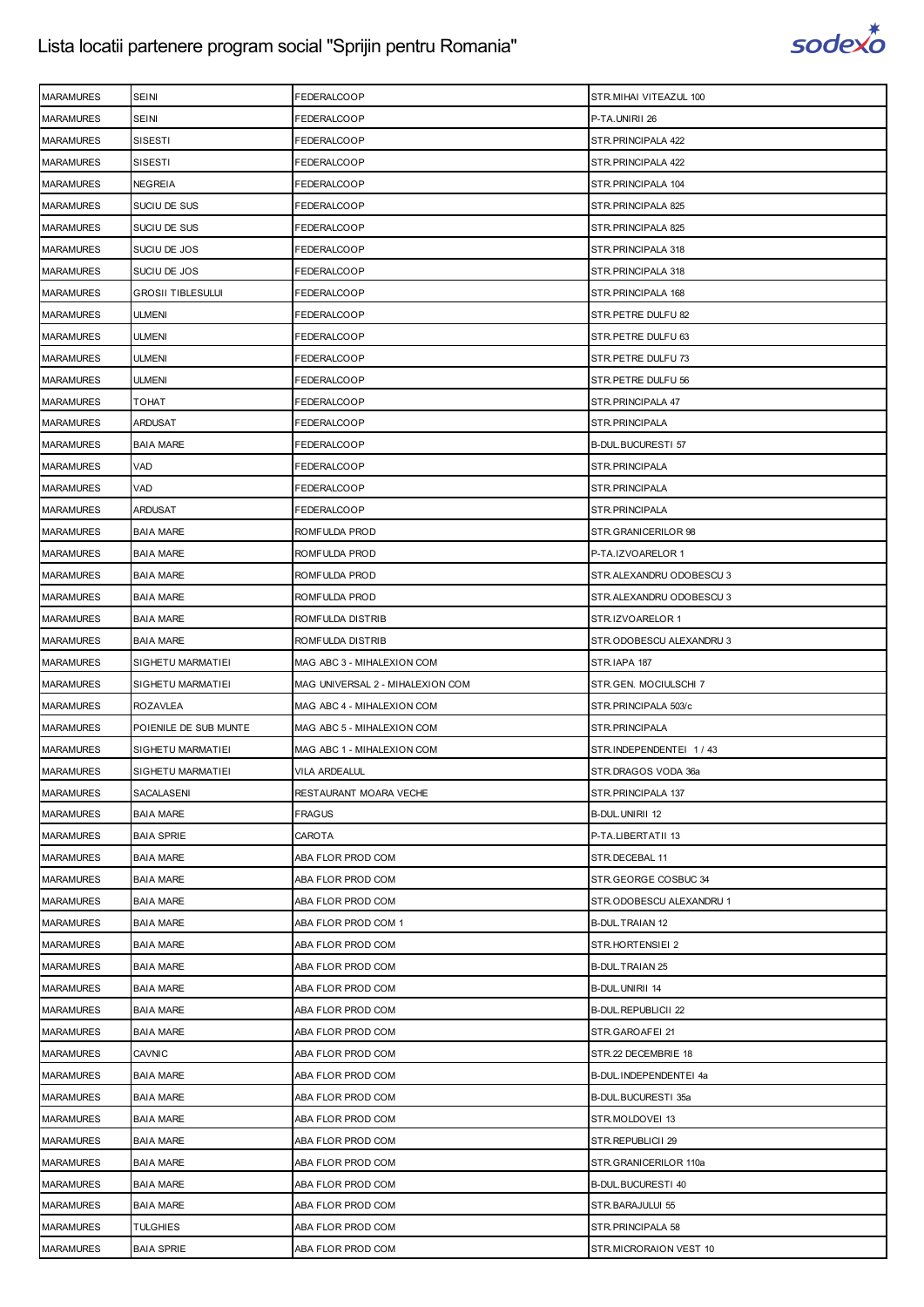

| <b>MARAMURES</b> | <b>BAIA MARE</b>        | ABA FLOR PROD COM    | <b>B-DUL.BUCURESTI 2</b>  |
|------------------|-------------------------|----------------------|---------------------------|
| <b>MARAMURES</b> | <b>BAIA SPRIE</b>       | ABA FLOR PROD COM    | STR.GUTINULUI 3           |
| <b>MARAMURES</b> | <b>BAIA MARE</b>        | ABA FLOR PROD COM    | P-TA.IZVOARE 1            |
| <b>MARAMURES</b> | <b>BAIA MARE</b>        | CORA                 | STR.VICTORIEI 73          |
| <b>MARAMURES</b> | <b>BAIA MARE</b>        | Gastro Corner Cora   | STR.VICTORIEI 73          |
| <b>MARAMURES</b> | <b>BAIA MARE</b>        | <b>INMEDIO</b>       | STR.COSBUC GEORGE         |
| <b>MARAMURES</b> | <b>BAIA MARE</b>        | <b>INMEDIO</b>       | STR.VICTORIEI 73          |
| <b>MARAMURES</b> | SIGHETU MARMATIEI       | <b>INMEDIO</b>       | STR.BOGDAN VODA 164-170   |
| <b>MARAMURES</b> | <b>BAIA MARE</b>        | INMEDIO              | STR.UNIRII 30             |
| <b>MARAMURES</b> | <b>BAIA MARE</b>        | INMEDIO              | STR.BUCURESTI 144         |
| <b>MARAMURES</b> | <b>BAIA MARE</b>        | <b>INMEDIO</b>       | STR.13.DEC                |
| <b>MARAMURES</b> | VISEU DE JOS            | PIZZERIA RA          | STR.REPUBLICII 31         |
| <b>MARAMURES</b> | <b>BAIA MARE</b>        | CHEESE PASTA         | STR.VICTORIEI 73          |
| <b>MARAMURES</b> | <b>REMETI</b>           | CBA                  | STR. PRINCIPALA 174       |
| <b>MARAMURES</b> | <b>BAIA MARE</b>        | ONCOS                | STR.ALECSANDRI VASILE 91a |
| <b>MARAMURES</b> | <b>BAIA MARE</b>        | ONCOS                | STR.VICTORIEI 59a         |
| <b>MARAMURES</b> | <b>BAIA MARE</b>        | ONCOS                | STR.BABES VICTOR 46       |
| <b>MARAMURES</b> | <b>BAIA MARE</b>        | ONCOS                | STR.BUCURESTI 40          |
| <b>MARAMURES</b> | <b>BAIA MARE</b>        | ONCOS                | STR.MOLDOVEI 13           |
| <b>MARAMURES</b> | <b>BAIA MARE</b>        | ONCOS                | STR.BARAJULUI 55          |
| <b>MARAMURES</b> | <b>LAPUS</b>            | KISS MARKET          | STR.PRINCIPALA 834        |
| <b>MARAMURES</b> | <b>BORSA</b>            | LECH LACTO BISTRITA  | STR.22 DECEMBRIE 1        |
| <b>MARAMURES</b> | <b>ROGOZ</b>            | LAROROEX             | STR.PRINCIPALA 253        |
| <b>MARAMURES</b> | <b>TARGU LAPUS</b>      | LAROROEX             | STR.DOINEI 58             |
| <b>MARAMURES</b> | <b>BAIA MARE</b>        | JOKE                 | B-DUL.BUCURESTI 35a       |
| <b>MARAMURES</b> | <b>BAIA MARE</b>        | EURO HOUSE           | B-DUL.INDEPENDENTEI 34    |
| <b>MARAMURES</b> | <b>BAIA MARE</b>        | HOTEL EURO HOUSE     | STR.VICTORIEI 81          |
| <b>MARAMURES</b> | VISEU DE SUS            | MAGAZIN ABC-COMAN    | STR.22 DECEMBRIE t4       |
| <b>MARAMURES</b> | VISEU DE SUS            | RESTAURANT VASER     | AL.EROILOR 66 a           |
| <b>MARAMURES</b> | <b>CERNESTI</b>         | ROXAR PROD COM       | STR.PRINCIPALA 18         |
| <b>MARAMURES</b> | <b>CERNESTI</b>         | ROXAR PROD COM       | STR. PRINCIPALA 18        |
| <b>MARAMURES</b> | <b>ARINIS</b>           | PREGNANT             | STR. PRINCIPALA 120       |
| <b>MARAMURES</b> | ARINIS                  | PREGNANT RESTAURANT  | STR.PRINCIPALA 122        |
| <b>MARAMURES</b> | <b>TAUTII-MAGHERAUS</b> | <b>BILLA</b>         | STR.1 189                 |
| <b>MARAMURES</b> | <b>TAUTII-MAGHERAUS</b> | RESTAURANT CENTRO    | STR.1 187                 |
| <b>MARAMURES</b> | VISEU DE SUS            | AKA                  | STR.22 DECEMBRIE 1        |
| <b>MARAMURES</b> | VISEU DE SUS            | AKA                  | STR.9 MAI 1               |
| <b>MARAMURES</b> | <b>TARGU LAPUS</b>      | <b>FUNDAMENTAL</b>   | STR.LIVIU REBREANU 8      |
| <b>MARAMURES</b> | SIGHETU MARMATIEI       | GINA <sub>2</sub>    | STR.POPA LUPU 1           |
| <b>MARAMURES</b> | SIGHETU MARMATIEI       | GINA <sub>1</sub>    | STR.T. VLADIMIRESCU 2     |
| <b>MARAMURES</b> | <b>BAIA MARE</b>        | AL- MARED            | STR.PALTINISULUI 86       |
| <b>MARAMURES</b> | <b>BAIA MARE</b>        | ALMARED MAGAZIN HORI | STR.GRANICERILOR 101      |
| <b>MARAMURES</b> | <b>BAIA MARE</b>        | ALMARED              | STR.MARASESTI 22          |
| <b>MARAMURES</b> | <b>BAIA MARE</b>        | LOCTIT COM           | STR.GRANICERILOR 99       |
| <b>MARAMURES</b> | <b>BAIA MARE</b>        | SHOP & SHOP          | STR.BUCURESTI 27          |
| <b>MARAMURES</b> | <b>BAIA MARE</b>        | SANSAFRAS COM 2      | STR.MARASESTI 11/15       |
| <b>MARAMURES</b> | <b>BAIA MARE</b>        | SANSAFRAS COM        | STR.MOTORULUI 6           |
| <b>MARAMURES</b> | <b>DESESTI</b>          | V.ROMAN              | STR. PRINCIPALA 327       |
| <b>MARAMURES</b> | <b>OCNA SUGATAG</b>     | V.ROMAN              | STR. PRINCIPALA 48        |
| <b>MARAMURES</b> | <b>DESESTI</b>          | V.ROMAN              | STR.PRINCIPALA 312        |
| <b>MARAMURES</b> | <b>MARA</b>             | ABC MARA             | STR. PRINCIPALA 302       |
| <b>MARAMURES</b> | SIGHETU MARMATIEI       | ARDICOM 3            | STR.1 DECEMBRIE 1918 e1   |
| <b>MARAMURES</b> | SIGHETU MARMATIEI       | ARDI MARKET 1        | STR.INDEPENDENTEI 29/14   |
| <b>MARAMURES</b> | SIGHETU MARMATIEI       | ARDI COM             | P-TA.1 DECEMBRIE 1918 m.4 |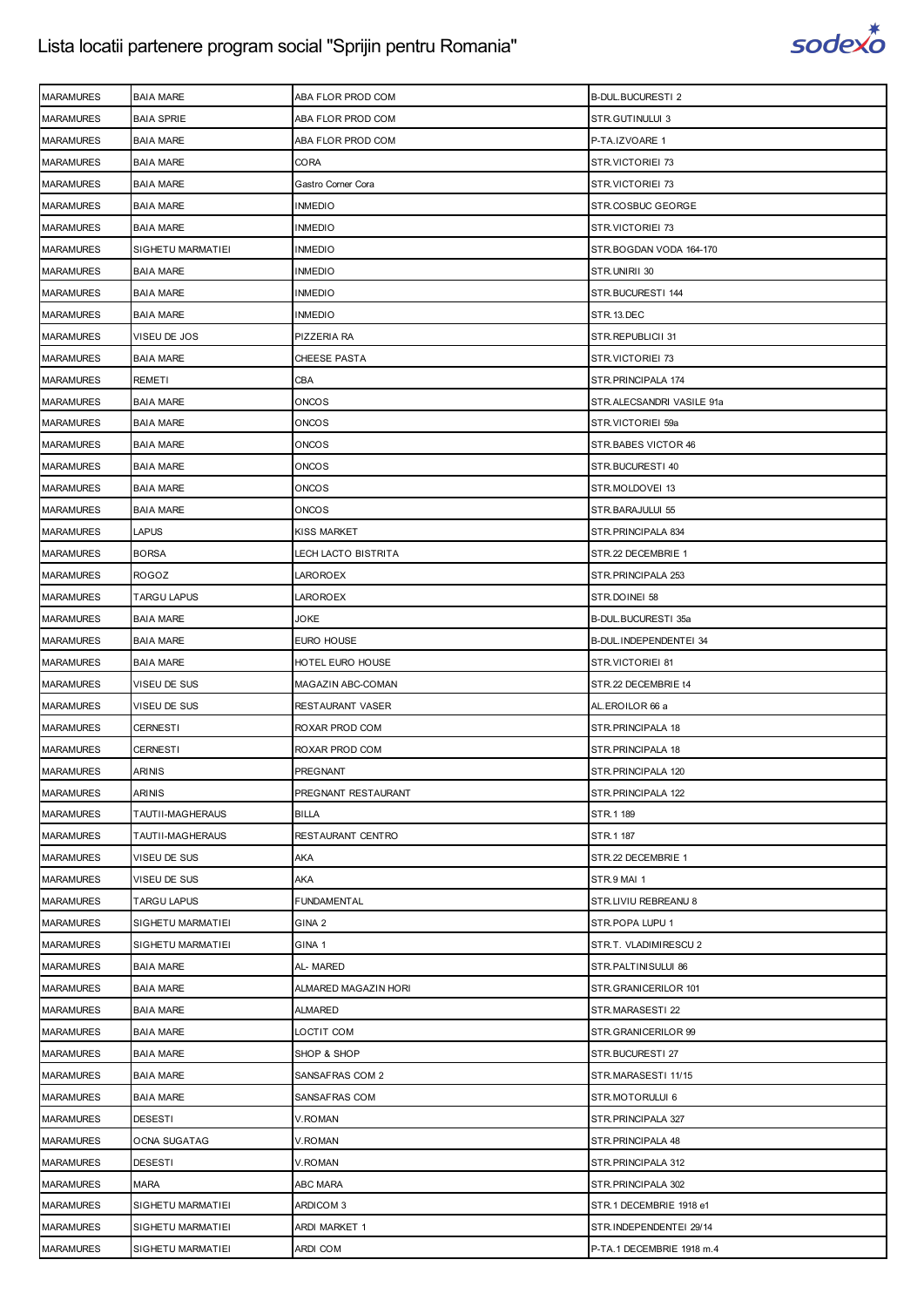

| <b>MARAMURES</b> | SIGHETU MARMATIEI   | <b>ARDICOM</b>                   | STR.INDEPENDENTEI        |
|------------------|---------------------|----------------------------------|--------------------------|
| <b>MARAMURES</b> | <b>SEINI</b>        | <b>EUROPA</b>                    | STR.BAII 47              |
| <b>MARAMURES</b> | SEINI               | APA VEST                         | STR.EROILOR 9            |
| <b>MARAMURES</b> | SEINI               | PARADOX                          | P-TA.UNIRII 23           |
| <b>MARAMURES</b> | <b>SEINI</b>        | Statie bus                       | P-TA.UNIRII 14           |
| <b>MARAMURES</b> | SEINI               | <b>PARADOX</b>                   | P-TA.UNIRII b1-b2        |
| <b>MARAMURES</b> | <b>REPEDEA</b>      | <b>MAGAZIN MIXT</b>              | STR.PRINCIPALAN 320      |
| <b>MARAMURES</b> | <b>ROZAVLEA</b>     | LA DOI PASI                      | STR. PRINCIPALA 653      |
| <b>MARAMURES</b> | <b>ROZAVLEA</b>     | <b>ROMARIO</b>                   | STR. PRINCIPALA 236      |
| <b>MARAMURES</b> | <b>BAIA MARE</b>    | PALFIDANI 2                      | B-DUL.BUCOVINEI 1        |
| <b>MARAMURES</b> | <b>BAIA MARE</b>    | <b>PALFIDANI</b>                 | B-DUL.BUCURESTI 35       |
| <b>MARAMURES</b> | <b>BAIA MARE</b>    | <b>PALFIDANI</b>                 | STR.OITUZ 8              |
| <b>MARAMURES</b> | SIGHETU MARMATIEI   | MARIA                            | STR.UNIRII 27            |
| <b>MARAMURES</b> | GARDANI             | <b>DUMITRAS VIORICA</b>          | STR. PRINCIPALA 247      |
| <b>MARAMURES</b> | GARDANI             | <b>MAGAZIN MIXT</b>              | STR.PRINCIPALA 247       |
| <b>MARAMURES</b> | SIGHETU MARMATIEI   | DANCING LA DOI PASI              | STR.TITU MAIORESCU 7     |
| <b>MARAMURES</b> | SIGHETU MARMATIEI   | DANCING <sub>2</sub>             | STR.INDEPENDENTEI 19     |
| <b>MARAMURES</b> | <b>BAIA MARE</b>    | HIG ROM                          | STR.LUNCI 57b            |
| <b>MARAMURES</b> | <b>BAIA MARE</b>    | MINI-MARKET                      | STR.LUNCI 70a            |
| <b>MARAMURES</b> | <b>BAIA MARE</b>    | PENSIUNE TURISTICA VIDRA         | STR.LUNCI 70a            |
| <b>MARAMURES</b> | <b>BAIA MARE</b>    | SABMOG                           | STR.LUMINISULUI 11c      |
| <b>MARAMURES</b> | <b>BAIA MARE</b>    | SABMOG                           | STR.MOGOSESTI 144        |
| <b>MARAMURES</b> | <b>MOGOSESTI</b>    | SABMOG                           | STR.PRINCIPALA 144       |
| <b>MARAMURES</b> | <b>MOISEI</b>       | RESTAURANT ATLANTIS              | STR.PRINCIPALA 1432      |
| <b>MARAMURES</b> | MOISEI              | SUPERMARKET ATLANTIS             | STR. PRINCIPALA 1432     |
| <b>MARAMURES</b> | <b>MOISEI</b>       | MINIMARKET ATLANTIS              | STR.PRINCIPALA 1326a     |
| <b>MARAMURES</b> | <b>MOISEI</b>       | PENSIUNE TURISTICA DARILUX       | STR.PRINCIPALA 325       |
| <b>MARAMURES</b> | <b>BAIA MARE</b>    | SADLIV                           | STR.GRANICERILOR 98      |
| <b>MARAMURES</b> | ARIESU DE PADURE    | SADLIV                           | STR.PRINCIPALA 106       |
| <b>MARAMURES</b> | SIGHETU MARMATIEI   | <b>CALIN GHEORGHE</b>            | STR.CAMPU NEGRU 145      |
| <b>MARAMURES</b> | SIGHETU MARMATIEI   | CAMERE DE INCHIRIAT CASA NELY    | STR.CIMPU NEGRU 7a       |
| <b>MARAMURES</b> | <b>SACEL</b>        | <b>BURLUC MARKET</b>             | STR. PRINCIPALA 202      |
| <b>MARAMURES</b> | SACEL               | <b>BURLUC</b>                    | STR. PRINCIPALA 202      |
| <b>MARAMURES</b> | SACEL               | <b>BURLUC</b>                    | STR. PRINCIPALA 687      |
| <b>MARAMURES</b> | <b>SACEL</b>        | <b>BURLUC</b>                    | STR. PRINCIPALA 82       |
| <b>MARAMURES</b> | SACEL               | BURLUC IMPEX COM 5               | STR. PRINCIPALA 563      |
| <b>MARAMURES</b> | <b>SACEL</b>        | <b>BURLUC MARKET</b>             | STR. PRINCIPALA 248      |
| <b>MARAMURES</b> | <b>SACEL</b>        | <b>BURLUC MARKET</b>             | STR. PRINCIPALA 869      |
| <b>MARAMURES</b> | LAPUS               | G.M. COSTAM COM                  | STR.PRINCIPALA 763a      |
| <b>MARAMURES</b> | SABISA              | ANIMARI                          | STR.PRINCIPALA 219       |
| <b>MARAMURES</b> | <b>BAIA MARE</b>    | <b>DOCLADO</b>                   | STR.MARASESTI 9a         |
| <b>MARAMURES</b> | ULMENI              | <b>MINIMARKET</b>                | STR.FLORIAN C. ULMEANU 3 |
| <b>MARAMURES</b> | <b>BAIA MARE</b>    | <b>GRIO TRANS</b>                | STR.TRANSILVANIEI 3      |
| <b>MARAMURES</b> | <b>TARGU LAPUS</b>  | HOSTELCASA PRETURII              | P-TA.EROILOR 21          |
| <b>MARAMURES</b> | SUCIU DE SUS        | <b>MAGAZIN MIXT</b>              | STR. PRINCIPALA 373      |
| <b>MARAMURES</b> | DRAGOMIRESTI        | RESTAURANT PITIRITEAN            | STR.PRIMAVERII 12        |
| <b>MARAMURES</b> | <b>DRAGOMIRESTI</b> | PIT                              | STR.PRIMAVERII 12        |
| <b>MARAMURES</b> | REMETI              | SIADIC                           | STR. PRINCIPALA 152      |
| <b>MARAMURES</b> | RONA DE SUS         | PENSIUNEA TURSTICA POIANA CORNET | STR. PRINCIPALA 1349     |
| <b>MARAMURES</b> | SARASAU             | Minimarket M&D                   | STR. PRINCIPALA 245      |
| <b>MARAMURES</b> | SARASAU             | <b>RESTAURANT</b>                | STR. PRINCIPALA 245      |
| <b>MARAMURES</b> | SIGHETU MARMATIEI   | MINI MARKET M&D                  | STR.UNIRII 7a            |
| <b>MARAMURES</b> | <b>DESESTI</b>      | <b>IRINA</b>                     | STR. PRINCIPALA 259      |
| <b>MARAMURES</b> | DESESTI             | PENSIUNEA IRINA                  | STR. PRINCIPALA 259      |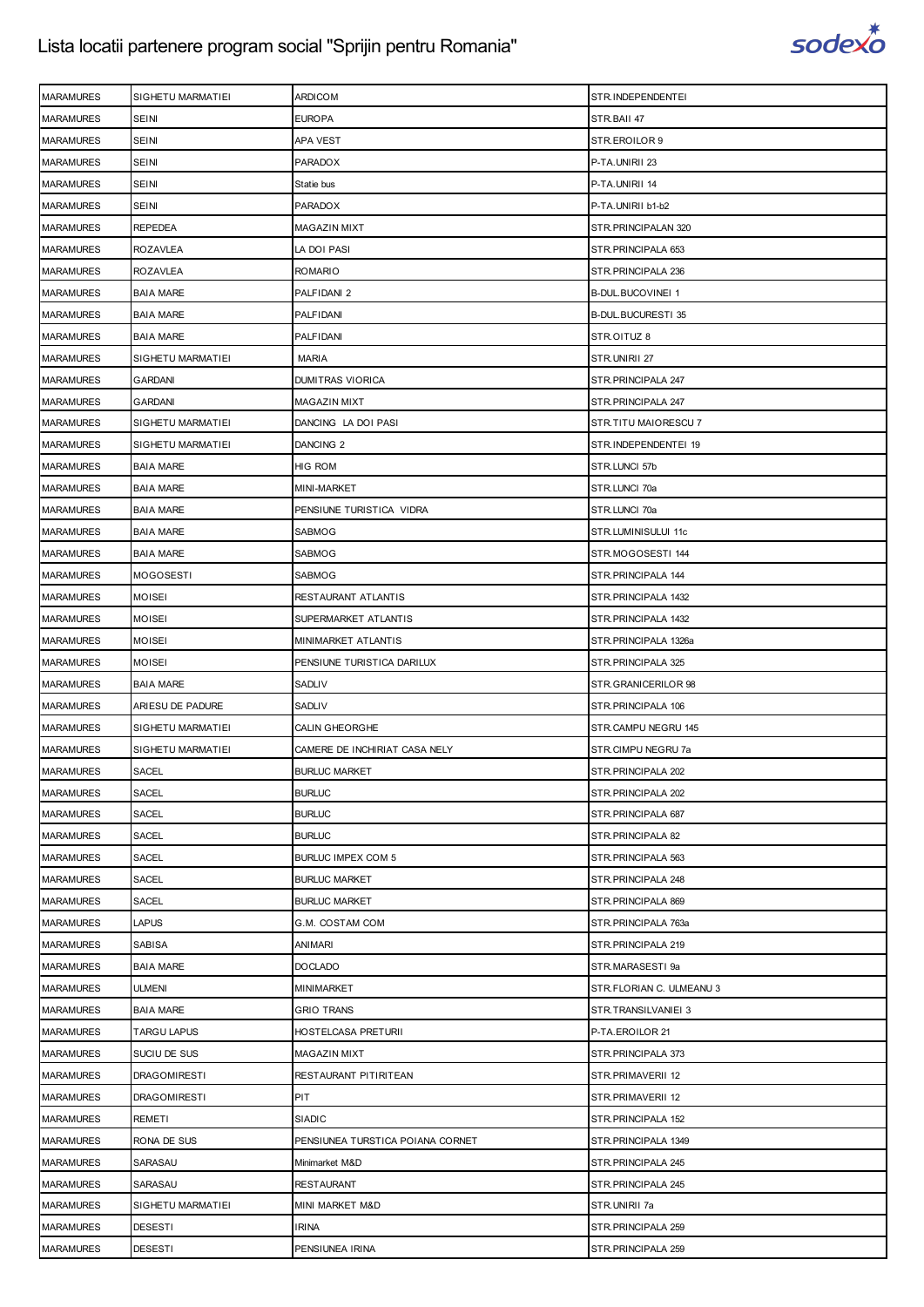

| <b>MARAMURES</b> | <b>BARSANA</b>        | EXPRESS MARKET            | STR.PRINCIPALA 680          |
|------------------|-----------------------|---------------------------|-----------------------------|
| <b>MARAMURES</b> | <b>NISTRU</b>         | MAGAZIN                   | STR. 102 95                 |
| <b>MARAMURES</b> | SUCIU DE SUS          | LA CORNELIA               | STR.PRINCIPALA 434          |
| <b>MARAMURES</b> | <b>BAIA MARE</b>      | RESTAURANT KARTOFFEL      | STR.VICTORIEI 73            |
| <b>MARAMURES</b> | SIGHETU MARMATIEI     | MINIMARKET                | B-DUL.INDEPENDENTEI 2/47    |
| <b>MARAMURES</b> | SATULUNG              | RESTAURANT TRANSILVANIA   | STR.PRINCIPALA 387          |
| <b>MARAMURES</b> | SARASAU               | PENSIUNEA MIRAJ           | STR.PRINCIPALA 764 a        |
| <b>MARAMURES</b> | DANESTII CHIOARULUI   | RESTAURANT LA LUCA        | DJ.Principala 7a            |
| <b>MARAMURES</b> | <b>IADARA</b>         | CRIS & TIM UTIL           | SAT. Principala 279         |
| <b>MARAMURES</b> | <b>BAIA MARE</b>      | LA CASA PANE              | B-DUL.UNIRII 10             |
| <b>MARAMURES</b> | <b>BAIA MARE</b>      | MINIMARKET                | STR.GRANICERILOR 98/2       |
| <b>MARAMURES</b> | <b>BAIA MARE</b>      | I.I BUDA ADRIANA          | STR.VASILE ALECSANDRI 91/a  |
| <b>MARAMURES</b> | CAVNIC                | CASIM BEAUTY              | STR.22 DECEMBRIE 9          |
| <b>MARAMURES</b> | CICARLAU              | <b>RALUISA</b>            | COM.CICARLAU 607            |
| <b>MARAMURES</b> | CICARLAU              | <b>RALUISA</b>            | COM.CICARLAU 744            |
| <b>MARAMURES</b> | <b>BAIA MARE</b>      | RALUISA                   | STR.CUZA VODA 3a            |
| <b>MARAMURES</b> | <b>CRACIUNESTI</b>    | KOROLI UNION              | STR.PRINCIPALA 85a          |
| <b>MARAMURES</b> | <b>MOISEI</b>         | RESTAURANT CASA ALBA      | STR.principala 568          |
| <b>MARAMURES</b> | <b>BAIA MARE</b>      | PEPEROSSO FOOD            | <b>B-DUL.REPUBLICII 2</b>   |
| <b>MARAMURES</b> | <b>BAIA MARE</b>      | PEPEROSSO FOOD            | STR.VICTORIEI 73            |
| <b>MARAMURES</b> | <b>BAIA MARE</b>      | NATALIA POPESCU           | B-DUL.INDEPENDENTEI 34      |
| <b>MARAMURES</b> | REMETEA CHIOARULUI    | LOREDANA CATERING         | STR.REMETEA CHIOARULUI 155a |
| <b>MARAMURES</b> | <b>BAIA MARE</b>      | MEDAN                     | <b>B-DUL.TRAIAN 13</b>      |
| <b>MARAMURES</b> | <b>BAIA MARE</b>      | MEDAN                     | STR.MARASESTI 11/15         |
| <b>MARAMURES</b> | <b>PETROVA</b>        | LA DOI PASI               | STR.PRINCIPALA 736          |
| <b>MARAMURES</b> | SIGHETU MARMATIEI     | MINIMARCHET MUDACI        | STR.UNIRII                  |
| <b>MARAMURES</b> | REMETI PE SOMES       | MAGAZIN                   | STR.PRINCIPALA 46           |
| <b>MARAMURES</b> | <b>GARDANI</b>        | <b>MARKET</b>             | STR.PRINCIPALA 291a         |
| <b>MARAMURES</b> | SIGHETU MARMATIEI     | GAGEA MARIA COMERT        | STR.IZEI 13                 |
|                  |                       |                           |                             |
| <b>MARAMURES</b> | <b>BAIA MARE</b>      | <b>B-OWL</b>              | <b>B-DUL.UNIRII 14</b>      |
| <b>MARAMURES</b> | BAIUT                 | MBK TUDOR MIXT            | STR.PRINCIPALA 499          |
| <b>MARAMURES</b> | <b>LASCHIA</b>        | MAGAZIN MIXT LASCHIA      | STR.PRINCIPALA 123          |
| <b>MARAMURES</b> | <b>BAIA MARE</b>      | PANALMA MARKET            | STR.VASILE LUCACIU 99       |
| <b>MARAMURES</b> | <b>BAIA MARE</b>      | COCORAK MAGAZIN ALIMENTAR | STR.GRANICERILOR 101/16     |
| <b>MARAMURES</b> | <b>BAIA MARE</b>      | COCORAK MAGAZIN ALIMENTAR | B-DUL.DECEBAL 17            |
| <b>MARAMURES</b> | <b>LUCACESTI</b>      | AGRI NORD CASI            | STR.SPERANTEI 19            |
| <b>MARAMURES</b> | <b>ULMENI</b>         | MARKET                    | STR.PETRE DULFU 26          |
| <b>MARAMURES</b> | <b>IADARA</b>         | MAGAZIN MIXT              | STR.PRINCIPALA 296          |
| <b>MARAMURES</b> | OARTA DE SUS          | <b>BOGDY'S SHOP</b>       | STR.PRINCIPALA 202          |
| <b>MARAMURES</b> | STRAMBU-BAIUT         | POPAS POP                 | DJ.PRINCIPALA 255a          |
| <b>MARAMURES</b> | COLTAU                | <b>CASA PRAJITURILOR</b>  | P-TA.EROILOR 17             |
| <b>MARAMURES</b> | <b>BAIA MARE</b>      | MAGAZIN NATALIA           | STR.MACULUI 3               |
| <b>MARAMURES</b> | REPEDEA               | MAGAZIN LA DOI PASI       | STR.PRINCIPALA 601b         |
| <b>MARAMURES</b> | SAPANTA               | RESTAURANT LA POGACE      | COM.PRINCIPALA 71           |
| <b>MARAMURES</b> | <b>BAIA MARE</b>      | <b>BJD</b>                | P-TA.REVOLUTIEI 5           |
| <b>MARAMURES</b> | <b>CAVNIC</b>         | COSTENIUC FLORIN CLAUDIU  | SAT.Str Eliberarii 41 a     |
| <b>MEHEDINTI</b> | DROBETA-TURNU SEVERIN | <b>KFC</b>                | STR.MIHAI VITEAZU 78        |
| <b>MEHEDINTI</b> | <b>ORSOVA</b>         | COLLINI COM               | STR.CRIZANTEMELOR 2 b       |
| <b>MEHEDINTI</b> | DROBETA-TURNU SEVERIN | COLLINI COM               | CAL.REVOLUTIEI 17e          |
| <b>MEHEDINTI</b> | DROBETA-TURNU SEVERIN | COLLINI COM               | STR.LAZAR 5 a               |
| <b>MEHEDINTI</b> | DROBETA-TURNU SEVERIN | COLLINI COM               | STR.CICERO 104              |
| <b>MEHEDINTI</b> | ORSOVA                | COLLINI COM               | CAL.MARINARILOR 2           |
| <b>MEHEDINTI</b> | <b>CUJMIR</b>         | COLLINI COM               | STR. PRINCIPALA 21          |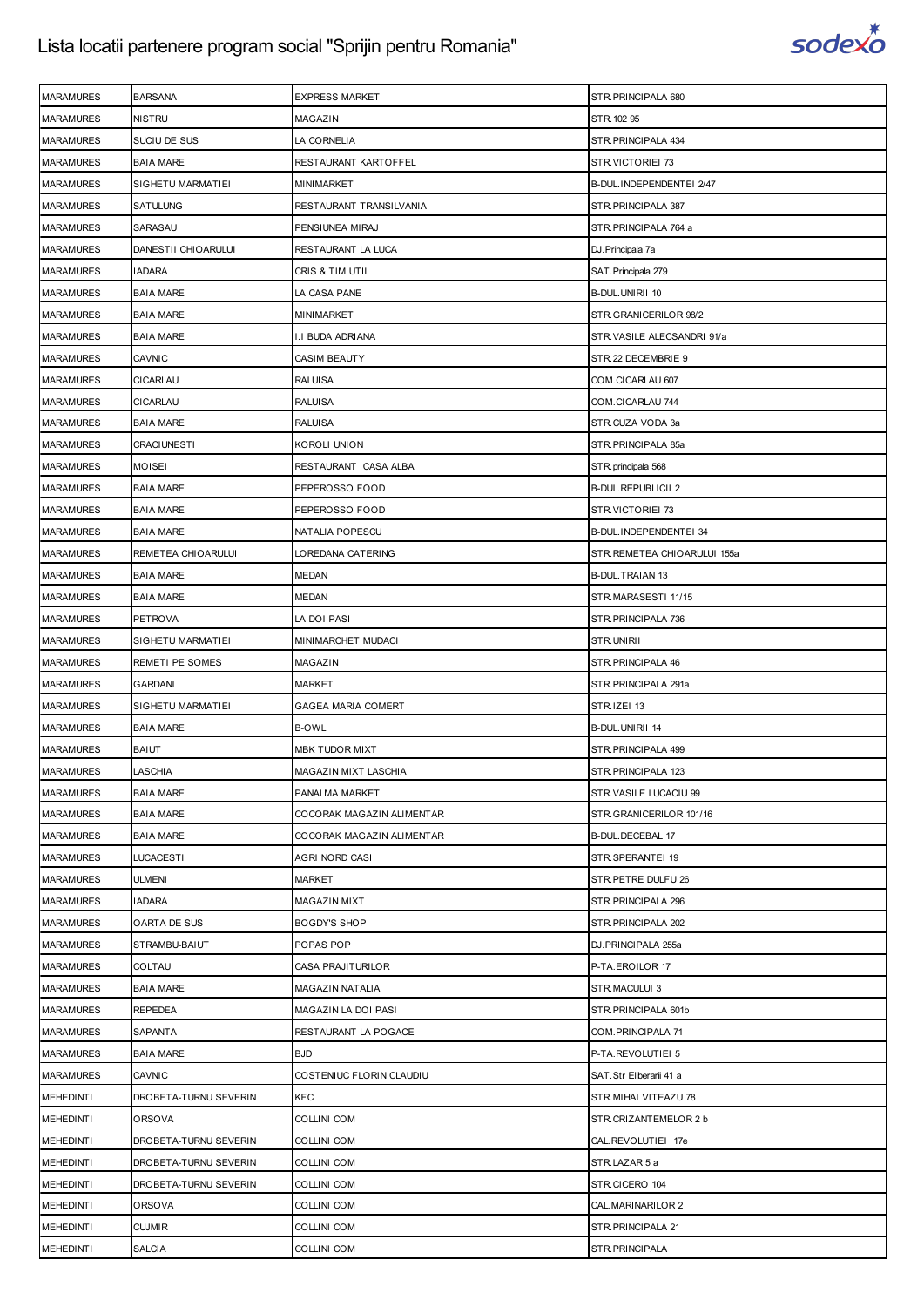

| <b>MEHEDINTI</b> | <b>GRUIA</b>          | <b>COLLINI COM</b>          | STR.PRINCIPALA                           |
|------------------|-----------------------|-----------------------------|------------------------------------------|
| <b>MEHEDINTI</b> | GOGOSU                | <b>COLLINI COM</b>          | STR.PRINCIPALA                           |
| <b>MEHEDINTI</b> | <b>PATULELE</b>       | <b>COLLINI COM</b>          | STR.ZILELE RECUNOSTINTEI                 |
| <b>MEHEDINTI</b> | DROBETA-TURNU SEVERIN | <b>COLLINI COM</b>          | B-DUL.REVOLUTIEI 16-22 DECEMBRIE 1989    |
| <b>MEHEDINTI</b> | DROBETA-TURNU SEVERIN | <b>COLLINI COM</b>          | STR.INDEPENDENTEI                        |
| <b>MEHEDINTI</b> | DROBETA-TURNU SEVERIN | <b>COLLINI COM</b>          | STR.CRISAN 74                            |
| <b>MEHEDINTI</b> | VANJU MARE            | <b>COLLINI COM</b>          | STR.REPUBLICII 101                       |
| <b>MEHEDINTI</b> | ORSOVA                | <b>IREUPS</b>               | STR.1 DECEMBRIE 1918 6                   |
| <b>MEHEDINTI</b> | DROBETA-TURNU SEVERIN | <b>CORA</b>                 | AL.CONSTRUCTORULUI 1                     |
| <b>MEHEDINTI</b> | DROBETA-TURNU SEVERIN | Gastro Corner Cora          | AL.CONSTRUCTORULUI 1                     |
| <b>MEHEDINTI</b> | DROBETA-TURNU SEVERIN | <b>INMEDIO</b>              | STR.TARGU JIULUI 44                      |
| <b>MEHEDINTI</b> | DROBETA-TURNU SEVERIN | <b>INMEDIO</b>              | STR.CONSTRUCTORULUI 1                    |
| <b>MEHEDINTI</b> | DROBETA-TURNU SEVERIN | <b>INMEDIO</b>              | STR.MIHAI VITEAZU 78                     |
| <b>MEHEDINTI</b> | DROBETA-TURNU SEVERIN | MAGAZIN STRADA RAHOVEI      | STR.RAHOVA 4                             |
| <b>MEHEDINTI</b> | DROBETA-TURNU SEVERIN | <b>MAGAZIN PIATA MIRCEA</b> | P-TA.MIRCEA CEL BATRAN 11                |
| <b>MEHEDINTI</b> | DROBETA-TURNU SEVERIN | <b>MAGAZIN PIATA CRISAN</b> | STR.CRISAN 80a                           |
| <b>MEHEDINTI</b> | DROBETA-TURNU SEVERIN | <b>MAGAZIN CRISAN</b>       | STR.CRISAN 45                            |
| <b>MEHEDINTI</b> | DROBETA-TURNU SEVERIN | MAGAZIN IULIU MANIU         | STR.MANIU IULIU 26                       |
| <b>MEHEDINTI</b> | DROBETA-TURNU SEVERIN | MAGAZIN PRODUS DIN CARNE 6  | B-DUL.REVOLUTIEI 16-22 DECEMBRIE 1989 25 |
| <b>MEHEDINTI</b> | <b>DEVESEL</b>        | <b>FOR ELDA</b>             | STR.PRINCIPALA                           |
| <b>MEHEDINTI</b> | DROBETA-TURNU SEVERIN | FOR ELDA                    | STR.CICERO 133                           |
| <b>MEHEDINTI</b> | DROBETA-TURNU SEVERIN | FOR ELDA                    | STR.TOPOLNITEI 13                        |
| <b>MEHEDINTI</b> | <b>STREHAIA</b>       | FOR ELDA                    | STR.MIHAI VITEAZU 1a                     |
| <b>MEHEDINTI</b> | VANJU MARE            | FOR ELDA                    | STR.REPUBLICII 76                        |
| <b>MEHEDINTI</b> | ORSOVA                | MAGAZIN PORTILE DE FIER     | STR.PORTILE DE FIER 26                   |
| <b>MEHEDINTI</b> | JIANA                 | FOR ELDA DANCEU             | STR. PRINCIPALA 339                      |
| <b>MEHEDINTI</b> | <b>STREHAIA</b>       | LA DOI PASI                 | STR.REPUBLICII 148                       |
| <b>MEHEDINTI</b> | <b>STREHAIA</b>       | CHETU CAMELIA-MINODORA      | STR.UNIRII 1                             |
| <b>MEHEDINTI</b> | DROBETA-TURNU SEVERIN | ADHOC IMPEX                 | B-DUL.VARCIOROVEI 6                      |
| <b>MEHEDINTI</b> | DROBETA-TURNU SEVERIN | ADHOC IMPEX                 | CAL.TIMISOAREI 159                       |
| <b>MEHEDINTI</b> | DROBETA-TURNU SEVERIN | ADHOC IMPEX                 | CAL.TIMISOAREI 161                       |
| <b>MEHEDINTI</b> | DROBETA-TURNU SEVERIN | <b>PENTAGON</b>             | STR.TOPOLNITEI 2                         |
| <b>MEHEDINTI</b> | DROBETA-TURNU SEVERIN | VYOS EXIM 2                 | STR.NUMA POMPILIU 6                      |
| <b>MEHEDINTI</b> | DROBETA-TURNU SEVERIN | VYOS EXIM 1                 | STR.RETEZAT 69                           |
| <b>MEHEDINTI</b> | MALOVAT               | VYOS EXIM 2                 | STR.PRINCIPALA                           |
| <b>MEHEDINTI</b> | CIOVARNASANI          | <b>VYOS EXIM</b>            | STR.PRINCIPALA                           |
| <b>MEHEDINTI</b> | <b>ESELNITA</b>       | CAN COM                     | STR.TEILOR 558                           |
| <b>MEHEDINTI</b> | DROBETA-TURNU SEVERIN | ELFISH IMPEX 2              | STR.MIHAI VITEAZU 57                     |
| <b>MEHEDINTI</b> | DROBETA-TURNU SEVERIN | ELFISH IMPEX 1              | STR.TUDOR VLADIMIRESCU 1                 |
| <b>MEHEDINTI</b> | DROBETA-TURNU SEVERIN | ELFISH IMPEX 3              | STR.TUDOR VLADIMIRESCU 1                 |
| <b>MEHEDINTI</b> | DROBETA-TURNU SEVERIN | ELFISH IMPEX 3              | STR.CICERO 113                           |
| <b>MEHEDINTI</b> | <b>CUJMIR</b>         | TANYDAN IMPEX 1             | STR.PRINCIPALA                           |
| <b>MEHEDINTI</b> | <b>CUJMIR</b>         | TANYDAN IMPEX 2             | COM.CUJMIR                               |
| <b>MEHEDINTI</b> | <b>BROSTENI</b>       | ABATOR COSTIPROD 2000       | STR. PRINCIPALA                          |
| <b>MEHEDINTI</b> | DROBETA-TURNU SEVERIN | ABATOR COSTIPROD 2000       | B-DUL.REVOLUTIEI 16-22 DECEMBRIE 1989 23 |
| <b>MEHEDINTI</b> | <b>BROSTENI</b>       | ABATOR COSTIPROD 2000       | SAT.BROSTENI                             |
| <b>MEHEDINTI</b> | <b>BROSTENI</b>       | ABATOR COSTIPROD 2000       | SAT.BROSTENI                             |
| <b>MEHEDINTI</b> | DROBETA-TURNU SEVERIN | ABATOR COSTIPROD 2000       | P-TA.MIRCEA 1                            |
| <b>MEHEDINTI</b> | DROBETA-TURNU SEVERIN | ABATOR COSTIPROD 2000       | STR.INDEPENDENTEI 49                     |
| <b>MEHEDINTI</b> | DROBETA-TURNU SEVERIN | ABATOR COSTIPROD 2000       | STR.CRISAN 84                            |
| <b>MEHEDINTI</b> | <b>ORSOVA</b>         | ABATOR COSTIPROD 2000       | STR.EROILOR 1                            |
| <b>MEHEDINTI</b> | <b>STREHAIA</b>       | ABATOR COSTIPROD 2000       | STR.A.I. CUZA 2                          |
| <b>MEHEDINTI</b> | <b>BAIA DE ARAMA</b>  | ABATOR COSTIPROD 2000       | STR.VICTORIEI 71                         |
| <b>MEHEDINTI</b> | GOGOSU                | LA TEI                      | STR. A.I. CUZA 24                        |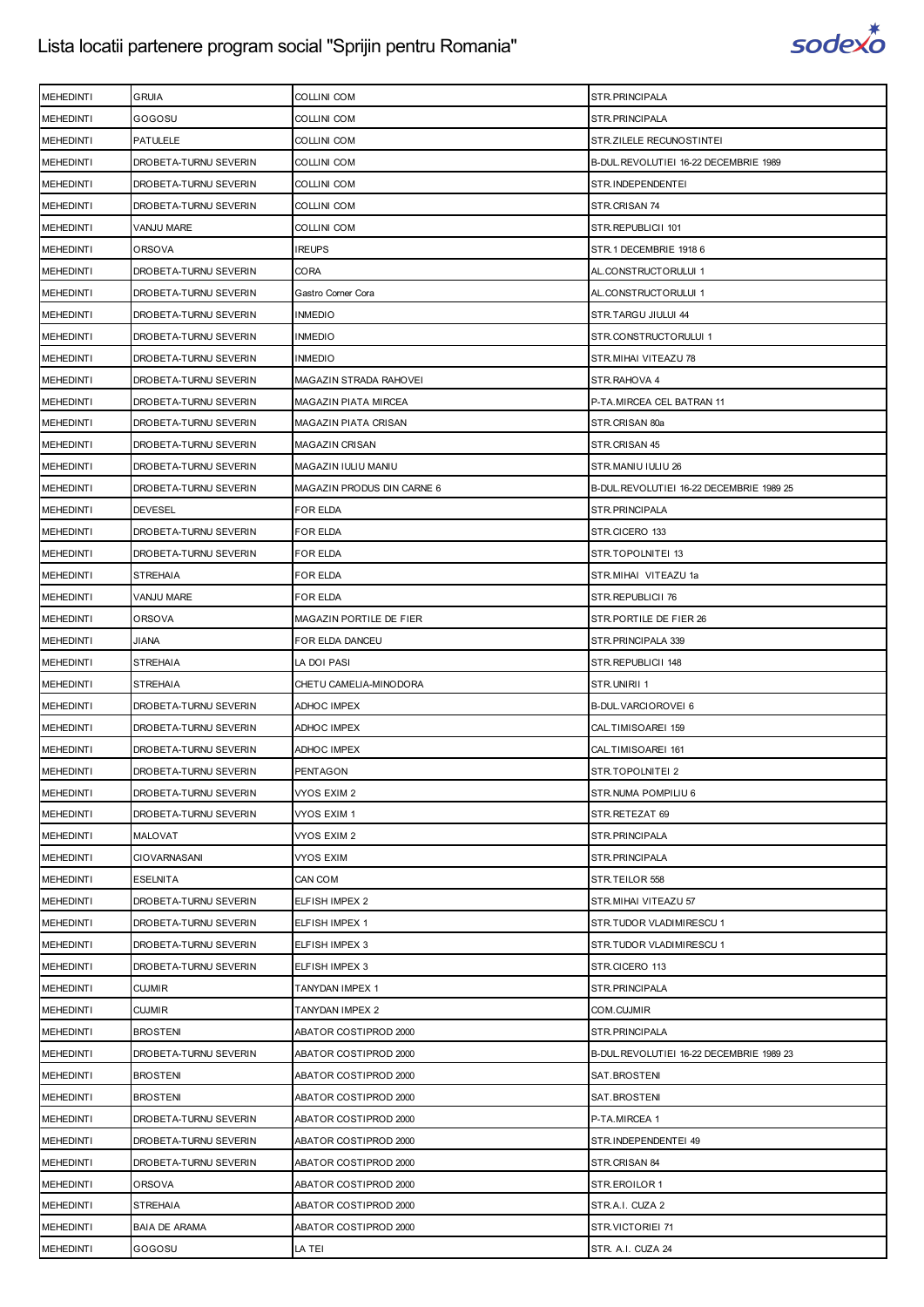

| <b>MEHEDINTI</b> | SIMIAN                | ARIYANA PROD COM                   | STR.PRINCIPALA 146bis                     |
|------------------|-----------------------|------------------------------------|-------------------------------------------|
| <b>MEHEDINTI</b> | DROBETA-TURNU SEVERIN | DANUSIA CONSTANTIN                 | B-DUL.REVOLUTIEI 16-22 DECEMBRIE 1989 19d |
| <b>MEHEDINTI</b> | <b>VRATA</b>          | SBIRCEA CLAUDIU IRINEL             | STR. PRINCIPALA 160                       |
| <b>MURES</b>     | <b>TARGU MURES</b>    | PIZZA HUT                          | P-TA.VICTORIEI 14                         |
| <b>MURES</b>     | <b>TARGU MURES</b>    | <b>KFC</b>                         | P-TA.VICTORIEI 14                         |
| <b>MURES</b>     | <b>TARGU MURES</b>    | <b>KFC</b>                         | B-DUL. DOJA GHEORGHE 64-68                |
| <b>MURES</b>     | SIGHISOARA            | PUNCT DE DESFACERE KONSTA SPLENDID | STR. NICOLAE TITULESCU 8                  |
| <b>MURES</b>     | SANPETRU DE CAMPIE    | <b>MAGAZIN MIXT</b>                | STR.DISPENSARULUI 125                     |
| <b>MURES</b>     | SARMASU               | <b>OMNIA</b>                       | STR.REPUBLICII 61                         |
| <b>MURES</b>     | <b>TARGU MURES</b>    | ROMFULDA PROD                      | B-DUL.1 DECEMBRIE 1918 186                |
| <b>MURES</b>     | <b>TARGU MURES</b>    | ROMFULDA PROD                      | B-DUL. 1848 23a                           |
| <b>MURES</b>     | GANESTI               | RESTAURANT BOUTIQUE LES BARON      | STR. PRINCIPALA 239                       |
| <b>MURES</b>     | TARGU MURES           | <b>DARINA</b>                      | STR.LIVEZENI 3                            |
| <b>MURES</b>     | <b>TARGU MURES</b>    | <b>DARINA</b>                      | B-DUL. 1848 17                            |
| <b>MURES</b>     | <b>TARGU MURES</b>    | <b>DARINA</b>                      | STR.PANDURILOR 100                        |
| <b>MURES</b>     | <b>TARGU MURES</b>    | <b>DARINA</b>                      | AL.CARPATI 29                             |
| <b>MURES</b>     | <b>TARGU MURES</b>    | RESTAURANT DARINA                  | STR.BRASOVULUI 2                          |
| <b>MURES</b>     | TARGU MURES           | <b>DARINA</b>                      | STR.CUTEZANTEI 46                         |
| <b>MURES</b>     | TARGU MURES           | <b>DARINA</b>                      | STR.GRIGORESCU NICOLAE 23                 |
| <b>MURES</b>     | <b>TARGU MURES</b>    | DARINA COFETARIE                   | STR.LIVEZENI 3                            |
| <b>MURES</b>     | TARGU MURES           | DARINA COM                         | P-TA.ONESTI 12                            |
| <b>MURES</b>     | <b>TARGU MURES</b>    | SUPERMARKET DARINA                 | STR.BRASOVULUI 2                          |
| <b>MURES</b>     | <b>TARGU MURES</b>    | <b>DARINA</b>                      | STR.MARINESCU GHEORGHE 23                 |
| <b>MURES</b>     | <b>TARGU MURES</b>    | <b>DARINA</b>                      | B-DUL. 1848 57                            |
| <b>MURES</b>     | UNGHENI               | RESTAURANT DARINA                  | STR.PRINCIPALA 261/b                      |
| <b>MURES</b>     | <b>TARGU MURES</b>    | <b>DARINA</b>                      | P-TA.GARII 2                              |
| <b>MURES</b>     | SANCRAIU DE MURES     | <b>DARINA</b>                      | STR.MURESULUI 7                           |
| <b>MURES</b>     | <b>UNGHENI</b>        | RESTAURANT DARINA                  | STR.PRINCIPALA 260/c                      |
| <b>MURES</b>     | <b>TARGU MURES</b>    | <b>DARINA</b>                      | STR. VOINICENILOR 92                      |
| <b>MURES</b>     | <b>TARGU MURES</b>    | <b>DARINA</b>                      | STR. VOINICENILOR 94                      |
| <b>MURES</b>     | TARGU MURES           | RESTAURANT DARINA                  | STR.DOJA GHEORGHE 177                     |
| <b>MURES</b>     | <b>UNGHENI</b>        | <b>DARINA</b>                      | STR.PRINCIPALA 131                        |
| <b>MURES</b>     | <b>UNGHENI</b>        | <b>COFETARIE PATISERIE</b>         | STR.PRINCIPALA 131                        |
| <b>MURES</b>     | SANCRAIU DE MURES     | RESTAURANT LAGUNA                  | STR.RASARITULUI 1a                        |
| <b>MURES</b>     | <b>TARGU MURES</b>    | SUPERMARKET DARINA                 | STR.DOJA GHEORGHE 140                     |
| <b>MURES</b>     | SANCRAIU DE MURES     | <b>NARIDA</b>                      | STR.RASARITULUI 1a                        |
| <b>MURES</b>     | <b>TARGU MURES</b>    | <b>NARIDA</b>                      | P-TA.ONESTI 12                            |
| <b>MURES</b>     | <b>TARGU MURES</b>    | <b>NARIDA</b>                      | B-DUL.22 DECEMBRIE 38-42                  |
| <b>MURES</b>     | <b>TARGU MURES</b>    | <b>NARIDA</b>                      | STR.BOBALNA 20                            |
| <b>MURES</b>     | CRISTESTI             | <b>NARIDA</b>                      | STR.PRINCIPALA 676a                       |
| <b>MURES</b>     | <b>ADRIAN</b>         | <b>NARIDA</b>                      | STR.ROMULUS GUGA 4                        |
| <b>MURES</b>     | <b>TARGU MURES</b>    | <b>NARIDA</b>                      | AL.CORNISA 14                             |
| <b>MURES</b>     | <b>TARGU MURES</b>    | <b>NARIDA</b>                      | STR.CUTEZANTEI 61                         |
| <b>MURES</b>     | <b>TARGU MURES</b>    | <b>NARIDA</b>                      | STR.DOBRA PETRU 40                        |
| <b>MURES</b>     | <b>TARGU MURES</b>    | <b>NARIDA</b>                      | P-TA.TRANDAFIRILOR 34-36                  |
| <b>MURES</b>     | TARGU MURES           | <b>NARIDA</b>                      | STR.ROMULUS GUGA 4                        |
| <b>MURES</b>     | <b>TARNAVENI</b>      | <b>NARIDA</b>                      | B-DUL.1 DECEMBRIE 1918                    |
| <b>MURES</b>     | <b>TARNAVENI</b>      | <b>NARIDA</b>                      | STR.REPUBLICII 49-51                      |
| <b>MURES</b>     | <b>TARGU MURES</b>    | <b>CERAGRIM</b>                    | B-DUL.PANDURILOR 116                      |
| <b>MURES</b>     | <b>TARGU MURES</b>    | <b>MAGAZIN ALIMENTAR</b>           | STR.22 DECEMBRIE 1989 18                  |
| <b>MURES</b>     | <b>TARGU MURES</b>    | <b>INMEDIO</b>                     | B-DUL. 1 DECEMBRIE 1918 291               |
| <b>MURES</b>     | <b>TARGU MURES</b>    | <b>INMEDIO</b>                     | STR.DOJA GHEORGHE                         |
| <b>MURES</b>     | <b>TARGU MURES</b>    | <b>INMEDIO</b>                     | STR.LIVEZENI 6a                           |
| <b>MURES</b>     | <b>TARGU MURES</b>    | <b>INMEDIO</b>                     | STR.VICTORIEI 14                          |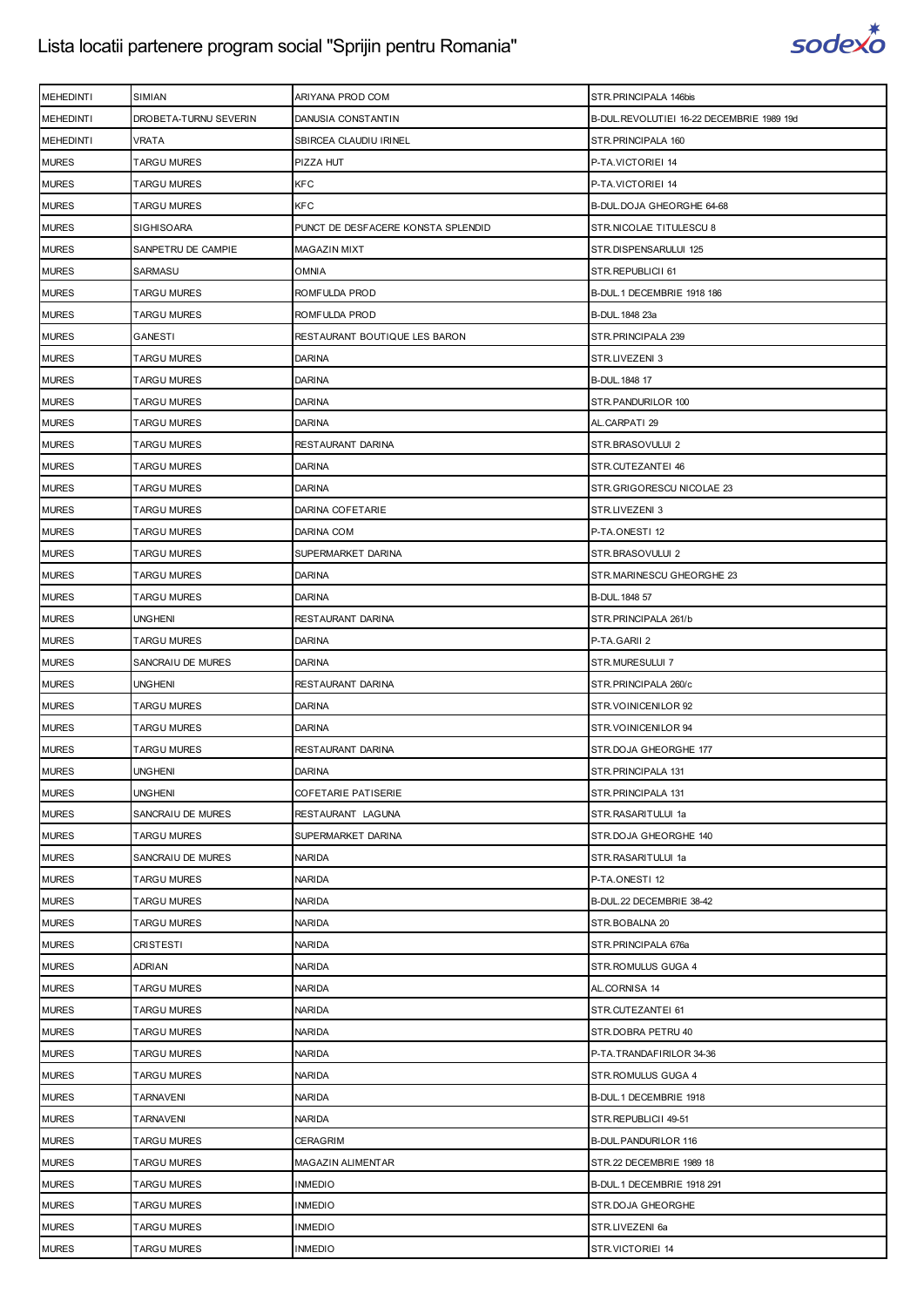

| <b>MURES</b> | <b>TARGU MURES</b>  | <b>INMEDIO</b>          | STR.DOJA GHEORGHE 243      |
|--------------|---------------------|-------------------------|----------------------------|
| <b>MURES</b> | <b>SIGHISOARA</b>   | <b>INMEDIO</b>          | STR.MIHAI VITEAZU          |
| <b>MURES</b> | <b>REGHIN</b>       | <b>INMEDIO</b>          | STR.GARII 23-25            |
| <b>MURES</b> | <b>TARGU MURES</b>  | <b>INMEDIO</b>          | B-DUL.1 DECEMBRIE 1918 242 |
| <b>MURES</b> | <b>SIGHISOARA</b>   | M.C.DISTRIBUTION        | STR.TARNAVEI 29            |
| <b>MURES</b> | <b>TARGU MURES</b>  | <b>PALAS</b>            | B-DUL. 1848 52-54          |
| <b>MURES</b> | <b>REGHIN</b>       | <b>PALAS</b>            | STR.REPUBLICII 15          |
| <b>MURES</b> | <b>TARGU MURES</b>  | <b>PALAS</b>            | STR.VOINICENILOR 56        |
| <b>MURES</b> | <b>TARGU MURES</b>  | <b>PALAS</b>            | STR.SECUILOR MARTIRI 10-12 |
| <b>MURES</b> | <b>TARGU MURES</b>  | <b>PALAS</b>            | STR.22 DECEMBRIE 35        |
| <b>MURES</b> | <b>TARGU MURES</b>  | <b>PALAS</b>            | STR.CUZA VODA 91           |
| <b>MURES</b> | <b>REGHIN</b>       | <b>PALAS</b>            | STR.UNIRII 15              |
| <b>MURES</b> | TARGU MURES         | <b>PALAS</b>            | STR.PANDURILOR 62          |
| <b>MURES</b> | <b>TARGU MURES</b>  | <b>PALAS</b>            | STR.CALARASILOR 101        |
| <b>MURES</b> | <b>TARGU MURES</b>  | <b>PALAS</b>            | STR.BOLYAI FARKAS 22       |
| <b>MURES</b> | <b>TARGU MURES</b>  | <b>PALAS</b>            | STR.INFRATIRII 25-27       |
| <b>MURES</b> | <b>REGHIN</b>       | <b>PALAS</b>            | STR.IERNUTENI 2-8          |
| <b>MURES</b> | <b>ERNEI</b>        | <b>PALAS</b>            | STR.PRINCIPALA 102         |
| <b>MURES</b> | <b>TARGU MURES</b>  | TEMPO MORII-RESTAURANT  | STR.MORII 27               |
| <b>MURES</b> | <b>ERNEI</b>        | <b>CSARDA ERNEI</b>     | STR. PRINCIPALA 102        |
| <b>MURES</b> | <b>TARGU MURES</b>  | HOTEL TEMPO             | STR.TISEI 46               |
| <b>MURES</b> | <b>TARGU MURES</b>  | PALAS                   | STR.MARASTI 33-35          |
| <b>MURES</b> | <b>TARGU MURES</b>  | <b>PALAS</b>            | STR.BABES VICTOR 19        |
| <b>MURES</b> | <b>TARGU MURES</b>  | <b>PALAS</b>            | STR.CALARASILOR 99         |
| <b>MURES</b> | TARGU MURES         | <b>PALAS</b>            | SOS. VIILE DEALU MIC 1     |
| <b>MURES</b> | <b>TARGU MURES</b>  | <b>PALAS</b>            | STR.BUSUIOCULUI 67         |
| <b>MURES</b> | SANGEORGIU DE MURES | PALAS MARKET            | STR. PETKI DAVID 188       |
| <b>MURES</b> | <b>TARGU MURES</b>  | PALAS MARKET 15         | P-TA.TRANDAFIRILOR 54      |
| <b>MURES</b> | <b>TARGU MURES</b>  | PONDEROSA COMPANY       | STR.BOLYAI FARKAS 22       |
| <b>MURES</b> | TARGU MURES         | PONDEROSA COMPANY 2     | STR.CUZA-VODA 89           |
| <b>MURES</b> | TARGU MURES         | PONDEROSA               | STR.VIILE DEALU MIC 1      |
| <b>MURES</b> | <b>SIGHISOARA</b>   | <b>PERFEKT</b>          | STR.MIHAI VITEAZU 97       |
| <b>MURES</b> | <b>ALBESTI</b>      | PERFEKT                 | STR.LUNGA 100              |
| <b>MURES</b> | <b>SIGHISOARA</b>   | LA DOI PASI             | STR.TARNAVEI 18            |
| <b>MURES</b> | <b>SIGHISOARA</b>   | <b>GALOCTA INVEST 1</b> | STR.M.VITEAZUL 77/6        |
| <b>MURES</b> | <b>SIGHISOARA</b>   | LEGUME FRUCTE           | STR. MIHAI VITEAZU 113     |
| <b>MURES</b> | <b>SIGHISOARA</b>   | <b>GALOCTA</b>          | STR.TARNAVEI 12            |
| <b>MURES</b> | <b>SIGHISOARA</b>   | <b>GALOCTA</b>          | STR.TARNAVEI 29            |
| <b>MURES</b> | SANCRAIU DE MURES   | <b>NUNILUS</b>          | STR. PRINCIPALA 110        |
| <b>MURES</b> | ICLANZEL            | VASIMAR                 | STR. PRINCIPALA 192        |
| <b>MURES</b> | <b>TARGU MURES</b>  | <b>ONCOS</b>            | B-DUL. 1848 23a            |
| <b>MURES</b> | <b>REGHIN</b>       | <b>ONCOS</b>            | STR. PETRU MAIOR 2         |
| <b>MURES</b> | <b>IERNUT</b>       | <b>ONCOS</b>            | STR.TUDOR VLADIMIRESCU 45  |
| <b>MURES</b> | <b>TARGU MURES</b>  | ONCOS 66                | B-DUL.1 DECEMBRIE 1918 186 |
| <b>MURES</b> | <b>UNGHENI</b>      | <b>ONCOS</b>            | STR.PRINCIPALA 67          |
| <b>MURES</b> | CRISTESTI           | ONCOS 69                | STR.PRINCIPALA 537c        |
| <b>MURES</b> | <b>TARGU MURES</b>  | ONCOS 71                | B-DUL.1 DECEMBRIE 1918 203 |
| <b>MURES</b> | <b>TARGU MURES</b>  | <b>ONCOS</b>            | B-DUL.22 DECEMBRIE 1989 55 |
| <b>MURES</b> | SOVATA              | ELIXON IMPEX            | STR. PRINCIPALA 205        |
| <b>MURES</b> | MIERCUREA NIRAJULUI | RESTAURANT NYARADY      | STR.SACADAT 10             |
| <b>MURES</b> | <b>TARGU MURES</b>  | AGRO PROD COM DOSA      | STR.BRASOVULUI 2           |
| <b>MURES</b> | <b>TARGU MURES</b>  | AGRO PROD COM DOSA      | STR.CUTEZANTEI 25-27       |
| <b>MURES</b> | CHIBED              | AGRO PROD COM DOSA      | STR.PRINCIPALA 759         |
| <b>MURES</b> | <b>TARGU MURES</b>  | AGRO PROD COM DOSA      | B-DUL. 1848 77             |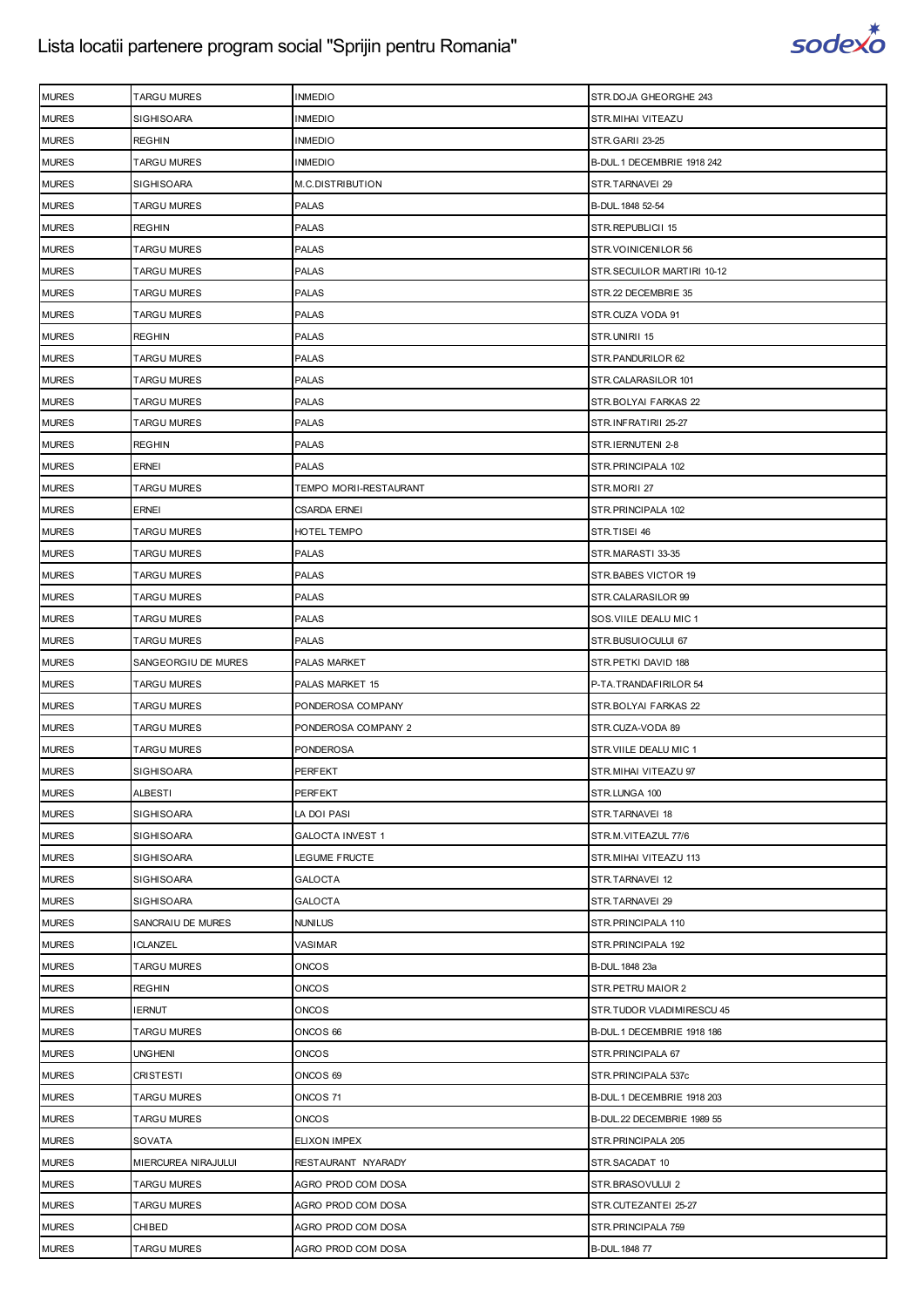

| <b>MURES</b> | SANGEORGIU DE PADURE     | AGRO PROD COM DOSA     | STR.PETOFI SANDOR 4         |
|--------------|--------------------------|------------------------|-----------------------------|
| <b>MURES</b> | <b>TARGU MURES</b>       | AGRO PROD COM DOSA     | B-DUL. 1 DECEMBRIE 1918 251 |
| <b>MURES</b> | <b>TARGU MURES</b>       | AGRO PROD COM DOSA     | STR.CUZA VODA 89            |
| <b>MURES</b> | SOVATA                   | AGRO PROD COM DOSA     | STR.PRIMAVERII 2            |
| <b>MURES</b> | MIERCUREA NIRAJULUI      | AGRO PROD COM DOSA     | STR.TEILOR 58               |
| <b>MURES</b> | SOVATA                   | AGRO PROD COM DOSA     | STR. PRINCIPALA 187         |
| <b>MURES</b> | TARGU MURES              | AGRO PROD COM DOSA     | STR.1 DECEMBRIE 1918 159    |
| <b>MURES</b> | <b>TARGU MURES</b>       | AGRO PROD COM DOSA     | STR.MANIU IULIU 62          |
| <b>MURES</b> | <b>TARGU MURES</b>       | AGRO PROD COM DOSA     | STR.MARTON ARON 2a          |
| <b>MURES</b> | <b>EREMITU</b>           | AGRO PROD COM DOSA     | STR.PRINCIPALA 557          |
| <b>MURES</b> | CHIBED                   | AGRO PROD COM DOSA     | STR. PRINCIPALA 759         |
| <b>MURES</b> | CHIBED                   | <b>DOSA GRILL</b>      | STR. PRINCIPALA 758b        |
| <b>MURES</b> | <b>REGHIN</b>            | <b>GALINA PLUS</b>     | STR.SARII 30/b              |
| <b>MURES</b> | <b>TARGU MURES</b>       | <b>GALINA PLUS</b>     | STR.RODNICIEI 6             |
| <b>MURES</b> | LUDUS                    | PUIUL DE CRAIESTI      | B-DUL.1 DECEMBRIE 1918 17   |
| <b>MURES</b> | <b>TARGU MURES</b>       | <b>GALINA PLUS</b>     | B-DUL.1 DECEMBRIE 1918 217  |
| <b>MURES</b> | <b>TARGU MURES</b>       | <b>GALINA PLUS</b>     | B-DUL. 1848 19              |
| <b>MURES</b> | <b>TARGU MURES</b>       | <b>GALINA PLUS</b>     | B-DUL. 1848 77              |
| <b>MURES</b> | <b>SIGHISOARA</b>        | <b>GALINA PLUS</b>     | B-DUL.1 DECEMBRIE 1918 3    |
| <b>MURES</b> | <b>TARGU MURES</b>       | <b>GALINA PLUS</b>     | STR.22 DECEMBRIE 1989 35    |
| <b>MURES</b> | <b>TARGU MURES</b>       | <b>GALINA PLUS</b>     | STR.CUZA VODA 89            |
| <b>MURES</b> | <b>REGHIN</b>            | <b>GALINA PLUS</b>     | P-TA.PETRU MAIOR 55 a       |
| <b>MURES</b> | <b>TARGU MURES</b>       | <b>GALINA PLUS</b>     | STR.BRASOVULUI 2            |
| <b>MURES</b> | <b>TARGU MURES</b>       | PUIUL DE CRAIESTI      | STR.DOJA GHEORGHE 40        |
| <b>MURES</b> | <b>TARGU MURES</b>       | <b>GALINA PLUS</b>     | STR. DOJA GHEORGHE 158      |
| <b>MURES</b> | <b>TARGU MURES</b>       | <b>GALINA PLUS</b>     | P-TA.ONESTI 17              |
| <b>MURES</b> | <b>TARGU MURES</b>       | <b>GALINA PLUS</b>     | STR.VOINICENILOR 68         |
| <b>MURES</b> | <b>REGHIN</b>            | <b>GALINA PLUS</b>     | STR.IERNUTENI 2-8           |
| <b>MURES</b> | <b>TARGU MURES</b>       | <b>GALINA PLUS</b>     | STR.MIHAI VITEAZUL 31       |
| <b>MURES</b> | <b>REGHIN</b>            | <b>GALINA PLUS</b>     | B-DUL.UNIRII                |
| <b>MURES</b> | TARGU MURES              | <b>GALINA PLUS</b>     | STR.VLADIMIRESCU TUDOR 27   |
| <b>MURES</b> | <b>TARGU MURES</b>       | <b>GALINA PLUS</b>     | STR.AUREL VLAICU 27         |
| <b>MURES</b> | <b>TARNAVENI</b>         | PUIUL DE CRAIESTI      | STR.REPUBLICII 67           |
| <b>MURES</b> | LUDUS                    | RESTAURANT TIVOLI      | STR.PLOPILOR 19             |
| <b>MURES</b> | <b>SELEUS (DANES)</b>    | MILAGRO MAGAZIN 1      | STR. PRINCIPALA 315         |
| <b>MURES</b> | <b>DANES</b>             | <b>MILAGRO</b>         | STR. PRINCIPALA 390         |
| <b>MURES</b> | SATU NOU (GHEORGHE DOJA) | PROFI COMIMPEX 2       | STR.PRINCIPALA 65/a         |
| <b>MURES</b> | <b>TARGU MURES</b>       | PROFI COMIMPEX 3       | STR.BOBALNA 8               |
| <b>MURES</b> | CRISTESTI                | PROFI COMIMPEX 1       | STR.BISERICII 278           |
| <b>MURES</b> | TARGU MURES              | PRES COM LUKACS        | STR.LAVANDEI 22             |
| <b>MURES</b> | SANGEORGIU DE MURES      | CITTA MERCATO          | STR.SPORTIVILOR 2           |
| <b>MURES</b> | <b>FANTANELE</b>         | <b>FANTANELE</b>       | STR. PRINCIPALA 101         |
| <b>MURES</b> | <b>FANTANELE</b>         | COOP FANTANELE         | STR. PRINCIPALA 168         |
| <b>MURES</b> | <b>CIPAU</b>             | <b>MEDEEA</b>          | STR. PRINCIPALA 152         |
| <b>MURES</b> | <b>TARNAVENI</b>         | DIADEMA PRODCOM 1      | STR.ARMATEI 54 c.8          |
| <b>MURES</b> | <b>TARNAVENI</b>         | DIADEMA PRODCOM        | STR.ARMATEI 54 c.8          |
| <b>MURES</b> | <b>TARNAVENI</b>         | DIADEMA PRODCOM        | STR.ZORILOR 2c              |
| <b>MURES</b> | SARMASU                  | <b>MAGAZIN LACTATE</b> | STR.REPUBLICII 41           |
| <b>MURES</b> | <b>VISINELU</b>          | CONSUMCOOP SARMASU 3   | STR.PRINCIPALA              |
| <b>MURES</b> | SARMASU                  | <b>BUFET</b>           | STR.REPUBLICII 41           |
| <b>MURES</b> | SARMASU                  | CONSUMCOOP SARMASU 5   | STR.REPUBLICII 41           |
| <b>MURES</b> | SARMASU                  | BUFET 2                | STR.TRANDAFIRILOR           |
| <b>MURES</b> | <b>REGHIN</b>            | COMVIG EN GROS         | STR.GARII 30                |
| <b>MURES</b> | <b>REGHIN</b>            | LA DOI PASI            | STR.GARII                   |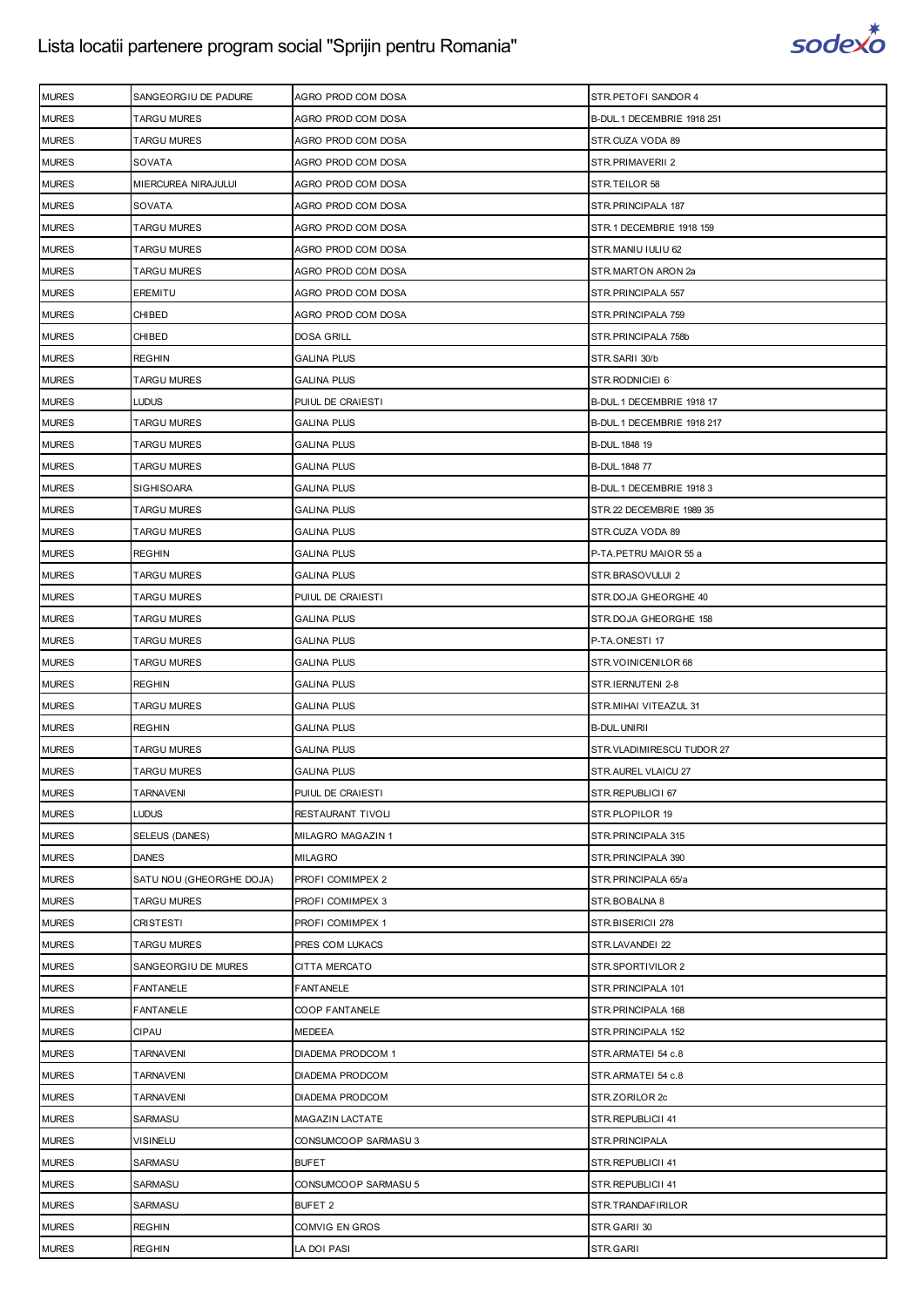

| <b>MURES</b> | IBANESTI-PADURE    | LA DOI PASI                    | STR.PRINCIPALA 97              |
|--------------|--------------------|--------------------------------|--------------------------------|
| <b>MURES</b> | <b>REGHIN</b>      | COMVIG IMPEX                   | STR.PASUNII 9                  |
| <b>MURES</b> | <b>SIGHISOARA</b>  | <b>CARNICOMP</b>               | P-TA.OBERTH HERMAN 16          |
| <b>MURES</b> | <b>SIGHISOARA</b>  | <b>CARNICOMP</b>               | STR.TRANDAFIRILOR 6/2          |
| <b>MURES</b> | <b>SIGHISOARA</b>  | <b>CARNICOMP</b>               | STR.MIHAI VITEAZU 30           |
| <b>MURES</b> | SIGHISOARA         | <b>CARNICOMP</b>               | STR.TARNAVEI 37                |
| <b>MURES</b> | CRISTESTI          | LONKOVPREST                    | STR.PRINCIPALA 49 sat valureni |
| <b>MURES</b> | SANCRAIU DE MURES  | LONKOVPREST                    | STR.PRINCIPALA 124             |
| <b>MURES</b> | SANCRAIU DE MURES  | LONKOVPREST                    | STR.NOUA 115                   |
| <b>MURES</b> | SANCRAIU DE MURES  | LONKOVPREST                    | STR.LIMINISULUI 16             |
| <b>MURES</b> | <b>TARNAVENI</b>   | DONNA DORIANA                  | STR.DEZROBIRII 2               |
| <b>MURES</b> | TARNAVENI          | HERMANNS COMPANY               | STR.PACII 2m                   |
| <b>MURES</b> | TARNAVENI          | <b>HERMANNS COMPANY</b>        | STR.ARMATEI 30                 |
| <b>MURES</b> | TARNAVENI          | HERMANNS COMPANY               | STR.1 DECEMBRIE 1918 1         |
| <b>MURES</b> | TARNAVENI          | <b>HERMANNS COMPANY</b>        | P-TA.AVRAM IANCU 8             |
| <b>MURES</b> | <b>TARNAVENI</b>   | HERMANNS COMPANY PRODIMPEX SRL | STR.ARMATEI 30                 |
| <b>MURES</b> | TARNAVENI          | <b>BRUTARIA HERMANNS</b>       | P-TA.AVRAM IANCU               |
| <b>MURES</b> | TARNAVENI          | HERMANNS COMPANY PRODIMPEX SRL | STR.ARMATEI 30                 |
| <b>MURES</b> | <b>TARNAVENI</b>   | <b>BRUTARIA HERMANNS</b>       | STR.1 DECEMBRIE1918 1          |
| <b>MURES</b> | TARNAVENI          | <b>BRUTARIA HERMANNS</b>       | P-TA.AVRAM IANCU               |
| <b>MURES</b> | <b>TARNAVENI</b>   | <b>HERMANNS COMPANY</b>        | STR.1 DECEMBRIE 1918 46        |
| <b>MURES</b> | VALEA LARGA        | DAGHEMANA COM                  | STR.PRINCIPALA 250             |
| <b>MURES</b> | VALEA LARGA        | DAGHEMANA COM                  | STR.CALARASI                   |
| <b>MURES</b> | <b>BAHNEA</b>      | AIDA                           | STR.REPUBLICII 88              |
| <b>MURES</b> | <b>CUCERDEA</b>    | <b>ALDINA</b>                  | STR.PRINCIPALA 332             |
| <b>MURES</b> | DELENII            | aldina                         | STR.PRINCIPALA 342             |
| <b>MURES</b> | <b>IERNUT</b>      | aldina                         | STR.1 DECEMBRIE 1918 1         |
| <b>MURES</b> | SASCHIZ            | <b>AGEROX</b>                  | STR.PRINCIPALA 454             |
| <b>MURES</b> | <b>DEDA</b>        | MARA IMPEX 1                   | STR.PRINCIPALA 117             |
| <b>MURES</b> | <b>DEDA</b>        | <b>MARA IMPEX 2</b>            | STR.PRINCIPALA 177             |
| <b>MURES</b> | DEDA               | MATERIALE DE CONSTRUCTIE       | STR.PRINCIPALA 116a            |
| <b>MURES</b> | <b>LUDUS</b>       | <b>AGRO ARDEAL</b>             | P-TA.1DECEMBRIE 1918 bl.17     |
| <b>MURES</b> | <b>LUDUS</b>       | AGRO ARDEAL                    | STR.RANDUNELELOR bl.6          |
| <b>MURES</b> | <b>REGHIN</b>      | AGRO ARDEAL                    | STR.RODNEI 20                  |
| <b>MURES</b> | <b>TARGU MURES</b> | AGRO ARDEAL                    | P-TA.GARII 2a                  |
| <b>MURES</b> | <b>TARGU MURES</b> | AGRO ARDEAL                    | STR.VOINICENILOR 64            |
| <b>MURES</b> | <b>REGHIN</b>      | <b>AGRO ARDEAL</b>             | STR.FAGARASULUI 12             |
| <b>MURES</b> | SARMASU            | AGRO ARDEAL                    | STR.REPUBLICII 41              |
| <b>MURES</b> | <b>BAND</b>        | AGRO ARDEAL                    | STR.OROIULUI 1                 |
| <b>MURES</b> | <b>LUDUS</b>       | TIM CRIS                       | STR.GHIOCEILOR 2               |
| <b>MURES</b> | <b>LUDUS</b>       | TIMBUS & LUCA MARKET           | STR.GHIOCEILOR 1               |
| <b>MURES</b> | LUDUS              | TIMBUS & LUCA MARKET           | STR.RANDUNELELOR 6             |
| <b>MURES</b> | LUDUS              | TIMBUS & LUCA MARKET           | STR.REPUBLICII 25              |
| <b>MURES</b> | EREMITU            | LA DOI PASI                    | STR.PRINCIPALA 328             |
| <b>MURES</b> | MATRICI            | FENYES                         | STR.PRINCIPALA 131             |
| <b>MURES</b> | <b>TARNAVENI</b>   | ORLANDEA CARNE                 | P-TA.AVRAM IANCU               |
| <b>MURES</b> | <b>TARGU MURES</b> | <b>MARIS</b>                   | STR.22 DECEMBRIE 55            |
| <b>MURES</b> | <b>TARGU MURES</b> | <b>MARIS</b>                   | STR.RODNICIEI 6                |
| <b>MURES</b> | <b>TARGU MURES</b> | <b>MARIS</b>                   | P-TA.1848                      |
| <b>MURES</b> | <b>TARGU MURES</b> | <b>MARIS</b>                   | STR.CUZA VODA 89               |
| <b>MURES</b> | <b>REGHIN</b>      | MARIS                          | STR.SARII 26                   |
| <b>MURES</b> | <b>TARNAVENI</b>   | ANA BIANCA                     | STR.MIORITEI 9                 |
| <b>MURES</b> | <b>TARNAVENI</b>   | ANA BIANCA                     | STR.1 DECEMBRIE 1918 1         |
| <b>MURES</b> | <b>TARNAVENI</b>   | ANA BIANCA                     | STR.AVRAM IANCU 8              |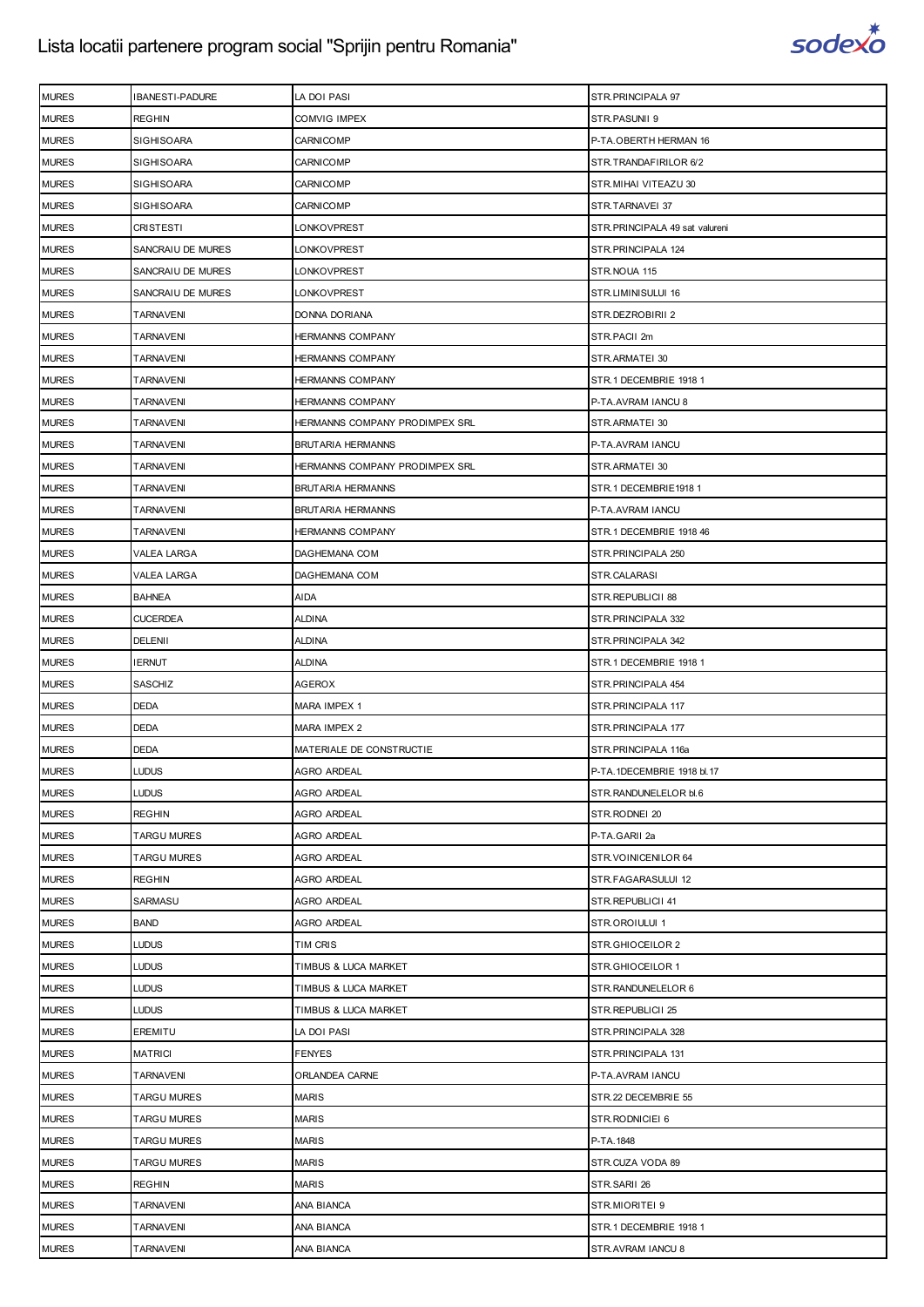

| <b>MURES</b> | <b>SIGHISOARA</b>    | <b>VILIAMS</b>               | STR.PARANGULUI             |
|--------------|----------------------|------------------------------|----------------------------|
| <b>MURES</b> | CAMPU CETATII        | RESTAURANT VANDOR            | STR. PRINCIPALA 40         |
| <b>MURES</b> | <b>HARANGLAB</b>     | ELICOMAX SERV                | STR. PRINCIPALA 264        |
| <b>MURES</b> | SOVATA               | FAM KIRILLA                  | STR.PRINCIPALA 70          |
| <b>MURES</b> | <b>CHENDU</b>        | <b>FITES ABC</b>             | STR. PRINCIPALA 345        |
| <b>MURES</b> | CHENDU               | FITES ABC                    | STR. PRINCIPALA 345        |
| <b>MURES</b> | CORNESTI (ADAMUS)    | FLORADA                      | STR.CRANGULUI 18 a         |
| <b>MURES</b> | <b>SIGHISOARA</b>    | RESTAURANT SAN 1             | STR.CETATII 3              |
| <b>MURES</b> | SIGHISOARA           | RESTAURANT SAN GENARO 2      | STR.CONSILIUL EUROPEI 3    |
| <b>MURES</b> | <b>TARNAVENI</b>     | ROXCOM                       | STR.ARMATEI 42             |
| <b>MURES</b> | <b>TARNAVENI</b>     | LA DOI PASI                  | STR.REPUBLICII 41          |
| <b>MURES</b> | <b>BOGATA</b>        | SEPSI COMPANI                | STR. PRINCIPALA 305        |
| <b>MURES</b> | SOLOVASTRU           | VIJU PROD COM                | STR. PRINCIPALA 54         |
| <b>MURES</b> | <b>CRAIESTI</b>      | SAGA IREDI CANTINA SOCIALA   | STR.PODULUI 1a             |
| <b>MURES</b> | <b>REGHIN</b>        | <b>TYSITA</b>                | B-DUL.UNIRII 15            |
| <b>MURES</b> | SOVATA               | <b>BELLO PIZZA&amp;GRILL</b> | STR.BRADULUI 15            |
| <b>MURES</b> | RUSII-MUNTI          | <b>MADEN COM</b>             | STR. PRINCIPALA 152        |
| <b>MURES</b> | <b>BRADETELU</b>     | RESTAURANT OVIDIU SI PAULA   | STR. PRINCIPALA 45         |
| <b>MURES</b> | <b>LUDUS</b>         | SARON                        | STR.PRIMAVERII 7           |
| <b>MURES</b> | <b>LUDUS</b>         | SARON                        | STR.REPUBLICII 45          |
| <b>MURES</b> | VALEA LARGA          | AMSOC                        | STR. PRINCIPALA 252        |
| <b>MURES</b> | SARMASU              | JOLDCRIS MEAT                | STR.REPUBLICII 59/1        |
| <b>MURES</b> | SANGEORGIU DE PADURE | <b>BERATI DISCOUNT</b>       | STR. PETOFI SANDOR 4       |
| <b>MURES</b> | CALIMANESTI          | <b>BERATI DISCOUNT</b>       | STR. PRINCIPALA 30         |
| <b>MURES</b> | <b>BALAUSERI</b>     | <b>BERATI DISCOUNT</b>       | STR. PRINCIPALA 49         |
| <b>MURES</b> | <b>GHINDARI</b>      | RESTAURANT GERENDAS          | STR.PRINCIPALA 332/a/4     |
| <b>MURES</b> | ZAU DE CAMPIE        | RESTAURANT LACUL DE ARGINT   | STR.BOTA 10                |
| <b>MURES</b> | ZAU DE CAMPIE        | LA LIA MARKET                | STR.REPUBLICII 34          |
| <b>MURES</b> | FANTANELE            | RESTAURANT VIKTORIA KLUB     | STR. PRINCIPALA 164        |
| <b>MURES</b> | PETELEA              | TONIA LUX                    | STR.PRINCIPALA 703/b       |
| <b>MURES</b> | PETELEA              | TONIA LUX                    | STR.PRINCIPALA 703/a       |
| <b>MURES</b> | PETELEA              | <b>TONIA LUX</b>             | STR.PRINCIPALA 728/b       |
| <b>MURES</b> | <b>FANTANELE</b>     | ALBERTO                      | STR.PRINCIPALA 79a         |
| <b>MURES</b> | <b>DAMBU</b>         | KATRIX PREST                 | COM.SANPETRU DE CAMPIE 234 |
| <b>MURES</b> | <b>MORARENI</b>      | RESTAURANT E MOL             | DJ.PRINCIPALA 160          |
| <b>MURES</b> | <b>TARNAVENI</b>     | MIV SARA COM                 | STR.FRUMOASA 2             |
| <b>MURES</b> | <b>IERNUT</b>        | <b>MIV SARA COM</b>          | STR.1 DECEMBRIE 1918 1     |
| <b>MURES</b> | <b>CRACIUNESTI</b>   | DESZKAS                      | STR.PRINCIPALA 164/a       |
| <b>MURES</b> | DEDA                 | VLAD & BEA SERV              | STR. PRINCIPALA 124        |
| <b>MURES</b> | <b>PERIS</b>         | ZOLEX MINI MARKET            | STR. PRINCIPALA 344        |
| <b>MURES</b> | <b>SIGHISOARA</b>    | MARI GO OCTA 2014            | STR. MIHAI VITEAZUL 10     |
| <b>MURES</b> | <b>SIGHISOARA</b>    | MARI GO OCTA 2014            | STR.TRANDAFIRILOR 9a       |
| <b>MURES</b> | VANATORI             | MARI GO OCTA 2014            | STR. PRINCIPALA 44         |
| <b>MURES</b> | SARMASU              | SARASOFIBLU                  | STR.REPUBLICII 86 a        |
| <b>MURES</b> | SANTANA DE MURES     | ZINNER MARKET                | STR. PRINCIPALA 615        |
| <b>MURES</b> | <b>BREAZA</b>        | ALIMENTARA LA BRESC          | STR. PRINCIPALA 404        |
| <b>MURES</b> | <b>OGRA</b>          | LA DOI PASI                  | STR. PRINCIPALA 355        |
| <b>MURES</b> | <b>CUCI</b>          | AMADEDEMAR                   | STR.PRINCIPALA 140/b       |
| <b>MURES</b> | <b>LUDUS</b>         | LUCA PRODCARN                | B-DUL.1 DECEMBRIE 1918     |
| <b>MURES</b> | SANPAUL              | ABC                          | STR. PRINCIPALA 287        |
| <b>MURES</b> | OGRA                 | ABC                          | STR. PRINCIPALA 355        |
| <b>MURES</b> | SARMASU              | ANA TEODORA CARMANGERIE      | STR.REPUBLICII 58a         |
| <b>MURES</b> | SANGER               | <b>FABIANGAMES</b>           | STR.PRINCIPALA             |
| <b>MURES</b> | CALUSERI             | MAGAZIN CALUSERI             | STR.PRINCIPALA 27a         |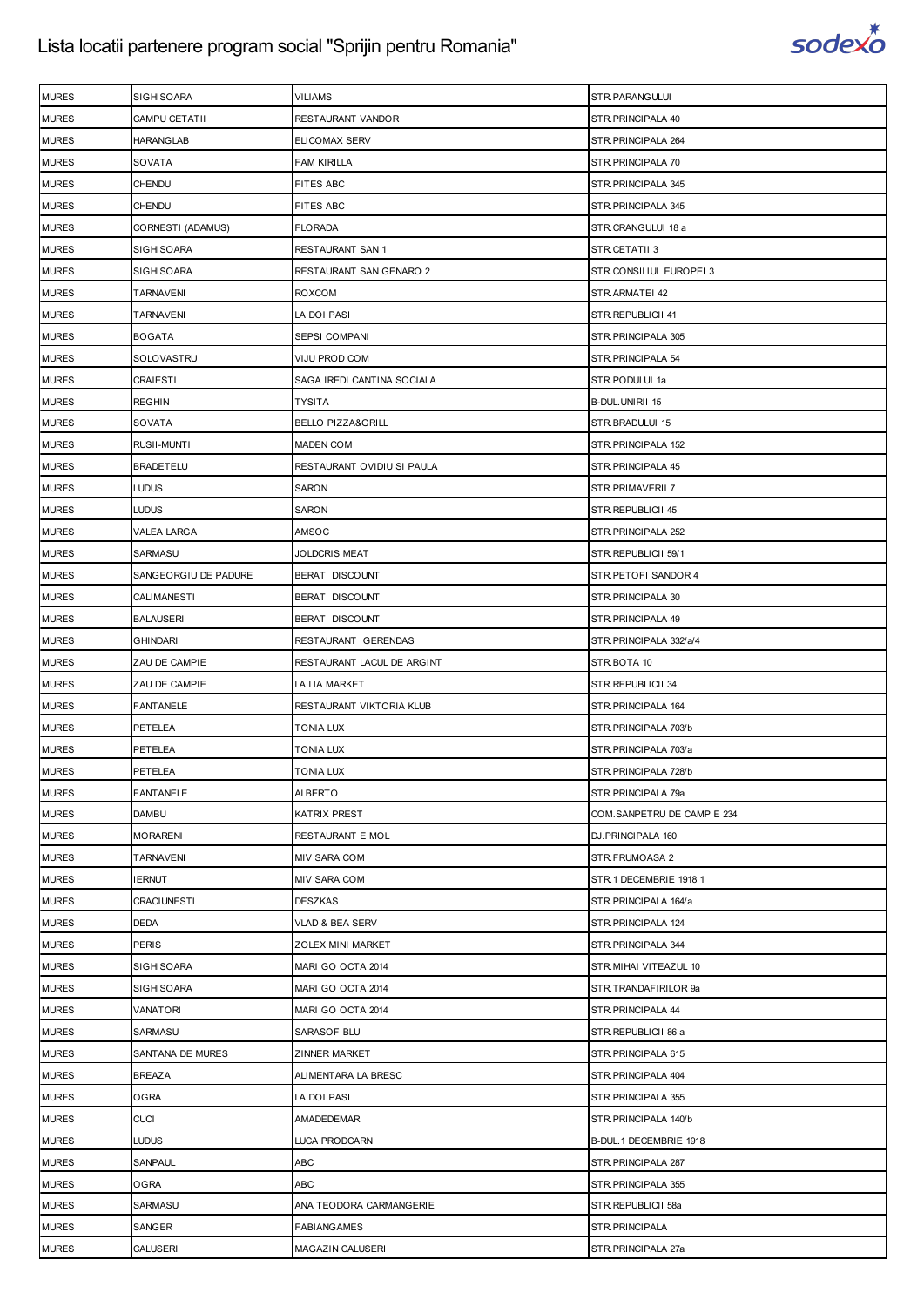

| <b>MURES</b> | SIGHISOARA         | PROMO DUO MAGIC                       | STR.MIHAI VITEAZU 1               |
|--------------|--------------------|---------------------------------------|-----------------------------------|
| <b>MURES</b> | SARMASU            | <b>BAAD POINT</b>                     | STR.FUNDATURA CRISAN 8            |
| <b>MURES</b> | <b>BERENI</b>      | ildiko market                         | STR.PRINCIPALA 125                |
| <b>MURES</b> | <b>STANCENI</b>    | RESTAURANT VILCAN                     | STR.PRINCIPALA                    |
| <b>MURES</b> | <b>CRAIESTI</b>    | PIZZA CRAIESTI                        | STR. Principala 137               |
| <b>MURES</b> | LUDUS              | DAMARA SELF                           | B-DUL.1 DECEMBRIE 1981 29         |
| <b>MURES</b> | CHETANI            | LA DOI PASI                           | STR.PRINCIPANA 23                 |
| <b>MURES</b> | LUDUS              | <b>JAM SPANIA</b>                     | STR.REPUBLICII 37                 |
| <b>MURES</b> | VALURENI           | KRISZZOLAN                            | COM.CRISTESTI 188                 |
| <b>MURES</b> | SANTIOANA          | NESPACO POP                           | STR.PRINCIPALA 108                |
| <b>MURES</b> | <b>TARGU MURES</b> | GIULIETA CATERING                     | <b>B-DUL.REPUBLICII 28</b>        |
| <b>MURES</b> | CRACIUNESTI        | A & Z MARKET                          | STR.PRINCIPALA 24                 |
| <b>MURES</b> | SOVATA             | <b>MAKSAI ARPAD</b>                   | STR.1 MAI 81                      |
| <b>MURES</b> | <b>IDRIFAIA</b>    | SZABI & ZSOLT MARKET                  | STR.PRINCIPALA 179/a              |
| <b>MURES</b> | SANCRAIU DE MURES  | DANA MARKET                           | SAT.NANA 115                      |
| <b>MURES</b> | <b>TARNAVENI</b>   | Tompi Larisa ioana II                 | STR.Soimilor 54                   |
| <b>NEAMT</b> | PIATRA NEAMT       | KFC                                   | B-DUL.DECEBAL 79                  |
| <b>NEAMT</b> | ROMAN              | KFC                                   | STR.MIHAI VITEAZUL 3-5            |
| <b>NEAMT</b> | TARGU NEAMT        | <b>FERMADOR</b>                       | <b>B-DUL MIHAIL EMINESCU</b>      |
| <b>NEAMT</b> | PIATRA NEAMT       | FERMADOR                              | STR.BALTAGULUI 10b                |
| <b>NEAMT</b> | PIATRA NEAMT       | FERMADOR                              | STR.ECOULUI                       |
| <b>NEAMT</b> | PANGARATI          | RESTAURANT STEZARRO CONAC MOLDOVENESC | STR.PRINCIPALA                    |
| <b>NEAMT</b> | POIANA (PANGARATI) | PAUCOR                                | STR.PRINCIPALA 10                 |
| <b>NEAMT</b> | PIATRA NEAMT       | VASCAR                                | STR.BALTAGULUI                    |
| <b>NEAMT</b> | <b>ROMAN</b>       | VASCAR                                | STR.TEODOROIU ECATERINA 8         |
| <b>NEAMT</b> | PIATRA NEAMT       | VASCAR                                | B-DUL.DECEBAL 3                   |
| <b>NEAMT</b> | TARGU NEAMT        | GENEZA                                | STR.CUZA VODA 33                  |
| <b>NEAMT</b> | <b>TARPESTI</b>    | GENEZA                                | COM.PETRICANI                     |
| <b>NEAMT</b> | <b>PETRICANI</b>   | GENEZA                                | STR.PRINCIPALA                    |
| <b>NEAMT</b> | TARGU NEAMT        | GENEZA                                | STR.CUZA VODA                     |
| <b>NEAMT</b> | TARGU NEAMT        | GENEZA                                | STR.Sublocotenent Radu Teoharie 3 |
| <b>NEAMT</b> | <b>TARGU NEAMT</b> | GENEZA                                | STR.STEFAN CEL MARE 196           |
| <b>NEAMT</b> | <b>TARGU NEAMT</b> | GENEZA                                | STR.SERAFIM LUNGU 5               |
| <b>NEAMT</b> | <b>BORCA</b>       | SUPERMARKET SIMOS                     | STR.PRINCIPALA                    |
| <b>NEAMT</b> | PIATRA NEAMT       | <b>INMEDIO</b>                        | STR.PLAIESULUI GALERIA MALL 2     |
| <b>NEAMT</b> | <b>ROMAN</b>       | <b>INMEDIO</b>                        | STR.DE CENTURA                    |
| <b>NEAMT</b> | PIATRA NEAMT       | <b>INMEDIO</b>                        | STR.OBOR                          |
| <b>NEAMT</b> | PIATRA NEAMT       | <b>INMEDIO</b>                        | <b>B-DUL.DECEBAL 79</b>           |
| <b>NEAMT</b> | <b>ROMAN</b>       | <b>INMEDIO</b>                        | STR. MIHAI VITEAZUL 3-5           |
| <b>NEAMT</b> | PIATRA NEAMT       | <b>GLO SHOP</b>                       | B-DUL.DECEBAL 79                  |
| <b>NEAMT</b> | <b>TASCA</b>       | VASIMARG                              | STR.PRINCIPALA                    |
| <b>NEAMT</b> | <b>ROMAN</b>       | <b>LUCA</b>                           | STR.ROMAN MUSAT 38                |
| <b>NEAMT</b> | <b>FRUMOSU</b>     | <b>JBANCA MARKET</b>                  | STR.PRINCIPALA                    |
| <b>NEAMT</b> | <b>DREPTU</b>      | ORIENT                                | STR.PRINCIPALA                    |
| <b>NEAMT</b> | SAVINESTI          | ORIENT                                | STR.PRINCIPALA                    |
| <b>NEAMT</b> | <b>FRUMOSU</b>     | PENSIUNEA TURISTICA ORIENT            | STR.PRINCIPALA                    |
| <b>NEAMT</b> | <b>ROZNOV</b>      | COPANEX                               | STR.N. ROZNOVANU 143b             |
| <b>NEAMT</b> | PIATRA NEAMT       | COPANEX                               | STR.MUNCII 12-14                  |
| <b>NEAMT</b> | PIATRA NEAMT       | ELBO COM                              | B-DUL. NICOLAE DASCALESCU 13      |
| <b>NEAMT</b> | <b>ZANESTI</b>     | ELBO COM 2                            | STR.BISTRITEI                     |
| <b>NEAMT</b> | BICAZ-CHEI         | TRANSFORESTCOM                        | STR.LUNCA BICAZULUI 978           |
| <b>NEAMT</b> | BICAZ-CHEI         | CANTINA                               | STR.CENTRU 63                     |
| <b>NEAMT</b> | PIATRA NEAMT       | SOLDACOM                              | AL.ULMILOR                        |
| <b>NEAMT</b> | CEAHLAU            | RESTAURANT TOTAL CEAHLAU              | STR.PRINCIPALA                    |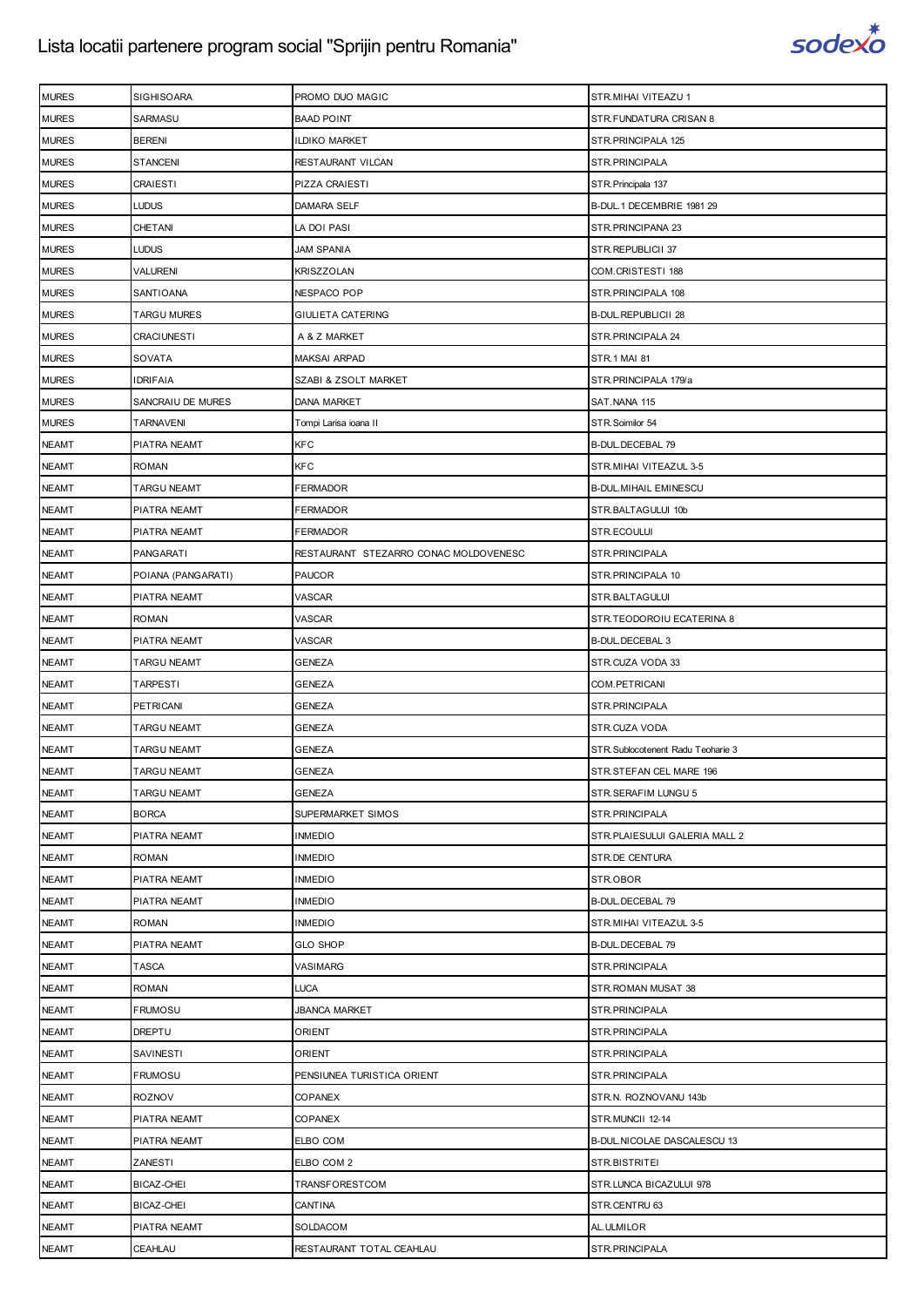

| <b>NEAMT</b> | COSTISA                | <b>L'DICOM</b>               | COM.MANOAIA, STR. SCOLII 14      |
|--------------|------------------------|------------------------------|----------------------------------|
| <b>NEAMT</b> | <b>MARGINENI</b>       | LA DOI PASI                  | STR.PRINCIPALA                   |
| <b>NEAMT</b> | <b>GARCINA</b>         | LA DOI PASI                  | STR.EP.ST.MELCHISEDEC 151        |
| <b>NEAMT</b> | DUMBRAVA ROSIE         | LA DOI PASI                  | STR.TEIULUI 125                  |
| <b>NEAMT</b> | <b>TRIFESTI</b>        | Asmet 1                      | STR.PRINCIPALA 756 bis           |
| <b>NEAMT</b> | TRIFESTI               | Asmet 2                      | STR.PRINCIALA 807                |
| <b>NEAMT</b> | <b>ROMAN</b>           | <b>CORDEXIM</b>              | STR.TEODOROIU ECATERINA 8        |
| <b>NEAMT</b> | <b>ROMAN</b>           | <b>CORDEXIM</b>              | STR.MIHAI VITEAZUL               |
| <b>NEAMT</b> | RUSENI (BORLESTI)      | DOR DE HAN                   | STR.PRINCIPALA 44                |
| <b>NEAMT</b> | <b>OGLINZI</b>         | <b>GELDOSTAR</b>             | STR.principala 3                 |
| <b>NEAMT</b> | <b>TUPILATI</b>        | RESTAURANT HANUL PADURARILOR | STR.MANEA 6                      |
| <b>NEAMT</b> | <b>BORCA</b>           | RUMIPET MARKET               | STR.PRINCIPALA                   |
| <b>NEAMT</b> | <b>ROMAN</b>           | SIMIAL                       | STR.BOGDAN DRAGOS 292            |
| <b>NEAMT</b> | <b>ROMAN</b>           | SIMIAL                       | STR.ROMAN MUSAT 17               |
| <b>NEAMT</b> | <b>ROMAN</b>           | SIMIAL                       | STR. MIHAI VITEAZUL 13           |
| <b>NEAMT</b> | DUMBRAVA ROSIE         | RESTAURANT PENSIUNEA CLASSIC | STR.DUMBRAVEI 62                 |
| <b>NEAMT</b> | <b>CHILII</b>          | SMEVALPET                    | STR. Principala 34               |
| <b>NEAMT</b> | <b>SAVINESTI</b>       | STAVAS PROD                  | STR.BISTRITEI 188a               |
| <b>NEAMT</b> | <b>BICAZ-CHEI</b>      | <b>MARKOS AKA</b>            | STR.PRINCIPALA 310               |
| <b>NEAMT</b> | TRIFESTI               | TUIA VERDE                   | STR.PRINCIPALA                   |
| <b>NEAMT</b> | <b>ROMAN</b>           | TUIA VERDE                   | STR.STEFAN CEL MARE 267          |
| <b>NEAMT</b> | <b>ROZNOV</b>          | CARMANGERIE                  | STR.TINERETULUI                  |
| <b>NEAMT</b> | TRIFESTI               | LA SOFIA                     | STR.BUGESTI                      |
| <b>NEAMT</b> | <b>ROMAN</b>           | G & S ARTWOOD                | STR.SUCEDAVA boxa 6              |
| <b>NEAMT</b> | <b>TASCA</b>           | <b>MELADEN MARKET</b>        | STR.PRINCIPALA 1                 |
| <b>NEAMT</b> | <b>ADJUDENI</b>        | <b>NILES MARKET</b>          | STR.Principala                   |
| <b>NEAMT</b> | <b>BRUSTURI</b>        | RIPEANU CONSTANTIN           | STR.PRINCIPALA 80                |
| <b>NEAMT</b> | CRACAOANI              | <b>MAGAZIN MIXT</b>          | STR.NR. 33 52                    |
| <b>NEAMT</b> | <b>DOLJESTI</b>        | ALMIRA STUDIO                | STR.STEFAN CEL MARE SI SFANT 101 |
| <b>NEAMT</b> | PIATRA NEAMT           | <b>MAGAZIN ALIMENTAR</b>     | STR.BALTAGULUI 6                 |
| <b>NEAMT</b> | PIATRA NEAMT           | MAGAZIN ALIMENTAR            | <b>B-DUL.DACIA 22</b>            |
| <b>NEAMT</b> | TIBUCANI               | II RUSU ELENA LOREDANA       | SAT.TIBUCANI                     |
| <b>NEAMT</b> | <b>BARTICESTI</b>      | <b>MINI MARKET</b>           | STR.PRINCIPALA                   |
| <b>NEAMT</b> | <b>NEGRESTI (BARA)</b> | LUCA PETRU SI GEOGIANA       | STR. Plopului 4                  |
| <b>NEAMT</b> | <b>INGARESTI</b>       | DEPOREST MARKET              | STR.PRINCIPALA                   |
| <b>NEAMT</b> | PIATRA NEAMT           | LENUTA&DORU MARKET           | STR.GRIGORE URECHE 1             |
| <b>NEAMT</b> | COSTISA                | <b>MINI MARKET</b>           | STR.GARII 3                      |
| <b>NEAMT</b> | <b>GRUMAZESTI</b>      | La Doi Pasi Grumazesti       | COM.Deal de Sat 906              |
| <b>NEAMT</b> | PILDESTI               | CIOBANU MIHAI                | STR.PRINCIPALA                   |
| <b>NEAMT</b> | <b>RUGINOASA</b>       | Porumbita P Ioan II          | COM.Pod Balaia 119               |
| OLT          | CARACAL                | ISIS-FOOD DECEBAL            | STR.ELENA DOAMNA 41              |
| OLT          | CARACAL                | ISIS FOOD                    | P-TA.VICTORIEI 9                 |
| OLT          | CARACAL                | ISIS FOOD                    | STR.ANTONIUS CARACALLA 31        |
| OLT          | VALEA MARE             | ISIS FOOD                    | STR.UNIRII 15                    |
| OLT          | <b>GRADINARI</b>       | ANNABELLA                    | STR.TRAIAN 12                    |
| OLT          | <b>GRADINARI</b>       | <b>ANNABELLA</b>             | STR.TRAIAN 12                    |
| OLT          | <b>SLATIOARA</b>       | ANNABELLA                    | STR. NICHIFOR CRIVEANU 86        |
| OLT          | <b>DOBROTEASA</b>      | ANNABELLA                    | STR.PRINCIPALA 66                |
| OLT          | <b>SLATINA</b>         | <b>MARISAN</b>               | P-TA.ZAHANA 6                    |
| OLT          | <b>SLATINA</b>         | <b>MARISAN</b>               | COM.GARII                        |
| OLT          | <b>SLATINA</b>         | MARISAN                      | STR.ARINULUI 2                   |
| OLT          | <b>SLATINA</b>         | <b>MARISAN</b>               | AL.MACULUI                       |
| OLT          | CORABIA                | <b>MARISAN</b>               | B-DUL.1 MAI                      |
| OLT          | <b>IZBICENI</b>        | <b>MARISAN</b>               | STR.PRINCIPALA                   |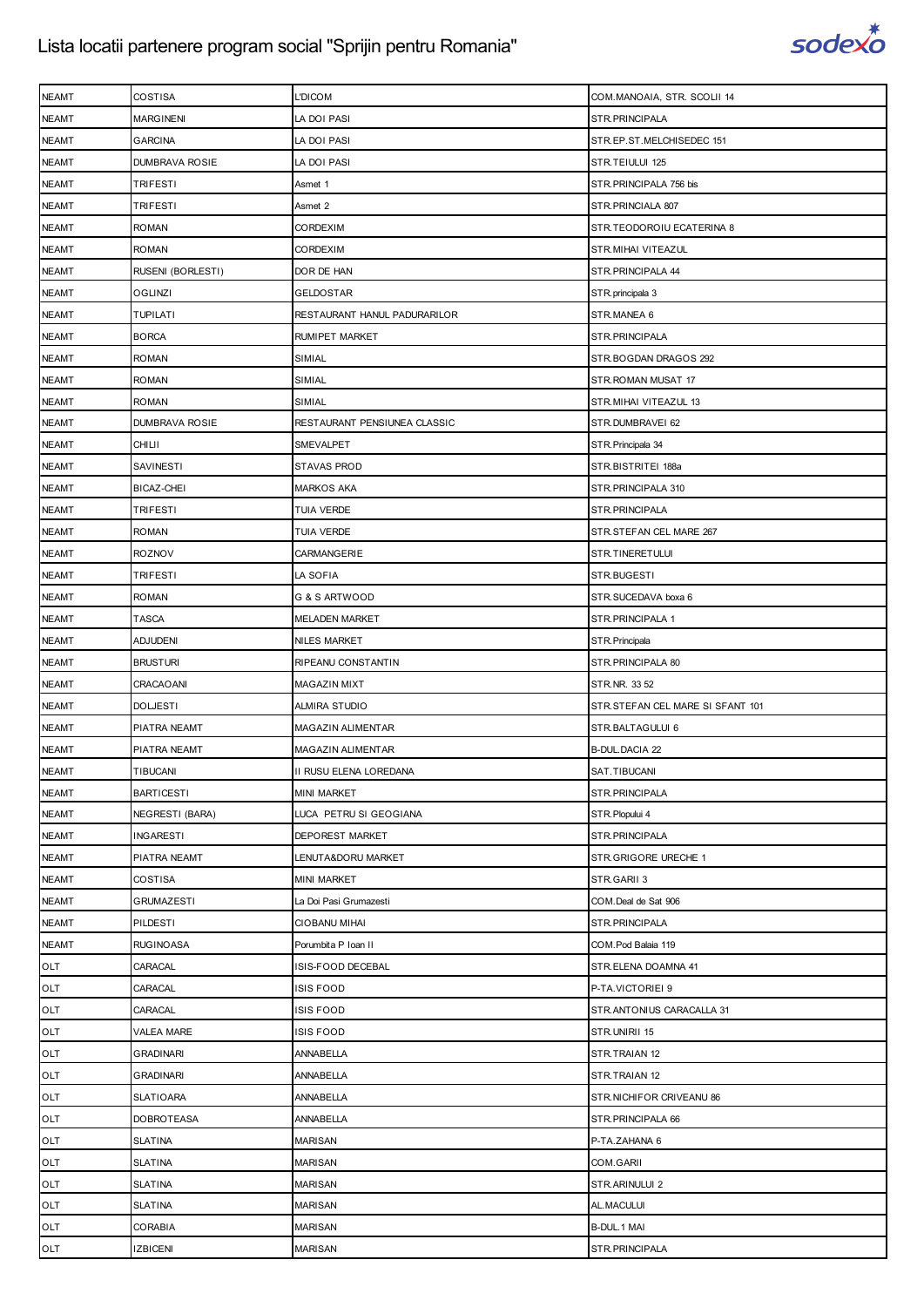

| <b>OLT</b> | <b>SLATINA</b>      | OLTINA GROUP          | STR.ECATERINA TEODOROIU.   |
|------------|---------------------|-----------------------|----------------------------|
| OLT        | <b>SLATINA</b>      | OLTINA GROUP 2        | STR.CUZA VODA              |
| OLT        | <b>SLATINA</b>      | OLTINA GROUP 3        | STR.CUZA VODA              |
| OLT        | <b>SLATINA</b>      | OLTINA GROUP 4        | STR.LIPSCANI               |
| OLT        | <b>SLATINA</b>      | OLTINA GROUP 6        | STR.GARII                  |
| OLT        | <b>SLATINA</b>      | OLTINA GROUP 7        | STR.PRIMAVERII             |
| OLT        | <b>SLATINA</b>      | OLTINA GROUP 9        | STR.CRISAN                 |
| OLT        | <b>SLATINA</b>      | OLTINA GROUP          | P-TA.ZAHANA 6              |
| OLT        | <b>SLATINA</b>      | OLTINA GROUP          | P-TA.ZAHANA 6              |
| OLT        | <b>SLATINA</b>      | OLTINA GROUP          | STR. ARTILERIEI 28         |
| OLT        | <b>SLATINA</b>      | OLTINA GROUP          | STR.A I CUZA 13            |
| OLT        | <b>SERBANESTI</b>   | OLTINA GROUP          | STR.DUMITRU POPOVICI 157   |
| OLT        | POTCOAVA            | OLTINA GROUP          | STR.GARII 1                |
| OLT        | PIATRA OLT          | OLTINA GROUP          | STR.TRAIAN 126             |
| OLT        | <b>SLATINA</b>      | INMEDIO               | STR.TITULESCU NICOLAE 29   |
| OLT        | <b>SLATINA</b>      | <b>INMEDIO</b>        | STR.IORGA NICOLAE 46       |
| OLT        | <b>SLATINA</b>      | MARJACU SUPERMARKET   | AL.BRADULUI 2              |
| OLT        | <b>SLATINA</b>      | <b>MARJACU MARKET</b> | AL.BRADULUI 6              |
| OLT        | <b>IZBICENI</b>     | <b>TEST COM</b>       | STR.MIHAI VITEAZU 120      |
| OLT        | <b>GANEASA</b>      | LA DOI PASI           | STR.GABERA 44              |
| OLT        | GANEASA             | GABI 2                | STR.GABERA 44              |
| OLT        | DRAGANESTI-OLT      | MARCO NR.2            | STR.NICOLAE TITULESCU 205  |
| OLT        | DRAGANESTI-OLT      | MARCO NR.1            | STR.NICOLAE TITULESCU 205  |
| OLT        | DRAGANESTI-OLT      | MARCO SRL OLT         | STR.NICOLAE TITULESCU 205  |
| OLT        | DRAGANESTI-OLT      | MARCO NR.2            | STR.NICOLAE TITULESCU      |
| OLT        | <b>RADOMIRESTI</b>  | COMFAVORIT            | STR.PRINCIPALA 862         |
| OLT        | <b>DOBROSLOVENI</b> | SATINE COM MARKET     | STR.A. I. Cuza 65          |
| OLT        | <b>DOBROSLOVENI</b> | SATINE COM            | STR.A.I. CUZA 65           |
| OLT        | CARACAL             | COSMENADI 1           | STR.1 DECEMBRIE 1918 1     |
| OLT        | CARACAL             | <b>COSMENADI</b>      | STR.1 DECEMBRIE 1918 114   |
| OLT        | CARACAL             | COSMENADI 3           | STR.1 DECEMBRIE 1918 20    |
| OLT        | CARACAL             | MAGAZIN ALIMENTAR     | STR.1 DECEMBRIE 1918 114   |
| OLT        | PIATRA OLT          | PAGALE                | SAT.CRIVA DE JOS 22        |
| OLT        | PIATRA OLT          | PAGALE                | SAT.CRIVA DE JOS 22        |
| OLT        | PIATRA OLT          | PAGALE                | SAT.CRIVA DE JOS 22        |
| OLT        | CORBU               | ROMAR CRIS CORBU      | STR.PRINCIPALA 415         |
| OLT        | LELEASCA            | OLTCHIM 1             | STR.PRINCIPALA cpx         |
| OLT        | LELEASCA            | OLTCHIM <sub>2</sub>  | STR.PRINCIPALA cpx         |
| OLT        | <b>SAMBURESTI</b>   | OLTCHIM               | STR.PRINCIPALA 52          |
| OLT        | SAMBURESTI          | OLTCHIM               | STR.PRINCIPALA 52          |
| OLT        | <b>DOBROTEASA</b>   | <b>OLTCHIM</b>        | STR.PRINCIPALA             |
| OLT        | <b>DOBROTEASA</b>   | <b>OLTCHIM</b>        | STR.PRINCIPALA             |
| OLT        | <b>VITOMIRESTI</b>  | OLTCHIM               | STR.PRINCIPALA 321         |
| OLT        | <b>VITOMIRESTI</b>  | <b>OLTCHIM</b>        | STR.PRINCIPALA 321         |
| OLT        | <b>VITOMIRESTI</b>  | OLTCHIM               | STR.PRINCIPALA 321         |
| OLT        | LELEASCA            | OLTCHIM               | STR.TONESTI                |
| OLT        | LELEASCA            | <b>OLTCHIM</b>        | STR.TONESTI 1              |
| OLT        | LELEASCA            | <b>OLTCHIM</b>        | STR.TONESTI 63             |
| OLT        | LELEASCA            | OLTCHIM               | STR.TONESTI 63             |
| OLT        | CARACAL             | TELDO TRANS 1         | STR.PIATA VICTORIEI 9      |
| OLT        | CARACAL             | TELDO TRANS 2         | P-TA.CENTRALA piata        |
| OLT        | CARACAL             | TELDO TRANS 2         | P-TA.CALEA BUCURESTI       |
| OLT        | <b>SLATINA</b>      | TELDO TRANS 2         | P-TA.ZAHANA piata          |
| OLT        | DRAGANESTI-OLT      | TELDO TRANS 2         | P-TA.NICOLAE TITULESCU 219 |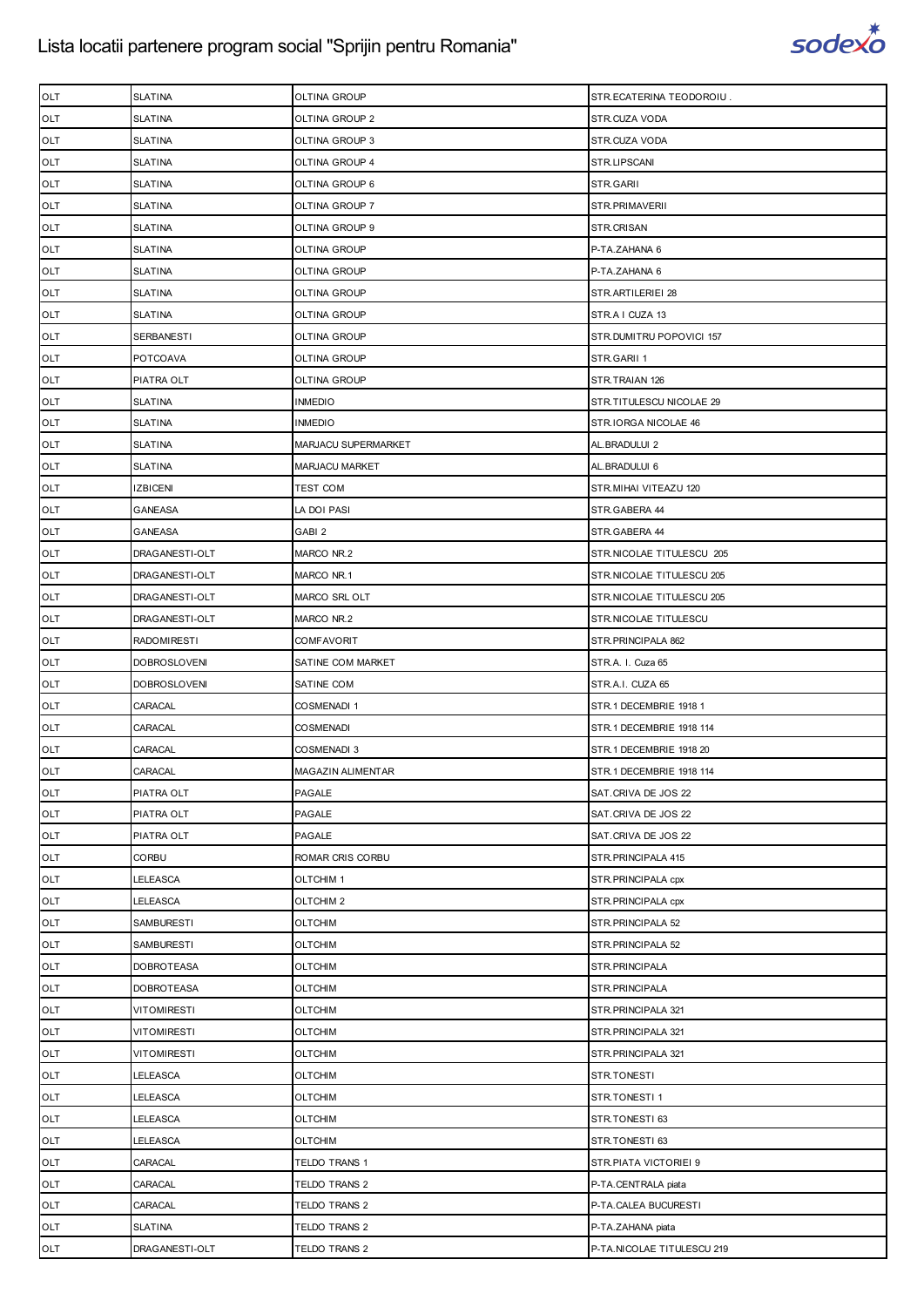

| OLT        | CARACAL             | TELDO TRANS                  | STR.A. CARACALLA 6         |
|------------|---------------------|------------------------------|----------------------------|
| OLT        | <b>RUSANESTI</b>    | ADAMIMI                      | STR. PRINCIPALA 36         |
| OLT        | <b>RUSANESTI</b>    | ADAMIMI                      | STR. PRINCIPALA 36         |
| OLT        | <b>RUSANESTI</b>    | ADAMIMI                      | STR.PRINCIPALA 36          |
| OLT        | CARACAL             | ADAMIMI                      | STR.TUDOR VLADIMIRESCU     |
| OLT        | CARACAL             | ADAMIMI                      | STR.CARPATI                |
| OLT        | CARACAL             | ADAMIMI                      | INTR.DUNARII               |
| OLT        | <b>CRAMPOIA</b>     | <b>PAULIX</b>                | STR.BUTA 51                |
| OLT        | <b>CRAMPOIA</b>     | <b>PAULIX</b>                | STR.GHIMPETENI             |
| OLT        | NICOLAE TITULESCU   | <b>PAULIX</b>                | STR.PRINCIPALA             |
| OLT        | <b>CRAMPOIA</b>     | <b>PAULIX</b>                | STR.BUTA 51                |
| OLT        | NICOLAE TITULESCU   | <b>PAULIX</b>                | STR.PRINCIPALA             |
| OLT        | <b>CRAMPOIA</b>     | <b>PAULIX</b>                | STR.BUTA 51                |
| OLT        | <b>CRAMPOIA</b>     | <b>PAULIX</b>                | STR.BUTA 51                |
| OLT        | <b>TOPANA</b>       | ALINMARTOP MARIUS            | STR. PRINCIPALA 48         |
| OLT        | <b>SLATINA</b>      | <b>ALISON</b>                | B-DUL. ALEXANDRU IOAN CUZA |
| OLT        | <b>MOVILENI</b>     | <b>MAGAZIN ALIMENTAR</b>     | STR.CENTRU                 |
| OLT        | <b>SERBANESTI</b>   | <b>MAGAZIN ALIMENTAR</b>     | STR.PRINCIPALA             |
| OLT        | <b>BUTA</b>         | <b>MAGAZIN ALIMENTAR</b>     | SAT.CRAMPOIA comp          |
| OLT        | <b>CRAMPOIA</b>     | <b>MAGAZIN ALIMENTAR</b>     | STR.PRINCIPALA             |
| OLT        | NICOLAE TITULESCU   | <b>MAGAZIN ALIMENTAR</b>     | STR.PRINCIPALA             |
| OLT        | <b>MANDRA</b>       | <b>MAGAZIN ALIMENTAR</b>     | SAT.VALENI                 |
| OLT        | <b>VALENI</b>       | <b>MAGAZIN ALIMENTAR</b>     | STR.PRINCIPALA             |
| OLT        | <b>SERBANESTI</b>   | FAST-FOOD                    | STR.PRINCIPALA             |
| OLT        | <b>BUTA</b>         | FAST-FOOD                    | SAT.CRAMPOIA comp          |
| OLT        | <b>CRAMPOIA</b>     | FAST-FOOD                    | STR.PRINCIPALA             |
| OLT        | NICOLAE TITULESCU   | FAST-FOOD                    | STR.PRINCIPALA             |
| OLT        | <b>MANDRA</b>       | <b>BUFET</b>                 | SAT.VALENI                 |
| OLT        | <b>GHIMPETENI</b>   | FAST-FOOD                    | STR.PRINCIPALA             |
| OLT        | <b>BUTA</b>         | <b>PATISERIE</b>             | SAT.CRAMPOIA comp          |
| OLT        | NICOLAE TITULESCU   | <b>PATISERIE</b>             | STR.PRINCIPALA             |
| OLT        | <b>BUTA</b>         | ARTICOLE UZ CASINIC          | SAT.CRAMPOIA comp          |
| <b>OLT</b> | NICOLAE TITULESCU   | ARTICOLE UZ CASINIC          | STR.PRINCIPALA             |
| <b>OLT</b> | <b>MOVILENI</b>     | <b>DANSEL</b>                | STR.PRINCIPALA 191         |
| OLT        | <b>MOVILENI</b>     | MINIMARKET EDI               | STR.PRINCIPALA 182         |
| OLT        | <b>MOVILENI</b>     | COFETARIA EDI                | STR.PRINCIPALA 182         |
| OLT        | <b>IZVOARELE</b>    | <b>GABRIOTI</b>              | STR.TANASE CONSTANTIN 98   |
| <b>OLT</b> | <b>COMANCA</b>      | <b>GEOPOL</b>                | STR.22 DECEMBRIE 1989 4    |
| OLT        | <b>ICOANA</b>       | LA DOI PASI                  | STR.PRINCIPALA 124         |
| OLT        | <b>MOVILENI</b>     | <b>VIOPRED</b>               | STR.principala 194         |
| OLT        | <b>SLATINA</b>      | PIZZERIA CUPTORU CU LEMNE    | STR.CALOIANCA 37           |
| OLT        | <b>SLATINA</b>      | <b>MINI-MARKET</b>           | STR.CORNISEI 12            |
| OLT        | <b>GRADINARI</b>    | LA DOI PASI                  | STR.TUDOR VLADIMIRESCU     |
| OLT        | <b>GRADINARI</b>    | <b>FAST FOOD</b>             | STR.TUDOR VLADIMIRESCU     |
| OLT        | <b>TUFENI</b>       | DAVID & DEA MARI             | STR.STOBORULUI 17          |
| OLT        | <b>SLATINA</b>      | CASA OLTENEASCA SLATINA      | STR.Cireasov 31            |
| OLT        | <b>BALS</b>         | MALIPES BETAFOCUS            | STR.ION CREANGA            |
| OLT        | <b>GRADINILE</b>    | FRESHCORNER MARKET BIA       | STR. Neda Marinesc 48      |
| OLT        | VALENI (BRANCOVENI) | <b>MAGAZIN MIXT</b>          | STR.INFRATIRII 9           |
| OLT        | <b>COLONESTI</b>    | MIU I. NICOLETA              | STR.PRIMAVERII 57          |
| OLT        | <b>MIHAESTI</b>     | POPASUL OLTENIA              | STR.PRINCIPALA 82a         |
| OLT        | <b>MIHAESTI</b>     | NEC EUROCENTER 2020          | STR.PIETEI 3               |
| OLT        | <b>STOENESTI</b>    | SIMA V.TEODOR VILIAN         | STR.PRINCIPALA 35          |
| OLT        | VERGULEASA          | LIBREX INTERNATIONAL TRADING | STR.PRINCIPALA 110         |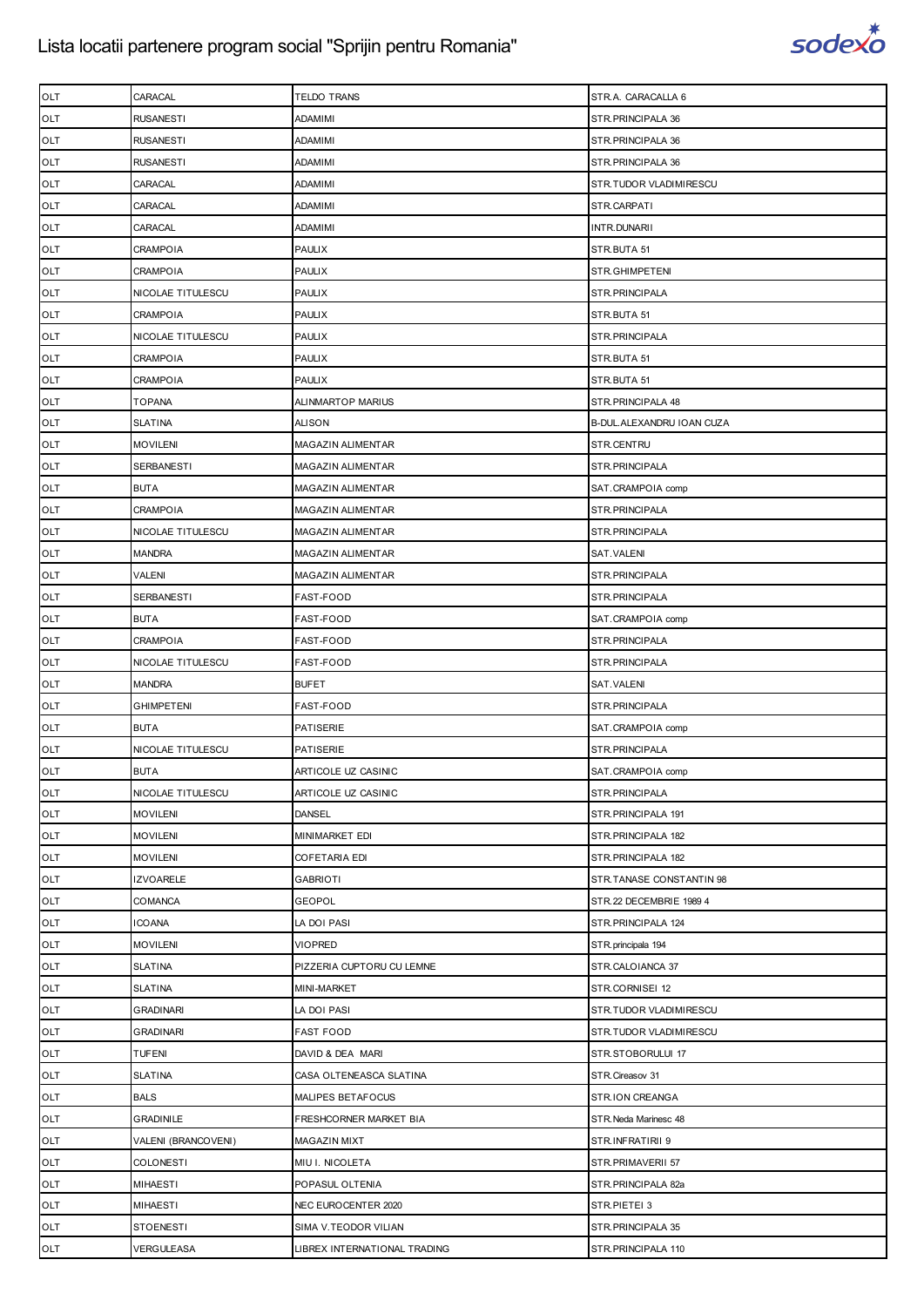

| <b>OLT</b>     | <b>SLATINA</b>       | DISTINCT MARKET                        | STR.ALEXANDRU IOAN CUZA 9        |
|----------------|----------------------|----------------------------------------|----------------------------------|
| <b>OLT</b>     | <b>POTCOAVA</b>      | Mini Market AF NEW BUSINESS GENERATION | STR. PRINCIPALA 96               |
| OLT            | <b>ROTUNDA</b>       | NICOLA EUGENIA II                      | COM.Rotunda                      |
| OLT            | <b>MARUNTEI</b>      | <b>SIA MARKETMAG</b>                   | STR. Mihnea Turcitu 66           |
| <b>PRAHOVA</b> | <b>BLEJOI</b>        | PIZZA HUT                              | DN.1B KM 6 915a                  |
| <b>PRAHOVA</b> | <b>PLOIESTI</b>      | PIZZA HUT                              | <b>B-DUL.REPUBLICII 15</b>       |
| <b>PRAHOVA</b> | PLOIESTI             | <b>KFC</b>                             | <b>B-DUL.REPUBLICII 15</b>       |
| <b>PRAHOVA</b> | <b>BLEJOI</b>        | <b>KFC</b>                             | DN.DN 1 KM 6                     |
| <b>PRAHOVA</b> | <b>PLOIESTI</b>      | <b>KFC</b>                             | <b>B-DUL.REPUBLICII 15</b>       |
| <b>PRAHOVA</b> | <b>BLEJOI</b>        | <b>PAUL</b>                            | SAT.BLEJOI dn 1b, nr. 915a, km 6 |
| <b>PRAHOVA</b> | <b>PLOIESTI</b>      | HOTEL CENTRAL                          | STR.REPUBLICII 1                 |
| <b>PRAHOVA</b> | <b>PLOIESTI</b>      | VALCOM 50                              | STR.TARGOVISTEI 2                |
| <b>PRAHOVA</b> | PLOIESTI             | VALCOM 50                              | STR.ZOLA EMIL 8                  |
| <b>PRAHOVA</b> | <b>PLOIESTI</b>      | VALCOM 50                              | P-TA.1 DECEMBRIE 1918 4          |
| <b>PRAHOVA</b> | <b>PLOIESTI</b>      | VALCOM 50                              | STR.ARINULUI                     |
| <b>PRAHOVA</b> | <b>PLOIESTI</b>      | <b>DIADRA</b>                          | STR.ZOLA EMIL 8                  |
| <b>PRAHOVA</b> | <b>PLOIESTI</b>      | <b>DIADRA</b>                          | STR.MURESAN ANDREI               |
| <b>PRAHOVA</b> | <b>PLOIESTI</b>      | MINI-MARKET                            | STR.ARINULUI                     |
| <b>PRAHOVA</b> | <b>PLOIESTI</b>      | MINI-MARKET                            | STR.CHIMIEI                      |
| <b>PRAHOVA</b> | <b>PLOIESTI</b>      | MINI-MARKET                            | STR.TARGOVISTEI                  |
| <b>PRAHOVA</b> | <b>PLOIESTI</b>      | MINI-MARKET                            | STR.BARAOLT                      |
| <b>PRAHOVA</b> | <b>FLORESTI</b>      | PRODCOM ANGHEL                         | STR. PRINCIPALA 210              |
| <b>PRAHOVA</b> | <b>PLOIESTI</b>      | PRODCOM ANGHEL                         | P-TA.1 DECEMBRIE 1918 4          |
| <b>PRAHOVA</b> | <b>PLOIESTI</b>      | <b>MARISAN</b>                         | STR.GRIVITEI 15                  |
| <b>PRAHOVA</b> | <b>PLOIESTI</b>      | MARISAN                                | STR.ZOLA EMIL 8                  |
| <b>PRAHOVA</b> | <b>CAMPINA</b>       | <b>MARISAN</b>                         | STR.REPUBLICII 18                |
| <b>PRAHOVA</b> | <b>PLOIESTI</b>      | <b>MARISAN</b>                         | P-TA.AURORA VEST                 |
| <b>PRAHOVA</b> | <b>PLOIESTI</b>      | MARISAN                                | STR.ARINULUI                     |
| <b>PRAHOVA</b> | <b>BRATESTI</b>      | <b>MARISAN</b>                         | STR.BIRUINTEI                    |
| <b>PRAHOVA</b> | <b>PLOIESTI</b>      | <b>MARISAN</b>                         | STR.CHIMIEI                      |
| <b>PRAHOVA</b> | <b>PLOIESTI</b>      | MARISAN                                | P-TA.MALU ROSU                   |
| <b>PRAHOVA</b> | <b>COMARNIC</b>      | <b>MARISAN</b>                         | STR.REPUBLICII                   |
| <b>PRAHOVA</b> | <b>PLOIESTI</b>      | <b>MARISAN</b>                         | STR.VILIOAREI                    |
| <b>PRAHOVA</b> | MIZIL                | <b>MARISAN</b>                         | STR.BLAJULUI 20 b                |
| <b>PRAHOVA</b> | <b>SINAIA</b>        | <b>MARISAN</b>                         | STR. BADEA CARTAN 26-28          |
| <b>PRAHOVA</b> | <b>PLOIESTI</b>      | <b>MARISAN</b>                         | STR.GRIVITEI                     |
| <b>PRAHOVA</b> | FILIPESTII DE PADURE | <b>MARISAN</b>                         | STR. PRINCIPALA                  |
| <b>PRAHOVA</b> | <b>BREBU</b>         | <b>BOZZO IMPEX</b>                     | STR. PRINCIPALA 220              |
| <b>PRAHOVA</b> | <b>BREBU</b>         | BOZZO IMPEX 2                          | STR.PRINCIPALA 174               |
| <b>PRAHOVA</b> | <b>BAICOI</b>        | RESTAURANT STEEL                       | STR.REPUBLICII 27b               |
| <b>PRAHOVA</b> | <b>CAMPINA</b>       | PIZZERIA SAM                           | STR.ERUPTIEI 1                   |
| <b>PRAHOVA</b> | <b>CAMPINA</b>       | TERASA SAM                             | STR.ERUPTIEI 1                   |
| <b>PRAHOVA</b> | <b>CAMPINA</b>       | MAGAZIN FIL SAM                        | STR.ERUPTIEI 1                   |
| <b>PRAHOVA</b> | <b>CAMPINA</b>       | FAST FOOD FIL SAM                      | STR.PETROLISTULUI                |
| <b>PRAHOVA</b> | <b>CAMPINA</b>       | <b>ABAFIL PROD</b>                     | STR.ERUPTIEI 1                   |
| <b>PRAHOVA</b> | <b>SLANIC</b>        | HOTEL ROBERTO                          | STR.447965                       |
| <b>PRAHOVA</b> | <b>PLOIESTI</b>      | SERIMAR GOPA PLATOU HALE CENTRALE      | STR.GRIVITEI                     |
| <b>PRAHOVA</b> | <b>PLOIESTI</b>      | SERIMAR GOPA - HALE CENTRALE           | STR.EMIL ZOLA 8                  |
| <b>PRAHOVA</b> | <b>PLOIESTI</b>      | SERIMAR GOPA                           | STR.EROU MOLDOVEANU MARIAN       |
| <b>PRAHOVA</b> | <b>PLOIESTI</b>      | SERIMAR GOPA - AURORA VEST             | P-TA.AURORA VEST                 |
| <b>PRAHOVA</b> | VALENII DE MUNTE     | SERIMAR GOPA VALENII DE MUNTE          | B-DUL.NICOLAE IORGA 67           |
| <b>PRAHOVA</b> | <b>PLOIESTI</b>      | SERIMAR GOPA                           | STR.BARAOLT 3a                   |
| <b>PRAHOVA</b> | <b>PLOIESTI</b>      | <b>CORA</b>                            | STR.CALOMFIRESCU 2               |
| <b>PRAHOVA</b> | <b>PLOIESTI</b>      | Gastro Corner Cora                     | STR.CALOMFIRESCU 2               |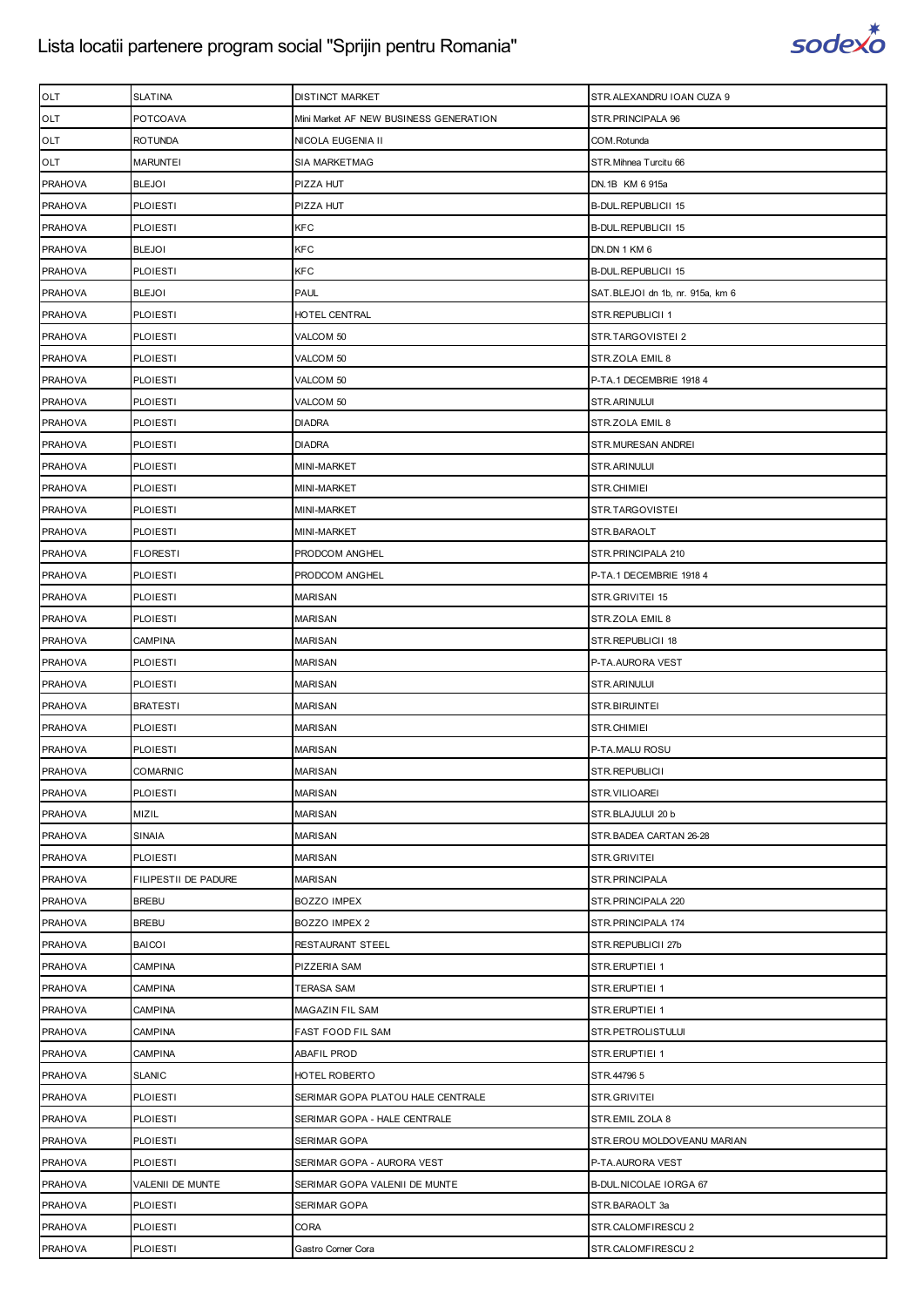

| <b>PRAHOVA</b> | <b>PLOIESTI</b>        | <b>HUB</b>                  | STR.1 DECEMBRIE 1918    |
|----------------|------------------------|-----------------------------|-------------------------|
| <b>PRAHOVA</b> | <b>PLOIESTI</b>        | <b>INMEDIO</b>              | STR.DEMOCRATIEI 3       |
| <b>PRAHOVA</b> | <b>PLOIESTI</b>        | <b>INMEDIO</b>              | STR.CALOMFIRESCU 2      |
| <b>PRAHOVA</b> | <b>PLOIESTI</b>        | <b>INMEDIO</b>              | STR.REPUBLICII 138      |
| <b>PRAHOVA</b> | <b>PLOIESTI</b>        | <b>INMEDIO</b>              | SOS.VESTULUI            |
| <b>PRAHOVA</b> | <b>BLEJOI</b>          | <b>INMEDIO</b>              | SAT.BLEJOI 1200         |
| <b>PRAHOVA</b> | <b>BLEJOI</b>          | <b>INMEDIO</b>              | SAT.BLEJOI              |
| <b>PRAHOVA</b> | <b>PLOIESTI</b>        | <b>GLO SHOP</b>             | STR.CALOMFIRESCU 2      |
| <b>PRAHOVA</b> | <b>PLOIESTI</b>        | MAGAZIN EMSIRO              | SOS.VESTULUI 9          |
| <b>PRAHOVA</b> | <b>PLOIESTI</b>        | MINI-MARKET                 | P-TA.1 DECEMBRIE 1918 4 |
| <b>PRAHOVA</b> | <b>PLOIESTI</b>        | <b>MINI-MARKET</b>          | B-DUL.BUCURESTI 24a     |
| <b>PRAHOVA</b> | <b>PLOPENI</b>         | LANI                        | STR.INDEPENDENTEI 13    |
| <b>PRAHOVA</b> | <b>PLOPENI</b>         | LANI                        | STR.INDEPENDENTEI 13 a  |
| <b>PRAHOVA</b> | <b>PLOPENI</b>         | LANI PROD IMPEX             | STR.INDEPENDENTEI 14    |
| <b>PRAHOVA</b> | <b>PLOPENI</b>         | LANI PROD IMPEX             | STR.INDEPENDENTEI 14    |
| <b>PRAHOVA</b> | <b>CERASU</b>          | MINI-MARKET                 | STR. PRINCIPALA 85      |
| <b>PRAHOVA</b> | <b>SECARIA</b>         | EDIRO                       | STR. PRINCIPALA 192     |
| <b>PRAHOVA</b> | <b>TARGSORU VECHI</b>  | <b>GIALSIM ALEX PROD</b>    | STR.CRANGULUI 1         |
| <b>PRAHOVA</b> | <b>TARGSORU VECHI</b>  | GIALSIM ALEX PROD           | STR. PRINCIPALA 165     |
| <b>PRAHOVA</b> | <b>AZUGA</b>           | RESTAURANT FLORA ALPINA     | STR.FLORILOR 52         |
| <b>PRAHOVA</b> | <b>PLOIESTI</b>        | RESTAURANT TERRAVERDE       | STR.BASARABILOR 9       |
| <b>PRAHOVA</b> | BOLDESTI-SCAENI        | RESTAURANT UNIQUE           | AL.CLUBULUI 7           |
| <b>PRAHOVA</b> | <b>BOLDESTI-SCAENI</b> | TERASA STRAND UNIQUE        | AL.CLUBULUI 7           |
| <b>PRAHOVA</b> | <b>BLEJOI</b>          | GRILLANDIA                  | DN.1 915a               |
| <b>PRAHOVA</b> | <b>PLOIESTI</b>        | CANTINA EMINIESCU           | STR.EMINESCU MIHAI 7-9  |
| <b>PRAHOVA</b> | <b>BRAZI</b>           | RESTAURANT TERRAVERDE       | STR.TRANDAFIRILOR 65    |
| <b>PRAHOVA</b> | <b>PLOIESTI</b>        | ALDI SIRBU                  | STR.ANOTIMPULUI 29      |
| <b>PRAHOVA</b> | <b>URLATI</b>          | AURA                        | STR.1 MAI 143           |
| <b>PRAHOVA</b> | POIENARII BURCHII      | GALILA                      | STR. PRINCIPALA 134     |
| <b>PRAHOVA</b> | <b>LIPANESTI</b>       | SCALEDRANA COM              | STR.PRINCIPALA 189      |
| <b>PRAHOVA</b> | <b>LIPANESTI</b>       | SCALEDRANA COM              | DN. 1A 553              |
| <b>PRAHOVA</b> | FILIPESTII DE PADURE   | N & B IMPEX                 | P-TA.AGROALIMENTARA     |
| <b>PRAHOVA</b> | <b>FLORESTI</b>        | N & B IMPEX MARKET          | STR.UNIRII 82a          |
| <b>PRAHOVA</b> | FILIPESTII DE PADURE   | MINI-MARKET                 | P-TA.CENTRALA 1         |
| <b>PRAHOVA</b> | <b>BANESTI</b>         | TOMIS 93                    | STR. DRUMUL URLETEI     |
| <b>PRAHOVA</b> | <b>BANESTI</b>         | APROZAR TOMIS 93            | STR.DRUMUL URLETEI      |
| <b>PRAHOVA</b> | <b>BANESTI</b>         | TERASA IN MAL               | STR. DRUMUL URLETEI 914 |
| <b>PRAHOVA</b> | <b>BANESTI</b>         | <b>TOMIS</b>                | STR.DRUMUL MARE 752     |
| <b>PRAHOVA</b> | <b>GHERGHITA</b>       | CRIPAMI PROD                | SAT.GHERGHITA 253       |
| <b>PRAHOVA</b> | CAMPINA                | VILMA 1                     | STR.REPUBLICII 16       |
| <b>PRAHOVA</b> | <b>CAMPINA</b>         | VILMA <sub>2</sub>          | STR.I.L. CARAGIALE 1    |
| <b>PRAHOVA</b> | <b>CAMPINA</b>         | VILMA 3                     | B-DUL.CAROL   16        |
| <b>PRAHOVA</b> | PLOPENI (DUMBRAVESTI)  | CONDOR PRODSERV DUMBRAVESTI | STR. PRINCIPALA         |
| <b>PRAHOVA</b> | <b>LIVADEA</b>         | SUPERMARKET CONDOR PRODSERV | STR.PRINCIPALA          |
| <b>PRAHOVA</b> | <b>STEFESTI</b>        | MARKET CONDOR PRODSERV      | STR.PRINCIPALA 323      |
| <b>PRAHOVA</b> | <b>SLANIC</b>          | CONDOR PRODSERV             | STR.I L CARAGIALE 48    |
| <b>PRAHOVA</b> | <b>SCURTESTI</b>       | CONDOR PRODSERV             | STR.PRINCIPALA          |
| <b>PRAHOVA</b> | <b>BARCANESTI</b>      | FARAZ MARKET                | STR.PRINCIPALA 373a     |
| <b>PRAHOVA</b> | DRAJNA DE SUS          | MARKET BIMOS                | STR. PRINCIPALA 139     |
| <b>PRAHOVA</b> | <b>GAGENI</b>          | MINIMARKET BIMOS            | STR.SCOLII 110          |
| <b>PRAHOVA</b> | NUCSOARA DE JOS        | MAGAZIN BIMOS               | STR.PRINCIPALA 52       |
| <b>PRAHOVA</b> | DRAJNA DE JOS          | MARKET BIMOS                | STR. PRINCIPALA 59      |
| <b>PRAHOVA</b> | NUCSOARA DE SUS        | MINIMARKET BIMOS            | STR. PRINCIPALA 37      |
| <b>PRAHOVA</b> | <b>BREBU</b>           | TRIANON                     | STR.MANASTIREI 697      |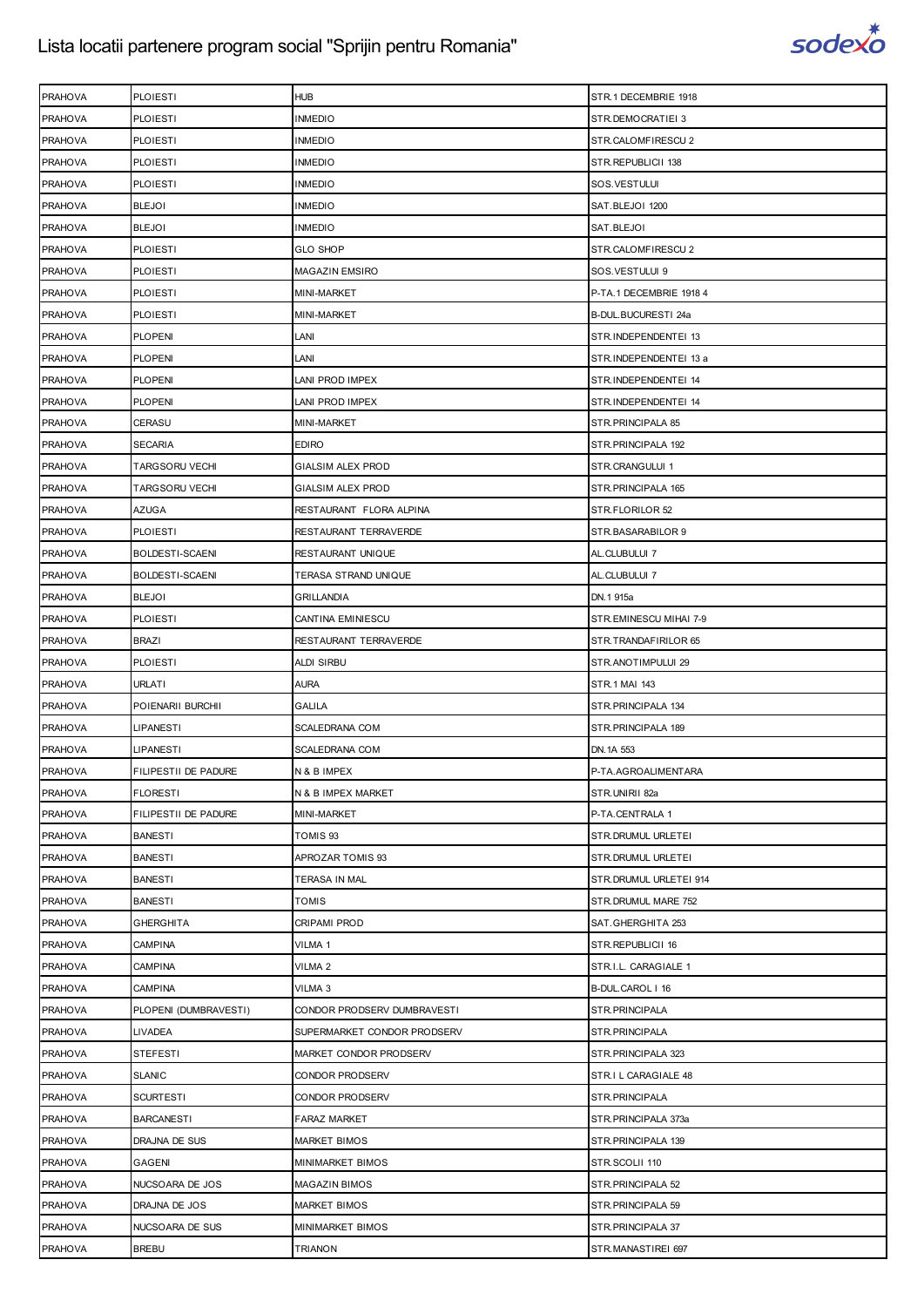

| <b>PRAHOVA</b> | <b>BREBU</b>         | TRIANON <sub>2</sub>   | STR.PRINCIPALA 403         |
|----------------|----------------------|------------------------|----------------------------|
| <b>PRAHOVA</b> | <b>BREBU</b>         | <b>TRIANON</b>         | STR.BREBU MANASTIREI 133   |
| <b>PRAHOVA</b> | <b>BREBU</b>         | TRIANON                | STR.BREBU MAGIESESC 504a   |
| <b>PRAHOVA</b> | CERASU               | LA DOI PASI            | STR.PRINCIPALA 165         |
| <b>PRAHOVA</b> | AZUGA                | RESTAURANT CAPRIOARA   | STR.VALEA AZUGII 38        |
| <b>PRAHOVA</b> | CAMPINA              | CRISTAL-PALACE         | STR.1 MAI 2                |
| <b>PRAHOVA</b> | CAMPINA              | CRISTAL-PALACE         | STR.REPUBLICII 16-18       |
| <b>PRAHOVA</b> | CAMPINA              | CRISTAL-PALACE         | STR. MIHAI EMINESCU 2      |
| <b>PRAHOVA</b> | SIRNA                | PIETREANU MARKET       | STR.PRINICPALA 90          |
| <b>PRAHOVA</b> | TINOSU               | MINI-MARKET            | STR.PRINCIPALA             |
| <b>PRAHOVA</b> | COMARNIC             | SUPERMARKET SIMONA     | STR.REPUBLICII 84          |
| <b>PRAHOVA</b> | COMARNIC             | SUPERMARKET SIMONA     | STR.POSADA 17              |
| <b>PRAHOVA</b> | <b>BUSTENI</b>       | VALYS MAREL            | STR.VALEA ALBA 50          |
| <b>PRAHOVA</b> | CATINA               | PROFIRAND              | STR.PRINCIPALA 222         |
| <b>PRAHOVA</b> | CATINA               | PROFIRAND              | STR.PRINCIPALA             |
| <b>PRAHOVA</b> | <b>BATESTI</b>       | KLAUSS IMPEX MARKET    | STR.MIHAI EMINESCU 172a    |
| <b>PRAHOVA</b> | <b>PLOIESTI</b>      | <b>KLAUSS IMPEX</b>    | AL.ZAMORA 2                |
| <b>PRAHOVA</b> | <b>MAGURENI</b>      | SC.ANIRA               | STR. Cantacuzinilor 579    |
| <b>PRAHOVA</b> | <b>MAGURENI</b>      | <b>ANIRA</b>           | STR.CANTACUZINILOR 877     |
| <b>PRAHOVA</b> | CAMPINA              | <b>BILCAM COM</b>      | STR.DEALULUI 73            |
| <b>PRAHOVA</b> | MISLEA               | MISLEA                 | DJ. Valea Telegii 50       |
| <b>PRAHOVA</b> | FANTANELE            | DOVA COM               | STR.PRINCIPALA 509a        |
| <b>PRAHOVA</b> | <b>BALTA DOAMNEI</b> | ENANEL COM             | STR.PRINCIPALA 157a        |
| <b>PRAHOVA</b> | CRIVINA              | ENANEL COM             | STR.PRINCIPALA 292         |
| <b>PRAHOVA</b> | <b>BARA</b>          | <b>GENIMEX GRUP</b>    | STR.PRINCIPALA 69          |
| <b>PRAHOVA</b> | VADU SAPAT           | <b>GUTCRIS PRODCOM</b> | STR.PRINCIPALA 188         |
| <b>PRAHOVA</b> | VALENII DE MUNTE     | HARALY COM             | STR.STEFAN CEL MARE 16a    |
| <b>PRAHOVA</b> | <b>STARCHIOJD</b>    | <b>HARALY COM</b>      | STR.PARTIZANI 723          |
|                | <b>STARCHIOJD</b>    |                        |                            |
| <b>PRAHOVA</b> |                      | <b>HARALY COM</b>      | STR.PARTIZANI 713          |
| <b>PRAHOVA</b> | STARCHIOJD           | <b>HARALY COM</b>      | STR.PRINCIPALA 661         |
| <b>PRAHOVA</b> | STARCHIOJD           | <b>HARALY COM</b>      | STR.GARBEASCA 1015         |
| <b>PRAHOVA</b> | <b>CORNU</b>         | <b>IULIANDRA GROUP</b> | STR.CAROL   741a           |
| <b>PRAHOVA</b> | CORNU                | <b>IULIANDRA GROUP</b> | B-DUL.EROILOR 746          |
| <b>PRAHOVA</b> | CORNU                | <b>IULIANDRA GROUP</b> | B-DUL.EROILOR 483          |
| <b>PRAHOVA</b> | VALEA DOFTANEI       | LUCEAFARUL IMPEX G     | STR.LUNCA, SAT TESILA 27   |
| <b>PRAHOVA</b> | <b>BREAZA</b>        | <b>MADROX</b>          | STR.BUCEGI 31              |
| <b>PRAHOVA</b> | MIZIL                | MAGAZIN CENTRU         | STR.NICOLAE BALCESCU 35-37 |
| <b>PRAHOVA</b> | MIZIL                | <b>MAGAZIN PIATA</b>   | STR.BLAJULUI 3-5           |
| <b>PRAHOVA</b> | <b>ALUNIS</b>        | SOEZ                   | STR.PRINCIPALA 212a        |
| <b>PRAHOVA</b> | VALEA CALUGAREASCA   | VALGAMI                | STR. Principala 139        |
| <b>PRAHOVA</b> | PANTAZI              | <b>VALGAMI COM</b>     | STR.PRINCIPALA 309         |
| <b>PRAHOVA</b> | <b>PLOIESTI</b>      | <b>ADROM</b>           | STR.ZOLA EMIL 8            |
| <b>PRAHOVA</b> | <b>PLOIESTI</b>      | MINI-MARKET            | P-TA.AURORA VEST           |
| <b>PRAHOVA</b> | <b>PLOIESTI</b>      | MINI-MARKET            | STR.MALU ROSU 112          |
| <b>PRAHOVA</b> | <b>PLOIESTI</b>      | MINI-MARKET            | STR.DELTEI 1a              |
| <b>PRAHOVA</b> | CATINA               | <b>TEOMAL INVEST</b>   | STR.PRINCIPALA 143         |
| <b>PRAHOVA</b> | COCORASTII CAPLII    | <b>TEOMAL INVEST</b>   | STR.PRINCIPALA             |
| <b>PRAHOVA</b> | FILIPESTII DE PADURE | <b>TEOMAL INVEST</b>   | STR.1 DECEMBRIE 1918 71    |
| <b>PRAHOVA</b> | <b>PRISEACA</b>      | MARGAB PROD INVEST     | SAT.PRISEACA 31            |
| <b>PRAHOVA</b> | HOMORACIU            | <b>MAGAZIN MIXT</b>    | STR.PRINCIPALA 157a        |
| <b>PRAHOVA</b> | <b>STREJNICU</b>     | ALEKONST SERV          | STR. Principala 998        |
| <b>PRAHOVA</b> | <b>SLANIC</b>        | <b>ADRICOM</b>         | CAL.PLOIESTI 10            |
| <b>PRAHOVA</b> | VARBILAU             | MAGAZIN VARBILAU       | DJ.0 848                   |
| <b>PRAHOVA</b> | <b>STREJNICU</b>     | MARDANY CONSTRUCT      | STR.FLORILOR 14            |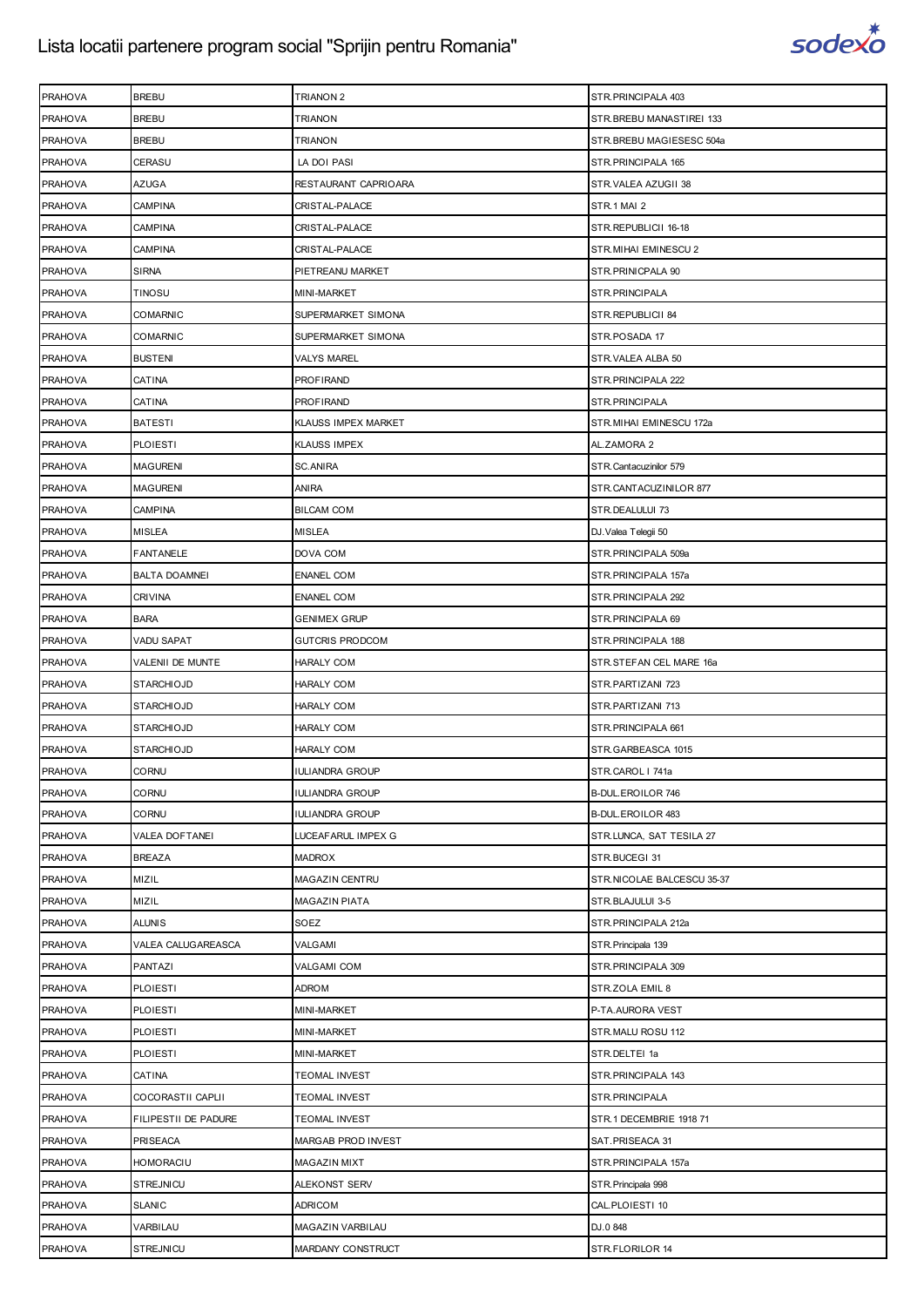

| <b>PRAHOVA</b> | COLTU DE JOS         | MINI-MARKET                        | STR.PRINCIPALA 9         |
|----------------|----------------------|------------------------------------|--------------------------|
| <b>PRAHOVA</b> | COCORASTII COLT      | <b>MAGAZIN MIXT</b>                | STR.MATEI BASARAB 2      |
| <b>PRAHOVA</b> | <b>BUSTENI</b>       | RESTAURANT VILA NICOLA             | STR.LIBERTATII 93        |
| <b>PRAHOVA</b> | TARICENI             | BENVIDO MARKET                     | STR.PRINCIPALA 764       |
| <b>PRAHOVA</b> | <b>COMARNIC</b>      | DALIFLOR CRIS CONSTRUCT            | STR.REPUBLICII 94        |
| <b>PRAHOVA</b> | MIZIL                | ORA DOUAZECI SI CINCI              | B-DUL. Unirii 8          |
| <b>PRAHOVA</b> | PAULESTII NOI        | SCHNITZEL HAUS                     | STR.Principala 9         |
| <b>PRAHOVA</b> | TEISANI              | RADROM DISTRIBUTION                | STR.PRINCIPALA 192       |
| <b>PRAHOVA</b> | SCHIULESTI           | RADROM DISTRIBUTION                | STR.PRINCIPALA 118       |
| <b>PRAHOVA</b> | <b>LIPANESTI</b>     | ELLA MARKET ONE                    | STR. Radu Stanian 604a   |
| <b>PRAHOVA</b> | <b>DRAGANESTI</b>    | LA SABI DISTRIBUTION               | STR. PRINCIPALA 220      |
| <b>PRAHOVA</b> | MIZIL                | H <sub>25</sub> CATERING           | B-DUL.Garii 1            |
| <b>PRAHOVA</b> | COSERELE             | & C START TRANS                    | SAT.COSERELE 187         |
| <b>PRAHOVA</b> | <b>STOENESTI</b>     | DOBRE ST. VASILICA MARIA           | STR.PRINCIPALA 227       |
| <b>PRAHOVA</b> | <b>MIROSLAVESTI</b>  | <b>GURMANDU GRILL</b>              | DN.DN1 485               |
| <b>PRAHOVA</b> | ALBESTI-PALEOLOGU    | ADRIANA DIMS                       | STR.PRINCIPALA 554       |
| <b>PRAHOVA</b> | <b>STREJNICU</b>     | ECONAD SERVCOM                     | COM. PLUTEI 1            |
| <b>PRAHOVA</b> | IZVOARELE            | PENSIUNEA TURISTICA AMO            | SAT.SAT IZVOARELE 694    |
| <b>PRAHOVA</b> | VARNITA              | NIKYSTEEL PALAS                    | STR.PRINCIPALA 210a      |
| <b>PRAHOVA</b> | MIZIL                | <b>ABATORUL PERIS</b>              | STR.BLAJULUI             |
| <b>PRAHOVA</b> | <b>PLOIESTI</b>      | <b>ABATORUL PERIS</b>              | STR.ZOLA EMIL 8          |
| <b>PRAHOVA</b> | CAMPINA              | <b>ABATORUL PERIS</b>              | STR.PRINCIPALA           |
| <b>PRAHOVA</b> | <b>PLOIESTI</b>      | <b>ABATORUL PERIS</b>              | STR.BARAOLT 3 a          |
| <b>PRAHOVA</b> | <b>PLOIESTI</b>      | <b>WOKUL MAGIC</b>                 | STR.DEMOCRATIE 14        |
| <b>PRAHOVA</b> | <b>PLOIESTI</b>      | <b>VENTE</b>                       | STR.TRANSILVANIEI 4      |
| <b>PRAHOVA</b> | <b>GHEABA</b>        | PRE-GRIL TRADITIONAL               | STR. PRINCIPALA 425      |
| <b>PRAHOVA</b> | VARNITA              | <b>EMMA PETRE SNC</b>              | STR.PRINCIPALA 144       |
| <b>PRAHOVA</b> | <b>PLOIESTI</b>      | SCHNITZEL HAUS DELIVERY            | STR.TREI IERARHI 2       |
| <b>PRAHOVA</b> | <b>BALTA DOAMNEI</b> | LA DOI FRATI FAMILY                | STR. Principala 120      |
| <b>PRAHOVA</b> | <b>ALUNIS</b>        | MAGAZIN MIXT VISAN ALINA-MAGDALENA | STR. Principala 1008     |
| <b>PRAHOVA</b> | COLCEAG              | MAGAZIN MIXT                       | SAT. Inotesti 422        |
| <b>PRAHOVA</b> | CARJARI              | <b>MAGAZIN MIXT</b>                | STR. PRINCIPALA 203      |
| <b>PRAHOVA</b> | <b>FULGA</b>         | MAGAZIN 260                        | SAT.FULGA DE JOS 260     |
| <b>PRAHOVA</b> | <b>FULGA</b>         | MAGAZIN 101                        | SAT.FULGA DE JOS 101     |
| <b>PRAHOVA</b> | MIZIL                | FORMAT COP                         | DR.TUDOR VLADIMIRESCU 8  |
| <b>PRAHOVA</b> | <b>BERTEA</b>        | <b>MAGAZIN MIXT</b>                | SAT.BERTEA 716a          |
| <b>PRAHOVA</b> | <b>SINAIA</b>        | MIRANDRE IDEAL MARKET              | CAL. Moroieni 22         |
| <b>PRAHOVA</b> | <b>PLOIESTI</b>      | Halele Centrale                    | STR.ZOLA EMIL 8          |
| <b>PRAHOVA</b> | <b>BERTEA</b>        | <b>BABUS ANI CORNELIA</b>          | STR.POPA CRISTACHE 670   |
| <b>PRAHOVA</b> | AZUGA                | Nova Cos Azuga                     | STR.RITIVOIU 19          |
| <b>PRAHOVA</b> | APOSTOLACHE          | <b>VERDAN TOP</b>                  | COM. PRINCIPALA 9        |
| <b>PRAHOVA</b> | <b>COTOFENESTI</b>   | II CORBU VASILE DORIN              | STR. PRINCIPALA 215      |
| <b>SALAJ</b>   | ZALAU                | <b>KFC</b>                         | B-DUL. MIHAI VITEAZUL 58 |
| SALAJ          | ZALAU                | Aquarel                            | STR.PARCULUI 3           |
| SALAJ          | UOBIL                | UNISTAR GRUP                       | STR.GAROAFELOR 10        |
| SALAJ          | TREZNEA              | ABC                                | STR. PRINCIPALA 248      |
| <b>SALAJ</b>   | ZALAU                | <b>INMEDIO</b>                     | STR.SFANTA VINERI        |
| <b>SALAJ</b>   | ZALAU                | <b>INMEDIO</b>                     | B-DUL. MIHAI VITEAZUL 58 |
| <b>SALAJ</b>   | SIMLEU SILVANIEI     | ANDROMI COM                        | P-TA.1 MAI               |
| SALAJ          | ZALAU                | ANDROMI COM                        | STR.DOJA GHEORGHE 113    |
| SALAJ          | UOBIL                | ANDROMI COM                        | STR.STADIONULUI 1b       |
| <b>SALAJ</b>   | ZALAU                | <b>MANEX</b>                       | STR.MIHAI VITEAZUL 67    |
| SALAJ          | ZALAU                | <b>MANEX</b>                       | STR.GELU VOEVOD 24       |
| SALAJ          | ZALAU                | <b>MANEX</b>                       | STR.VOIEVOD GELU 17      |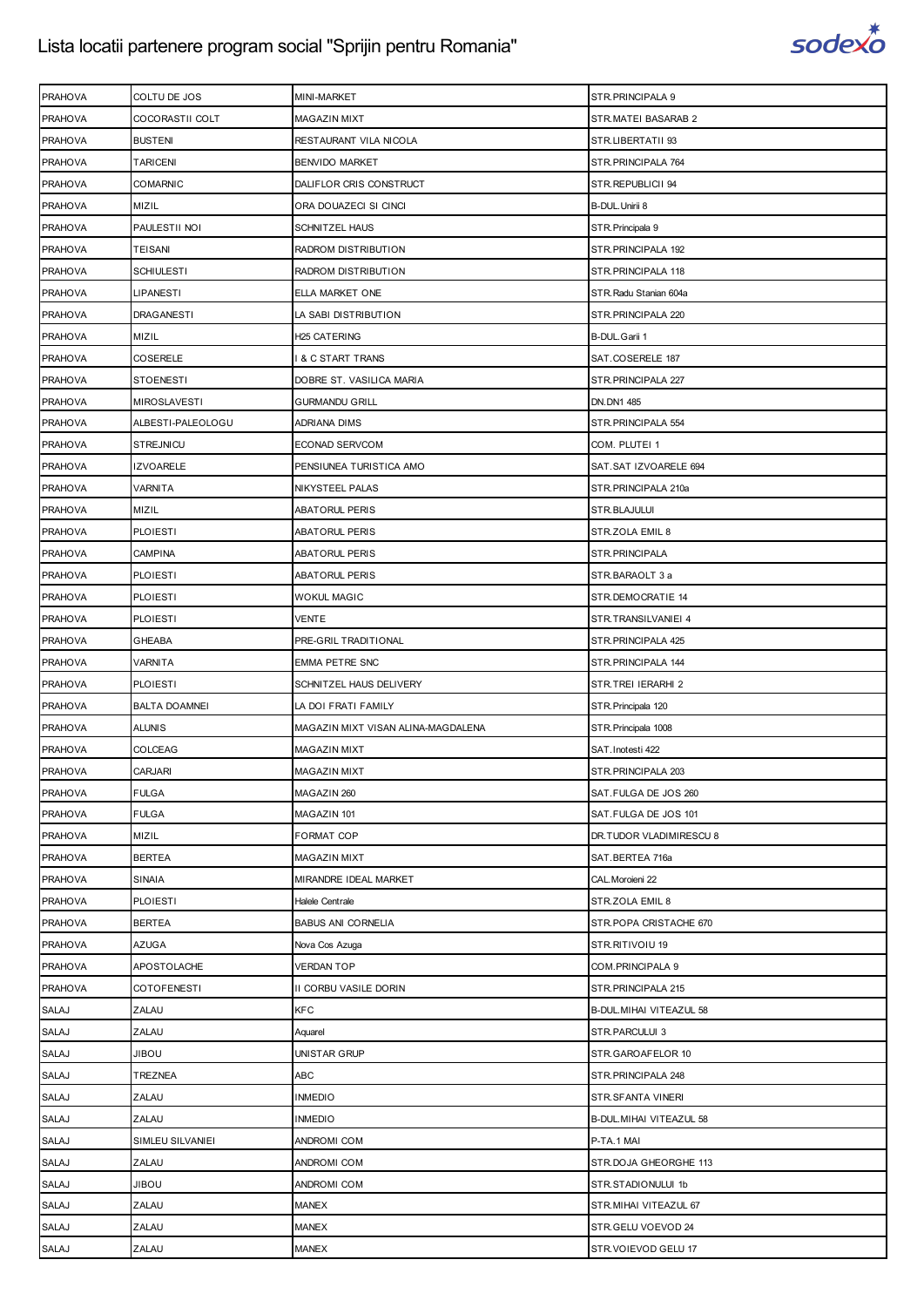

| <b>SALAJ</b> | ZALAU            | MANEX LA DOI PASI    | STR.BARNUTIU SIMION                 |
|--------------|------------------|----------------------|-------------------------------------|
| <b>SALAJ</b> | <b>JIBOU</b>     | <b>ONCOS</b>         | STR.1 MAI 1                         |
| SALAJ        | ZALAU            | <b>ONCOS</b>         | B-DUL. MIHAI VITEAZUL               |
| <b>SALAJ</b> | ZALAU            | <b>ONCOS</b>         | P-TA.UNIRII                         |
| <b>SALAJ</b> | ZALAU            | <b>ONCOS</b>         | STR.BARNUTIU SIMION 26              |
| SALAJ        | <b>JIBOU</b>     | <b>ONCOS</b>         | STR.1 MAI 1                         |
| SALAJ        | HERECLEAN        | ONCOS 68             | STR.DN1F 25                         |
| <b>SALAJ</b> | <b>CRASNA</b>    | ONCOS 60             | STR.PRINCIPALA 381                  |
| SALAJ        | CEHU SILVANIEI   | <b>ONCOS</b>         | STR.PIATA TRANDAFIRILOR 8           |
| SALAJ        | ZALAU            | <b>ONCOS</b>         | STR. BARNUTIU SIMION 11             |
| <b>SALAJ</b> | ZALAU            | LORIMOD PROD COM     | STR.FABRICII 23                     |
| SALAJ        | SIMLEU SILVANIEI | LORIMOD PROD COM     | P-TA.1 MAI 11                       |
| SALAJ        | CEHU SILVANIEI   | MAGAZIN MIXT         | STR.GHEORGHE POPA DE BASESTI 1      |
| SALAJ        | <b>PLOPIS</b>    | LUPOU TRANS          | STR.PRINCIPALA 137                  |
| SALAJ        | <b>BENESAT</b>   | <b>MARA</b>          | STR.PRINCIPALA 153                  |
| SALAJ        | <b>BENESAT</b>   | <b>MARA</b>          | STR.PRINCIPALA 153                  |
| <b>SALAJ</b> | <b>BENESAT</b>   | <b>MARA</b>          | STR.PRINCIPALA 48a                  |
| SALAJ        | SIMLEU SILVANIEI | <b>MARKET ABC</b>    | STR.GH.LAZAR                        |
| SALAJ        | <b>ILEANDA</b>   | LIVIANA-POP - VIO    | STR.1 DECEMBRIE 1918 42             |
| SALAJ        | GALGAU           | LIVIANA-POP - FODORA | STR.PRINCIPALA 68 - loc.fodora      |
| SALAJ        | GALGAU           | <b>BLICOM</b>        | STR.BARSAUL MARE 104 - barsaul mare |
| <b>SALAJ</b> | <b>RUS</b>       | LIVIANA-POP - RUS    | STR.PRINCIPALA 256                  |
| <b>SALAJ</b> | <b>FODORA</b>    | LIVIANA POP          | STR. PRINCIPALA 129                 |
| SALAJ        | <b>JIBOU</b>     | ABC PETREAN          | STR.AVRAM IANCU 14                  |
| SALAJ        | <b>JIBOU</b>     | MINIMARKET PETRAN    | STR.AVRAM IANCU 31                  |
| SALAJ        | <b>BOGHIS</b>    | SIGNAL TRANSCOM      | STR.PRINCIPALA 154                  |
| SALAJ        | <b>BOGHIS</b>    | LA DOI PASI          | STR.PRINCIPALA 171                  |
| SALAJ        | <b>DEJA</b>      | <b>MOLNAR1</b>       | STR. PRINCIPALA 263                 |
| <b>SALAJ</b> | <b>DEJA</b>      | <b>MOLNAR2</b>       | STR. PRINCIPALA 73                  |
| <b>SALAJ</b> | ZALAU            | <b>VETI</b>          | STR.METEOROLOGIEI 12                |
| SALAJ        | ZALAU            | TREE STARS           | STR.DUMBRAVA 28                     |
| <b>SALAJ</b> | ZALAU            | TREE STARS           | STR.TORENTULUI p30                  |
| <b>SALAJ</b> | ZALAU            | <b>TREE STARS</b>    | STR.DUMBRAVA I                      |
| SALAJ        | ZALAU            | <b>FIBRE ART</b>     | STR.MOIGRADULUI 4                   |
| <b>SALAJ</b> | <b>BALAN</b>     | <b>IANCHIS</b>       | STR.PRINCIPALA 105                  |
| <b>SALAJ</b> | LETCA            | <b>IANCHIS</b>       | STR.PRINCIPALA 235                  |
| <b>SALAJ</b> | <b>GALPAIA</b>   | <b>IANCHIS</b>       | STR.PRINCIPALA 182                  |
| <b>SALAJ</b> | <b>BALAN</b>     | <b>IANCHIS</b>       | STR.MORII 1                         |
| SALAJ        | <b>JIBOU</b>     | CRINA COM            | STR.GHEORGHE DOJA 62                |
| SALAJ        | VAR              | CRINA COM            | STR.PRINCIPALA 91                   |
| <b>SALAJ</b> | VAR              | <b>ABC</b>           | STR.PRINCIPALA 103                  |
| <b>SALAJ</b> | ZALAU            | <b>CASNICA</b>       | STR.SFANTA VINERI 19                |
| <b>SALAJ</b> | ZALAU            | LORE IMPEX 1         | STR.SFANTA VINERI a 13              |
| SALAJ        | ZALAU            | LORE IMPEX 2         | STR.BARNUTIU SIMION 41dca           |
| SALAJ        | ZALAU            | LORE IMPEX 2         | STR.SIMION BARNUTIU b41             |
| SALAJ        | ZALAU            | LORE IMPEX           | STR.BARNUTIU SIMION 1               |
| <b>SALAJ</b> | ZALAU            | LORE IMPEX           | STR.RITMULUI                        |
| <b>SALAJ</b> | ZALAU            | <b>ABC SAUDIA</b>    | STR.TRAIAN 5                        |
| <b>SALAJ</b> | ZALAU            | SAUDIA               | STR.TRAIAN 5                        |
| SALAJ        | LESMIR           | ABC AGENTINI         | STR.PRINCIPALA 108                  |
| SALAJ        | ZALAU            | RESTAURANT AMBASADOR | STR.COPOSU CORNELIU 130             |
| SALAJ        | ZALAU            | ZAGOR                | STR.COPOSU CORNELIU 128             |
| SALAJ        | IP               | <b>MARCONA IMPEX</b> | STR.PRINCIPALA 298                  |
| SALAJ        | IP               | <b>MARCONA IMPEX</b> | STR.PRINCIPALA 301                  |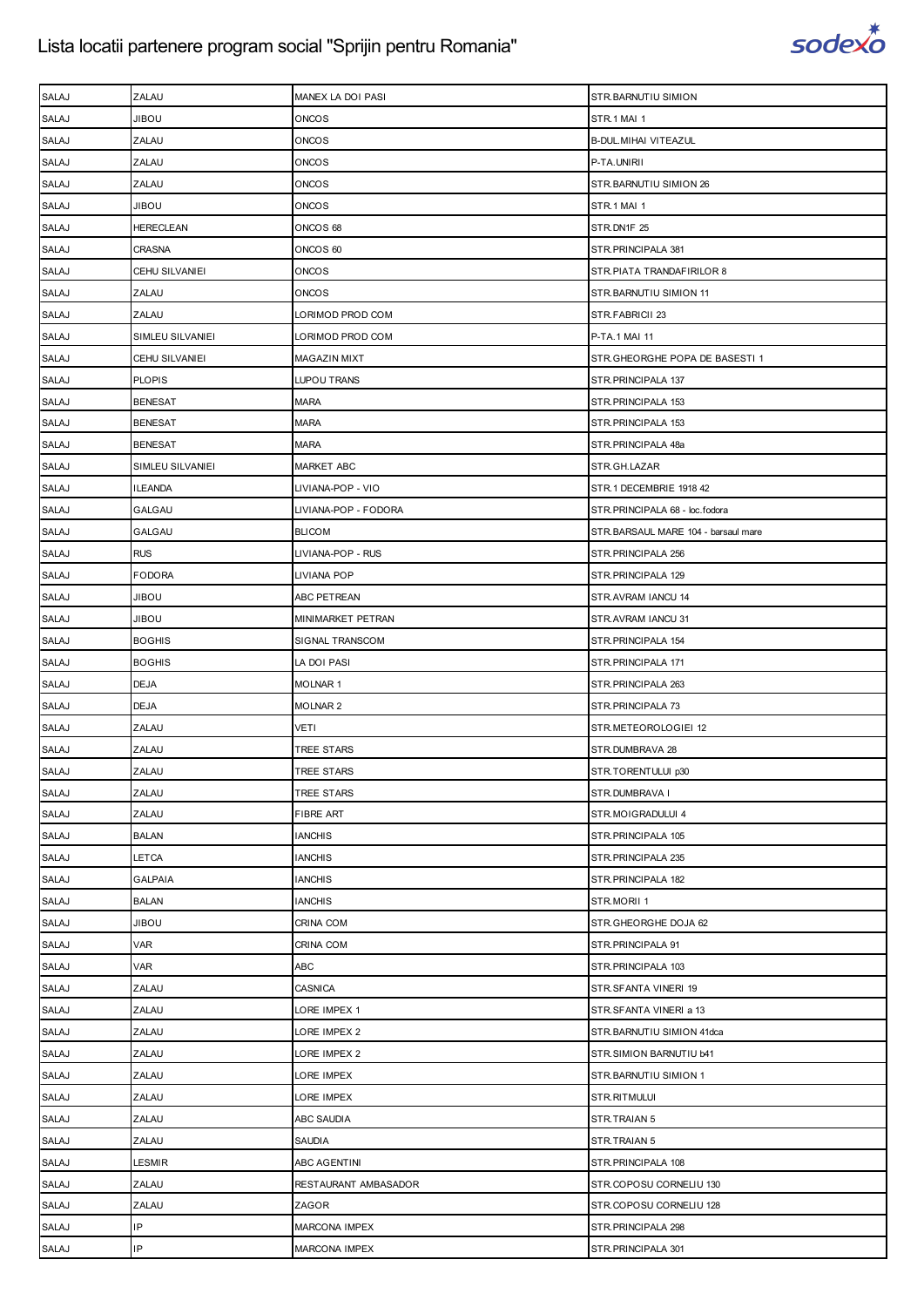

| <b>SALAJ</b> | <b>ULCIUG</b>     | ABC ZOLI-ROBI                     | STR.PRINCIPALA 130                        |
|--------------|-------------------|-----------------------------------|-------------------------------------------|
| <b>SALAJ</b> | ZALAU             | ABC NELIANA                       | STR.CRISAN n11                            |
| <b>SALAJ</b> | <b>BORLA</b>      | IONATAN IMPEX                     | STR.BOCSA 213                             |
| <b>SALAJ</b> | <b>BORLA</b>      | IONATAN IMPEX                     | STR. PRINCIPALA 98                        |
| <b>SALAJ</b> | <b>CRISENI</b>    | <b>GALAXIA</b>                    | STR. PRINCIPALA 226                       |
| <b>SALAJ</b> | <b>ALUNIS</b>     | <b>GALAXIA</b>                    | STR.PRINCIPALA 69                         |
| <b>SALAJ</b> | INAU              | GALAXIA                           | STR.PRINCIPALA                            |
| <b>SALAJ</b> | <b>INAU</b>       | <b>GALAXIA</b>                    | STR.PRINCIPALA                            |
| <b>SALAJ</b> | ZALAU             | <b>GALAXIA</b>                    | STR.SIMION BARNUTIU 6                     |
| SALAJ        | <b>NUSFALAU</b>   | <b>ALILAVI COM</b>                | STR. Principala 914                       |
| <b>SALAJ</b> | SOMES-ODORHEI     | MAGAZIN ABC                       | STR. PRINCIPALA 107                       |
| <b>SALAJ</b> | <b>BREBI</b>      | <b>BREBCOM</b>                    | STR. PRINCIPALA 256                       |
| <b>SALAJ</b> | CREACA            | ABC                               | STR. PRINCIPALA 88                        |
| <b>SALAJ</b> | LUPOAIA           | <b>BREBCOM</b>                    | STR. PRINCIPALA 54                        |
| <b>SALAJ</b> | <b>PRODANESTI</b> | <b>BREBCOM</b>                    | STR.PRINCIPALA 87a                        |
| <b>SALAJ</b> | HOROATU CRASNEI   | CRINUL BAGUT                      | STR. PRINCIPALA 94                        |
| <b>SALAJ</b> | <b>HUREZ</b>      | <b>CRINUL BAGUT</b>               | STR.PRINCIPALA 30                         |
| SALAJ        | SAG               | CRINUL BAGUT                      | STR. PRINCIPALA 94                        |
| SALAJ        | <b>NUSFALAU</b>   | ABC                               | STR.PETOFI SANDOR 118                     |
| <b>SALAJ</b> | SIMLEU SILVANIEI  | CABANA BRADET                     | STR.PARTIZANILOR 28                       |
| <b>SALAJ</b> | <b>ROMANASI</b>   | MAG ABC                           | STR.PRINCIPALA 259                        |
| SALAJ        | <b>ROMANASI</b>   | <b>STANCUTA</b>                   | AL. PRINCIPALA 261                        |
| <b>SALAJ</b> | ZALAU             | TRANS CONFORT                     | B-DUL. MIHAI VITEAZUL 64                  |
| <b>SALAJ</b> | VARSOLT           | <b>TRANS CONFORT</b>              | STR.PRINCIPALA 69                         |
| SALAJ        | HALMASD           | ZORANA                            | COM.Com Halmasd 314                       |
| <b>SALAJ</b> | <b>CHIESD</b>     | SZIG & BON                        | STR. PRINCIPALA 365                       |
| <b>SALAJ</b> | <b>BOGDANA</b>    | SZIG & BON                        | STR. PRINCIPALA 89                        |
| SALAJ        | SIMLEU SILVANIEI  | SALAJ SIMLEU SILVANIEI LIBERTATII | STR.LIBERTATII 1                          |
| <b>SALAJ</b> | SARMASAG          | KAFETI                            | STR.GARII 111                             |
|              |                   |                                   |                                           |
| <b>SALAJ</b> | SARMASAG          | KAFETI                            | STR.MINERILOR 7                           |
| <b>SALAJ</b> | IP                | ANILD TOP                         | STR. PRINCIPALA 445                       |
| <b>SALAJ</b> | CHENDREMAL        | ANIOMA                            | STR. PRINCIPALA 41                        |
| <b>SALAJ</b> | <b>ZIMBOR</b>     | LA DOI PASI                       | STR.PRINCIPALA 30                         |
| SALAJ        | SIMLEU SILVANIEI  | MAGURA FRUCT                      | STR.PARTIZANILOR 37                       |
| SALAJ        | ZAUAN             | SC KRISZTARIAN MARKET             | STR. PRINCIPALA 53                        |
| SALAJ        | ZALAU             | LA CASA PANE                      | B-DUL. MIHAI VITEAZUL 39                  |
| SALAJ        | ZALAU             | La Casa Pane                      | STR.VLADIMIRESCU TUDOR 26                 |
| <b>SALAJ</b> | <b>NAPRADEA</b>   | ANCODASE POP                      | STR.PRINCIPALA 395                        |
| SALAJ        | NAPRADEA          | ANCODASE POP                      | STR. PRINCIPALA 134                       |
| SALAJ        | ZALAU             | ABC                               | STR.POROLISSUM                            |
| <b>SALAJ</b> | ZALAU             | ABC                               | STR.MOLDOVEANU TEOFIL, LOCOTENENT COLONEL |
| SALAJ        | ZALAU             | <b>ABC</b>                        | STR.HASDEU PETRICEICU BOGDAN              |
| SALAJ        | SAMSUD            | <b>MINI TEOEB</b>                 | SAT.SAMSUD 150                            |
| SALAJ        | LETCA             | MAGIC STORE COMPLET               | STR.PRINCIPALA 197                        |
| <b>SALAJ</b> | CRASNA            | RESTAURANT SAKY                   | DJ.CIUCEI 759                             |
| SALAJ        | COSNICIU DE SUS   | FERMA COSMA                       | STR. PRINCIPALA 53                        |
| <b>SALAJ</b> | POIANA BLENCHII   | ABC POIANA SALAJULUI              | STR. PRINCIPALA 73                        |
| SALAJ        | <b>BANISOR</b>    | DANION RECORD                     | STR. PRINCIPALA 123                       |
| SALAJ        | TIHAU             | ABC                               | STR.PRINCIPALA 291/b                      |
| <b>SALAJ</b> | <b>HIDA</b>       | <b>ABC</b>                        | STR.SFATULUI 13                           |
| SALAJ        | <b>HIDA</b>       | <b>BOLDOR STORE</b>               | STR.SFATULUI 13                           |
| SALAJ        | <b>BUCIUMI</b>    | RESTAURANT MAMA MIA               | STR. PRINCIPALA 6                         |
| <b>SALAJ</b> | ZALAU             | AMMAN ABC                         | STR.9 MAI                                 |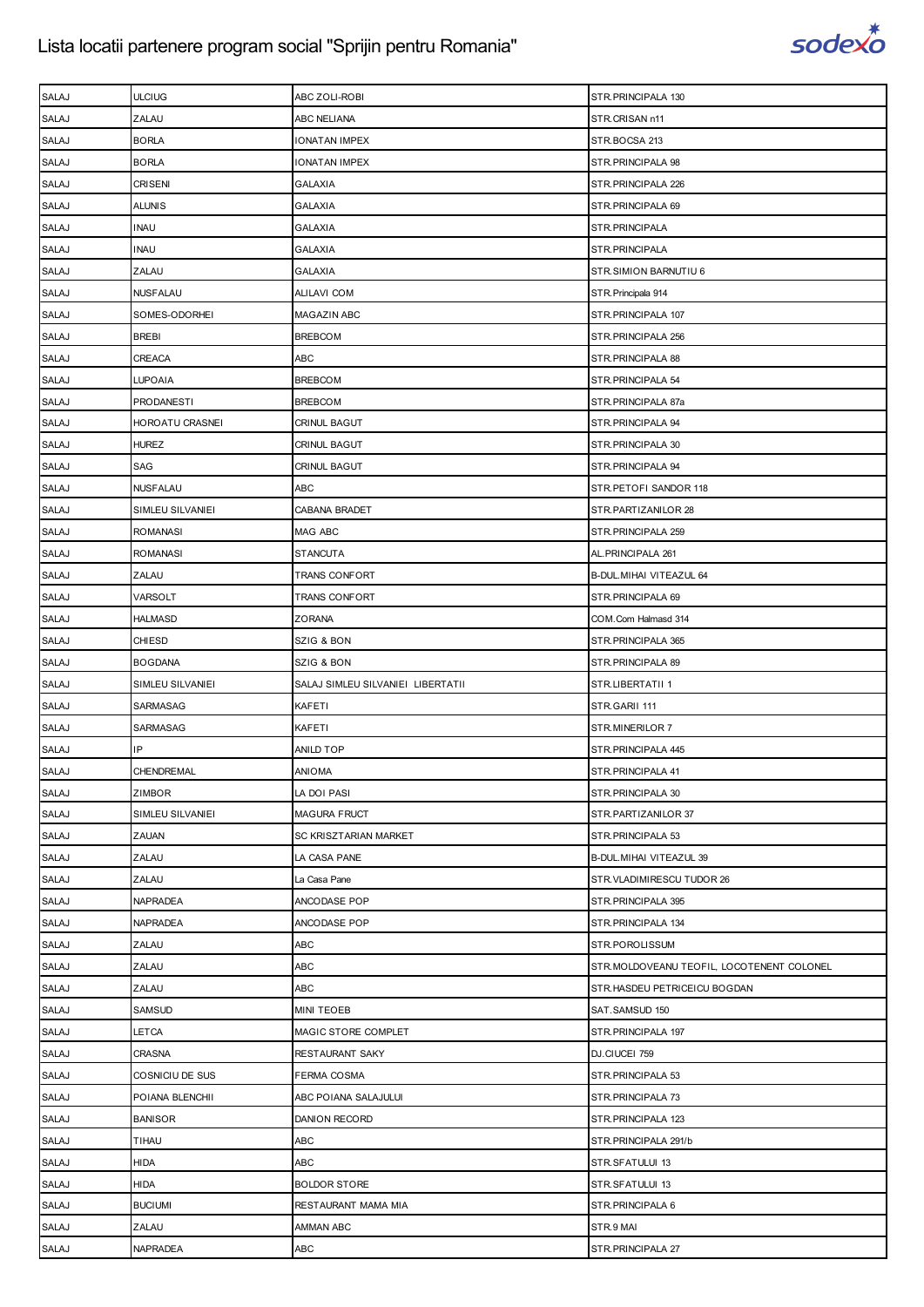

| <b>SALAJ</b>     | NAPRADEA           | PA & R IDEAL MARKET     | STR.PRINCIPALA 165a      |
|------------------|--------------------|-------------------------|--------------------------|
| <b>SALAJ</b>     | <b>STARCIU</b>     | SAV V. LIVIA II         | STR. PRINCIPALA 395      |
| SALAJ            | <b>DEJA</b>        | PETANCA MARKET          | STR. PRINCIPALA 154      |
| SALAJ            | <b>DEJA</b>        | MAGAZIN MIXT            | STR. PRINCIPALA 13       |
| <b>SALAJ</b>     | SUB CETATE         | <b>MAGAZIN MIXT</b>     | STR. PRINCIPALA          |
| <b>SALAJ</b>     | VALCAU DE JOS      | <b>MAGAZIN MIXT</b>     | STR.PRINCIPALA           |
| SALAJ            | ROMANASI           | ROMCENTER               | COM. Principala 38/b     |
| SALAJ            | <b>ROMANASI</b>    | <b>ROMCENTER</b>        | COM.PRINCIPALA 161       |
| SALAJ            | LETCA              | Ciule Marcela PFA       | STR. Principala 155      |
| SALAJ            | POARTA SALAJULUI   | MAGAZIN                 | STR. PRINCIPALA 16       |
| <b>SATU MARE</b> | <b>SATU MARE</b>   | <b>KFC</b>              | STR. DRUMUL CAREIULUI 75 |
| <b>SATU MARE</b> | SATU MARE          | <b>KFC</b>              | STR.CAREIULUI 17         |
| <b>SATU MARE</b> | TRAIAN             | MAG MIXT TRAIAN         | STR. PRINCIPALA          |
| <b>SATU MARE</b> | <b>BOGHIS</b>      | ABC BOGHIS              | STR. PRINCIPALA 105      |
| <b>SATU MARE</b> | <b>VETIS</b>       | TIP TOP BOB             | STR.DRUM CAREI 37        |
| <b>SATU MARE</b> | VETIS              | ABC                     | STR.PRINCIPALA 178       |
| <b>SATU MARE</b> | <b>VETIS</b>       | RESTAURANT BRIGI        | STR.DRUM CAREI 37        |
| <b>SATU MARE</b> | SANISLAU           | <b>MIGA</b>             | STR.OGORULUI 1076        |
| <b>SATU MARE</b> | CAREI              | <b>GRAMINI</b>          | CAL.MIHAI VITEAZU 16     |
| <b>SATU MARE</b> | <b>SATU MARE</b>   | <b>ZOLI HUSI</b>        | STR.PARIS 23             |
| <b>SATU MARE</b> | <b>BOTIZ</b>       | ZOLIHUSI & ADAM         | STR.PRINCIPALA           |
| <b>SATU MARE</b> | <b>BOTIZ</b>       | ZOLIHUSI & ADAM         | STR. PRINCIPALA          |
| <b>SATU MARE</b> | <b>AGRIS</b>       | ZOLIHUSI & ADAM         | STR.PRINCIPALA           |
| <b>SATU MARE</b> | <b>GHERTA MARE</b> | ZOLIHUSI & ADAM         | STR.PRINCIPALA           |
| <b>SATU MARE</b> | APATEU             | ZOLIHUSI & ADAM         | STR.PRINCIPALA           |
| <b>SATU MARE</b> | LIPAU              | ZOLIHUSI & ADAM         | STR.PRINCIPALA           |
| <b>SATU MARE</b> | <b>CULCIU MARE</b> | ZOLIHUSI & ADAM         | STR.PRINCIPALA           |
| <b>SATU MARE</b> | POMI               | ZOLIHUSI & ADAM         | STR.PRINCIPALA           |
| <b>SATU MARE</b> | <b>ROSIORI</b>     | ZOLIHUSI & ADAM         | STR.PRINCIPALA           |
| <b>SATU MARE</b> | <b>BELTIUG</b>     | ZOLIHUSI & ADAM         | STR.PRINCIPALA           |
| <b>SATU MARE</b> | RATESTI            | ZOLIHUSI & ADAM         | STR.PRINCIPALA 177       |
| <b>SATU MARE</b> | <b>SANDRA</b>      | ZOLIHUSI & ADAM         | STR.PRINCIPALA           |
| <b>SATU MARE</b> | <b>MIHAIENI</b>    | ZOLIHUSI & ADAM         | STR.PRINCIPALA           |
| <b>SATU MARE</b> | UNIMAT             | ZOLIHUSI & ADAM         | STR.PRINCIPALA           |
| <b>SATU MARE</b> | <b>TEREBESTI</b>   | ZOLIHUSI & ADAM         | STR.PRINCIPALA           |
| <b>SATU MARE</b> | <b>GELU</b>        | ZOLIHUSI & ADAM         | STR.PRINCIPALA           |
| <b>SATU MARE</b> | HOMORODU DE JOS    | ZOLIHUSI & ADAM         | STR. PRINCIPALA          |
| <b>SATU MARE</b> | <b>SOLDUBA</b>     | ZOLIHUSI & ADAM         | STR.PRINCIPALA           |
| <b>SATU MARE</b> | CHILIA             | ZOLIHUSI & ADAM         | STR.PRINCIPALA           |
| <b>SATU MARE</b> | VETIS              | ZOLIHUSI & ADAM         | STR. PRINCIPALA          |
| SATU MARE        | <b>VETIS</b>       | ZOLIHUSI & ADAM         | STR.PRINCIPALA           |
| <b>SATU MARE</b> | OAR                | ZOLIHUSI & ADAM         | STR.PRINCIPALA           |
| <b>SATU MARE</b> | SOCOND             | ZOLIHUSI & ADAM         | STR.PRINCIPALA           |
| <b>SATU MARE</b> | <b>CUTA</b>        | ZOLIHUSI & ADAM         | STR.PRINCIPALA           |
| <b>SATU MARE</b> | <b>STANA</b>       | ZOLIHUSI & ADAM         | STR.PRINCIPALA           |
| <b>SATU MARE</b> | SATU MARE          | ZOLIHUSI & ADAM         | STR.DEPOZITELOR 21       |
| <b>SATU MARE</b> | <b>SATU MARE</b>   | ZOLIHUSI & ADAM         | <b>B-DUL.UNIRII 1</b>    |
| <b>SATU MARE</b> | <b>SATU MARE</b>   | ZOLIHUSI & ADAM         | STR.POSTAVARU 3          |
| <b>SATU MARE</b> | <b>SATU MARE</b>   | ZOLIHUSI & ADAM         | STR.MILCOV 7             |
| <b>SATU MARE</b> | <b>SATU MARE</b>   | ZOLIHUSI & ADAM         | STR.IGNISULUI 2          |
| <b>SATU MARE</b> | <b>SATU MARE</b>   | <b>ALISAM</b>           | STR.VIDU ION 16          |
| <b>SATU MARE</b> | VAMA               | RESTAURANT VALEA MARIEI | STR.PRINCIPALA           |
| <b>SATU MARE</b> | <b>SATU MARE</b>   | ROSACOM IMPORT EXPORT   | AL.UNIVERSULUI 5         |
| <b>SATU MARE</b> | <b>SATU MARE</b>   | <b>ROSACOM</b>          | B-DUL.CLOSCA 33          |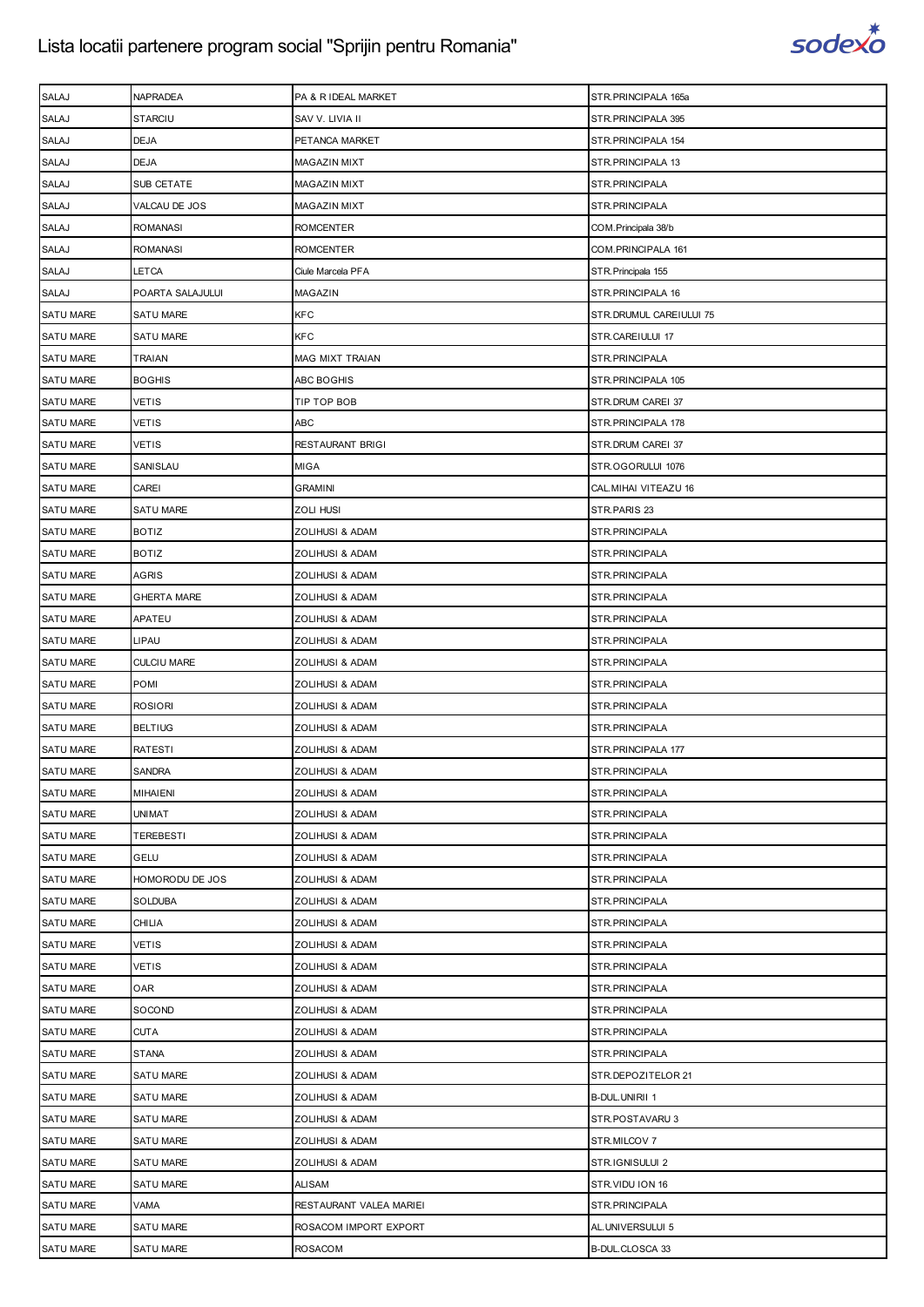

| <b>SATU MARE</b> | <b>SATU MARE</b> | <b>GORDIUS</b>          | STR.RAVENSBURG 2            |
|------------------|------------------|-------------------------|-----------------------------|
|                  |                  |                         |                             |
| <b>SATU MARE</b> | <b>SATU MARE</b> | GORDIUS                 | B-DUL.CLOSCA 98             |
| <b>SATU MARE</b> | <b>SATU MARE</b> | GORDIUS                 | STR.PASTRAVULUI 3-5         |
| <b>SATU MARE</b> | CAREI            | <b>MAGAZIN VICTORIA</b> | B-DUL.25 OCTOMBRIE 1        |
| <b>SATU MARE</b> | CAREI            | MAGAZIN ATLANTIC        | STR.CARTIER REPUBLICII 2    |
| <b>SATU MARE</b> | TASNAD           | MAGAZIN ATLANTIC        | STR.NICOLAE IORGA 1         |
| <b>SATU MARE</b> | <b>SATU MARE</b> | <b>ATLANTIC IMPEX</b>   | STR.CIUMESTI 307            |
| <b>SATU MARE</b> | <b>BERVENI</b>   | MAGAZIN ALIMENTAR       | STR.MAIOR                   |
| SATU MARE        | LAZURI           | MAGAZIN ALIMENTAR       | STR.PRINCIPALA 171          |
| <b>SATU MARE</b> | <b>PISCOLT</b>   | <b>ATLANTIC IMPEX</b>   | STR.LIBERTATII 61           |
| <b>SATU MARE</b> | CAREI            | <b>ATLANTIC IMPEX</b>   | STR.INDEPENDENTEI 2         |
| <b>SATU MARE</b> | CAREI            | ATLANTIC IMPEX          | <b>B-DUL.REPUBLICII 2</b>   |
| <b>SATU MARE</b> | <b>TASNAD</b>    | <b>ATLANTIC IMPEX</b>   | STR.LACRAMIOARELOR 19       |
| <b>SATU MARE</b> | CAREI            | ATLANTIC IMPEX          | STR.PELES 9                 |
| <b>SATU MARE</b> | <b>CIUMESTI</b>  | <b>ATLANTIC</b>         | STR.PRINCIPALA 307          |
| <b>SATU MARE</b> | CAREI            | ATLANTIC                | STR.1 DECEMBRIE 1918 2      |
| <b>SATU MARE</b> | SANISLAU         | <b>ATLANTIC</b>         | STR.OGORULUI 966            |
| <b>SATU MARE</b> | CAREI            | HOTEL L ART             | STR.1 DECEMBRIE 1918 2      |
| <b>SATU MARE</b> | <b>SATU MARE</b> | <b>INMEDIO</b>          | DR.CAREIULUI 1-3,9,11,13,15 |
| <b>SATU MARE</b> | CAREI            | INMEDIO                 | STR.MIHAI VITEAZU 16        |
| <b>SATU MARE</b> | <b>SATU MARE</b> | INMEDIO                 | STR.CAREIULUI 3-5           |
| <b>SATU MARE</b> | <b>SATU MARE</b> | <b>IMEDIOA</b>          | DR.CAREIULUI 77-79          |
| <b>SATU MARE</b> | ORASU NOU        | KATIMI & IMIDOR         | STR. PRINCIPALA 536         |
| <b>SATU MARE</b> | CAREI            | ANDROMI COM             | STR.IGNISULUI 15            |
| <b>SATU MARE</b> | NEGRESTI-OAS     | ANDROMI COM             | STR.VICTORIEI 79            |
| <b>SATU MARE</b> | <b>SATU MARE</b> | ONCOS 73                | STR.CAREIULUI               |
| <b>SATU MARE</b> | <b>SATU MARE</b> | ONCOS                   | STR.UZINEI 17               |
| <b>SATU MARE</b> | <b>SATU MARE</b> | LORIMOD PROD COM        | B-DUL.CLOSCA 71             |
| <b>SATU MARE</b> | <b>SATU MARE</b> | LORIMOD PROD COM        | STR.DEPOZITELOR 17          |
| <b>SATU MARE</b> | <b>SATU MARE</b> | RESTAURANT DANA         | STR.CAREIULUI 128           |
| <b>SATU MARE</b> | <b>SATU MARE</b> | HOTEL DANA II           | STR.LIBERTATII 2            |
| <b>SATU MARE</b> | <b>FOIENI</b>    | CONSUMCOOP FOIEN        | STR. PRINCIPALA 530         |
| SATU MARE        | <b>FOIENI</b>    | CONSUMCOOP FOIEN        | STR.URZICENI 327            |
| <b>SATU MARE</b> | <b>FOIENI</b>    | CONSUMCOOP FOIEN        | STR. PRINCIPALA 467         |
| <b>SATU MARE</b> | URZICENI-PADURE  | CONSUMCOOP FOIENI       | STR. PRINCIPALA 50          |
| <b>SATU MARE</b> | <b>FOIENI</b>    | CONSUMCOOP FOIEN        | STR.PRINCIPALA 176          |
| <b>SATU MARE</b> | <b>FOIENI</b>    | CONSUMCOOP FOIEN        | STR. PRINCIPALA 377         |
| <b>SATU MARE</b> | SATU MARE        | MAGAZIN AXA             | AL.UNIVERSULUI b6           |
| <b>SATU MARE</b> | SATU MARE        | CASH & CARRY            | B-DUL.CLOSCA 71             |
| <b>SATU MARE</b> | <b>SATU MARE</b> | LA DOI PASI             | AL.UNIVERSULUI b3           |
| <b>SATU MARE</b> | <b>SATU MARE</b> | MAGAZIN MARKET          | STR.UZINEI uu16             |
| <b>SATU MARE</b> | <b>TURT</b>      | CONSUMCOOP TURT         | P-TA.EROILOR 3              |
| <b>SATU MARE</b> | <b>TURT</b>      | CONSUMCOOP TURT         | STR.ULITA MARE 195          |
| <b>SATU MARE</b> | <b>TURT</b>      | CONSUMCOOP TURT         | STR.DAMBENI 65              |
| <b>SATU MARE</b> | <b>TURT</b>      | CONSUMCOOP TURT         | P-TA.EROILOR 1              |
| <b>SATU MARE</b> | <b>TURT</b>      | CONSUMCOOP TURT         | P-TA.EROILOR 5              |
| <b>SATU MARE</b> | <b>TURT</b>      | CONSUMCOOP TURT         | STR.ULITA MARE 4            |
| <b>SATU MARE</b> | <b>TURT</b>      | CONSUMCOOP TURT         | STR.ULITA MARE 4            |
| <b>SATU MARE</b> | <b>SATU MARE</b> | QUEEN STAR              | B-DUL.INDEPENDENTEI 7       |
|                  |                  |                         |                             |
| <b>SATU MARE</b> | <b>SATU MARE</b> | QUEEN STAR              | CAL.TRAIAN                  |
| <b>SATU MARE</b> | SATU MARE        | QUEEN STAR              | STR.UZINEI 31a              |
| <b>SATU MARE</b> | <b>SATU MARE</b> | QUEEN STAR              | STR.OITUZ 13/43             |
| <b>SATU MARE</b> | <b>SATU MARE</b> | QUEEN STAR              | STR.INDEPENDENTEI uh22      |
| SATU MARE        | CAREI            | ALI BABA CDH            | STR.1 DECEMBRIE 1918 14     |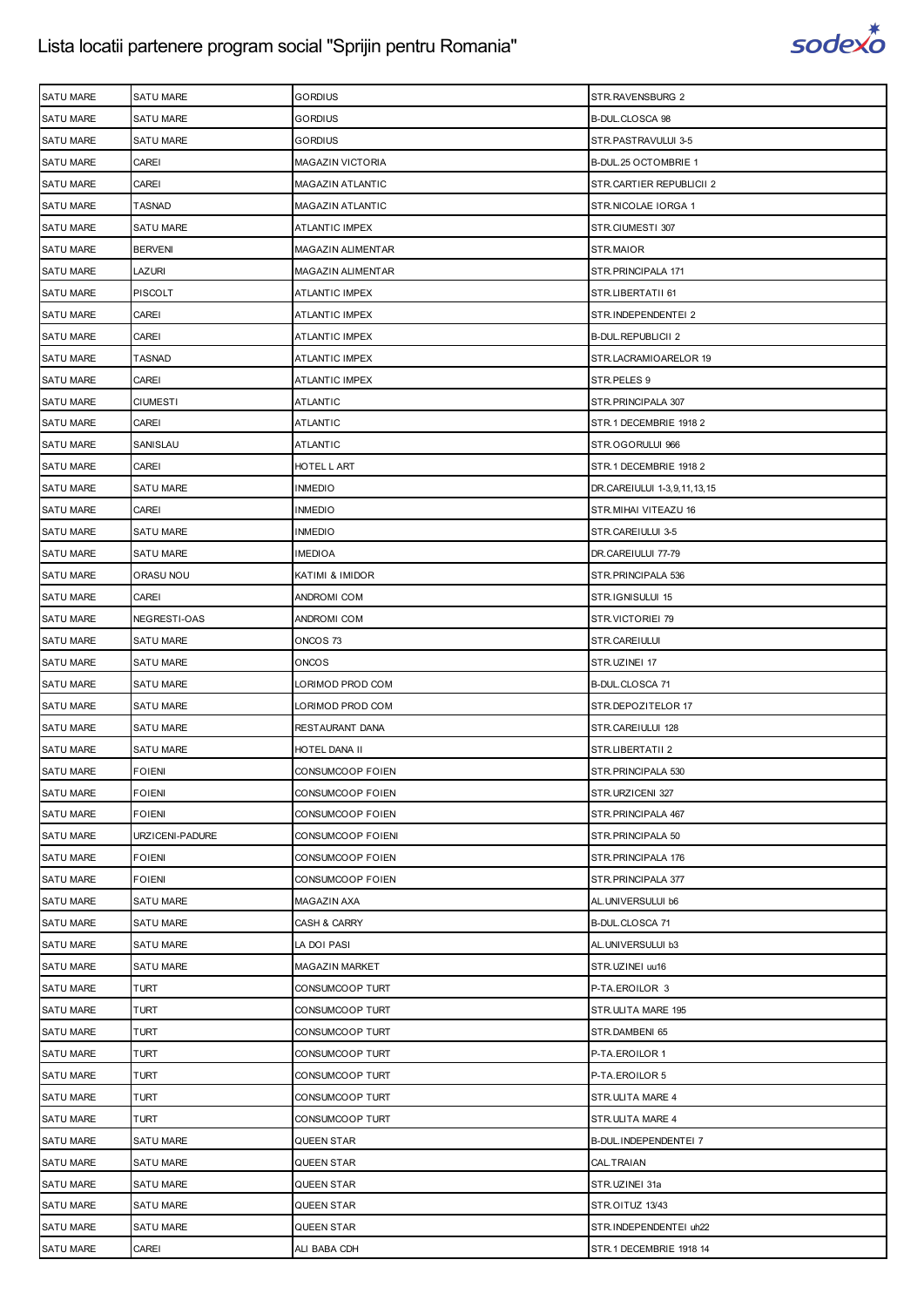

| SATU MARE        | <b>TASNAD</b>       | <b>MERCERIE</b>       | STR.NICOLAE IORGA 10     |
|------------------|---------------------|-----------------------|--------------------------|
| <b>SATU MARE</b> | <b>TASNAD</b>       | Magazin Universal     | STR.LACRAMIOARELOR 21    |
| SATU MARE        | SACASENI            | Magazin mixt          | STR. PRINCIPALA 464      |
| SATU MARE        | SARAUAD             | Magazin mixt          | STR.PRINCIPALA           |
| <b>SATU MARE</b> | <b>IEGHERISTE</b>   | CONSUMCOOP            | STR.PRINCIPALA           |
| <b>SATU MARE</b> | POIANA CODRULUI     | SENA                  | STR. PRINCIPALA 150      |
| SATU MARE        | <b>CRUCISOR</b>     | CONSUMCOOP            | STR. PRINCIPALA 216      |
| <b>SATU MARE</b> | <b>CRUCISOR</b>     | CONSUMCOOP BUFET      | STR. PRINCIPALA 150      |
| <b>SATU MARE</b> | <b>BABA NOVAC</b>   | CONSUMCOOP BABA NOVAC | STR.PRINCIPALA           |
| <b>SATU MARE</b> | <b>ARDUD</b>        | CONSUMCOOP ARDUD GARA | STR.BUCURESTI 71         |
| <b>SATU MARE</b> | <b>ARDUD</b>        | CONSUMCOOP ARDUD      | STR.STEFAN CEL MARE 15   |
| <b>SATU MARE</b> | <b>ARDUD</b>        | CONSUMCOOP - MADARAS  | STR. PRINCIPALA 461      |
| <b>SATU MARE</b> | <b>ARDUD</b>        | COOP ARDUD            | STR.PETOFI2              |
| <b>SATU MARE</b> | <b>ARDUD</b>        | CONSUMCOOP ARDUD      | STR.MIHAI EMINESCU 1     |
| <b>SATU MARE</b> | <b>MADARAS</b>      | CONSUMCOOP ARDUD GARA | STR.PRINCIPALA           |
| <b>SATU MARE</b> | <b>MADARAS</b>      | CONSUMCOOP ARDUD      | STR.PRINCIPALA 2a        |
| <b>SATU MARE</b> | <b>ARDUD</b>        | ANA HERMINA           | STR.VIITORULUI           |
| <b>SATU MARE</b> | SATU MARE           | <b>PAPS</b>           | STR.OSTROVULUI 9         |
| SATU MARE        | SATU MARE           | SANTEC                | B-DUL.BLAGA LUCIAN uu40  |
| <b>SATU MARE</b> | <b>SATU MARE</b>    | SANTEC                | STR.GANEA 33             |
| <b>SATU MARE</b> | <b>SATU MARE</b>    | SANTEC                | AL.IPOTESTI 2            |
| SATU MARE        | <b>GHIRISA</b>      | SANTEC                | STR.PRINCIPALA 72        |
| <b>SATU MARE</b> | <b>SATU MARE</b>    | SANTEC                | STR.PAULESTI 8           |
| <b>SATU MARE</b> | <b>SATU MARE</b>    | SANTEC                | P-TA.14 MAI 1970 1       |
| SATU MARE        | <b>ARDUD</b>        | SANTEC                | STR.CLOSCA 9             |
| <b>SATU MARE</b> | <b>SATU MARE</b>    | SANTEC                | STR.BOTIZULUI 65         |
| <b>SATU MARE</b> | <b>SATU MARE</b>    | SANTEC                | STR.BARGAULUI 2          |
| <b>SATU MARE</b> | <b>SATU MARE</b>    | SANTEC                | STR.LALELEI r9           |
| <b>SATU MARE</b> | <b>SATU MARE</b>    | SANTEC                | B-DUL.CLOSCA 9           |
| <b>SATU MARE</b> | <b>SATU MARE</b>    | SANTEC                | STR.BLAGA LUCIAN         |
| SATU MARE        | SATU MARE           | SANTEC                | STR.ZENIT 22             |
| <b>SATU MARE</b> | <b>SATU MARE</b>    | SANTEC                | STR.CUZA VODA 2          |
| <b>SATU MARE</b> | SATU MARE           | SANTEC                | STR.CALINESCU GEORGE 42  |
| <b>SATU MARE</b> | <b>ARDUD</b>        | SANTEC                | STR.VIITORULUI 3         |
| <b>SATU MARE</b> | <b>ARDUD</b>        | SANTEC                | STR.BUCURESTI 71         |
| SATU MARE        | <b>ARDUD</b>        | SANTEC                | STR.CETATII 2            |
| <b>SATU MARE</b> | <b>GHIRISA</b>      | <b>GHIRISA</b>        | STR. PRINCIPALA          |
| <b>SATU MARE</b> | <b>BELTIUG</b>      | SANTEC                | STR. PRINCIPALA 355      |
| <b>SATU MARE</b> | <b>BELTIUG</b>      | SANTEC                | STR. PRINCIPALA 614      |
| <b>SATU MARE</b> | <b>MICULA</b>       | SANTEC                | STR. PRINCIPALA 305      |
| <b>SATU MARE</b> | <b>MICULA NOUA</b>  | SANTEC                | STR. PRINCIPALA 431      |
| <b>SATU MARE</b> | <b>OAR</b>          | SANTEC                | STR. PRINCIPALA 412      |
| <b>SATU MARE</b> | <b>VETIS</b>        | SANTEC                | STR. PRINCIPALA 182      |
| <b>SATU MARE</b> | <b>SATU MARE</b>    | SANTEC                | STR.NUCULUI 2            |
| <b>SATU MARE</b> | <b>TATARESTI</b>    | SANTEC                | STR. PRINCIPALA          |
| <b>SATU MARE</b> | VIILE SATU MARE     | SANTEC                | STR.CODRULUI 42          |
| <b>SATU MARE</b> | <b>AMBUD</b>        | SANTEC                | STR. PRFINCIPALA 22      |
| <b>SATU MARE</b> | <b>LAZURI</b>       | SANTEC                | DR.LAZURI 5              |
| <b>SATU MARE</b> | HOMORODU DE JOS     | SANTEC                | STR. PRINCIPALA 68       |
| <b>SATU MARE</b> | LAZURI              | SANTEC                | STR. PRINCIPALA 685      |
| <b>SATU MARE</b> | <b>MOFTINU MARE</b> | SANTEC                | STR. PRINCIPALA 52       |
| <b>SATU MARE</b> | <b>TEREBESTI</b>    | SANTEC                | STR.PRINCIPALA 36        |
| <b>SATU MARE</b> | <b>SATU MARE</b>    | SANTEC                | STR.BLAGA LUCIAN NOU 421 |
| <b>SATU MARE</b> | <b>ARDUD</b>        | SANTEC                | STR.GHEORGHE BARITIU 3   |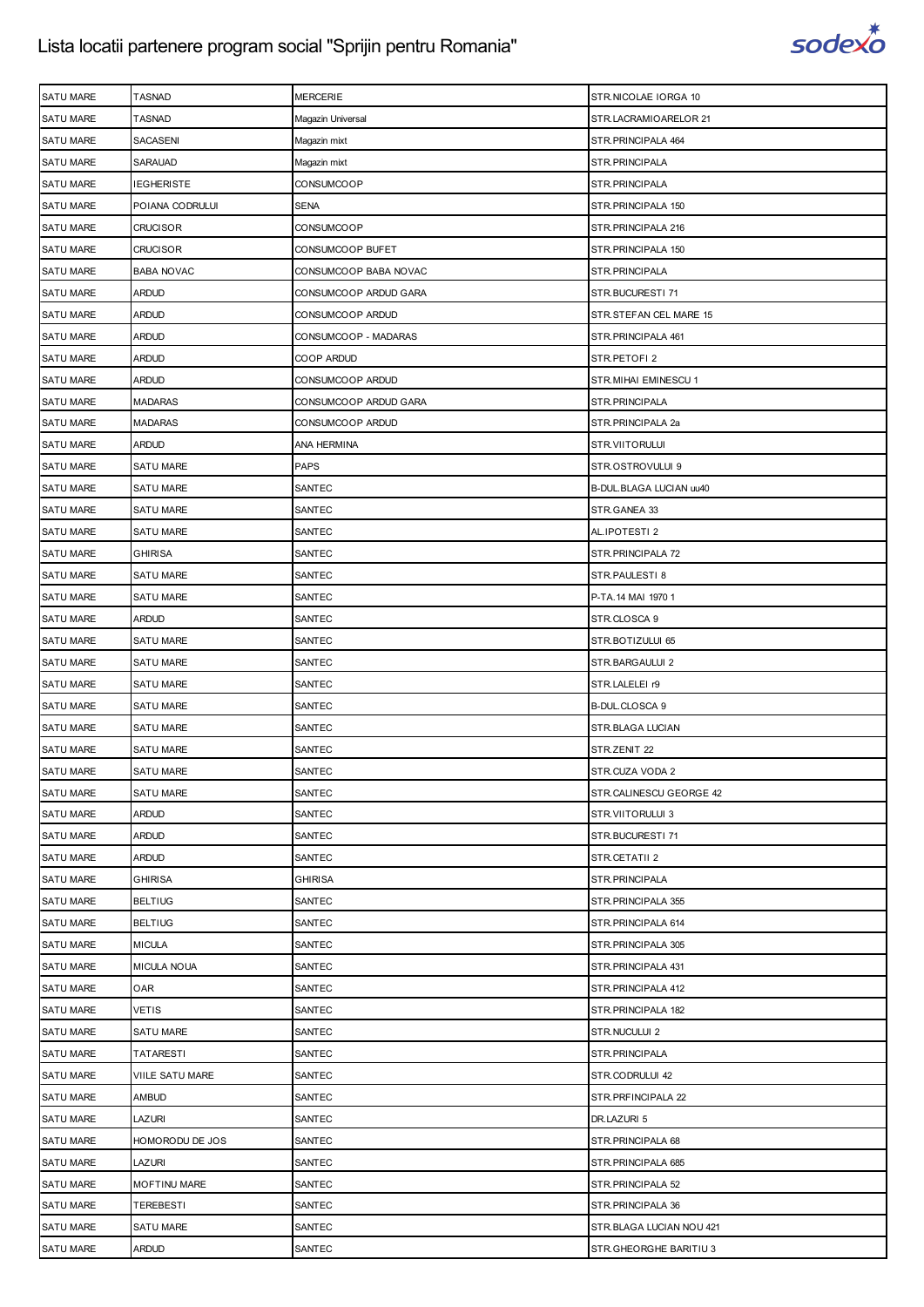

| <b>SATU MARE</b> | TEREBESTI            | SANTEC                 | STR.PRINCIPALA 41           |
|------------------|----------------------|------------------------|-----------------------------|
| <b>SATU MARE</b> | <b>MICULA</b>        | SANTEC                 | STR. PRINCIPALA 70          |
| <b>SATU MARE</b> | <b>SATU MARE</b>     | SANTEC                 | STR.CRINULUI 9              |
| <b>SATU MARE</b> | <b>SATU MARE</b>     | SANTEC                 | STR.TRANDAFIRILOR           |
| <b>SATU MARE</b> | <b>ARDUD</b>         | SANTEC                 | STR.BUCURESTI 70            |
| <b>SATU MARE</b> | <b>HRIP</b>          | SANTEC                 | STR.PRINCIPALA 142          |
| <b>SATU MARE</b> | HOMORODU DE MIJLOC   | SANTEC                 | STR.PRINCIPALA 282          |
| <b>SATU MARE</b> | <b>DOMANESTI</b>     | SANTEC                 | STR. PRINCIPALA 70          |
| <b>SATU MARE</b> | <b>ARDUD</b>         | SANTEC                 | STR.AVRAM IANCU 79          |
| <b>SATU MARE</b> | LAZURI               | SANTEC                 | STR.PRINCIPALA 331          |
| <b>SATU MARE</b> | <b>ARDUD</b>         | SANTEC                 | STR.GHEORGHE BARITIU 16     |
| <b>SATU MARE</b> | <b>CAPLENI</b>       | SANTEC                 | STR. PRINCIPALA 627         |
| <b>SATU MARE</b> | TIREAM               | SANTEC                 | STR.PRINCIPALA 245/a        |
| <b>SATU MARE</b> | SATU MARE            | SANTEC                 | AL.UNIVERSULUI              |
| <b>SATU MARE</b> | <b>PAULESTI</b>      | SANTEC                 | STR.PRINCIPALA 69/a         |
| <b>SATU MARE</b> | SATU MARE            | SANTEC                 | STR.GANEA 33                |
| <b>SATU MARE</b> | <b>SATU MARE</b>     | <b>BELMONT 1</b>       | STR.MAGNOLIEI 34            |
| <b>SATU MARE</b> | <b>SATU MARE</b>     | <b>BELMONT 2</b>       | STR.MAGNOLIEI 34            |
| <b>SATU MARE</b> | SATU MARE            | MAGAZIN ALIMENTAR ABC  | STR.AMBUDULUI 7             |
| <b>SATU MARE</b> | <b>SATU MARE</b>     | CARMANGERIA DEBRECZENI | STR.CAREIULUI 20            |
| <b>SATU MARE</b> | SATU MARE            | CARMANGERIA DEBRECZENI | STR.GOLESCU NICOLAE 4       |
| <b>SATU MARE</b> | <b>SATU MARE</b>     | <b>BONVI IMPEX</b>     | B-DUL.CLOSCA 94             |
| <b>SATU MARE</b> | <b>SATU MARE</b>     | <b>BONVI IMPEX</b>     | STR.MARTIRILOR DEPORTATI 25 |
| <b>SATU MARE</b> | <b>BOTIZ</b>         | ANTO                   | STR.SIRU MARE 106           |
| <b>SATU MARE</b> | <b>BOTIZ</b>         | AFRICANA TROPIS        | STR.SIRU MARE 104           |
| <b>SATU MARE</b> | <b>TASNAD</b>        | WINTIS                 | STR.NICOLAE BALCESCU 5      |
| <b>SATU MARE</b> | <b>TASNAD</b>        | WINTIS                 | STR.ZORILOR 6               |
| <b>SATU MARE</b> | <b>TASNAD</b>        | COMPLEX COMERCIAL      | ZONA.AGREMENT STRAND        |
| <b>SATU MARE</b> | <b>TASNAD</b>        | <b>TOMIS</b>           | STR.STEFAN CEL MARE 108/a   |
| <b>SATU MARE</b> | <b>TASNAD</b>        | NORD TOM               | ZONA.AGREMENT STRAND        |
| <b>SATU MARE</b> | <b>TASNAD</b>        | TOMIS                  | STR.LACRAMIOARELOR 3        |
| <b>SATU MARE</b> | <b>TASNAD</b>        | <b>MOTEL STIL</b>      | STR.STEFAN CEL MARE 108/a   |
| <b>SATU MARE</b> | SATU MARE            | <b>REDACOM SRL</b>     | STR.SATMAREL 47             |
| SATU MARE        | SATU MARE            | MIHAIU COM             | B-DUL.LUCACIU VASILE 58/a   |
| <b>SATU MARE</b> | <b>AMATI</b>         | MIHAIU 2               | STR. PRINCIPALA 153         |
| <b>SATU MARE</b> | <b>IOJIB</b>         | <b>MAGAZIN MIXT</b>    | STR. PRINCIPALA 105         |
| SATU MARE        | <b>IOJIB</b>         | <b>BUFET IOJIB</b>     | STR. PRINCIPALA 105         |
| <b>SATU MARE</b> | APA                  | <b>MARKET APA</b>      | STR. PRINCIPALA 240         |
| <b>SATU MARE</b> | <b>TASNAD</b>        | ABC DOINA              | STR.NICOLAE IORGA 1         |
| <b>SATU MARE</b> | <b>TASNAD</b>        | ABC DOINA              | STR.NICOLAE BALCESCU 1      |
| <b>SATU MARE</b> | SATU MARE            | ABC DOINA              | STR.V LADIMIRESCU TUDOR 113 |
| <b>SATU MARE</b> | <b>SATU MARE</b>     | ABC DOINA              | STR.V LADIMIRESCU TUDOR 113 |
| SATU MARE        | <b>TASNAD</b>        | RESTAURANT DOINA       | STR.STEFAN CEL MARE 108     |
| <b>SATU MARE</b> | SATU MARE            | <b>NEMESIS</b>         | STR.VULTURULUI 1-mar        |
| <b>SATU MARE</b> | <b>ODOREU</b>        | <b>S'LARI</b>          | STR.PLOPILOR 19             |
| SATU MARE        | <b>ODOREU</b>        | <b>SLARI</b>           | STR.PACII 2                 |
| <b>SATU MARE</b> | <b>ODOREU</b>        | SLARI 3                | STR.SCANTEII 25             |
| <b>SATU MARE</b> | <b>SATU MARE</b>     | S'LARI                 | STR.LALELEI                 |
| SATU MARE        | SATU MARE            | ABC ANEMONA            | STR.BRANDUSA 20             |
| <b>SATU MARE</b> | <b>SATU MARE</b>     | ABC ANEMONA            | B-DUL. MUNCII h27           |
| <b>SATU MARE</b> | <b>MEDIESU AURIT</b> | <b>CHIBONIS</b>        | SAT.ROMANESTI 23            |
| SATU MARE        | <b>MEDIESU AURIT</b> | <b>CHIBONIS</b>        | STR. PRINCIPALA 621         |
| <b>SATU MARE</b> | <b>MEDIESU AURIT</b> | <b>CHIBONIS</b>        | STR.SFANTUL IOAN            |
| SATU MARE        | <b>MEDIESU AURIT</b> | CHIBONIS               | STR.DIN JOS 619             |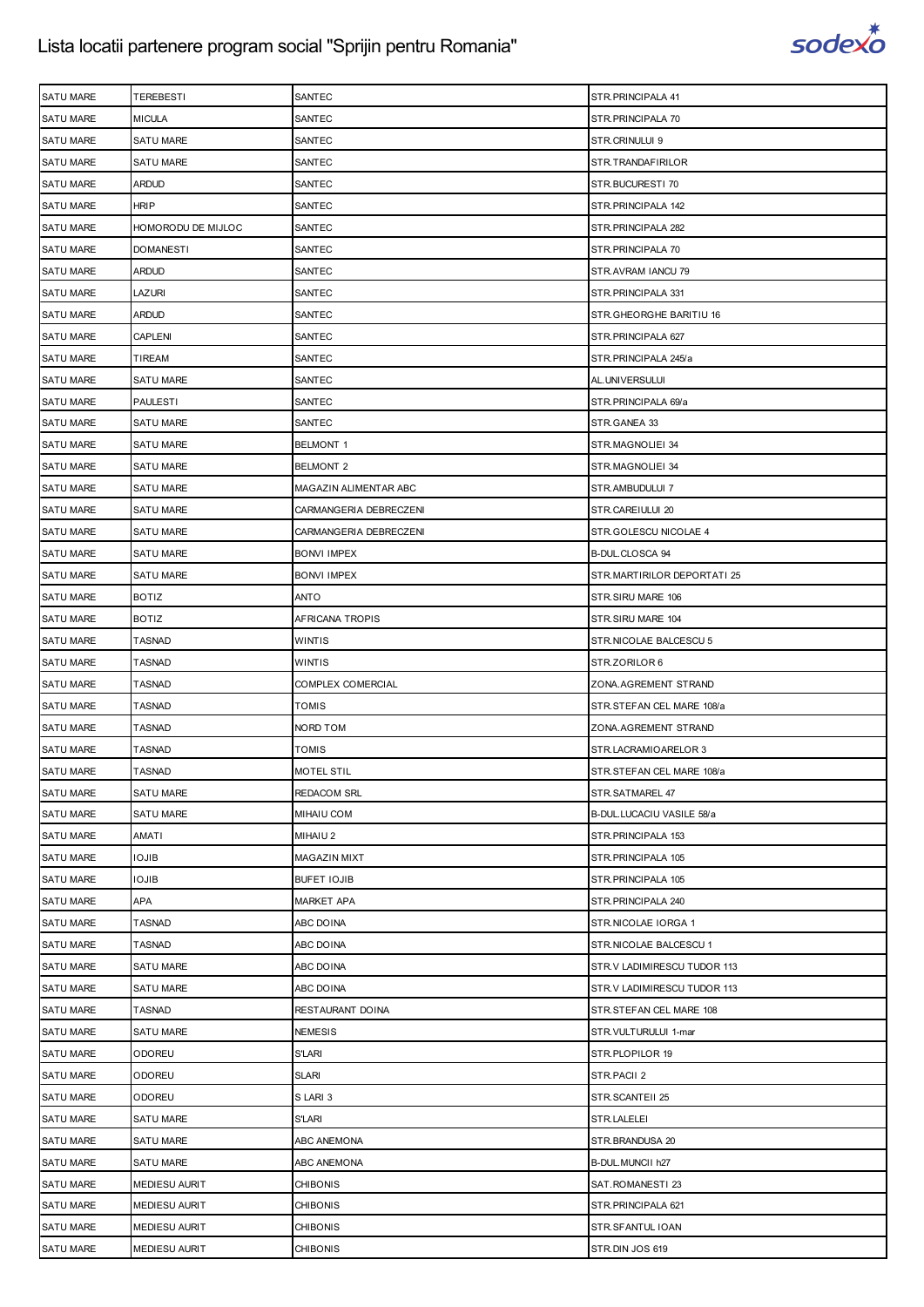

| <b>SATU MARE</b> | <b>MEDIESU AURIT</b> | CHIBONIS MARKET       | STR.PRINCIPALA 536        |
|------------------|----------------------|-----------------------|---------------------------|
| <b>SATU MARE</b> | <b>TASNAD</b>        | COSMICOM 1            | STR. MIHAIL SADOVEANU 1   |
| <b>SATU MARE</b> | <b>TASNAD</b>        | COSMICOM 2            | STR. MIHAIL SADOVEANU 1   |
| <b>SATU MARE</b> | TASNAD               | COSMICOM 3            | STR.STEFAN CEL MARE 108   |
| <b>SATU MARE</b> | <b>TASNAD</b>        | COSMICOM 6            | STR.COMPLEX STAND         |
| <b>SATU MARE</b> | <b>TASNAD</b>        | COSMICOM 7            | STR.COMPLEX STAND         |
| <b>SATU MARE</b> | <b>TASNAD</b>        | MOTEL MARISSA         | STR.INCINTA STRAND TERMAL |
| <b>SATU MARE</b> | <b>TASNAD</b>        | <b>COSMICOM</b>       | STR.STEFAN CEL MARE 108   |
| <b>SATU MARE</b> | <b>SATU MARE</b>     | MIRANDA COMPANY       | STR. BARITIU GHEORGHE 51  |
| <b>SATU MARE</b> | <b>MEDIESU AURIT</b> | MIRANDA COMPANY       | STR.PRINCIPALA 754        |
| <b>SATU MARE</b> | CAREI                | <b>GOSPODINA</b>      | CAL. ARMATA ROMANA 7      |
| <b>SATU MARE</b> | CAREI                | ASTRA                 | STR.IGNISULUI             |
| <b>SATU MARE</b> | <b>SATU MARE</b>     | MOBIPAN               | P-TA.MICA                 |
| <b>SATU MARE</b> | <b>SATU MARE</b>     | MOBIPAN               | STR.BRANDUSA 19           |
| <b>SATU MARE</b> | <b>SATU MARE</b>     | MOBIPAN               | STR.STEFAN CEL MARE 14    |
| <b>SATU MARE</b> | <b>SATU MARE</b>     | <b>MOBIPAN</b>        | STR.CAREIULUI 14          |
| <b>SATU MARE</b> | <b>SATU MARE</b>     | MOBIPAN               | STR.ADY ENDRE 14          |
| <b>SATU MARE</b> | <b>SATU MARE</b>     | MOBIPAN               | STR.INDEPENDENTEI 55      |
| <b>SATU MARE</b> | SATU MARE            | <b>MOBIPAN</b>        | CAL.TRAIAN 27             |
| <b>SATU MARE</b> | <b>SATU MARE</b>     | MOBIPAN               | STR. WALFENHUTEL 1        |
| <b>SATU MARE</b> | <b>ARDUD</b>         | MOBIPAN               | STR.MESERIASILOR 1        |
| <b>SATU MARE</b> | <b>SATU MARE</b>     | <b>MOBIPAN</b>        | P-TA.DE VENITURI 5        |
| <b>SATU MARE</b> | <b>BOGDAND</b>       | <b>FLANDRIA</b>       | STR. PRINCIPALA 220       |
| <b>SATU MARE</b> | <b>BOGDAND</b>       | FLANDRIA              | STR. PRINCIPALA 220       |
| <b>SATU MARE</b> | SER                  | FLANDRIA              | STR.PRINCIPALA            |
| <b>SATU MARE</b> | <b>BOGDAND</b>       | <b>FLANDRIA</b>       | STR. PRINCIPALA 58        |
| <b>SATU MARE</b> | SANISLAU             | MAGAZIN MIXT          | STR.LIBERTATII 24         |
| <b>SATU MARE</b> | SANISLAU             | MAGAZIN MIXT          | STR.LIBERTATII 956        |
| <b>SATU MARE</b> | CAPLENI              | SULTAN                | STR.PRINCIPALA 87         |
| <b>SATU MARE</b> | CAPLENI              | <b>SULTAN</b>         | STR.PRINCIPALA 19         |
| <b>SATU MARE</b> | <b>URZICENI</b>      | <b>MISHUNG</b>        | STR.PRINCIPALA 438 a      |
| <b>SATU MARE</b> | <b>URZICENI</b>      | MISCHUNG 3            | STR.PRINCIPALA 438 b      |
| <b>SATU MARE</b> | <b>URZICENI</b>      | <b>MISCHUNG</b>       | STR. PRINCIPALA 128       |
| <b>SATU MARE</b> | <b>DOROLT</b>        | FRIGYES               | STR.PRINCIPALA 82         |
| <b>SATU MARE</b> | <b>AGRIS</b>         | ANGERITA              | STR.PRINCIPALA 32         |
| <b>SATU MARE</b> | <b>AGRIS</b>         | ANGERITA              | STR.CSURY BALINT 71       |
| <b>SATU MARE</b> | <b>AGRIS</b>         | ANGERITA              | STR.MICULEI 68            |
| <b>SATU MARE</b> | <b>CIUPERCENI</b>    | ANGERITA              | STR.PRINCIPALA 304        |
| <b>SATU MARE</b> | <b>PELES</b>         | <b>MAURO</b>          | STR. PRINCIPALA 252       |
| <b>SATU MARE</b> | DARA                 | ABC                   | STR.PRINCIPALA 94         |
| <b>SATU MARE</b> | PETEA                | ABC                   | STR.PRINCIPALA 23a        |
| <b>SATU MARE</b> | CAREI                | ABC Simon             | STR.VLADIMIRESCU TUDOR 41 |
| <b>SATU MARE</b> | <b>BERVENI</b>       | TURMIX                | STR. PRINCIPALA 233       |
| <b>SATU MARE</b> | <b>BERVENI</b>       | <b>TURMIX</b>         | STR. PRINCIPALA 230       |
| <b>SATU MARE</b> | <b>BERVENI</b>       | <b>TURMIX</b>         | STR. PRINCIPALA 230b      |
| <b>SATU MARE</b> | <b>HALMEU</b>        | <b>JUNIOR COMPANI</b> | STR.SATU MARE 9           |
| <b>SATU MARE</b> | <b>TURT</b>          | <b>JUNIOR COMPANI</b> | STR.CALINETE 51           |
| <b>SATU MARE</b> | <b>HALMEU</b>        | JUNIOR COMPANI        | STR.ELIBERARI 25          |
| <b>SATU MARE</b> | <b>TURT</b>          | LA BECI               | P-TA.EROILOR 25           |
| <b>SATU MARE</b> | <b>HALMEU</b>        | <b>JUNIOR COMPANI</b> | STR.ELIBERARII 128        |
| <b>SATU MARE</b> | <b>BLAJA</b>         | TOMOLEA NICOLAE       | STR. PRINCIPALA 119       |
| <b>SATU MARE</b> | <b>BLAJA</b>         | TOMOLEA NICOLAE       | STR.PRINCIPALA 119        |
| <b>SATU MARE</b> | <b>PAULESTI</b>      | NICHITA COM           | STR.TOAMNEI 1             |
| <b>SATU MARE</b> | <b>PAULESTI</b>      | MARKET BENY&PATRICK   | STR.PRINCIPALA 142        |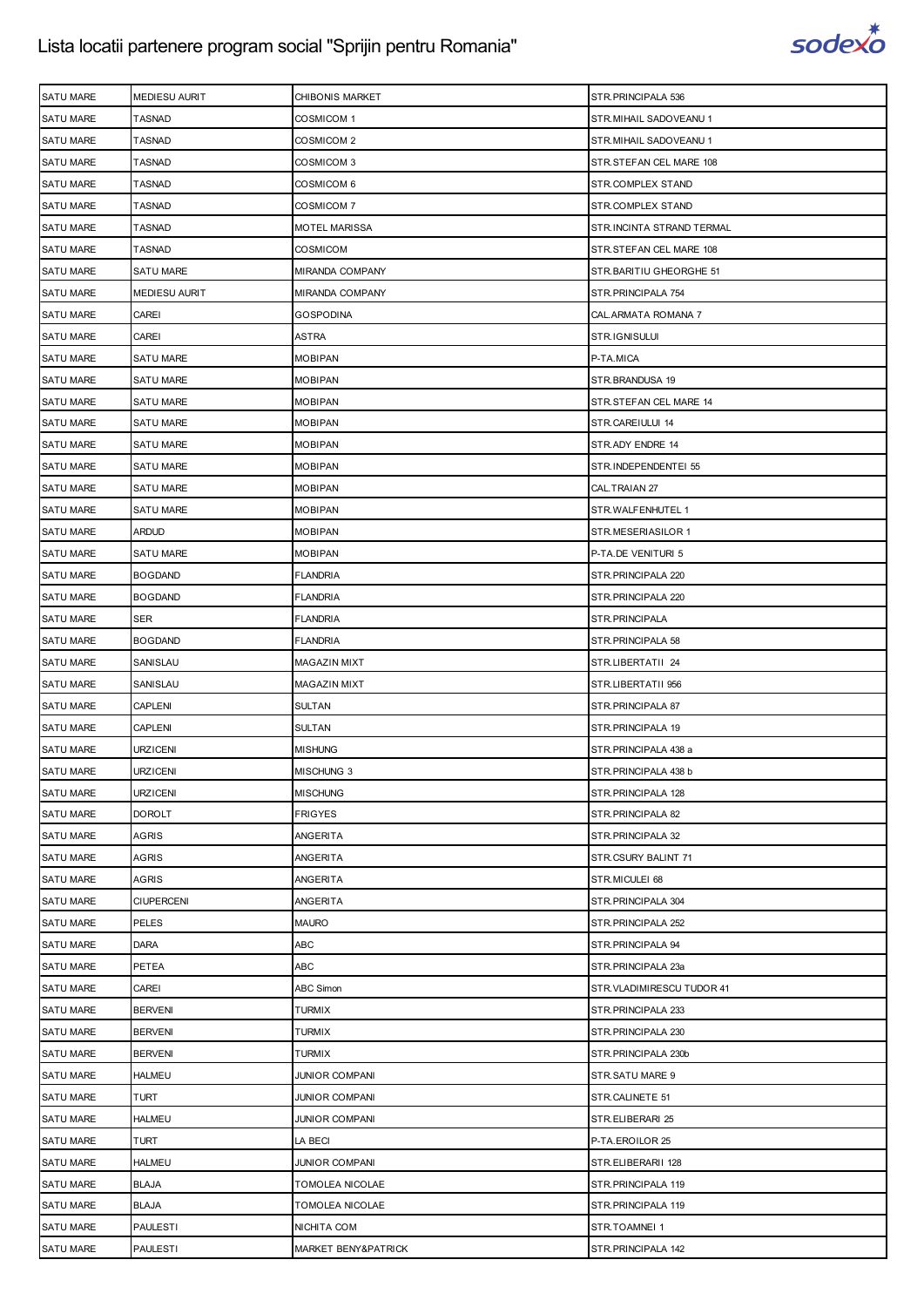

| <b>SATU MARE</b> | <b>GHERTA MICA</b>   | <b>DANCE</b>              | STR.PRINCIPALA 643      |
|------------------|----------------------|---------------------------|-------------------------|
| <b>SATU MARE</b> | <b>GHERTA MICA</b>   | <b>DANCE</b>              | STR.SUSAN 34            |
| <b>SATU MARE</b> | <b>GHERTA MICA</b>   | DANCE                     | STR.OSVAREU             |
| <b>SATU MARE</b> | <b>GHERTA MARE</b>   | DANCE JUNIOR MAGAZIN MIXT | STR.PRINCIPALA 200      |
| <b>SATU MARE</b> | <b>GHERTA MICA</b>   | LA DOI PASI               | STR. PRINCIPALA 31      |
| <b>SATU MARE</b> | <b>GHERTA MICA</b>   | LA DOI PASI               | STR.PRINCIPALA 185      |
| <b>SATU MARE</b> | <b>MEDIESU AURIT</b> | COLLINA                   | STR.LOCURI VECHI 888    |
| <b>SATU MARE</b> | <b>LELEI</b>         | VARDAI STEFAN             | STR.PRINCIPALA 115      |
| <b>SATU MARE</b> | <b>HODOD</b>         | KITTY AN                  | STR. PRINCIPALA 426     |
| <b>SATU MARE</b> | <b>BOGDAND</b>       | PONGRACZ                  | STR.PRINCIPALA 388      |
| <b>SATU MARE</b> | <b>BOTIZ</b>         | METAL BOTIZ PRIVAT        | STR.BOTIZUL MIC 115     |
| <b>SATU MARE</b> | <b>SUPUR</b>         | MONIKA SANDOR             | COM.SUPUR 325           |
| <b>SATU MARE</b> | ODOREU               | ADAM IMPEX                | STR.INFRATIRII 26       |
| <b>SATU MARE</b> | <b>PISCARI</b>       | <b>AVOSIM</b>             | SAT.PRINCIPALA 207      |
| <b>SATU MARE</b> | <b>BELTIUG</b>       | <b>BLUE OCEAN</b>         | STR. PRINCIPALA 77      |
| <b>SATU MARE</b> | <b>DOROLT</b>        | T-SHOP                    | STR. PRINCIPALA 81      |
| <b>SATU MARE</b> | <b>LIVADA</b>        | GERGO COMPANY             | STR.OASULUI 3           |
| <b>SATU MARE</b> | LIVADA               | GEORG COMPANY             | STR.TEILOR 34           |
| <b>SATU MARE</b> | <b>BATARCI</b>       | GUSTO                     | STR.BATARCI 99/a        |
| <b>SATU MARE</b> | <b>TARNA MARE</b>    | GUSTO                     | STR. PRINCIPALA 316     |
| <b>SATU MARE</b> | <b>PIR</b>           | VIMIPIR                   | STR. PRINCIPALA 290     |
| <b>SATU MARE</b> | <b>CAPLENI</b>       | LIEB ANTAL                | STR. PRINCIPALA 97      |
| <b>SATU MARE</b> | <b>CAPLENI</b>       | LIEB ANTAL                | STR. PRINCIPALA 318     |
| <b>SATU MARE</b> | <b>BOTIZ</b>         | SZABINA & NAOMI BOLT      | STR.SIRUL MARE 84/a     |
| <b>SATU MARE</b> | <b>SATU MARE</b>     | MEREU PROASPAT            | STR.PAULESTI 2          |
| <b>SATU MARE</b> | <b>SATU MARE</b>     | MEREU PROASPAT            | STR.PASTRAVULUI 3       |
| <b>SATU MARE</b> | <b>SATU MARE</b>     | MEREU PROASPAT            | DR.CAREIULUI c29        |
| <b>SATU MARE</b> | <b>SATU MARE</b>     | <b>MEREU PROASPAT</b>     | STR.BANATULUI 11        |
| <b>SATU MARE</b> | <b>IEGHERISTE</b>    | ROMARY & SPICU            | STR.PRINCIPALA 193/a    |
| <b>SATU MARE</b> | LIVADA               | MINI-MARKET               | STR.SCANTEII 82         |
| <b>SATU MARE</b> | APA                  | MINI-MARKET               | STR.PRINCIPALA 242      |
| <b>SATU MARE</b> | APA                  | MINI-MARKET CBA           | STR. PRINCIPALA 45      |
| SATU MARE        | <b>LIVADA</b>        | MINI-MARKET               | STR.SCANTEII 151        |
| <b>SATU MARE</b> | COROD                | <b>ATOIMPEX</b>           | STR.PRINCIPALA 94       |
| <b>SATU MARE</b> | <b>GHERTA MARE</b>   | DANCE JUNIOR              | STR. PRINCIPALA 350     |
| SATU MARE        | <b>PISCOLT</b>       | ABC                       | STR. PRINCIPALA 415     |
| <b>SATU MARE</b> | <b>VETIS</b>         | VAMA COMERCIAL            | STR. PRINCIPALA 440     |
| <b>SATU MARE</b> | NEGRESTI-OAS         | HOTEL DALLAS              | STR.ION CREANGA 110     |
| <b>SATU MARE</b> | TIREAM               | <b>DAMKINA</b>            | STR. PRINCIPALA 351     |
| <b>SATU MARE</b> | CAREI                | MINI-MARKET               | STR.CRINULUI 5          |
| <b>SATU MARE</b> | <b>URZICENI</b>      | ABC                       | STR. PRINCIPALA 223     |
| <b>SATU MARE</b> | <b>TASNAD</b>        | TERASA REGYANA            | STR.STEFAN CEL MARE 108 |
| <b>SATU MARE</b> | CARASEU              | MINI-MARKET               | STR. PRINCIPALA 446     |
| <b>SATU MARE</b> | PASUNEA MARE         | ABC                       | STR. PRINCIPALA 50      |
| SATU MARE        | <b>MOFTINU MARE</b>  | TRIOUL CORVINILOR         | STR. PRINCIPALA 40      |
| <b>SATU MARE</b> | CAMIN                | UNIC PRODUSE DE SRL-D     | <b>STR.FS 220</b>       |
| <b>SATU MARE</b> | CAMIN                | UNIC PRODUSE              | STR.PRINCIPALA 1/d      |
| SATU MARE        | SATU MARE            | RESTAURANT ROYAL          | STR.TRAIAN 9            |
| <b>SATU MARE</b> | <b>IOJIB</b>         | WENIMARK DUO              | SAT.IOJIB 188           |
| <b>SATU MARE</b> | CAREI                | <b>EZATEM MASTER</b>      | P-TA.AVRAM IANCU 9      |
| <b>SATU MARE</b> | SUPURU DE JOS        | RACOLTA POP ADRIAN VASILE | STR.TEILOR 6            |
| <b>SATU MARE</b> | <b>HUREZU MARE</b>   | RACOLTA POP ADRIAN VASILE | STR.BISERICII 73        |
| <b>SATU MARE</b> | APA                  | RESTAURANT TOP FRANCE     | STR.PRINCIPALA 568      |
| SATU MARE        | ORASU NOU            | MACI LACI TRANS           | STR.TANCIU 169          |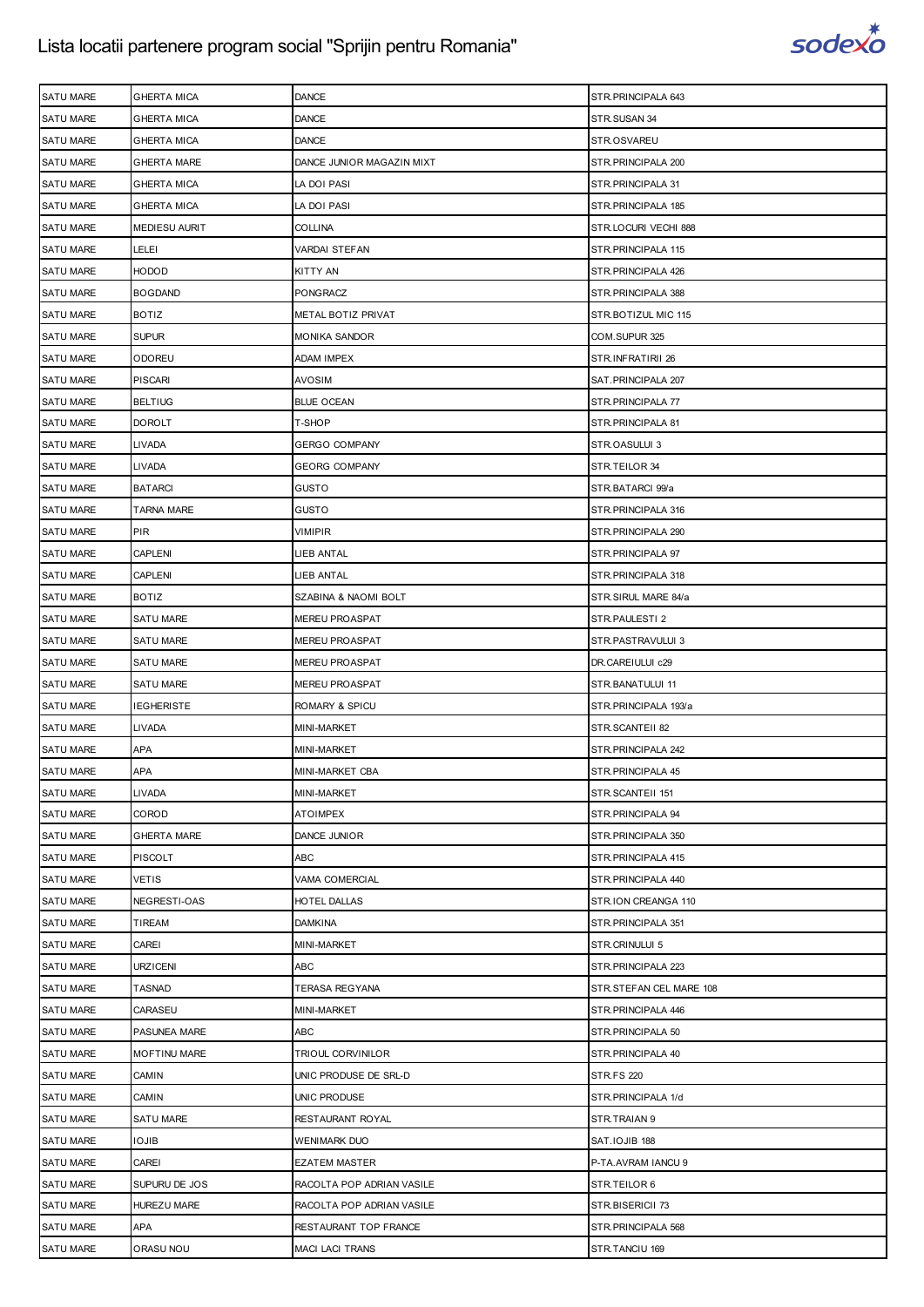

| <b>SATU MARE</b> | <b>BARSAU DE SUS</b> | AGRO FARCASA NORD                    | STR. PRINCIPALA 131     |
|------------------|----------------------|--------------------------------------|-------------------------|
| <b>SATU MARE</b> | <b>BARSAU DE SUS</b> | AGRO FARCASA NORD                    | STR. PRINCIPALA 131     |
| <b>SATU MARE</b> | IEGHERISTE           | AGRO FARCASA NORD                    | STR.PRINCIPALA 197      |
| <b>SATU MARE</b> | AMATI                | DON SANDY & MELISSA                  | STR. PRINCIPALA 142     |
| <b>SATU MARE</b> | <b>ODOREU</b>        | <b>SENOR BISTRO</b>                  | STR.REPUBLICII 99       |
| <b>SATU MARE</b> | MADARAS              | MAGAZIN MIXT                         | STR.PRINCIPALA 30a      |
| <b>SATU MARE</b> | CAREI                | VAN DEN GROS                         | B-DUL.25 OCTOMBRIE 1    |
| <b>SATU MARE</b> | <b>SATU MARE</b>     | RESTAURANT BUHAY OSANU               | STR. BARITIU GHEORGHE 7 |
| <b>SATU MARE</b> | <b>BABASESTI</b>     | MARISCA GEORGE EUGEN                 | STR. PRINCIPALA 8       |
| <b>SATU MARE</b> | VAMA                 |                                      | STR. MIHAI EMINESCU 498 |
|                  |                      | MOLNAR PINTEA LOREDANA ANA           |                         |
| <b>SATU MARE</b> | CERTEZE              | MOLNAR PINTEA LOREDANA ANA           | STR. PRINCIPALA 299     |
| <b>SATU MARE</b> | <b>MICULA</b>        | ABC NINA                             | STR. PRINCIPALA 705     |
| <b>SATU MARE</b> | DOROLT               | <b>ABC</b>                           | STR. PRINCIPALA 258     |
| <b>SATU MARE</b> | <b>SATU MARE</b>     | RESTAURANT LA PESCARITA SI VANATORUL | CAL.ODOREULUI 46/a      |
| <b>SATU MARE</b> | <b>BOTIZ</b>         | TIP TOP PIZZA                        | STR.PLOPILOR 57         |
| <b>SATU MARE</b> | <b>BOTIZ</b>         | TIP TOP MARKET                       | STR.PLOPILOR 57         |
| <b>SATU MARE</b> | RATESTI              | LA NEGRO                             | STR. PRINCIPALA 216     |
| <b>SATU MARE</b> | SATU MARE            | MAGAZIN MIXT                         | STR.ODORELULUI 27       |
| <b>SATU MARE</b> | LIVADA               | ABC DIOSEGI SUSANA                   | STR.SALCAMILOR 31       |
| <b>SATU MARE</b> | <b>COMLAUSA</b>      | MAGAZIN ALIMENTAR COMLAUZA           | STR. PRINCIPALA 39      |
| SATU MARE        | TARNA MARE           | MAGAZIN ALIMENTAR TARNA MARE         | STR. PRINCIPALA 319     |
| <b>SATU MARE</b> | NEGRESTI-OAS         | OLTEAN P VALENTIN                    | STR.VICTORIEI 19        |
| <b>SATU MARE</b> | VAMA                 | OLTEAN P VALENTIN                    | STR.BAILOR 1198         |
| <b>SATU MARE</b> | SATU MARE            | MAGAZIN ALIMENTAR                    | STR.UZINEI 21c          |
| <b>SATU MARE</b> | <b>BERVENI</b>       | <b>DELTA TATAR</b>                   | STR. PRINCIPALA 443     |
| <b>SATU MARE</b> | <b>BOCICAU</b>       | LA DOI PASI                          | STR. PRINCIPALA 70      |
| <b>SATU MARE</b> | VETIS                | RESTAURANT SOFIA                     | STR.CAREIULUI 59        |
| <b>SATU MARE</b> | <b>ODOREU</b>        | MAGAZIN                              | STR.FLORILOR 45a        |
|                  |                      |                                      |                         |
| <b>SATU MARE</b> | <b>BABASESTI</b>     | CATERING BUNICUL TUNI                | STR.PRINCIPALA          |
| <b>SATU MARE</b> | PORUMBESTI           | OLIVER & OLIVIA                      | STR. PRINCIPALA 228     |
| <b>SATU MARE</b> | CEHALUT              | NEAG IZABELLA                        | STR. PRINCIPALA 169     |
| <b>SATU MARE</b> | LIPAU                | <b>MAGAZIN MIXT</b>                  | STR.PRINCIPALA 119      |
| SATU MARE        | CAUAS                | <b>BSF SIMONA ALEX</b>               | STR.PRINCIPALA 23       |
| SATU MARE        | CAMIN                | AMI CRYS STORE                       | STR.PRINCIPALA 25/a     |
| <b>SATU MARE</b> | SUPURU DE JOS        | MARC & RAFAEL MARKET                 | STR.PRINCIPALA 19       |
| <b>SATU MARE</b> | NEGRESTI-OAS         | PIZZA FLY                            | STR.VASILE LUCACIU 3    |
| <b>SATU MARE</b> | <b>SATU MARE</b>     | MAGAZIN                              | STR.TRIUMFULUI 17       |
| <b>SATU MARE</b> | SUPURU DE SUS        | <b>BALOTA L TRAIAN</b>               | STR.PRINCIPALA 45       |
| SATU MARE        | <b>CULCIU MARE</b>   | SHOP DELUX M & V                     | STR. PRINCIPALA 210     |
| <b>SATU MARE</b> | <b>MIHAIENI</b>      | WIELAND C BORBALA                    | STR.PRINCIPALA 159      |
| <b>SATU MARE</b> | SUPURU DE JOS        | CRACIUN OLAH                         | STR. PRINCIPALA 218     |
| <b>SATU MARE</b> | DOROLT               | HANNA VALENTINA                      | STR. PRINCIPALA 23      |
| <b>SATU MARE</b> | <b>SATU MARE</b>     | <b>GUST SI PROSPETIME</b>            | DR.CAREIULUI 77-79      |
| <b>SATU MARE</b> | OAR                  | MAGAZIN MIXT                         | SAT. Principala 17      |
| SIBIU            | SELIMBAR             | <b>KFC</b>                           | SOS.SIBIULUI 5          |
| SIBIU            | SIBIU                | <b>KFC</b>                           | SOS.SIBIU 5             |
| SIBIU            | SELIMBAR             | <b>KFC</b>                           | DN.DN 1 KM 306 1        |
| SIBIU            | SIBIU                | AGIL                                 | P-TA.CIBIN              |
| SIBIU            | SIBIU                | AGIL                                 | STR.FABRICII 2          |
| SIBIU            | <b>MEDIAS</b>        | SPLENDID                             | STR.HOREA 28            |
| SIBIU            | MEDIAS               | KONSTA SPLENDID                      | STR.AVRAM IANCU 51      |
| SIBIU            | <b>MEDIAS</b>        | KONSTA SPLENDID                      | STR.1 DECEMBRIE 1918 23 |
| SIBIU            | <b>MEDIAS</b>        | KONSTA SPLENDID                      | STR.BLAJULUI 19         |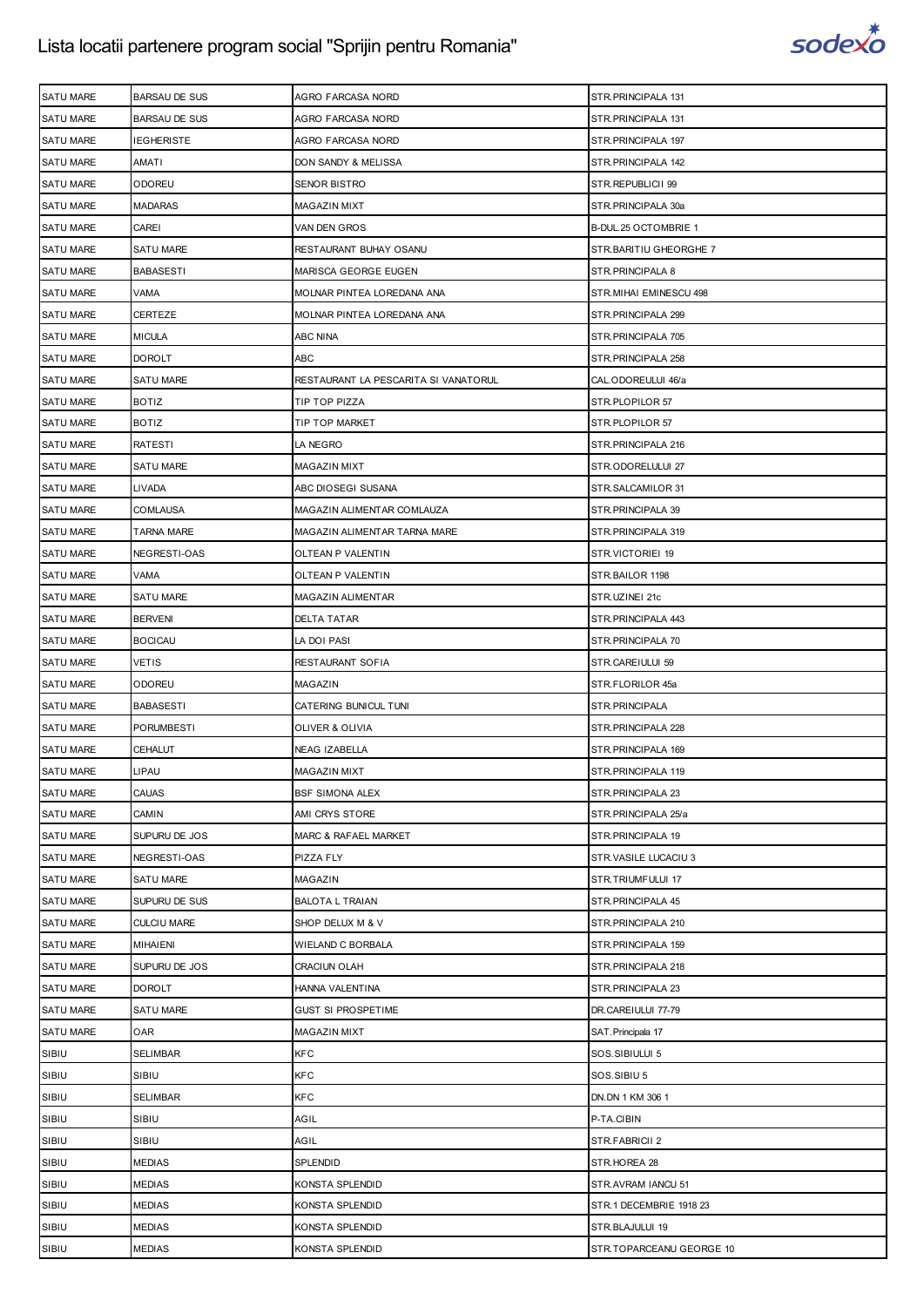

| SIBIU | <b>MEDIAS</b>        | KONSTA SPLENDID                    | STR.DUPA ZID 27             |
|-------|----------------------|------------------------------------|-----------------------------|
| SIBIU | <b>MEDIAS</b>        | KONSTA SPLENDID                    | STR.1 DECEMBRIE 1918 32     |
| SIBIU | <b>MOSNA</b>         | KONSTA SPLENDID                    | STR.PRINCIPALA              |
| SIBIU | MEDIAS               | KONSTA SPLENDID                    | STR.GRAVORILOR 39           |
| SIBIU | <b>MEDIAS</b>        | KONSTA SPLENDID                    | STR.CONSTANTIN MOTAS 1      |
| SIBIU | <b>MEDIAS</b>        | PUNCT DE DESFACERE KONSTA SPLENDID | STR.IGHISULUI 2a            |
| SIBIU | <b>DARLOS</b>        | MARKET SPLENDID DARLOS             | STR. PRINCIPALA 447         |
| SIBIU | SIBIU                | <b>STOP SHOP</b>                   | STR.LUNGA 2d                |
| SIBIU | SIBIU                | PREMIUM                            | STR.FRIGORIFERULUI 5        |
| SIBIU | ARPASU DE SUS        | RESTAURANT PASTRAVARIA ALBOTA      | COM.ARPASU DE SUS 505       |
| SIBIU | SIBIU                | RESTAURANT HERMANIA                | STR.FILARMONICII 2          |
| SIBIU | SALISTE              | RESTAURANT CASINA                  | STR.DUMITRU DAMIAN ROSCA 1  |
| SIBIU | SIBIU                | ROMFULDA PROD                      | STR.RAHOVEI 45a             |
| SIBIU | SIBIU                | ROMFULDA PROD                      | P-TA.CIBIN stand 57         |
| SIBIU | SIBIU                | ROMFULDA PROD                      | STR.CUPTORULUI 10           |
| SIBIU | SIBIU                | ROMFULDA PROD                      | STR.FRIGORIFERULUI 6        |
| SIBIU | SIBIU                | ROMFULDA DISTRIB                   | STR.SEMAFORULUI 18          |
| SIBIU | SIBIU                | ROMFULDA DISTRIB                   | STR.GORASLAU                |
| SIBIU | OCNA SIBIULUI        | PRALINA DAY                        | STR.DE MIJLOC 1             |
| SIBIU | <b>OCNA SIBIULUI</b> | PRALINA DAY                        | STR.MIHAI EMINESCU 16-18    |
| SIBIU | SIBIU                | <b>TRENDY</b>                      | STR.TRIAJULUI 1             |
| SIBIU | SIBIU                | TRENDY 1                           | STR.GORJULUI 16             |
| SIBIU | SIBIU                | TRENDY 2                           | STR.BIHORULUI 2             |
| SIBIU | SIBIU                | RESTAURANT LA CARUL CU FLORI       | STR.LUPTEI 32               |
| SIBIU | SIBIU                | TRENDY                             | STR.CARLOVA VASILE 2        |
| SIBIU | SIBIU                | <b>TRENDY</b>                      | STR.HIPODROMULUI 29         |
| SIBIU | SIBIU                | TRENDY                             | STR.GORJULUI 2              |
| SIBIU | SIBIEL               | <b>INMEDIO</b>                     | SOS.SIBIU km.306+629,306+99 |
| SIBIU | SIBIU                | 1 MINUTE                           | STR.ALBA IULIA 73           |
| SIBIU | <b>SELIMBAR</b>      | <b>INMEDIO</b>                     | STR. PRINCIPALA DN 1        |
| SIBIU | <b>MEDIAS</b>        | <b>INMEDIO</b>                     | SOS.SIBIULUI                |
| SIBIU | <b>SELIMBAR</b>      | <b>INMEDIO FC</b>                  | SOS.SIBIULUI 5              |
| SIBIU | SIBIU                | <b>HUB</b>                         | STR.ALBA IULIA 73           |
| SIBIU | SIBIU                | SO COFFE                           | STR.ALBA IULIA 73           |
| SIBIU | <b>SELIMBAR</b>      | <b>INMEDIO PARTER</b>              | SOS.SIBIULUI 5              |
| SIBIU | COPSA MICA           | M.C.DISTRIBUTION                   | STR.TARNAVIOARA 90          |
| SIBIU | COPSA MICA           | M.C.DISTRIBUTION                   | P-TA.AGROALIMENTARA         |
| SIBIU | COPSA MICA           | M.C.DISTRIBUTION                   | STR.COLONIA LABORATOR       |
| SIBIU | <b>MEDIAS</b>        | M.C.DISTRIBUTION                   | STR.AVRAM IANCU 9           |
| SIBIU | VALEA VIILOR         | M.C.DISTRIBUTION                   | STR.HEVES 347               |
| SIBIU | <b>MEDIAS</b>        | M.C.DISTRIBUTION                   | STR.MADGEARU VIRGIL 1       |
| SIBIU | <b>MEDIAS</b>        | M.C.DISTRIBUTION                   | STR.CALAFAT 1               |
| SIBIU | <b>MEDIAS</b>        | M.C.DISTRIBUTION                   | STR.DUPA ZID 27             |
| SIBIU | COPSA MICA           | M.C.DISTRIBUTION                   | STR.SIBIULUI 54 a           |
| SIBIU | VALEA VIILOR         | M.C.DISTRIBUTION                   | STR. PRINCIPALA 340         |
| SIBIU | <b>DUMBRAVENI</b>    | M.C.DISTRIBUTION                   | STR. MIHAI EMINESCU 1       |
| SIBIU | <b>SEICA MARE</b>    | M.C.DISTRIBUTION                   | STR. PRINCIPALA 410         |
| SIBIU | <b>MEDIAS</b>        | CONGELATE                          | STR.MADGEARU VIRGIL 2       |
| SIBIU | <b>BOIAN</b>         | MINI-MARKET                        | STR. PRINCIPALA 353         |
| SIBIU | <b>CISNADIE</b>      | AMEOR                              | STR.IRINA ROSTTI 3          |
| SIBIU | <b>CISNADIE</b>      | AMEOR                              | STR.DANIEL RENARD 1         |
| SIBIU | <b>MEDIAS</b>        | MONTANA POPA                       | STR.EMINESCU MIHAI 14       |
| SIBIU | <b>MEDIAS</b>        | MONTANA POPA                       | STR.BLAJULUI 13             |
| SIBIU | <b>MEDIAS</b>        | MONTANA POPA                       | STR.EMINESCU MIHAI 10       |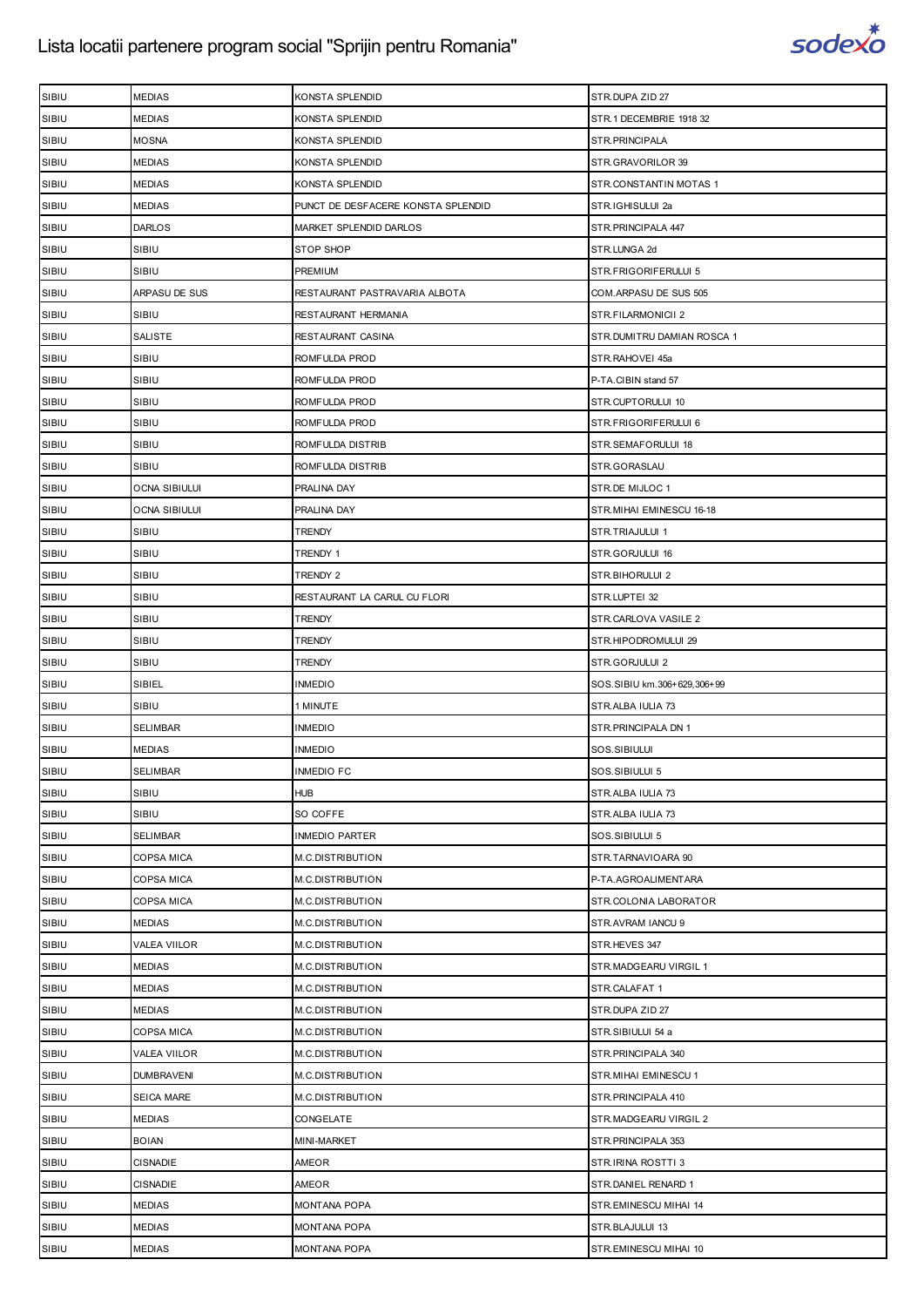

| SIBIU | <b>MEDIAS</b>      | <b>MONTANA POPA</b>  | STR.1 DECEMBRIE 1918 23         |
|-------|--------------------|----------------------|---------------------------------|
| SIBIU | <b>MEDIAS</b>      | <b>GALINA PLUS</b>   | STR.CALAFAT 8                   |
| SIBIU | SIBIU              | <b>GALINA PLUS</b>   | SOS.ALBA IULIA                  |
| SIBIU | SIBIU              | <b>GALINA PLUS</b>   | STR.LUNGA 65                    |
| SIBIU | SIBIU              | <b>GALINA PLUS</b>   | STR.LUDOS                       |
| SIBIU | SIBIU              | <b>GALINA PLUS</b>   | STR.NICOLAE IORGA 50            |
| SIBIU | MOHU               | DRAGOPAN             | STR. PRINCIPALA 37              |
| SIBIU | <b>BARGHIS</b>     | MINIMARKET           | STR. PRINCIPALA 268             |
| SIBIU | <b>CHIRPAR</b>     | MINIMARKET           | STR. PRINCIPALA 52              |
| SIBIU | AGNITA             | <b>MARCOPAN</b>      | STR.1 DECEMBRIE 1918 47         |
| SIBIU | AGNITA             | <b>MARCOPAN</b>      | STR.A. IANCU 147                |
| SIBIU | AGNITA             | <b>MARCOPAN</b>      | STR.PLEVNA 20a                  |
| SIBIU | SIBIU              | <b>MARGOM TRANS</b>  | SOS.SIBIULUI 410                |
| SIBIU | SIBIU              | <b>SIMPA</b>         | STR. BALCESCU NICOLAE 2         |
| SIBIU | SIBIU              | <b>SIMPA</b>         | STR.OSTIRII 5                   |
| SIBIU | SIBIU              | <b>SIMPA</b>         | STR.HIPODROMULUI 33             |
| SIBIU | SIBIU              | <b>SIMPA</b>         | STR.OCNEI 18                    |
| SIBIU | SIBIU              | <b>SIMPA</b>         | STR.TURNULUI 34                 |
| SIBIU | SIBIU              | <b>SIMPA</b>         | STR.RUSCIORULUI 19              |
| SIBIU | SIBIU              | <b>SIMPA</b>         | STR.LUNGA 74                    |
| SIBIU | SIBIU              | <b>SIMPA</b>         | STR.BIHORULUI 15                |
| SIBIU | SIBIU              | <b>SIMPA</b>         | <b>B-DUL.VICTORIEI 27</b>       |
| SIBIU | SIBIU              | <b>SIMPA</b>         | SOS.ALBA IULIA 70               |
| SIBIU | SIBIU              | <b>SIMPA</b>         | STR.ELECTRICIENILOR 1           |
| SIBIU | SIBIU              | <b>SIMPA</b>         | STR.HATEGULUI 29                |
| SIBIU | <b>GURA RAULUI</b> | <b>SIMPA</b>         | STR. PRINCIPALA 598             |
| SIBIU | SIBIU              | <b>SIMPA</b>         | CAL.DUMBRAVII 141a              |
| SIBIU | CRISTIAN           | <b>SIMPA</b>         | STR.V 7                         |
| SIBIU | SIBIU              | <b>SIMPA</b>         | SOS.ALBA IULIA 77               |
| SIBIU | SIBIU              | <b>SIMPA</b>         | STR.RAHOVEI 34                  |
| SIBIU | SIBIU              | SIMPA                | STR.SEMAFORULUI bl.13           |
| SIBIU | SIBIU              | <b>SIMPA</b>         | STR.POIANA bl.32                |
| SIBIU | SIBIU              | <b>SIMPA</b>         | STR.GUSTERITEI 11               |
| SIBIU | SIBIU              | <b>SIMPA</b>         | STR.TIGLARILOR                  |
| SIBIU | <b>CISNADIE</b>    | <b>SIMPA</b>         | STR.CETATII 1                   |
| SIBIU | SIBIU              | <b>SIMPA</b>         | B-DUL. MIHAI VITEAZU            |
| SIBIU | SIBIU              | <b>SIMPA</b>         | STR.DORULUI 20                  |
| SIBIU | SIBIU              | <b>SIMPA</b>         | CAL.POPLACII 44                 |
| SIBIU | SIBIU              | <b>SIMPA</b>         | CAL.DUMBRAVII 16                |
| SIBIU | SIBIU              | <b>SIMPA</b>         | STR.AARON VASILE 79             |
| SIBIU | SIBIU              | <b>SIMPA</b>         | CAL.CISNADIEI                   |
| SIBIU | <b>TALMACEL</b>    | ALEXIANA COM         | STR.TALMACEL 12                 |
| SIBIU | <b>MEDIAS</b>      | <b>INTERFLEX SRL</b> | STR.MORARU ION, ACADEMICIAN 4   |
| SIBIU | <b>MEDIAS</b>      | MINI-MARKET          | STR.MADGEARU VIRGIL 2/a         |
| SIBIU | <b>MEDIAS</b>      | MINI-MARKET          | STR.MADGEARU VIRGIL 2/b         |
| SIBIU | <b>DARLOS</b>      | MINI-MARKET          | STR. PRINCIPALA 169             |
| SIBIU | MALANCRAV          | MINI-MARKET          | STR.PRINCIPALA                  |
| SIBIU | <b>BAZNA</b>       | MINI-MARKET          | STR.TUDOR VLADIMIRESCU 492      |
| SIBIU | <b>MEDIAS</b>      | MINI-MARKET          | STR.MORARU ION, ACADEMICIAN 4   |
| SIBIU | <b>CISNADIE</b>    | HELTAU MINI-MARKET   | STR.MAGURII 1                   |
| SIBIU | <b>CISNADIE</b>    | YO-KO                | STR.STEJARULUI (COMPLEX MAGURA) |
| SIBIU | CRISTIAN           | <b>ADILEN</b>        | <b>STR.IV 25</b>                |
| SIBIU | POPLACA            | LA MUJA              | STR.LIBERTATII 345              |
| SIBIU | POPLACA            | CRESIB               | STR.PRINCIPALA 440/b            |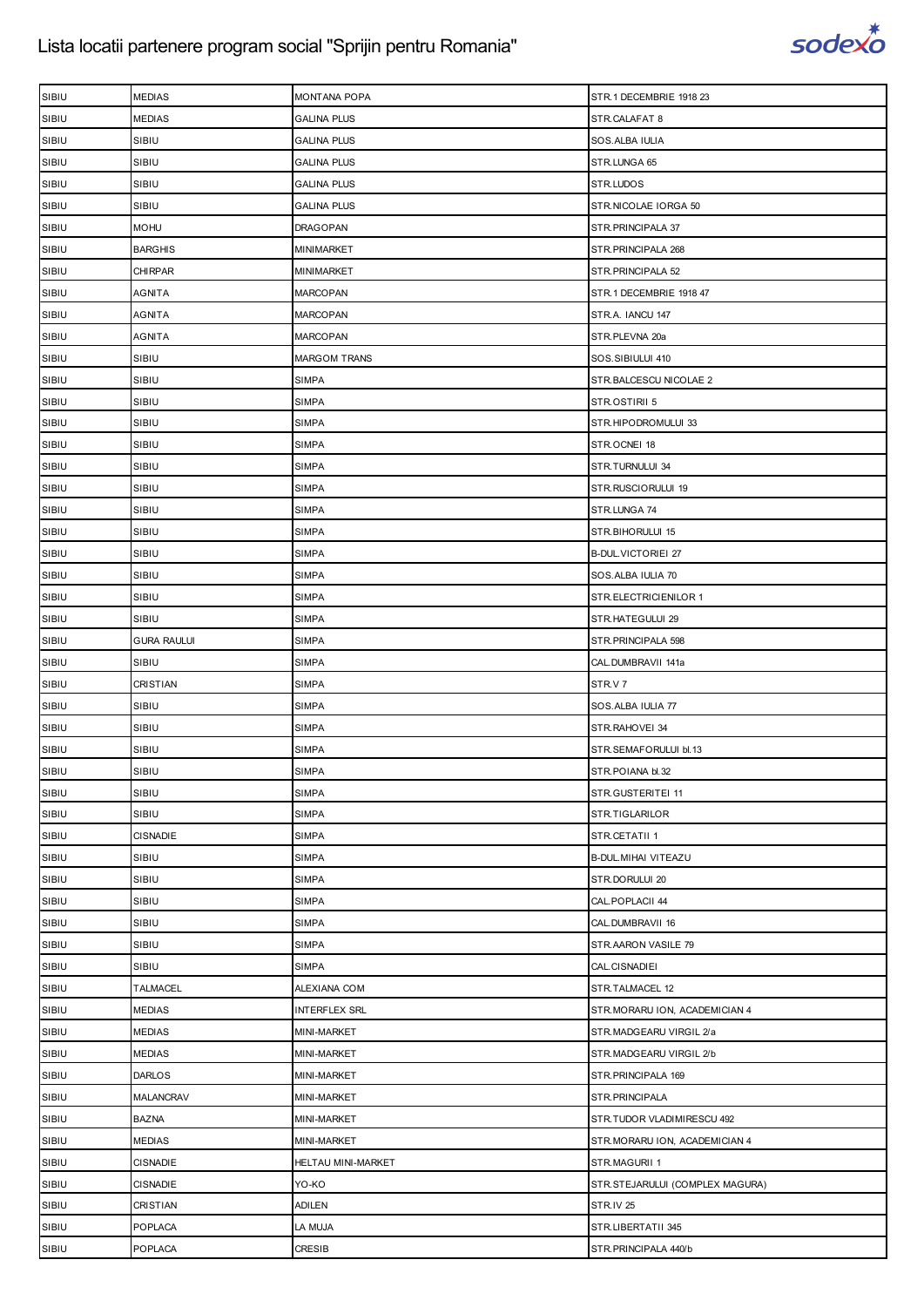

| SIBIU | SIBIU              | <b>CRESIB</b>         | STR.OCNEI 26                  |
|-------|--------------------|-----------------------|-------------------------------|
| SIBIU | SCOREIU            | <b>ELVA SPICUL</b>    | STR. PRINCIPALA 211           |
| SIBIU | CARTA              | <b>ELVA SPICUL</b>    | STR.PRINCIPALA 17             |
| SIBIU | NOU ROMAN          | ELVA SPICUL           | STR. PRINCIPALA s1            |
| SIBIU | SEBESU DE JOS      | CASCOMP               | STR.PRINCIPALA 178            |
| SIBIU | AGNITA             | NICOLA'S PRODUCTION   | STR.AVRAM IANCU 46            |
| SIBIU | MEDIAS             | <b>CARNICOMP</b>      | STR.CALAFAT 8                 |
| SIBIU | <b>DUMBRAVENI</b>  | CARNICOMP             | STR. MIHAI EMINESCU 3         |
| SIBIU | SELIMBAR           | O.K. BOBO             | STR.1 DECEMBRIE 2             |
| SIBIU | ARPASU DE JOS      | <b>RUNC</b>           | STR. PRINCIPALA 196           |
| SIBIU | APOLDU DE SUS      | <b>MIC BAN</b>        | STR.NOUA 183                  |
| SIBIU | MIERCUREA SIBIULUI | MIC BAN               | STR.POMPIERILOR 35            |
| SIBIU | MIERCUREA SIBIULUI | <b>MIC BAN</b>        | STR.TARGULUI 538              |
| SIBIU | AMNAS              | <b>MIC BAN</b>        | STR.PRINCIPALA 50a            |
| SIBIU | TILISCA            | <b>MIC BAN</b>        | STR.PRINCIPALA                |
| SIBIU | <b>ROD</b>         | MIC BAN ROD           | STR. PRINCIPALA 147           |
| SIBIU | <b>TILISCA</b>     | MIC BAN TILISCA       | STR.VALE 378                  |
| SIBIU | TALMACIU           | DOINA PROD            | STR.STADIONULUI 2             |
| SIBIU | SEBESU DE JOS      | DOINA PROD 3          | LOC.SEBESU DE JOS 43          |
| SIBIU | <b>TURNU ROSU</b>  | DOINA PROD            | STR.VALEA CASELOR 222         |
| SIBIU | TALMACIU           | <b>DOINA PROD</b>     | STR. MIHAI VITEAZU 2          |
| SIBIU | <b>MARSA</b>       | NIADA COM             | STR.GAROAFELOR bl3n           |
| SIBIU | SADU               | SORIMAR COM           | STR.INOCHENTIE MICU KLEIN 58  |
| SIBIU | SADU               | SORIMAR COM           | STR.PREJBEI 78                |
| SIBIU | SADU               | SORIMAR               | STR.INOCHENTIE MICU KLEIN 38  |
| SIBIU | MIERCUREA SIBIULUI | OGNER IOAN-MARIAN     | STR.ILIE MACELARU 570a        |
| SIBIU | MIERCUREA SIBIULUI | OGNER IOAN-MARIAN 2   | STR.ILIE MACELARU 570b        |
| SIBIU | MIERCUREA SIBIULUI | OGNER IOAN-MARIAN     | STR.ILIE MACELARU 88          |
| SIBIU | AXENTE SEVER       | MADADIA               | STR.PRINCIPALA 124            |
| SIBIU | AXENTE SEVER       | MADADIA               | STR. PRINCIPALA 155           |
| SIBIU | MICASASA           | MADADIA               | STR.O. GOGA 32                |
| SIBIU | <b>MICASASA</b>    | <b>MADADIA</b>        | STR.BIRUINTEI 187             |
| SIBIU | <b>TURNU ROSU</b>  | <b>CRACIUN TRADE</b>  | STR.VALEA CASELOR 131         |
| SIBIU | SURA MICA          | MINIMARKET ECONOM     | STR.PRINCIPALA 27             |
| SIBIU | SIBIU              | NARTEA COM            | STR.MACARALEI 23              |
| SIBIU | SIBIU              | NARTEA COM            | STR.ONCESTI 13                |
| SIBIU | CISNADIE           | ADRIANO-INTERNATIONAL | P-TA.NOUA 2                   |
| SIBIU | PORUMBACU DE SUS   | MAGAZIN               | STR. PRINCIPALA 457           |
| SIBIU | SIBIU              | MINI-MARKET           | STR.LUNGA 33                  |
| SIBIU | SIBIU              | MINI-MARKET           | STR.HATEGULUI 19              |
| SIBIU | SIBIU              | MINI-MARKET           | STR.AARON VASILE 22           |
| SIBIU | AVRIG              | CONCRET               | STR.CLOSCA 42                 |
| SIBIU | AVRIG              | CONCRET               | STR.SASILOR 17                |
| SIBIU | MIERCUREA SIBIULUI | MINI-MARKET           | STR.ILIE MACELARIU 16         |
| SIBIU | <b>RASINARI</b>    | <b>FANTASTIC CLUB</b> | STR.DOSULUI 491               |
| SIBIU | GALES              | <b>GALES COM</b>      | SAT. Principala 186           |
| SIBIU | SALISTE            | MARIS INEDIT PROD     | DJ.PIATA JUNILOR 21           |
| SIBIU | MIHAILENI          | MIHAILENI             | STR. PRINCIPALA 128           |
| SIBIU | MIHAILENI          | MIHAILENI             | STR.PRINCIPALA 105            |
| SIBIU | SEICA MARE         | ROV PAN               | STR.BOARTA 162                |
| SIBIU | ARPASU DE SUS      | SPRING TIME COM       | STR. PRINCIPALA 278           |
| SIBIU | OCNA SIBIULUI      | RESTAURANT CRYSS      | STR.SALINELOR n, cf nr 101265 |
| SIBIU | SURA MARE          | <b>VERITAS</b>        | STR.PRINCIPALA 111            |
| SIBIU | <b>TALMACEL</b>    | AVANTAJ TEXTIL        | STR.PRINCIPALA 270            |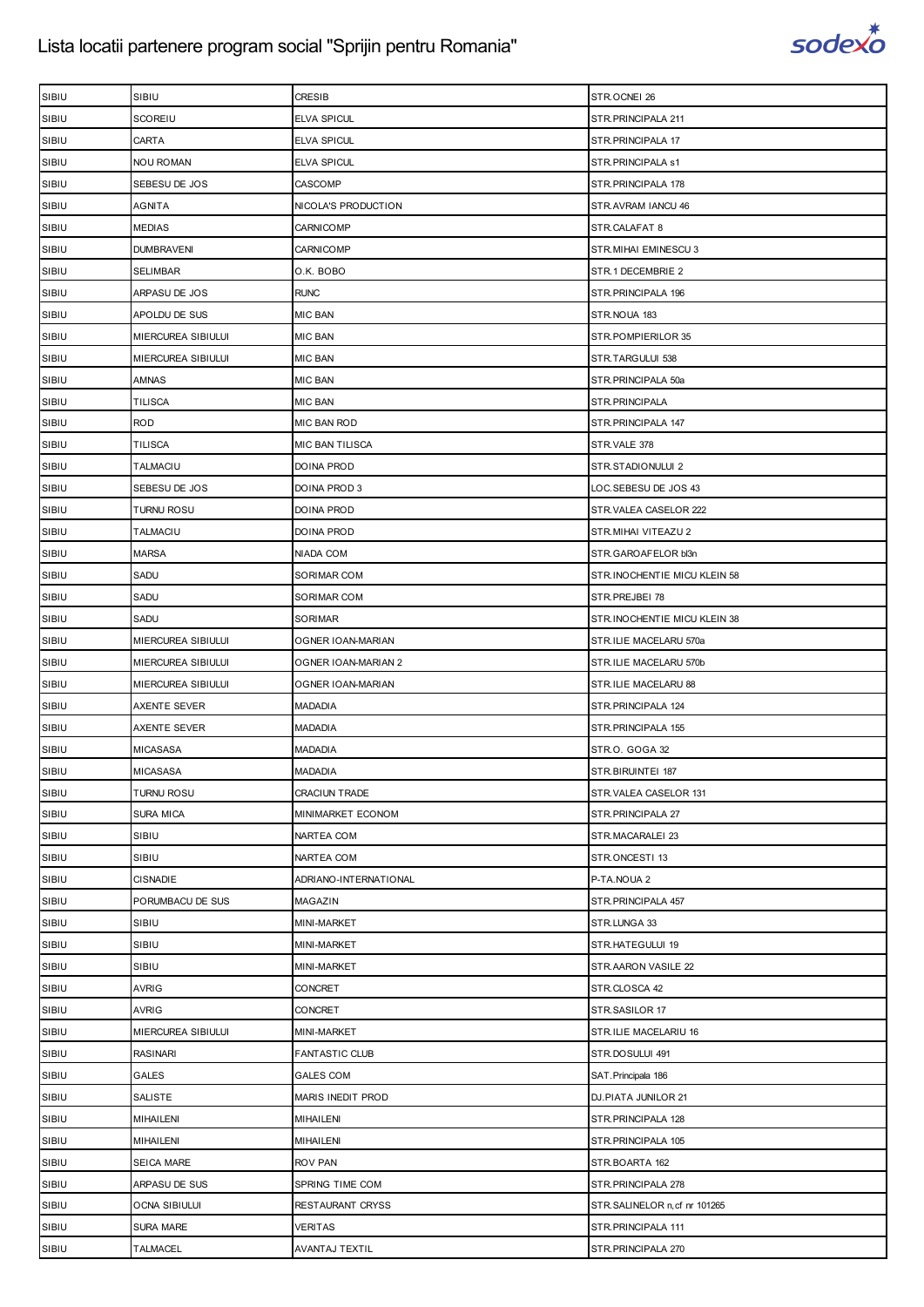

| SIBIU<br>SIBIU<br>MINIMARKET FITUSCA<br>STR. PRINCIPALA 589<br>SIBIU<br>GURA RAULUI<br><b>FITUSCA</b><br>STR. PRINCIPALA 589<br>SIBIU<br><b>CISNADIE</b><br>STR.TARGULUI 2<br>MINIMARKET MANLEX - STEFI<br>SIBIU<br>SIBIU<br>STR.ZAVOI 22a<br>MINIMARKET MANLEX - STEFI<br>SIBIU<br><b>MEDIAS</b><br>MAGAZIN MIXT<br>STR.VLAICU AUREL 40<br><b>MARPOD</b><br>SIBIU<br>CORYSON<br>STR.PRINCIPALA 329<br>SIBIU<br>SIBIU<br><b>BISTRO CIBIN</b><br>STR.MALULUI 1<br>SIBIU<br>SIBIU<br>ECO-PROD TRADITIONAL<br>STR.GORJULUI 4<br>SIBIU<br>SIBIU<br>ECO-PROD TRADITIONAL<br>STR.IORGA NICOLAE 49<br>SIBIU<br>SIBIU<br>PENES CURCANUL<br>B-DUL. MIHAI VITEAZU<br>SIBIU<br>ALMA<br>ALMADI&RELY<br>STR. Mihai Eminescu 279<br>SIBIU<br>ARPASU DE JOS<br>CASA SUZY&ROXY<br>STR.PRINCIPALA 52<br>SIBIU<br>SIBIU<br><b>REAL ARINVEST</b><br>STR.OITUZ 34<br>SIBIU<br>SEICA MARE<br>MINIMARKET<br>STR. PRINCIPALA 884<br>SIBIU<br>POIANA SIBIULUI<br><b>SUCIU LOGISTIK</b><br>STR. PRINCIPALA 342<br>SIBIU<br><b>RUSI</b><br>CAMIRA UNIVERSAL<br>STR. PRINCIPALA 151<br>SIBIU<br>APOLDU DE JOS<br>ABC APOLDU DE JOS<br>STR.PRINCIPALA 417<br>SIBIU<br>APOLDU DE JOS<br>ABC APOLDU DE JOS<br>STR.PRINCIPALA 257<br>SIBIU<br><b>DEALU FRUMOS</b><br>PENSIUNE TURISTICA ELISABETA CENTRUL TARII<br>STR. PRINCIPALA 350<br>SIBIU<br>AVRIG<br><b>MINI-MARKET</b><br>STR.SAMUEL BRUKENTHAL 153<br>SIBIU<br><b>AVRIG</b><br>NATUR CARM<br>STR.BRURENTHAL 114b<br>SIBIU<br><b>RASINARI</b><br><b>ILYON TOURISM</b><br>STR.O. GOGA 837<br>SIBIU<br>SACEL<br><b>BALIO RETAIL</b><br>STR. PRINCIPALA 218<br>SIBIU<br>TILISCA<br>LAURTIL<br>STR. PRINCIPALA 61<br>SIBIU<br>TILISCA<br><b>LAURTIL</b><br>STR. PRINCIPALA 268<br>SIBIU<br>AVRIG<br>CARMANGERIE<br>STR.HORIA 3<br>SIBIU<br>CRISTIAN<br><b>CRISMARKET</b><br>STR.VIII 20<br>SIBIU<br>CRISTIAN<br><b>STR.II 58</b><br>LA DOI PASI<br>SIBIU<br>SIBIU<br>NON STOP CORNER SHOP<br>STR.OITUZ 23a<br>SIBIU<br><b>GURA RAULUI</b><br>TABAN PETRU-SORIN<br>STR.PRINCIPALA 590<br>SIBIU<br><b>GURA RAULUI</b><br>TABAN PETRU-SORIN<br>STR.PRINCIPALA 1101<br>SIBIU<br>MIERCUREA SIBIULUI<br><b>MARION SIB</b><br>P-TA.CORNELIU MEDREA 21<br>SIBIU<br>SIBIU<br>SIMION G. OVIDIU<br>STR.SEMAFORULUI 26<br>SIBIU<br>SIBIU<br>STR.RUSCIORULUI, CAM A 69<br><b>TARPI LOGISTIC</b><br>SIBIU<br>SIBIU<br><b>TARPI LOGISTIC</b><br>STR.POIANA 9<br>SIBIU<br><b>GURA RAULUI</b><br><b>CIBINIUM TOP</b><br>STR. PRINCIPALA 499<br>SIBIU<br>CALIN ILEANA COM<br>STR.CRISTIANULUI 783<br><b>GURA RAULUI</b><br>SIBIU<br><b>CISNADIE</b><br>DEI & ALE<br>STR.STEJARULUI 16<br>SIBIU<br><b>IACOBENI</b><br>LUCA IULIAN SHOP<br>STR.PRINCIPALA 189<br>SIBIU<br><b>RACOVITA</b><br><b>REDM ESTERA</b><br>PLATF.CORNEL LUPEA 563<br>SIBIU<br>RASINARI<br>STR.OCTAVIAN GOGA 841<br>SABRIMAR 2007<br>SIBIU<br>ORLAT<br>MITEA IOANA VALENTINA<br>STR.NOUA 8210<br>SIBIU<br><b>MEDIAS</b><br>STR. ROTH LUDWIG STEPHAN 18<br>CRISTINA SI PAUL<br>SIBIU<br>CARTA<br>MAGHERU CRISTIN<br>STR.PARAULUI 13<br>SIBIU<br><b>BLAJEL</b><br>TUFA V ELENA ANGELA<br>STR.HORIA 70<br>SIBIU<br>CASOLT<br>ALIMENTARA-LA MOHANA<br>STR.PRINCIPALA 146<br>SIBIU<br>TALMACIU<br>ROMAN EFTIMIE<br>P-TA.TEXTILISTILOR 5<br>SIBIU<br>SIBIU<br>ALIMENTAR-PATISERIE<br>STR.PROF. DR. IOAN MOGA 10<br>SIBIU<br>SIBIU<br>P-TA.CIBIN 118<br>LACTO VOINICA SADU<br>SIBIU<br>SIBIU<br>ILYON Y&Y<br>CAL.DUMBRAVII 141<br>SIBIU<br>SIBIU<br>PRO POINT SALES<br>STR.PROF.DR.IOAN MOGA 2c<br>SIBIU<br><b>CISNADIE</b><br>STR.CINDRELU 55a<br>MAGAZIN MIXT | SIBIU | SIBIU      | <b>TOTAL SIB</b>      | STR.RUSCIORULUI 75 |
|----------------------------------------------------------------------------------------------------------------------------------------------------------------------------------------------------------------------------------------------------------------------------------------------------------------------------------------------------------------------------------------------------------------------------------------------------------------------------------------------------------------------------------------------------------------------------------------------------------------------------------------------------------------------------------------------------------------------------------------------------------------------------------------------------------------------------------------------------------------------------------------------------------------------------------------------------------------------------------------------------------------------------------------------------------------------------------------------------------------------------------------------------------------------------------------------------------------------------------------------------------------------------------------------------------------------------------------------------------------------------------------------------------------------------------------------------------------------------------------------------------------------------------------------------------------------------------------------------------------------------------------------------------------------------------------------------------------------------------------------------------------------------------------------------------------------------------------------------------------------------------------------------------------------------------------------------------------------------------------------------------------------------------------------------------------------------------------------------------------------------------------------------------------------------------------------------------------------------------------------------------------------------------------------------------------------------------------------------------------------------------------------------------------------------------------------------------------------------------------------------------------------------------------------------------------------------------------------------------------------------------------------------------------------------------------------------------------------------------------------------------------------------------------------------------------------------------------------------------------------------------------------------------------------------------------------------------------------------------------------------------------------------------------------------------------------------------------------------------------------------------------------------------------------------------------------------------------------------------------------------------------------------------------------------------------------------------------------------------------------------------------------------------------------------------------------------------------------------------------------------------------------------------|-------|------------|-----------------------|--------------------|
|                                                                                                                                                                                                                                                                                                                                                                                                                                                                                                                                                                                                                                                                                                                                                                                                                                                                                                                                                                                                                                                                                                                                                                                                                                                                                                                                                                                                                                                                                                                                                                                                                                                                                                                                                                                                                                                                                                                                                                                                                                                                                                                                                                                                                                                                                                                                                                                                                                                                                                                                                                                                                                                                                                                                                                                                                                                                                                                                                                                                                                                                                                                                                                                                                                                                                                                                                                                                                                                                                                                                  |       |            |                       |                    |
|                                                                                                                                                                                                                                                                                                                                                                                                                                                                                                                                                                                                                                                                                                                                                                                                                                                                                                                                                                                                                                                                                                                                                                                                                                                                                                                                                                                                                                                                                                                                                                                                                                                                                                                                                                                                                                                                                                                                                                                                                                                                                                                                                                                                                                                                                                                                                                                                                                                                                                                                                                                                                                                                                                                                                                                                                                                                                                                                                                                                                                                                                                                                                                                                                                                                                                                                                                                                                                                                                                                                  |       |            |                       |                    |
|                                                                                                                                                                                                                                                                                                                                                                                                                                                                                                                                                                                                                                                                                                                                                                                                                                                                                                                                                                                                                                                                                                                                                                                                                                                                                                                                                                                                                                                                                                                                                                                                                                                                                                                                                                                                                                                                                                                                                                                                                                                                                                                                                                                                                                                                                                                                                                                                                                                                                                                                                                                                                                                                                                                                                                                                                                                                                                                                                                                                                                                                                                                                                                                                                                                                                                                                                                                                                                                                                                                                  |       |            |                       |                    |
|                                                                                                                                                                                                                                                                                                                                                                                                                                                                                                                                                                                                                                                                                                                                                                                                                                                                                                                                                                                                                                                                                                                                                                                                                                                                                                                                                                                                                                                                                                                                                                                                                                                                                                                                                                                                                                                                                                                                                                                                                                                                                                                                                                                                                                                                                                                                                                                                                                                                                                                                                                                                                                                                                                                                                                                                                                                                                                                                                                                                                                                                                                                                                                                                                                                                                                                                                                                                                                                                                                                                  |       |            |                       |                    |
|                                                                                                                                                                                                                                                                                                                                                                                                                                                                                                                                                                                                                                                                                                                                                                                                                                                                                                                                                                                                                                                                                                                                                                                                                                                                                                                                                                                                                                                                                                                                                                                                                                                                                                                                                                                                                                                                                                                                                                                                                                                                                                                                                                                                                                                                                                                                                                                                                                                                                                                                                                                                                                                                                                                                                                                                                                                                                                                                                                                                                                                                                                                                                                                                                                                                                                                                                                                                                                                                                                                                  |       |            |                       |                    |
|                                                                                                                                                                                                                                                                                                                                                                                                                                                                                                                                                                                                                                                                                                                                                                                                                                                                                                                                                                                                                                                                                                                                                                                                                                                                                                                                                                                                                                                                                                                                                                                                                                                                                                                                                                                                                                                                                                                                                                                                                                                                                                                                                                                                                                                                                                                                                                                                                                                                                                                                                                                                                                                                                                                                                                                                                                                                                                                                                                                                                                                                                                                                                                                                                                                                                                                                                                                                                                                                                                                                  |       |            |                       |                    |
|                                                                                                                                                                                                                                                                                                                                                                                                                                                                                                                                                                                                                                                                                                                                                                                                                                                                                                                                                                                                                                                                                                                                                                                                                                                                                                                                                                                                                                                                                                                                                                                                                                                                                                                                                                                                                                                                                                                                                                                                                                                                                                                                                                                                                                                                                                                                                                                                                                                                                                                                                                                                                                                                                                                                                                                                                                                                                                                                                                                                                                                                                                                                                                                                                                                                                                                                                                                                                                                                                                                                  |       |            |                       |                    |
|                                                                                                                                                                                                                                                                                                                                                                                                                                                                                                                                                                                                                                                                                                                                                                                                                                                                                                                                                                                                                                                                                                                                                                                                                                                                                                                                                                                                                                                                                                                                                                                                                                                                                                                                                                                                                                                                                                                                                                                                                                                                                                                                                                                                                                                                                                                                                                                                                                                                                                                                                                                                                                                                                                                                                                                                                                                                                                                                                                                                                                                                                                                                                                                                                                                                                                                                                                                                                                                                                                                                  |       |            |                       |                    |
|                                                                                                                                                                                                                                                                                                                                                                                                                                                                                                                                                                                                                                                                                                                                                                                                                                                                                                                                                                                                                                                                                                                                                                                                                                                                                                                                                                                                                                                                                                                                                                                                                                                                                                                                                                                                                                                                                                                                                                                                                                                                                                                                                                                                                                                                                                                                                                                                                                                                                                                                                                                                                                                                                                                                                                                                                                                                                                                                                                                                                                                                                                                                                                                                                                                                                                                                                                                                                                                                                                                                  |       |            |                       |                    |
|                                                                                                                                                                                                                                                                                                                                                                                                                                                                                                                                                                                                                                                                                                                                                                                                                                                                                                                                                                                                                                                                                                                                                                                                                                                                                                                                                                                                                                                                                                                                                                                                                                                                                                                                                                                                                                                                                                                                                                                                                                                                                                                                                                                                                                                                                                                                                                                                                                                                                                                                                                                                                                                                                                                                                                                                                                                                                                                                                                                                                                                                                                                                                                                                                                                                                                                                                                                                                                                                                                                                  |       |            |                       |                    |
|                                                                                                                                                                                                                                                                                                                                                                                                                                                                                                                                                                                                                                                                                                                                                                                                                                                                                                                                                                                                                                                                                                                                                                                                                                                                                                                                                                                                                                                                                                                                                                                                                                                                                                                                                                                                                                                                                                                                                                                                                                                                                                                                                                                                                                                                                                                                                                                                                                                                                                                                                                                                                                                                                                                                                                                                                                                                                                                                                                                                                                                                                                                                                                                                                                                                                                                                                                                                                                                                                                                                  |       |            |                       |                    |
|                                                                                                                                                                                                                                                                                                                                                                                                                                                                                                                                                                                                                                                                                                                                                                                                                                                                                                                                                                                                                                                                                                                                                                                                                                                                                                                                                                                                                                                                                                                                                                                                                                                                                                                                                                                                                                                                                                                                                                                                                                                                                                                                                                                                                                                                                                                                                                                                                                                                                                                                                                                                                                                                                                                                                                                                                                                                                                                                                                                                                                                                                                                                                                                                                                                                                                                                                                                                                                                                                                                                  |       |            |                       |                    |
|                                                                                                                                                                                                                                                                                                                                                                                                                                                                                                                                                                                                                                                                                                                                                                                                                                                                                                                                                                                                                                                                                                                                                                                                                                                                                                                                                                                                                                                                                                                                                                                                                                                                                                                                                                                                                                                                                                                                                                                                                                                                                                                                                                                                                                                                                                                                                                                                                                                                                                                                                                                                                                                                                                                                                                                                                                                                                                                                                                                                                                                                                                                                                                                                                                                                                                                                                                                                                                                                                                                                  |       |            |                       |                    |
|                                                                                                                                                                                                                                                                                                                                                                                                                                                                                                                                                                                                                                                                                                                                                                                                                                                                                                                                                                                                                                                                                                                                                                                                                                                                                                                                                                                                                                                                                                                                                                                                                                                                                                                                                                                                                                                                                                                                                                                                                                                                                                                                                                                                                                                                                                                                                                                                                                                                                                                                                                                                                                                                                                                                                                                                                                                                                                                                                                                                                                                                                                                                                                                                                                                                                                                                                                                                                                                                                                                                  |       |            |                       |                    |
|                                                                                                                                                                                                                                                                                                                                                                                                                                                                                                                                                                                                                                                                                                                                                                                                                                                                                                                                                                                                                                                                                                                                                                                                                                                                                                                                                                                                                                                                                                                                                                                                                                                                                                                                                                                                                                                                                                                                                                                                                                                                                                                                                                                                                                                                                                                                                                                                                                                                                                                                                                                                                                                                                                                                                                                                                                                                                                                                                                                                                                                                                                                                                                                                                                                                                                                                                                                                                                                                                                                                  |       |            |                       |                    |
|                                                                                                                                                                                                                                                                                                                                                                                                                                                                                                                                                                                                                                                                                                                                                                                                                                                                                                                                                                                                                                                                                                                                                                                                                                                                                                                                                                                                                                                                                                                                                                                                                                                                                                                                                                                                                                                                                                                                                                                                                                                                                                                                                                                                                                                                                                                                                                                                                                                                                                                                                                                                                                                                                                                                                                                                                                                                                                                                                                                                                                                                                                                                                                                                                                                                                                                                                                                                                                                                                                                                  |       |            |                       |                    |
|                                                                                                                                                                                                                                                                                                                                                                                                                                                                                                                                                                                                                                                                                                                                                                                                                                                                                                                                                                                                                                                                                                                                                                                                                                                                                                                                                                                                                                                                                                                                                                                                                                                                                                                                                                                                                                                                                                                                                                                                                                                                                                                                                                                                                                                                                                                                                                                                                                                                                                                                                                                                                                                                                                                                                                                                                                                                                                                                                                                                                                                                                                                                                                                                                                                                                                                                                                                                                                                                                                                                  |       |            |                       |                    |
|                                                                                                                                                                                                                                                                                                                                                                                                                                                                                                                                                                                                                                                                                                                                                                                                                                                                                                                                                                                                                                                                                                                                                                                                                                                                                                                                                                                                                                                                                                                                                                                                                                                                                                                                                                                                                                                                                                                                                                                                                                                                                                                                                                                                                                                                                                                                                                                                                                                                                                                                                                                                                                                                                                                                                                                                                                                                                                                                                                                                                                                                                                                                                                                                                                                                                                                                                                                                                                                                                                                                  |       |            |                       |                    |
|                                                                                                                                                                                                                                                                                                                                                                                                                                                                                                                                                                                                                                                                                                                                                                                                                                                                                                                                                                                                                                                                                                                                                                                                                                                                                                                                                                                                                                                                                                                                                                                                                                                                                                                                                                                                                                                                                                                                                                                                                                                                                                                                                                                                                                                                                                                                                                                                                                                                                                                                                                                                                                                                                                                                                                                                                                                                                                                                                                                                                                                                                                                                                                                                                                                                                                                                                                                                                                                                                                                                  |       |            |                       |                    |
|                                                                                                                                                                                                                                                                                                                                                                                                                                                                                                                                                                                                                                                                                                                                                                                                                                                                                                                                                                                                                                                                                                                                                                                                                                                                                                                                                                                                                                                                                                                                                                                                                                                                                                                                                                                                                                                                                                                                                                                                                                                                                                                                                                                                                                                                                                                                                                                                                                                                                                                                                                                                                                                                                                                                                                                                                                                                                                                                                                                                                                                                                                                                                                                                                                                                                                                                                                                                                                                                                                                                  |       |            |                       |                    |
|                                                                                                                                                                                                                                                                                                                                                                                                                                                                                                                                                                                                                                                                                                                                                                                                                                                                                                                                                                                                                                                                                                                                                                                                                                                                                                                                                                                                                                                                                                                                                                                                                                                                                                                                                                                                                                                                                                                                                                                                                                                                                                                                                                                                                                                                                                                                                                                                                                                                                                                                                                                                                                                                                                                                                                                                                                                                                                                                                                                                                                                                                                                                                                                                                                                                                                                                                                                                                                                                                                                                  |       |            |                       |                    |
|                                                                                                                                                                                                                                                                                                                                                                                                                                                                                                                                                                                                                                                                                                                                                                                                                                                                                                                                                                                                                                                                                                                                                                                                                                                                                                                                                                                                                                                                                                                                                                                                                                                                                                                                                                                                                                                                                                                                                                                                                                                                                                                                                                                                                                                                                                                                                                                                                                                                                                                                                                                                                                                                                                                                                                                                                                                                                                                                                                                                                                                                                                                                                                                                                                                                                                                                                                                                                                                                                                                                  |       |            |                       |                    |
|                                                                                                                                                                                                                                                                                                                                                                                                                                                                                                                                                                                                                                                                                                                                                                                                                                                                                                                                                                                                                                                                                                                                                                                                                                                                                                                                                                                                                                                                                                                                                                                                                                                                                                                                                                                                                                                                                                                                                                                                                                                                                                                                                                                                                                                                                                                                                                                                                                                                                                                                                                                                                                                                                                                                                                                                                                                                                                                                                                                                                                                                                                                                                                                                                                                                                                                                                                                                                                                                                                                                  |       |            |                       |                    |
|                                                                                                                                                                                                                                                                                                                                                                                                                                                                                                                                                                                                                                                                                                                                                                                                                                                                                                                                                                                                                                                                                                                                                                                                                                                                                                                                                                                                                                                                                                                                                                                                                                                                                                                                                                                                                                                                                                                                                                                                                                                                                                                                                                                                                                                                                                                                                                                                                                                                                                                                                                                                                                                                                                                                                                                                                                                                                                                                                                                                                                                                                                                                                                                                                                                                                                                                                                                                                                                                                                                                  |       |            |                       |                    |
|                                                                                                                                                                                                                                                                                                                                                                                                                                                                                                                                                                                                                                                                                                                                                                                                                                                                                                                                                                                                                                                                                                                                                                                                                                                                                                                                                                                                                                                                                                                                                                                                                                                                                                                                                                                                                                                                                                                                                                                                                                                                                                                                                                                                                                                                                                                                                                                                                                                                                                                                                                                                                                                                                                                                                                                                                                                                                                                                                                                                                                                                                                                                                                                                                                                                                                                                                                                                                                                                                                                                  |       |            |                       |                    |
|                                                                                                                                                                                                                                                                                                                                                                                                                                                                                                                                                                                                                                                                                                                                                                                                                                                                                                                                                                                                                                                                                                                                                                                                                                                                                                                                                                                                                                                                                                                                                                                                                                                                                                                                                                                                                                                                                                                                                                                                                                                                                                                                                                                                                                                                                                                                                                                                                                                                                                                                                                                                                                                                                                                                                                                                                                                                                                                                                                                                                                                                                                                                                                                                                                                                                                                                                                                                                                                                                                                                  |       |            |                       |                    |
|                                                                                                                                                                                                                                                                                                                                                                                                                                                                                                                                                                                                                                                                                                                                                                                                                                                                                                                                                                                                                                                                                                                                                                                                                                                                                                                                                                                                                                                                                                                                                                                                                                                                                                                                                                                                                                                                                                                                                                                                                                                                                                                                                                                                                                                                                                                                                                                                                                                                                                                                                                                                                                                                                                                                                                                                                                                                                                                                                                                                                                                                                                                                                                                                                                                                                                                                                                                                                                                                                                                                  |       |            |                       |                    |
|                                                                                                                                                                                                                                                                                                                                                                                                                                                                                                                                                                                                                                                                                                                                                                                                                                                                                                                                                                                                                                                                                                                                                                                                                                                                                                                                                                                                                                                                                                                                                                                                                                                                                                                                                                                                                                                                                                                                                                                                                                                                                                                                                                                                                                                                                                                                                                                                                                                                                                                                                                                                                                                                                                                                                                                                                                                                                                                                                                                                                                                                                                                                                                                                                                                                                                                                                                                                                                                                                                                                  |       |            |                       |                    |
|                                                                                                                                                                                                                                                                                                                                                                                                                                                                                                                                                                                                                                                                                                                                                                                                                                                                                                                                                                                                                                                                                                                                                                                                                                                                                                                                                                                                                                                                                                                                                                                                                                                                                                                                                                                                                                                                                                                                                                                                                                                                                                                                                                                                                                                                                                                                                                                                                                                                                                                                                                                                                                                                                                                                                                                                                                                                                                                                                                                                                                                                                                                                                                                                                                                                                                                                                                                                                                                                                                                                  |       |            |                       |                    |
|                                                                                                                                                                                                                                                                                                                                                                                                                                                                                                                                                                                                                                                                                                                                                                                                                                                                                                                                                                                                                                                                                                                                                                                                                                                                                                                                                                                                                                                                                                                                                                                                                                                                                                                                                                                                                                                                                                                                                                                                                                                                                                                                                                                                                                                                                                                                                                                                                                                                                                                                                                                                                                                                                                                                                                                                                                                                                                                                                                                                                                                                                                                                                                                                                                                                                                                                                                                                                                                                                                                                  |       |            |                       |                    |
|                                                                                                                                                                                                                                                                                                                                                                                                                                                                                                                                                                                                                                                                                                                                                                                                                                                                                                                                                                                                                                                                                                                                                                                                                                                                                                                                                                                                                                                                                                                                                                                                                                                                                                                                                                                                                                                                                                                                                                                                                                                                                                                                                                                                                                                                                                                                                                                                                                                                                                                                                                                                                                                                                                                                                                                                                                                                                                                                                                                                                                                                                                                                                                                                                                                                                                                                                                                                                                                                                                                                  |       |            |                       |                    |
|                                                                                                                                                                                                                                                                                                                                                                                                                                                                                                                                                                                                                                                                                                                                                                                                                                                                                                                                                                                                                                                                                                                                                                                                                                                                                                                                                                                                                                                                                                                                                                                                                                                                                                                                                                                                                                                                                                                                                                                                                                                                                                                                                                                                                                                                                                                                                                                                                                                                                                                                                                                                                                                                                                                                                                                                                                                                                                                                                                                                                                                                                                                                                                                                                                                                                                                                                                                                                                                                                                                                  |       |            |                       |                    |
|                                                                                                                                                                                                                                                                                                                                                                                                                                                                                                                                                                                                                                                                                                                                                                                                                                                                                                                                                                                                                                                                                                                                                                                                                                                                                                                                                                                                                                                                                                                                                                                                                                                                                                                                                                                                                                                                                                                                                                                                                                                                                                                                                                                                                                                                                                                                                                                                                                                                                                                                                                                                                                                                                                                                                                                                                                                                                                                                                                                                                                                                                                                                                                                                                                                                                                                                                                                                                                                                                                                                  |       |            |                       |                    |
|                                                                                                                                                                                                                                                                                                                                                                                                                                                                                                                                                                                                                                                                                                                                                                                                                                                                                                                                                                                                                                                                                                                                                                                                                                                                                                                                                                                                                                                                                                                                                                                                                                                                                                                                                                                                                                                                                                                                                                                                                                                                                                                                                                                                                                                                                                                                                                                                                                                                                                                                                                                                                                                                                                                                                                                                                                                                                                                                                                                                                                                                                                                                                                                                                                                                                                                                                                                                                                                                                                                                  |       |            |                       |                    |
|                                                                                                                                                                                                                                                                                                                                                                                                                                                                                                                                                                                                                                                                                                                                                                                                                                                                                                                                                                                                                                                                                                                                                                                                                                                                                                                                                                                                                                                                                                                                                                                                                                                                                                                                                                                                                                                                                                                                                                                                                                                                                                                                                                                                                                                                                                                                                                                                                                                                                                                                                                                                                                                                                                                                                                                                                                                                                                                                                                                                                                                                                                                                                                                                                                                                                                                                                                                                                                                                                                                                  |       |            |                       |                    |
|                                                                                                                                                                                                                                                                                                                                                                                                                                                                                                                                                                                                                                                                                                                                                                                                                                                                                                                                                                                                                                                                                                                                                                                                                                                                                                                                                                                                                                                                                                                                                                                                                                                                                                                                                                                                                                                                                                                                                                                                                                                                                                                                                                                                                                                                                                                                                                                                                                                                                                                                                                                                                                                                                                                                                                                                                                                                                                                                                                                                                                                                                                                                                                                                                                                                                                                                                                                                                                                                                                                                  |       |            |                       |                    |
|                                                                                                                                                                                                                                                                                                                                                                                                                                                                                                                                                                                                                                                                                                                                                                                                                                                                                                                                                                                                                                                                                                                                                                                                                                                                                                                                                                                                                                                                                                                                                                                                                                                                                                                                                                                                                                                                                                                                                                                                                                                                                                                                                                                                                                                                                                                                                                                                                                                                                                                                                                                                                                                                                                                                                                                                                                                                                                                                                                                                                                                                                                                                                                                                                                                                                                                                                                                                                                                                                                                                  |       |            |                       |                    |
|                                                                                                                                                                                                                                                                                                                                                                                                                                                                                                                                                                                                                                                                                                                                                                                                                                                                                                                                                                                                                                                                                                                                                                                                                                                                                                                                                                                                                                                                                                                                                                                                                                                                                                                                                                                                                                                                                                                                                                                                                                                                                                                                                                                                                                                                                                                                                                                                                                                                                                                                                                                                                                                                                                                                                                                                                                                                                                                                                                                                                                                                                                                                                                                                                                                                                                                                                                                                                                                                                                                                  |       |            |                       |                    |
|                                                                                                                                                                                                                                                                                                                                                                                                                                                                                                                                                                                                                                                                                                                                                                                                                                                                                                                                                                                                                                                                                                                                                                                                                                                                                                                                                                                                                                                                                                                                                                                                                                                                                                                                                                                                                                                                                                                                                                                                                                                                                                                                                                                                                                                                                                                                                                                                                                                                                                                                                                                                                                                                                                                                                                                                                                                                                                                                                                                                                                                                                                                                                                                                                                                                                                                                                                                                                                                                                                                                  |       |            |                       |                    |
|                                                                                                                                                                                                                                                                                                                                                                                                                                                                                                                                                                                                                                                                                                                                                                                                                                                                                                                                                                                                                                                                                                                                                                                                                                                                                                                                                                                                                                                                                                                                                                                                                                                                                                                                                                                                                                                                                                                                                                                                                                                                                                                                                                                                                                                                                                                                                                                                                                                                                                                                                                                                                                                                                                                                                                                                                                                                                                                                                                                                                                                                                                                                                                                                                                                                                                                                                                                                                                                                                                                                  |       |            |                       |                    |
|                                                                                                                                                                                                                                                                                                                                                                                                                                                                                                                                                                                                                                                                                                                                                                                                                                                                                                                                                                                                                                                                                                                                                                                                                                                                                                                                                                                                                                                                                                                                                                                                                                                                                                                                                                                                                                                                                                                                                                                                                                                                                                                                                                                                                                                                                                                                                                                                                                                                                                                                                                                                                                                                                                                                                                                                                                                                                                                                                                                                                                                                                                                                                                                                                                                                                                                                                                                                                                                                                                                                  |       |            |                       |                    |
|                                                                                                                                                                                                                                                                                                                                                                                                                                                                                                                                                                                                                                                                                                                                                                                                                                                                                                                                                                                                                                                                                                                                                                                                                                                                                                                                                                                                                                                                                                                                                                                                                                                                                                                                                                                                                                                                                                                                                                                                                                                                                                                                                                                                                                                                                                                                                                                                                                                                                                                                                                                                                                                                                                                                                                                                                                                                                                                                                                                                                                                                                                                                                                                                                                                                                                                                                                                                                                                                                                                                  |       |            |                       |                    |
|                                                                                                                                                                                                                                                                                                                                                                                                                                                                                                                                                                                                                                                                                                                                                                                                                                                                                                                                                                                                                                                                                                                                                                                                                                                                                                                                                                                                                                                                                                                                                                                                                                                                                                                                                                                                                                                                                                                                                                                                                                                                                                                                                                                                                                                                                                                                                                                                                                                                                                                                                                                                                                                                                                                                                                                                                                                                                                                                                                                                                                                                                                                                                                                                                                                                                                                                                                                                                                                                                                                                  |       |            |                       |                    |
|                                                                                                                                                                                                                                                                                                                                                                                                                                                                                                                                                                                                                                                                                                                                                                                                                                                                                                                                                                                                                                                                                                                                                                                                                                                                                                                                                                                                                                                                                                                                                                                                                                                                                                                                                                                                                                                                                                                                                                                                                                                                                                                                                                                                                                                                                                                                                                                                                                                                                                                                                                                                                                                                                                                                                                                                                                                                                                                                                                                                                                                                                                                                                                                                                                                                                                                                                                                                                                                                                                                                  |       |            |                       |                    |
|                                                                                                                                                                                                                                                                                                                                                                                                                                                                                                                                                                                                                                                                                                                                                                                                                                                                                                                                                                                                                                                                                                                                                                                                                                                                                                                                                                                                                                                                                                                                                                                                                                                                                                                                                                                                                                                                                                                                                                                                                                                                                                                                                                                                                                                                                                                                                                                                                                                                                                                                                                                                                                                                                                                                                                                                                                                                                                                                                                                                                                                                                                                                                                                                                                                                                                                                                                                                                                                                                                                                  |       |            |                       |                    |
|                                                                                                                                                                                                                                                                                                                                                                                                                                                                                                                                                                                                                                                                                                                                                                                                                                                                                                                                                                                                                                                                                                                                                                                                                                                                                                                                                                                                                                                                                                                                                                                                                                                                                                                                                                                                                                                                                                                                                                                                                                                                                                                                                                                                                                                                                                                                                                                                                                                                                                                                                                                                                                                                                                                                                                                                                                                                                                                                                                                                                                                                                                                                                                                                                                                                                                                                                                                                                                                                                                                                  |       |            |                       |                    |
|                                                                                                                                                                                                                                                                                                                                                                                                                                                                                                                                                                                                                                                                                                                                                                                                                                                                                                                                                                                                                                                                                                                                                                                                                                                                                                                                                                                                                                                                                                                                                                                                                                                                                                                                                                                                                                                                                                                                                                                                                                                                                                                                                                                                                                                                                                                                                                                                                                                                                                                                                                                                                                                                                                                                                                                                                                                                                                                                                                                                                                                                                                                                                                                                                                                                                                                                                                                                                                                                                                                                  |       |            |                       |                    |
|                                                                                                                                                                                                                                                                                                                                                                                                                                                                                                                                                                                                                                                                                                                                                                                                                                                                                                                                                                                                                                                                                                                                                                                                                                                                                                                                                                                                                                                                                                                                                                                                                                                                                                                                                                                                                                                                                                                                                                                                                                                                                                                                                                                                                                                                                                                                                                                                                                                                                                                                                                                                                                                                                                                                                                                                                                                                                                                                                                                                                                                                                                                                                                                                                                                                                                                                                                                                                                                                                                                                  |       |            |                       |                    |
|                                                                                                                                                                                                                                                                                                                                                                                                                                                                                                                                                                                                                                                                                                                                                                                                                                                                                                                                                                                                                                                                                                                                                                                                                                                                                                                                                                                                                                                                                                                                                                                                                                                                                                                                                                                                                                                                                                                                                                                                                                                                                                                                                                                                                                                                                                                                                                                                                                                                                                                                                                                                                                                                                                                                                                                                                                                                                                                                                                                                                                                                                                                                                                                                                                                                                                                                                                                                                                                                                                                                  |       |            |                       |                    |
|                                                                                                                                                                                                                                                                                                                                                                                                                                                                                                                                                                                                                                                                                                                                                                                                                                                                                                                                                                                                                                                                                                                                                                                                                                                                                                                                                                                                                                                                                                                                                                                                                                                                                                                                                                                                                                                                                                                                                                                                                                                                                                                                                                                                                                                                                                                                                                                                                                                                                                                                                                                                                                                                                                                                                                                                                                                                                                                                                                                                                                                                                                                                                                                                                                                                                                                                                                                                                                                                                                                                  |       |            |                       |                    |
|                                                                                                                                                                                                                                                                                                                                                                                                                                                                                                                                                                                                                                                                                                                                                                                                                                                                                                                                                                                                                                                                                                                                                                                                                                                                                                                                                                                                                                                                                                                                                                                                                                                                                                                                                                                                                                                                                                                                                                                                                                                                                                                                                                                                                                                                                                                                                                                                                                                                                                                                                                                                                                                                                                                                                                                                                                                                                                                                                                                                                                                                                                                                                                                                                                                                                                                                                                                                                                                                                                                                  |       |            |                       |                    |
|                                                                                                                                                                                                                                                                                                                                                                                                                                                                                                                                                                                                                                                                                                                                                                                                                                                                                                                                                                                                                                                                                                                                                                                                                                                                                                                                                                                                                                                                                                                                                                                                                                                                                                                                                                                                                                                                                                                                                                                                                                                                                                                                                                                                                                                                                                                                                                                                                                                                                                                                                                                                                                                                                                                                                                                                                                                                                                                                                                                                                                                                                                                                                                                                                                                                                                                                                                                                                                                                                                                                  |       |            |                       |                    |
|                                                                                                                                                                                                                                                                                                                                                                                                                                                                                                                                                                                                                                                                                                                                                                                                                                                                                                                                                                                                                                                                                                                                                                                                                                                                                                                                                                                                                                                                                                                                                                                                                                                                                                                                                                                                                                                                                                                                                                                                                                                                                                                                                                                                                                                                                                                                                                                                                                                                                                                                                                                                                                                                                                                                                                                                                                                                                                                                                                                                                                                                                                                                                                                                                                                                                                                                                                                                                                                                                                                                  | SIBIU | SEICA MARE | MAGAZIN ALIMENTAR EMA | STR. VALEA MARE 21 |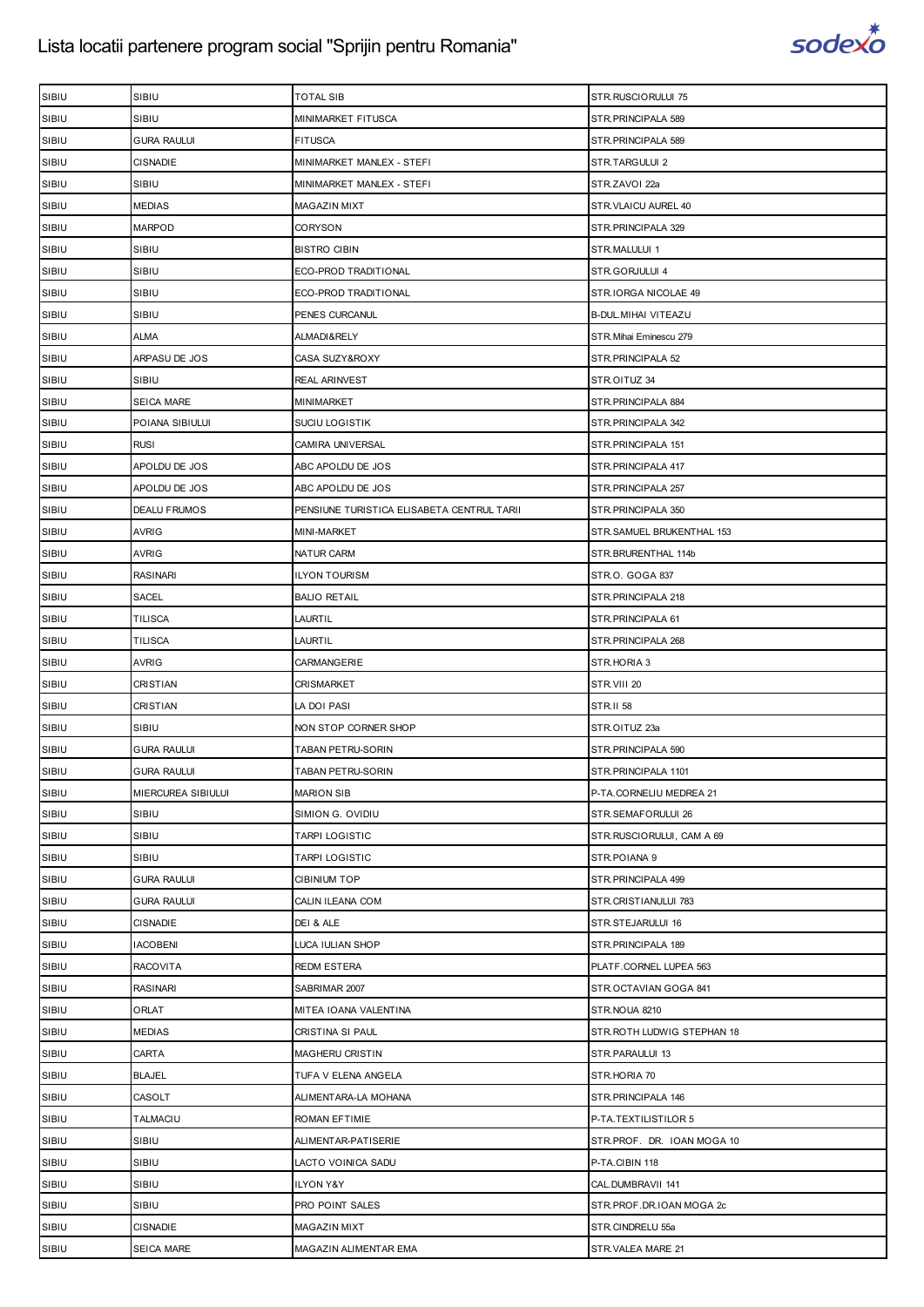

| SIBIU          | GLAMBOACA           | <b>MAGAZIN MIXT</b>         | STR.PRINCIPALA 173              |
|----------------|---------------------|-----------------------------|---------------------------------|
| SIBIU          | MIERCUREA SIBIULUI  | IONELY AUTOSERVICE          | STR.TARGULUI 9                  |
| SIBIU          | SIBIU               | <b>RANF MARIA</b>           | P-TA.CIBIN 48                   |
| SIBIU          | <b>TALMACIU</b>     | RADOIU MARIA                | STR.RAULUI                      |
| SIBIU          | <b>DUMBRAVENI</b>   | CATA CIV                    | STR.HOREA 88                    |
| SIBIU          | MEDIAS              | RESTAURANT IL PADRINO       | STR.CALAFAT 8                   |
| SIBIU          | SIBIU               | LA DOI PASI                 | STR.RESITA 12                   |
| SIBIU          | <b>CISNADIE</b>     | <b>MATELI CIS</b>           | STR.PATRIOTILOR 2               |
| SIBIU          | <b>RICHIS</b>       | Alex&Felix&Nadia            | COM.Principala 6                |
| SIBIU          | <b>RACOVITA</b>     | CORYFLAV ALEX               | STR. Cornel Lupea 352           |
| SIBIU          | <b>PALTINIS</b>     | <b>MAGAZIN MIXT</b>         | STR.PRINCIPALA                  |
| SIBIU          | SIBIU               | <b>CORYLUK MARKET</b>       | P-TA. Piata cibin 4             |
| SIBIU          | <b>BAZNA</b>        | II GHEORGHITA LUCICA        | SAT. Viilor 87                  |
| SIBIU          | LOAMNES             | II BORTAN IRINA ELENA       | STR.PRINCIPALA                  |
| SIBIU          | <b>CISNADIE</b>     | ZEFIR HELTAU                | STR.CINDRELU 54                 |
| SIBIU          | SOROSTIN            | VIILESOROSTINULUI           | STR. Principaa 389              |
| SIBIU          | TAPU                | LA DOI PASI                 | STR.PRINCIPALA 38               |
| SIBIU          | <b>GURA RAULUI</b>  | PFA CRISTEA                 | STR.Pe parau 12                 |
| <b>SUCEAVA</b> | <b>SUCEAVA</b>      | <b>KFC</b>                  | B-DUL.UNIRII 27                 |
| <b>SUCEAVA</b> | <b>SUCEAVA</b>      | KFC                         | B-DUL.UNIRII 22                 |
| <b>SUCEAVA</b> | <b>SUCEAVA</b>      | <b>FERMADOR</b>             | <b>B-DUL GEORGE ENESCU 42</b>   |
| <b>SUCEAVA</b> | <b>SUCEAVA</b>      | FERMADOR                    | STR.TINERETULUI 9a              |
| <b>SUCEAVA</b> | <b>SUCEAVA</b>      | <b>FERMADOR</b>             | CAL.UNIRII 59                   |
| <b>SUCEAVA</b> | FALTICENI           | FERMADOR                    | STR.SUCEVEI                     |
| <b>SUCEAVA</b> | VATRA DORNEI        | <b>GROHINSCHI</b>           | STR.FLORILOR 2                  |
| <b>SUCEAVA</b> | <b>VATRA DORNEI</b> | RESTAURANT AUTOTURIST       | STR.TRANSILVANIEI 137           |
| <b>SUCEAVA</b> | <b>FALTICENI</b>    | SUPERMARKET SIMOS           | STR.NICU GANE 6                 |
| <b>SUCEAVA</b> | <b>BROSTENI</b>     | SUPERMARKET SIMOS           | STR.NICOLAE NANU 180            |
| <b>SUCEAVA</b> | <b>FALTICENI</b>    | SUPERMARKET SIMOS           | STR.MAIOR IOAN                  |
| <b>SUCEAVA</b> | <b>FALTICENI</b>    | SUPERMARKET SIMOS           | STR.2 GRANICERI                 |
| <b>SUCEAVA</b> | <b>MALINI</b>       | SUPERMARKET SIMOS           | STR.PRINCIPALA                  |
| <b>SUCEAVA</b> | <b>FALTICENI</b>    | SUPERMARKET SIMOS           | STR.SUCEVEI 82                  |
| <b>SUCEAVA</b> | <b>BOGDANESTI</b>   | SUPERMARKET SIMOS           | STR.PRINCIPALA 136              |
| <b>SUCEAVA</b> | <b>FALTICENI</b>    | <b>MAIOR IOAN</b>           | STR. DIMITRIE HIRLEANU          |
| <b>SUCEAVA</b> | <b>CORNU LUNCII</b> | SUPERMARKET SIMOS           | STR.PRINCIPALA 68               |
| <b>SUCEAVA</b> | <b>SUCEAVA</b>      | <b>INMEDIO</b>              | STR.UNIVERSITATII 15-19         |
| <b>SUCEAVA</b> | <b>SUCEAVA</b>      | <b>INMEDIO</b>              | CAL.UNIRII IULIUS MALL 22       |
| <b>SUCEAVA</b> | <b>SUCEAVA</b>      | <b>INMEDIO</b>              | STR.HUMORULUI 86                |
| <b>SUCEAVA</b> | <b>SUCEAVA</b>      | <b>INMEDIO</b>              | B-DUL.UNIRII 27                 |
| <b>SUCEAVA</b> | SALCEA              | <b>RELAY</b>                | STR.AEROPORTULUI                |
| <b>SUCEAVA</b> | <b>SUCEAVA</b>      | <b>LUCA</b>                 | STR.IPATESCU ANA 10c            |
| <b>SUCEAVA</b> | <b>SUCEAVA</b>      | LUCA                        | CAL.UNIRII 39                   |
| <b>SUCEAVA</b> | <b>SUCEAVA</b>      | LUCA                        | STR.ENESCU GEORGE 44            |
| <b>SUCEAVA</b> | <b>FALTICENI</b>    | LUCA                        | STR.REVOLUTIEI 1                |
| <b>SUCEAVA</b> | SUCEAVA             | LUCA                        | B-DUL.MARASESTI 39a             |
| <b>SUCEAVA</b> | <b>RADAUTI</b>      | LUCA                        | STR.1MAI 3                      |
| <b>SUCEAVA</b> | <b>SUCEAVA</b>      | SAGROD                      | CAL.UNIRII 80                   |
| <b>SUCEAVA</b> | <b>SUCEAVA</b>      | MAGAZIN ALIMENTAR MARASESTI | B-DUL.ENESCU GEORGE 8           |
| <b>SUCEAVA</b> | <b>SUCEAVA</b>      | MAGAZIN OITUZ               | STR.OITUZ 22a                   |
| <b>SUCEAVA</b> | <b>SUCEAVA</b>      | MAGAZIN VICTORIEI           | STR.VICTORIEI 14a               |
| <b>SUCEAVA</b> | <b>SUCEAVA</b>      | MAGAZIN BUCOVINA            | B-DUL.BUCOVINA                  |
| <b>SUCEAVA</b> | <b>SUCEAVA</b>      | MAGAZIN REPUBLICII          | P-TA.REPUBLICII 19              |
| <b>SUCEAVA</b> | <b>FALTICENI</b>    | DASMAR COM                  | STR. REPUBLICII (SNACK BAR) 215 |
| <b>SUCEAVA</b> | <b>MALINI</b>       | DASMAR COM 2                | SAT. POIANA MARULUI             |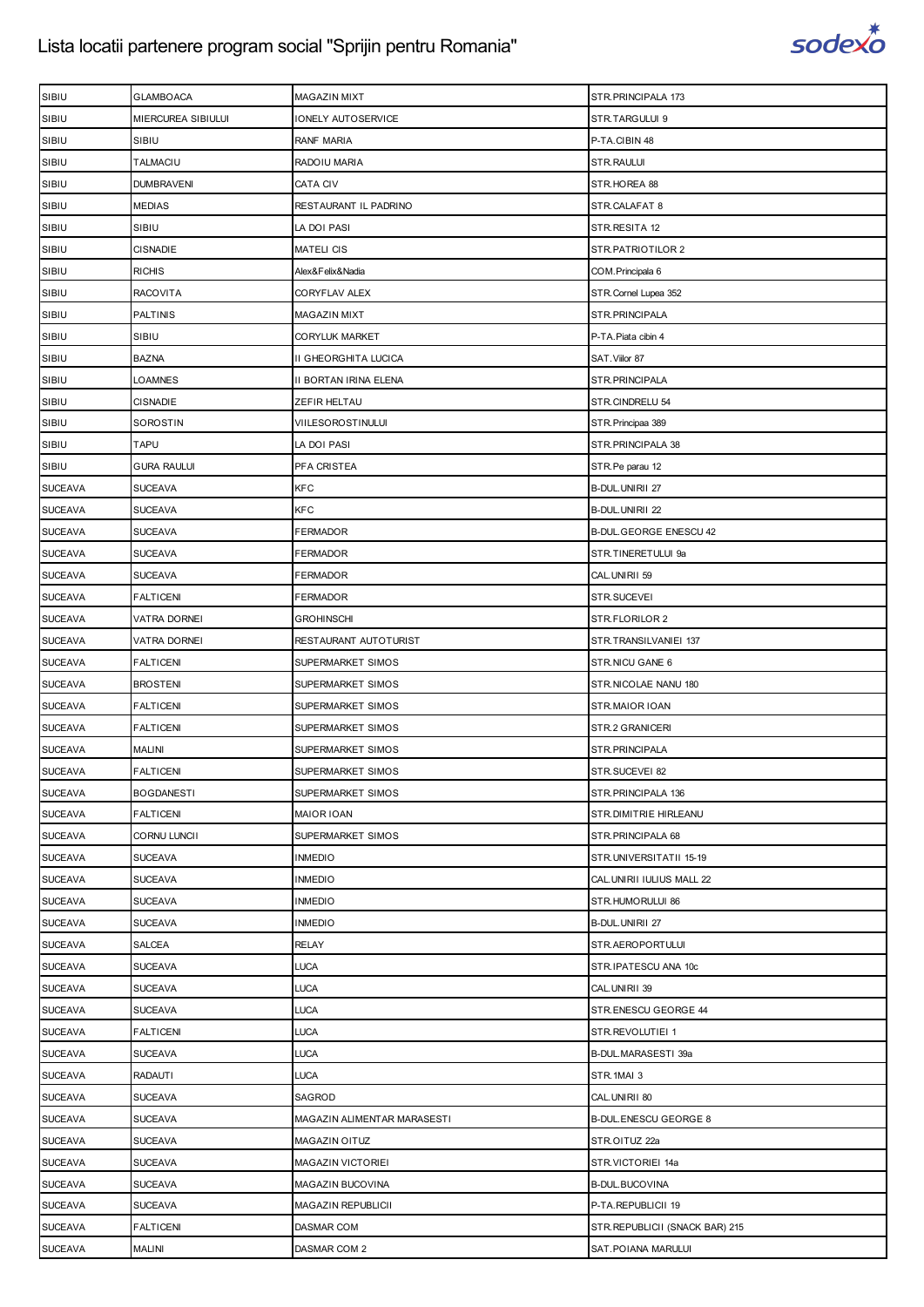

| <b>SUCEAVA</b>   | ZAMOSTEA              | <b>ALEX</b>                      | STR.SIMA 418             |
|------------------|-----------------------|----------------------------------|--------------------------|
| <b>SUCEAVA</b>   | <b>RADAUTI</b>        | ABC MINIMARKET -EPSILON COM PROD | STR. MIHAI VITEAZU 20    |
| <b>SUCEAVA</b>   | DORNA CANDRENILOR     | MAGAZIN MIXT                     | STR.SECU 390a            |
| <b>SUCEAVA</b>   | DORNA CANDRENILOR     | MOLDCAN PROD                     | STR.PRINCIPALA           |
| <b>SUCEAVA</b>   | VATRA DORNEI          | DEPOZIT EN GROS                  | STR.VASILE LITU 6        |
| <b>SUCEAVA</b>   | <b>IACOBENI</b>       | ABC                              | STR.REPUBLICII 81        |
| <b>SUCEAVA</b>   | VATRA DORNEI          | COLOANA PRODCOM                  | STR.22 DECEMBRIE 22a     |
| <b>SUCEAVA</b>   | <b>FALTICENI</b>      | MAGAZIN GALERO                   | STR.MAIOR IOAN           |
| <b>SUCEAVA</b>   | FALTICENI             | MAGAZIN GALERO                   | STR.MAIOR IOAN           |
| <b>SUCEAVA</b>   | <b>FALTICENI</b>      | <b>MAGAZIN GALERO</b>            | STR.2 GRANICERI          |
| <b>SUCEAVA</b>   | <b>PUTNA</b>          | SUPERMARKET ARCASUL              | STR. PRINCIPALA 528b     |
| <b>SUCEAVA</b>   | <b>BILCA</b>          | <b>GIVASTEL 1</b>                | STR. PRINCIPALA 400      |
| <b>SUCEAVA</b>   | <b>PUTNA</b>          | SUPERMARKET ARCASUL              | STR. PRINCIPALA 119b     |
| <b>SUCEAVA</b>   | <b>SUCEAVA</b>        | AGRO ARDEAL                      | CAL.UNIRII 39            |
| <b>SUCEAVA</b>   | CAMPULUNG MOLDOVENESC | AGRO ARDEAL                      | CAL.BUCOVINEI 26         |
| <b>SUCEAVA</b>   | <b>CRUCEA</b>         | <b>RAYMOND</b>                   | STR.PRINCIPALA 10        |
| <b>SUCEAVA</b>   | <b>CRUCEA</b>         | RAYMOND                          | STR. PRINCIPALA 173      |
| <b>SUCEAVA</b>   | FALTICENI             | PENSIUNEA IRISTAR                | B-DUL.2 GRANICERI 51     |
| <b>SUCEAVA</b>   | NEGOSTINA             | <b>STEFIDAN</b>                  | SAT.NEGOSTINA            |
| <b>SUCEAVA</b>   | GRAMESTI              | YOLAND                           | STR. PRINCIPALA 95       |
| <b>SUCEAVA</b>   | VORNICENII MICI       | CATYRAL                          | STR.HUMORULUI 50a        |
| <b>SUCEAVA</b>   | <b>SUCEAVA</b>        | MANAY CHINESE FOOD               | CAL.UNIRII 22            |
| <b>SUCEAVA</b>   | CAPU CAMPULUI         | <b>IANOS</b>                     | STR. Principala 645      |
| <b>SUCEAVA</b>   | SUCEAVA               | RESTAURANT CASA NICOLMIT         | STR.DOJA GHEORGHE 140e   |
| <b>SUCEAVA</b>   | <b>SUCEAVA</b>        | RESTAURANT RAMIRO                | STR.DOJA GHEORGHE 140e   |
| <b>SUCEAVA</b>   | CACICA                | Magazin Nicutari                 | STR.PRINCIPALA 967e      |
| <b>SUCEAVA</b>   | PALTINOASA            | <b>NORASION COM</b>              | STR.PRINCIPALA 339 a     |
| <b>SUCEAVA</b>   | <b>FALTICENI</b>      | <b>ROXANA</b>                    | STR.REPUBLICII           |
| <b>SUCEAVA</b>   | <b>SOLCA</b>          | <b>BESTIAL</b>                   | STR.TOMSA VODA 29        |
| <b>SUCEAVA</b>   | CAPU CODRULUI         | SUCCES COM SERV                  | DR.PRINCIPAL 296         |
| <b>SUCEAVA</b>   | PALTINOASA            | SUCCES COM SERV                  | STR. PRINCIPALA 40       |
| <b>SUCEAVA</b>   | PALTINOASA            | SUCCES COM SERV                  | STR. PRINCIPALA 1088     |
| <b>SUCEAVA</b>   | <b>CARLIBABA</b>      | <b>GOLDREICH</b>                 | STR.PRINCIPALA 44        |
| <b>SUCEAVA</b>   | CARLIBABA             | RESTAURANT MARIO&EMA             | STR. PRINCIPALA 44       |
| <b>SUCEAVA</b>   | <b>CARLIBABA</b>      | <b>GOLDREICH</b>                 | STR. PRINCIPALA 101      |
| <b>SUCEAVA</b>   | CARLIBABA             | <b>GOLDREICH</b>                 | STR. PRINCIPALA 44/1     |
| <b>SUCEAVA</b>   | <b>CARLIBABA</b>      | SALA DE CONFERINTE MARIO&EMA     | STR.PRINCIPALA 77a/3     |
| <b>SUCEAVA</b>   | CARLIBABA             | <b>GOLDREICH</b>                 | STR. PRINCIPALA 103      |
| <b>SUCEAVA</b>   | CARLIBABA             | <b>GOLDREICH</b>                 | SAT.VALEA BISTITEI 1009  |
| <b>SUCEAVA</b>   | <b>CIOCANESTI</b>     | DEIUTA 90                        | STR.PRINCIPALA 53        |
| <b>SUCEAVA</b>   | <b>BRODINA</b>        | SUPERMARKET ABC                  | STR.PRINCIPALA 419       |
| <b>SUCEAVA</b>   | LITENI                | <b>SIOREX</b>                    | STR. MIHAIL SADOVEANU 16 |
| <b>SUCEAVA</b>   | SADOVA                | RESTAURANT STEAUA NORDULUI       | STR.PRINCIPALA 95a       |
| <b>SUCEAVA</b>   | <b>ARGHIRA</b>        | <b>AGRO BATIATUS</b>             | STR. PRINCIPALA 44       |
| <b>SUCEAVA</b>   | CACICA                | RESTAURANT CASA BUCOVINEANA      | STR.PRINCIPALA 569a      |
| <b>SUCEAVA</b>   | <b>PLOPENI</b>        | <b>MINI MARKET</b>               | CAL.SUCEVEI 81           |
| <b>SUCEAVA</b>   | <b>SUCEVITA</b>       | RESTAURANT ANDIAS                | STR.BERCHEZA 190         |
| <b>SUCEAVA</b>   | VOLOVAT               | <b>REDSTUFF</b>                  | STR. PRINCIPALA 686      |
| <b>SUCEAVA</b>   | <b>SUCEAVA</b>        | <b>MAGIC CARLA</b>               | STR. Prieteniei 2a       |
| <b>SUCEAVA</b>   | <b>IPOTESTI</b>       | <b>FRESHAMA</b>                  | STR.STEFAN CEL MARE 1030 |
| <b>TELEORMAN</b> | ALEXANDRIA            | SUPERMARKET VIJIALA              | STR.LIBERTATII 323a      |
| <b>TELEORMAN</b> | <b>ALEXANDRIA</b>     | FAST-FOOD VIJIALA                | STR.LIBERTATII 323a      |
| <b>TELEORMAN</b> | <b>ALEXANDRIA</b>     | SUPERMARKET VIJIALA              | STR.LIBERTATII           |
| <b>TELEORMAN</b> | <b>ALEXANDRIA</b>     | VIJIALA                          | STR.LIBERTATII           |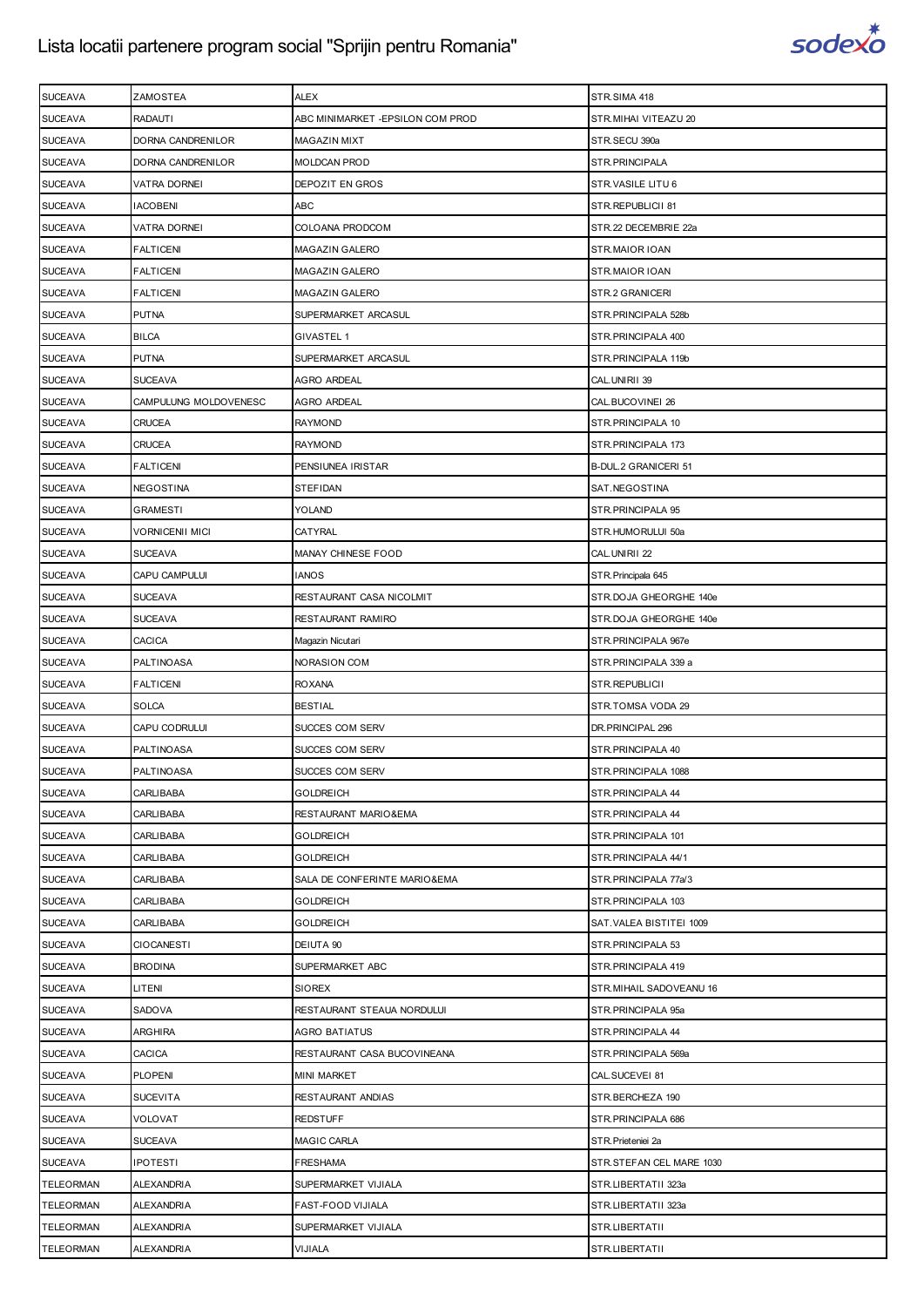

| <b>TELEORMAN</b> | <b>ALEXANDRIA</b>        | VIJIALA                   | STR.LIBERTATII 200b         |
|------------------|--------------------------|---------------------------|-----------------------------|
| <b>TELEORMAN</b> | <b>ALEXANDRIA</b>        | VIJIALA                   | STR.VIILOR 1-3              |
| <b>TELEORMAN</b> | ROSIORI DE VEDE          | <b>MARISAN</b>            | STR.PIATA                   |
| <b>TELEORMAN</b> | TURNU MAGURELE           | <b>MARISAN</b>            | STR.TRAIAN 2                |
| <b>TELEORMAN</b> | <b>ALEXANDRIA</b>        | <b>MARISAN</b>            | STR.LIBERTATII 211          |
| <b>TELEORMAN</b> | ALEXANDRIA               | <b>MARISAN</b>            | STR.PIATA CENTRALA piata    |
| <b>TELEORMAN</b> | ZIMNICEA                 | <b>MARISAN</b>            | STR.MIHAI VITEAZU           |
| <b>TELEORMAN</b> | ROSIORI DE VEDE          | MARISAN                   | STR.NICOLAE BALCESCU        |
| <b>TELEORMAN</b> | <b>ALEXANDRIA</b>        | INMEDIO                   | STR.BUCURESTI 49            |
| <b>TELEORMAN</b> | ROSIORI DE VEDE          | <b>INMEDIO</b>            | STR.CARPATI 132             |
| <b>TELEORMAN</b> | <b>SMARDIOASA</b>        | <b>BALINEX COM</b>        | STR. PRINCIPALA             |
| <b>TELEORMAN</b> | <b>CONTESTI</b>          | <b>BALINEX COM</b>        | STR.PRINCIPALA              |
| <b>TELEORMAN</b> | <b>MARZANESTI</b>        | <b>BALINEX COM MARKET</b> | SAT.CERNETU                 |
| <b>TELEORMAN</b> | <b>STOROBANEASA</b>      | <b>BALINEX COM MARKET</b> | STR.PRINCIPALA              |
| <b>TELEORMAN</b> | VIDELE                   | RESTAURANT GARA           | STR.REPUBLICII 34           |
| <b>TELEORMAN</b> | VIDELE                   | MINIMARKET                | SOS.GIURGIULUI 26           |
| <b>TELEORMAN</b> | <b>VIDELE</b>            | MAGAZIN GARA              | STR.REPUBLICII 34           |
| TELEORMAN        | VIDELE                   | <b>BALASESCU JENICA</b>   | SOS.GIURGIULUI 44           |
| <b>TELEORMAN</b> | VIDELE                   | <b>BALASESCU JENICA</b>   | STR.PARCULUI                |
| <b>TELEORMAN</b> | <b>VIDELE</b>            | <b>BALASESCU JENICA</b>   | STR.PIETEI                  |
| <b>TELEORMAN</b> | TURNU MAGURELE           | COFETARIA DARIA           | STR.INDEPENDENTEI           |
| <b>TELEORMAN</b> | TURNU MAGURELE           | TEST COM                  | STR.G-RAL PRAPORGESCU 62    |
| <b>TELEORMAN</b> | <b>ALEXANDRIA</b>        | <b>FLORIN COM</b>         | STR.DUNARII piata nord      |
| <b>TELEORMAN</b> | ALEXANDRIA               | FLORIN COM                | STR.ALEXANDRU GHICA 141     |
| <b>TELEORMAN</b> | <b>ALEXANDRIA</b>        | <b>FLORIN COM</b>         | STR.ALEXANDRU GHICA         |
| <b>TELEORMAN</b> | <b>ALEXANDRIA</b>        | <b>FLORIN COM</b>         | STR.LIBERTATII piata        |
| <b>TELEORMAN</b> | <b>ALEXANDRIA</b>        | FLORIN COM                | STR.PIATA CENTRALA piata    |
| <b>TELEORMAN</b> | <b>TATARASTII DE JOS</b> | TRALEX                    | SAT. TATARASTII DE JOS      |
| <b>TELEORMAN</b> | <b>ALEXANDRIA</b>        | NORD                      | STR.LIBERTATII 17           |
| <b>TELEORMAN</b> | <b>ALEXANDRIA</b>        | COMFAVORIT                | STR.LIBERTATII 17           |
| <b>TELEORMAN</b> | <b>TATARASTII DE JOS</b> | VISAN EXIM                | SAT.SLAVESTI                |
| <b>TELEORMAN</b> | <b>TATARASTII DE JOS</b> | VISAN EXIM                | SAT.SLAVESTI                |
| <b>TELEORMAN</b> | <b>TATARASTII DE JOS</b> | VISAN EXIM                | SAT.SLAVESTI                |
| <b>TELEORMAN</b> | ROSIORI DE VEDE          | VCR COM                   | STR. GENERAL PRAPORGESCU 75 |
| <b>TELEORMAN</b> | ROSIORI DE VEDE          | VCR COM                   | AL.CFR6                     |
| <b>TELEORMAN</b> | ROSIORI DE VEDE          | VCR COM                   | STR.RAHOVEI                 |
| <b>TELEORMAN</b> | ROSIORI DE VEDE          | VCR COM                   | AL.PARC                     |
| <b>TELEORMAN</b> | <b>FURCULESTI</b>        | COMGAB IMPEX              | STR.PRINCIPALA              |
| <b>TELEORMAN</b> | <b>FURCULESTI</b>        | COMGAB IMPEX              | STR.PRINCIPALA              |
| <b>TELEORMAN</b> | <b>FURCULESTI</b>        | COMGAB IMPEX              | STR.SPATARENI               |
| <b>TELEORMAN</b> | <b>FURCULESTI</b>        | <b>COMGAB IMPEX</b>       | STR.SPATARENI               |
| <b>TELEORMAN</b> | SPATAREI                 | COMGAB IMPEX              | STR.PRINCIPALA              |
| <b>TELEORMAN</b> | <b>FURCULESTI</b>        | COMGAB IMPEX              | STR.CENTRU SPATAREI         |
| <b>TELEORMAN</b> | <b>ALEXANDRIA</b>        | <b>COMGAB IMPEX</b>       | STR.DUNARII 129-133         |
| <b>TELEORMAN</b> | <b>LISA</b>              | REM MARKET                | STR.DUNARII 85              |
| <b>TELEORMAN</b> |                          |                           |                             |
|                  | <b>MAGURA</b>            | REM MARKET                | STR.ETERNITATII 85          |
| <b>TELEORMAN</b> | <b>MAGURA</b>            | <b>REM MARKET</b>         | STR. PRINCIPALA 220         |
| <b>TELEORMAN</b> | DRAGANESTI-VLASCA        | MIRUNA TRADING MARKET     | STR.PRINCIPALA              |
| <b>TELEORMAN</b> | DRAGANESTI-VLASCA        | MIRUNA TRADING            | SOS.BUCURESTI 54            |
| <b>TELEORMAN</b> | MERENII DE SUS           | TUDOR & CATI              | STR. PRINCIPALA 217         |
| <b>TELEORMAN</b> | <b>ISLAZ</b>             | LA DOI PASI - CAMELIA     | STR.DUNARII 54              |
| <b>TELEORMAN</b> | <b>BOTOROAGA</b>         | CATALINA COM              | STR. PRINCIPALA 28          |
| <b>TELEORMAN</b> | <b>BOTOROAGA</b>         | RESTAURANT CATALINA       | STR. PRINCIPALA 28          |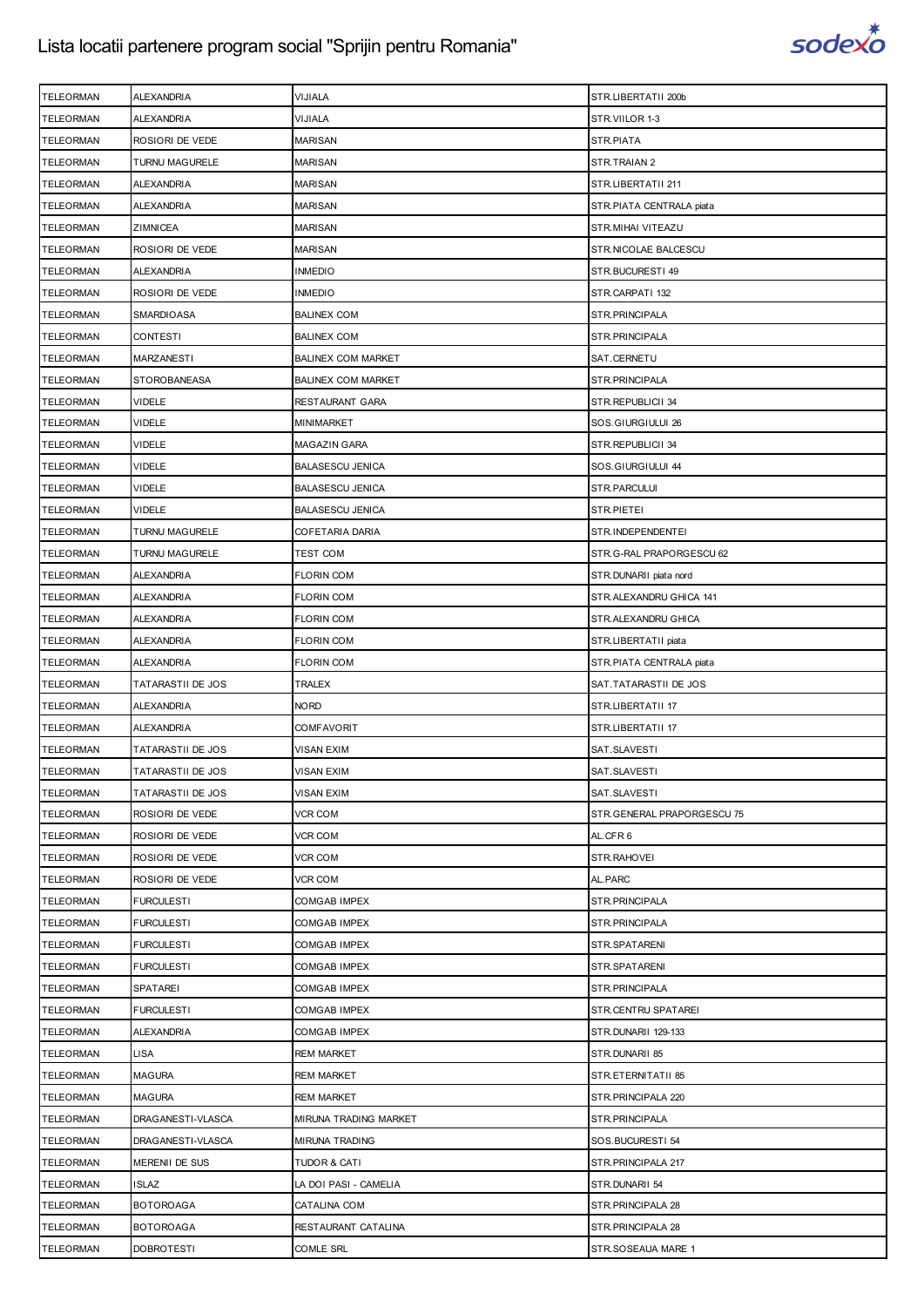

| <b>TELEORMAN</b><br><b>CONTESTI</b><br>JEDY SERVCOM<br>STR.MOS NENCU GRUIA 18<br><b>PLOSCA</b><br><b>TELEORMAN</b><br>MARINEL 2003<br>STR.PRINCIPALA<br><b>PLOSCA</b><br>STR.PRINCIPALA 16<br><b>TELEORMAN</b><br>MARINEL 2003<br>ROSIORI DE VEDE<br>AL. PARC NORD<br><b>TELEORMAN</b><br>REGAL DISTRIBUTION<br><b>TELEORMAN</b><br><b>LITA</b><br>SINDIVET<br>STR.PRINCIPALA 194<br><b>TELEORMAN</b><br>ROSIORI DE VEDE<br>RESTAURANT TERASA DUNARII<br>STR.DUNARII 181<br><b>PIATRA</b><br><b>TELEORMAN</b><br>FAST FOOD NATARAU MIHAI<br>STR.PRINCIPALA 121a<br><b>TELEORMAN</b><br><b>PIATRA</b><br>MINIMARKET NATARAU MIHAI<br>STR.PRINCIPALA 121a<br><b>TELEORMAN</b><br><b>ALEXANDRIA</b><br>PEMIALCOM<br>STR.LIBERTATII piata<br><b>VIDELE</b><br><b>TELEORMAN</b><br>PEMIALCOM<br>P-TA.PARCULUI 10<br><b>TELEORMAN</b><br><b>ISLAZ</b><br>RESTAURANT GIULIA<br>STR.DUNARII 3<br><b>TELEORMAN</b><br><b>RASMIRESTI</b><br>MIROSBALL<br>STR.PRINCIPALA 14<br><b>TELEORMAN</b><br>TELEORMANU<br>AGI GENTCOM<br>STR.MARZANESTI<br><b>TELEORMAN</b><br><b>SCURTU MARE</b><br>CASA LADA<br>STR.PRINCIPALA<br><b>POROSCHIA</b><br><b>TELEORMAN</b><br>FLOR & ILEANA 69<br>AL.MERILOR<br><b>TELEORMAN</b><br><b>TROIANUL</b><br>Salex ROSIORI<br>STR. Viitorului 92<br><b>TELEORMAN</b><br>RADOIESTI-DEAL<br>LA DOI PASI<br>STR.PRINCIPALA<br><b>TELEORMAN</b><br><b>NANOV</b><br>MAGAZINUL DENISEI<br>STR.DUNARII 8<br><b>TELEORMAN</b><br><b>ALEXANDRIA</b><br><b>CLAUDEN-MIH</b><br>STR.POTCOAVA 9<br><b>TELEORMAN</b><br>CIOLANESTII DIN DEAL<br>LYLMAR PRODEXIM<br>STR.CALEA ROSIORI 244<br><b>POROSCHIA</b><br><b>TELEORMAN</b><br>ASG EXPERT PLANT<br>STR.DUNARII 192<br><b>POROSCHIA</b><br><b>TELEORMAN</b><br>ASG EXPERT PLANT<br>STR.DUNARII 358<br><b>TELEORMAN</b><br><b>SUHAIA</b><br>MINI-MARKET<br>STR.PRINCIPALA 187<br><b>TELEORMAN</b><br><b>SUHAIA</b><br>MINI-MARKET<br>STR. PRINCIPALA 374<br><b>BALTA SARATA</b><br><b>TELEORMAN</b><br>MINI-MARKET<br>STR.TRANDAFIRILOR 2<br><b>TELEORMAN</b><br>PERETU<br>NICULESCU VIRGIL ADRIAN<br>STR.MIRCESTI 2091<br>ROSIORI DE VEDE<br><b>TELEORMAN</b><br>CMC & PDA DISTRIBUTION<br>STR.SF. TEODOR 14<br><b>TELEORMAN</b><br>ROSIORI DE VEDE<br>CMC & PDA DISTRIBUTION<br>STR.DUNARII 66<br><b>TELEORMAN</b><br>ROSIORI DE VEDE<br>CMC & PDA DISTRIBUTION<br>STR. MIHAIL KOGALNICEANU 214<br><b>TELEORMAN</b><br>ROSIORI DE VEDE<br>CMC & PDA DISTRIBUTION<br>STR. MIHAIL KOGALNICEANU 214<br><b>TELEORMAN</b><br>TURNU MAGURELE<br>AMMY ADELMAR<br>STR.CHIMIEI 21<br><b>TELEORMAN</b><br>TURNU MAGURELE<br>AMMY ADELMAR<br>STR.OLTULUI 258<br><b>TELEORMAN</b><br><b>FRUMOASA</b><br>ANDRESS DALINA<br>STR.PRINCIPALA<br><b>TELEORMAN</b><br><b>BOTOROAGA</b><br>VIOLUCMIRI<br>STR.PRINCIPALA 28<br><b>TELEORMAN</b><br><b>ALEXANDRIA</b><br>SALI IANCU DORU<br>STR.DUNARII 281<br><b>TELEORMAN</b><br><b>VACARESTI</b><br>BUSINESS K.R.N. LUCICOM<br>DJ.612A<br><b>TELEORMAN</b><br><b>DEPARATI</b><br>MAGAZIN MIXT<br>STR.SALCAMILOR 1<br><b>TELEORMAN</b><br>ZIMNICEA<br>RESTAURANT JOINT<br>STR.MIHAI VITEAZU<br><b>TELEORMAN</b><br><b>CIOLANESTI</b><br>STR.CALEA ROSIORI 20<br>LA DOI PASI<br><b>TELEORMAN</b><br>ROSIORI DE VEDE<br>NIRO BOCA SUD<br>STR.MIHAI BRAVU 60<br><b>TELEORMAN</b><br><b>BUJORU</b><br>MIHAI I. IONELA<br>STR. PRINCIPALA 197<br><b>TELEORMAN</b><br><b>ALEXANDRIA</b><br>KAROL ADRIAN MARKETING<br>STR.DUNARII 364<br><b>TELEORMAN</b><br>PERETU<br>MICA SORIN<br>STR.CARACAL 1580<br><b>TELEORMAN</b><br>RADOIESTI-DEAL<br>STR.PRINCIPALA 60<br>SEINU GHE IULIANA<br><b>BLEJESTI</b><br>RULOTA CU DELICII<br>STR.PRINCIPALA 274<br><b>TELEORMAN</b><br><b>TELEORMAN</b><br><b>FRUMOASA</b><br>FGM FAMILY STAR<br>COM. Principala nr207 207<br>STOROBANEASA<br>CIOBANU TEO CONSTRUCT<br>STR.SCOLII 27<br><b>TELEORMAN</b><br><b>BRANCENI</b><br>STR. Principala 90<br>TELEORMAN<br>CARLOS ALEJANDRO<br>P-TA.PECO<br><b>TELEORMAN</b><br><b>ALEXANDRIA</b><br>DENYSA PRESTIGE<br><b>TELEORMAN</b><br><b>TUFMADA</b><br>STR. Petrolului 1<br><b>SILISTEA</b><br><b>TELEORMAN</b><br><b>SILISTEA</b><br><b>TUFMADA</b><br>STR. Petrolului 1<br><b>TIMIS</b><br>TIMISOARA<br>PIZZA HUT<br>STR.DEMETRIADE ARISTIDE 1 | <b>TELEORMAN</b> | <b>CONTESTI</b> | <b>JEDY SERVCOM</b> | STR.MOS NENCU GRUIA 5     |
|---------------------------------------------------------------------------------------------------------------------------------------------------------------------------------------------------------------------------------------------------------------------------------------------------------------------------------------------------------------------------------------------------------------------------------------------------------------------------------------------------------------------------------------------------------------------------------------------------------------------------------------------------------------------------------------------------------------------------------------------------------------------------------------------------------------------------------------------------------------------------------------------------------------------------------------------------------------------------------------------------------------------------------------------------------------------------------------------------------------------------------------------------------------------------------------------------------------------------------------------------------------------------------------------------------------------------------------------------------------------------------------------------------------------------------------------------------------------------------------------------------------------------------------------------------------------------------------------------------------------------------------------------------------------------------------------------------------------------------------------------------------------------------------------------------------------------------------------------------------------------------------------------------------------------------------------------------------------------------------------------------------------------------------------------------------------------------------------------------------------------------------------------------------------------------------------------------------------------------------------------------------------------------------------------------------------------------------------------------------------------------------------------------------------------------------------------------------------------------------------------------------------------------------------------------------------------------------------------------------------------------------------------------------------------------------------------------------------------------------------------------------------------------------------------------------------------------------------------------------------------------------------------------------------------------------------------------------------------------------------------------------------------------------------------------------------------------------------------------------------------------------------------------------------------------------------------------------------------------------------------------------------------------------------------------------------------------------------------------------------------------------------------------------------------------------------------------------------------------------------------------------------------------------------------------------------------------------------------------------------------------------------------------------------------------------------------------------------------------------------------------------------------------------------------------------------------------------------------------------------------------------------------------------------------------------------------------------------------------------------------------------------------------------------------------------------------------------------------------------------------------------------------------------------------------------------------------------------|------------------|-----------------|---------------------|---------------------------|
|                                                                                                                                                                                                                                                                                                                                                                                                                                                                                                                                                                                                                                                                                                                                                                                                                                                                                                                                                                                                                                                                                                                                                                                                                                                                                                                                                                                                                                                                                                                                                                                                                                                                                                                                                                                                                                                                                                                                                                                                                                                                                                                                                                                                                                                                                                                                                                                                                                                                                                                                                                                                                                                                                                                                                                                                                                                                                                                                                                                                                                                                                                                                                                                                                                                                                                                                                                                                                                                                                                                                                                                                                                                                                                                                                                                                                                                                                                                                                                                                                                                                                                                                                                                                                     |                  |                 |                     |                           |
|                                                                                                                                                                                                                                                                                                                                                                                                                                                                                                                                                                                                                                                                                                                                                                                                                                                                                                                                                                                                                                                                                                                                                                                                                                                                                                                                                                                                                                                                                                                                                                                                                                                                                                                                                                                                                                                                                                                                                                                                                                                                                                                                                                                                                                                                                                                                                                                                                                                                                                                                                                                                                                                                                                                                                                                                                                                                                                                                                                                                                                                                                                                                                                                                                                                                                                                                                                                                                                                                                                                                                                                                                                                                                                                                                                                                                                                                                                                                                                                                                                                                                                                                                                                                                     |                  |                 |                     |                           |
|                                                                                                                                                                                                                                                                                                                                                                                                                                                                                                                                                                                                                                                                                                                                                                                                                                                                                                                                                                                                                                                                                                                                                                                                                                                                                                                                                                                                                                                                                                                                                                                                                                                                                                                                                                                                                                                                                                                                                                                                                                                                                                                                                                                                                                                                                                                                                                                                                                                                                                                                                                                                                                                                                                                                                                                                                                                                                                                                                                                                                                                                                                                                                                                                                                                                                                                                                                                                                                                                                                                                                                                                                                                                                                                                                                                                                                                                                                                                                                                                                                                                                                                                                                                                                     |                  |                 |                     |                           |
|                                                                                                                                                                                                                                                                                                                                                                                                                                                                                                                                                                                                                                                                                                                                                                                                                                                                                                                                                                                                                                                                                                                                                                                                                                                                                                                                                                                                                                                                                                                                                                                                                                                                                                                                                                                                                                                                                                                                                                                                                                                                                                                                                                                                                                                                                                                                                                                                                                                                                                                                                                                                                                                                                                                                                                                                                                                                                                                                                                                                                                                                                                                                                                                                                                                                                                                                                                                                                                                                                                                                                                                                                                                                                                                                                                                                                                                                                                                                                                                                                                                                                                                                                                                                                     |                  |                 |                     |                           |
|                                                                                                                                                                                                                                                                                                                                                                                                                                                                                                                                                                                                                                                                                                                                                                                                                                                                                                                                                                                                                                                                                                                                                                                                                                                                                                                                                                                                                                                                                                                                                                                                                                                                                                                                                                                                                                                                                                                                                                                                                                                                                                                                                                                                                                                                                                                                                                                                                                                                                                                                                                                                                                                                                                                                                                                                                                                                                                                                                                                                                                                                                                                                                                                                                                                                                                                                                                                                                                                                                                                                                                                                                                                                                                                                                                                                                                                                                                                                                                                                                                                                                                                                                                                                                     |                  |                 |                     |                           |
|                                                                                                                                                                                                                                                                                                                                                                                                                                                                                                                                                                                                                                                                                                                                                                                                                                                                                                                                                                                                                                                                                                                                                                                                                                                                                                                                                                                                                                                                                                                                                                                                                                                                                                                                                                                                                                                                                                                                                                                                                                                                                                                                                                                                                                                                                                                                                                                                                                                                                                                                                                                                                                                                                                                                                                                                                                                                                                                                                                                                                                                                                                                                                                                                                                                                                                                                                                                                                                                                                                                                                                                                                                                                                                                                                                                                                                                                                                                                                                                                                                                                                                                                                                                                                     |                  |                 |                     |                           |
|                                                                                                                                                                                                                                                                                                                                                                                                                                                                                                                                                                                                                                                                                                                                                                                                                                                                                                                                                                                                                                                                                                                                                                                                                                                                                                                                                                                                                                                                                                                                                                                                                                                                                                                                                                                                                                                                                                                                                                                                                                                                                                                                                                                                                                                                                                                                                                                                                                                                                                                                                                                                                                                                                                                                                                                                                                                                                                                                                                                                                                                                                                                                                                                                                                                                                                                                                                                                                                                                                                                                                                                                                                                                                                                                                                                                                                                                                                                                                                                                                                                                                                                                                                                                                     |                  |                 |                     |                           |
|                                                                                                                                                                                                                                                                                                                                                                                                                                                                                                                                                                                                                                                                                                                                                                                                                                                                                                                                                                                                                                                                                                                                                                                                                                                                                                                                                                                                                                                                                                                                                                                                                                                                                                                                                                                                                                                                                                                                                                                                                                                                                                                                                                                                                                                                                                                                                                                                                                                                                                                                                                                                                                                                                                                                                                                                                                                                                                                                                                                                                                                                                                                                                                                                                                                                                                                                                                                                                                                                                                                                                                                                                                                                                                                                                                                                                                                                                                                                                                                                                                                                                                                                                                                                                     |                  |                 |                     |                           |
|                                                                                                                                                                                                                                                                                                                                                                                                                                                                                                                                                                                                                                                                                                                                                                                                                                                                                                                                                                                                                                                                                                                                                                                                                                                                                                                                                                                                                                                                                                                                                                                                                                                                                                                                                                                                                                                                                                                                                                                                                                                                                                                                                                                                                                                                                                                                                                                                                                                                                                                                                                                                                                                                                                                                                                                                                                                                                                                                                                                                                                                                                                                                                                                                                                                                                                                                                                                                                                                                                                                                                                                                                                                                                                                                                                                                                                                                                                                                                                                                                                                                                                                                                                                                                     |                  |                 |                     |                           |
|                                                                                                                                                                                                                                                                                                                                                                                                                                                                                                                                                                                                                                                                                                                                                                                                                                                                                                                                                                                                                                                                                                                                                                                                                                                                                                                                                                                                                                                                                                                                                                                                                                                                                                                                                                                                                                                                                                                                                                                                                                                                                                                                                                                                                                                                                                                                                                                                                                                                                                                                                                                                                                                                                                                                                                                                                                                                                                                                                                                                                                                                                                                                                                                                                                                                                                                                                                                                                                                                                                                                                                                                                                                                                                                                                                                                                                                                                                                                                                                                                                                                                                                                                                                                                     |                  |                 |                     |                           |
|                                                                                                                                                                                                                                                                                                                                                                                                                                                                                                                                                                                                                                                                                                                                                                                                                                                                                                                                                                                                                                                                                                                                                                                                                                                                                                                                                                                                                                                                                                                                                                                                                                                                                                                                                                                                                                                                                                                                                                                                                                                                                                                                                                                                                                                                                                                                                                                                                                                                                                                                                                                                                                                                                                                                                                                                                                                                                                                                                                                                                                                                                                                                                                                                                                                                                                                                                                                                                                                                                                                                                                                                                                                                                                                                                                                                                                                                                                                                                                                                                                                                                                                                                                                                                     |                  |                 |                     |                           |
|                                                                                                                                                                                                                                                                                                                                                                                                                                                                                                                                                                                                                                                                                                                                                                                                                                                                                                                                                                                                                                                                                                                                                                                                                                                                                                                                                                                                                                                                                                                                                                                                                                                                                                                                                                                                                                                                                                                                                                                                                                                                                                                                                                                                                                                                                                                                                                                                                                                                                                                                                                                                                                                                                                                                                                                                                                                                                                                                                                                                                                                                                                                                                                                                                                                                                                                                                                                                                                                                                                                                                                                                                                                                                                                                                                                                                                                                                                                                                                                                                                                                                                                                                                                                                     |                  |                 |                     |                           |
|                                                                                                                                                                                                                                                                                                                                                                                                                                                                                                                                                                                                                                                                                                                                                                                                                                                                                                                                                                                                                                                                                                                                                                                                                                                                                                                                                                                                                                                                                                                                                                                                                                                                                                                                                                                                                                                                                                                                                                                                                                                                                                                                                                                                                                                                                                                                                                                                                                                                                                                                                                                                                                                                                                                                                                                                                                                                                                                                                                                                                                                                                                                                                                                                                                                                                                                                                                                                                                                                                                                                                                                                                                                                                                                                                                                                                                                                                                                                                                                                                                                                                                                                                                                                                     |                  |                 |                     |                           |
|                                                                                                                                                                                                                                                                                                                                                                                                                                                                                                                                                                                                                                                                                                                                                                                                                                                                                                                                                                                                                                                                                                                                                                                                                                                                                                                                                                                                                                                                                                                                                                                                                                                                                                                                                                                                                                                                                                                                                                                                                                                                                                                                                                                                                                                                                                                                                                                                                                                                                                                                                                                                                                                                                                                                                                                                                                                                                                                                                                                                                                                                                                                                                                                                                                                                                                                                                                                                                                                                                                                                                                                                                                                                                                                                                                                                                                                                                                                                                                                                                                                                                                                                                                                                                     |                  |                 |                     |                           |
|                                                                                                                                                                                                                                                                                                                                                                                                                                                                                                                                                                                                                                                                                                                                                                                                                                                                                                                                                                                                                                                                                                                                                                                                                                                                                                                                                                                                                                                                                                                                                                                                                                                                                                                                                                                                                                                                                                                                                                                                                                                                                                                                                                                                                                                                                                                                                                                                                                                                                                                                                                                                                                                                                                                                                                                                                                                                                                                                                                                                                                                                                                                                                                                                                                                                                                                                                                                                                                                                                                                                                                                                                                                                                                                                                                                                                                                                                                                                                                                                                                                                                                                                                                                                                     |                  |                 |                     |                           |
|                                                                                                                                                                                                                                                                                                                                                                                                                                                                                                                                                                                                                                                                                                                                                                                                                                                                                                                                                                                                                                                                                                                                                                                                                                                                                                                                                                                                                                                                                                                                                                                                                                                                                                                                                                                                                                                                                                                                                                                                                                                                                                                                                                                                                                                                                                                                                                                                                                                                                                                                                                                                                                                                                                                                                                                                                                                                                                                                                                                                                                                                                                                                                                                                                                                                                                                                                                                                                                                                                                                                                                                                                                                                                                                                                                                                                                                                                                                                                                                                                                                                                                                                                                                                                     |                  |                 |                     |                           |
|                                                                                                                                                                                                                                                                                                                                                                                                                                                                                                                                                                                                                                                                                                                                                                                                                                                                                                                                                                                                                                                                                                                                                                                                                                                                                                                                                                                                                                                                                                                                                                                                                                                                                                                                                                                                                                                                                                                                                                                                                                                                                                                                                                                                                                                                                                                                                                                                                                                                                                                                                                                                                                                                                                                                                                                                                                                                                                                                                                                                                                                                                                                                                                                                                                                                                                                                                                                                                                                                                                                                                                                                                                                                                                                                                                                                                                                                                                                                                                                                                                                                                                                                                                                                                     |                  |                 |                     |                           |
|                                                                                                                                                                                                                                                                                                                                                                                                                                                                                                                                                                                                                                                                                                                                                                                                                                                                                                                                                                                                                                                                                                                                                                                                                                                                                                                                                                                                                                                                                                                                                                                                                                                                                                                                                                                                                                                                                                                                                                                                                                                                                                                                                                                                                                                                                                                                                                                                                                                                                                                                                                                                                                                                                                                                                                                                                                                                                                                                                                                                                                                                                                                                                                                                                                                                                                                                                                                                                                                                                                                                                                                                                                                                                                                                                                                                                                                                                                                                                                                                                                                                                                                                                                                                                     |                  |                 |                     |                           |
|                                                                                                                                                                                                                                                                                                                                                                                                                                                                                                                                                                                                                                                                                                                                                                                                                                                                                                                                                                                                                                                                                                                                                                                                                                                                                                                                                                                                                                                                                                                                                                                                                                                                                                                                                                                                                                                                                                                                                                                                                                                                                                                                                                                                                                                                                                                                                                                                                                                                                                                                                                                                                                                                                                                                                                                                                                                                                                                                                                                                                                                                                                                                                                                                                                                                                                                                                                                                                                                                                                                                                                                                                                                                                                                                                                                                                                                                                                                                                                                                                                                                                                                                                                                                                     |                  |                 |                     |                           |
|                                                                                                                                                                                                                                                                                                                                                                                                                                                                                                                                                                                                                                                                                                                                                                                                                                                                                                                                                                                                                                                                                                                                                                                                                                                                                                                                                                                                                                                                                                                                                                                                                                                                                                                                                                                                                                                                                                                                                                                                                                                                                                                                                                                                                                                                                                                                                                                                                                                                                                                                                                                                                                                                                                                                                                                                                                                                                                                                                                                                                                                                                                                                                                                                                                                                                                                                                                                                                                                                                                                                                                                                                                                                                                                                                                                                                                                                                                                                                                                                                                                                                                                                                                                                                     |                  |                 |                     |                           |
|                                                                                                                                                                                                                                                                                                                                                                                                                                                                                                                                                                                                                                                                                                                                                                                                                                                                                                                                                                                                                                                                                                                                                                                                                                                                                                                                                                                                                                                                                                                                                                                                                                                                                                                                                                                                                                                                                                                                                                                                                                                                                                                                                                                                                                                                                                                                                                                                                                                                                                                                                                                                                                                                                                                                                                                                                                                                                                                                                                                                                                                                                                                                                                                                                                                                                                                                                                                                                                                                                                                                                                                                                                                                                                                                                                                                                                                                                                                                                                                                                                                                                                                                                                                                                     |                  |                 |                     |                           |
|                                                                                                                                                                                                                                                                                                                                                                                                                                                                                                                                                                                                                                                                                                                                                                                                                                                                                                                                                                                                                                                                                                                                                                                                                                                                                                                                                                                                                                                                                                                                                                                                                                                                                                                                                                                                                                                                                                                                                                                                                                                                                                                                                                                                                                                                                                                                                                                                                                                                                                                                                                                                                                                                                                                                                                                                                                                                                                                                                                                                                                                                                                                                                                                                                                                                                                                                                                                                                                                                                                                                                                                                                                                                                                                                                                                                                                                                                                                                                                                                                                                                                                                                                                                                                     |                  |                 |                     |                           |
|                                                                                                                                                                                                                                                                                                                                                                                                                                                                                                                                                                                                                                                                                                                                                                                                                                                                                                                                                                                                                                                                                                                                                                                                                                                                                                                                                                                                                                                                                                                                                                                                                                                                                                                                                                                                                                                                                                                                                                                                                                                                                                                                                                                                                                                                                                                                                                                                                                                                                                                                                                                                                                                                                                                                                                                                                                                                                                                                                                                                                                                                                                                                                                                                                                                                                                                                                                                                                                                                                                                                                                                                                                                                                                                                                                                                                                                                                                                                                                                                                                                                                                                                                                                                                     |                  |                 |                     |                           |
|                                                                                                                                                                                                                                                                                                                                                                                                                                                                                                                                                                                                                                                                                                                                                                                                                                                                                                                                                                                                                                                                                                                                                                                                                                                                                                                                                                                                                                                                                                                                                                                                                                                                                                                                                                                                                                                                                                                                                                                                                                                                                                                                                                                                                                                                                                                                                                                                                                                                                                                                                                                                                                                                                                                                                                                                                                                                                                                                                                                                                                                                                                                                                                                                                                                                                                                                                                                                                                                                                                                                                                                                                                                                                                                                                                                                                                                                                                                                                                                                                                                                                                                                                                                                                     |                  |                 |                     |                           |
|                                                                                                                                                                                                                                                                                                                                                                                                                                                                                                                                                                                                                                                                                                                                                                                                                                                                                                                                                                                                                                                                                                                                                                                                                                                                                                                                                                                                                                                                                                                                                                                                                                                                                                                                                                                                                                                                                                                                                                                                                                                                                                                                                                                                                                                                                                                                                                                                                                                                                                                                                                                                                                                                                                                                                                                                                                                                                                                                                                                                                                                                                                                                                                                                                                                                                                                                                                                                                                                                                                                                                                                                                                                                                                                                                                                                                                                                                                                                                                                                                                                                                                                                                                                                                     |                  |                 |                     |                           |
|                                                                                                                                                                                                                                                                                                                                                                                                                                                                                                                                                                                                                                                                                                                                                                                                                                                                                                                                                                                                                                                                                                                                                                                                                                                                                                                                                                                                                                                                                                                                                                                                                                                                                                                                                                                                                                                                                                                                                                                                                                                                                                                                                                                                                                                                                                                                                                                                                                                                                                                                                                                                                                                                                                                                                                                                                                                                                                                                                                                                                                                                                                                                                                                                                                                                                                                                                                                                                                                                                                                                                                                                                                                                                                                                                                                                                                                                                                                                                                                                                                                                                                                                                                                                                     |                  |                 |                     |                           |
|                                                                                                                                                                                                                                                                                                                                                                                                                                                                                                                                                                                                                                                                                                                                                                                                                                                                                                                                                                                                                                                                                                                                                                                                                                                                                                                                                                                                                                                                                                                                                                                                                                                                                                                                                                                                                                                                                                                                                                                                                                                                                                                                                                                                                                                                                                                                                                                                                                                                                                                                                                                                                                                                                                                                                                                                                                                                                                                                                                                                                                                                                                                                                                                                                                                                                                                                                                                                                                                                                                                                                                                                                                                                                                                                                                                                                                                                                                                                                                                                                                                                                                                                                                                                                     |                  |                 |                     |                           |
|                                                                                                                                                                                                                                                                                                                                                                                                                                                                                                                                                                                                                                                                                                                                                                                                                                                                                                                                                                                                                                                                                                                                                                                                                                                                                                                                                                                                                                                                                                                                                                                                                                                                                                                                                                                                                                                                                                                                                                                                                                                                                                                                                                                                                                                                                                                                                                                                                                                                                                                                                                                                                                                                                                                                                                                                                                                                                                                                                                                                                                                                                                                                                                                                                                                                                                                                                                                                                                                                                                                                                                                                                                                                                                                                                                                                                                                                                                                                                                                                                                                                                                                                                                                                                     |                  |                 |                     |                           |
|                                                                                                                                                                                                                                                                                                                                                                                                                                                                                                                                                                                                                                                                                                                                                                                                                                                                                                                                                                                                                                                                                                                                                                                                                                                                                                                                                                                                                                                                                                                                                                                                                                                                                                                                                                                                                                                                                                                                                                                                                                                                                                                                                                                                                                                                                                                                                                                                                                                                                                                                                                                                                                                                                                                                                                                                                                                                                                                                                                                                                                                                                                                                                                                                                                                                                                                                                                                                                                                                                                                                                                                                                                                                                                                                                                                                                                                                                                                                                                                                                                                                                                                                                                                                                     |                  |                 |                     |                           |
|                                                                                                                                                                                                                                                                                                                                                                                                                                                                                                                                                                                                                                                                                                                                                                                                                                                                                                                                                                                                                                                                                                                                                                                                                                                                                                                                                                                                                                                                                                                                                                                                                                                                                                                                                                                                                                                                                                                                                                                                                                                                                                                                                                                                                                                                                                                                                                                                                                                                                                                                                                                                                                                                                                                                                                                                                                                                                                                                                                                                                                                                                                                                                                                                                                                                                                                                                                                                                                                                                                                                                                                                                                                                                                                                                                                                                                                                                                                                                                                                                                                                                                                                                                                                                     |                  |                 |                     |                           |
|                                                                                                                                                                                                                                                                                                                                                                                                                                                                                                                                                                                                                                                                                                                                                                                                                                                                                                                                                                                                                                                                                                                                                                                                                                                                                                                                                                                                                                                                                                                                                                                                                                                                                                                                                                                                                                                                                                                                                                                                                                                                                                                                                                                                                                                                                                                                                                                                                                                                                                                                                                                                                                                                                                                                                                                                                                                                                                                                                                                                                                                                                                                                                                                                                                                                                                                                                                                                                                                                                                                                                                                                                                                                                                                                                                                                                                                                                                                                                                                                                                                                                                                                                                                                                     |                  |                 |                     |                           |
|                                                                                                                                                                                                                                                                                                                                                                                                                                                                                                                                                                                                                                                                                                                                                                                                                                                                                                                                                                                                                                                                                                                                                                                                                                                                                                                                                                                                                                                                                                                                                                                                                                                                                                                                                                                                                                                                                                                                                                                                                                                                                                                                                                                                                                                                                                                                                                                                                                                                                                                                                                                                                                                                                                                                                                                                                                                                                                                                                                                                                                                                                                                                                                                                                                                                                                                                                                                                                                                                                                                                                                                                                                                                                                                                                                                                                                                                                                                                                                                                                                                                                                                                                                                                                     |                  |                 |                     |                           |
|                                                                                                                                                                                                                                                                                                                                                                                                                                                                                                                                                                                                                                                                                                                                                                                                                                                                                                                                                                                                                                                                                                                                                                                                                                                                                                                                                                                                                                                                                                                                                                                                                                                                                                                                                                                                                                                                                                                                                                                                                                                                                                                                                                                                                                                                                                                                                                                                                                                                                                                                                                                                                                                                                                                                                                                                                                                                                                                                                                                                                                                                                                                                                                                                                                                                                                                                                                                                                                                                                                                                                                                                                                                                                                                                                                                                                                                                                                                                                                                                                                                                                                                                                                                                                     |                  |                 |                     |                           |
|                                                                                                                                                                                                                                                                                                                                                                                                                                                                                                                                                                                                                                                                                                                                                                                                                                                                                                                                                                                                                                                                                                                                                                                                                                                                                                                                                                                                                                                                                                                                                                                                                                                                                                                                                                                                                                                                                                                                                                                                                                                                                                                                                                                                                                                                                                                                                                                                                                                                                                                                                                                                                                                                                                                                                                                                                                                                                                                                                                                                                                                                                                                                                                                                                                                                                                                                                                                                                                                                                                                                                                                                                                                                                                                                                                                                                                                                                                                                                                                                                                                                                                                                                                                                                     |                  |                 |                     |                           |
|                                                                                                                                                                                                                                                                                                                                                                                                                                                                                                                                                                                                                                                                                                                                                                                                                                                                                                                                                                                                                                                                                                                                                                                                                                                                                                                                                                                                                                                                                                                                                                                                                                                                                                                                                                                                                                                                                                                                                                                                                                                                                                                                                                                                                                                                                                                                                                                                                                                                                                                                                                                                                                                                                                                                                                                                                                                                                                                                                                                                                                                                                                                                                                                                                                                                                                                                                                                                                                                                                                                                                                                                                                                                                                                                                                                                                                                                                                                                                                                                                                                                                                                                                                                                                     |                  |                 |                     |                           |
|                                                                                                                                                                                                                                                                                                                                                                                                                                                                                                                                                                                                                                                                                                                                                                                                                                                                                                                                                                                                                                                                                                                                                                                                                                                                                                                                                                                                                                                                                                                                                                                                                                                                                                                                                                                                                                                                                                                                                                                                                                                                                                                                                                                                                                                                                                                                                                                                                                                                                                                                                                                                                                                                                                                                                                                                                                                                                                                                                                                                                                                                                                                                                                                                                                                                                                                                                                                                                                                                                                                                                                                                                                                                                                                                                                                                                                                                                                                                                                                                                                                                                                                                                                                                                     |                  |                 |                     |                           |
|                                                                                                                                                                                                                                                                                                                                                                                                                                                                                                                                                                                                                                                                                                                                                                                                                                                                                                                                                                                                                                                                                                                                                                                                                                                                                                                                                                                                                                                                                                                                                                                                                                                                                                                                                                                                                                                                                                                                                                                                                                                                                                                                                                                                                                                                                                                                                                                                                                                                                                                                                                                                                                                                                                                                                                                                                                                                                                                                                                                                                                                                                                                                                                                                                                                                                                                                                                                                                                                                                                                                                                                                                                                                                                                                                                                                                                                                                                                                                                                                                                                                                                                                                                                                                     |                  |                 |                     |                           |
|                                                                                                                                                                                                                                                                                                                                                                                                                                                                                                                                                                                                                                                                                                                                                                                                                                                                                                                                                                                                                                                                                                                                                                                                                                                                                                                                                                                                                                                                                                                                                                                                                                                                                                                                                                                                                                                                                                                                                                                                                                                                                                                                                                                                                                                                                                                                                                                                                                                                                                                                                                                                                                                                                                                                                                                                                                                                                                                                                                                                                                                                                                                                                                                                                                                                                                                                                                                                                                                                                                                                                                                                                                                                                                                                                                                                                                                                                                                                                                                                                                                                                                                                                                                                                     |                  |                 |                     |                           |
|                                                                                                                                                                                                                                                                                                                                                                                                                                                                                                                                                                                                                                                                                                                                                                                                                                                                                                                                                                                                                                                                                                                                                                                                                                                                                                                                                                                                                                                                                                                                                                                                                                                                                                                                                                                                                                                                                                                                                                                                                                                                                                                                                                                                                                                                                                                                                                                                                                                                                                                                                                                                                                                                                                                                                                                                                                                                                                                                                                                                                                                                                                                                                                                                                                                                                                                                                                                                                                                                                                                                                                                                                                                                                                                                                                                                                                                                                                                                                                                                                                                                                                                                                                                                                     |                  |                 |                     |                           |
|                                                                                                                                                                                                                                                                                                                                                                                                                                                                                                                                                                                                                                                                                                                                                                                                                                                                                                                                                                                                                                                                                                                                                                                                                                                                                                                                                                                                                                                                                                                                                                                                                                                                                                                                                                                                                                                                                                                                                                                                                                                                                                                                                                                                                                                                                                                                                                                                                                                                                                                                                                                                                                                                                                                                                                                                                                                                                                                                                                                                                                                                                                                                                                                                                                                                                                                                                                                                                                                                                                                                                                                                                                                                                                                                                                                                                                                                                                                                                                                                                                                                                                                                                                                                                     |                  |                 |                     |                           |
|                                                                                                                                                                                                                                                                                                                                                                                                                                                                                                                                                                                                                                                                                                                                                                                                                                                                                                                                                                                                                                                                                                                                                                                                                                                                                                                                                                                                                                                                                                                                                                                                                                                                                                                                                                                                                                                                                                                                                                                                                                                                                                                                                                                                                                                                                                                                                                                                                                                                                                                                                                                                                                                                                                                                                                                                                                                                                                                                                                                                                                                                                                                                                                                                                                                                                                                                                                                                                                                                                                                                                                                                                                                                                                                                                                                                                                                                                                                                                                                                                                                                                                                                                                                                                     |                  |                 |                     |                           |
|                                                                                                                                                                                                                                                                                                                                                                                                                                                                                                                                                                                                                                                                                                                                                                                                                                                                                                                                                                                                                                                                                                                                                                                                                                                                                                                                                                                                                                                                                                                                                                                                                                                                                                                                                                                                                                                                                                                                                                                                                                                                                                                                                                                                                                                                                                                                                                                                                                                                                                                                                                                                                                                                                                                                                                                                                                                                                                                                                                                                                                                                                                                                                                                                                                                                                                                                                                                                                                                                                                                                                                                                                                                                                                                                                                                                                                                                                                                                                                                                                                                                                                                                                                                                                     |                  |                 |                     |                           |
|                                                                                                                                                                                                                                                                                                                                                                                                                                                                                                                                                                                                                                                                                                                                                                                                                                                                                                                                                                                                                                                                                                                                                                                                                                                                                                                                                                                                                                                                                                                                                                                                                                                                                                                                                                                                                                                                                                                                                                                                                                                                                                                                                                                                                                                                                                                                                                                                                                                                                                                                                                                                                                                                                                                                                                                                                                                                                                                                                                                                                                                                                                                                                                                                                                                                                                                                                                                                                                                                                                                                                                                                                                                                                                                                                                                                                                                                                                                                                                                                                                                                                                                                                                                                                     |                  |                 |                     |                           |
|                                                                                                                                                                                                                                                                                                                                                                                                                                                                                                                                                                                                                                                                                                                                                                                                                                                                                                                                                                                                                                                                                                                                                                                                                                                                                                                                                                                                                                                                                                                                                                                                                                                                                                                                                                                                                                                                                                                                                                                                                                                                                                                                                                                                                                                                                                                                                                                                                                                                                                                                                                                                                                                                                                                                                                                                                                                                                                                                                                                                                                                                                                                                                                                                                                                                                                                                                                                                                                                                                                                                                                                                                                                                                                                                                                                                                                                                                                                                                                                                                                                                                                                                                                                                                     |                  |                 |                     |                           |
|                                                                                                                                                                                                                                                                                                                                                                                                                                                                                                                                                                                                                                                                                                                                                                                                                                                                                                                                                                                                                                                                                                                                                                                                                                                                                                                                                                                                                                                                                                                                                                                                                                                                                                                                                                                                                                                                                                                                                                                                                                                                                                                                                                                                                                                                                                                                                                                                                                                                                                                                                                                                                                                                                                                                                                                                                                                                                                                                                                                                                                                                                                                                                                                                                                                                                                                                                                                                                                                                                                                                                                                                                                                                                                                                                                                                                                                                                                                                                                                                                                                                                                                                                                                                                     |                  |                 |                     |                           |
|                                                                                                                                                                                                                                                                                                                                                                                                                                                                                                                                                                                                                                                                                                                                                                                                                                                                                                                                                                                                                                                                                                                                                                                                                                                                                                                                                                                                                                                                                                                                                                                                                                                                                                                                                                                                                                                                                                                                                                                                                                                                                                                                                                                                                                                                                                                                                                                                                                                                                                                                                                                                                                                                                                                                                                                                                                                                                                                                                                                                                                                                                                                                                                                                                                                                                                                                                                                                                                                                                                                                                                                                                                                                                                                                                                                                                                                                                                                                                                                                                                                                                                                                                                                                                     |                  |                 |                     |                           |
|                                                                                                                                                                                                                                                                                                                                                                                                                                                                                                                                                                                                                                                                                                                                                                                                                                                                                                                                                                                                                                                                                                                                                                                                                                                                                                                                                                                                                                                                                                                                                                                                                                                                                                                                                                                                                                                                                                                                                                                                                                                                                                                                                                                                                                                                                                                                                                                                                                                                                                                                                                                                                                                                                                                                                                                                                                                                                                                                                                                                                                                                                                                                                                                                                                                                                                                                                                                                                                                                                                                                                                                                                                                                                                                                                                                                                                                                                                                                                                                                                                                                                                                                                                                                                     |                  |                 |                     |                           |
|                                                                                                                                                                                                                                                                                                                                                                                                                                                                                                                                                                                                                                                                                                                                                                                                                                                                                                                                                                                                                                                                                                                                                                                                                                                                                                                                                                                                                                                                                                                                                                                                                                                                                                                                                                                                                                                                                                                                                                                                                                                                                                                                                                                                                                                                                                                                                                                                                                                                                                                                                                                                                                                                                                                                                                                                                                                                                                                                                                                                                                                                                                                                                                                                                                                                                                                                                                                                                                                                                                                                                                                                                                                                                                                                                                                                                                                                                                                                                                                                                                                                                                                                                                                                                     |                  |                 |                     |                           |
|                                                                                                                                                                                                                                                                                                                                                                                                                                                                                                                                                                                                                                                                                                                                                                                                                                                                                                                                                                                                                                                                                                                                                                                                                                                                                                                                                                                                                                                                                                                                                                                                                                                                                                                                                                                                                                                                                                                                                                                                                                                                                                                                                                                                                                                                                                                                                                                                                                                                                                                                                                                                                                                                                                                                                                                                                                                                                                                                                                                                                                                                                                                                                                                                                                                                                                                                                                                                                                                                                                                                                                                                                                                                                                                                                                                                                                                                                                                                                                                                                                                                                                                                                                                                                     |                  |                 |                     |                           |
|                                                                                                                                                                                                                                                                                                                                                                                                                                                                                                                                                                                                                                                                                                                                                                                                                                                                                                                                                                                                                                                                                                                                                                                                                                                                                                                                                                                                                                                                                                                                                                                                                                                                                                                                                                                                                                                                                                                                                                                                                                                                                                                                                                                                                                                                                                                                                                                                                                                                                                                                                                                                                                                                                                                                                                                                                                                                                                                                                                                                                                                                                                                                                                                                                                                                                                                                                                                                                                                                                                                                                                                                                                                                                                                                                                                                                                                                                                                                                                                                                                                                                                                                                                                                                     |                  |                 |                     |                           |
|                                                                                                                                                                                                                                                                                                                                                                                                                                                                                                                                                                                                                                                                                                                                                                                                                                                                                                                                                                                                                                                                                                                                                                                                                                                                                                                                                                                                                                                                                                                                                                                                                                                                                                                                                                                                                                                                                                                                                                                                                                                                                                                                                                                                                                                                                                                                                                                                                                                                                                                                                                                                                                                                                                                                                                                                                                                                                                                                                                                                                                                                                                                                                                                                                                                                                                                                                                                                                                                                                                                                                                                                                                                                                                                                                                                                                                                                                                                                                                                                                                                                                                                                                                                                                     |                  |                 |                     |                           |
|                                                                                                                                                                                                                                                                                                                                                                                                                                                                                                                                                                                                                                                                                                                                                                                                                                                                                                                                                                                                                                                                                                                                                                                                                                                                                                                                                                                                                                                                                                                                                                                                                                                                                                                                                                                                                                                                                                                                                                                                                                                                                                                                                                                                                                                                                                                                                                                                                                                                                                                                                                                                                                                                                                                                                                                                                                                                                                                                                                                                                                                                                                                                                                                                                                                                                                                                                                                                                                                                                                                                                                                                                                                                                                                                                                                                                                                                                                                                                                                                                                                                                                                                                                                                                     |                  |                 |                     |                           |
|                                                                                                                                                                                                                                                                                                                                                                                                                                                                                                                                                                                                                                                                                                                                                                                                                                                                                                                                                                                                                                                                                                                                                                                                                                                                                                                                                                                                                                                                                                                                                                                                                                                                                                                                                                                                                                                                                                                                                                                                                                                                                                                                                                                                                                                                                                                                                                                                                                                                                                                                                                                                                                                                                                                                                                                                                                                                                                                                                                                                                                                                                                                                                                                                                                                                                                                                                                                                                                                                                                                                                                                                                                                                                                                                                                                                                                                                                                                                                                                                                                                                                                                                                                                                                     | <b>TIMIS</b>     | TIMISOARA       | KFC                 | STR.DEMETRIADE ARISTIDE 1 |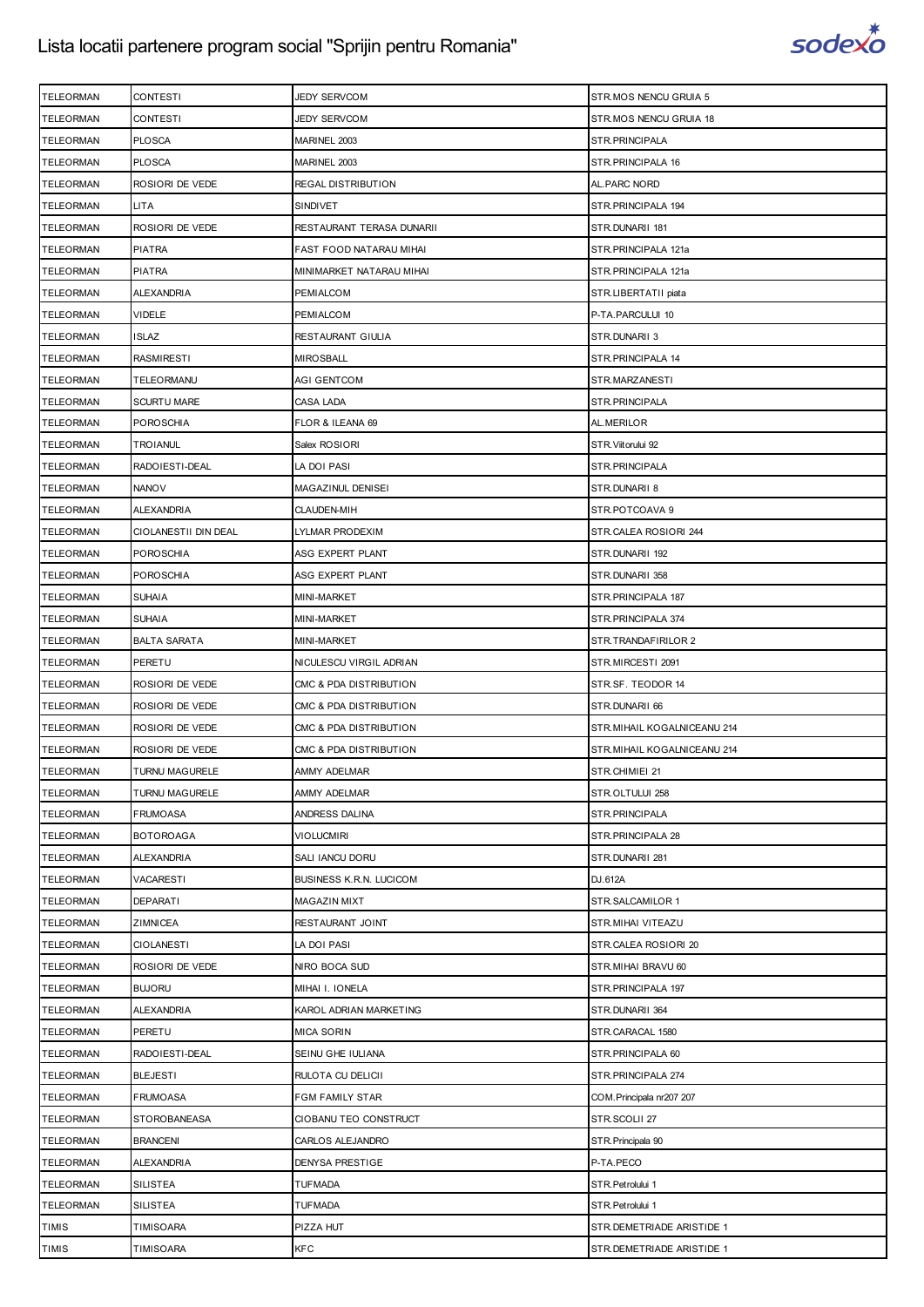

| <b>TIMIS</b> | <b>TIMISOARA</b>    | KFC            | STR.DEMETRIADE ARISTIDE 1                      |
|--------------|---------------------|----------------|------------------------------------------------|
| <b>TIMIS</b> | <b>TIMISOARA</b>    | KFC            | CAL.SAGULUI 100                                |
| <b>TIMIS</b> | TIMISOARA           | AGIL           | STR.VACARESCU IANCU 28                         |
| <b>TIMIS</b> | TIMISOARA           | AGIL           | P-TA.DACIA                                     |
| <b>TIMIS</b> | <b>TIMISOARA</b>    | AGIL           | P-TA.AVRAM IANCU 6                             |
| <b>TIMIS</b> | TIMISOARA           | AGIL           | STR.STANCIU IOAN MARTIR rulota 2               |
| <b>TIMIS</b> | TIMISOARA           | AGIL           | P-TA.DOINA                                     |
| <b>TIMIS</b> | <b>TIMISOARA</b>    | AGIL           | STR.LIEGE 2b                                   |
| <b>TIMIS</b> | TIMISOARA           | AGIL           | P-TA.CARTAN BADEA                              |
| <b>TIMIS</b> | <b>JIMBOLIA</b>     | AGIL           | STR.REPUBLICII 34                              |
| <b>TIMIS</b> | <b>TIMISOARA</b>    | AGIL           | CAL.ARADULUI 46                                |
| <b>TIMIS</b> | TIMISOARA           | AGIL           | STR.LOTUSULUI 2                                |
| <b>TIMIS</b> | TIMISOARA           | AGIL           | STR.STIINTEI                                   |
| <b>TIMIS</b> | <b>TIMISOARA</b>    | AGIL           | STR.TORONTALULUI 28                            |
| <b>TIMIS</b> | TIMISOARA           | AGIL           | STR.LAZAR GHEORGHE 17                          |
| <b>TIMIS</b> | <b>TIMISOARA</b>    | AGIL           | P-TA.TIMISOARA 700                             |
| <b>TIMIS</b> | <b>TIMISOARA</b>    | AGIL           | STR. MIHAIL KOGALNICEANU SI PIATA BADEA CARTAN |
| <b>TIMIS</b> | SANNICOLAU MARE     | AGIL           | STR.30 DECEMBRIE 2                             |
| <b>TIMIS</b> | TIMISOARA           | AGIL           | P-TA.TIMISOARA 700                             |
| <b>TIMIS</b> | <b>TIMISOARA</b>    | AGIL           | AL.STUDENTILOR 2                               |
| <b>TIMIS</b> | TIMISOARA           | AGIL           | AL.F.C.RIPENSIA AMBULANT                       |
| <b>TIMIS</b> | TIMISOARA           | AGIL           | STR. PROCLAMATIA DE LA TIMISOARA               |
| <b>TIMIS</b> | <b>TIMISOARA</b>    | AGIL           | STR.DEMETRIADE 1                               |
| <b>TIMIS</b> | TIMISOARA           | AGIL           | B-DUL.SUDULUI 6                                |
| <b>TIMIS</b> | TIMISOARA           | AGIL           | STR.LASCAR CATARGIU 15                         |
| <b>TIMIS</b> | <b>TIMISOARA</b>    | AGIL           | CAL.TORONTALULUI DN6 KM 564+600                |
| <b>TIMIS</b> | TIMISOARA           | AGIL           | CAL.TORONTALULUI, DN 6 km 564+600              |
| <b>TIMIS</b> | TIMISOARA           | AGIL           | STR.ALEXANDRESCU GRIGORE spatiul 10 a          |
| <b>TIMIS</b> | <b>TIMISOARA</b>    | AGIL           | STR.BREDICEANU CORIOLAN 8                      |
| <b>TIMIS</b> | TIMISOARA           | AGIL           | CAL.BUZIASULUI 6                               |
| <b>TIMIS</b> | TIMISOARA           | AGIL           | STR.TEIULUI 7                                  |
| <b>TIMIS</b> | <b>TIMISOARA</b>    | AGIL           | STR.DALIEI ampl 15                             |
| <b>TIMIS</b> | <b>TIMISOARA</b>    | AGIL           | B-DUL.DAMBOVITA 51                             |
| <b>TIMIS</b> | TIMISOARA           | AGIL           | STR.MURES chiosc 7                             |
| <b>TIMIS</b> | <b>TIMISOARA</b>    | AGIL           | CAL. SAGULUI COLT CU IPATESCU                  |
| <b>TIMIS</b> | TIMISOARA           | AGIL           | STR.LIDIA COLT CU DRUBETA ampl. 16             |
| <b>TIMIS</b> | TIMISOARA           | AGIL           | STR.SILISTRA                                   |
| <b>TIMIS</b> | <b>TIMISOARA</b>    | AGIL           | STR.KOGALNICEANU MIHAIL 11                     |
| <b>TIMIS</b> | <b>TIMISOARA</b>    | AGIL           | STR. REBREANU LIVIU COLT CU SAGULUI            |
| <b>TIMIS</b> | TIMISOARA           | AGIL           | P-TA.TRAIAN ampl 6                             |
| <b>TIMIS</b> | <b>FAGET</b>        | AGIL           | CAL.LUGOJULUI 16                               |
| <b>TIMIS</b> | <b>LUGOJ</b>        | AGIL           | STR.TRAIAN GROZOVESCU 2                        |
| <b>TIMIS</b> | TIMISOARA           | AGIL           | STR.MURES 7                                    |
| <b>TIMIS</b> | <b>TIMISOARA</b>    | AGIL           | STR.BREDICEANU CORIOLAN- COLT CU PARIS         |
| <b>TIMIS</b> | TIMISOARA           | AGIL           | SPL. VLADIMIRESCU TUDOR ampl 1                 |
| <b>TIMIS</b> | TIMISOARA           | AGIL           | STR.EROILOR DE LA TISA 22                      |
| <b>TIMIS</b> | <b>TIMISOARA</b>    | AGIL           | STR.GROZAVESCU TRAIAN ampl.3                   |
| <b>TIMIS</b> | TIMISOARA           | AGIL           | P-TA.BALCESCU NICOLAE                          |
| <b>TIMIS</b> | <b>LUGOJ</b>        | AGIL           | STR.20 DECEMBRIE 1989 36                       |
| <b>TIMIS</b> | <b>MOSNITA NOUA</b> | AGIL           | STR.PINCIPALA                                  |
| <b>TIMIS</b> | <b>LUGOJ</b>        | AGIL           | STR.MOCIONI                                    |
| <b>TIMIS</b> | TIMISOARA           | AGIL           | STR.AVRAM IMBROANE 9                           |
| <b>TIMIS</b> | <b>TIMISOARA</b>    | AGIL           | STR.DIVIZIA 9 CAVALERIE 68                     |
| <b>TIMIS</b> | <b>LUGOJ</b>        | <b>GRAMINI</b> | CAL.TIMISORII 131                              |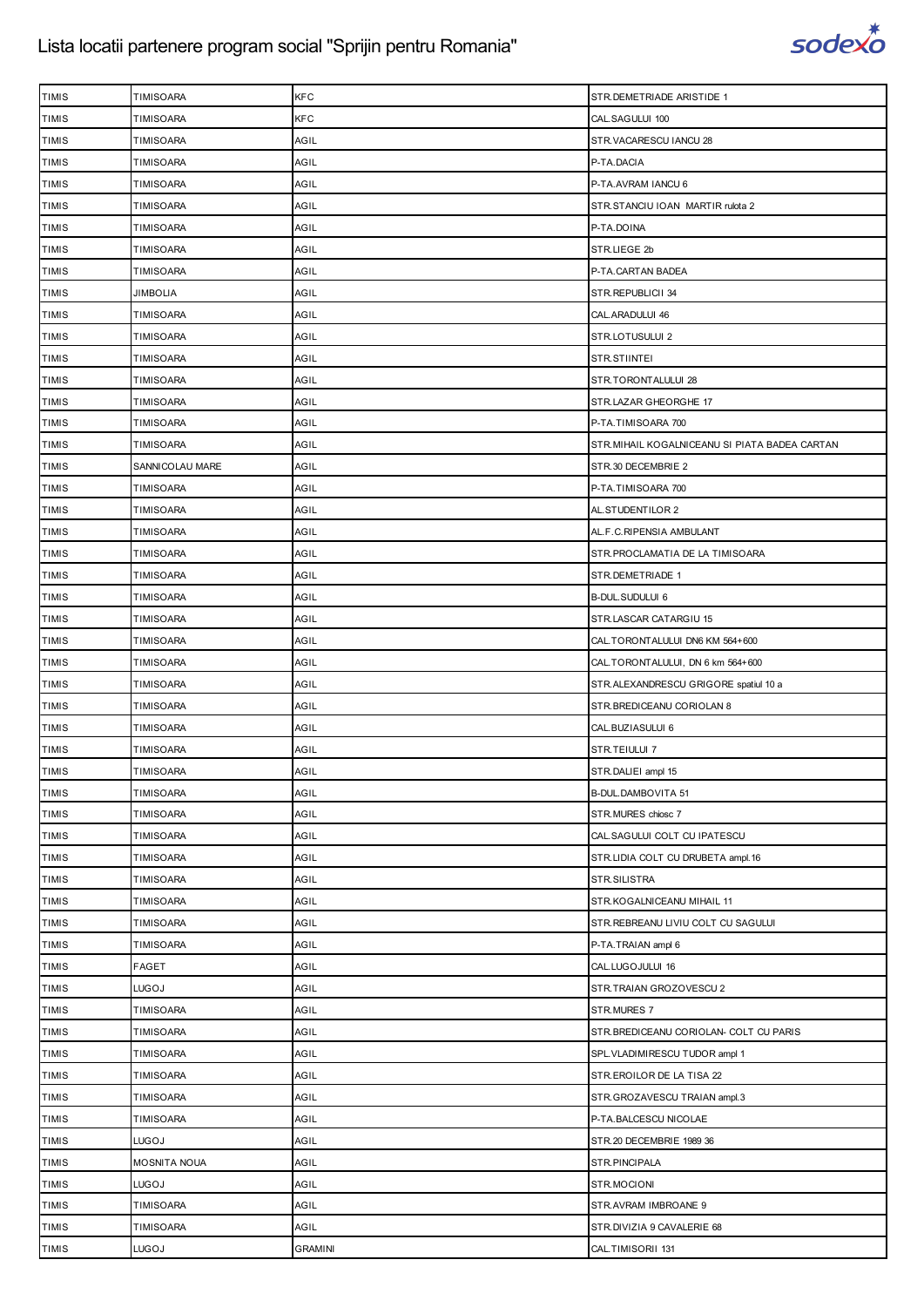

| TIMIS        | TIMISOARA              | AGROINDIMPEX        | STR.LAZAR GHEORGHE 36                   |
|--------------|------------------------|---------------------|-----------------------------------------|
| <b>TIMIS</b> | <b>TIMISOARA</b>       | AGROINDIMPEX        | P-TA.CARTAN BADEA 9                     |
| <b>TIMIS</b> | <b>TIMISOARA</b>       | AGROINDIMPEX        | CAL.MARTIRILOR 78                       |
| TIMIS        | TIMISOARA              | <b>AGROINDIMPEX</b> | B-DUL REGELE CAROL I 32                 |
| <b>TIMIS</b> | SANNICOLAU MARE        | <b>AGROINDIMPEX</b> | P-TA.30 DECEMBRIE 11                    |
| <b>TIMIS</b> | TIMISOARA              | AGROINDIMPEX        | STR.BARNUTIU SIMION 60                  |
| TIMIS        | TIMISOARA              | AGROINDIMPEX        | STR.SFINTII APOSTOLI PETRU SI PAVEL 60a |
| <b>TIMIS</b> | <b>TIMISOARA</b>       | <b>AGROINDIMPEX</b> | CAL. ARADULUI 48                        |
| <b>TIMIS</b> | LUGOJ                  | AGROINDIMPEX        | STR.TIMISORII 13                        |
| <b>TIMIS</b> | <b>JIMBOLIA</b>        | <b>AGROINDIMPEX</b> | STR.REPUBLICII 35                       |
| <b>TIMIS</b> | LUGOJ                  | <b>AGROINDIMPEX</b> | STR.NICOLAE BALCESCU 14 sad1            |
| <b>TIMIS</b> | LUGOJ                  | <b>AGROINDIMPEX</b> | STR.NICOLAE BALCESCU 14                 |
| TIMIS        | TIMISOARA              | AGROINDIMPEX        | STR.MURES 1                             |
| <b>TIMIS</b> | <b>BUZIAS</b>          | <b>AGROINDIMPEX</b> | STR. PRINCIPALA 14                      |
| <b>TIMIS</b> | <b>TIMISOARA</b>       | <b>AGROINDIMPEX</b> | STR.STEFAN CEL MARE 2                   |
| TIMIS        | <b>DUMBRAVITA</b>      | AGROINDIMPEX        | STR. PETOFI SANDOR 119                  |
| <b>TIMIS</b> | <b>GIROC</b>           | <b>AGROINDIMPEX</b> | STR.TRANDAFIRILOR 35                    |
| <b>TIMIS</b> | <b>RECAS</b>           | MAGAZIN LUCIA       | STR.PREOT TRAIAN PELEA 21a              |
| TIMIS        | TIMISOARA              | COLLINI COM         | STR.GHEORGHE LAZAR 40                   |
| <b>TIMIS</b> | <b>TIMISOARA</b>       | <b>COLLINI COM</b>  | STR.S.BARNUTIU 73                       |
| <b>TIMIS</b> | LUGOJ                  | <b>COLLINI COM</b>  | STR.T.GROZAVESCU 2                      |
| <b>TIMIS</b> | LUGOJ                  | <b>COLLINI COM</b>  | STR.20 DECEMBRIE1989                    |
| <b>TIMIS</b> | <b>GATAIA</b>          | <b>COLLINI COM</b>  | STR.REPUBLICII 86                       |
| <b>TIMIS</b> | DETA                   | <b>COLLINI COM</b>  | STR.VICTORIEI 17-19                     |
| TIMIS        | TIMISOARA              | COLLINI COM         | CAL.MARTIRILOR 52                       |
| <b>TIMIS</b> | <b>TIMISOARA</b>       | <b>COLLINI COM</b>  | P-TA BADEA CARTAN 3                     |
| <b>TIMIS</b> | JIMBOLIA               | COLLINI COM         | STR.REPUBLICII 15                       |
| <b>TIMIS</b> | TIMISOARA              | <b>COLLINI COM</b>  | B-DUL.REPUBLICII 27-29                  |
| <b>TIMIS</b> | <b>TIMISOARA</b>       | <b>COLLINI COM</b>  | B-DUL.DAMBOVITA 55                      |
| <b>TIMIS</b> | TIMISOARA              | COLLINI COM         | STR.LISABONA 2                          |
| <b>TIMIS</b> | VARIAS                 | COLLINI COM         | STR. PRINCIPALA 489                     |
| <b>TIMIS</b> | <b>CIACOVA</b>         | COLLINI COM         | STR.CETATII 28                          |
| <b>TIMIS</b> | LIEBLING               | <b>COLLINI COM</b>  | STR.PRINCIPALA 726                      |
| <b>TIMIS</b> | PECIU NOU              | <b>COLLINI COM</b>  | STR.PRINCIPALA 272                      |
| <b>TIMIS</b> | <b>TIMISOARA</b>       | <b>COLLINI COM</b>  | P-TA.N.BALCESCU 4                       |
| <b>TIMIS</b> | <b>TIMISOARA</b>       | <b>COLLINI COM</b>  | STR.ASTRILOR 20-26                      |
| <b>TIMIS</b> | JEBEL                  | <b>COLLINI COM</b>  | STR.PRINCIPALA 278                      |
| <b>TIMIS</b> | <b>MOSNITA NOUA</b>    | COLLINI COM         | STR.PRINCIPALA 40                       |
| <b>TIMIS</b> | <b>BECICHERECU MIC</b> | <b>COLLINI COM</b>  | STR.PRINCIPALA 51                       |
| <b>TIMIS</b> | LUGOJ                  | <b>COLLINI COM</b>  | STR.ANDREI MOCIONI 17                   |
| <b>TIMIS</b> | <b>LOVRIN</b>          | COLLINI COM         | STR. PRINCIPALA 261                     |
| <b>TIMIS</b> | <b>BUZIAS</b>          | COLLINI COM         | P-TA.VICTORIEI 2                        |
| <b>TIMIS</b> | <b>TORMAC</b>          | COLLINI COM         | STR. PRINCIPALA 462                     |
| <b>TIMIS</b> | <b>COMLOSU MARE</b>    | COLLINI COM         | STR. PRINCIPALA 605                     |
| <b>TIMIS</b> | <b>TIMISOARA</b>       | <b>ARIS 3000</b>    | P-TA.AGROALIMENTARA BADEA CARTAN        |
| <b>TIMIS</b> | <b>BIRDA</b>           | ANGELESSI           | STR.PRINCIPALA 119                      |
| <b>TIMIS</b> | MANASTIRE              | ANGELESSI           | STR. PRINCIPALA 81                      |
| <b>TIMIS</b> | SANGEORGE              | ANGELESSI           | STR. PRINCIPALA 84                      |
| <b>TIMIS</b> | <b>BERECUTA</b>        | ANGELESSI           | SAT.BERECUTA 27                         |
| <b>TIMIS</b> | SANGEORGE              | ANGELESSI           | STR. PRINCIPALA 84                      |
| <b>TIMIS</b> | CENAD                  | HOSTEL ANKA         | STR. PRINCIPALA 1371                    |
| <b>TIMIS</b> | SANOVITA               | COLINA VANETTI      | STR. PRINCIPALA 61                      |
| TIMIS        | <b>GHIRODA</b>         | MINIMARKET          | STR.CAMPIEI 6                           |
| <b>TIMIS</b> | TIMISOARA              | <b>CRIOPAMA</b>     | STR.DOROBANTILOR 9a                     |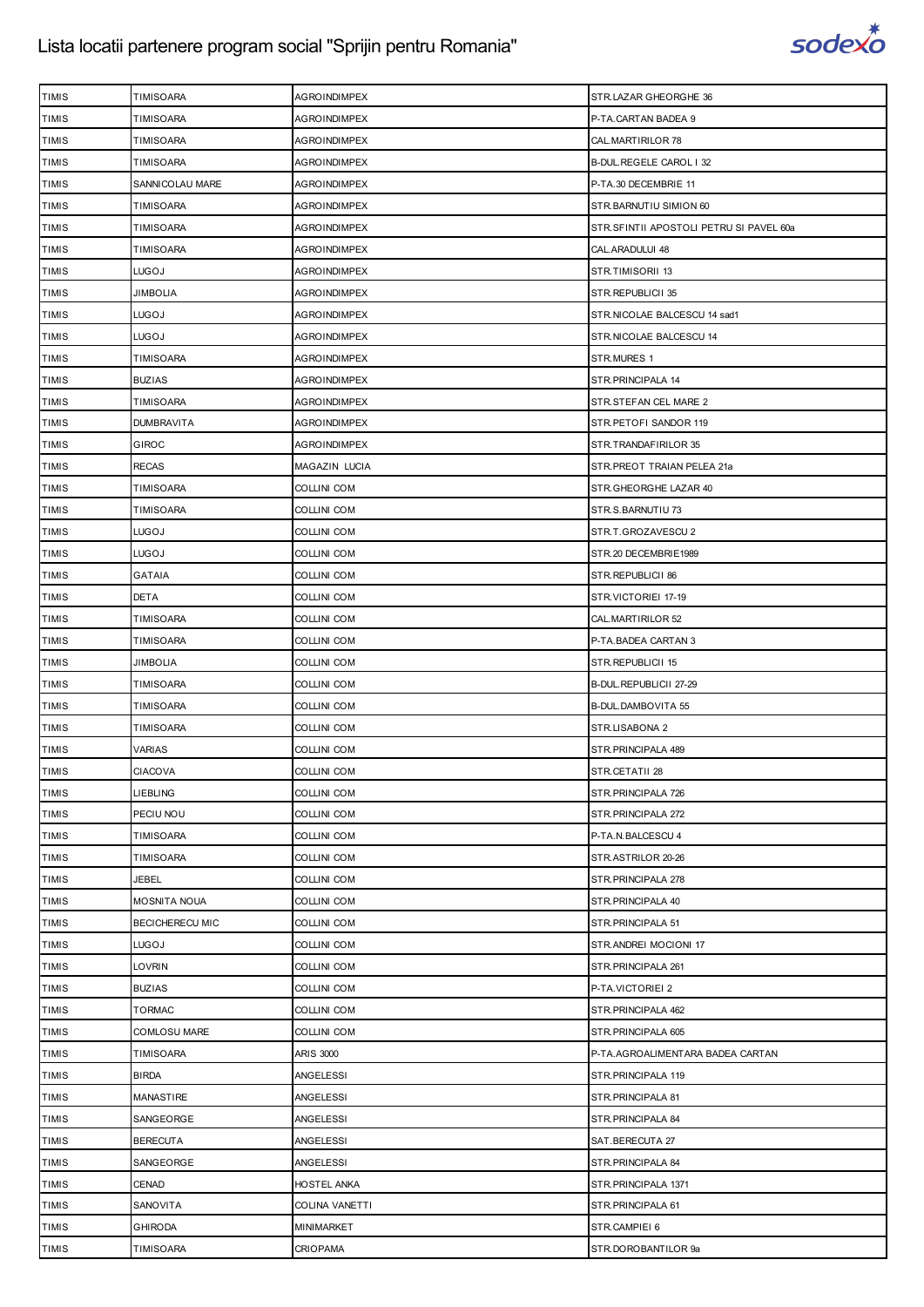

| <b>TIMIS</b> | TIMISOARA         | <b>CRIOPAMA</b>             | STR.PALMIERILOR 25b           |
|--------------|-------------------|-----------------------------|-------------------------------|
| <b>TIMIS</b> | <b>MANASTIUR</b>  | <b>PAMIRCO</b>              | STR.PRINCIPALA 105/a          |
| <b>TIMIS</b> | PERIAM            | <b>FICUS</b>                | STR.MURESULUI 4               |
| <b>TIMIS</b> | TIMISOARA         | <b>INMEDIO</b>              | STR.GARII 2                   |
| <b>TIMIS</b> | TIMISOARA         | <b>HUB</b>                  | SOS.AEROPORT 2                |
| <b>TIMIS</b> | TIMISOARA         | <b>INMEDIO</b>              | STR.DEMETRIADE ARISTIDE 1     |
| TIMIS        | TIMISOARA         | INMEDIO                     | STR.TELBISZ CAROL CC BEGA 3   |
| <b>TIMIS</b> | TIMISOARA         | <b>INMEDIO</b>              | CAL.SAGULUI 223               |
| <b>TIMIS</b> | GHIRODA           | <b>INMEDIO</b>              | STR.AEROPORT 2                |
| <b>TIMIS</b> | <b>TIMISOARA</b>  | INMEDIO                     | STR. BOJINCA DAMASCHIN 2-4    |
| <b>TIMIS</b> | <b>DUMBRAVITA</b> | <b>INMEDIO</b>              | STR.CONAC 51                  |
| <b>TIMIS</b> | TIMISOARA         | <b>INMEDIO</b>              | STR.LAZAR GHEORGHE            |
| <b>TIMIS</b> | TIMISOARA         | RELAY                       | STR.AEROPORT 1                |
| <b>TIMIS</b> | CHISODA           | <b>INMEDIO</b>              | STR.DN 60                     |
| <b>TIMIS</b> | TIMISOARA         | <b>INMEDIO</b>              | STR.ARADULUI 56a              |
| <b>TIMIS</b> | TIMISOARA         | <b>INMEDIO</b>              | CAL.SAGULUI 100-110           |
| <b>TIMIS</b> | TIMISOARA         | <b>GLO SHOP</b>             | CAL.SAGULUI 100-110           |
| <b>TIMIS</b> | TIMISOARA         | SO COFFEE                   | SOS.AEROPORT 2                |
| TIMIS        | TIMISOARA         | 1Minute                     | SOS.AEROPORT 2                |
| <b>TIMIS</b> | LUGOJ             | <b>BINI DISTRIBUTION</b>    | STR.VICTOR VLAD DELAMARINA 30 |
| <b>TIMIS</b> | GHIRODA           | <b>NOVA PANE</b>            | STR.BRATES 13/b               |
| <b>TIMIS</b> | REMETEA MARE      | <b>NOVA PANE</b>            | STR. PRINCIPALA 131           |
| <b>TIMIS</b> | <b>DETA</b>       | MAGAZIN ALIMENTAR NR.1      | STR.INFRATIRII 15             |
| <b>TIMIS</b> | DETA              | MAGAZIN ALIMENTAR NR.2      | STR.VICTORIEI 20              |
| <b>TIMIS</b> | CIACOVA           | <b>NIADAL</b>               | STR.NICOLAE BALCESCU 1        |
| <b>TIMIS</b> | <b>MORAVITA</b>   | MAGAZIN ALIMENTAR NR.5      | STR.PRINCIPALA 283 a          |
| <b>TIMIS</b> | <b>JAMU MARE</b>  | MAGAZIN ALIMENTAR NR.6      | STR.PRINCIPALA                |
| <b>TIMIS</b> | DETA              | NIADAL SUPERMARKET          | STR.VICTORIEI 5               |
| <b>TIMIS</b> | <b>DETA</b>       | MAGAZIN FITO-SANITAR        | STR.1 MAI 53                  |
| <b>TIMIS</b> | <b>MORAVITA</b>   | <b>NIADAL</b>               | STR. PRINCIPALA 283           |
| TIMIS        | GHILAD            | <b>NIADAL</b>               | STR.PRINCIPALA 5 a            |
| <b>TIMIS</b> | <b>LIEBLING</b>   | <b>NIADAL</b>               | STR.PRINCIPALA 726 a          |
| <b>TIMIS</b> | <b>DETA</b>       | NIADAL - COMPLEX COMERCIAL  | STR.VICTORIEI 1               |
| <b>TIMIS</b> | DETA              | NIADAL - DETA               | STR.VITCRORIEI 139            |
| <b>TIMIS</b> | DETA              | NIADAL - DETA - MERIDIANUL  | STR.VICTORIEI 9               |
| <b>TIMIS</b> | <b>JAMU MARE</b>  | NIADAL - JAMU MARE          | STR. PRINCIPALA 564           |
| <b>TIMIS</b> | GHILAD            | NIADAL - GHILAD 2           | STR. PRINCIPALA 400           |
| <b>TIMIS</b> | <b>CIACOVA</b>    | NIADAL SRL - CIACOVA - EPOS | STR.NICOLAE BALCESCU 1        |
| <b>TIMIS</b> | <b>MORAVITA</b>   | NIADAL SRL - MORAVITA       | STL.PRINCIPALA 286            |
| TIMIS        | DETA              | NIADAL ABATEX               | STR.MIHAI VITEAZU 2           |
| <b>TIMIS</b> | <b>DETA</b>       | NIADAL ABATEX               | STR.VICTORIEI 1               |
| <b>TIMIS</b> | DETA              | NIADAL ABATEX 3             | STR.VICTORIEI 1               |
| <b>TIMIS</b> | <b>BANLOC</b>     | NIADAL ABATEX               | STR. PRINCIPALA 550           |
| <b>TIMIS</b> | DETA              | NIADAL ABATEX               | STR.TG MARE 1                 |
| <b>TIMIS</b> | DETA              | NIADAL ABATEX               | STR.TARGU MARE c1             |
| TIMIS        | DETA              | NIADAL ABATEX               | STR.BANLOCULUI 42             |
| <b>TIMIS</b> | DETA              | HOTEL BELLAVISTA            | STR.VICTORIEI 1               |
| <b>TIMIS</b> | <b>GIERA</b>      | SILINIUS SRL                | LOC.GIERA 46                  |
| <b>TIMIS</b> | <b>BANLOC</b>     | SILINIUS SRL                | STR.PRINCIPALA 546            |
| <b>TIMIS</b> | DETA              | <b>SILINIUS</b>             | STR.VICTORIEI 16              |
| <b>TIMIS</b> | DENTA             | <b>SILINIUS</b>             | STR. PRINCIPALA 821           |
| TIMIS        | <b>BANLOC</b>     | <b>SILINIUS</b>             | <b>STR.FS 777</b>             |
| <b>TIMIS</b> | LIVEZILE          | <b>SILINIUS</b>             | STR.PRINCIPALA 195            |
| TIMIS        | <b>MORAVITA</b>   | M.V.L.-VYMYAN               | STR. PRINCIPALA 263           |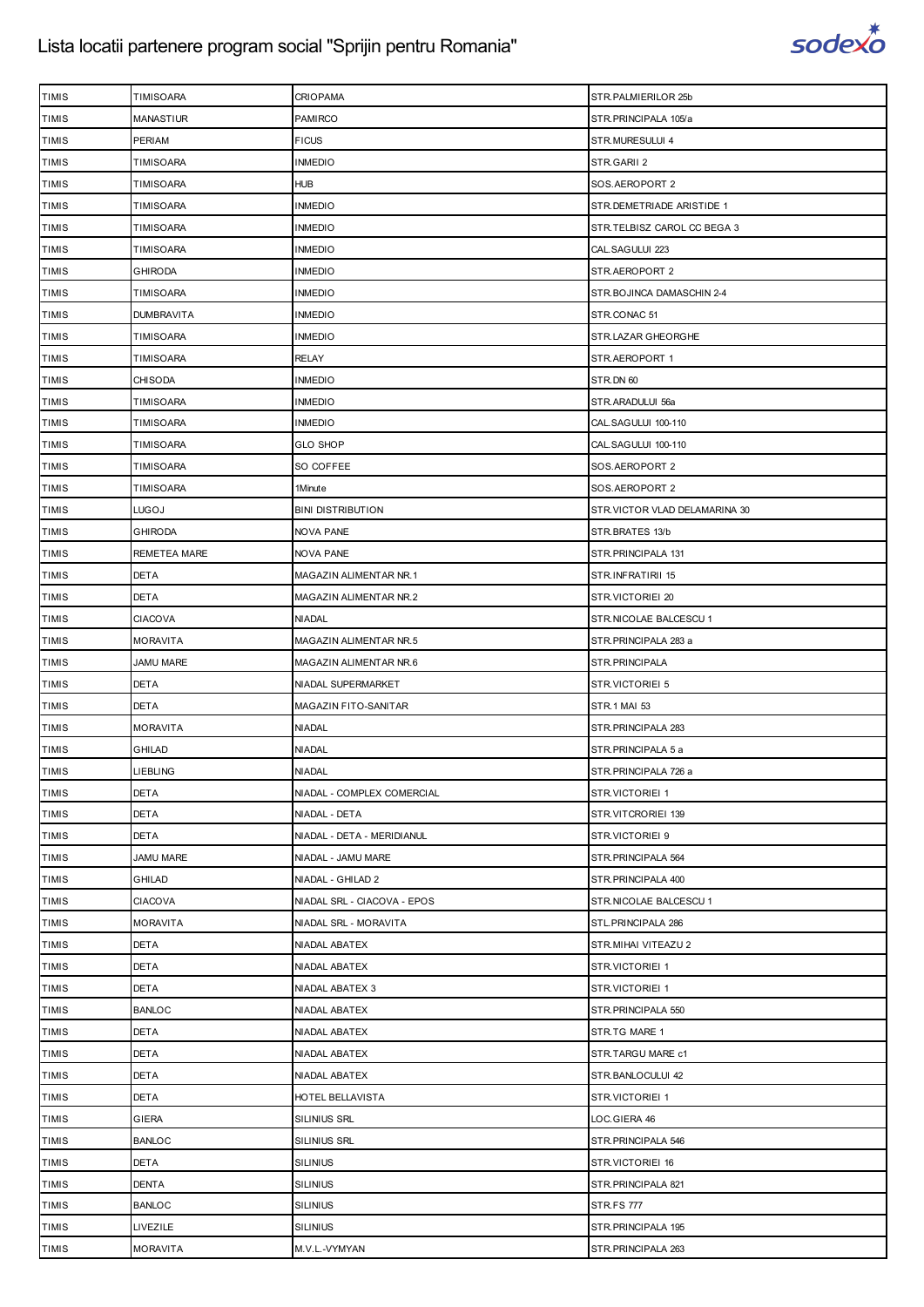

| <b>TIMIS</b> | STAMORA GERMANA       | M.V.L.-VYMYAN                      | STR.PRINCIPALA 72                       |
|--------------|-----------------------|------------------------------------|-----------------------------------------|
| <b>TIMIS</b> | <b>DETA</b>           | M.V.L. - VYMYAN                    | AL.REVOLUTIEI 9                         |
| <b>TIMIS</b> | <b>DETA</b>           | M.V.L. - VYMYAN                    | STR.TARGU MARE 8                        |
| <b>TIMIS</b> | SACALAZ               | PIZZA MOMENTS                      | STR. PRINCIPALA 364                     |
| <b>TIMIS</b> | SACALAZ               | PENSIUNEA TURISTICA GOLDEN MOMENTS | DN.TIMISOARA - JIMBOLIA, KM 6 + 400 59a |
| <b>TIMIS</b> | LUGOJ                 | RESTAURANT CLASICJADORE            | STR.CARANSEBESULUI 12                   |
| <b>TIMIS</b> | TIMISOARA             | <b>ANDROMI COM</b>                 | B-DUL.BUREBISTA ZONA DACIA 16-18        |
| <b>TIMIS</b> | TIMISOARA             | ANDROMI COM                        | STR.MURES 1c                            |
| TIMIS        | TIMISOARA             | <b>ANDROMI COM</b>                 | STR.SF.APOSTOLI PETRU SI PAVEL 17       |
| <b>TIMIS</b> | TIMISOARA             | ANDROMI COM                        | CAL. ARADULUI 103                       |
| <b>TIMIS</b> | TIMISOARA             | ANDROMI COM                        | B-DUL.REGELE CAROL I 36                 |
| TIMIS        | TIMISOARA             | ANDROMI COM                        | STR.STIINTEI                            |
| <b>TIMIS</b> | TIMISOARA             | ANDROMI COM                        | STR.ASTRILOR 20-24                      |
| <b>TIMIS</b> | SANNICOLAU MARE       | ANDROMI COM                        | STR.TIMISOARA 2                         |
| <b>TIMIS</b> | <b>TIMISOARA</b>      | <b>ANDROMI</b>                     | STR.ASTRILOR 20-26                      |
| <b>TIMIS</b> | TIMISOARA             | <b>ANDROMI</b>                     | STR.LAZAR GHEORGHE 26                   |
| <b>TIMIS</b> | <b>MOSNITA NOUA</b>   | ANDROMI COM                        | STR.STEFANA NOUA 2/a                    |
| <b>TIMIS</b> | MOSNITA NOUA          | Roger Serv                         | CAL.MEDVES 100                          |
| <b>TIMIS</b> | TIMISOARA             | <b>ROGER SERV</b>                  | B-DUL.DAMBOVITA 53                      |
| <b>TIMIS</b> | TOMESTI               | MINIMARKET                         | STR.PRINCIPALA 27a                      |
| TIMIS        | TOMESTI               | MAGTOMVIC                          | STR.PRINCIPALA 27                       |
| <b>TIMIS</b> | <b>DENTA</b>          | RESTAURANT DENTA                   | STR. PRINCIPALA 860                     |
| <b>TIMIS</b> | <b>DENTA</b>          | RESTAURANT DENTA                   | STR. PRINCIPALA 227                     |
| TIMIS        | <b>DENTA</b>          | <b>FLAMINGO DENTA</b>              | STR.PRINCIPALA 265                      |
| <b>TIMIS</b> | DENTA                 | <b>DENTA</b>                       | SAT.DENTA 859                           |
| <b>TIMIS</b> | <b>OFSENITA</b>       | <b>DENTA</b>                       | STR.PRINCIPALA                          |
| <b>TIMIS</b> | <b>OFSENITA</b>       | <b>DENTA</b>                       | STR. PRINCIPALA 132                     |
| <b>TIMIS</b> | ALIOS                 | <b>BANLOC PARC</b>                 | STR.PRINCIPALA 268                      |
| <b>TIMIS</b> | TIMISOARA             | SENNEVILLE                         | STR.LAZAR GHEORGHE 30-32                |
| TIMIS        | TIMISOARA             | SENNEVILLE                         | CAL.ARADULUI 56a                        |
| <b>TIMIS</b> | SANNICOLAU MARE       | KROKUS-CON                         | STR.NUFARULUI 21                        |
| <b>TIMIS</b> | <b>TIMISOARA</b>      | CBA CENTER TIMISOARA               | STR.STEFAN OCTAVIAN IOSIF 50            |
| <b>TIMIS</b> | <b>GHIRODA</b>        | VEST GHIRO TIE                     | STR.DUNAREA 179                         |
| <b>TIMIS</b> | TIMISOARA             | <b>VEST GHIRO TIE</b>              | STR.DUNAREA 46                          |
| <b>TIMIS</b> | <b>JIMBOLIA</b>       | <b>EURITMIC</b>                    | STR.TIMIS 22                            |
| TIMIS        | <b>JIMBOLIA</b>       | <b>EURITMIC</b>                    | STR.C.BRANCOVEANU                       |
| <b>TIMIS</b> | <b>JIMBOLIA</b>       | MAGAZIN ALIMENTAR NR.3             | STR.REPUBLICII 20                       |
| <b>TIMIS</b> | <b>JIMBOLIA</b>       | <b>EURITMIC</b>                    | STR.MARASESTI 24                        |
| TIMIS        | FAGET                 | COMPLEX PADESUL                    | CAL.LUGOJULUI 24                        |
| <b>TIMIS</b> | LUGOJ                 | AMENO                              | STR.SALCAMULUI 1                        |
| <b>TIMIS</b> | LUGOJ                 | <b>AMENO</b>                       | STR.CARAIMAN 115                        |
| TIMIS        | GIARMATA              | CATALIN SI CATALINA                | STR.MORII 853                           |
| <b>TIMIS</b> | <b>GIARMATA</b>       | CATALIN SI CATALINA                | STR. PRINCIPALA 527                     |
| <b>TIMIS</b> | <b>PISCHIA</b>        | CATALIN SI CATALINA                | STR.PRINCIPALA 42                       |
| TIMIS        | CERNETEAZ             | CATALIN SI CATALINA                | STR. PRINCIPALA 388                     |
| <b>TIMIS</b> | TIMISOARA             | CATALIN SI CATALINA                | STR.ISMAIL 8                            |
| <b>TIMIS</b> | CERNETEAZ             | CATALIN SI CATALINA                | STR.PRINCIPALA 98                       |
| TIMIS        | TIMISOARA             | EL DORADO                          | STR.MAIORESCU TITU 27                   |
| <b>TIMIS</b> | <b>FIBIS</b>          | MAGAZIN MIXT                       | STR. PRINCIPALA 416                     |
| <b>TIMIS</b> | <b>BUZIAS</b>         | RACLIU STEFAN & MONI               | STR.ION VIDU 10b                        |
| TIMIS        | LUGOJ                 | FRANCBOL                           | STR.TIMISORII 110                       |
| <b>TIMIS</b> | <b>DUDESTII VECHI</b> | <b>STOMI MARKET</b>                | STR. PRINCIPALA 251                     |
| <b>TIMIS</b> | <b>DUDESTII VECHI</b> | LA DOI PASI                        | STR. PRINCIPALA 344                     |
| TIMIS        | <b>DUDESTII VECHI</b> | <b>STOMI CLUB</b>                  | STR.PRINCIPALA 251                      |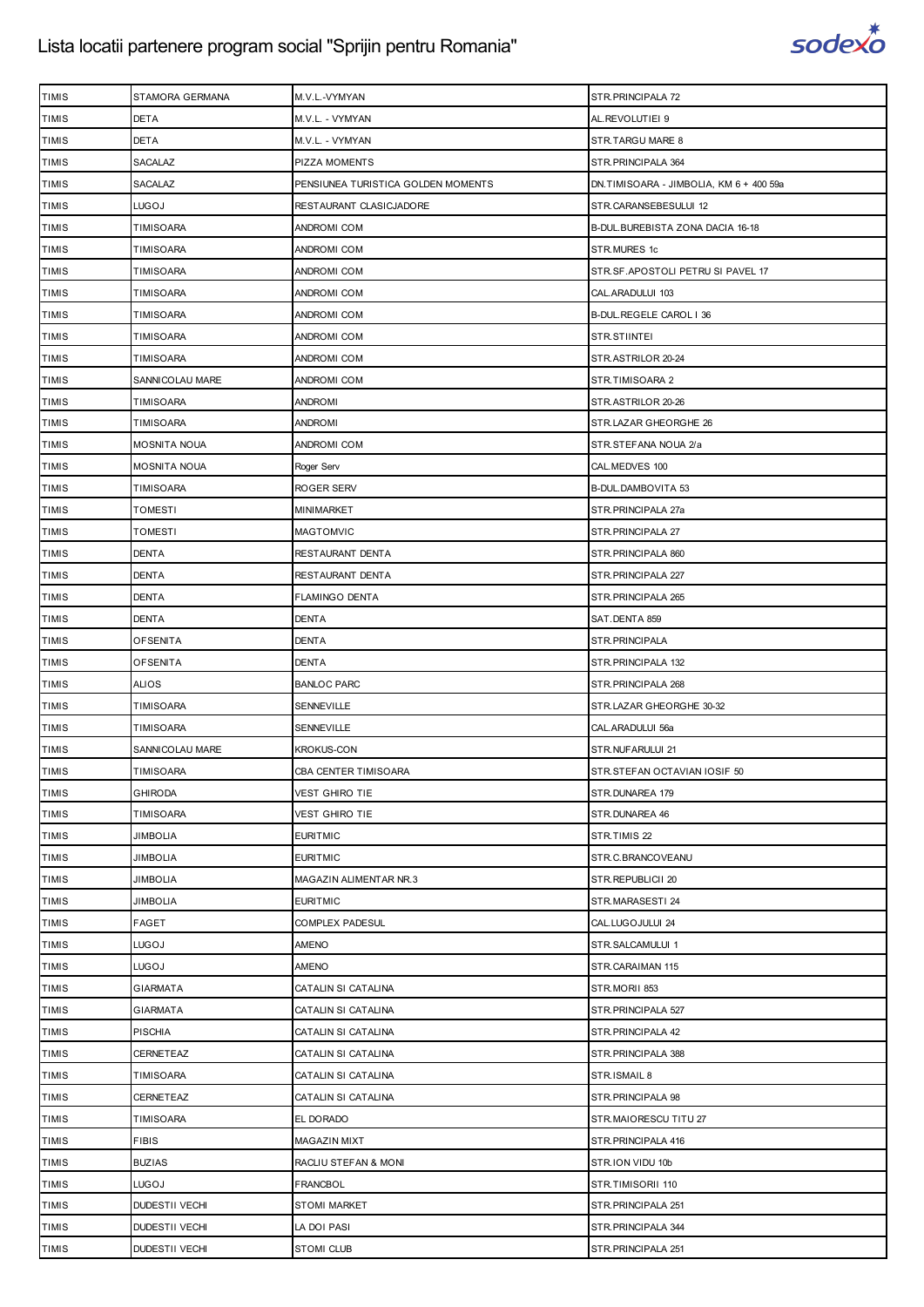

| <b>TIMIS</b> | DUDESTII VECHI         | <b>STOMI PUB</b>                    | STR.PRINCIPALA 159              |
|--------------|------------------------|-------------------------------------|---------------------------------|
| <b>TIMIS</b> | LUGOJ                  | <b>BRUMAREL</b>                     | STR.VALENTIN ROSADA 32          |
| <b>TIMIS</b> | LUGOJ                  | <b>BRUMAREL</b>                     | STR.EPISCOP DR IOAN BALAN 11    |
| <b>TIMIS</b> | VARIAS                 | <b>KEVALY COMPANY</b>               | STR.PRINCIPALA 494a             |
| <b>TIMIS</b> | <b>VARIAS</b>          | <b>KEVALY COMPANY</b>               | STR.PRINCIPALA 811a             |
| <b>TIMIS</b> | <b>VARIAS</b>          | <b>KEVALY COMPANY</b>               | STR.PRINCIPALA 759              |
| <b>TIMIS</b> | FARDEA                 | <b>IULIAND</b>                      | STR.PRINCIPALA 63a              |
| <b>TIMIS</b> | SANNICOLAU MARE        | <b>ATAMAX</b>                       | STR.MITROPOLIT ANDREI SAGUNA 17 |
| <b>TIMIS</b> | <b>GAVOJDIA</b>        | ADAMIANCU                           | STR.PRINCIPALA 294              |
| <b>TIMIS</b> | JENA                   | ADAMIANCU                           | STR. PRINCIPALA 58              |
| <b>TIMIS</b> | SANNICOLAU MARE        | ADE & CALIN                         | CAL.LUI TRAIAN 40               |
| <b>TIMIS</b> | SANNICOLAU MARE        | ADE & CALIN                         | STR.NEGRU VODA 12               |
| <b>TIMIS</b> | SANNICOLAU MARE        | ADE & CALIN                         | DR.SARAVALE 2b                  |
| <b>TIMIS</b> | TIMISOARA              | MANAY CHINESE FOOD                  | CAL.SAGULUI 100                 |
| <b>TIMIS</b> | TIMISOARA              | MANAY CHINESE FOOD                  | P-TA.CONSILIUL EUROPEI 2        |
| <b>TIMIS</b> | BILED                  | MINIMARKET                          | STR.PRINCIPALA 300 b            |
| <b>TIMIS</b> | IOSIFALAU              | MINIMARKET                          | STR.PRINCIPALA 105              |
| <b>TIMIS</b> | ICTAR-BUDINTI          | MINIMARKET                          | STR.PARCULUI 127                |
| <b>TIMIS</b> | CENAD                  | LA DOI PASI                         | STR.PRINCIPALA 1560             |
| <b>TIMIS</b> | IZVIN                  | CORMOCAN COM                        | STR.VIILOR 3                    |
| <b>TIMIS</b> | CARANI                 | <b>DISCO RONALDO</b>                | STR. PRINCIPALA 24              |
| <b>TIMIS</b> | <b>BEBA VECHE</b>      | MAGAZIN MIXT                        | SAT.BEBA VECHE 193              |
| <b>TIMIS</b> | <b>GIARMATA</b>        | <b>ILCO GROUP</b>                   | STR.BATRANA 208                 |
| <b>TIMIS</b> | TIMISOARA              | <b>IMO PUNKT</b>                    | STR.HEBE 44                     |
| <b>TIMIS</b> | TIMISOARA              | <b>IMO PUNKT 1</b>                  | STR.ORSOVA 15b                  |
| <b>TIMIS</b> | TIMISOARA              | IMO PUNKT 3                         | STR.PINDULUI 2                  |
| <b>TIMIS</b> | TIMISOARA              | <b>IMO PUNKT 4</b>                  | AL.VIILOR 2a                    |
| <b>TIMIS</b> | GHILAD                 | <b>ISFAN COMPANY</b>                | SAT.GHILAD 669                  |
| <b>TIMIS</b> | <b>TORMAC</b>          | SC KALENDULA SRL                    | STR.PRINCIPALA 288              |
| <b>TIMIS</b> | TORMAC                 | <b>SC KALENDULA</b>                 | STR.PRINCIPALA 460              |
| <b>TIMIS</b> | CARANI                 | L & M FRESH DISTRIBUTION            | STR.PRINCIPALA 227              |
| <b>TIMIS</b> | <b>TIMISOARA</b>       | <b>L &amp; M FRESH DISTRIBUTION</b> | STR.MASLINULUI 11               |
| <b>TIMIS</b> | TIMISOARA              | L & M FRESH DISTRIBUTION            | STR.HOLDELOR 14                 |
| <b>TIMIS</b> | REMETEA MARE           | L & M FRESH DISTRIBUTION            | STR.PRINCIPALA 23               |
| <b>TIMIS</b> | SANANDREI              | L & M FRESH DISTRIBUTION            | STR.PRINCIPALA 676              |
| <b>TIMIS</b> | <b>VARIAS</b>          | MINIMARKET LORANDA                  | STR.PRINCIPALA 556              |
| <b>TIMIS</b> | CARANI                 | MINNICH MERCYDORF                   | STR.PRINCIPALA 76               |
| <b>TIMIS</b> | <b>ORTISOARA</b>       | <b>MONA TOTAL 1</b>                 | STR.PRINCIPALA 259              |
| <b>TIMIS</b> | ORTISOARA              | <b>MONA TOTAL 1</b>                 | STR.PRINCIPALA 208a             |
| <b>TIMIS</b> | JIMBOLIA               | N & CO DEIUS                        | CAL.MARASESTI 48                |
| <b>TIMIS</b> | <b>TEREMIA MARE</b>    | MAGAZIN MIXT                        | STR.PRINCIPALA 75               |
| <b>TIMIS</b> | DENTA                  | <b>VISAL</b>                        | STR.VICTORIEI 10                |
| <b>TIMIS</b> | <b>BANLOC</b>          | <b>VISAL</b>                        | STR.PRINCIPALA 777              |
| <b>TIMIS</b> | <b>MORAVITA</b>        | <b>VISAL</b>                        | STR.PRINCIPALA 257              |
| <b>TIMIS</b> | <b>CIACOVA</b>         | <b>VISAL</b>                        | STR.CETATII 42                  |
| <b>TIMIS</b> | DETA                   | <b>VISAL</b>                        | STR.VICTORIEI 14                |
| <b>TIMIS</b> | <b>PARTA</b>           | <b>VISAL</b>                        | STR.PRINCIPALA 209              |
| <b>TIMIS</b> | BUCOVAT (REMETEA MARE) | KOVACS & KOVACS                     | STR.PRINCIPALA 14b              |
| <b>TIMIS</b> | BUCOVAT (REMETEA MARE) | KOVACS & KOVACS                     | STR.PRINCIPALA 205              |
| <b>TIMIS</b> | MASLOC                 | <b>VIMALU MARKET</b>                | STR.PRINCIPALA 146c             |
| <b>TIMIS</b> | LIEBLING               | LAVECO COM                          | STR.PRINCIPALA 597              |
| <b>TIMIS</b> | LUGOJ                  | <b>SENPINTO</b>                     | FDT.OLARI 8                     |
| <b>TIMIS</b> | LUGOJ                  | SENPINTO                            | STR.OLARI 15                    |
| TIMIS        | COSTEIU                | <b>SENPINTO</b>                     | STR.PRINCIPALA 309              |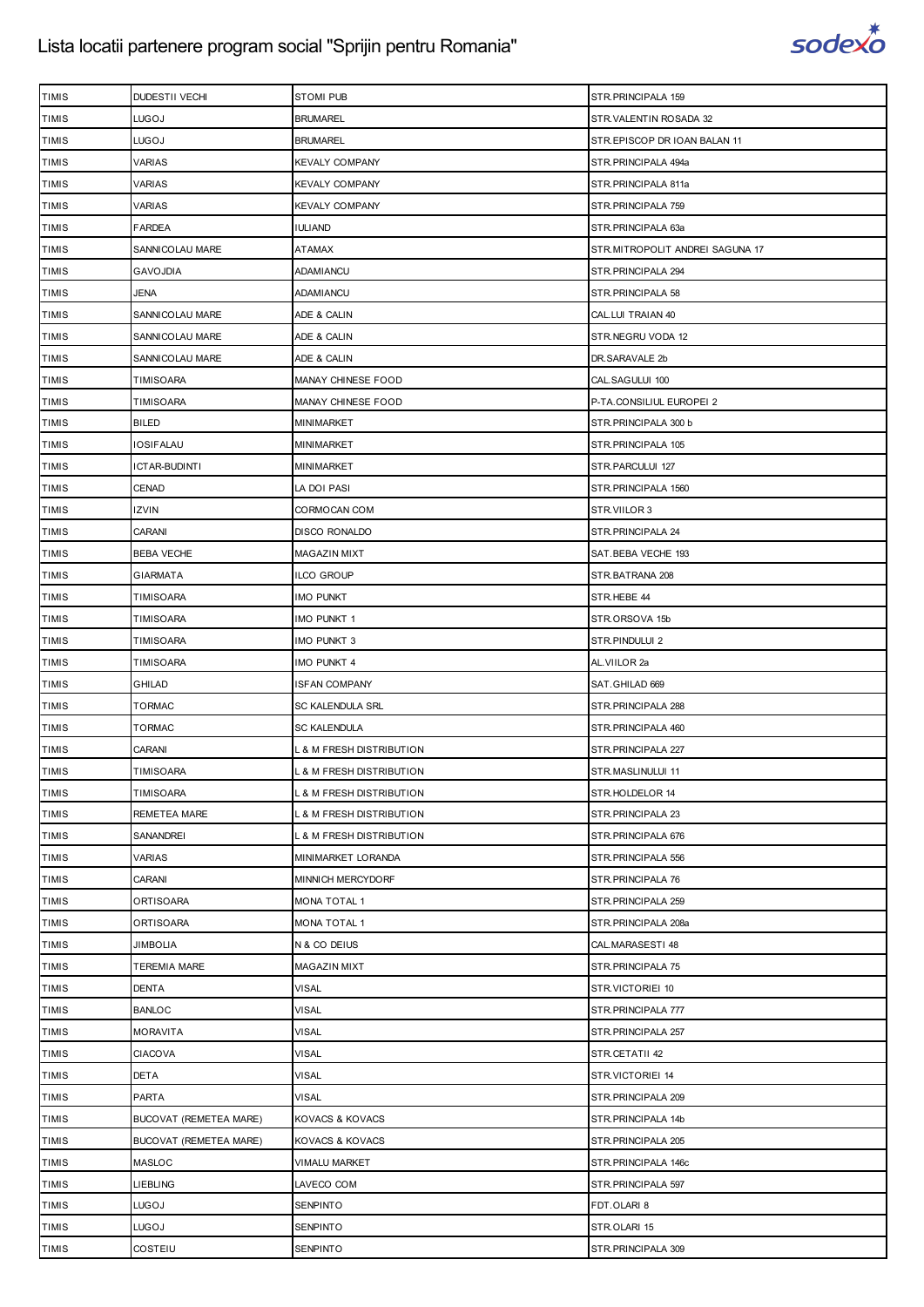

| <b>TIMIS</b> | LUGOJ                  | <b>DASIANTHUS</b>               | STR.COTUL MIC 89            |
|--------------|------------------------|---------------------------------|-----------------------------|
| <b>TIMIS</b> | CENAD                  | <b>BROTHERS CENTER</b>          | STR. PRINCIPALA 1758        |
| <b>TIMIS</b> | <b>SARAVALE</b>        | <b>D - CHERES TRANS</b>         | STR. PRINCIPALA 10          |
| <b>TIMIS</b> | LUGOJ                  | LANICO CAR                      | STR.BANATULUI 4             |
| TIMIS        | <b>IGRIS</b>           | ION SI CORINA                   | STR. PRINCIPALA 267         |
| <b>TIMIS</b> | LUGOJ                  | CARMANGERIA VASLUIANU           | STR.13 DECEMBRIE 43         |
| TIMIS        | LUGOJ                  | DASIANTHUS NETELY               | SPL.TINERETII               |
| TIMIS        | LUGOJ                  | DASIANTHUS NETELY               | STR.COLOMAN WALISCH 21      |
| <b>TIMIS</b> | CHECEA                 | KAYA INOX                       | STR.PRINCIPALA 493          |
| <b>TIMIS</b> | VOITEG                 | RUBEN MATEO                     | STR. PRINCIPALA 22          |
| TIMIS        | LUGOJ                  | <b>PARABO</b>                   | STR.TESATORILOR 16          |
| <b>TIMIS</b> | <b>CHISODA</b>         | PARABO                          | DN. DN 59 KM 8+550M         |
| <b>TIMIS</b> | <b>BETHAUSEN</b>       | <b>CBA MARKET</b>               | SAT.BETHAUSEN 239/2         |
| TIMIS        | <b>BALINT</b>          | GIULIA VESTPAN                  | STR. PRINCIPALA 141         |
| <b>TIMIS</b> | OHABA LUNGA            | <b>GIULIA VESTPAN</b>           | STR. PRINCIPALA 94          |
| <b>TIMIS</b> | TIMISOARA              | LE XANDRINA                     | STR.BOGDANESTILOR 152       |
| <b>TIMIS</b> | <b>DINIAS</b>          | <b>ANAIS STORE</b>              | COM.DINIAS 101a             |
| <b>TIMIS</b> | VARIAS                 | <b>MD K-MARAD</b>               | STR.PRINCIPALA 759          |
| <b>TIMIS</b> | <b>DUMBRAVA</b>        | G & A MARKET 2014               | STR.PRINCIPALA 75           |
| TIMIS        | <b>BENCECU DE SUS</b>  | LA KASSY MARKET                 | STR. PRINCIPALA 165         |
| <b>TIMIS</b> | IOHANISFELD            | RAVO VANPAS                     | STR.PARCULUI 19             |
| <b>TIMIS</b> | <b>SATCHINEZ</b>       | SORVAL MARKET                   | STR.TRANDAFIRILOR 43        |
| TIMIS        | SANNICOLAU MARE        | CALIN & DARIO TREICULORI        | STR.CALEA LUI TRAIAN 40a    |
| <b>TIMIS</b> | NERAU                  | OPRISAN MIXT STORE              | STR. PRINCIPALA 277         |
| <b>TIMIS</b> | LIEBLING               | MAGAZIN CLASIC LIEBLING         | SAT.LIEBLING 726/1          |
| <b>TIMIS</b> | TIMISOARA              | Atelierul de paine              | STR.SIMION BARNUTIU 56a     |
| <b>TIMIS</b> | <b>FIBIS</b>           | <b>MRS &amp; SPA</b>            | SAT.FIBIS 159               |
| <b>TIMIS</b> | LUGOJ                  | LA CATA & ALINA IMPEX           | STR.OLARI 10                |
| TIMIS        | LUGOJ                  | CAMARA CU AROME                 | STR.SOMESULUI 26            |
| <b>TIMIS</b> | <b>CARPINIS</b>        | <b>MICONS 2018</b>              | STR.A III-A 24              |
| TIMIS        | PERIAM                 | DARCRIS FAMILY                  | STR.MAGNOLIE 25             |
| <b>TIMIS</b> | <b>JEBEL</b>           | SOLCAN RAZVAN SRC               | STR.LIBLINGULUI 1048        |
| <b>TIMIS</b> | JEBEL                  | SOLCAN RAZVAN SRC               | STR.PRINCIPALA 957          |
| <b>TIMIS</b> | TIMISOARA              | MAGAZIN MIXT KAMELL KAAPO       | STR.CIRCUMVALATIUNII 69     |
| <b>TIMIS</b> | LUGOJ                  | SIMPLY M & D MARKET             | STR.BOCSEI 16b              |
| <b>TIMIS</b> | LUGOJ                  | SIMPLY M & D MARKET             | STR.JABARULUI 2             |
| <b>TIMIS</b> | <b>DUDESTII VECHI</b>  | TELBIS ANGELICA                 | STR. PRINCIPALA 656         |
| <b>TIMIS</b> | <b>TIMISOARA</b>       | Senneville Retail               | CAL.MARTIRILOR 102          |
| <b>TIMIS</b> | SANMARTINU SARBESC     | LA DOI PASI                     | STR.PRINCIPALA 326          |
| <b>TIMIS</b> | PECIU NOU              | MAGAZIN MIXT                    | STR. PRINCIPALA 551         |
| <b>TIMIS</b> | SATCHINEZ              | LA NICULA NAC                   | STR.MAGNOLIEI 35            |
| <b>TIMIS</b> | SATCHINEZ              | LA NICULA NAC                   | STR.GLADIOLEI 20            |
| <b>TIMIS</b> | <b>NITCHIDORF</b>      | KISROPOPEL                      | STR. PRINCIPALA 90          |
| <b>TIMIS</b> | <b>JAMU MARE</b>       | AMY MEGAMARKET                  | COM. Principala 564         |
| <b>TIMIS</b> | TIMISOARA              | Euro Nsi Comercial & Mentenance | STR.orsova 4                |
| <b>TIMIS</b> | LUGOJ                  | MAGAZIN SORALIFAN               | STR.TIMISORII 110           |
| TIMIS        | TIMISOARA              | GUSTOSA FOOD FACTORY            | CAL.SAGULUI 100             |
| <b>TIMIS</b> | SANANDREI              | LA MOV MIXT                     | COM.BISERICII 53            |
| <b>TIMIS</b> | <b>BECICHERECU MIC</b> | MAGAZIN BECICHEREC              | CAL.BANATULUI 651b          |
| <b>TIMIS</b> | TIMISOARA              | MAGAZIN PIATA 700               | STR.BUFETUL CETATII         |
| <b>TIMIS</b> | TIMISOARA              | MAGAZIN TORONTAL                | STR.CALAN 2b                |
| <b>TIMIS</b> | <b>TIMISOARA</b>       | <b>MGAZIN MURES</b>             | STR.MURES 1d                |
| TULCEA       | CERNA                  | COMREP                          | STR. Burghelea Constantin 1 |
| TULCEA       | CERNA                  | COMREP                          | STR. Burghelea Constantin 1 |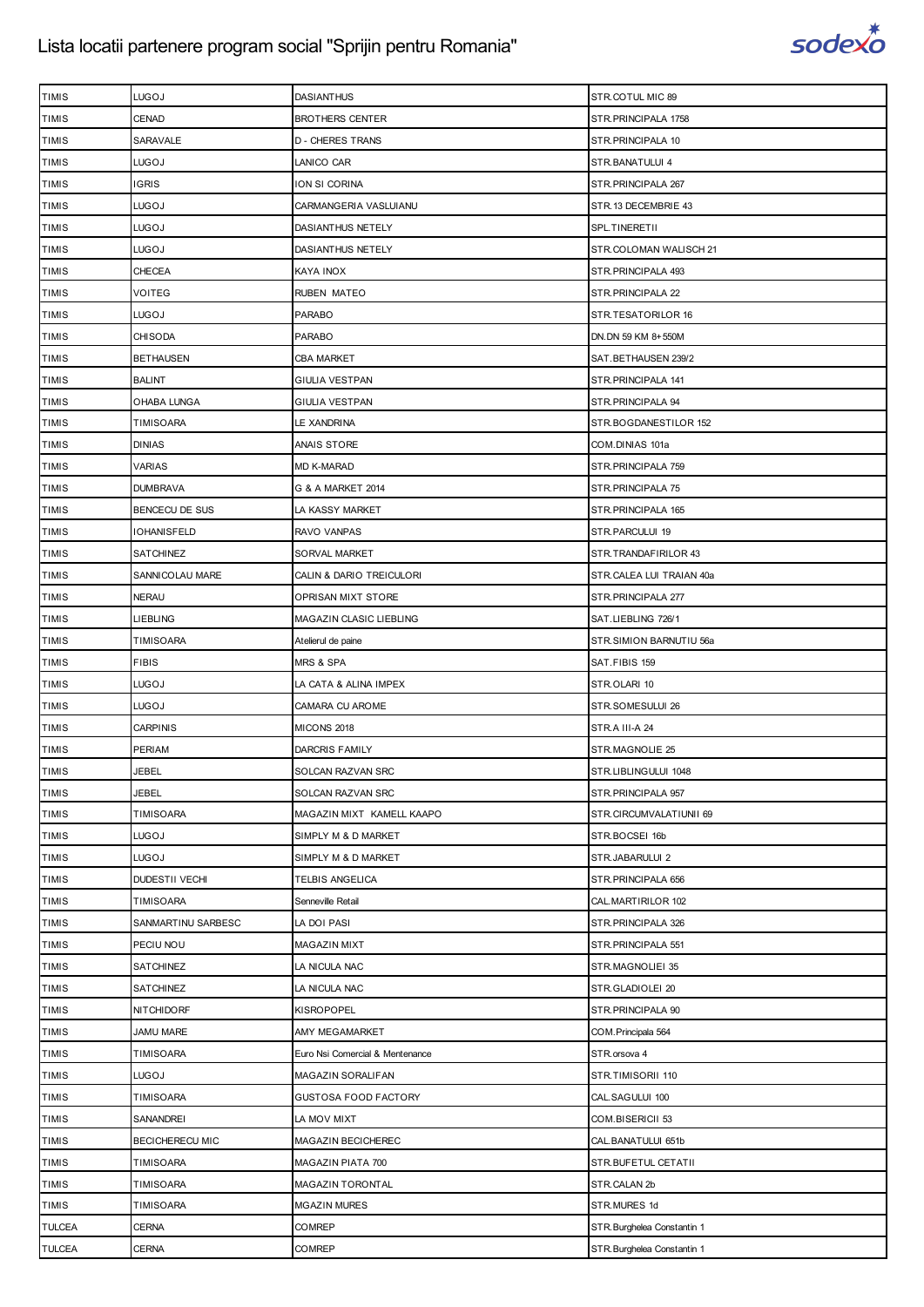

| <b>TULCEA</b> | <b>CERNA</b>        | <b>COMREP</b>         | STR.CALEA BRAILEI 40     |
|---------------|---------------------|-----------------------|--------------------------|
| <b>TULCEA</b> | <b>DOROBANTU</b>    | COMREP                | STR.PRIMAVERII 23        |
| <b>TULCEA</b> | <b>MIRCEA VODA</b>  | COMREP                | STR.TULCEI 50            |
| <b>TULCEA</b> | <b>BAIA</b>         | RESTAURANT MONDIAL    | STR.REPUBLICII 2d        |
| <b>TULCEA</b> | <b>TULCEA</b>       | <b>BABU &amp; CO</b>  | STR.ISACCEI 115          |
| <b>TULCEA</b> | CARCALIU            | VALS & CO ANGELO      | STR.PRINCIPALA           |
| TULCEA        | <b>MACIN</b>        | VALS & CO ANGELO 3    | STR.VANATORI 8           |
| <b>TULCEA</b> | <b>MACIN</b>        | VALS & CO ANGELO SNC  | STR.1 DECEMBRIE 1918 38  |
| <b>TULCEA</b> | <b>GRECI</b>        | VALS & CO ANGELO SNC  | STR. PRIMARIEI 4         |
| <b>TULCEA</b> | <b>GRECI</b>        | VALS & CO ANGELO      | STR.VALEA CU TEI 7       |
| <b>TULCEA</b> | <b>ISACCEA</b>      | VALS & CO ANGELO      | STR.1 DECEMBRIE 1918 34  |
| <b>TULCEA</b> | <b>GRECI</b>        | POPAS ANGELO          | DJ.222 km 12             |
| TULCEA        | TULCEA              | VALS & CO ANGELO      | P-TA.AGROALIMENTARA VEST |
| <b>TULCEA</b> | <b>TULCEA</b>       | VALS & CO ANGELO      | STR.BABADAG 14           |
| <b>TULCEA</b> | <b>GRECI</b>        | VALS & CO ANGELO      | STR.1 DECEMBRIE 1918 15  |
| <b>TULCEA</b> | TULCEA              | VALS & CO ANGELO      | STR.TRASINULUI 1         |
| <b>TULCEA</b> | <b>MACIN</b>        | VALS & CO ANGELO SNC  | STR.1 DECEMBRIE 1918 78  |
| <b>TULCEA</b> | TULCEA              | <b>INMEDIO</b>        | SOS.BARAJULUI 11-13      |
| TULCEA        | <b>BABADAG</b>      | LA PARMAC             | STR.REPUBLICII 93        |
| <b>TULCEA</b> | <b>BESTEPE</b>      | Minimarket Alesanco   | STR.TULCEI 64            |
| <b>TULCEA</b> | TULCEA              | Magazin Alimentar     | STR.CAMPULUI 24          |
| TULCEA        | <b>BAIA</b>         | <b>TAZIKI SERVICE</b> | STR.REPUBLICII 25        |
| <b>TULCEA</b> | <b>BAIA</b>         | <b>TAZIKI SERVICE</b> | STR.REPUBLICII 25        |
| <b>TULCEA</b> | <b>BAIA</b>         | <b>TAZIKI SERVICE</b> | STR.REPUBLICII 25        |
| TULCEA        | <b>IZVOARELE</b>    | FEDERALCOOP           | LOC.IZVOARELE            |
| <b>TULCEA</b> | CATALOI             | FEDERALCOOP           | LOC.CATALOI              |
| <b>TULCEA</b> | SAMBATA NOUA        | FEDERALCOOP           | LOC.SAMBATA NOUA         |
| TULCEA        | <b>FRECATEI</b>     | FEDERALCOOP           | LOC.PRINCIPALA           |
| <b>TULCEA</b> | <b>MURIGHIOL</b>    | FEDERALCOOP           | LOC.MURIGHIOL            |
| <b>TULCEA</b> | <b>POSTA</b>        | FEDERALCOOP           | STR.PRINCIPALA           |
| <b>TULCEA</b> | <b>PARCHES</b>      | FEDERALCOOP           | LOC.PARCHES              |
| <b>TULCEA</b> | <b>TOPOLOG</b>      | FEDERALCOOP           | CAL.BUCURESTI 101        |
| <b>TULCEA</b> | SOMOVA              | FEDERALCOOP           | LOC.SOMOVA               |
| TULCEA        | NALBANT             | FEDERALCOOP           | LOC.NALBANT              |
| <b>TULCEA</b> | <b>SARINASUF</b>    | FEDERALCOOP           | LOC.SARINASUF 4          |
| <b>TULCEA</b> | <b>TULCEA</b>       | <b>FAVORIT</b>        | STR.BABADAG 4            |
| <b>TULCEA</b> | <b>CIUCUROVA</b>    | FEDERALCOOP           | SOS.CIUCUROVA fr. nr.    |
| <b>TULCEA</b> | <b>HORIA</b>        | FEDERALCOOP           | LOC.HORIA                |
| <b>TULCEA</b> | TELITA              | FEDERALCOOP           | STR.PRINCIPALA           |
| <b>TULCEA</b> | <b>HAMCEARCA</b>    | <b>FEDERALCOOP</b>    | LOC.HAMCEARCA            |
| <b>TULCEA</b> | <b>NIFON</b>        | <b>FEDERALCOOP</b>    | SAT.NIFON                |
| <b>TULCEA</b> | <b>DOROBANTU</b>    | FEDERALCOOP           | SAT.DOROBANTU            |
| TULCEA        | <b>FLORESTI</b>     | FEDERALCOOP           | SAT.FLORESTI             |
| <b>TULCEA</b> | <b>PLOPUL</b>       | FEDERALCOOP           | SAT.PLOPUL 48            |
| <b>TULCEA</b> | <b>PLOPUL</b>       | FEDERALCOOP           | SAT.PLOPUL 55            |
| TULCEA        | <b>FAGARASU NOU</b> | FEDERALCOOP           | STR.FAGARAS 25           |
| <b>TULCEA</b> | NICOLAE BALCESCU    | FEDERALCOOP           | STR.PRINCIPALA           |
| <b>TULCEA</b> | <b>FANTANA MARE</b> | FEDERALCOOP           | STR.FANTANA MARE         |
| TULCEA        | <b>NICULITEL</b>    | FEDERALCOOP -         | STR.DRMUL VINULUI 10     |
| <b>TULCEA</b> | <b>NICULITEL</b>    | FEDERALCOOP -         | STR.ISACCEI 97           |
| <b>TULCEA</b> | <b>NICULITEL</b>    | FEDERALCOOP           | STR.COCOS 64             |
| TULCEA        | <b>ISACCEA</b>      | CONSUMCOOP            | STR.1 DECEMBRIE 1918 41  |
| <b>TULCEA</b> | <b>ISACCEA</b>      | CONSUMCOOP NR.2       | STR.EROILOR 17           |
| TULCEA        | <b>ISACCEA</b>      | CONSUMCOOP NR.1       | STR.VIDIN 32             |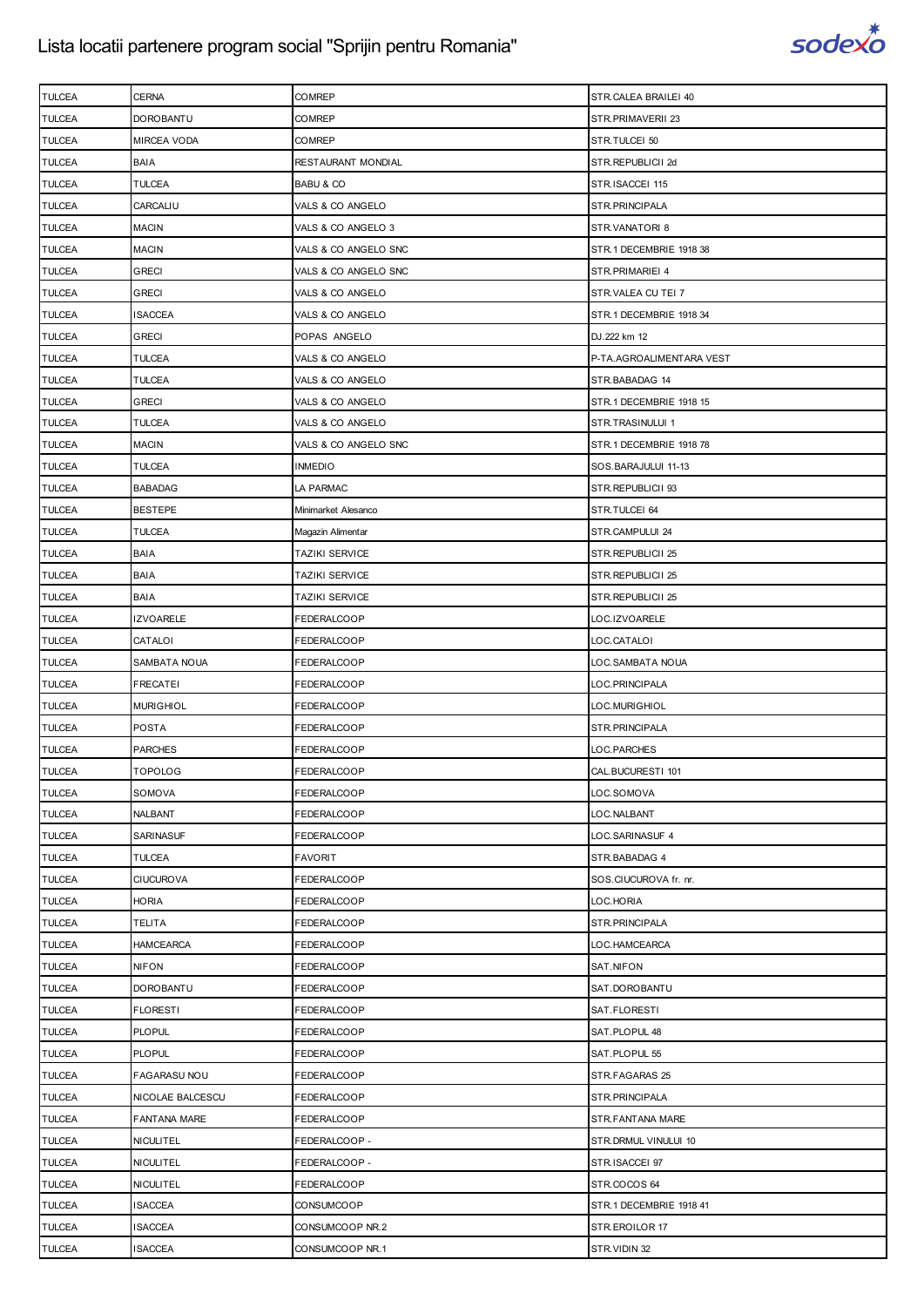

| <b>TULCEA</b> | <b>REVARSAREA</b> | CONSUMCOOP NR.3              | STR.VICTORIEI 187        |
|---------------|-------------------|------------------------------|--------------------------|
| <b>TULCEA</b> | ISACCEA           | CONSUMCOOP ISACCEA 2         | STR.C.D.GHEREA 26        |
| <b>TULCEA</b> | <b>ISACCEA</b>    | CONSUMCOOP ISACCEA 1         | STR.1 DECEMBRIE 16       |
| <b>TULCEA</b> | <b>ISACCEA</b>    | CONSUMCOOP ISACCEA           | STR.MACINULUI 26         |
| <b>TULCEA</b> | ISACCEA           | CONSUMCOOP ISACCEA           | STR. MIHAI VITEAZU 25    |
| <b>TULCEA</b> | ISACCEA           | CONSUMCOOP ISACCEA           | STR. MIHAI VITEAZU 25    |
| <b>TULCEA</b> | ISACCEA           | CONSUMCOOP ISACCEA           | STR.MIHAI VITEAZU 126    |
| <b>TULCEA</b> | ISACCEA           | CONSUMCOOP ISACCEA           | STR.DOBROGEANU GHEREA 44 |
| <b>TULCEA</b> | <b>BAIA</b>       | AGROMIXT ACTUAL              | STR.REPUBLICII 134       |
| <b>TULCEA</b> | <b>BAIA</b>       | AGROMIXT ACTUAL              | STR.REPUBLICII 134b      |
| <b>TULCEA</b> | <b>BAIA</b>       | AGROMIXT ACTUAL              | STR.REPUBLICII 134c      |
| <b>TULCEA</b> | <b>BAIA</b>       | AGROMIXT ACTUAL              | STR.OITUZ 12             |
| <b>TULCEA</b> | <b>BAIA</b>       | AGROMIXT ACTUAL              | STR.REPUBLICII 60a       |
| <b>TULCEA</b> | SOMOVA            | NIVALINI                     | STR.PRINCIPALA           |
| <b>TULCEA</b> | SOMOVA            | <b>NIVALINI</b>              | COM.SOMOVA               |
| <b>TULCEA</b> | SOMOVA            | NIVALINI                     | STR.GALATIULUI 27        |
| <b>TULCEA</b> | <b>TULCEA</b>     | <b>PRODARTROM</b>            | STR.SILVESTRU 32         |
| <b>TULCEA</b> | NALBANT           | AGROCOM CORINA               | STR.SLT. MARIAN RITCU 13 |
| <b>TULCEA</b> | NALBANT           | AGROCOM-CORINA 2             | STR.SLT. MARIAN RITCU 13 |
| <b>TULCEA</b> | NALBANT           | AGROCOM-CORINA 3             | STR.SLT. MARIAN RITCU 13 |
| <b>TULCEA</b> | CASIMCEA          | VIOGAB IMPEX                 | STR.PRINCIPALA 27        |
| <b>TULCEA</b> | <b>CASIMCEA</b>   | VIOGAB IMPEX                 | STR.PRINCIPALA 27        |
| <b>TULCEA</b> | CASIMCEA          | VIOGAB IMPEX                 | STR.PRINCIPALA 27        |
| <b>TULCEA</b> | CASIMCEA          | VIOGAB IMPEX                 | STR. PRINCIPALA 27       |
| <b>TULCEA</b> | CASIMCEA          | RESTAURANT LA VIO            | STR.PRINCIPALA 27        |
| <b>TULCEA</b> | <b>GRECI</b>      | <b>GRAND-COM</b>             | SAT.GRECI                |
| <b>TULCEA</b> | <b>MACIN</b>      | GRAND-COM                    | SAT.MACIN 19             |
| <b>TULCEA</b> | <b>GRECI</b>      | GRAND-COM                    | SAT.GRECI                |
| <b>TULCEA</b> | <b>MACIN</b>      | <b>GRAND-COM</b>             | STR.VANATORI 43          |
| <b>TULCEA</b> | <b>MACIN</b>      | <b>GRAND-COM - AXA</b>       | SAT.HELIADE RADULESCU 47 |
| <b>TULCEA</b> | <b>GRECI</b>      | <b>GRAND COM</b>             | STR. PARCUL NATIONAL 2   |
| <b>TULCEA</b> | SFANTU GHEORGHE   | <b>ARMINIA 1</b>             | <b>STR.I-A 165</b>       |
| <b>TULCEA</b> | <b>TURDA</b>      | <b>MAGAZIN MIXT</b>          | STR.MORII 86             |
| <b>TULCEA</b> | AGIGHIOL          | MICU-LUCINELA                | STR.BRAZILOR             |
| <b>TULCEA</b> | <b>AGIGHIOL</b>   | MICU-LUCINELA                | B-DUL.LEGUMICULTORILOR   |
| <b>TULCEA</b> | <b>GRECI</b>      | AMA MATCONS                  | STR.TINERETULUI 111      |
| <b>TULCEA</b> | <b>GRECI</b>      | <b>AMA MATCONS</b>           | STR. PARCUL NATIONAL 1   |
| <b>TULCEA</b> | <b>GRECI</b>      | <b>HANUL GRECILOR</b>        | STR.GRANITULUI 47 a      |
| <b>TULCEA</b> | GRECI             | MINIMARKET PRIORIX MERCATO   | STR.1 DECEMBRIE 27       |
| <b>TULCEA</b> | <b>GRECI</b>      | <b>BUFET PRIORIX MERCATO</b> | STR.1 DECEMBRIE 27       |
| <b>TULCEA</b> | <b>GRECI</b>      | PRIORIX MERCATO              | STR.1 DECEMBRIE 27       |
| <b>TULCEA</b> | <b>GRECI</b>      | PRIORIX MERCATO              | STR.1 DECEMBRIE 27       |
| <b>TULCEA</b> | <b>PIATRA</b>     | PIATRA RESTAURANT            | STR.PORTULUI 13a         |
| <b>TULCEA</b> | <b>GRECI</b>      | <b>GIARDINO ANGELO</b>       | STR.GRANITULUI 47a       |
| <b>TULCEA</b> | GRECI             | <b>GIARDINO ANGELO</b>       | STR.GRANITULUI 47a       |
| <b>TULCEA</b> | <b>TULCEA</b>     | RESTAURANT TOSCA CUSINE      | STR.MAHMUDIEI 13         |
| <b>TULCEA</b> | <b>NICULITEL</b>  | MINIMARKET                   | STR.COCOSULUI 25         |
| <b>TULCEA</b> | <b>NICULITEL</b>  | MINIMARKET                   | STR.ISACCEI 153          |
| <b>TULCEA</b> | <b>NICULITEL</b>  | <b>MINIMARKET</b>            | STR.COCOSULUI 67         |
| <b>TULCEA</b> | NICOLAE BALCESCU  | UNIC MEZDREA                 | STR. Principala 40       |
| <b>TULCEA</b> | <b>FRECATEI</b>   | ANDRUTA SHOP                 | STR. PRINCIPALA 74       |
| <b>TULCEA</b> | <b>TOPOLOG</b>    | Bistro 54Q                   | CAL.BUCURESTI 54         |
| <b>TULCEA</b> | GARVAN            | SALGAR MAX                   | STR.SALCAMILOR 58        |
| <b>TULCEA</b> | <b>HORIA</b>      | ARYMAR COMAR                 | STR.BARAJULUI 2          |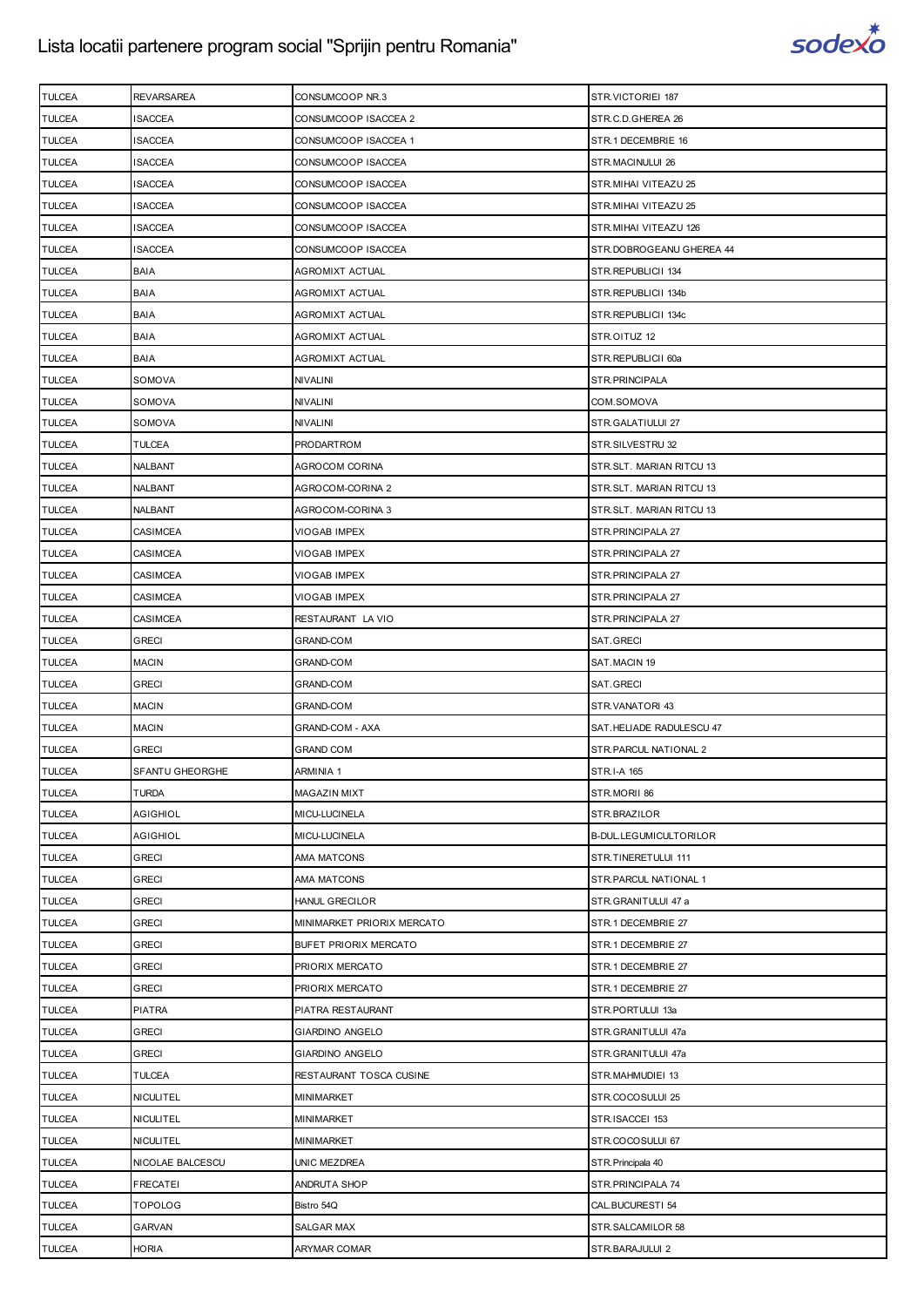

| <b>TULCEA</b> | VALEA NUCARILOR       | ARYMAR COMAR               | STR.I.G. DUCA 9                 |
|---------------|-----------------------|----------------------------|---------------------------------|
| <b>TULCEA</b> | <b>TULCEA</b>         | RACOREANU IONUT ADRIAN PFA | STR.Mahmudiei 118               |
| <b>VALCEA</b> | RAMNICU VALCEA        | PIZZA HUT                  | CAL.CALEA LUI TRAIAN 125        |
| <b>VALCEA</b> | RAMNICU VALCEA        | KFC                        | STR.CALEA LUI TRAIAN 125        |
| <b>VALCEA</b> | RAMNICU VALCEA        | <b>KFC</b>                 | STR.FERDINAND 38                |
| <b>VALCEA</b> | RAMNICU VALCEA        | OK STreet PUB              | STR.GEN.PRAPORGESCU 5           |
| VALCEA        | RAMNICU VALCEA        | ОK                         | STR.GEN.PRAPORGESCU 5           |
| VALCEA        | <b>OSTROVENI</b>      | ok ostroveni               | <b>B-DUL.TINERETULUI</b>        |
| VALCEA        | OSTROVENI             | TERASA RESTAURANT          | B-DUL.GENERAL PRAPORGESCU 10    |
| VALCEA        | RAMNICU VALCEA        | OK ZAVOI                   | STR.STIRBEI VODA 11a            |
| <b>VALCEA</b> | RAMNICU VALCEA        | VILA BOIERULUI             | STR.CALEA LUI TRAIAN 267        |
| <b>VALCEA</b> | <b>BUDESTI</b>        | CANTINA FAUREICA           | DR.FAUREICA                     |
| VALCEA        | RAMNICU VALCEA        | HOTEL CASTEL               | STR.PRAPORGESCU, GENERAL 26     |
| VALCEA        | RAMNICU VALCEA        | OK HANUL HAIDUCILOR        | STR.CALEA LUI TRAIAN 171        |
| <b>VALCEA</b> | RAMNICU VALCEA        | OK CASA VALCEANA           | STR.CAROL   8                   |
| VALCEA        | RAMNICU VALCEA        | ANNABELLA                  | STR. MIRCEA CEL BATRAN          |
| <b>VALCEA</b> | RAMNICU VALCEA        | ANNABELLA                  | STR.DECEBAL 5                   |
| <b>VALCEA</b> | RAMNICU VALCEA        | ANNABELLA                  | STR.N.BALCESCU 2                |
| <b>VALCEA</b> | RAMNICU VALCEA        | ANNABELLA                  | STR.LUCEAFARULUI 1bis           |
| VALCEA        | RAMNICU VALCEA        | ANNABELLA                  | STR.NICOLAE BALCESCU 50         |
| <b>VALCEA</b> | RAMNICU VALCEA        | ANNABELLA                  | P-TA.NORD                       |
| VALCEA        | RAMNICU VALCEA        | ANNABELLA                  | STR.N.IORGA 1                   |
| <b>VALCEA</b> | RAMNICU VALCEA        | ANNABELLA                  | STR.BALCESCU NICOLAE 5-7        |
| <b>VALCEA</b> | RAMNICU VALCEA        | ANNABELLA                  | STR.MATEI BASARAB 28            |
| <b>VALCEA</b> | RAMNICU VALCEA        | ANNABELLA                  | STR.RAPSODIEI 33                |
| VALCEA        | RAMNICU VALCEA        | ANNABELLA                  | STR.LUCEAFARULUI 1 bis          |
| <b>VALCEA</b> | RAMNICU VALCEA        | ANNABELLA                  | STR.MARIN PREDA 2               |
| VALCEA        | <b>DRAGASANI</b>      | ANNABELLA                  | STR.GIB MIHAIESCU 45            |
| VALCEA        | RAMNICU VALCEA        | <b>ANNABELLA</b>           | STR.CALEA LUI TRAIAN SP JUD 189 |
| <b>VALCEA</b> | <b>CALIMANESTI</b>    | ANNABELLA                  | STR.CALEA LUI TRAIAN 341        |
| <b>VALCEA</b> | <b>OLANU</b>          | <b>ANNABELLA</b>           | STR.PRINCIPALA                  |
| <b>VALCEA</b> | RAMNICU VALCEA        | ANNABELLA                  | STR.TINERETULUI 4-6-8           |
| <b>VALCEA</b> | RAMNICU VALCEA        | <b>ANNABELLA</b>           | STR.TINERETULUI 16              |
| VALCEA        | RAMNICU VALCEA        | ANNABELLA                  | STR.MAIOR POPESCU 3             |
| VALCEA        | RAMNICU VALCEA        | ANNABELLA                  | STR.NICOLAE BALCESCU 5c         |
| VALCEA        | RAMNICU VALCEA        | ANNABELLA                  | STR. RANDUNELELOR 1             |
| VALCEA        | <b>STOLNICENI</b>     | ANNABELLA                  | STR.PRINCIPALA                  |
| <b>VALCEA</b> | <b>PIETRARI</b>       | ANNABELLA                  | STR. PRINCIPALA cpx             |
| <b>VALCEA</b> | RAMNICU VALCEA        | ANNABELLA                  | STR.GEORGE COSBUC 4             |
| VALCEA        | <b>BAILE OLANESTI</b> | ANNABELLA                  | STR.BAILOR 19                   |
| VALCEA        | RAMNICU VALCEA        | <b>ANNABELLA</b>           | STR.CALEA LUI TRAIAN 82         |
| <b>VALCEA</b> | RAMNICU VALCEA        | ANNABELLA                  | STR.CALEA LUI TRAIAN 69         |
| VALCEA        | <b>HOREZU</b>         | ANNABELLA                  | STR.TUDOR VLADIMIRESCU          |
| <b>VALCEA</b> | <b>BAILE GOVORA</b>   | ANNABELLA                  | STR.TUDOR VLADIMIRESCU 115      |
| <b>VALCEA</b> | SINESTI               | ANNABELLA                  | STR. PRINCIPALA cpx             |
| VALCEA        | <b>DRAGASANI</b>      | ANNABELLA                  | STR.TUDOR VLADIMIRESCU 468      |
| VALCEA        | <b>IONESTI</b>        | ANNABELLA                  | STR.PRINCIPALA                  |
| <b>VALCEA</b> | <b>BALCESTI</b>       | ANNABELLA                  | STR.1DECEMBRIE 1                |
| VALCEA        | NICOLAE BALCESCU      | ANNABELLA                  | STR.CENTRU complex com          |
| VALCEA        | <b>VOINEASA</b>       | ANNABELLA                  | STR.I GH DUCA 88                |
| <b>VALCEA</b> | RAMNICU VALCEA        | ANNABELLA A-Z              | B-DUL. DEM RADULESCU 2-14       |
| VALCEA        | RAMNICU VALCEA        | ANNABELLA                  | STR.GENERAL MAGHERU 16          |
| VALCEA        | RAMNICU VALCEA        | ANNABELLA                  | STR.PIATA CENTRALA bloc cozia   |
| VALCEA        | <b>BREZOI</b>         | <b>BREZOI</b>              | STR.UNIRII                      |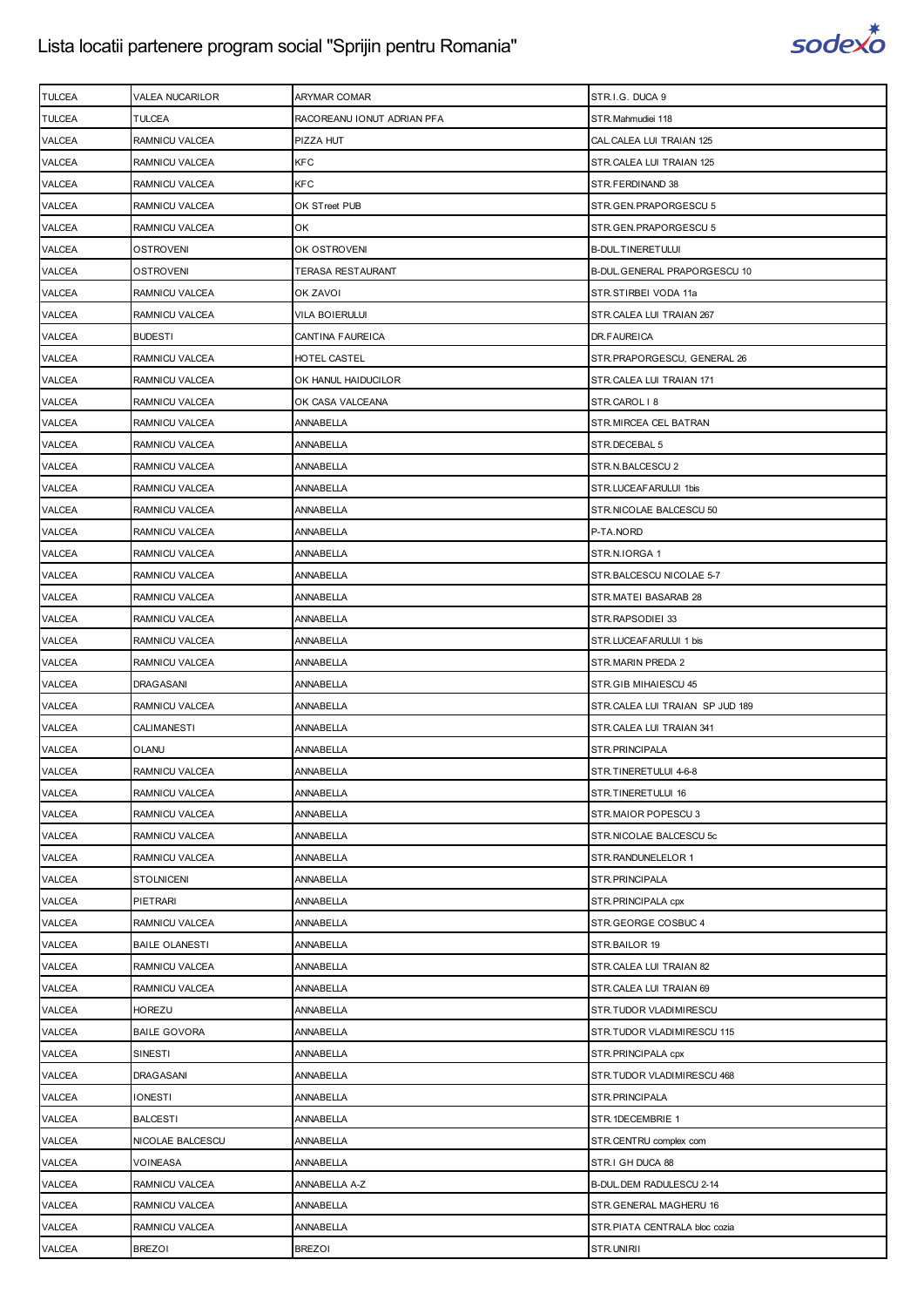

| CACIULATA<br>ANNABELLA CACIULATA<br>STR.CALEA LUI TRAIAN 570<br>RAMNICU VALCEA<br>ANNABELLA - CENTRU<br>STR. REGINA MARIA 4<br>RAMNICU VALCEA<br>ANNABELLA-COMPLEX NORD<br>STR.CALEA LUI TRAIAN 156-158<br>RAMNICU VALCEA<br>ANNABELLA<br>STR.CALEA LUI TRAIAN<br>RAMNICU VALCEA<br>ANNABELLA<br>P-TA.MICA NORD<br>RAMNICU VALCEA<br>ANNABELLA<br>STR.POPESCU VASILE, MAIOR<br>RAMNICU VALCEA<br>ANNABELLA<br>STR.BALCESCU NICOLAE<br><b>BAILE GOVORA</b><br>ANNABELLA<br>STR.TUDOR VLADIMIRESCU 17<br><b>GUSOENI</b><br>ANNABELLA<br>STR. PRINCIPALA<br>RAMNICU VALCEA<br>ANNABELLA<br>B-DUL.TINERETULUI 16<br><b>BULETA</b><br>ANNABELLA<br>STR.PRINCIPALA<br>VALEA VIEI<br>ANNABELLA<br>STR.PRINCIPALA<br>ANNABELLA<br>STR.BAILOR 21<br>OLANESTI<br><b>OLANESTI</b><br>ANNABELLA<br>STR.BAILOR<br>RAMNICU VALCEA<br>ANNABELLA<br>STR.PETRISOR 10<br><b>RAURENI</b><br>ANNABELLA<br>STR. PRINCIPALA 25<br>SCUNDU<br>ANNABELLA<br>STR. PRINCIPALA<br>ANNABELLA<br><b>STEFANESTI</b><br>STR.PRINCIPALA<br>RAMNICU VALCEA<br>ANNABELLA<br>STR.STIRBEI VODA 87<br>RAMNICU VALCEA<br>ANNABELLA<br>STR.BALCESCU NICOLAE 5-7<br>RAMNICU VALCEA<br>ANNABELLA<br>STR. BALCESCU NICOLAE 38<br>RAMNICU VALCEA<br>ANNABELLA<br>STR. PREDA MARIN 4<br>RAMNICU VALCEA<br>ANNABELLA<br>STR.IORGA NICOLAE 1<br>RAMNICU VALCEA<br>ANNABELLA<br>STR.TINERETULUI 6-8<br><b>STOENESTI</b><br>ANNABELLA<br>STR.PRINCIPALA<br><b>HOREZU</b><br>ANNABELLA<br>STR.TUDOR VLADIMIRESCU 28<br>BOGDANESTI (BUJORENI)<br>ANNABELLA<br>STR.PRINCIPALA<br>RAMNICU VALCEA<br>ANNABELLA<br>STR.REPUBLICII 2b<br>RAMNICU VALCEA<br>ANNABELLA<br>STR.STRAUBING 31<br>RAMNICU VALCEA<br>ANNABELLA<br>STR.MORILOR 28b<br><b>BALCESTI</b><br><b>ANNABELLA</b><br>STR.CALEA CRAIOVEI 13<br>RAMNICU VALCEA<br>ANNABELLA<br>STR.POPESCU VASILE, MAIOR 1<br>RAMNICU VALCEA<br>ANNABELLA<br>STR.CALEA LUI TRAIAN 790<br><b>BERBESTI</b><br>ANNABELLA<br>STR. PRINCIPALA 259<br>RAMNICU VALCEA<br>ANNABELLA<br>STR.LUCEAFARULUI 1<br><b>TETOIU</b><br>ANNABELLA<br>STR.PRINCIPALA 137<br>RAMNICU VALCEA<br>STR.REPUBLICII 33<br>ANNABELLA<br>RAMNICU VALCEA<br><b>ANNABELLA</b><br>STR.EMINESCU MIHAIL 37-39<br><b>BARBATESTI</b><br>ANNABELA<br>SAT.BARZESTI<br><b>DRAGASANI</b><br>ANNABELA<br>STR.PIETII<br>RAMNICU VALCEA<br>ANNABELLA<br>STR.UNIRII 1<br><b>BUJORENI</b><br>ANNABELLA<br>STR.MUZEULUI 1<br>RAMNICU VALCEA<br>ANNABELLA<br>STR.HACMAN, DOCTOR 1<br>CALIMANESTI<br>ANNABELLA<br>STR.ANA IPATESCU<br>VLADESTI<br>ANNABELLA<br>STR. PUNCTUL LA BARAJ<br><b>PERISANI</b><br>ANNABELLA<br>STR.PRINCIPALA<br><b>DRAGOESTI</b><br>ANNABELLA<br>STR. PRINCIPALA 81<br>PAUSESTI<br>ANNABELLA<br>STR.PRINCIPALA<br><b>GRECI</b><br>ANNABELLA<br>STR.PRINCIPALA 72<br><b>OCNELE MARI</b><br>ANNABELLA<br>STR.ALEXANDRU IOAN CUZA 45 | <b>VALCEA</b> | <b>BREZOI</b> | BREZOI A-Z | STR.EORILOR 136a |
|----------------------------------------------------------------------------------------------------------------------------------------------------------------------------------------------------------------------------------------------------------------------------------------------------------------------------------------------------------------------------------------------------------------------------------------------------------------------------------------------------------------------------------------------------------------------------------------------------------------------------------------------------------------------------------------------------------------------------------------------------------------------------------------------------------------------------------------------------------------------------------------------------------------------------------------------------------------------------------------------------------------------------------------------------------------------------------------------------------------------------------------------------------------------------------------------------------------------------------------------------------------------------------------------------------------------------------------------------------------------------------------------------------------------------------------------------------------------------------------------------------------------------------------------------------------------------------------------------------------------------------------------------------------------------------------------------------------------------------------------------------------------------------------------------------------------------------------------------------------------------------------------------------------------------------------------------------------------------------------------------------------------------------------------------------------------------------------------------------------------------------------------------------------------------------------------------------------------------------------------------------------------------------------------------------------------------------------------------------------------------------------------------------------------------------------------------------------------------------------------------------------------------------------------------------------------------------------------------------------------------------------------------------------------------------------------------------------------------------------------------------------------------------------------------|---------------|---------------|------------|------------------|
|                                                                                                                                                                                                                                                                                                                                                                                                                                                                                                                                                                                                                                                                                                                                                                                                                                                                                                                                                                                                                                                                                                                                                                                                                                                                                                                                                                                                                                                                                                                                                                                                                                                                                                                                                                                                                                                                                                                                                                                                                                                                                                                                                                                                                                                                                                                                                                                                                                                                                                                                                                                                                                                                                                                                                                                                    | <b>VALCEA</b> |               |            |                  |
|                                                                                                                                                                                                                                                                                                                                                                                                                                                                                                                                                                                                                                                                                                                                                                                                                                                                                                                                                                                                                                                                                                                                                                                                                                                                                                                                                                                                                                                                                                                                                                                                                                                                                                                                                                                                                                                                                                                                                                                                                                                                                                                                                                                                                                                                                                                                                                                                                                                                                                                                                                                                                                                                                                                                                                                                    | VALCEA        |               |            |                  |
|                                                                                                                                                                                                                                                                                                                                                                                                                                                                                                                                                                                                                                                                                                                                                                                                                                                                                                                                                                                                                                                                                                                                                                                                                                                                                                                                                                                                                                                                                                                                                                                                                                                                                                                                                                                                                                                                                                                                                                                                                                                                                                                                                                                                                                                                                                                                                                                                                                                                                                                                                                                                                                                                                                                                                                                                    | VALCEA        |               |            |                  |
|                                                                                                                                                                                                                                                                                                                                                                                                                                                                                                                                                                                                                                                                                                                                                                                                                                                                                                                                                                                                                                                                                                                                                                                                                                                                                                                                                                                                                                                                                                                                                                                                                                                                                                                                                                                                                                                                                                                                                                                                                                                                                                                                                                                                                                                                                                                                                                                                                                                                                                                                                                                                                                                                                                                                                                                                    | <b>VALCEA</b> |               |            |                  |
|                                                                                                                                                                                                                                                                                                                                                                                                                                                                                                                                                                                                                                                                                                                                                                                                                                                                                                                                                                                                                                                                                                                                                                                                                                                                                                                                                                                                                                                                                                                                                                                                                                                                                                                                                                                                                                                                                                                                                                                                                                                                                                                                                                                                                                                                                                                                                                                                                                                                                                                                                                                                                                                                                                                                                                                                    | <b>VALCEA</b> |               |            |                  |
|                                                                                                                                                                                                                                                                                                                                                                                                                                                                                                                                                                                                                                                                                                                                                                                                                                                                                                                                                                                                                                                                                                                                                                                                                                                                                                                                                                                                                                                                                                                                                                                                                                                                                                                                                                                                                                                                                                                                                                                                                                                                                                                                                                                                                                                                                                                                                                                                                                                                                                                                                                                                                                                                                                                                                                                                    | <b>VALCEA</b> |               |            |                  |
|                                                                                                                                                                                                                                                                                                                                                                                                                                                                                                                                                                                                                                                                                                                                                                                                                                                                                                                                                                                                                                                                                                                                                                                                                                                                                                                                                                                                                                                                                                                                                                                                                                                                                                                                                                                                                                                                                                                                                                                                                                                                                                                                                                                                                                                                                                                                                                                                                                                                                                                                                                                                                                                                                                                                                                                                    | <b>VALCEA</b> |               |            |                  |
|                                                                                                                                                                                                                                                                                                                                                                                                                                                                                                                                                                                                                                                                                                                                                                                                                                                                                                                                                                                                                                                                                                                                                                                                                                                                                                                                                                                                                                                                                                                                                                                                                                                                                                                                                                                                                                                                                                                                                                                                                                                                                                                                                                                                                                                                                                                                                                                                                                                                                                                                                                                                                                                                                                                                                                                                    | <b>VALCEA</b> |               |            |                  |
|                                                                                                                                                                                                                                                                                                                                                                                                                                                                                                                                                                                                                                                                                                                                                                                                                                                                                                                                                                                                                                                                                                                                                                                                                                                                                                                                                                                                                                                                                                                                                                                                                                                                                                                                                                                                                                                                                                                                                                                                                                                                                                                                                                                                                                                                                                                                                                                                                                                                                                                                                                                                                                                                                                                                                                                                    | <b>VALCEA</b> |               |            |                  |
|                                                                                                                                                                                                                                                                                                                                                                                                                                                                                                                                                                                                                                                                                                                                                                                                                                                                                                                                                                                                                                                                                                                                                                                                                                                                                                                                                                                                                                                                                                                                                                                                                                                                                                                                                                                                                                                                                                                                                                                                                                                                                                                                                                                                                                                                                                                                                                                                                                                                                                                                                                                                                                                                                                                                                                                                    | VALCEA        |               |            |                  |
|                                                                                                                                                                                                                                                                                                                                                                                                                                                                                                                                                                                                                                                                                                                                                                                                                                                                                                                                                                                                                                                                                                                                                                                                                                                                                                                                                                                                                                                                                                                                                                                                                                                                                                                                                                                                                                                                                                                                                                                                                                                                                                                                                                                                                                                                                                                                                                                                                                                                                                                                                                                                                                                                                                                                                                                                    | <b>VALCEA</b> |               |            |                  |
|                                                                                                                                                                                                                                                                                                                                                                                                                                                                                                                                                                                                                                                                                                                                                                                                                                                                                                                                                                                                                                                                                                                                                                                                                                                                                                                                                                                                                                                                                                                                                                                                                                                                                                                                                                                                                                                                                                                                                                                                                                                                                                                                                                                                                                                                                                                                                                                                                                                                                                                                                                                                                                                                                                                                                                                                    | <b>VALCEA</b> |               |            |                  |
|                                                                                                                                                                                                                                                                                                                                                                                                                                                                                                                                                                                                                                                                                                                                                                                                                                                                                                                                                                                                                                                                                                                                                                                                                                                                                                                                                                                                                                                                                                                                                                                                                                                                                                                                                                                                                                                                                                                                                                                                                                                                                                                                                                                                                                                                                                                                                                                                                                                                                                                                                                                                                                                                                                                                                                                                    | <b>VALCEA</b> |               |            |                  |
|                                                                                                                                                                                                                                                                                                                                                                                                                                                                                                                                                                                                                                                                                                                                                                                                                                                                                                                                                                                                                                                                                                                                                                                                                                                                                                                                                                                                                                                                                                                                                                                                                                                                                                                                                                                                                                                                                                                                                                                                                                                                                                                                                                                                                                                                                                                                                                                                                                                                                                                                                                                                                                                                                                                                                                                                    | <b>VALCEA</b> |               |            |                  |
|                                                                                                                                                                                                                                                                                                                                                                                                                                                                                                                                                                                                                                                                                                                                                                                                                                                                                                                                                                                                                                                                                                                                                                                                                                                                                                                                                                                                                                                                                                                                                                                                                                                                                                                                                                                                                                                                                                                                                                                                                                                                                                                                                                                                                                                                                                                                                                                                                                                                                                                                                                                                                                                                                                                                                                                                    | <b>VALCEA</b> |               |            |                  |
|                                                                                                                                                                                                                                                                                                                                                                                                                                                                                                                                                                                                                                                                                                                                                                                                                                                                                                                                                                                                                                                                                                                                                                                                                                                                                                                                                                                                                                                                                                                                                                                                                                                                                                                                                                                                                                                                                                                                                                                                                                                                                                                                                                                                                                                                                                                                                                                                                                                                                                                                                                                                                                                                                                                                                                                                    | VALCEA        |               |            |                  |
|                                                                                                                                                                                                                                                                                                                                                                                                                                                                                                                                                                                                                                                                                                                                                                                                                                                                                                                                                                                                                                                                                                                                                                                                                                                                                                                                                                                                                                                                                                                                                                                                                                                                                                                                                                                                                                                                                                                                                                                                                                                                                                                                                                                                                                                                                                                                                                                                                                                                                                                                                                                                                                                                                                                                                                                                    | <b>VALCEA</b> |               |            |                  |
|                                                                                                                                                                                                                                                                                                                                                                                                                                                                                                                                                                                                                                                                                                                                                                                                                                                                                                                                                                                                                                                                                                                                                                                                                                                                                                                                                                                                                                                                                                                                                                                                                                                                                                                                                                                                                                                                                                                                                                                                                                                                                                                                                                                                                                                                                                                                                                                                                                                                                                                                                                                                                                                                                                                                                                                                    | <b>VALCEA</b> |               |            |                  |
|                                                                                                                                                                                                                                                                                                                                                                                                                                                                                                                                                                                                                                                                                                                                                                                                                                                                                                                                                                                                                                                                                                                                                                                                                                                                                                                                                                                                                                                                                                                                                                                                                                                                                                                                                                                                                                                                                                                                                                                                                                                                                                                                                                                                                                                                                                                                                                                                                                                                                                                                                                                                                                                                                                                                                                                                    | <b>VALCEA</b> |               |            |                  |
|                                                                                                                                                                                                                                                                                                                                                                                                                                                                                                                                                                                                                                                                                                                                                                                                                                                                                                                                                                                                                                                                                                                                                                                                                                                                                                                                                                                                                                                                                                                                                                                                                                                                                                                                                                                                                                                                                                                                                                                                                                                                                                                                                                                                                                                                                                                                                                                                                                                                                                                                                                                                                                                                                                                                                                                                    | <b>VALCEA</b> |               |            |                  |
|                                                                                                                                                                                                                                                                                                                                                                                                                                                                                                                                                                                                                                                                                                                                                                                                                                                                                                                                                                                                                                                                                                                                                                                                                                                                                                                                                                                                                                                                                                                                                                                                                                                                                                                                                                                                                                                                                                                                                                                                                                                                                                                                                                                                                                                                                                                                                                                                                                                                                                                                                                                                                                                                                                                                                                                                    | <b>VALCEA</b> |               |            |                  |
|                                                                                                                                                                                                                                                                                                                                                                                                                                                                                                                                                                                                                                                                                                                                                                                                                                                                                                                                                                                                                                                                                                                                                                                                                                                                                                                                                                                                                                                                                                                                                                                                                                                                                                                                                                                                                                                                                                                                                                                                                                                                                                                                                                                                                                                                                                                                                                                                                                                                                                                                                                                                                                                                                                                                                                                                    | VALCEA        |               |            |                  |
|                                                                                                                                                                                                                                                                                                                                                                                                                                                                                                                                                                                                                                                                                                                                                                                                                                                                                                                                                                                                                                                                                                                                                                                                                                                                                                                                                                                                                                                                                                                                                                                                                                                                                                                                                                                                                                                                                                                                                                                                                                                                                                                                                                                                                                                                                                                                                                                                                                                                                                                                                                                                                                                                                                                                                                                                    | VALCEA        |               |            |                  |
|                                                                                                                                                                                                                                                                                                                                                                                                                                                                                                                                                                                                                                                                                                                                                                                                                                                                                                                                                                                                                                                                                                                                                                                                                                                                                                                                                                                                                                                                                                                                                                                                                                                                                                                                                                                                                                                                                                                                                                                                                                                                                                                                                                                                                                                                                                                                                                                                                                                                                                                                                                                                                                                                                                                                                                                                    | <b>VALCEA</b> |               |            |                  |
|                                                                                                                                                                                                                                                                                                                                                                                                                                                                                                                                                                                                                                                                                                                                                                                                                                                                                                                                                                                                                                                                                                                                                                                                                                                                                                                                                                                                                                                                                                                                                                                                                                                                                                                                                                                                                                                                                                                                                                                                                                                                                                                                                                                                                                                                                                                                                                                                                                                                                                                                                                                                                                                                                                                                                                                                    | <b>VALCEA</b> |               |            |                  |
|                                                                                                                                                                                                                                                                                                                                                                                                                                                                                                                                                                                                                                                                                                                                                                                                                                                                                                                                                                                                                                                                                                                                                                                                                                                                                                                                                                                                                                                                                                                                                                                                                                                                                                                                                                                                                                                                                                                                                                                                                                                                                                                                                                                                                                                                                                                                                                                                                                                                                                                                                                                                                                                                                                                                                                                                    | <b>VALCEA</b> |               |            |                  |
|                                                                                                                                                                                                                                                                                                                                                                                                                                                                                                                                                                                                                                                                                                                                                                                                                                                                                                                                                                                                                                                                                                                                                                                                                                                                                                                                                                                                                                                                                                                                                                                                                                                                                                                                                                                                                                                                                                                                                                                                                                                                                                                                                                                                                                                                                                                                                                                                                                                                                                                                                                                                                                                                                                                                                                                                    | <b>VALCEA</b> |               |            |                  |
|                                                                                                                                                                                                                                                                                                                                                                                                                                                                                                                                                                                                                                                                                                                                                                                                                                                                                                                                                                                                                                                                                                                                                                                                                                                                                                                                                                                                                                                                                                                                                                                                                                                                                                                                                                                                                                                                                                                                                                                                                                                                                                                                                                                                                                                                                                                                                                                                                                                                                                                                                                                                                                                                                                                                                                                                    | VALCEA        |               |            |                  |
|                                                                                                                                                                                                                                                                                                                                                                                                                                                                                                                                                                                                                                                                                                                                                                                                                                                                                                                                                                                                                                                                                                                                                                                                                                                                                                                                                                                                                                                                                                                                                                                                                                                                                                                                                                                                                                                                                                                                                                                                                                                                                                                                                                                                                                                                                                                                                                                                                                                                                                                                                                                                                                                                                                                                                                                                    | VALCEA        |               |            |                  |
|                                                                                                                                                                                                                                                                                                                                                                                                                                                                                                                                                                                                                                                                                                                                                                                                                                                                                                                                                                                                                                                                                                                                                                                                                                                                                                                                                                                                                                                                                                                                                                                                                                                                                                                                                                                                                                                                                                                                                                                                                                                                                                                                                                                                                                                                                                                                                                                                                                                                                                                                                                                                                                                                                                                                                                                                    | <b>VALCEA</b> |               |            |                  |
|                                                                                                                                                                                                                                                                                                                                                                                                                                                                                                                                                                                                                                                                                                                                                                                                                                                                                                                                                                                                                                                                                                                                                                                                                                                                                                                                                                                                                                                                                                                                                                                                                                                                                                                                                                                                                                                                                                                                                                                                                                                                                                                                                                                                                                                                                                                                                                                                                                                                                                                                                                                                                                                                                                                                                                                                    | <b>VALCEA</b> |               |            |                  |
|                                                                                                                                                                                                                                                                                                                                                                                                                                                                                                                                                                                                                                                                                                                                                                                                                                                                                                                                                                                                                                                                                                                                                                                                                                                                                                                                                                                                                                                                                                                                                                                                                                                                                                                                                                                                                                                                                                                                                                                                                                                                                                                                                                                                                                                                                                                                                                                                                                                                                                                                                                                                                                                                                                                                                                                                    | VALCEA        |               |            |                  |
|                                                                                                                                                                                                                                                                                                                                                                                                                                                                                                                                                                                                                                                                                                                                                                                                                                                                                                                                                                                                                                                                                                                                                                                                                                                                                                                                                                                                                                                                                                                                                                                                                                                                                                                                                                                                                                                                                                                                                                                                                                                                                                                                                                                                                                                                                                                                                                                                                                                                                                                                                                                                                                                                                                                                                                                                    | <b>VALCEA</b> |               |            |                  |
|                                                                                                                                                                                                                                                                                                                                                                                                                                                                                                                                                                                                                                                                                                                                                                                                                                                                                                                                                                                                                                                                                                                                                                                                                                                                                                                                                                                                                                                                                                                                                                                                                                                                                                                                                                                                                                                                                                                                                                                                                                                                                                                                                                                                                                                                                                                                                                                                                                                                                                                                                                                                                                                                                                                                                                                                    | VALCEA        |               |            |                  |
|                                                                                                                                                                                                                                                                                                                                                                                                                                                                                                                                                                                                                                                                                                                                                                                                                                                                                                                                                                                                                                                                                                                                                                                                                                                                                                                                                                                                                                                                                                                                                                                                                                                                                                                                                                                                                                                                                                                                                                                                                                                                                                                                                                                                                                                                                                                                                                                                                                                                                                                                                                                                                                                                                                                                                                                                    | VALCEA        |               |            |                  |
|                                                                                                                                                                                                                                                                                                                                                                                                                                                                                                                                                                                                                                                                                                                                                                                                                                                                                                                                                                                                                                                                                                                                                                                                                                                                                                                                                                                                                                                                                                                                                                                                                                                                                                                                                                                                                                                                                                                                                                                                                                                                                                                                                                                                                                                                                                                                                                                                                                                                                                                                                                                                                                                                                                                                                                                                    | VALCEA        |               |            |                  |
|                                                                                                                                                                                                                                                                                                                                                                                                                                                                                                                                                                                                                                                                                                                                                                                                                                                                                                                                                                                                                                                                                                                                                                                                                                                                                                                                                                                                                                                                                                                                                                                                                                                                                                                                                                                                                                                                                                                                                                                                                                                                                                                                                                                                                                                                                                                                                                                                                                                                                                                                                                                                                                                                                                                                                                                                    | VALCEA        |               |            |                  |
|                                                                                                                                                                                                                                                                                                                                                                                                                                                                                                                                                                                                                                                                                                                                                                                                                                                                                                                                                                                                                                                                                                                                                                                                                                                                                                                                                                                                                                                                                                                                                                                                                                                                                                                                                                                                                                                                                                                                                                                                                                                                                                                                                                                                                                                                                                                                                                                                                                                                                                                                                                                                                                                                                                                                                                                                    | VALCEA        |               |            |                  |
|                                                                                                                                                                                                                                                                                                                                                                                                                                                                                                                                                                                                                                                                                                                                                                                                                                                                                                                                                                                                                                                                                                                                                                                                                                                                                                                                                                                                                                                                                                                                                                                                                                                                                                                                                                                                                                                                                                                                                                                                                                                                                                                                                                                                                                                                                                                                                                                                                                                                                                                                                                                                                                                                                                                                                                                                    | VALCEA        |               |            |                  |
|                                                                                                                                                                                                                                                                                                                                                                                                                                                                                                                                                                                                                                                                                                                                                                                                                                                                                                                                                                                                                                                                                                                                                                                                                                                                                                                                                                                                                                                                                                                                                                                                                                                                                                                                                                                                                                                                                                                                                                                                                                                                                                                                                                                                                                                                                                                                                                                                                                                                                                                                                                                                                                                                                                                                                                                                    | VALCEA        |               |            |                  |
|                                                                                                                                                                                                                                                                                                                                                                                                                                                                                                                                                                                                                                                                                                                                                                                                                                                                                                                                                                                                                                                                                                                                                                                                                                                                                                                                                                                                                                                                                                                                                                                                                                                                                                                                                                                                                                                                                                                                                                                                                                                                                                                                                                                                                                                                                                                                                                                                                                                                                                                                                                                                                                                                                                                                                                                                    | VALCEA        |               |            |                  |
|                                                                                                                                                                                                                                                                                                                                                                                                                                                                                                                                                                                                                                                                                                                                                                                                                                                                                                                                                                                                                                                                                                                                                                                                                                                                                                                                                                                                                                                                                                                                                                                                                                                                                                                                                                                                                                                                                                                                                                                                                                                                                                                                                                                                                                                                                                                                                                                                                                                                                                                                                                                                                                                                                                                                                                                                    | VALCEA        |               |            |                  |
|                                                                                                                                                                                                                                                                                                                                                                                                                                                                                                                                                                                                                                                                                                                                                                                                                                                                                                                                                                                                                                                                                                                                                                                                                                                                                                                                                                                                                                                                                                                                                                                                                                                                                                                                                                                                                                                                                                                                                                                                                                                                                                                                                                                                                                                                                                                                                                                                                                                                                                                                                                                                                                                                                                                                                                                                    | VALCEA        |               |            |                  |
|                                                                                                                                                                                                                                                                                                                                                                                                                                                                                                                                                                                                                                                                                                                                                                                                                                                                                                                                                                                                                                                                                                                                                                                                                                                                                                                                                                                                                                                                                                                                                                                                                                                                                                                                                                                                                                                                                                                                                                                                                                                                                                                                                                                                                                                                                                                                                                                                                                                                                                                                                                                                                                                                                                                                                                                                    | VALCEA        |               |            |                  |
|                                                                                                                                                                                                                                                                                                                                                                                                                                                                                                                                                                                                                                                                                                                                                                                                                                                                                                                                                                                                                                                                                                                                                                                                                                                                                                                                                                                                                                                                                                                                                                                                                                                                                                                                                                                                                                                                                                                                                                                                                                                                                                                                                                                                                                                                                                                                                                                                                                                                                                                                                                                                                                                                                                                                                                                                    | VALCEA        |               |            |                  |
|                                                                                                                                                                                                                                                                                                                                                                                                                                                                                                                                                                                                                                                                                                                                                                                                                                                                                                                                                                                                                                                                                                                                                                                                                                                                                                                                                                                                                                                                                                                                                                                                                                                                                                                                                                                                                                                                                                                                                                                                                                                                                                                                                                                                                                                                                                                                                                                                                                                                                                                                                                                                                                                                                                                                                                                                    | VALCEA        |               |            |                  |
|                                                                                                                                                                                                                                                                                                                                                                                                                                                                                                                                                                                                                                                                                                                                                                                                                                                                                                                                                                                                                                                                                                                                                                                                                                                                                                                                                                                                                                                                                                                                                                                                                                                                                                                                                                                                                                                                                                                                                                                                                                                                                                                                                                                                                                                                                                                                                                                                                                                                                                                                                                                                                                                                                                                                                                                                    | VALCEA        |               |            |                  |
|                                                                                                                                                                                                                                                                                                                                                                                                                                                                                                                                                                                                                                                                                                                                                                                                                                                                                                                                                                                                                                                                                                                                                                                                                                                                                                                                                                                                                                                                                                                                                                                                                                                                                                                                                                                                                                                                                                                                                                                                                                                                                                                                                                                                                                                                                                                                                                                                                                                                                                                                                                                                                                                                                                                                                                                                    | VALCEA        |               |            |                  |
|                                                                                                                                                                                                                                                                                                                                                                                                                                                                                                                                                                                                                                                                                                                                                                                                                                                                                                                                                                                                                                                                                                                                                                                                                                                                                                                                                                                                                                                                                                                                                                                                                                                                                                                                                                                                                                                                                                                                                                                                                                                                                                                                                                                                                                                                                                                                                                                                                                                                                                                                                                                                                                                                                                                                                                                                    | VALCEA        |               |            |                  |
|                                                                                                                                                                                                                                                                                                                                                                                                                                                                                                                                                                                                                                                                                                                                                                                                                                                                                                                                                                                                                                                                                                                                                                                                                                                                                                                                                                                                                                                                                                                                                                                                                                                                                                                                                                                                                                                                                                                                                                                                                                                                                                                                                                                                                                                                                                                                                                                                                                                                                                                                                                                                                                                                                                                                                                                                    | VALCEA        |               |            |                  |
| <b>BUDESTI</b><br>ANNABELLA<br>STR. PRINCIPALA 66                                                                                                                                                                                                                                                                                                                                                                                                                                                                                                                                                                                                                                                                                                                                                                                                                                                                                                                                                                                                                                                                                                                                                                                                                                                                                                                                                                                                                                                                                                                                                                                                                                                                                                                                                                                                                                                                                                                                                                                                                                                                                                                                                                                                                                                                                                                                                                                                                                                                                                                                                                                                                                                                                                                                                  | VALCEA        |               |            |                  |
| ROTARASTI<br>ANNABELLA<br>STR.BISERICII 1                                                                                                                                                                                                                                                                                                                                                                                                                                                                                                                                                                                                                                                                                                                                                                                                                                                                                                                                                                                                                                                                                                                                                                                                                                                                                                                                                                                                                                                                                                                                                                                                                                                                                                                                                                                                                                                                                                                                                                                                                                                                                                                                                                                                                                                                                                                                                                                                                                                                                                                                                                                                                                                                                                                                                          | VALCEA        |               |            |                  |
| VALCEA<br>ANNABELA<br>VOINESITA<br>STR.DECINDEA 4b                                                                                                                                                                                                                                                                                                                                                                                                                                                                                                                                                                                                                                                                                                                                                                                                                                                                                                                                                                                                                                                                                                                                                                                                                                                                                                                                                                                                                                                                                                                                                                                                                                                                                                                                                                                                                                                                                                                                                                                                                                                                                                                                                                                                                                                                                                                                                                                                                                                                                                                                                                                                                                                                                                                                                 |               |               |            |                  |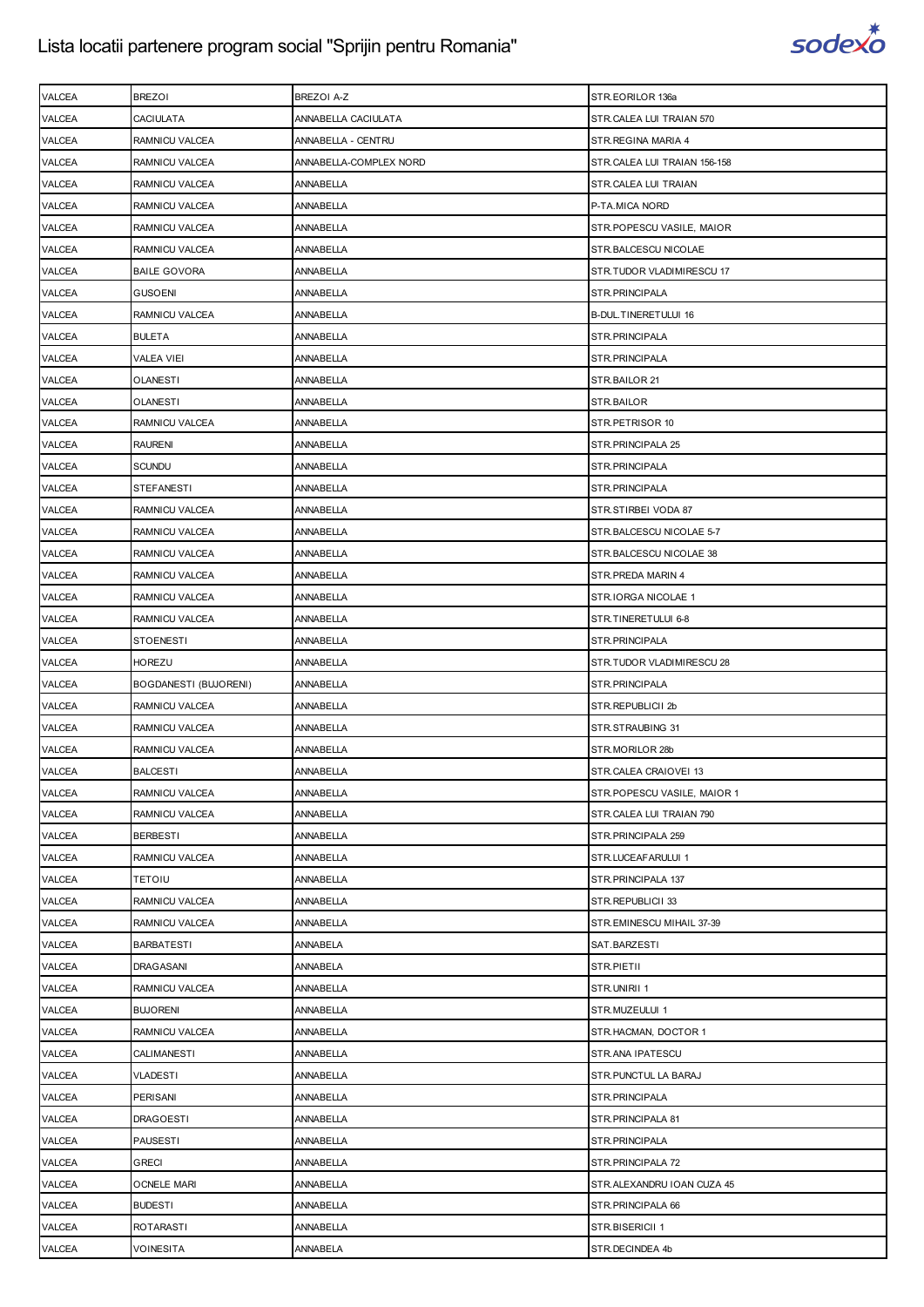

| VALCEA           | FEDELESOIU                      | Annabella Fedelesoiu       | CAL.CALEA LUI TRAIAN                        |
|------------------|---------------------------------|----------------------------|---------------------------------------------|
| VALCEA           | CALIMANESTI                     | Annabella Calimanesti 2    | STR.PIETEI 12                               |
| <b>VALCEA</b>    | RAMNICU VALCEA                  | ANNABELLA                  | AL.TEILOR 3                                 |
| VALCEA           | <b>STOILESTI</b>                | ANNABELLA                  | STR.PRINCIPALA                              |
| VALCEA           | <b>SUSANI</b>                   | ANNABELLA                  | STR.PRINCIPALA                              |
| VALCEA           | <b>VALEA MARE</b>               | ANNABELLA                  | STR.PRINCIPALA                              |
| VALCEA           | RAMNICU VALCEA                  | ANNABELLA                  | STR.BARAJULUI 52                            |
| VALCEA           | <b>ROBAIA</b>                   | ANNABELLA                  | STR.FABRICII 41                             |
| VALCEA           | OVESELU                         | ANNABELLA                  | STR. PRINCIPALA 81                          |
| VALCEA           | GALICEA                         | ANNABELLA GALICEI          | STR. PRINCIPALA 5                           |
| VALCEA           | <b>TITIRECI</b>                 | ANNABELLA TITIRECI         | STR.PRINCIPALA 14                           |
| VALCEA           | LUNGESTI                        | ANNABELLA                  | STR.PRINCIPALA 16a                          |
| VALCEA           | RAMNICU VALCEA                  | MARISAN                    | STR.MATEI BASARAB                           |
| VALCEA           | CALIMANESTI                     | RESTAURANT COZIA           | STR.CALEA LUI TRAIAN 771                    |
| VALCEA           | <b>BERBESTI</b>                 | FRUCT ALCOOL               | STR. PRINCIPALA 28                          |
| VALCEA           | HOREZU                          | FRUCT ALCOOL               | STR.TUDOR VLADIMIRESCU 55                   |
| VALCEA           | <b>HOREZU</b>                   | <b>FRUCT ALCOOL</b>        | STR.TUDOR VLADIMIRESCU 21                   |
| VALCEA           | VAIDEENI                        | FRUCT ALCOOL               | STR.PRINCIPALA                              |
| VALCEA           | MARITA                          | FRUCT ALCOOL               | STR.PRINCIPALA                              |
| VALCEA           | <b>SLATIOARA</b>                | <b>FRUCT ALCOOL</b>        | STR.PRINCIPALA                              |
| <b>VALCEA</b>    | RAMNICU VALCEA                  | REEA BEST FOOD             | STR.BARAJULUI 11                            |
| VALCEA           | RAMNICU VALCEA                  | REEA BEST FOOD             | STR.BARAJULUI 11                            |
| VALCEA           | <b>BABENI</b>                   | <b>EURO</b>                | STR.CALEA LUI TRAIAN 64                     |
| VALCEA           | <b>BABENI</b>                   | <b>EURO MARKET</b>         | STR.CALEA LUI TRAIAN 64                     |
| VALCEA           | <b>BABENI</b>                   | EURO MARKET                | STR.DRAGOS VRINCEANU 150                    |
| VALCEA           | <b>BABENI</b>                   | <b>EURO</b>                | STR.DRAGOS VRINCEANU 150                    |
| VALCEA           | <b>BABENI</b>                   | <b>EURO</b>                | STR.DRAGOS VRINCEANU 190                    |
|                  |                                 |                            |                                             |
| VALCEA           | RAMNICU VALCEA                  | <b>EURO</b>                | B-DUL.TINERETULUI COMPLEX HERMES 4-6-8      |
| VALCEA           | RAMNICU VALCEA                  | <b>EURO</b>                | B-DUL.NICOLAE BALCESCU 29                   |
| VALCEA           | TATARANI                        | <b>EURO</b>                | STR.CALEA LUI TRAIAN 54                     |
| VALCEA           | <b>BABENI</b>                   | <b>EURO</b>                | STR.UNIRII 1                                |
| <b>VALCEA</b>    | <b>COSTESTI</b>                 | <b>EURO</b>                | STR.CENTRU cpx                              |
| VALCEA           | <b>SLATIOARA</b>                | <b>EURO</b>                | STR.CENTRU cpx                              |
| VALCEA           | <b>SIRINEASA</b>                | <b>EURO</b>                | STR.PRINCIPALA                              |
| VALCEA           | <b>OTESANI</b>                  | EURO FAST FOOD             | STR.PRINCIPALA                              |
| VALCEA           | <b>OTESANI</b>                  | <b>EURO</b>                | STR. PRINCIPALA 3                           |
| VALCEA           | HOREZU                          | <b>EURO</b>                | STR.INDEPENDENTEI                           |
| VALCEA           | <b>FRANCESTI</b>                | EURO MAT CONSTRUCTII       | STR. PRINCIPALA cpx                         |
| VALCEA           | <b>IONESTI</b>                  | <b>EURO</b>                | STR.AFUMATI                                 |
| VALCEA           | FRANCESTI                       | <b>EURO</b>                | STR. PRINCIPALA cpx                         |
| VALCEA           | <b>BABENI</b>                   | <b>EURO</b>                | STR.CALEA LUI TRAIAN 204                    |
| VALCEA           | <b>BABENI</b>                   | <b>EURO</b>                | STR.CALEA LUI TRAIAN 204                    |
| VALCEA           | TATARANI                        | <b>EURO</b>                | STR.CALEA LUI TRAIAN 54                     |
| VALCEA           | <b>ULMETEL</b>                  | <b>EURO</b>                | STR.PRINCIPALA 98a                          |
| VALCEA           | LADESTI                         | <b>EURO</b>                | STR.PRINCIPALA                              |
| VALCEA           | SIRINEASA                       | <b>EURO</b>                | STR.PRINCIPALA                              |
| VALCEA           | <b>MARCEA</b>                   | <b>EURO</b>                | STR.PRINCIPALA                              |
| VALCEA           | <b>FRANCESTI</b>                | <b>EURO</b>                | STR. PRINCIPALA cpx                         |
| VALCEA           | <b>GOVORA</b>                   | <b>EURO</b>                | AL.NUCI 37                                  |
| VALCEA           | <b>TEIU</b>                     | <b>EURO</b>                | STR.PRINCIPALA 104                          |
| VALCEA           | <b>DRAGASANI</b>                | <b>EURO</b>                | STR.TUDOR VLADIMIRESCU                      |
| VALCEA           | <b>MALDARESTI</b>               | <b>EURO</b>                | STR.PRINCIPALA 27                           |
| VALCEA<br>VALCEA | <b>HOREZU</b><br><b>ROSIILE</b> | <b>EURO</b><br><b>EURO</b> | STR.TUDOR VLADIMIRESCU<br>STR.PRINCIPALA 85 |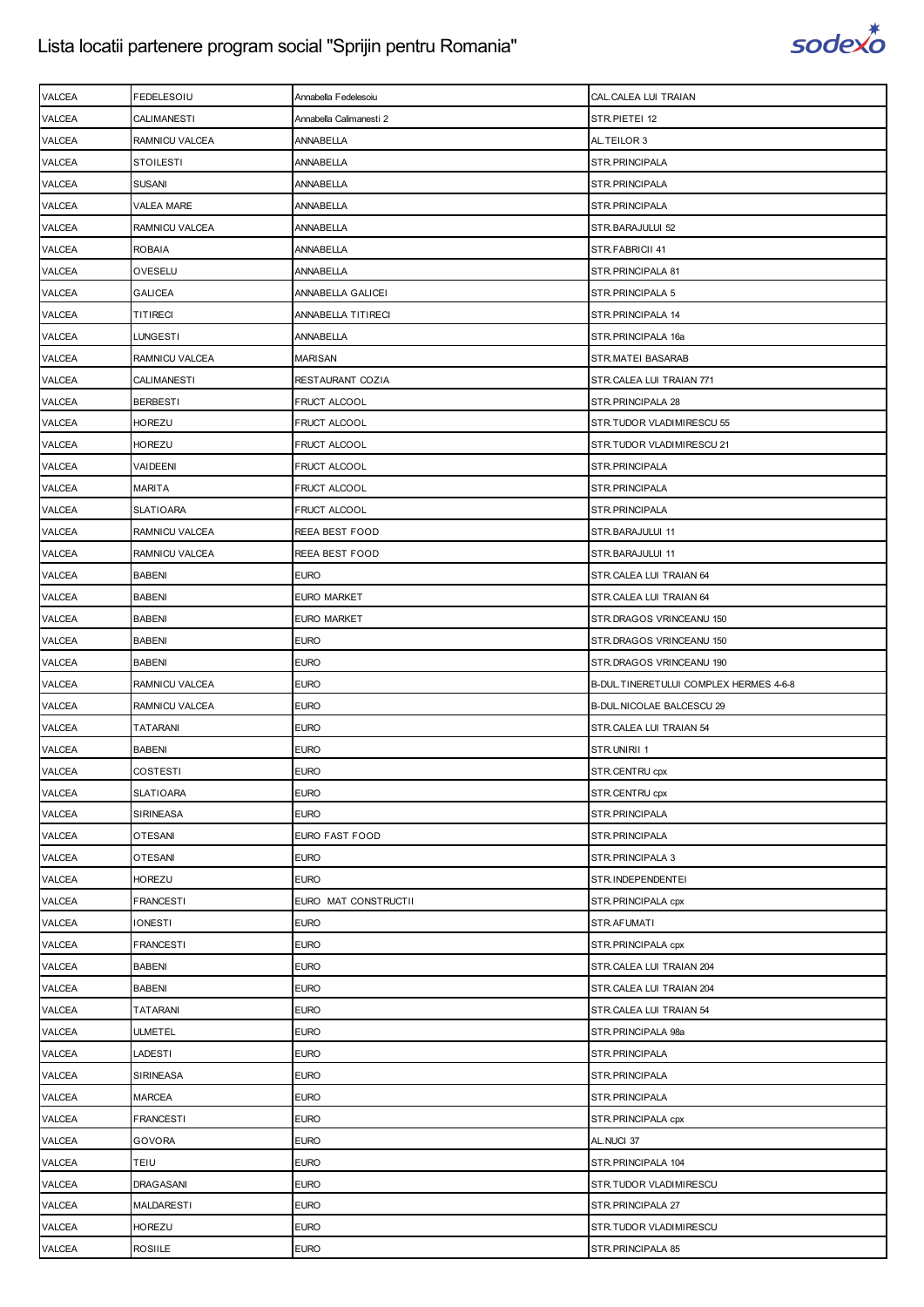

| <b>VALCEA</b> | RAMNICU VALCEA        | <b>EURO</b>           | STR.COPACELU 220b        |
|---------------|-----------------------|-----------------------|--------------------------|
| <b>VALCEA</b> | <b>HOREZU</b>         | <b>EURO</b>           | STR.GEORGE COSBUC 2      |
| <b>VALCEA</b> | RAMNICU VALCEA        | <b>EURO</b>           | STR.CALEA LUI TRAIAN 158 |
| <b>VALCEA</b> | <b>BABENI</b>         | <b>EURO</b>           | STR.DRAGOS VRINCEANU 12  |
| VALCEA        | <b>BREZOI</b>         | <b>EURO</b>           | STR.UNIRII 1             |
| VALCEA        | VAIDEENI              | <b>EURO</b>           | STR.PRINCIPALA           |
| VALCEA        | <b>RAPANESTI</b>      | <b>EURO</b>           | STR.PRINCIPALA 32a       |
| <b>VALCEA</b> | <b>LUNGESTI</b>       | <b>EURO</b>           | STR.PRINCIPALA           |
| <b>VALCEA</b> | <b>BAILE GOVORA</b>   | <b>EURO</b>           | STR.TUDOR VLAMIRESCU 164 |
| <b>VALCEA</b> | <b>BREZOI</b>         | <b>EURO</b>           | STR.UNIRII               |
| VALCEA        | <b>BUCSANI</b>        | DANEMAR COMPANY       | STR.PRINCIPALA           |
| VALCEA        | <b>BAILE OLANESTI</b> | DANEMAR COMPANY       | STR.CHEIA 94             |
| VALCEA        | VOICESTI              | <b>EURO</b>           | STR.PRINCIPALA           |
| VALCEA        | <b>TETOIU</b>         | <b>EURO</b>           | COM.TETOIU               |
| <b>VALCEA</b> | RAMNICU VALCEA        | <b>EURO</b>           | STR.I C BRATIANU 6       |
| <b>VALCEA</b> | OVESELU               | <b>EURO</b>           | COM.MACIUCA              |
| VALCEA        | <b>SUTESTI</b>        | <b>EURO</b>           | STR.TUDOR VLADIMIRESCU   |
| <b>VALCEA</b> | ORLESTI               | <b>EURO</b>           | STR.ACASA                |
| VALCEA        | <b>DRAGASANI</b>      | DANEMAR COMPANY       | AL.TRANDAFIRILOR         |
| VALCEA        | <b>PIETRARI</b>       | <b>EURO</b>           | STR.PRINCIPALA           |
| <b>VALCEA</b> | <b>DRAGOESTI</b>      | <b>EURO</b>           | STR.PRINCIPALA           |
| <b>VALCEA</b> | <b>PRUNDENI</b>       | <b>EURO</b>           | STR.TUDOR VLADIMIRESCU   |
| VALCEA        | <b>MADULARI</b>       | <b>EURO</b>           | STR.PRINCIPALA           |
| VALCEA        | RAMNICU VALCEA        | INMEDIO               | STR.CALEA LUI TRAIAN 125 |
| VALCEA        | RAMNICU VALCEA        | INMEDIO               | STR.MIHAESCU GIB 30      |
| VALCEA        | RAMNICU VALCEA        | <b>INMEDIO</b>        | STR.FERDINAND 38         |
| <b>VALCEA</b> | <b>BAILE OLANESTI</b> | IULI SI CATA          | STR.1 DECEMBRIE 1918 4a  |
|               |                       |                       |                          |
| <b>VALCEA</b> | <b>BAILE OLANESTI</b> | IULI SI CATA          | STR.PIETEI 1             |
| VALCEA        | <b>BAILE OLANESTI</b> | IULI SI CATA          | STR.PLEASA 8             |
| <b>VALCEA</b> | <b>BAILE OLANESTI</b> | HOSTEL MARKET VERITAS | STR.1 DECEMBRIE 1918 4a  |
| VALCEA        | <b>ROESTI</b>         | CONSUMCOOP ROESTI     | SAT.CIOCALTEI            |
| <b>VALCEA</b> | <b>ROESTI</b>         | CONSUMCOOP ROESTI     | SAT.ROESTI complex com   |
| VALCEA        | <b>ROESTI</b>         | CONSUMCOOP ROESTI     | SAT.CUENI                |
| VALCEA        | <b>CERNISOARA</b>     | CONSUMCOOP ROESTI     | SAT.GLAVESTI             |
| VALCEA        | <b>CERNISOARA</b>     | CONSUMCOOP ROESTI     | SAT.ARMASESTI            |
| VALCEA        | <b>CERNISOARA</b>     | CONSUMCOOP ROESTI     | SAT.OBARSIA              |
| <b>VALCEA</b> | <b>CERNISOARA</b>     | CONSUMCOOP ROESTI     | SAT.CERNISOARA           |
| VALCEA        | LAPUSATA              | CONSUMCOOP ROESTI     | SAT.BROSTENI 16          |
| VALCEA        | LAPUSATA              | CONSUMCOOP ROESTI     | SAT.ZARNESTI             |
| VALCEA        | <b>LAPUSATA</b>       | CONSUMCOOP ROESTI     | SAT.SERBANESTI           |
| VALCEA        | <b>ROESTI</b>         | CONSUMCOOP ROESTI     | SAT.CIOCALTEI            |
| VALCEA        | <b>ROESTI</b>         | CONSUMCOOP ROESTI     | SAT.ROESTI complex com   |
| <b>VALCEA</b> | <b>ROESTI</b>         | CONSUMCOOP ROESTI     | SAT.CUENI                |
| VALCEA        | <b>CERNISOARA</b>     | CONSUMCOOP ROESTI     | SAT.GLAVESTI             |
| VALCEA        | <b>CERNISOARA</b>     | CONSUMCOOP ROESTI     | SAT.ARMASESTI            |
| VALCEA        | <b>CERNISOARA</b>     | CONSUMCOOP ROESTI     | SAT.OBARSIA              |
| VALCEA        | <b>CERNISOARA</b>     | CONSUMCOOP ROESTI     | SAT.CERNISOARA           |
| VALCEA        | LAPUSATA              | CONSUMCOOP ROESTI     | SAT.BROSTENI 16          |
| <b>VALCEA</b> | <b>LAPUSATA</b>       | CONSUMCOOP ROESTI     | SAT.ZARNESTI             |
| <b>VALCEA</b> | LAPUSATA              | CONSUMCOOP ROESTI     | SAT.SERBANESTI           |
| VALCEA        | <b>ROESTI</b>         | CONSUMCOOP ROESTI     | STR.PRINCIPALA           |
| VALCEA        | RAMNICU VALCEA        | Restaurant Belvedere  | STR.CAROL   11           |
| <b>VALCEA</b> | <b>MIHAESTI</b>       | EMMA GET 2            | SAT.SCARISOARA 3         |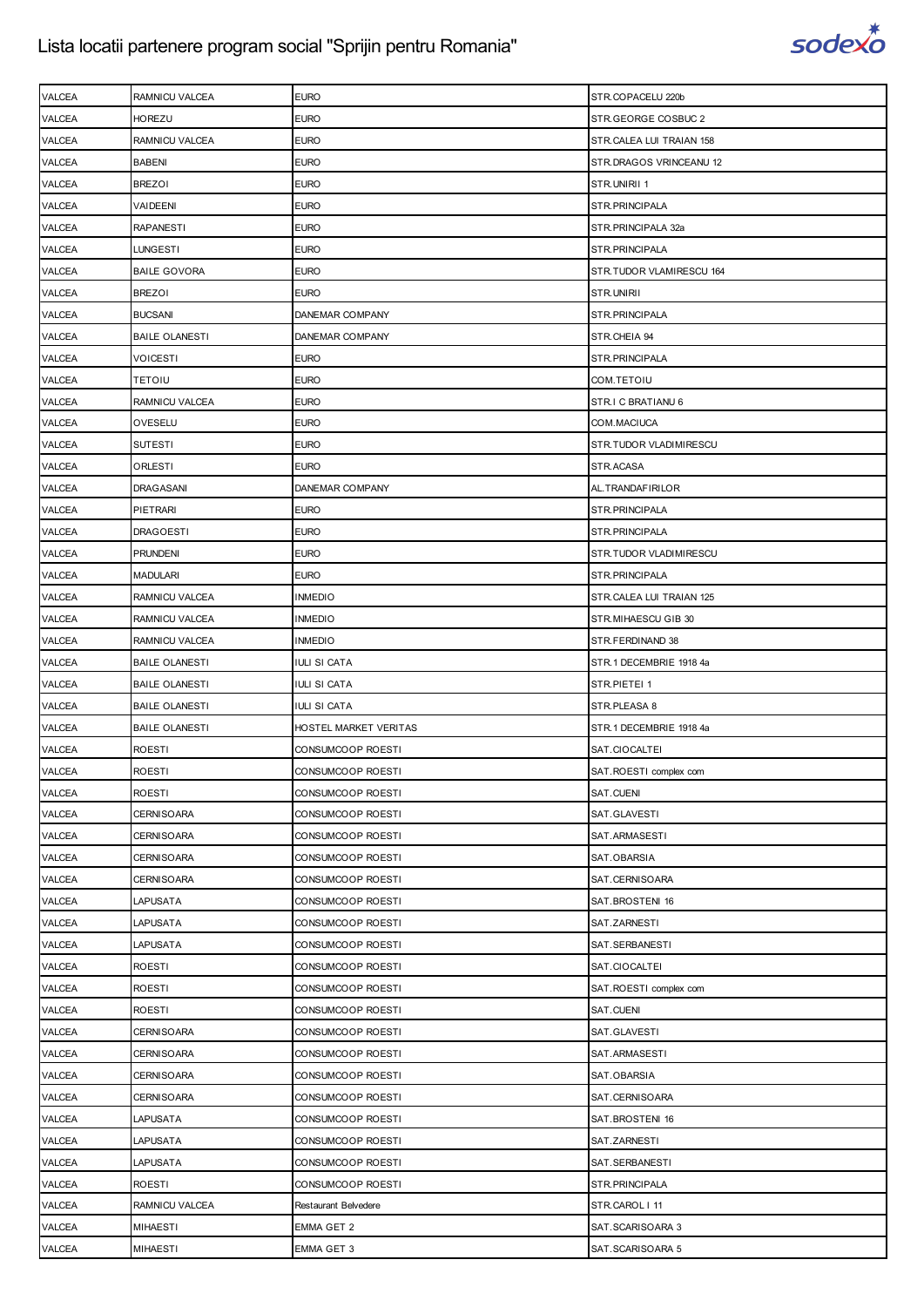

| VALCEA        | <b>BREZOI</b>         | <b>MARCOR</b>         | STR.UNIRII cpx             |
|---------------|-----------------------|-----------------------|----------------------------|
| VALCEA        | <b>BREZOI</b>         | <b>MARCOR MARKET</b>  | STR.EROILOR 153            |
| <b>VALCEA</b> | <b>BREZOI</b>         | <b>MARCOR</b>         | STR.UNIRII cpx             |
| VALCEA        | <b>BREZOI</b>         | MARCOR 4              | STR.UNIRII cpx             |
| VALCEA        | <b>BABENI</b>         | DAHIL                 | DN.64                      |
| <b>VALCEA</b> | <b>BALCESTI</b>       | <b>MIAMI</b>          | STR.CALEA CRAIOVEI 13      |
| VALCEA        | <b>BALCESTI</b>       | MIAMI                 | STR.TUDOR VLADIMIRESCU 4   |
| VALCEA        | <b>CALIMANESTI</b>    | ARBO-COM 1            | STR.AUREL VLAICU 1a        |
| <b>VALCEA</b> | CALIMANESTI           | CASA ARBO             | STR.AUREL VLAICU 1a        |
| VALCEA        | <b>MATEESTI</b>       | <b>OLIMPIC</b>        | STR.PRINCIPALA             |
| VALCEA        | <b>MATEESTI</b>       | <b>OLIMPIC</b>        | STR. PRINCIPALA            |
| VALCEA        | <b>BERBESTI</b>       | <b>OLIMPIC</b>        | STR. PRINCIPALA 28         |
| VALCEA        | <b>BERBESTI</b>       | <b>OLIMPIC</b>        | STR.CENTRU 36              |
| VALCEA        | <b>BERBESTI</b>       | <b>OLIMPIC</b>        | STR.CENTRU 36              |
| <b>VALCEA</b> | <b>BERBESTI</b>       | <b>OLIMPIC</b>        | STR.PRINCIPALA 28          |
| VALCEA        | <b>BERBESTI</b>       | <b>OLIMPIC</b>        | STR. PRINCIPALA 28         |
| VALCEA        | <b>BERBESTI</b>       | <b>OLIMPIC</b>        | STR. PRINCIPALA 28         |
| VALCEA        | <b>BERBESTI</b>       | <b>OLIMPIC</b>        | STR.PRINCIPALA a13         |
| VALCEA        | <b>BERBESTI</b>       | <b>OLIMPIC</b>        | STR.PRINCIPALA a22         |
| VALCEA        | <b>GRADISTEA</b>      | OLIMPIC FAST FOOD     | STR.PRINCIPALA 8           |
| VALCEA        | <b>BERBESTI</b>       | <b>OLIMPIC</b>        | STR.PRINCIPALA a22         |
| VALCEA        | LIVEZI                | <b>OLIMPIC</b>        | STR. PRINCIPALA cpx        |
| <b>VALCEA</b> | <b>GRADISTEA</b>      | <b>OLIMPIC</b>        | STR. PRINCIPALA 8          |
| <b>VALCEA</b> | <b>BERBESTI</b>       | <b>OLIMPIC</b>        | STR.PRINCIPALA a13         |
| VALCEA        | SINESTI               | <b>OLIMPIC</b>        | STR.PRINCIPALA             |
| VALCEA        | <b>ALUNU</b>          | <b>OLIMPIC</b>        | STR. PRINCIPALA            |
| <b>VALCEA</b> | <b>STROESTI</b>       | <b>SC OLIMPIC SRL</b> | STR.PRINCIPALA             |
| VALCEA        | <b>BISTRITA</b>       | NETSIS COMUNICATION   | STR.ARNOTEI 85             |
| <b>VALCEA</b> | RAMNICU VALCEA        | DANEXIM IMPEX         | STR.DRUMUL GARII 2a        |
| <b>VALCEA</b> | <b>OLANESTI</b>       | RESTAURANT DIAELA     | STR. MIHAI EMINESCU 1      |
| VALCEA        | <b>BAILE OLANESTI</b> | DIAELA RESTAURANT     | STR. MIHAI EMINESCU 6      |
| <b>VALCEA</b> | <b>ULMETU</b>         | <b>MIRECO</b>         | STR.PRINCIPALA 13          |
| VALCEA        | RAMNICU VALCEA        | SABADOX               | STR.OLTULUI 2              |
| VALCEA        | RAMNICU VALCEA        | RESTAURANT ARTUR      | STR.OLTULUI 2              |
| VALCEA        | RAMNICU VALCEA        | COFETARIA ARTUR       | STR.OLTULUI 2              |
| VALCEA        | <b>ALUNU</b>          | <b>STALEXIO</b>       | STR.PRINCIPALA             |
| VALCEA        | <b>BERISLAVESTI</b>   | <b>ALYGROUP</b>       | SAT.DANGESTI 77            |
| VALCEA        | <b>BERISLAVESTI</b>   | <b>ALYGROUP</b>       | SAT.SCAUENI 38             |
| VALCEA        | <b>BABENI</b>         | MINIMARKET LCB PRO    | STR.CALEA LUI TRAIAN 418   |
| VALCEA        | <b>BABENI</b>         | FAST FOOD LCB PRO     | STR.CALEA LUI TRAIAN 418   |
| VALCEA        | <b>BABENI</b>         | FAST FOOD LCB PRO     | STR.GARII                  |
| VALCEA        | <b>BABENI</b>         | MINIMARKET LCB PRO    | STR.GARII                  |
| VALCEA        | VOICESTI              | LA DOI PASI           | STR.EROILOR 92             |
| VALCEA        | <b>VOICESTI</b>       | LA DOI PASI           | STR.PRINCIPALA             |
| VALCEA        | <b>VOICESTI</b>       | <b>FAST FOOD</b>      | STR.PRINCIPALA             |
| VALCEA        | VOICESTI              | <b>FAST FOOD</b>      | STR.EROILOR 92             |
| VALCEA        | RAMNICU VALCEA        | CAELIA FOOD           | STR. NICOLAE TITULESCU 2-3 |
| VALCEA        | <b>BABENI-OLTETU</b>  | <b>ROBEMAZ</b>        | STR. PRINCIPALA 91         |
| VALCEA        | DRAGASANI             | TRANS CLIMA           | STR.PIETII 3               |
| VALCEA        | <b>BARBATESTI</b>     | <b>DVDMARKET</b>      | STR. PRINCIPALA 334        |
| VALCEA        | <b>IONESTI</b>        | SPORTPUB CLASSIC      | STR. Prodanesti 99         |
| VALCEA        | HOREZU                | VITALIA               | STR.TUDOR VLADIMIRESCU 53  |
| VALCEA        | <b>PALANGA</b>        | DARI SI IRI           | CAL.HAIDUCILOR 67          |
| VALCEA        | LAPUSATA              | PRESURA VIOREL        | STR. PRINCIPALA 25         |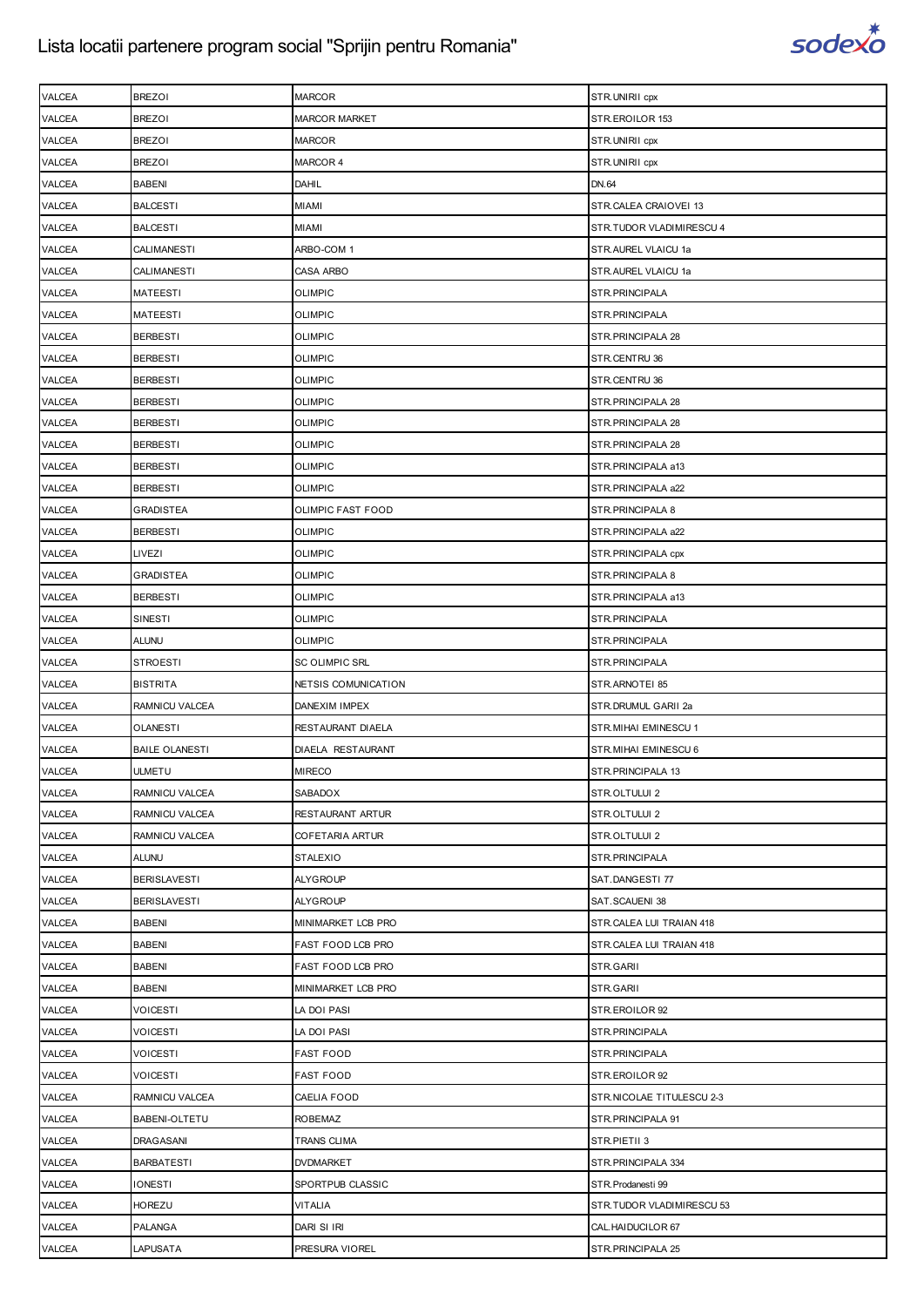

| VALCEA        | COPACENI          | LARICOS FOLESCU              | COM. Principala 133     |
|---------------|-------------------|------------------------------|-------------------------|
| <b>VALCEA</b> | <b>BARBATESTI</b> | II Marcu Mariana             | COM. Principala 101     |
| <b>VALCEA</b> | <b>BOISOARA</b>   | MAGAZIN MIXT                 | STR.PRINCIPALA 74       |
| <b>VASLUI</b> | <b>BARLAD</b>     | <b>KFC</b>                   | B-DUL.REPUBLICII 320    |
| <b>VASLUI</b> | <b>VASLUI</b>     | VASCAR                       | STR.REPUBLICII 380      |
| <b>VASLUI</b> | <b>VASLUI</b>     | VASCAR                       | STR.BABES VICTOR 13     |
| <b>VASLUI</b> | VASLUI            | VASCAR                       | STR.NICOLAE IORGA       |
| <b>VASLUI</b> | <b>VASLUI</b>     | VASCAR                       | STR.TRAIAN 234          |
| <b>VASLUI</b> | <b>VASLUI</b>     | VASCAR                       | STR.STEFAN CEL MARE 70  |
| <b>VASLUI</b> | <b>VASLUI</b>     | VASCAR                       | STR.LOGOFAT TAUTU 434   |
| <b>VASLUI</b> | <b>VASLUI</b>     | VASCAR                       | STR.AGROINDUSTRIALA 4   |
| <b>VASLUI</b> | VASLUI            | <b>VASCAR BIRUINTEI</b>      | STR.BIRUINTEI 374       |
| <b>VASLUI</b> | VASLUI            | VASCAR                       | P-TA.VIDIN 1            |
| <b>VASLUI</b> | <b>VASLUI</b>     | VASCAR                       | P-TA.VIDIN 1            |
| <b>VASLUI</b> | <b>HUSI</b>       | VASCAR                       | P-TA.VICTORIEI 2        |
| <b>VASLUI</b> | <b>VASLUI</b>     | VASCAR                       | STR.STEFAN CEL MARE 87  |
| <b>VASLUI</b> | <b>VASLUI</b>     | VASCAR                       | <b>B-DUL.TRAIAN 1</b>   |
| <b>VASLUI</b> | <b>BARLAD</b>     | VASCAR                       | B-DUL.REPUBLICII 190    |
| <b>VASLUI</b> | VASLUI            | VASCAR                       | STR.STEFAN CEL MARE 82  |
| <b>VASLUI</b> | <b>VASLUI</b>     | VASCAR                       | SOS.NATIONALA 16        |
| <b>VASLUI</b> | <b>VASLUI</b>     | VASCAR                       | STR.PODU INALT 4        |
| <b>VASLUI</b> | <b>HUSI</b>       | PROD CYP IMPEX               | P-TA. Victoriei 9       |
| <b>VASLUI</b> | <b>HUSI</b>       | PROD CYP IMPEX               | P-TA.VICTORIEI 6        |
| <b>VASLUI</b> | <b>HUSI</b>       | <b>STEFANEL</b>              | STR.HUSI -STANILESTI 2  |
| <b>VASLUI</b> | <b>HUSI</b>       | PROD CYP IMPEX               | STR.HUSI -STANILESTI 2  |
| <b>VASLUI</b> | <b>VASLUI</b>     | PROD CYP IMPEX               | <b>B-DUL.TRAIAN 1</b>   |
| <b>VASLUI</b> | <b>BARLAD</b>     | PROD CYP IMPEX               | B-DUL.PRIMAVERII 30     |
| <b>VASLUI</b> | <b>HUSI</b>       | PROD CYP IMPEX               | P-TA.1MAI               |
| <b>VASLUI</b> | <b>HUSI</b>       | Supermarket Dobrina          | STR.DOBRINA 43 a        |
| <b>VASLUI</b> | <b>HUSI</b>       | Magazin La doi pasi          | DR.1DECEMBRIE           |
| <b>VASLUI</b> | <b>HUSI</b>       | Magazin Feroviarul           | DR.SACA 2               |
| <b>VASLUI</b> | <b>VASLUI</b>     | <b>INMEDIO</b>               | STR.DECEBAL 133         |
| <b>VASLUI</b> | <b>HUSI</b>       | LA DOI PASI                  | P-TA.VICTORIEI 1        |
| <b>VASLUI</b> | <b>HUSI</b>       | PET SHOP VETVITAL            | STR.STEFAN CEL MARE 43  |
| <b>VASLUI</b> | <b>HUSI</b>       | PET SHOP VETVITAL            | P-TA.VICTORIEI 7        |
| <b>VASLUI</b> | <b>HUSI</b>       | PET SHOP VETVITAL            | STR.1 DECEMBRIE 1918 16 |
| <b>VASLUI</b> | <b>BARLAD</b>     | MAGAZIN MIXT                 | STR.FAGULUI 3           |
| <b>VASLUI</b> | <b>CRASNA</b>     | MINIMARKET MIRBA OIL         | STR.PRINCIPALA          |
| <b>VASLUI</b> | <b>VASLUI</b>     | MINIMARKET MIRBA OIL APROZAR | STR.CERAMICA 18         |
| <b>VASLUI</b> | <b>VASLUI</b>     | MINIMARKET MIRBA OIL         | STR.STEFAN CEL MARE 82  |
| <b>VASLUI</b> | CANTALARESTI      | MINIMARKET MIRBA OIL         | STR. PRINCIPALA 174     |
| <b>VASLUI</b> | <b>BARLAD</b>     | <b>GELAPROD 3</b>            | STR.PUTNA 80            |
| <b>VASLUI</b> | <b>BARLAD</b>     | <b>GELAPROD 2</b>            | STR.EPURERANU 40        |
| <b>VASLUI</b> | <b>BARLAD</b>     | <b>GELAPROD 1</b>            | STR.GENERAL MILEA 24    |
| <b>VASLUI</b> | <b>VETRISOAIA</b> | <b>DUPLEX SRL</b>            | COM.VETRISOAIA          |
| <b>VASLUI</b> | <b>BARLAD</b>     | <b>DUPLEX SRL</b>            | STR.LUCEAFAR 2          |
| <b>VASLUI</b> | <b>ZORLENI</b>    | <b>DUPLEX SRL</b>            | COM.ZORLENI             |
| <b>VASLUI</b> | <b>BEREZENI</b>   | <b>DUPLEX SRL</b>            | COM.BEREZENI            |
| <b>VASLUI</b> | <b>VASLUI</b>     | MINIMARKET MINIPROD          | STR.VIDIN 64            |
| <b>VASLUI</b> | <b>TUTOVA</b>     | MARKET ALMAGIROX             | STR. PRINCIPALA 467     |
| <b>VASLUI</b> | LIPOVAT           | <b>BALTAGUL</b>              | STR.FAGADAU 1           |
| <b>VASLUI</b> | <b>MANJESTI</b>   | COMPETENT                    | STR.MINJESTI            |
| <b>VASLUI</b> | <b>VASLUI</b>     | DALSOR COMPANY               | STR.CALUGARENI 115c     |
| VASLUI        | <b>VASLUI</b>     | <b>DALSOR</b>                | STR.TRAIAN 278          |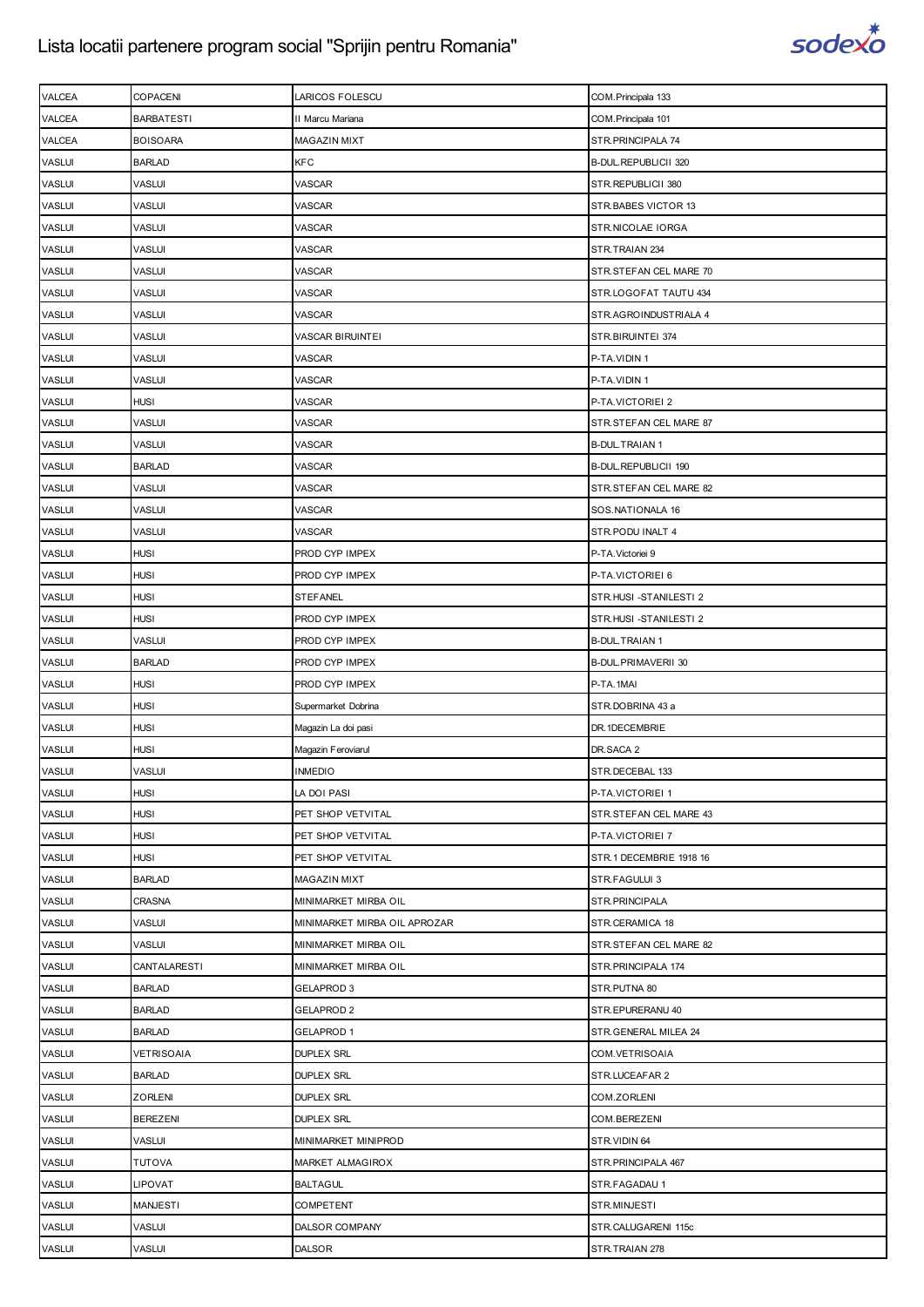

| <b>VASLUI</b>  | VASLUI            | DALSOR                       | STR.STEFAN CEL MARE            |
|----------------|-------------------|------------------------------|--------------------------------|
| <b>VASLUI</b>  | VASLUI            | <b>DALSOR</b>                | STR.CUZA VODA                  |
| <b>VASLUI</b>  | <b>NEGRESTI</b>   | DALSOR COMPANY               | STR. MIHAIL KOGALNICEANU       |
| <b>VASLUI</b>  | <b>BARLAD</b>     | LIVUTA                       | P-TA.9 MAI                     |
| <b>VASLUI</b>  | <b>BARLAD</b>     | LIVUTA                       | P-TA.9 MAI                     |
| <b>VASLUI</b>  | <b>BARLAD</b>     | MAGAZIN LIVUTA               | P-TA.SFANTUL ILIE              |
| <b>VASLUI</b>  | <b>BARLAD</b>     | LIVUTA                       | STR.REPUBLICII 190             |
| <b>VASLUI</b>  | <b>PADURENI</b>   | <b>PASMARI</b>               | STR.HUSULUI 15                 |
| <b>VASLUI</b>  | <b>VETRISOAIA</b> | <b>STINLIVIO</b>             | STR.PRINCIPALA                 |
| <b>VASLUI</b>  | <b>HUSI</b>       | <b>STINLIVIO</b>             | AL.STADION                     |
| <b>VASLUI</b>  | <b>HUSI</b>       | LUCITAT INVEST               | B-DUL.1 MAI                    |
| <b>VASLUI</b>  | ZORLENI           | <b>KREDIANIS</b>             | STR. PRINCIPALA 274            |
| <b>VASLUI</b>  | ZORLENI           | COMPLEX COMERCIAL EDI        | STR. PRINCIPALA 876            |
| <b>VASLUI</b>  | <b>BARLAD</b>     | KREDIANIS                    | STR.TECUCIULUI 6               |
| <b>VASLUI</b>  | <b>NEGRESTI</b>   | <b>SC BOLLATINI</b>          | STR.UNIRII e3                  |
| <b>VASLUI</b>  | VASLUI            | VAREDO                       | B-DUL. Republicii 350          |
| <b>VASLUI</b>  | <b>VASLUI</b>     | LUKO MARKET                  | STR.GHEORGHE DOJA 1            |
| <b>VASLUI</b>  | VASLUI            | RESTAURANT AMADEUS           | STR.GHEORGHE DOJA 1            |
| <b>VASLUI</b>  | VASLUI            | LUKO MARKET C1               | STR.SOSEAUA NATIONALA 44       |
| <b>VASLUI</b>  | VASLUI            | LUKO MARKET C2               | STR.SOSEAUA NATIONALA 44       |
| <b>VASLUI</b>  | <b>VASLUI</b>     | MACELARUL PENES CURCANUL     | STR.MARACINEANU WALTER 103     |
| <b>VASLUI</b>  | <b>HUSI</b>       | <b>MARKET IDEAL</b>          | CAL.BASARABIEI 100             |
| <b>VASLUI</b>  | <b>PERIENI</b>    | ARTLIV DISTRIBUTIE           | STR. PRINCIPALA 156            |
| <b>VASLUI</b>  | VASLUI            | <b>SIPOCOM LIMITED</b>       | STR.VIITORULUI 30              |
| <b>VASLUI</b>  | RATESU CUZEI      | MAGAZIN ALIMENTAR            | STR.PRINCIPALA                 |
| <b>VASLUI</b>  | <b>DELENI</b>     | LA DOI PASI                  | STR.PRINCIPALA 451 a           |
| <b>VASLUI</b>  | <b>DELENI</b>     | LA DOI PASI                  | STR. PRINCIPALA 424            |
| <b>VASLUI</b>  | TATARANI          | LA BLOC                      | COM. Principala                |
| <b>VASLUI</b>  | TRESTIANA         | OBREJA GHE IULIAN CONSTANTIN | STR.PRINCIPALA 68              |
| <b>VASLUI</b>  | <b>BARLAD</b>     | SIMAZEN                      | STR.LIREI 23                   |
| <b>VASLUI</b>  | <b>BARLAD</b>     | SIMAZEN                      | STR.VICTOR BABES 29            |
| <b>VASLUI</b>  | <b>HUSI</b>       | II Sirbu Marius              | STR.Scolii 17                  |
| <b>VRANCEA</b> | <b>FOCSANI</b>    | <b>KFC</b>                   | CAL. MOLDOVA 32                |
| <b>VRANCEA</b> | <b>FOCSANI</b>    | PIZZERIA PLUS                | STR.1 DECEMBRIE 1918 4a        |
| <b>VRANCEA</b> | <b>SURAIA</b>     | ANNABELLA                    | SAT.SURAIA Str PRINCIPALA I 23 |
| <b>VRANCEA</b> | <b>FOCSANI</b>    | <b>MARISAN</b>               | STR.ALEXANDRU VLAHUTA 28       |
| <b>VRANCEA</b> | <b>ODOBESTI</b>   | PACO PROD SERV               | STR.STEFAN CEL MARE 40         |
| <b>VRANCEA</b> | <b>ODOBESTI</b>   | PACO PROD SERV               | STR.STEFAN CEL MARE 32         |
| <b>VRANCEA</b> | <b>FOCSANI</b>    | PACO PROD SERV               | STR.LUPENI 46                  |
| <b>VRANCEA</b> | FOCSANI           | PACO PROD SERV               | STR.BUCEGI9                    |
| <b>VRANCEA</b> | <b>ODOBESTI</b>   | PACO PROD SERV               | STR.STEFAN CEL MARE 40         |
| <b>VRANCEA</b> | <b>FOCSANI</b>    | PACO PROD SERV               | STR.CONSTRUCTORULUI 13         |
| <b>VRANCEA</b> | <b>FOCSANI</b>    | PACO PROD SERV               | STR.UNIRII 49                  |
| <b>VRANCEA</b> | <b>FOCSANI</b>    | PACO PROD SERV               | B-DUL.GARII 18                 |
| <b>VRANCEA</b> | <b>VIDRA</b>      | PACO PROD SERV               | STR.PRINCIPALA                 |
| <b>VRANCEA</b> | <b>FOCSANI</b>    | PACO PROD SERV               | STR.CUZA VODA 17               |
| <b>VRANCEA</b> | JARISTEA          | PACO PROD SERV               | STR.INVATATOR SARAGEA          |
| <b>VRANCEA</b> | <b>FOCSANI</b>    | PACO PROD SERV               | B-DUL.BUCURESTI 13             |
| <b>VRANCEA</b> | <b>FOCSANI</b>    | PACO PROD SERV               | STR.BICAZ 17 bis               |
| <b>VRANCEA</b> | <b>FOCSANI</b>    | PACO PROD SERV               | B-DUL.UNIRII 63                |
| <b>VRANCEA</b> | <b>FOCSANI</b>    | PACO PROD SERV               | CAL.MOLDOVA 33                 |
| <b>VRANCEA</b> | <b>FOCSANI</b>    | <b>INMEDIO</b>               | STR.BRAILEI 102                |
| VRANCEA        | <b>FOCSANI</b>    | <b>INMEDIO</b>               | CAL.MOLDOVA 32                 |
| VRANCEA        | <b>FOCSANI</b>    | <b>MCA COMERCIAL</b>         | STR.MUGURI 123                 |